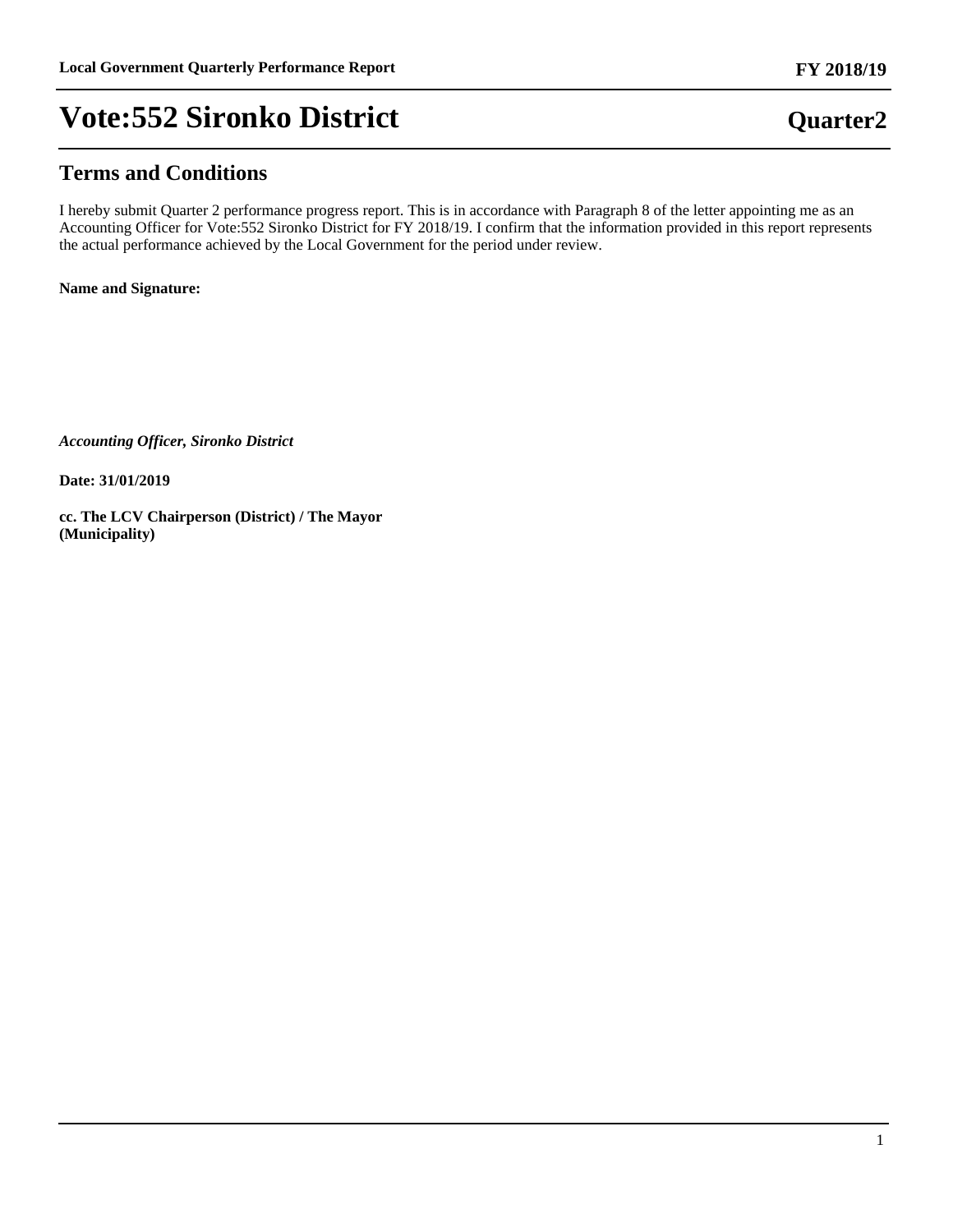### **FY 2018/19**

## **Quarter2**

## **Summary: Overview of Revenues and Expenditures**

### **Overall Revenue Performance**

| Ushs Thousands                     | <b>Approved Budget</b> | <b>Cumulative Receipts</b> | % of Budget Received |  |
|------------------------------------|------------------------|----------------------------|----------------------|--|
|                                    |                        |                            |                      |  |
| <b>Locally Raised Revenues</b>     | 382,010                | 110,500                    | 29%                  |  |
| Discretionary Government Transfers | 4,499,682              | 2,471,135                  | 55%                  |  |
| Conditional Government Transfers   | 21,202,725             | 10,720,840                 | 51%                  |  |
| <b>Other Government Transfers</b>  | 2,882,648              | 2,077,402                  | 72%                  |  |
| Donor Funding                      | 300,000                |                            | 0%                   |  |
| Total Revenues shares              | 29,267,065             | 15,379,876                 | 53%                  |  |

### **Overall Expenditure Performance by Workplan**

| Ushs Thousands                  | <b>Approved</b><br><b>Budget</b> | <b>Cumulative</b><br><b>Releases</b> | <b>Cumulative</b><br><b>Expenditure</b> | % Budget<br><b>Released</b> | % Budget<br><b>Spent</b> | % Releases<br><b>Spent</b> |
|---------------------------------|----------------------------------|--------------------------------------|-----------------------------------------|-----------------------------|--------------------------|----------------------------|
| Planning                        | 246,345                          | 142,722                              | 110,957                                 | 58%                         | 45%                      | 78%                        |
| <b>Internal Audit</b>           | 83,413                           | 38,327                               | 38,327                                  | 46%                         | 46%                      | 100%                       |
| Administration                  | 3,795,459                        | 2,015,589                            | 1,824,640                               | 53%                         | 48%                      | 91%                        |
| Finance                         | 464,170                          | 218,279                              | 211,733                                 | 47%                         | 46%                      | 97%                        |
| <b>Statutory Bodies</b>         | 935,505                          | 459,133                              | 288,475                                 | 49%                         | 31%                      | 63%                        |
| Production and Marketing        | 2,803,605                        | 1,613,437                            | 1,185,054                               | 58%                         | 42%                      | 73%                        |
| Health                          | 4,669,929                        | 2,284,827                            | 1,903,839                               | 49%                         | 41%                      | 83%                        |
| Education                       | 13,122,266                       | 6,387,040                            | 5,609,446                               | 49%                         | 43%                      | 88%                        |
| Roads and Engineering           | 1,550,880                        | 960,364                              | 866,579                                 | 62%                         | 56%                      | 90%                        |
| Water                           | 465,196                          | 296,863                              | 68,806                                  | 64%                         | 15%                      | 23%                        |
| <b>Natural Resources</b>        | 378,491                          | 171,353                              | 169,525                                 | 45%                         | 45%                      | 99%                        |
| <b>Community Based Services</b> | 751,807                          | 687,470                              | 639,685                                 | 91%                         | 85%                      | 93%                        |
| <b>Grand Total</b>              | 29,267,065                       | 15,275,404                           | 12,917,065                              | 52%                         | 44%                      | 85%                        |
| Wage                            | 16,151,649                       | 8,060,961                            | 7,815,258                               | 50%                         | 48%                      | 97%                        |
| Non-Wage Reccurent              | 8,212,879                        | 4,176,338                            | 3,706,091                               | 51%                         | 45%                      | 89%                        |
| Domestic Devt                   | 4,602,537                        | 3,038,105                            | 1,395,716                               | 66%                         | 30%                      | 46%                        |
| Donor Devt                      | 300,000                          | 0                                    |                                         | $0\%$                       | $0\%$                    | $0\%$                      |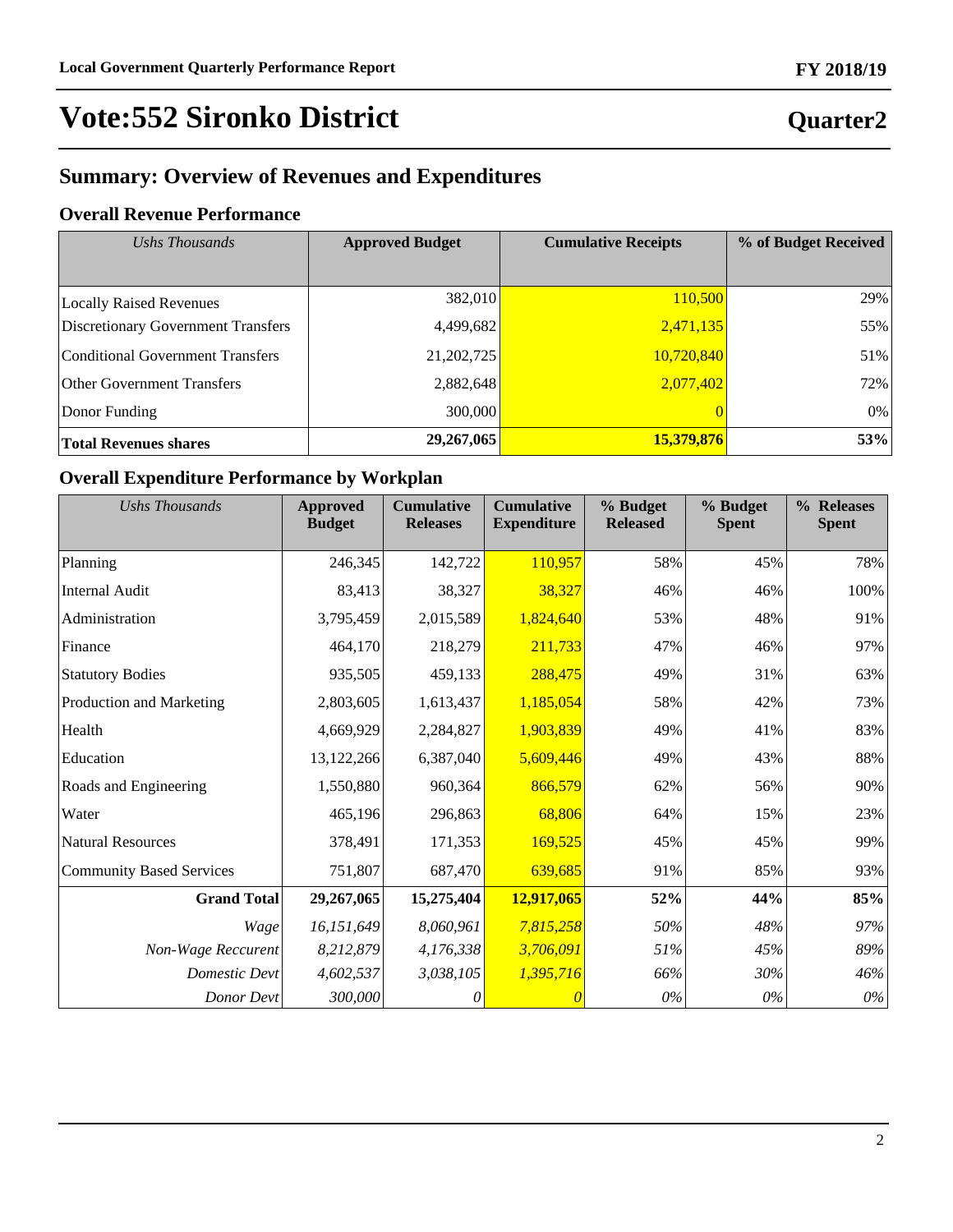## **Quarter2**

#### **Summary of Cumulative Receipts, disbursements and expenditure for FY 2018/19**

The cumulative out turn as at 31st Dec 2018 was shs.15,379,876,000 which 53% of the approved budget. Out of the shs 15,379,876,000 released, shs15,275,404,000 were disbursed to the department by close of Q2.shs.104,472,000 (project funds) had not been warranted,

Out of the 15,379,876,000 disbursed to the departments, shs.12,917,065,000 had been spent as at 31st Dec 2018 reflecting 85% funds absorption for the period under review. The lower absorption was attributed to delayed procurement process which was bid award and evaluation level for open domestic bidding and selective bidding and also delayed payment of honor aria for LLG councilors.

#### **G1: Graph on the revenue and expenditure performance by Department**



#### **Cumulative Revenue Performance by Source**

| $ Ushs\;Thomas$                                           | <b>Approved Budget</b> | <b>Cumulative Receipts</b> | % of Budget<br><b>Received</b> |
|-----------------------------------------------------------|------------------------|----------------------------|--------------------------------|
| <b>1. Locally Raised Revenues</b>                         | 382,010                | 110.500                    | 29%                            |
| <b>Local Services Tax</b>                                 | 95,000                 | 74.451                     | 78 %                           |
| <b>Land Fees</b>                                          | 19,000                 | 1,979                      | 10 %                           |
| Local Hotel Tax                                           | 510                    |                            | $0\%$                          |
| Application Fees                                          | 5,220                  |                            | 0 %                            |
| Business licenses                                         | 18,500                 |                            | 0 %                            |
| Rent $\&$ rates – produced assets – from private entities | 18,000                 |                            | 0 %                            |
| <b>Park Fees</b>                                          | 6,200                  |                            | 0 %                            |
| <b>Property related Duties/Fees</b>                       | 18,130                 |                            | 0 %                            |
| Advertisements/Bill Boards                                | 21,200                 |                            | $0\%$                          |

## **FY 2018/19**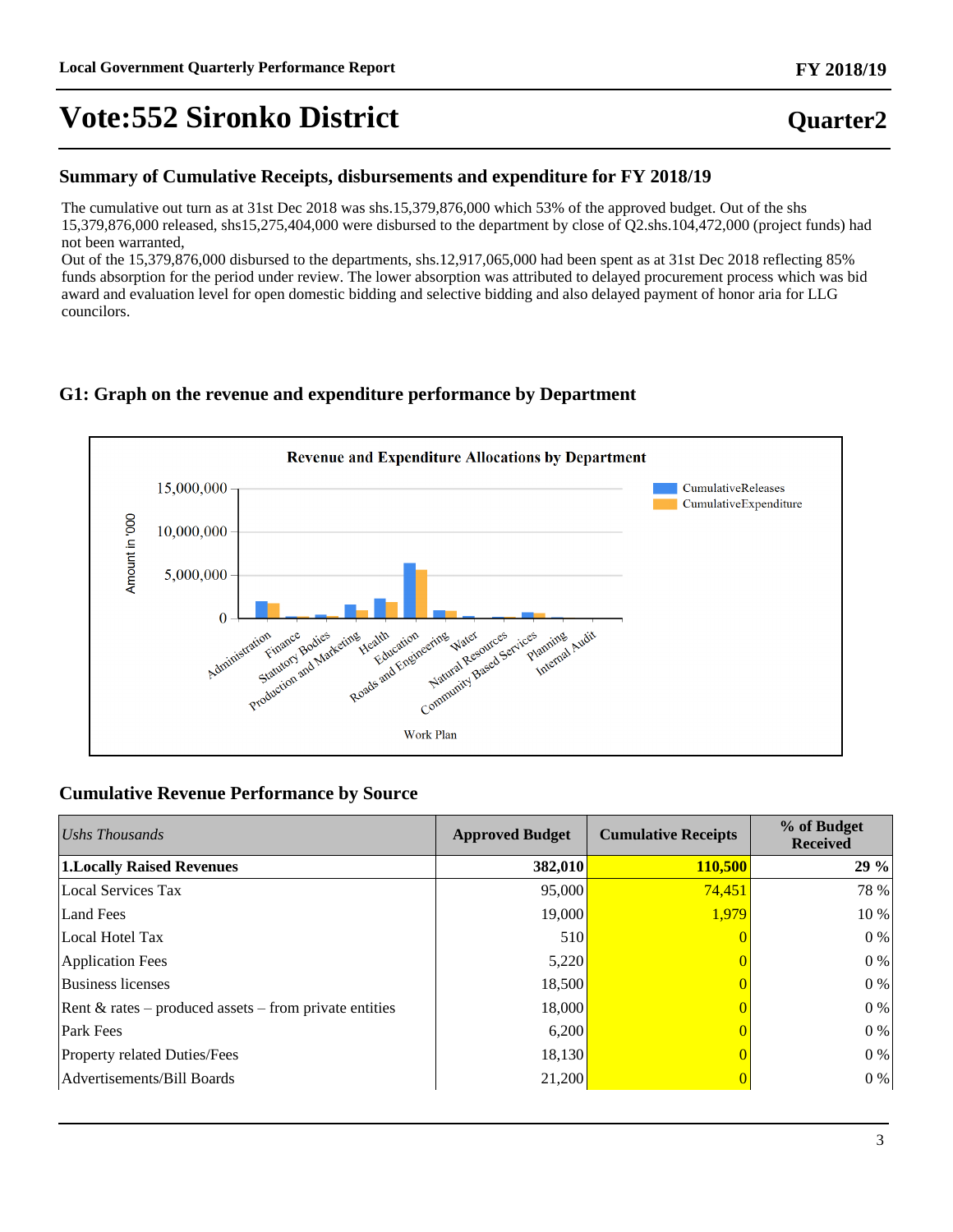| Animal & Crop Husbandry related Levies                              | 30,000     | 460            | 2 %     |
|---------------------------------------------------------------------|------------|----------------|---------|
| Registration (e.g. Births, Deaths, Marriages, etc.) fees            | 3,500      | $\overline{0}$ | $0\ \%$ |
| <b>Registration of Businesses</b>                                   | 6,500      | 520            | 8 %     |
| <b>Agency Fees</b>                                                  | 7,500      | $\Omega$       | $0\ \%$ |
| <b>Inspection Fees</b>                                              | 12,000     | $\overline{0}$ | $0\ \%$ |
| Market /Gate Charges                                                | 55,400     | 17,534         | 32 %    |
| Tax Tribunal - Court Charges and Fees                               | 350        | $\Omega$       | $0\ \%$ |
| Other Fees and Charges                                              | 25,500     | 5,480          | 21 %    |
| Ground rent                                                         | 1,500      | $\overline{0}$ | $0\%$   |
| Miscellaneous receipts/income                                       | 38,000     | 10,076         | 27 %    |
| <b>2a.Discretionary Government Transfers</b>                        | 4,499,682  | 2,471,135      | 55 %    |
| District Unconditional Grant (Non-Wage)                             | 991,605    | 495,803        | 50 %    |
| Urban Unconditional Grant (Non-Wage)                                | 122,016    | 61,008         | 50 %    |
| District Discretionary Development Equalization Grant               | 1,260,367  | 840,244        | 67 %    |
| Urban Unconditional Grant (Wage)                                    | 353,097    | 176,549        | 50 %    |
| District Unconditional Grant (Wage)                                 | 1,705,196  | 852,598        | 50 %    |
| Urban Discretionary Development Equalization Grant                  | 67,401     | 44,934         | 67 %    |
| <b>2b.Conditional Government Transfers</b>                          | 21,202,725 | 10,720,840     | 51 %    |
| Sector Conditional Grant (Wage)                                     | 14,093,355 | 7,046,678      | 50 %    |
| Sector Conditional Grant (Non-Wage)                                 | 2,676,116  | 980,385        | 37 %    |
| Sector Development Grant                                            | 1,947,318  | 1,298,212      | 67 %    |
| <b>Transitional Development Grant</b>                               | 21,053     | 14,035         | 67 %    |
| General Public Service Pension Arrears (Budgeting)                  | 288,129    | 288,129        | 100 %   |
| Salary arrears (Budgeting)                                          | 10,047     | 10,047         | 100 %   |
| Pension for Local Governments                                       | 1,242,993  | 621,496        | 50 %    |
| <b>Gratuity for Local Governments</b>                               | 923,714    | 461,857        | 50 %    |
| 2c. Other Government Transfers                                      | 2,882,648  | 2,077,402      | 72 %    |
| Farm Income Enhancement and Forest Conservation<br>(FIEFOC) Project | 100,000    | $\overline{0}$ | $0\ \%$ |
| Northern Uganda Social Action Fund (NUSAF)                          | 1,163,400  | 887,118        | 76 %    |
| Support to PLE (UNEB)                                               | 13,000     | 17,000         | 131 %   |
| Uganda Road Fund (URF)                                              | 1,082,653  | 587,919        | 54 %    |
| Uganda Women Enterpreneurship Program(UWEP)                         | 167,916    | 151,887        | 90 %    |
| Vegetable Oil Development Project                                   | 30,000     | $\Omega$       | $0\ \%$ |
| Youth Livelihood Programme (YLP)                                    | 325,680    | 433,478        | 133 %   |
| 3. Donor Funding                                                    | 300,000    | $\bf{0}$       | $0\%$   |
| United Nations Expanded Programme on Immunisation<br>(UNEPI)        | 300,000    | $\overline{0}$ | $0\%$   |
| <b>Total Revenues shares</b>                                        | 29,267,065 | 15,379,876     | 53 %    |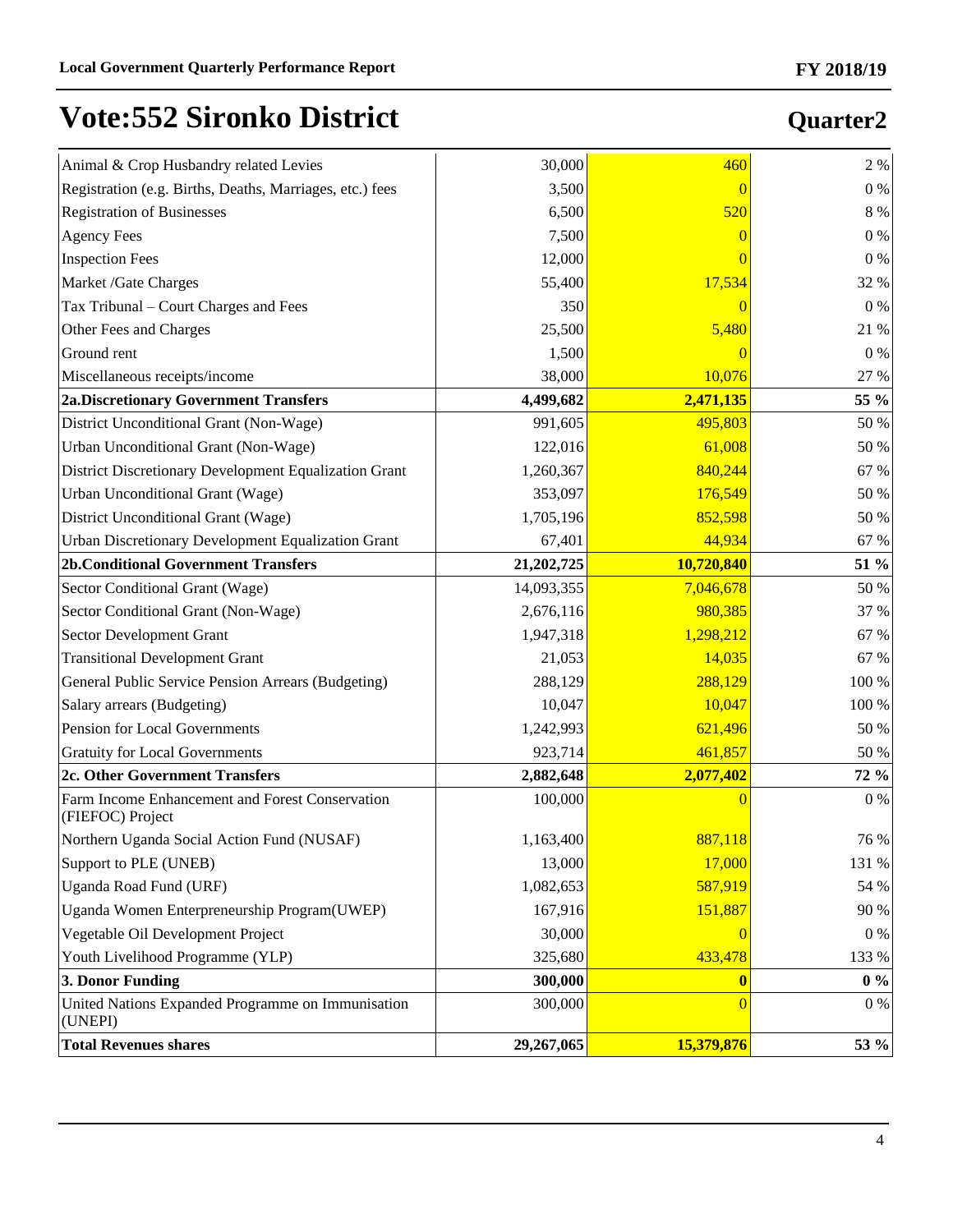#### **Cumulative Performance for Locally Raised Revenues**

The cumulative Local revenue out turn as at 31st Dec was shs. 110,500,000 which was 29% of the approved budget. The actual out turn for Q2 was 48,091,173 which was 50% of the planned Local revenue collections. The lower performance was due to poor performance of most of the sources as indicated above especially Land fees, registration of businesses, park fees, rent, advertisements among others.

#### **Cumulative Performance for Central Government Transfers**

The cumulative out turn for central government transfers as at 31st Dec was shs. 15,269,377,000 which was 53% of the approved budget for central government transfers.The actual out turn for Q2 was shs.8,001,737,554 which was 126% of the planned OGT The higher performance was due to release modalities for development grants and other central government transfers like NUSAF3, UWEP, YLP, UNEB whose releases is based on the need as opposed to pro rata.

#### **Cumulative Performance for Donor Funding**

No funds were received during the period under review from donors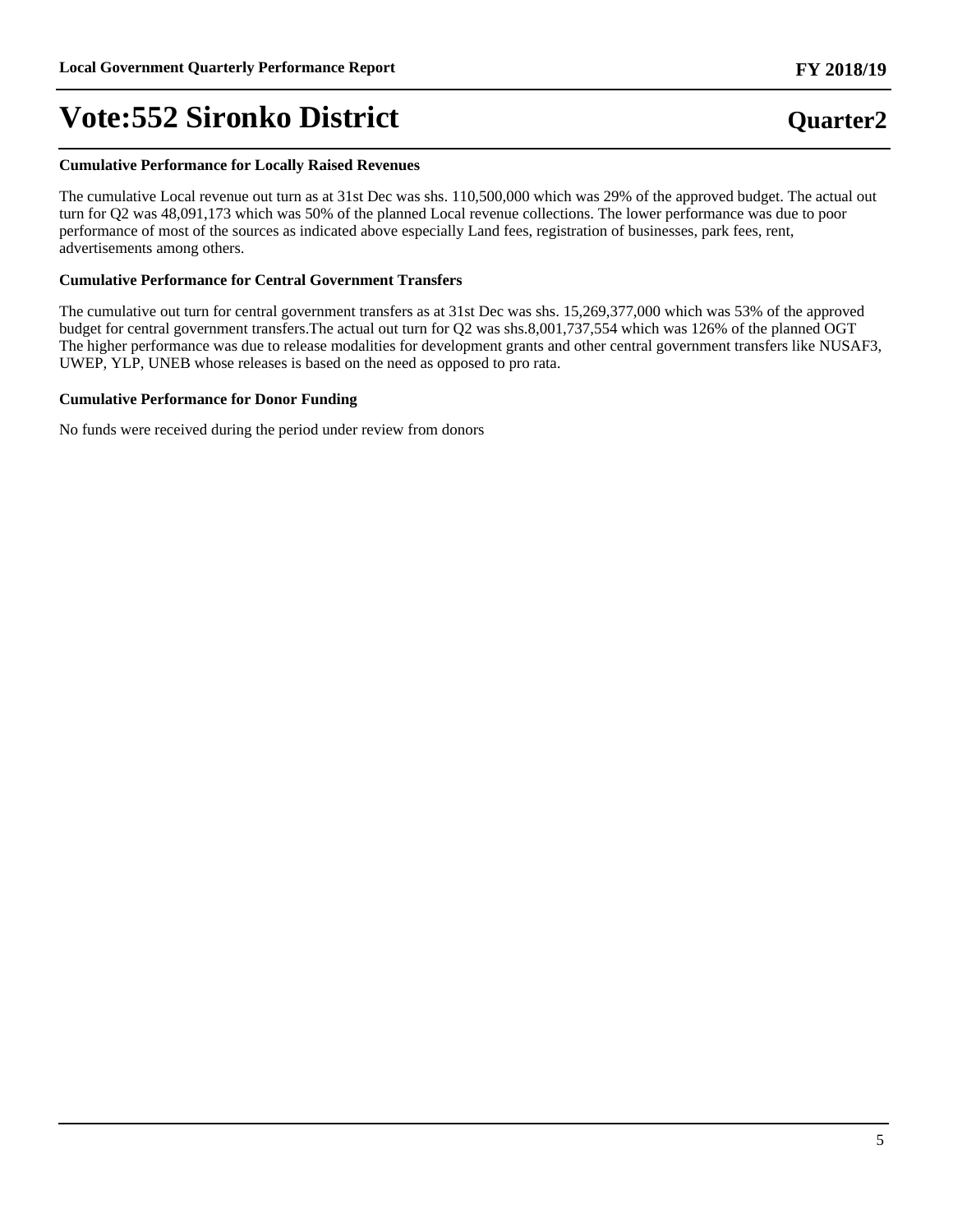# **Quarter2**

## **Expenditure Performance by Sector and Programme**

|                                              | <b>Uganda Shillings Thousands</b> |                                  | <b>Cumulative Expenditure</b><br>Performance | <b>Quarterly Expenditure</b><br>Performance |                                   |                    |                                |
|----------------------------------------------|-----------------------------------|----------------------------------|----------------------------------------------|---------------------------------------------|-----------------------------------|--------------------|--------------------------------|
|                                              |                                   | <b>Approved</b><br><b>Budget</b> | <b>Cumulative</b><br><b>Expenditure</b>      | % Budget<br><b>Spent</b>                    | <b>Plan for</b><br>the<br>quarter | Quarter<br>outturn | <b>%Quarter</b><br><b>Plan</b> |
| <b>Sector: Agriculture</b>                   |                                   |                                  |                                              |                                             |                                   |                    |                                |
| <b>Agricultural Extension Services</b>       |                                   | 809,341                          | 348,032                                      | 43 %                                        | 213,302                           | 157,511            | 74 %                           |
| <b>District Production Services</b>          |                                   | 1,982,222                        | 832,227                                      | 42 %                                        | 501,138                           | 591,775            | 118 %                          |
| <b>District Commercial Services</b>          |                                   | 12,042                           | 4,794                                        | 40 %                                        | 3,746                             | 2,807              | 75 %                           |
|                                              | Sub-Total                         | 2,803,605                        | 1,185,054                                    | 42 %                                        | 718,186                           | 752,093            | 105 %                          |
| <b>Sector: Works and Transport</b>           |                                   |                                  |                                              |                                             |                                   |                    |                                |
| District, Urban and Community Access Roads   |                                   | 1,550,880                        | 866,579                                      | 56 %                                        | 358,779                           | 657,655            | 183 %                          |
|                                              | Sub-Total                         | 1,550,880                        | 866,579                                      | 56 %                                        | 358,779                           | 657,655            | 183 %                          |
| <b>Sector: Education</b>                     |                                   |                                  |                                              |                                             |                                   |                    |                                |
| Pre-Primary and Primary Education            |                                   | 8,902,283                        | 4,241,120                                    | 48 %                                        | 1,970,669                         | 2,009,364          | 102 %                          |
| Secondary Education                          |                                   | 4,028,238                        | 1,267,519                                    | 31 %                                        | 550,959                           | 400,812            | 73 %                           |
| Education & Sports Management and Inspection |                                   | 189,244                          | 99,676                                       | 53 %                                        | 30,275                            | 43,188             | 143 %                          |
| Special Needs Education                      |                                   | 2,500                            | 1,131                                        | 45 %                                        | 20                                | 1,131              | 5583 %                         |
|                                              | Sub-Total                         | 13,122,266                       | 5,609,446                                    | 43 %                                        | 2,551,923                         | 2,454,494          | 96 %                           |
| <b>Sector: Health</b>                        |                                   |                                  |                                              |                                             |                                   |                    |                                |
| Primary Healthcare                           |                                   | 4,369,929                        | 1,903,839                                    | 44 %                                        | 978,938                           | 969,217            | 99 %                           |
| Health Management and Supervision            |                                   | 300,000                          | $\overline{0}$                               | $0\%$                                       | 300,000                           | $\overline{0}$     | $0\%$                          |
|                                              | Sub-Total                         | 4,669,929                        | 1,903,839                                    | 41 %                                        | 1,278,938                         | 969,217            | 76 %                           |
| <b>Sector: Water and Environment</b>         |                                   |                                  |                                              |                                             |                                   |                    |                                |
| Rural Water Supply and Sanitation            |                                   | 465,196                          | 68,806                                       | 15 %                                        | 50,940                            | 55,095             | 108 %                          |
| Natural Resources Management                 |                                   | 378,491                          | 169,525                                      | 45 %                                        | 94,623                            | 120,727            | 128 %                          |
|                                              | Sub-Total                         | 843,686                          | 238,331                                      | 28 %                                        | 145,562                           | 175,822            | 121 %                          |
| <b>Sector: Social Development</b>            |                                   |                                  |                                              |                                             |                                   |                    |                                |
| Community Mobilisation and Empowerment       |                                   | 751,807                          | 639,685                                      | 85 %                                        | 187,952                           | 580,501            | 309 %                          |
|                                              | Sub-Total                         | 751,807                          | 639,685                                      | 85 %                                        | 187,952                           | 580,501            | 309 %                          |
| <b>Sector: Public Sector Management</b>      |                                   |                                  |                                              |                                             |                                   |                    |                                |
| District and Urban Administration            |                                   | 3,795,459                        | 1,824,640                                    | 48 %                                        | 953,363                           | 1,034,657          | 109 %                          |
| <b>Local Statutory Bodies</b>                |                                   | 935,505                          | 288,475                                      | 31 %                                        | 233,876                           | 158,379            | 68 %                           |
| <b>Local Government Planning Services</b>    |                                   | 246,345                          | 110,957                                      | 45 %                                        | 60,261                            | 56,715             | $94\ \%$                       |
|                                              | Sub-Total                         | 4,977,309                        | 2,224,071                                    | 45 %                                        | 1,247,501                         | 1,249,750          | 100 %                          |
| <b>Sector: Accountability</b>                |                                   |                                  |                                              |                                             |                                   |                    |                                |
| Financial Management and Accountability(LG)  |                                   | 464,170                          | 211,733                                      | 46 %                                        | 116,042                           | 111,394            | 96 %                           |
| <b>Internal Audit Services</b>               |                                   | 83,413                           | 38,327                                       | 46 %                                        | 20,853                            | 19,873             | 95 %                           |
|                                              | Sub-Total                         | 547,583                          | 250,060                                      | 46 %                                        | 136,896                           | 131,267            | 96 %                           |
| <b>Grand Total</b>                           |                                   | 29,267,065                       | 12,917,065                                   | 44 %                                        | 6,625,736                         | 6,970,798          | 105 %                          |

**FY 2018/19**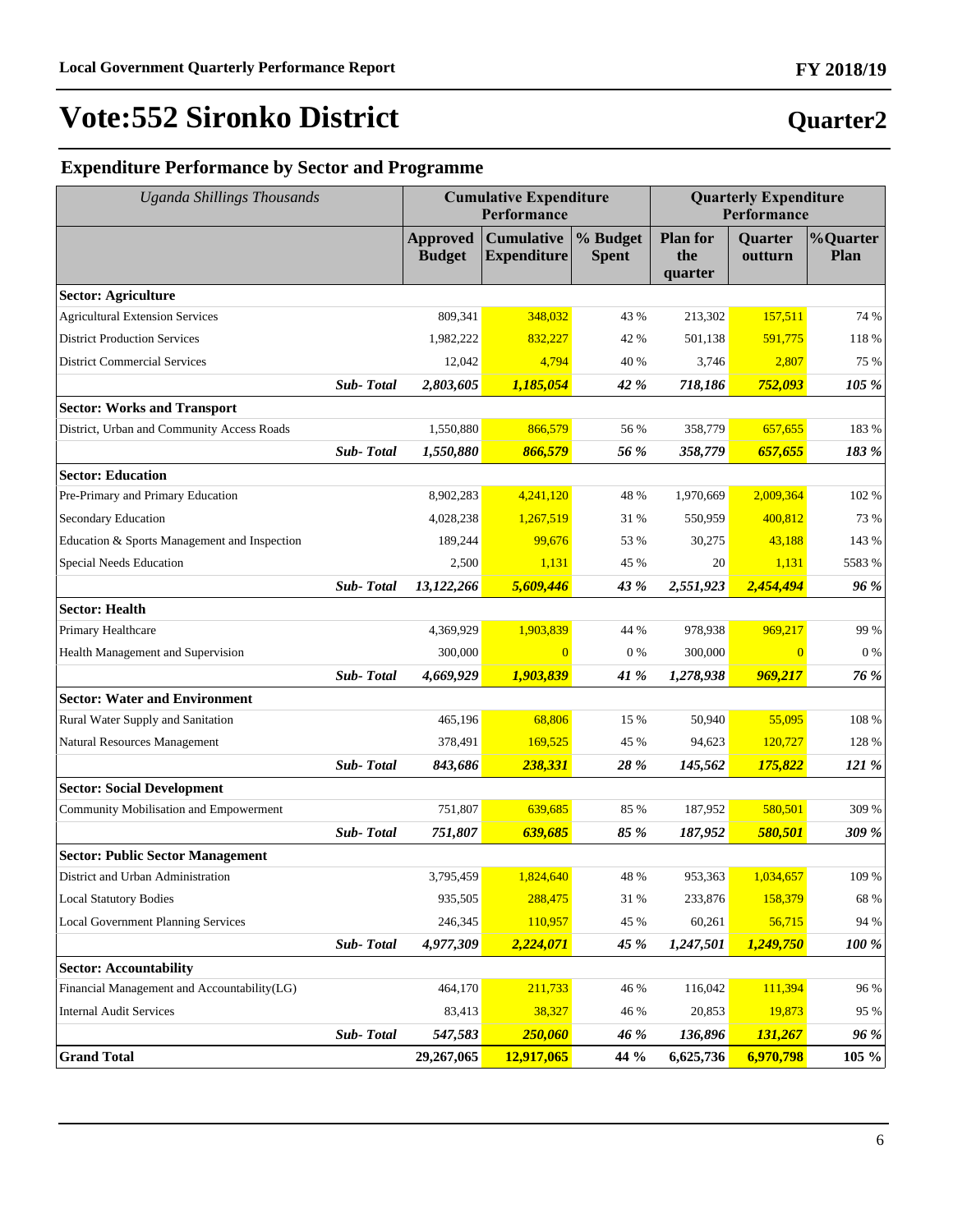### **SECTION B : Workplan Summary**

#### *Administration*

### **B1: Overview of Workplan Revenues and Expenditures by source**

| <b>Ushs Thousands</b>                                                     | <b>Approved</b><br><b>Budget</b> | <b>Cumulative</b><br>Outturn | % Budget<br><b>Spent</b> | <b>Plan for the</b><br>quarter | Quarter<br>outturn | %Quarter<br>Plan |
|---------------------------------------------------------------------------|----------------------------------|------------------------------|--------------------------|--------------------------------|--------------------|------------------|
| <b>A: Breakdown of Workplan Revenues</b>                                  |                                  |                              |                          |                                |                    |                  |
| <b>Recurrent Revenues</b>                                                 | 3,652,834                        | 1,948,094                    | 53%                      | 917,708                        | 1,132,572          | 123%             |
| <b>District Unconditional</b><br>Grant (Non-Wage)                         | 88,319                           | 43,606                       | 49%                      | 26,580                         | 21,803             | 82%              |
| <b>District Unconditional</b><br>Grant (Wage)                             | 518,274                          | 259,139                      | 50%                      | 129,569                        | 129,569            | 100%             |
| General Public Service<br><b>Pension Arrears</b><br>(Budgeting)           | 288,129                          | 288,129                      | 100%                     | 72,032                         | 288,129            | 400%             |
| <b>Gratuity for Local</b><br>Governments                                  | 923,714                          | 461,857                      | 50%                      | 230,928                        | 230,928            | 100%             |
| <b>Locally Raised Revenues</b>                                            | 114,000                          | 24,084                       | 21%                      | 28,500                         | 18,500             | 65%              |
| Multi-Sectoral Transfers to<br>LLGs_NonWage                               | 325,859                          | 162,930                      | 50%                      | 81,465                         | 81,465             | 100%             |
| Pension for Local<br>Governments                                          | 1,242,993                        | 621,496                      | 50%                      | 310,748                        | 310,748            | 100%             |
| Salary arrears (Budgeting)                                                | 10,047                           | 10,047                       | 100%                     | 2,512                          | 10,047             | 400%             |
| <b>Urban Unconditional Grant</b><br>(Wage)                                | 141,499                          | 76,806                       | 54%                      | 35,375                         | 41,382             | 117%             |
| <b>Development Revenues</b>                                               | 142,626                          | 67,495                       | 47%                      | 35,656                         | 26,792             | 75%              |
| <b>District Discretionary</b><br><b>Development Equalization</b><br>Grant | 41,815                           | 27,877                       | 67%                      | 10,454                         | 13,938             | 133%             |
| Other Transfers from<br><b>Central Government</b>                         | 100,810                          | 39,618                       | 39%                      | 25,203                         | 12,854             | 51%              |
| <b>Total Revenues shares</b>                                              | 3,795,459                        | 2,015,589                    | 53%                      | 953,365                        | 1,159,365          | 122%             |
| <b>B: Breakdown of Workplan Expenditures</b>                              |                                  |                              |                          |                                |                    |                  |
| <b>Recurrent Expenditure</b>                                              |                                  |                              |                          |                                |                    |                  |
| Wage                                                                      | 659,773                          | 312,973                      | 47%                      | 164,943                        | 157,477            | 95%              |
| Non Wage                                                                  | 2,993,061                        | 1,462,064                    | 49%                      | 752,764                        | 852,088            | 113%             |
| Development Expenditure                                                   |                                  |                              |                          |                                |                    |                  |
| <b>Domestic Development</b>                                               | 142,626                          | 49,603                       | 35%                      | 35,656                         | 25,092             | 70%              |
| Donor Development                                                         | $\boldsymbol{0}$                 | $\overline{0}$               | 0%                       | $\boldsymbol{0}$               | $\overline{0}$     | $0\%$            |
| <b>Total Expenditure</b>                                                  | 3,795,459                        | 1,824,640                    | 48%                      | 953,363                        | 1,034,657          | 109%             |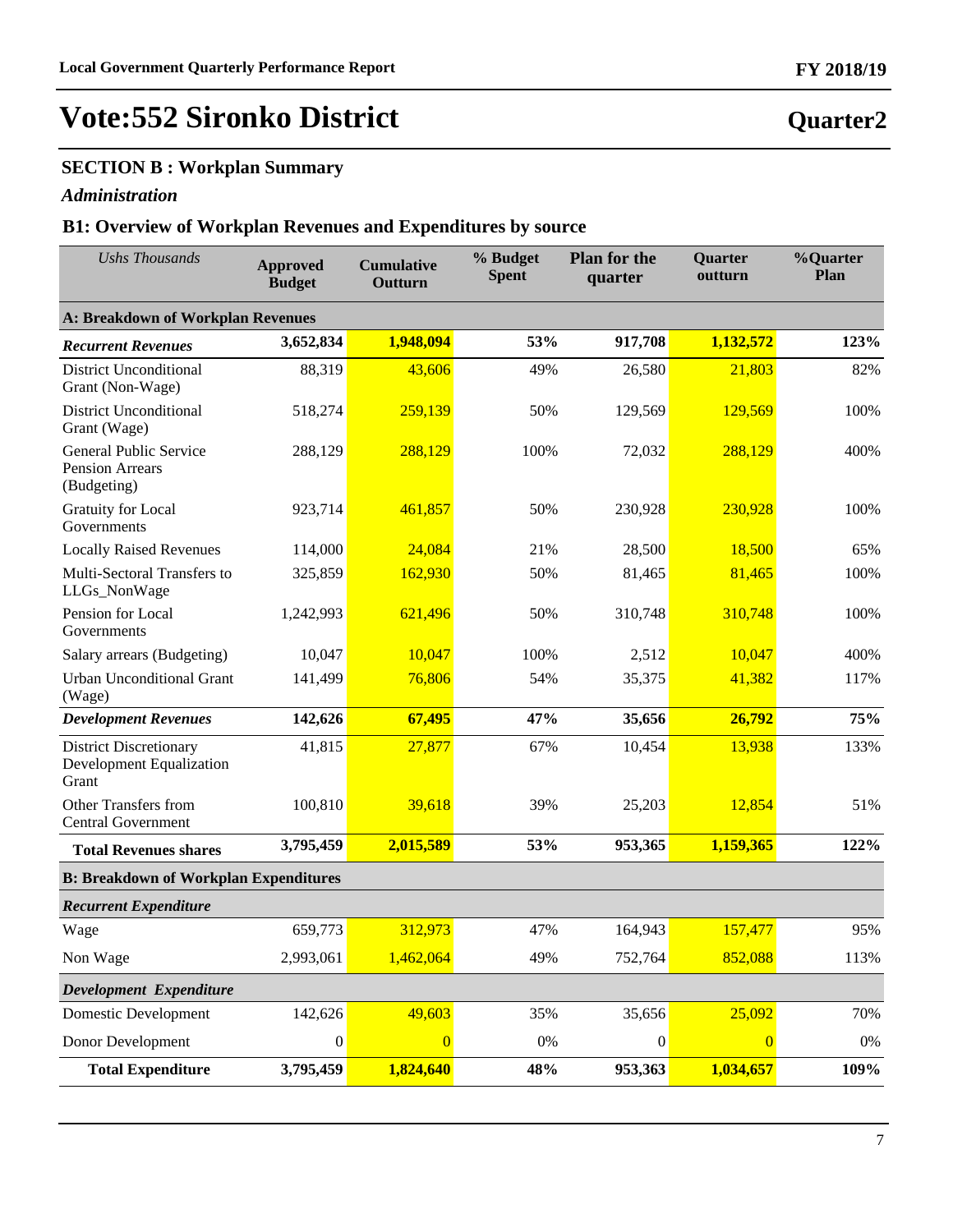## **Quarter2**

| <b>C: Unspent Balances</b>  |          |     |  |  |  |  |
|-----------------------------|----------|-----|--|--|--|--|
| <b>Recurrent Balances</b>   | 173,058  | 9%  |  |  |  |  |
| Wage                        | 22,972   |     |  |  |  |  |
| Non Wage                    | 150,086  |     |  |  |  |  |
| <b>Development Balances</b> | 17,892   | 27% |  |  |  |  |
| Domestic Development        | 17,892   |     |  |  |  |  |
| Donor Development           | $\Omega$ |     |  |  |  |  |
| <b>Total Unspent</b>        | 190,950  | 9%  |  |  |  |  |

#### **Summary of Workplan Revenues and Expenditure by Source**

The cumulative out turn for Q2 was shs.2,015,589,000 which was 53% of the approved budget and 122% of the planned budget for Q2. The higher performance was due to general public pension Salary Arrears for Budgeting, and wage notwithstanding low out turn in local revenue.

The cumulative expenditure as at 31st December was shs.1,824,640,000 which was 48% of the approved expenditure While actual expenditure for Q2 was shs. 1,034,657,000 which 109% of the planned expenditure for the Quarter. The higher expenditure was due to payment of gratuity to pensioners. Balance was190,950,000, for gratuity and CBG activities

#### **Reasons for unspent balances on the bank account**

The funds unspent were for gratuity arrear which still under verification and CBG activities for Q3 given the release modalities for DDEG.

#### **Highlights of physical performance by end of the quarter**

They outputs for the period under review included; facilitated CAO' office to attend external meetings i.e ULGA in Luwero, PAC Kampala,, facilitated swearing in ceremony for newly elected councils for the sub counties of Butandiga, Elgon, Mafudu, Bukhulo, Busiita, Buhugu, Bumalimba, Bumulisha.Inducted newly recruited staff, submitted list of members of DSC for approval by MoPS, facilitated training committee meeting, facilitatated study to Kayunga for political leaders, trained retired staff/pensioner, support 3 staff for caeer development courses,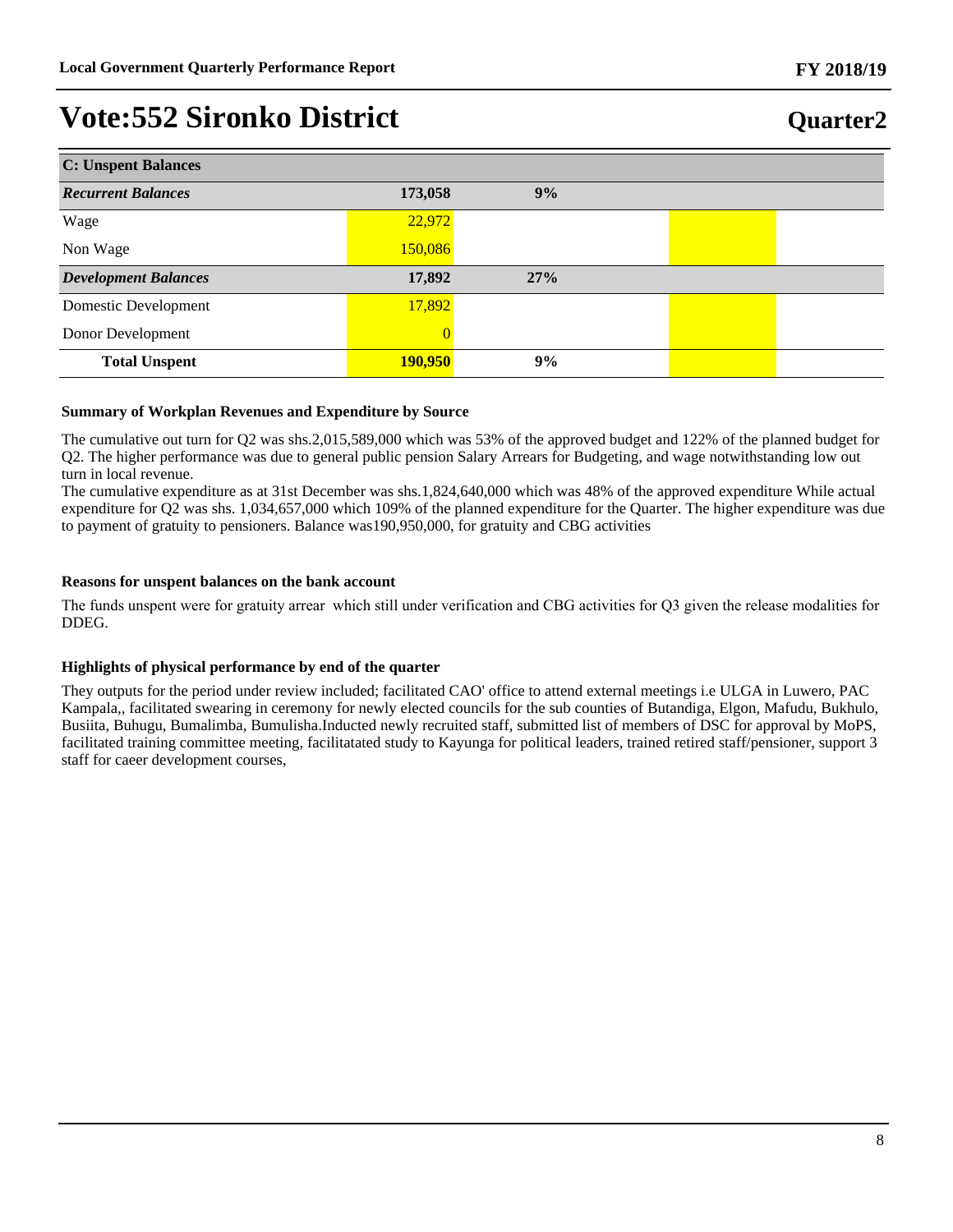### *Finance*

### **B1: Overview of Workplan Revenues and Expenditures by source**

| <b>Ushs Thousands</b>                             | <b>Approved</b><br><b>Budget</b> | <b>Cumulative</b><br>Outturn | % Budget<br><b>Spent</b> | <b>Plan for the</b><br>quarter | Quarter<br>outturn | %Quarter<br>Plan |  |  |
|---------------------------------------------------|----------------------------------|------------------------------|--------------------------|--------------------------------|--------------------|------------------|--|--|
| <b>A: Breakdown of Workplan Revenues</b>          |                                  |                              |                          |                                |                    |                  |  |  |
| <b>Recurrent Revenues</b>                         | 464,170                          | 218,279                      | 47%                      | 116,042                        | 116,344            | 100%             |  |  |
| <b>District Unconditional</b><br>Grant (Non-Wage) | 96,464                           | 48,232                       | 50%                      | 24,116                         | 24,116             | 100%             |  |  |
| <b>District Unconditional</b><br>Grant (Wage)     | 237,177                          | 118,588                      | 50%                      | 59,294                         | 59,294             | 100%             |  |  |
| <b>Locally Raised Revenues</b>                    | 72,594                           | 22,590                       | 31%                      | 18,149                         | 18,500             | 102%             |  |  |
| <b>Urban Unconditional Grant</b><br>(Wage)        | 57,934                           | 28,868                       | 50%                      | 14,484                         | 14,434             | 100%             |  |  |
| <b>Development Revenues</b>                       | $\bf{0}$                         | $\overline{\mathbf{0}}$      | 0%                       | $\bf{0}$                       | $\boldsymbol{0}$   | 0%               |  |  |
| N/A                                               |                                  |                              |                          |                                |                    |                  |  |  |
| <b>Total Revenues shares</b>                      | 464,170                          | 218,279                      | 47%                      | 116,042                        | 116,344            | 100%             |  |  |
| <b>B: Breakdown of Workplan Expenditures</b>      |                                  |                              |                          |                                |                    |                  |  |  |
| <b>Recurrent Expenditure</b>                      |                                  |                              |                          |                                |                    |                  |  |  |
| Wage                                              | 295,111                          | 147,457                      | 50%                      | 73,778                         | 73,728             | 100%             |  |  |
| Non Wage                                          | 169,059                          | 64,276                       | 38%                      | 42,265                         | 37,666             | 89%              |  |  |
| Development Expenditure                           |                                  |                              |                          |                                |                    |                  |  |  |
| Domestic Development                              | $\overline{0}$                   | $\overline{0}$               | 0%                       | $\boldsymbol{0}$               | $\overline{0}$     | $0\%$            |  |  |
| Donor Development                                 | $\mathbf{0}$                     | $\overline{0}$               | 0%                       | $\mathbf{0}$                   | $\overline{0}$     | $0\%$            |  |  |
| <b>Total Expenditure</b>                          | 464,170                          | 211,733                      | 46%                      | 116,042                        | 111,394            | 96%              |  |  |
| <b>C: Unspent Balances</b>                        |                                  |                              |                          |                                |                    |                  |  |  |
| <b>Recurrent Balances</b>                         |                                  | 6,546                        | 3%                       |                                |                    |                  |  |  |
| Wage                                              |                                  | $\overline{0}$               |                          |                                |                    |                  |  |  |
| Non Wage                                          |                                  | 6,546                        |                          |                                |                    |                  |  |  |
| <b>Development Balances</b>                       |                                  | $\mathbf{0}$                 | 0%                       |                                |                    |                  |  |  |
| <b>Domestic Development</b>                       |                                  | $\overline{0}$               |                          |                                |                    |                  |  |  |
| Donor Development                                 |                                  | $\overline{0}$               |                          |                                |                    |                  |  |  |
| <b>Total Unspent</b>                              |                                  | 6,546                        | 3%                       |                                |                    |                  |  |  |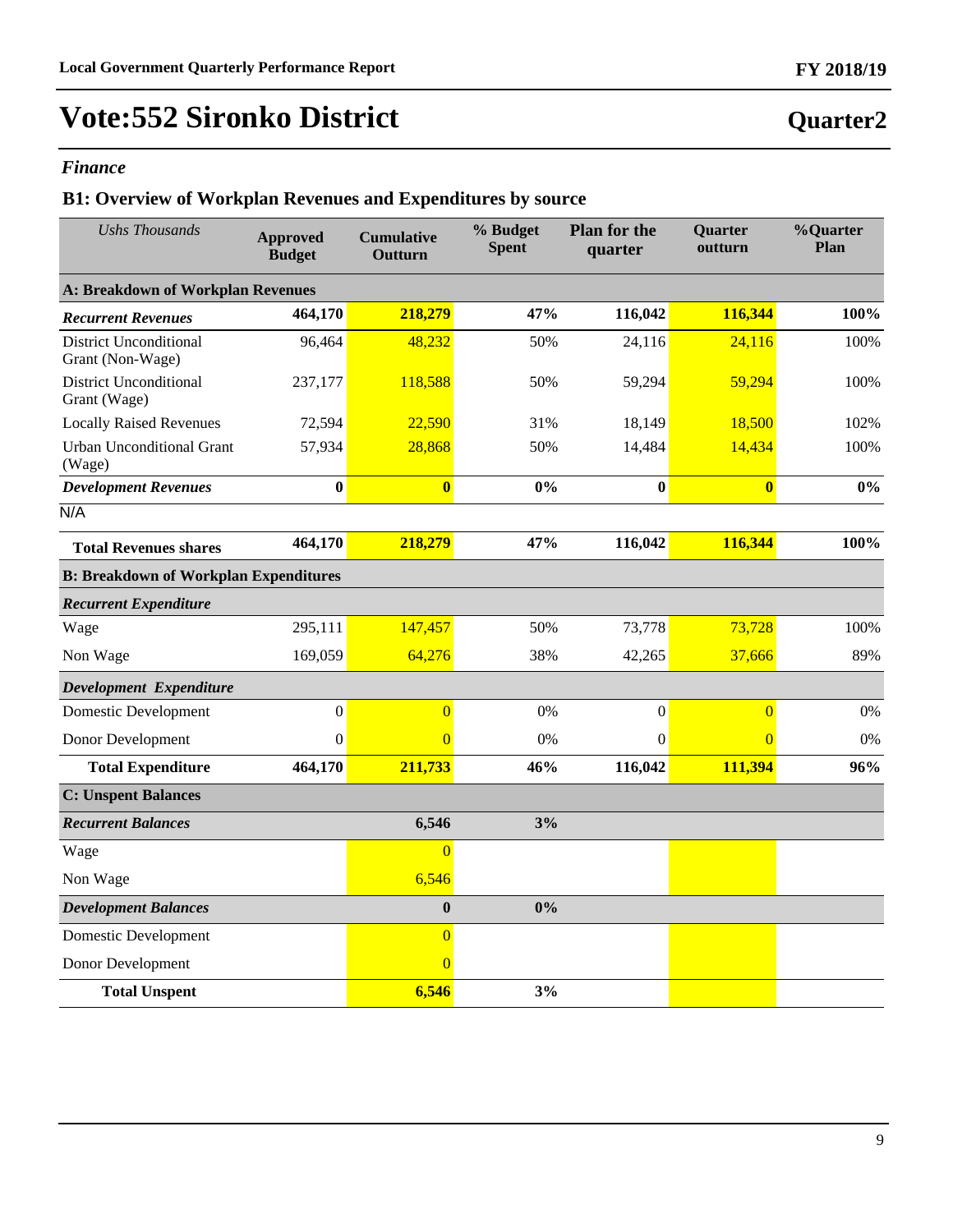#### **Summary of Workplan Revenues and Expenditure by Source**

The cumulative out turn as at end of Quarter 2 was shs.218,279,000 which was 47% of the approved budget while the actual out turn for Q2 was shs.shs.116,344,000 (100%) of the planned budget.

The cumulative expenditure as at 31st December was shs. 211,733,000 which was 46% of the approved expenditure while actual expenditure for Q2 was 111,394,000 which was 96% of the planned expenditure for the quarter. The bal of shs.6546,000,not spent was due to delays in IFMS transaction processing.

#### **Reasons for unspent balances on the bank account**

All funds were spent was due IFMS transaction processing delays.

#### **Highlights of physical performance by end of the quarter**

The key output s for the period under review included;facilitation of CFO for consultation at MoLG,and Auditor general, filling URA returns, preparation of final accounts, supervision of revenue centers, management of IFMS, and data collection.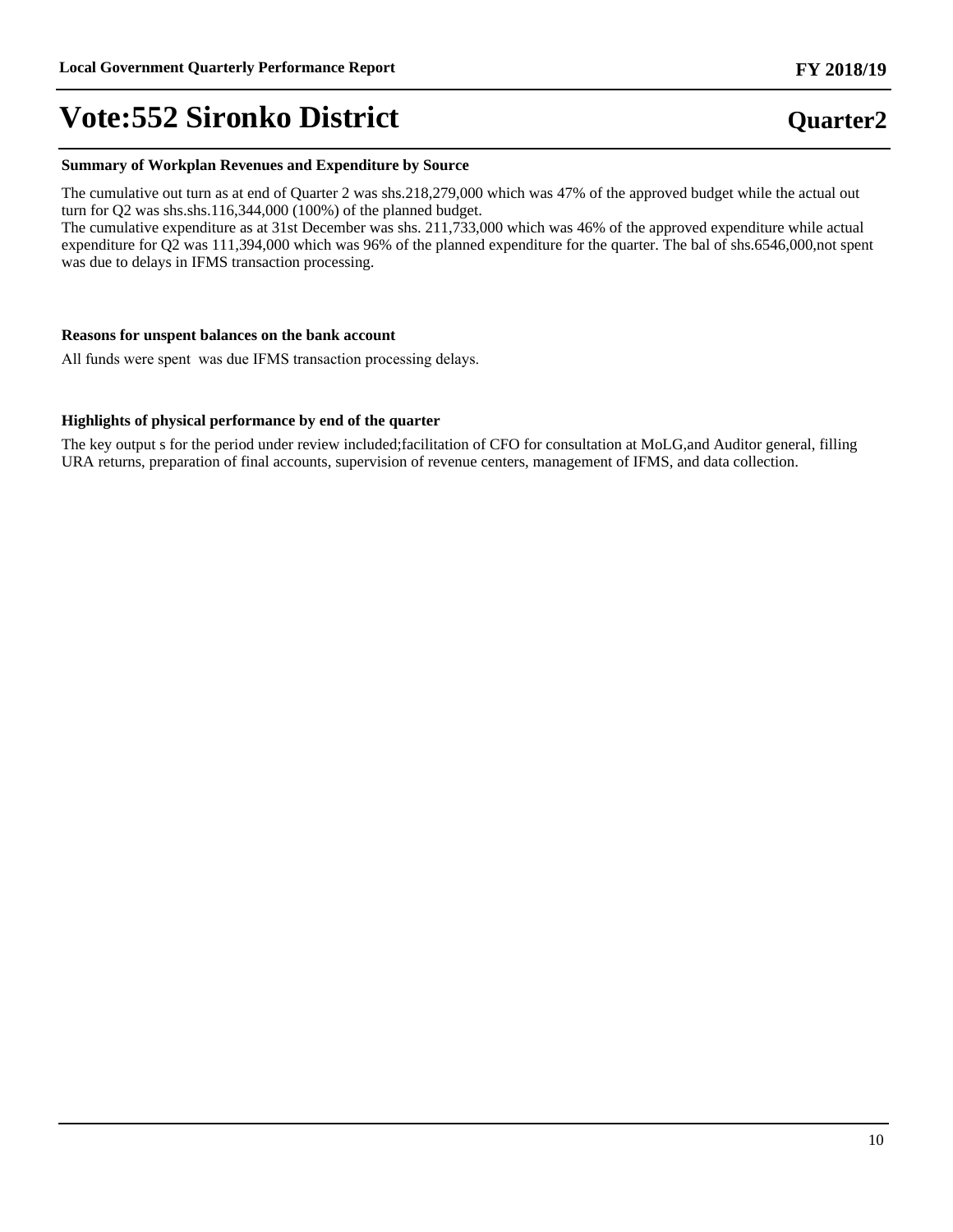#### *Statutory Bodies*

### **B1: Overview of Workplan Revenues and Expenditures by source**

| <b>Ushs Thousands</b>                             | <b>Approved</b><br><b>Budget</b> | <b>Cumulative</b><br><b>Outturn</b> | % Budget<br><b>Spent</b> | <b>Plan for the</b><br>quarter | <b>Quarter</b><br>outturn | %Quarter<br>Plan |
|---------------------------------------------------|----------------------------------|-------------------------------------|--------------------------|--------------------------------|---------------------------|------------------|
| A: Breakdown of Workplan Revenues                 |                                  |                                     |                          |                                |                           |                  |
| <b>Recurrent Revenues</b>                         | 935,505                          | 459,133                             | 49%                      | 233,876                        | 240,694                   | 103%             |
| <b>District Unconditional</b><br>Grant (Non-Wage) | 531,885                          | 265,942                             | 50%                      | 132,971                        | 132,971                   | 100%             |
| <b>District Unconditional</b><br>Grant (Wage)     | 280,914                          | 140,456                             | 50%                      | 70,229                         | 70,228                    | 100%             |
| <b>Locally Raised Revenues</b>                    | 122,706                          | 52,735                              | 43%                      | 30,676                         | 37,495                    | 122%             |
| <b>Development Revenues</b>                       | $\bf{0}$                         | $\mathbf{0}$                        | 0%                       | $\bf{0}$                       | $\mathbf{0}$              | $0\%$            |
| N/A                                               |                                  |                                     |                          |                                |                           |                  |
| <b>Total Revenues shares</b>                      | 935,505                          | 459,133                             | 49%                      | 233,876                        | 240,694                   | 103%             |
| <b>B: Breakdown of Workplan Expenditures</b>      |                                  |                                     |                          |                                |                           |                  |
| <b>Recurrent Expenditure</b>                      |                                  |                                     |                          |                                |                           |                  |
| Wage                                              | 280,914                          | 140,456                             | 50%                      | 70,229                         | 70,228                    | 100%             |
| Non Wage                                          | 654,591                          | 148,018                             | 23%                      | 163,647                        | 88,150                    | 54%              |
| Development Expenditure                           |                                  |                                     |                          |                                |                           |                  |
| Domestic Development                              | $\boldsymbol{0}$                 | $\overline{0}$                      | 0%                       | $\boldsymbol{0}$               | $\overline{0}$            | 0%               |
| Donor Development                                 | $\Omega$                         | $\Omega$                            | 0%                       | $\mathbf{0}$                   | $\overline{0}$            | $0\%$            |
| <b>Total Expenditure</b>                          | 935,505                          | 288,475                             | 31%                      | 233,876                        | 158,379                   | 68%              |
| <b>C: Unspent Balances</b>                        |                                  |                                     |                          |                                |                           |                  |
| <b>Recurrent Balances</b>                         |                                  | 170,659                             | 37%                      |                                |                           |                  |
| Wage                                              |                                  | $\Omega$                            |                          |                                |                           |                  |
| Non Wage                                          |                                  | 170,659                             |                          |                                |                           |                  |
| <b>Development Balances</b>                       |                                  | $\mathbf{0}$                        | 0%                       |                                |                           |                  |
| Domestic Development                              |                                  | $\overline{0}$                      |                          |                                |                           |                  |
| Donor Development                                 |                                  | $\overline{0}$                      |                          |                                |                           |                  |
| <b>Total Unspent</b>                              |                                  | 170,659                             | 37%                      |                                |                           |                  |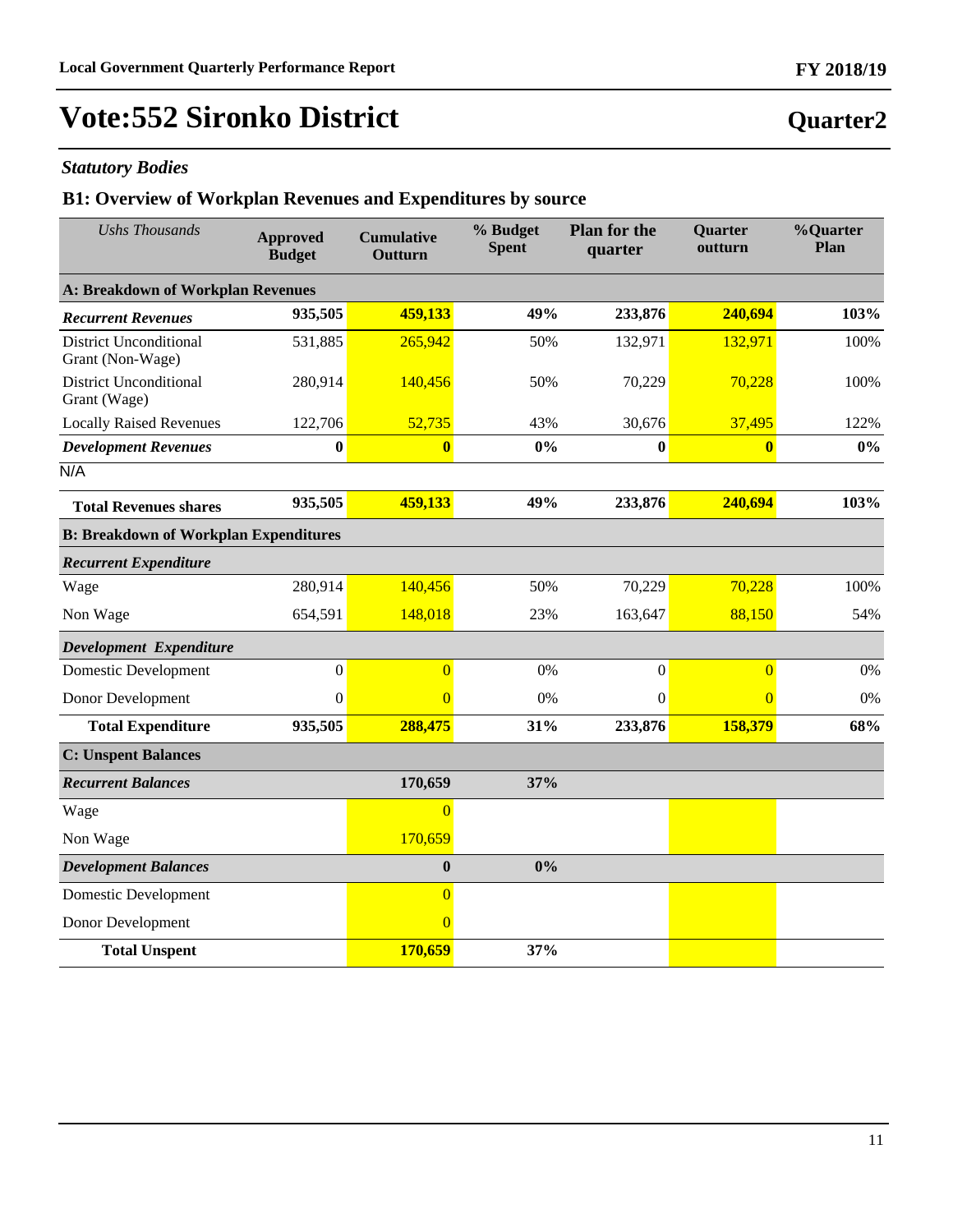#### **Summary of Workplan Revenues and Expenditure by Source**

The cumulative out turn for Q2 was shs. 459,133,000 which was 49% of the approved budget while the actual out turn for Q2 was shs. 103% of the planned budget for Q2. The lower performance was due to low out turn in local revenue. The cumulative expenditure as at 31st Dec 2018 was shs.288,475,000 which was 31% of the approved expenditure while actual expenditure for Q2 shs. 158,379,000 (68%) of the planned expenditure for the quarter. The low absorption for non wage 9%) was due to delayed payment Honoraria for LLGs.

#### **Reasons for unspent balances on the bank account**

The funds which were not spent were mainly , Honoraria for LLGs councilors, Exgratia for LCI and LCIIs which is paid once at the end of the Financial year and also TIER 1 transaction processing challenges.

#### **Highlights of physical performance by end of the quarter**

Key outputs for the period under review included; payment of political leaders salary for the 3months, Oct- Dec 2018, payment of Exgratia for councillors, one council meeting, one land board meeting, one DPAC meeting, circumcision launch, facilitation of the district chairperson for meetings (ULGA).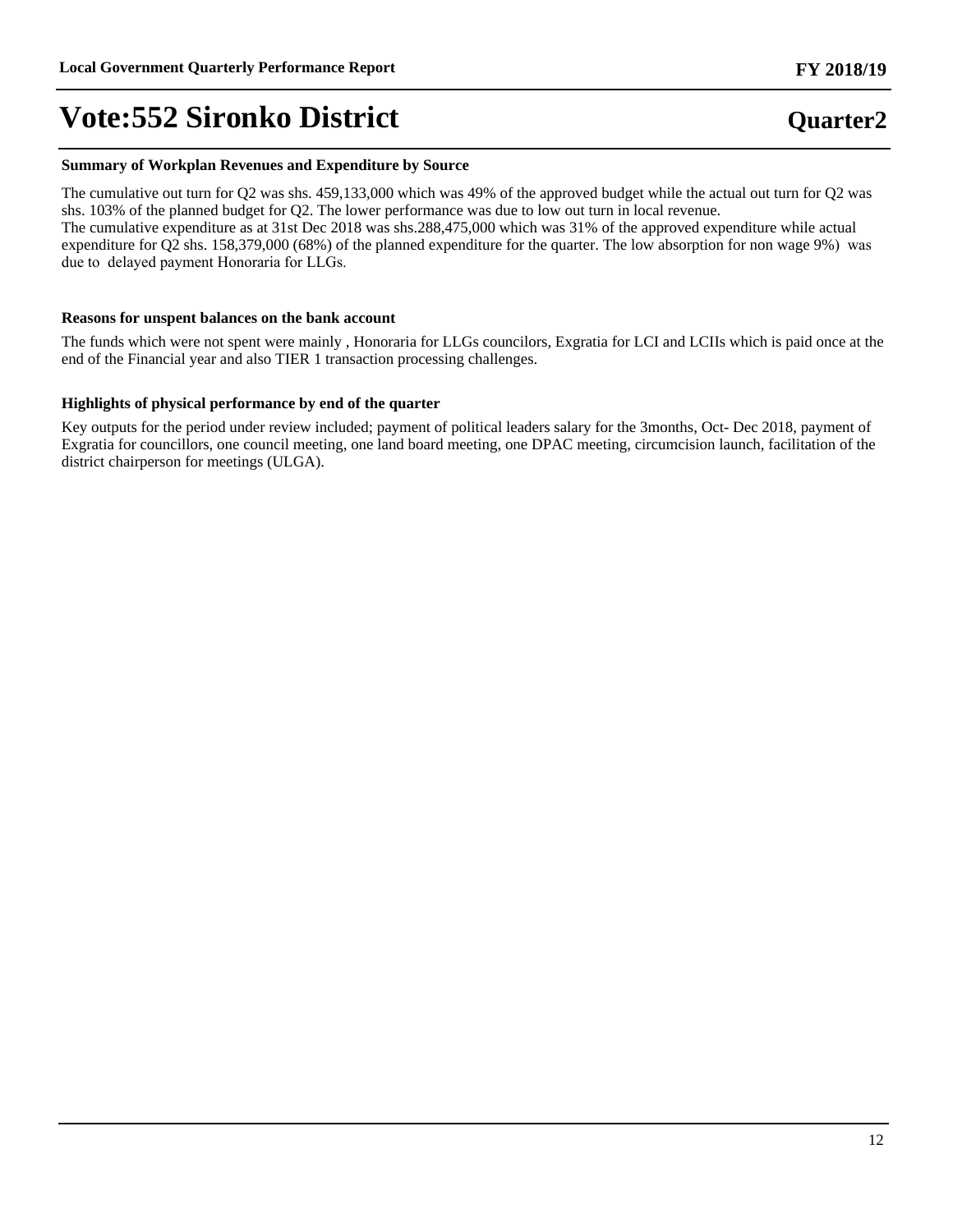### *Production and Marketing*

### **B1: Overview of Workplan Revenues and Expenditures by source**

| <b>Ushs Thousands</b>                                                     | <b>Approved</b><br><b>Budget</b> | <b>Cumulative</b><br>Outturn | % Budget<br><b>Spent</b> | <b>Plan for the</b><br>quarter | Quarter<br>outturn | %Quarter<br>Plan |
|---------------------------------------------------------------------------|----------------------------------|------------------------------|--------------------------|--------------------------------|--------------------|------------------|
| <b>A: Breakdown of Workplan Revenues</b>                                  |                                  |                              |                          |                                |                    |                  |
| <b>Recurrent Revenues</b>                                                 | 989,435                          | 492,718                      | 50%                      | 261,374                        | 246,359            | 94%              |
| <b>District Unconditional</b><br>Grant (Wage)                             | 126,187                          | 63,094                       | 50%                      | 31,547                         | 31,547             | 100%             |
| <b>Locally Raised Revenues</b>                                            | 4,000                            | $\overline{0}$               | 0%                       | 1,000                          | $\Omega$           | $0\%$            |
| <b>Sector Conditional Grant</b><br>(Non-Wage)                             | 229,429                          | 114,715                      | 50%                      | 71,372                         | 57,357             | 80%              |
| <b>Sector Conditional Grant</b><br>(Wage)                                 | 629,819                          | 314,910                      | 50%                      | 157,455                        | 157,455            | 100%             |
| <b>Development Revenues</b>                                               | 1,814,170                        | 1,120,719                    | 62%                      | 456,812                        | 784,563            | 172%             |
| <b>District Discretionary</b><br><b>Development Equalization</b><br>Grant | 96,097                           | 64,064                       | 67%                      | $\boldsymbol{0}$               | 32,032             | $0\%$            |
| Multi-Sectoral Transfers to<br>LLGs_Gou                                   | 804,715                          | 458,706                      | 57%                      | 192,973                        | 212,057            | 110%             |
| Other Transfers from<br><b>Central Government</b>                         | 740,935                          | 483,000                      | 65%                      | 185,234                        | 483,000            | 261%             |
| <b>Sector Development Grant</b>                                           | 172,423                          | 114,949                      | 67%                      | 78,606                         | 57,474             | 73%              |
| <b>Total Revenues shares</b>                                              | 2,803,605                        | 1,613,437                    | 58%                      | 718,186                        | 1,030,922          | 144%             |
| <b>B: Breakdown of Workplan Expenditures</b>                              |                                  |                              |                          |                                |                    |                  |
| <b>Recurrent Expenditure</b>                                              |                                  |                              |                          |                                |                    |                  |
| Wage                                                                      | 756,006                          | 378,003                      | 50%                      | 189,001                        | 220,548            | 117%             |
| Non Wage                                                                  | 233,429                          | 51,016                       | 22%                      | 72,372                         | 9,815              | 14%              |
| Development Expenditure                                                   |                                  |                              |                          |                                |                    |                  |
| Domestic Development                                                      | 1,814,170                        | 756,035                      | 42%                      | 456,812                        | 521,730            | 114%             |
| Donor Development                                                         | $\overline{0}$                   | $\overline{0}$               | 0%                       | $\boldsymbol{0}$               | $\overline{0}$     | 0%               |
| <b>Total Expenditure</b>                                                  | 2,803,605                        | 1,185,054                    | 42%                      | 718,186                        | 752,093            | 105%             |
| <b>C: Unspent Balances</b>                                                |                                  |                              |                          |                                |                    |                  |
| <b>Recurrent Balances</b>                                                 |                                  | 63,699                       | 13%                      |                                |                    |                  |
| Wage                                                                      |                                  | $\overline{0}$               |                          |                                |                    |                  |
| Non Wage                                                                  |                                  | 63,699                       |                          |                                |                    |                  |
| <b>Development Balances</b>                                               |                                  | 364,684                      | 33%                      |                                |                    |                  |
| <b>Domestic Development</b>                                               |                                  | 364,684                      |                          |                                |                    |                  |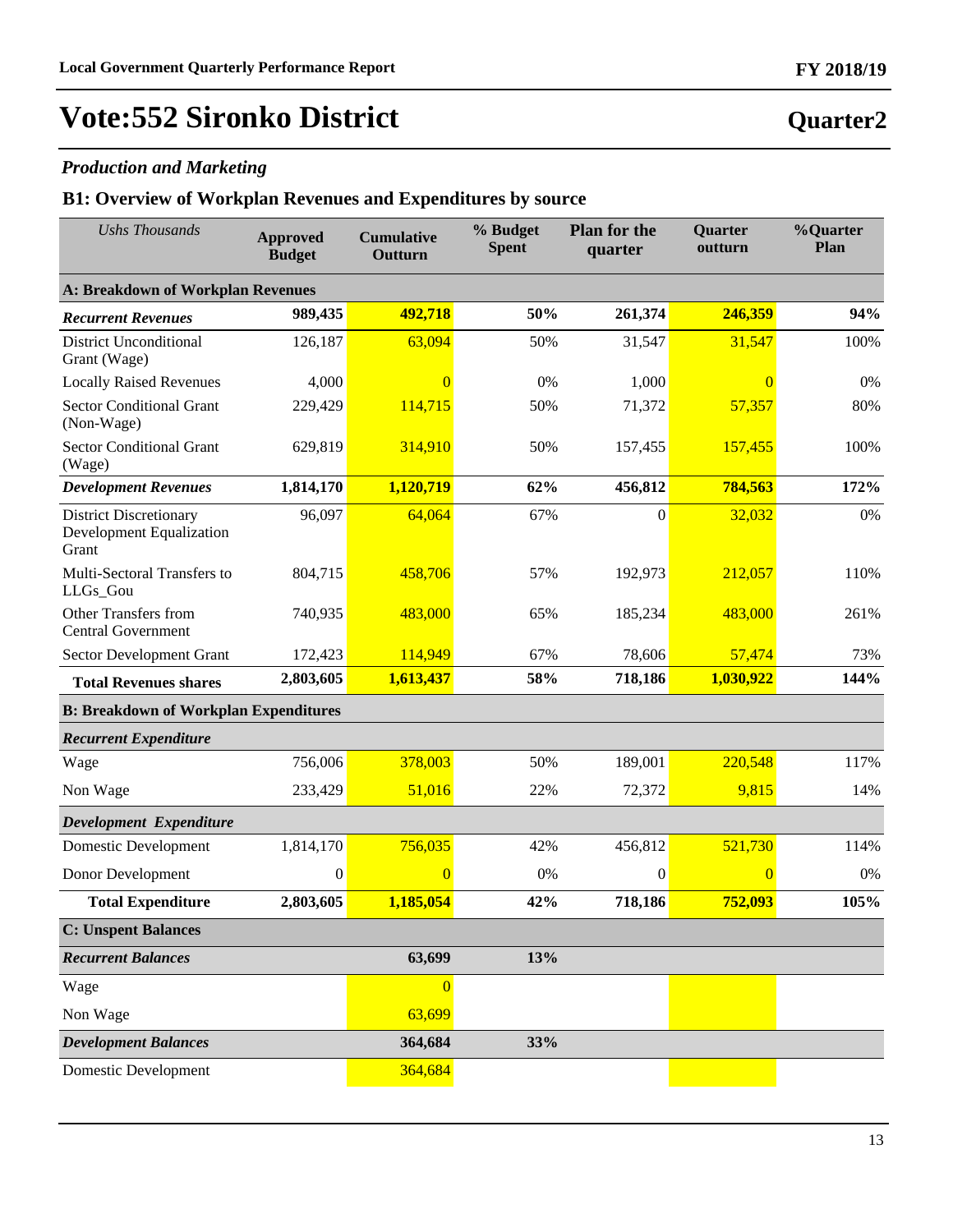| Donor Development    |     |  |
|----------------------|-----|--|
| <b>Total Unspent</b> | 27% |  |

#### **Summary of Workplan Revenues and Expenditure by Source**

The cumulative out turn for Q2 was shs. 1,613,437,000 which was 58% of the approved budget while actual out turn for Q2 was shs.1,030,922,000 (144%) of the planned budget for Q2. The higher performance was attributed to higher out turn for NUSAF3 projects notwithstanding the low out turn in sector grant, no out turn for local revenue.

The cumulative expenditure as at 31st Dec 2018 was shs.1,185,054,0000 which was 42% of the approved expenditure while the actual expenditure for Q2 was shs.752,186,000 (105%) of the planned expenditure. Bal. on was shs. 428,383,000 which was mainly for LLGs DDEG procurements

#### **Reasons for unspent balances on the bank account**

The funds which were not spent were for projects which were still under procurement process,namely, Buwalasi Slaughter Shed, Four Cow Sheds for Dairy Demos, Procurement of 4 Pure Exotic Dairy Cows for Mutufu Farm and 3 Apiary Demos. In addition, the Department received additional Funds under VODP 2 totalling to Ugshs 36,000,000 and LLG DDEG.

#### **Highlights of physical performance by end of the quarter**

The key outputs for the quarter under review, running from October to December, 2018 were, payment of staff salaries, 10 disease surveillance operations for crop and animals, 20 field supervision and technical backstopping by Sector Heads in the Department, one planning and review meetings for all production sector Staff conducted, repair of production vehicle UAJ 290 X, servicing of computers, facilitated extension staff in all 21 LLGs with Fuel and Allowances for field operations "Conducted One Study Tour to the Republic Of Kenya for 15 Production Committee members and 10 Technical Staff ,Started on Works on Buwalasi Slaughter Shed under PMG funding and Conducted 21 Demos at 21 Demo Sites under Agric Extension Non Wage Grant.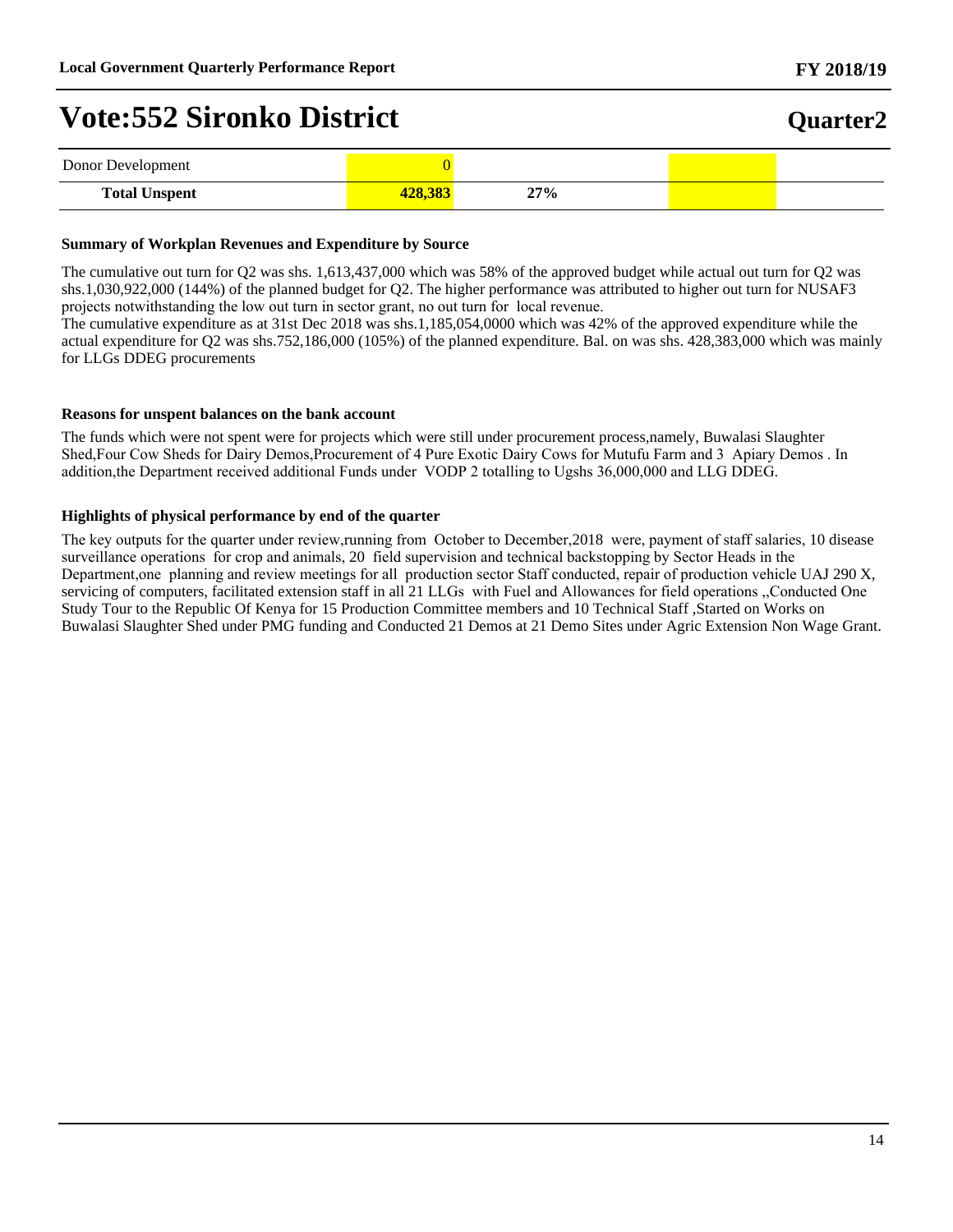### *Health*

### **B1: Overview of Workplan Revenues and Expenditures by source**

| <b>Ushs Thousands</b>                                              | <b>Approved</b><br><b>Budget</b> | <b>Cumulative</b><br>Outturn | % Budget<br><b>Spent</b> | <b>Plan for the</b><br>quarter | <b>Ouarter</b><br>outturn | %Quarter<br>Plan |  |  |
|--------------------------------------------------------------------|----------------------------------|------------------------------|--------------------------|--------------------------------|---------------------------|------------------|--|--|
| A: Breakdown of Workplan Revenues                                  |                                  |                              |                          |                                |                           |                  |  |  |
| <b>Recurrent Revenues</b>                                          | 3,755,753                        | 1,875,377                    | 50%                      | 938,938                        | 937,688                   | 100%             |  |  |
| <b>District Unconditional</b><br>Grant (Wage)                      | 8,681                            | 4,341                        | 50%                      | 2,170                          | 2,170                     | 100%             |  |  |
| <b>Locally Raised Revenues</b>                                     | 5,000                            | $\overline{0}$               | 0%                       | 1,250                          | $\Omega$                  | 0%               |  |  |
| <b>Sector Conditional Grant</b><br>(Non-Wage)                      | 213,524                          | 106,762                      | 50%                      | 53,381                         | 53,381                    | 100%             |  |  |
| <b>Sector Conditional Grant</b><br>(Wage)                          | 3,528,548                        | 1,764,274                    | 50%                      | 882,137                        | 882,137                   | 100%             |  |  |
| <b>Development Revenues</b>                                        | 914,176                          | 409,451                      | 45%                      | 340,000                        | 204,725                   | 60%              |  |  |
| <b>District Discretionary</b><br>Development Equalization<br>Grant | 29,903                           | 19,936                       | 67%                      | $\Omega$                       | 9,968                     | 0%               |  |  |
| Donor Funding                                                      | 300,000                          | $\overline{0}$               | 0%                       | 300,000                        | $\overline{0}$            | 0%               |  |  |
| Sector Development Grant                                           | 584,273                          | 389,515                      | 67%                      | 40,000                         | 194,758                   | 487%             |  |  |
| <b>Total Revenues shares</b>                                       | 4,669,929                        | 2,284,827                    | 49%                      | 1,278,938                      | 1,142,414                 | 89%              |  |  |
| <b>B: Breakdown of Workplan Expenditures</b>                       |                                  |                              |                          |                                |                           |                  |  |  |
| <b>Recurrent Expenditure</b>                                       |                                  |                              |                          |                                |                           |                  |  |  |
| Wage                                                               | 3,537,230                        | 1,764,274                    | 50%                      | 884,307                        | 882,137                   | 100%             |  |  |
| Non Wage                                                           | 218,524                          | 103,524                      | 47%                      | 54,631                         | 51,040                    | 93%              |  |  |
| Development Expenditure                                            |                                  |                              |                          |                                |                           |                  |  |  |
| <b>Domestic Development</b>                                        | 614,176                          | 36,040                       | 6%                       | 40,000                         | 36,040                    | 90%              |  |  |
| Donor Development                                                  | 300,000                          | $\overline{0}$               | 0%                       | 300,000                        | $\overline{0}$            | 0%               |  |  |
| <b>Total Expenditure</b>                                           | 4,669,929                        | 1,903,839                    | 41%                      | 1,278,938                      | 969,217                   | 76%              |  |  |
| <b>C: Unspent Balances</b>                                         |                                  |                              |                          |                                |                           |                  |  |  |
| <b>Recurrent Balances</b>                                          |                                  | 7,578                        | 0%                       |                                |                           |                  |  |  |
| Wage                                                               |                                  | 4,340                        |                          |                                |                           |                  |  |  |
| Non Wage                                                           |                                  | 3,238                        |                          |                                |                           |                  |  |  |
| <b>Development Balances</b>                                        |                                  | 373,411                      | 91%                      |                                |                           |                  |  |  |
| <b>Domestic Development</b>                                        |                                  | 373,411                      |                          |                                |                           |                  |  |  |
| Donor Development                                                  |                                  | $\overline{0}$               |                          |                                |                           |                  |  |  |
| <b>Total Unspent</b>                                               |                                  | 380,989                      | 17%                      |                                |                           |                  |  |  |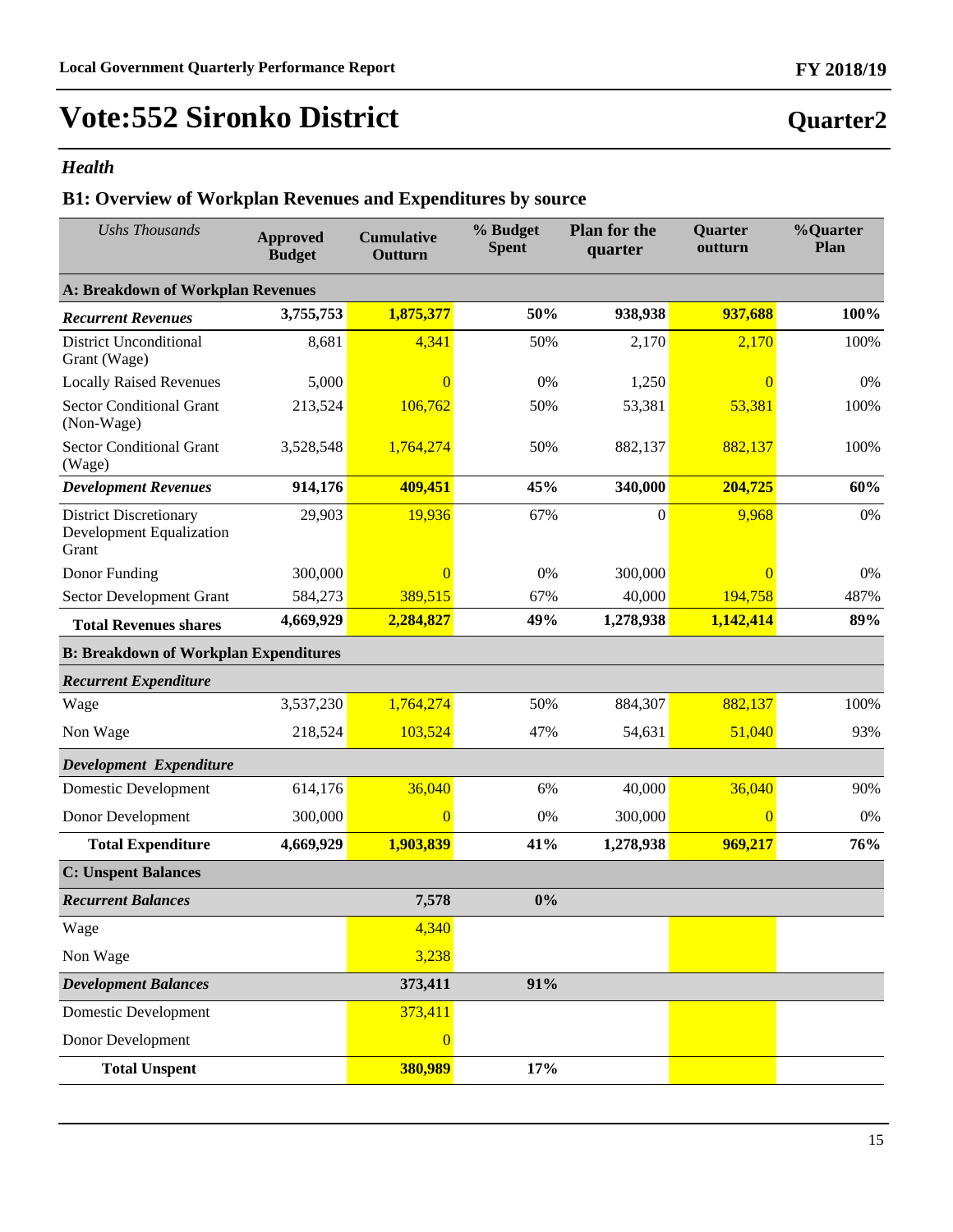#### **Summary of Workplan Revenues and Expenditure by Source**

The cumulative out turn for Q2 was shs.2,282,657,000 which was 49% of the approved budget while the actual out turn for  $Q2$ was shs 1,140,243,000 (89%) of the planned budget for Q2 The lower performance was attributed no out turn for the donor funds and local revenue was at zero release.

The cumulative expenditure as at 31st December was shs.1,903,839,000 which was 41.% of the approved expenditure while actual expenditure for Q2% was 9679,217,00 which was 76% of the planned expenditure. bal. on was shs378,818,000 which was mainly for contracted services under sector development.

#### **Reasons for unspent balances on the bank account**

The funds unspent were for projects whose procurement was bid evaluation level.

#### **Highlights of physical performance by end of the quarter**

The key outputs for the the quarter included integrated support supervision, EPI support supervision, Special Audit, Delivery of reports,Data quality assurance submission of work plan , PHC Transfers to lower level units and DHMT meeting, USF activities and integrated child health days activities under GAVI fund support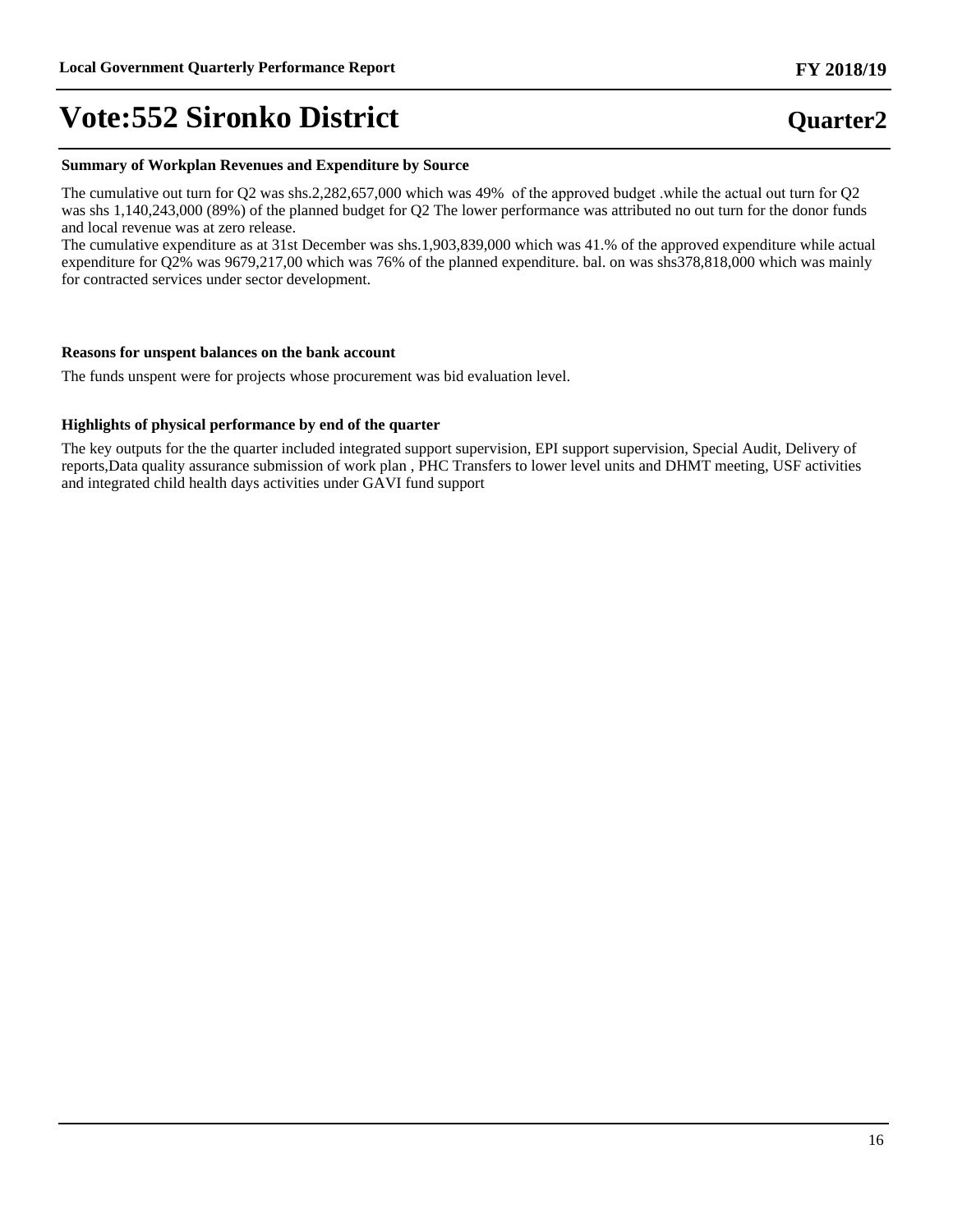### *Education*

### **B1: Overview of Workplan Revenues and Expenditures by source**

| <b>Ushs Thousands</b>                                              | <b>Approved</b><br><b>Budget</b> | <b>Cumulative</b><br>Outturn | % Budget<br><b>Spent</b> | <b>Plan for the</b><br>quarter | Quarter<br>outturn | %Quarter<br>Plan |  |  |
|--------------------------------------------------------------------|----------------------------------|------------------------------|--------------------------|--------------------------------|--------------------|------------------|--|--|
| <b>A: Breakdown of Workplan Revenues</b>                           |                                  |                              |                          |                                |                    |                  |  |  |
| <b>Recurrent Revenues</b>                                          | 12,142,784                       | 5,708,719                    | 47%                      | 2,517,013                      | 2,496,686          | 99%              |  |  |
| <b>District Unconditional</b><br>Grant (Wage)                      | 51,757                           | 25,878                       | 50%                      | 12,939                         | 12,939             | 100%             |  |  |
| <b>Locally Raised Revenues</b>                                     | 10,000                           | $\overline{0}$               | 0%                       | 2,500                          | $\theta$           | 0%               |  |  |
| <b>Sector Conditional Grant</b><br>(Non-Wage)                      | 2,146,039                        | 715,346                      | 33%                      | 17,390                         | $\overline{0}$     | 0%               |  |  |
| <b>Sector Conditional Grant</b><br>(Wage)                          | 9,934,988                        | 4,967,494                    | 50%                      | 2,484,184                      | 2,483,747          | 100%             |  |  |
| <b>Development Revenues</b>                                        | 979,482                          | 678,321                      | 69%                      | 34,921                         | 339,161            | 971%             |  |  |
| <b>District Discretionary</b><br>Development Equalization<br>Grant | 162,000                          | 108,000                      | 67%                      | $\boldsymbol{0}$               | 54,000             | $0\%$            |  |  |
| Other Transfers from<br><b>Central Government</b>                  | 13,000                           | 34,000                       | 262%                     | 13,000                         | 17,000             | 131%             |  |  |
| Sector Development Grant                                           | 804,482                          | 536,321                      | 67%                      | 21,921                         | 268,161            | 1223%            |  |  |
| <b>Total Revenues shares</b>                                       | 13,122,266                       | 6,387,040                    | 49%                      | 2,551,933                      | 2,835,847          | 111%             |  |  |
| <b>B: Breakdown of Workplan Expenditures</b>                       |                                  |                              |                          |                                |                    |                  |  |  |
| <b>Recurrent Expenditure</b>                                       |                                  |                              |                          |                                |                    |                  |  |  |
| Wage                                                               | 9,986,745                        | 4,832,001                    | 48%                      | 2,497,113                      | 2,410,176          | 97%              |  |  |
| Non Wage                                                           | 2,156,039                        | 714,561                      | 33%                      | 19,889                         | 2,016              | 10%              |  |  |
| Development Expenditure                                            |                                  |                              |                          |                                |                    |                  |  |  |
| Domestic Development                                               | 979,482                          | 62,885                       | 6%                       | 34,921                         | 42,303             | 121%             |  |  |
| Donor Development                                                  | $\boldsymbol{0}$                 | $\Omega$                     | 0%                       | $\boldsymbol{0}$               | $\overline{0}$     | 0%               |  |  |
| <b>Total Expenditure</b>                                           | 13,122,266                       | 5,609,446                    | 43%                      | 2,551,923                      | 2,454,494          | 96%              |  |  |
| <b>C: Unspent Balances</b>                                         |                                  |                              |                          |                                |                    |                  |  |  |
| <b>Recurrent Balances</b>                                          |                                  | 162,157                      | 3%                       |                                |                    |                  |  |  |
| Wage                                                               |                                  | 161,372                      |                          |                                |                    |                  |  |  |
| Non Wage                                                           |                                  | 786                          |                          |                                |                    |                  |  |  |
| <b>Development Balances</b>                                        |                                  | 615,437                      | 91%                      |                                |                    |                  |  |  |
| <b>Domestic Development</b>                                        |                                  | 615,437                      |                          |                                |                    |                  |  |  |
| Donor Development                                                  |                                  | $\overline{0}$               |                          |                                |                    |                  |  |  |
| <b>Total Unspent</b>                                               |                                  | 777,594                      | 12%                      |                                |                    |                  |  |  |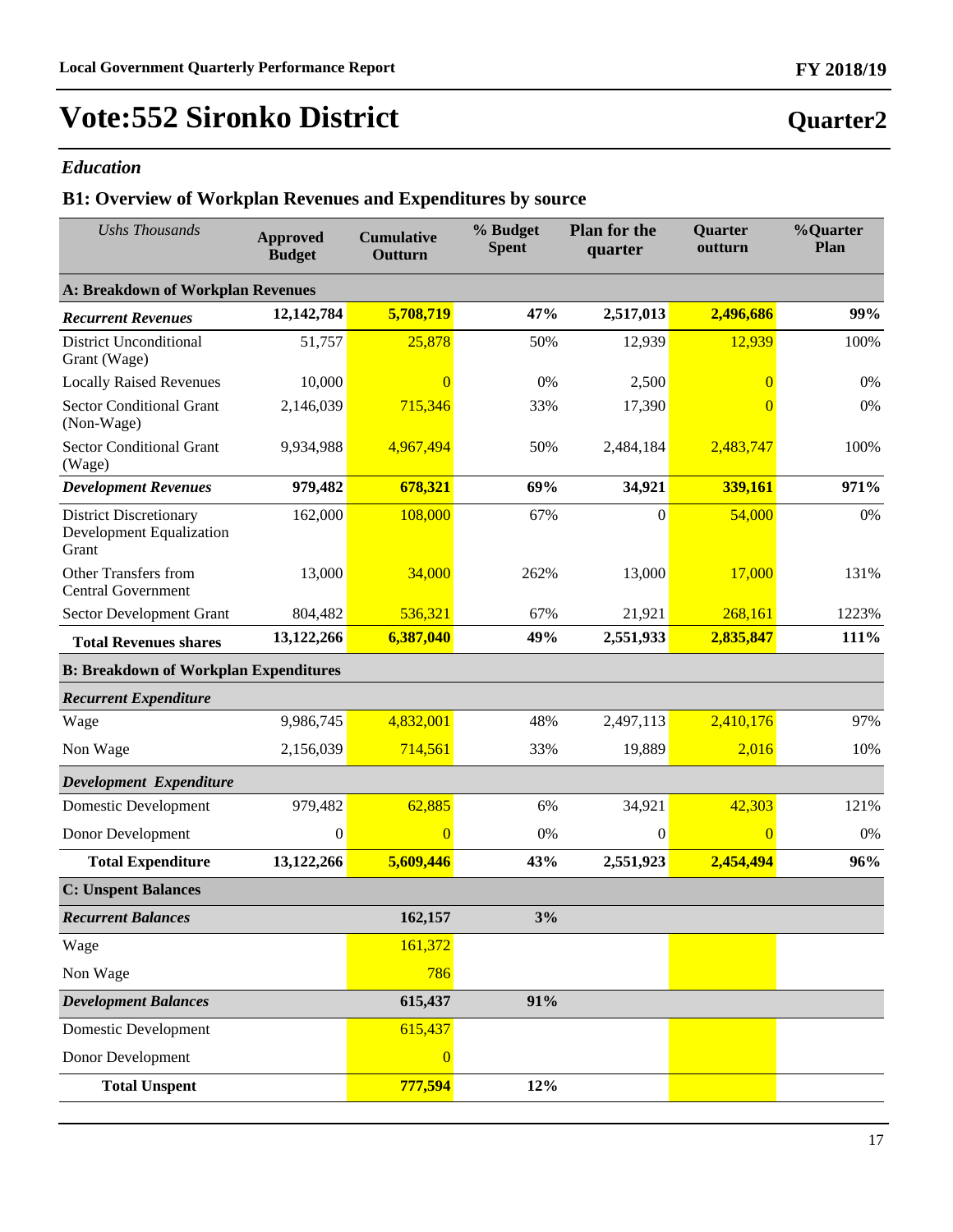#### **Summary of Workplan Revenues and Expenditure by Source**

The cumulative out turn as at end of Q2 was shs.6,387,040,000 which was 49 % of the approved budget.The actual out turn for Q2 was shs.2,835,847,000. which was .111% of the planned budget due to over performance was due to release modalities for sector development grant and UNEB.

The cumulative expenditure as at end of Q2 was shs. 5,609,446,000 which was 43%% of the approved expenditure. while actual expenditure for Q2 was shs. 2,454,494,000 (96%). Fund unspent were mainly for capital development projects whose procurement process was not complete.

#### **Reasons for unspent balances on the bank account**

The funds which not spent were projects whose procurement process was at bid evaluation.

#### **Highlights of physical performance by end of the quarter**

Facilitated the monitoring of projects, Education tour, PLE facilitation, consultation meeting and facilitated the DEO to follow up on closure of schools, facilitated the follow up of UPE and USE schools for receipts, Facilitated technical supervision of primary schools, Facilitated invigilation of PLE exams, facilitated study tour to Kayunga for knowledge sharing.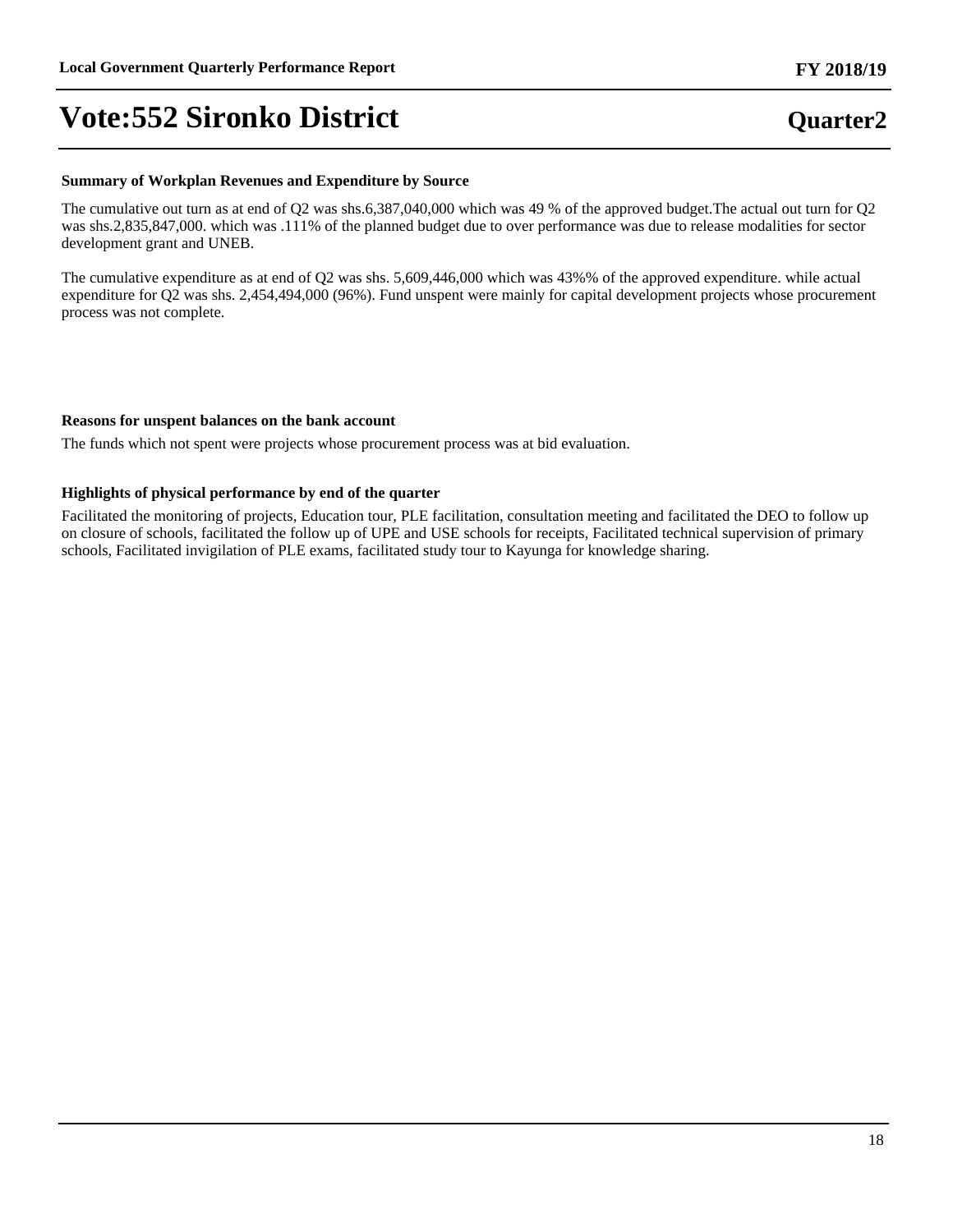### *Roads and Engineering*

### **B1: Overview of Workplan Revenues and Expenditures by source**

| <b>Ushs Thousands</b>                                              | <b>Approved</b><br><b>Budget</b> | <b>Cumulative</b><br>Outturn | % Budget<br><b>Spent</b> | <b>Plan for the</b><br>quarter | <b>Quarter</b><br>outturn | %Quarter<br>Plan |  |  |  |
|--------------------------------------------------------------------|----------------------------------|------------------------------|--------------------------|--------------------------------|---------------------------|------------------|--|--|--|
| <b>A: Breakdown of Workplan Revenues</b>                           |                                  |                              |                          |                                |                           |                  |  |  |  |
| <b>Recurrent Revenues</b>                                          | 1,208,433                        | 627,697                      | 52%                      | 287,667                        | 369,306                   | 128%             |  |  |  |
| <b>District Unconditional</b><br>Grant (Wage)                      | 92,447                           | 23,111                       | 25%                      | 23,112                         | $\overline{0}$            | 0%               |  |  |  |
| Other Transfers from<br><b>Central Government</b>                  | 1,082,653                        | 587,919                      | 54%                      | 256,222                        | 360,972                   | 141%             |  |  |  |
| <b>Urban Unconditional Grant</b><br>(Wage)                         | 33,333                           | 16,667                       | 50%                      | 8,333                          | 8,333                     | 100%             |  |  |  |
| <b>Development Revenues</b>                                        | 342,447                          | 332,667                      | 97%                      | 71,112                         | 313,333                   | 441%             |  |  |  |
| <b>District Discretionary</b><br>Development Equalization<br>Grant | 58,000                           | 38,667                       | 67%                      | $\Omega$                       | 19,333                    | $0\%$            |  |  |  |
| <b>Other Transfers from</b><br><b>Central Government</b>           | 284,447                          | 294,000                      | 103%                     | 71,112                         | 294,000                   | 413%             |  |  |  |
| <b>Total Revenues shares</b>                                       | 1,550,880                        | 960,364                      | 62%                      | 358,779                        | 682,639                   | 190%             |  |  |  |
| <b>B: Breakdown of Workplan Expenditures</b>                       |                                  |                              |                          |                                |                           |                  |  |  |  |
| <b>Recurrent Expenditure</b>                                       |                                  |                              |                          |                                |                           |                  |  |  |  |
| Wage                                                               | 125,781                          | 31,445                       | 25%                      | 31,445                         | $\overline{0}$            | $0\%$            |  |  |  |
| Non Wage                                                           | 1,082,653                        | 521,835                      | 48%                      | 256,222                        | 344,355                   | 134%             |  |  |  |
| Development Expenditure                                            |                                  |                              |                          |                                |                           |                  |  |  |  |
| Domestic Development                                               | 342,447                          | 313,300                      | 91%                      | 71,112                         | 313,300                   | 441%             |  |  |  |
| Donor Development                                                  | $\mathbf{0}$                     | $\overline{0}$               | 0%                       | $\theta$                       | $\overline{0}$            | 0%               |  |  |  |
| <b>Total Expenditure</b>                                           | 1,550,880                        | 866,579                      | 56%                      | 358,779                        | 657,655                   | 183%             |  |  |  |
| <b>C: Unspent Balances</b>                                         |                                  |                              |                          |                                |                           |                  |  |  |  |
| <b>Recurrent Balances</b>                                          |                                  | 74,418                       | 12%                      |                                |                           |                  |  |  |  |
| Wage                                                               |                                  | 8,333                        |                          |                                |                           |                  |  |  |  |
| Non Wage                                                           |                                  | 66,084                       |                          |                                |                           |                  |  |  |  |
| <b>Development Balances</b>                                        |                                  | 19,367                       | 6%                       |                                |                           |                  |  |  |  |
| <b>Domestic Development</b>                                        |                                  | 19,367                       |                          |                                |                           |                  |  |  |  |
| Donor Development                                                  |                                  | $\overline{0}$               |                          |                                |                           |                  |  |  |  |
| <b>Total Unspent</b>                                               |                                  | 93,784                       | 10%                      |                                |                           |                  |  |  |  |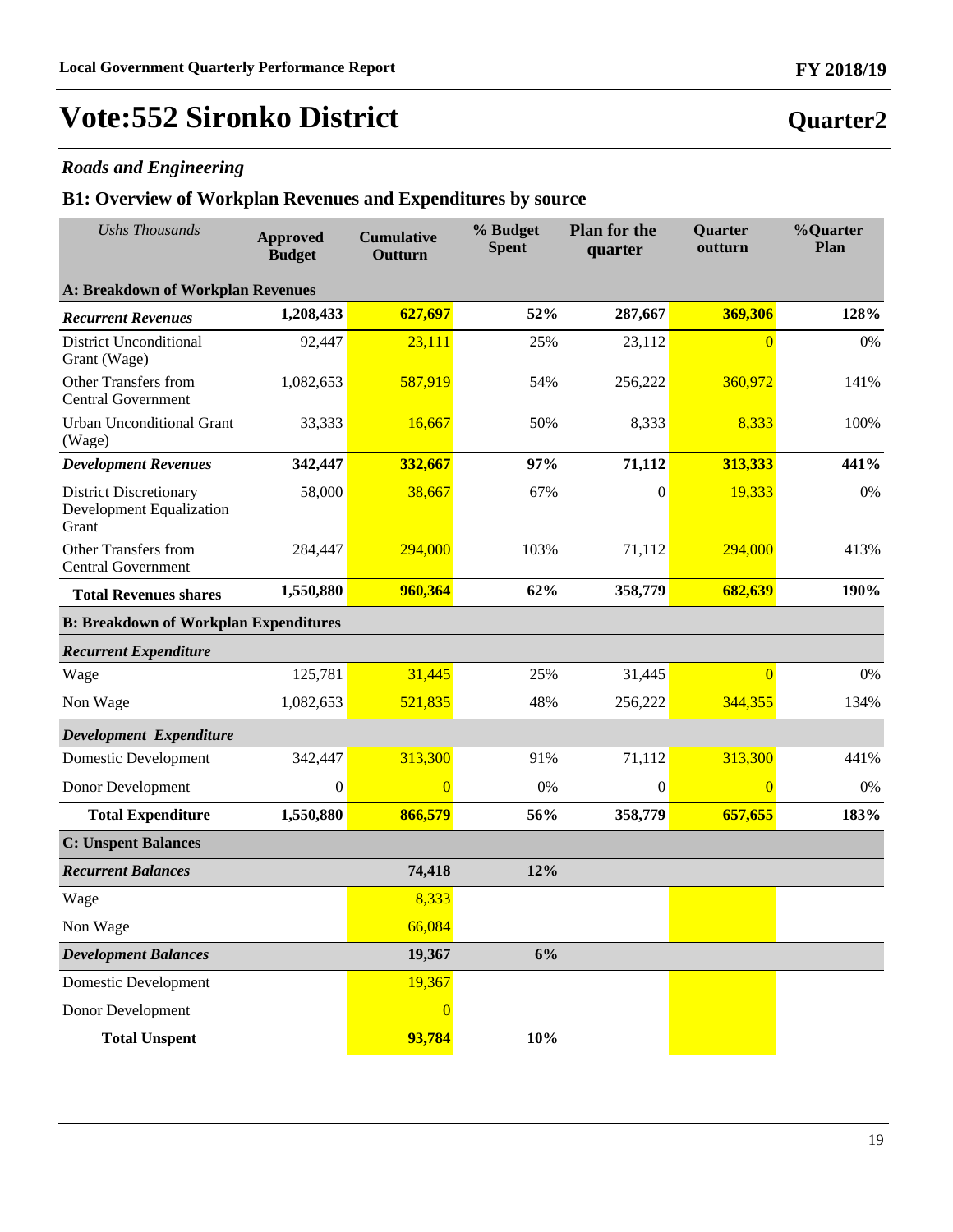#### **Summary of Workplan Revenues and Expenditure by Source**

The cumulative out turn for Q2 was shs. 960,364,000 which was 62% of the approved budget. While the actual out turn was shs.682,639,000 190% of the planned budget for Q2. The over performance was attributed to release modalities for Uganda roads fund especially for LLGs which was released once during and also NUSAF3.

The cumulative expenditure as at 31st Dec 2018 was 866,579,000 which was 56% of the approved expenditure while the actual expenditure for Q2 was shs. 657,655,000 which was 183% of the planned expenditure.Over expenditure was due to NUSAF3 projects in the watersheds. The funds which were not spent was shs.93,784,000 which was mainly road funds for works not executed for along Buhugu Nambaleze, and Buhugu Nandere and Cathedral roads.

#### **Reasons for unspent balances on the bank account**

The funds unspent were due to heavy rains which affected road works.

#### **Highlights of physical performance by end of the quarter**

Key outputs for the period October- December 2018 incuded: Installation of culverts on Nalusala stream, Kibembe - Bunatanyo Road, maintenance of rooad equipment, Completion of Mahapa Bridge, Periodic maintenance of Buhugu -Nambalezi 3k road, Buhugu sub county HQters - Nandere 2.2km, and Busamaga, Bukiyiti roads 3km, spot improvement of Busirima Bugizaza 3km,transfer of Uganda road fund to Sub counties, routine maintenance community access roads by road Gangs,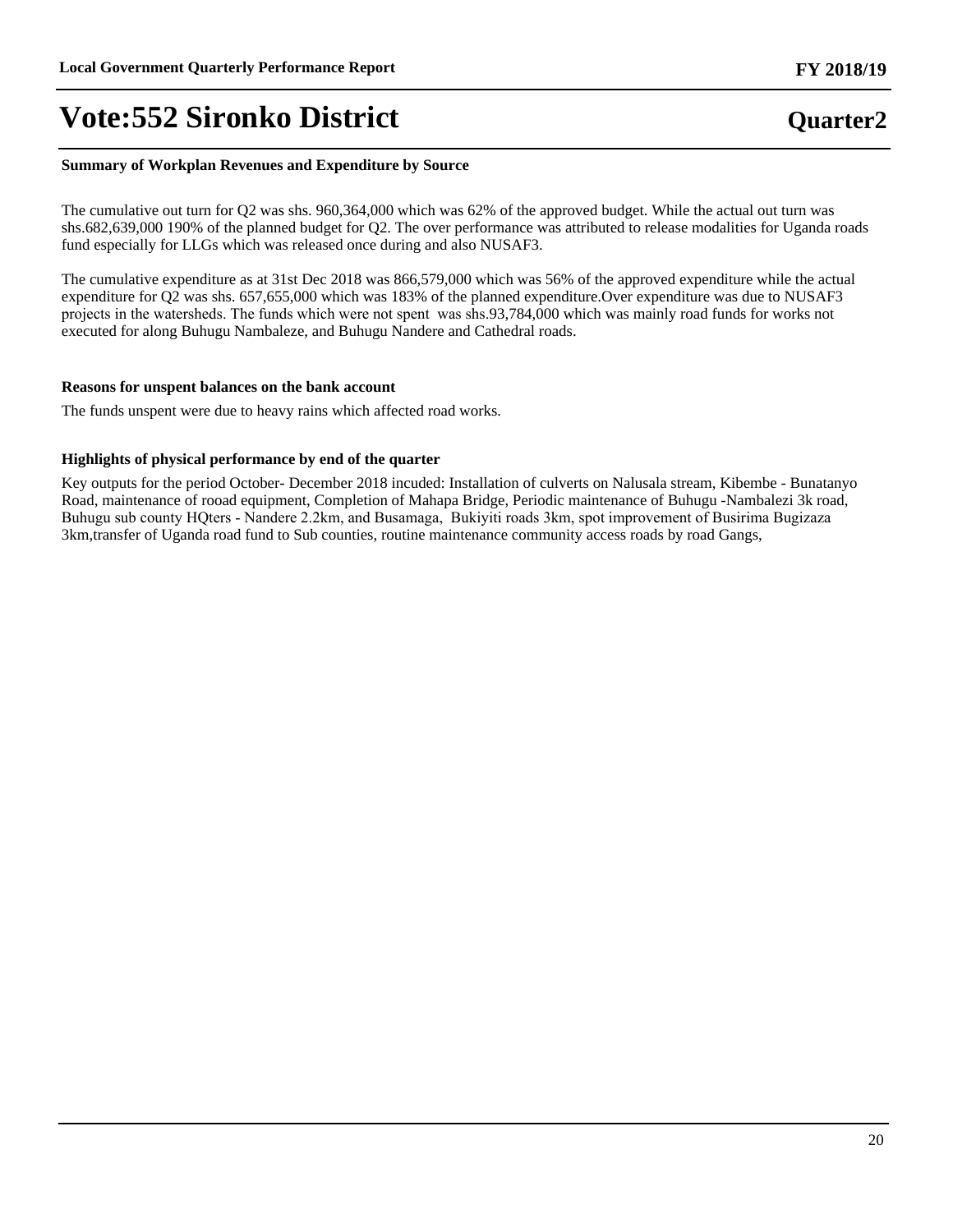### *Water*

### **B1: Overview of Workplan Revenues and Expenditures by source**

| <b>Ushs Thousands</b>                         | <b>Approved</b><br><b>Budget</b> | <b>Cumulative</b><br>Outturn | % Budget<br><b>Spent</b> | <b>Plan for the</b><br>quarter | Quarter<br>outturn | %Quarter<br>Plan |
|-----------------------------------------------|----------------------------------|------------------------------|--------------------------|--------------------------------|--------------------|------------------|
| <b>A: Breakdown of Workplan Revenues</b>      |                                  |                              |                          |                                |                    |                  |
| <b>Recurrent Revenues</b>                     | 58,003                           | 25,401                       | 44%                      | 14,501                         | 10,901             | 75%              |
| <b>District Unconditional</b><br>Grant (Wage) | 11,912                           | 5,956                        | 50%                      | 2,978                          | 2,978              | 100%             |
| <b>Sector Conditional Grant</b><br>(Non-Wage) | 31,691                           | 15,846                       | 50%                      | 7,923                          | 7,923              | 100%             |
| <b>Urban Unconditional Grant</b><br>(Wage)    | 14,400                           | 3,600                        | 25%                      | 3,600                          | $\overline{0}$     | 0%               |
| <b>Development Revenues</b>                   | 407,193                          | 271,462                      | 67%                      | 36,439                         | 135,731            | 372%             |
| Sector Development Grant                      | 386,140                          | 257,427                      | 67%                      | 31,176                         | 128,713            | 413%             |
| <b>Transitional Development</b><br>Grant      | 21,053                           | 14,035                       | 67%                      | 5,263                          | 7,018              | 133%             |
| <b>Total Revenues shares</b>                  | 465,196                          | 296,863                      | 64%                      | 50,940                         | 146,632            | 288%             |
| <b>B: Breakdown of Workplan Expenditures</b>  |                                  |                              |                          |                                |                    |                  |
| <b>Recurrent Expenditure</b>                  |                                  |                              |                          |                                |                    |                  |
| Wage                                          | 26,312                           | 8,175                        | 31%                      | 6,578                          | 1,597              | 24%              |
| Non Wage                                      | 31,691                           | 11,406                       | 36%                      | 7,923                          | 4,272              | 54%              |
| Development Expenditure                       |                                  |                              |                          |                                |                    |                  |
| <b>Domestic Development</b>                   | 407,193                          | 49,225                       | 12%                      | 36,439                         | 49,225             | 135%             |
| Donor Development                             | $\mathbf{0}$                     | $\overline{0}$               | 0%                       | $\mathbf{0}$                   | $\overline{0}$     | 0%               |
| <b>Total Expenditure</b>                      | 465,196                          | 68,806                       | 15%                      | 50,940                         | 55,095             | 108%             |
| <b>C: Unspent Balances</b>                    |                                  |                              |                          |                                |                    |                  |
| <b>Recurrent Balances</b>                     |                                  | 5,821                        | 23%                      |                                |                    |                  |
| Wage                                          |                                  | 1,381                        |                          |                                |                    |                  |
| Non Wage                                      |                                  | 4,440                        |                          |                                |                    |                  |
| <b>Development Balances</b>                   |                                  | 222,237                      | 82%                      |                                |                    |                  |
| <b>Domestic Development</b>                   |                                  | 222,237                      |                          |                                |                    |                  |
| Donor Development                             |                                  | $\overline{0}$               |                          |                                |                    |                  |
| <b>Total Unspent</b>                          |                                  | 228,057                      | 77%                      |                                |                    |                  |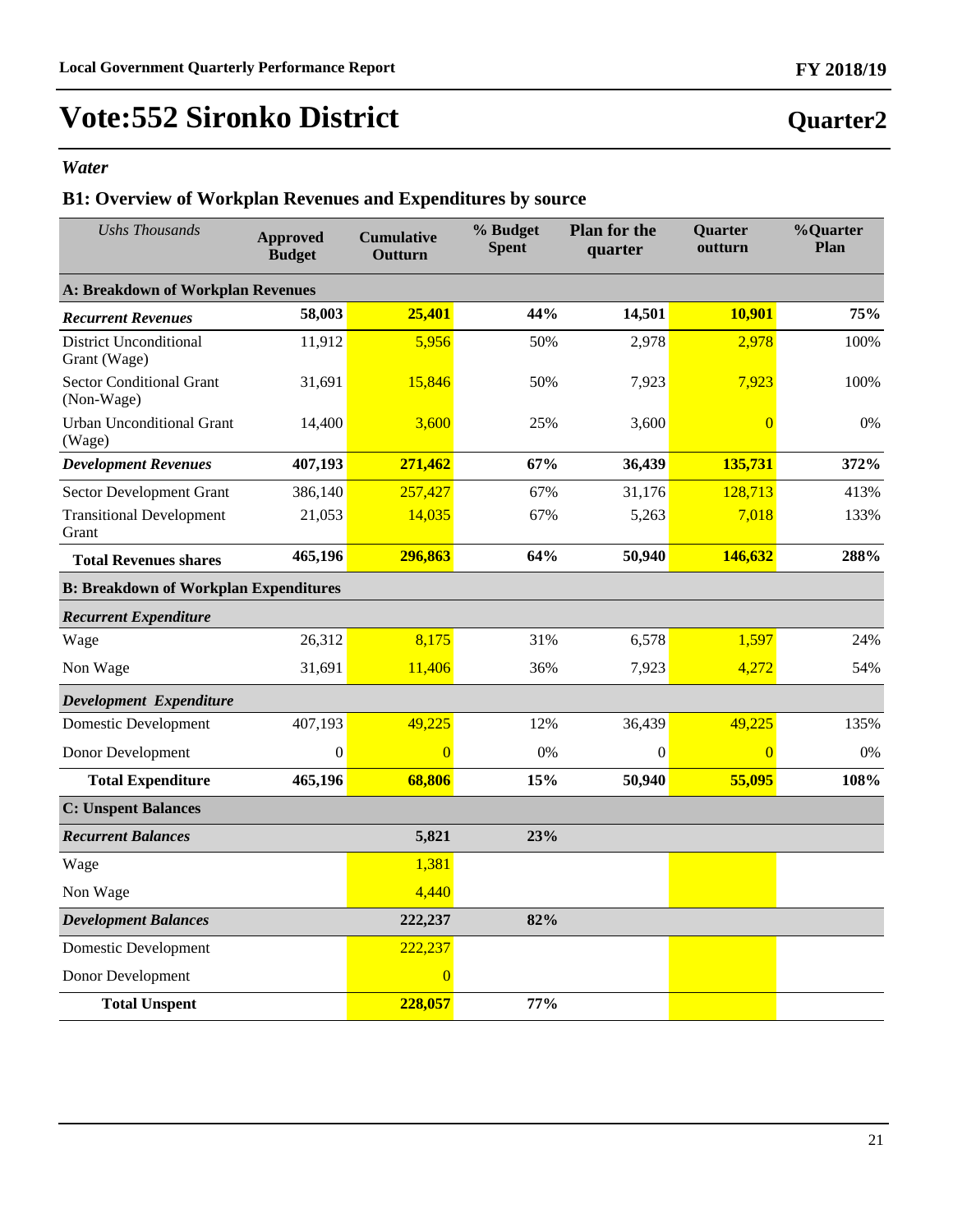#### **Summary of Workplan Revenues and Expenditure by Source**

The cumulative out turn as at Q2 was shs  $296,863,000$  which shs, 64% of the approved budget, while the actual out turn for Q2 was shs 146,632,000 which was 288%. the Higher performance was due to release modalities for development grants.

The cumulative expenditure as at 31st December was shs, 68,806,000 which was just 15% of the approved expenditure while actual expended for Q2 was 55,095,000 (108%) of the planned budget. over performance was due to release modalities for rural development grant. shs. 228,057,000 were not spent due to delays in procurement process which had been completed.

#### **Reasons for unspent balances on the bank account**

Unspent funds were for projects whose procurement was still at bid evaluation level.

#### **Highlights of physical performance by end of the quarter**

The key outputs for the period under review included: formed and trained 20 water user committees, Supervision of water projects, conducted post construction support to 7water user committees for old water sources.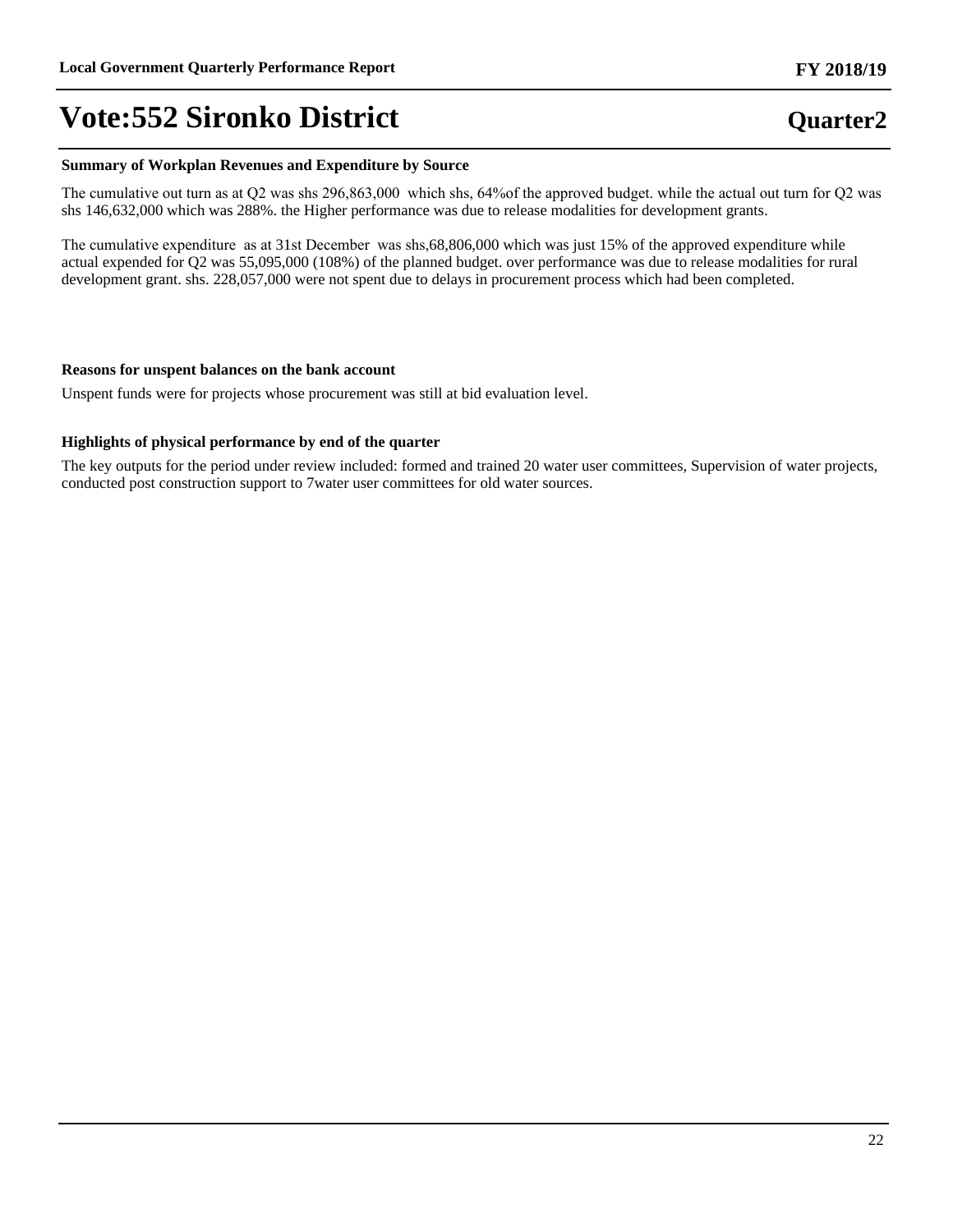### *Natural Resources*

### **B1: Overview of Workplan Revenues and Expenditures by source**

| <b>Ushs Thousands</b>                                                     | <b>Approved</b><br><b>Budget</b> | <b>Cumulative</b><br>Outturn | % Budget<br><b>Spent</b> | <b>Plan for the</b><br>quarter | Quarter<br>outturn | %Quarter<br>Plan |  |  |
|---------------------------------------------------------------------------|----------------------------------|------------------------------|--------------------------|--------------------------------|--------------------|------------------|--|--|
| A: Breakdown of Workplan Revenues                                         |                                  |                              |                          |                                |                    |                  |  |  |
| <b>Recurrent Revenues</b>                                                 | 203,284                          | 98,187                       | 48%                      | 50,821                         | 49,093             | 97%              |  |  |
| <b>District Unconditional</b><br>Grant (Wage)                             | 137,967                          | 68,984                       | 50%                      | 34,492                         | 34,492             | 100%             |  |  |
| <b>Locally Raised Revenues</b>                                            | 6,910                            | $\overline{0}$               | 0%                       | 1,728                          | $\Omega$           | 0%               |  |  |
| <b>Sector Conditional Grant</b><br>(Non-Wage)                             | 5,550                            | 2,775                        | 50%                      | 1,387                          | 1,387              | 100%             |  |  |
| <b>Urban Unconditional Grant</b><br>(Wage)                                | 52,857                           | 26,428                       | 50%                      | 13,214                         | 13,214             | 100%             |  |  |
| <b>Development Revenues</b>                                               | 175,207                          | 73,167                       | 42%                      | 43,802                         | 73,167             | 167%             |  |  |
| <b>District Discretionary</b><br><b>Development Equalization</b><br>Grant | 8,000                            | 2,667                        | 33%                      | 2,000                          | 2,667              | 133%             |  |  |
| <b>Other Transfers from</b><br><b>Central Government</b>                  | 167,207                          | 70,500                       | 42%                      | 41,802                         | 70,500             | 169%             |  |  |
| <b>Total Revenues shares</b>                                              | 378,491                          | 171,353                      | 45%                      | 94,623                         | 122,260            | 129%             |  |  |
| <b>B: Breakdown of Workplan Expenditures</b>                              |                                  |                              |                          |                                |                    |                  |  |  |
| <b>Recurrent Expenditure</b>                                              |                                  |                              |                          |                                |                    |                  |  |  |
| Wage                                                                      | 190,824                          | 95,412                       | 50%                      | 47,706                         | 47,706             | 100%             |  |  |
| Non Wage                                                                  | 12,460                           | 2,315                        | 19%                      | 3,115                          | 1,223              | 39%              |  |  |
| Development Expenditure                                                   |                                  |                              |                          |                                |                    |                  |  |  |
| <b>Domestic Development</b>                                               | 175,207                          | 71,798                       | 41%                      | 43,802                         | 71,798             | 164%             |  |  |
| Donor Development                                                         | $\boldsymbol{0}$                 | $\overline{0}$               | 0%                       | 0                              | $\overline{0}$     | $0\%$            |  |  |
| <b>Total Expenditure</b>                                                  | 378,491                          | 169,525                      | 45%                      | 94,623                         | 120,727            | 128%             |  |  |
| <b>C: Unspent Balances</b>                                                |                                  |                              |                          |                                |                    |                  |  |  |
| <b>Recurrent Balances</b>                                                 |                                  | 460                          | $0\%$                    |                                |                    |                  |  |  |
| Wage                                                                      |                                  | $\overline{0}$               |                          |                                |                    |                  |  |  |
| Non Wage                                                                  |                                  | 460                          |                          |                                |                    |                  |  |  |
| <b>Development Balances</b>                                               |                                  | 1,369                        | 2%                       |                                |                    |                  |  |  |
| <b>Domestic Development</b>                                               |                                  | 1,369                        |                          |                                |                    |                  |  |  |
| Donor Development                                                         |                                  | $\overline{0}$               |                          |                                |                    |                  |  |  |
| <b>Total Unspent</b>                                                      |                                  | 1,829                        | $1\%$                    |                                |                    |                  |  |  |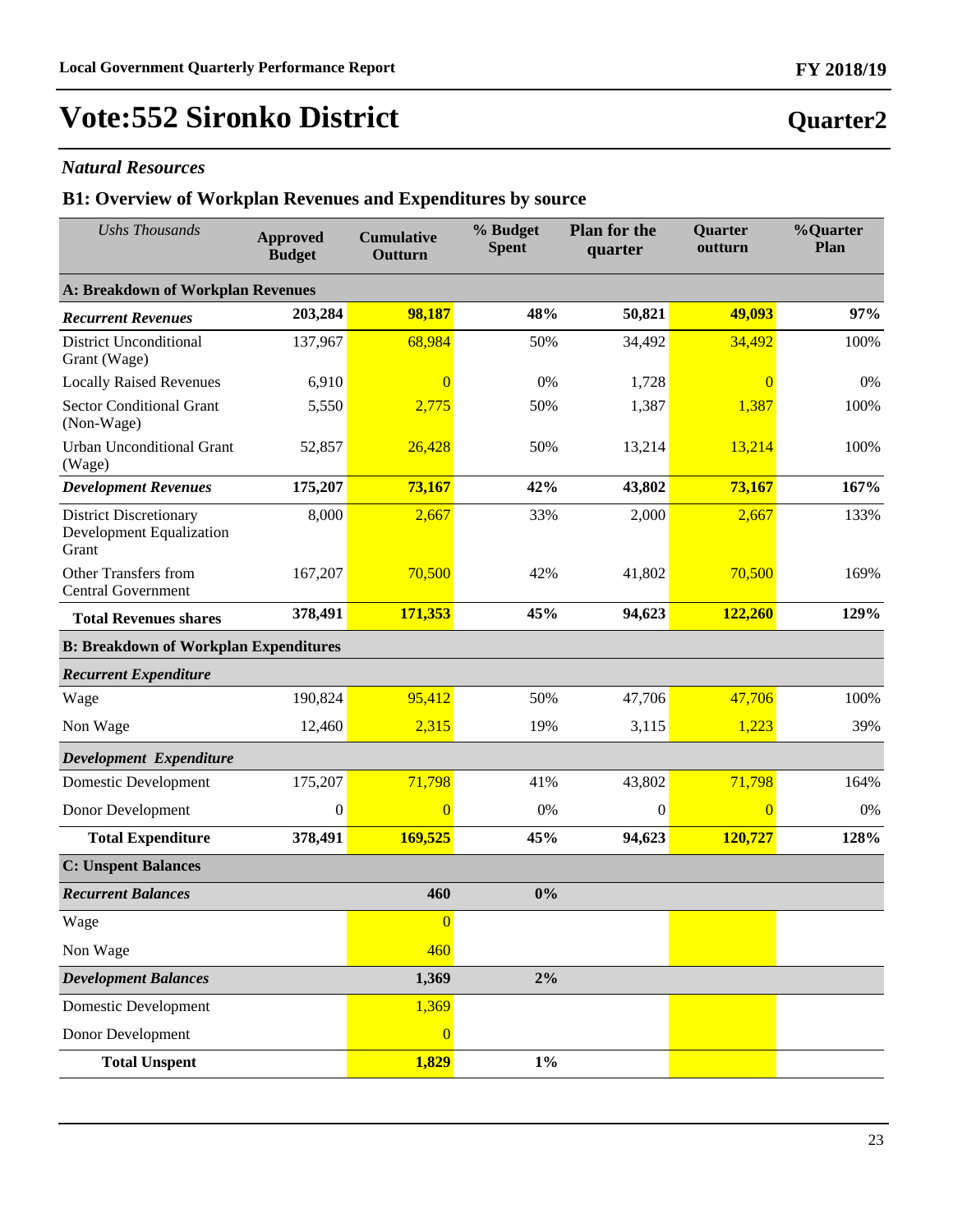#### **Summary of Workplan Revenues and Expenditure by Source**

The cumulative out turn as at the end of Q2 was shs 171,167,000 which was 45% of the approved budget the low performance was attributed to non release of funds FIEFOC during the period under review. While actual out turn for Q2 was shs. 122,260,000 which was 129% of the planned budget for the quarter. Over performance in the actual out turn for Q2 was due to release modalities for NUSAF3 and DDEG as development grant.

The cumulative expenditure as at 31st Dec 2018 was shs. 169,525,000 which was 45%of the approved expenditure.While actual expenditure for Q2 was shs 120,727,000 which was 128% of the planned expenditure. The higher expenditure was due to implementation modalities fro NUSAF3 under watershed projects. The funds unspent were for land surveying.

#### **Reasons for unspent balances on the bank account**

Unspent funds were for land surveying which was not complete.

#### **Highlights of physical performance by end of the quarter**

The key outputs for period under review included; Field appraisal for projects and screening, monitored and supervised environmental compliance for ongoing projects, Collected 500 Bamboo seedlings from NFA- Mbale and distributed them for planting along river Sironko in Bukiise sub county. conducted field appraisal of approved projects for environmental impact assessment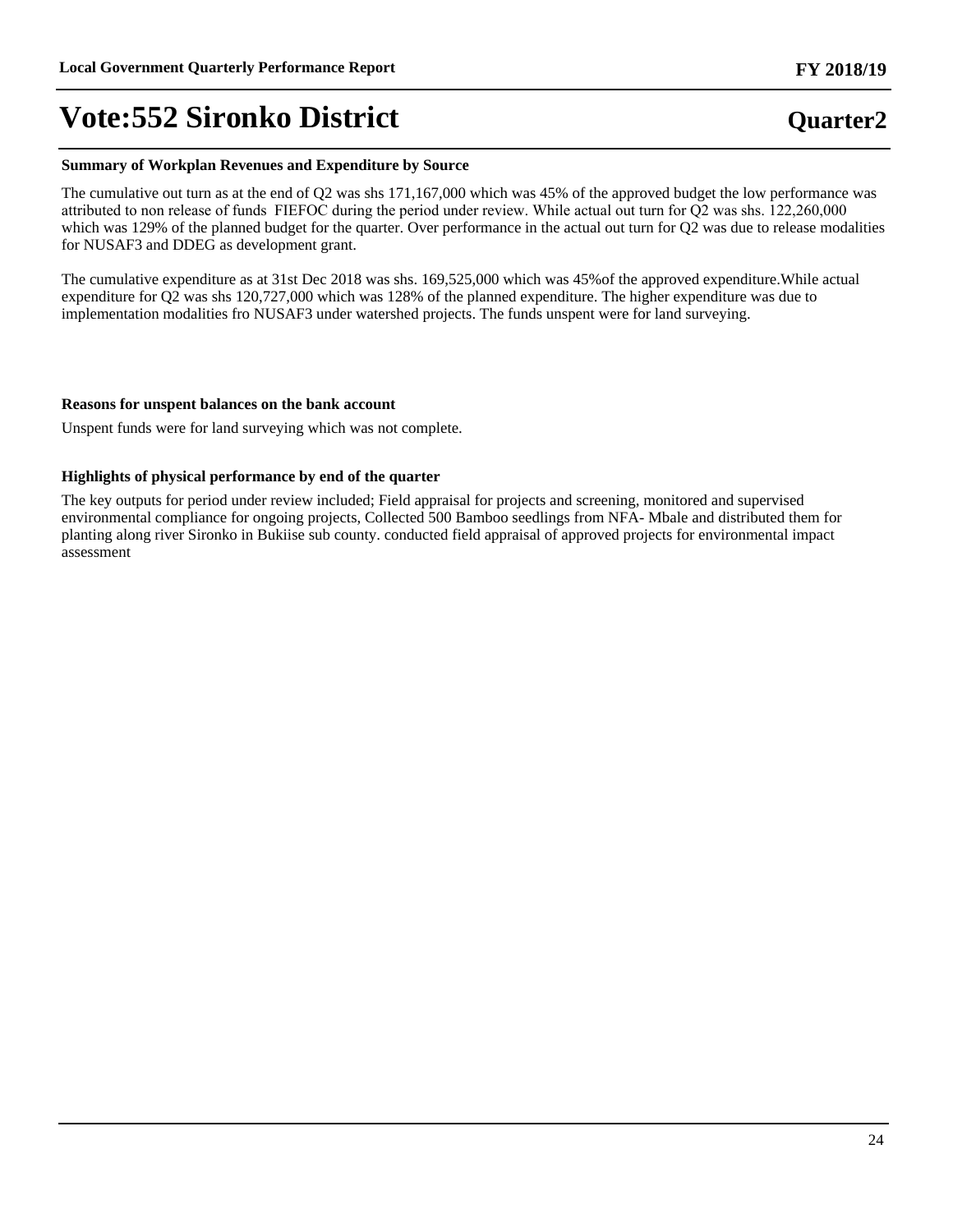### *Community Based Services*

### **B1: Overview of Workplan Revenues and Expenditures by source**

| <b>Ushs Thousands</b>                             | <b>Approved</b><br><b>Budget</b> | <b>Cumulative</b><br>Outturn | % Budget<br><b>Spent</b> | <b>Plan for the</b><br>quarter | Quarter<br>outturn | %Quarter<br>Plan |  |  |
|---------------------------------------------------|----------------------------------|------------------------------|--------------------------|--------------------------------|--------------------|------------------|--|--|
| A: Breakdown of Workplan Revenues                 |                                  |                              |                          |                                |                    |                  |  |  |
| <b>Recurrent Revenues</b>                         | 751,807                          | 687,470                      | 91%                      | 187,952                        | 418,561            | 223%             |  |  |
| <b>District Unconditional</b><br>Grant (Non-Wage) | 8,000                            | 4,000                        | 50%                      | 2,000                          | 2,000              | 100%             |  |  |
| <b>District Unconditional</b><br>Grant (Wage)     | 166,401                          | 83,200                       | 50%                      | 41,600                         | 41,600             | 100%             |  |  |
| <b>Locally Raised Revenues</b>                    | 20,000                           | $\Omega$                     | 0%                       | 5,000                          | $\Omega$           | 0%               |  |  |
| Other Transfers from<br><b>Central Government</b> | 493,596                          | 568,365                      | 115%                     | 123,399                        | 359,009            | 291%             |  |  |
| <b>Sector Conditional Grant</b><br>(Non-Wage)     | 49,883                           | 24,942                       | 50%                      | 12,471                         | 12,471             | 100%             |  |  |
| <b>Urban Unconditional Grant</b><br>(Wage)        | 13,927                           | 6,963                        | 50%                      | 3,482                          | 3,482              | 100%             |  |  |
| <b>Development Revenues</b>                       | $\bf{0}$                         | $\mathbf{0}$                 | 0%                       | $\bf{0}$                       | $\bf{0}$           | $0\%$            |  |  |
| N/A                                               |                                  |                              |                          |                                |                    |                  |  |  |
| <b>Total Revenues shares</b>                      | 751,807                          | 687,470                      | 91%                      | 187,952                        | 418,561            | 223%             |  |  |
| <b>B: Breakdown of Workplan Expenditures</b>      |                                  |                              |                          |                                |                    |                  |  |  |
| <b>Recurrent Expenditure</b>                      |                                  |                              |                          |                                |                    |                  |  |  |
| Wage                                              | 180,327                          | 45,082                       | 25%                      | 45,082                         | $\overline{0}$     | 0%               |  |  |
| Non Wage                                          | 571,479                          | 594,604                      | 104%                     | 142,870                        | 580,501            | 406%             |  |  |
| Development Expenditure                           |                                  |                              |                          |                                |                    |                  |  |  |
| Domestic Development                              | $\boldsymbol{0}$                 | $\overline{0}$               | 0%                       | $\boldsymbol{0}$               | $\overline{0}$     | 0%               |  |  |
| Donor Development                                 | $\boldsymbol{0}$                 | $\Omega$                     | 0%                       | $\mathbf{0}$                   | $\overline{0}$     | 0%               |  |  |
| <b>Total Expenditure</b>                          | 751,807                          | 639,685                      | 85%                      | 187,952                        | 580,501            | 309%             |  |  |
| <b>C: Unspent Balances</b>                        |                                  |                              |                          |                                |                    |                  |  |  |
| <b>Recurrent Balances</b>                         |                                  | 47,785                       | 7%                       |                                |                    |                  |  |  |
| Wage                                              |                                  | 45,082                       |                          |                                |                    |                  |  |  |
| Non Wage                                          |                                  | 2,703                        |                          |                                |                    |                  |  |  |
| <b>Development Balances</b>                       |                                  | $\boldsymbol{0}$             | 0%                       |                                |                    |                  |  |  |
| <b>Domestic Development</b>                       |                                  | $\overline{0}$               |                          |                                |                    |                  |  |  |
| Donor Development                                 |                                  | $\Omega$                     |                          |                                |                    |                  |  |  |
| <b>Total Unspent</b>                              |                                  | 47,785                       | $7\%$                    |                                |                    |                  |  |  |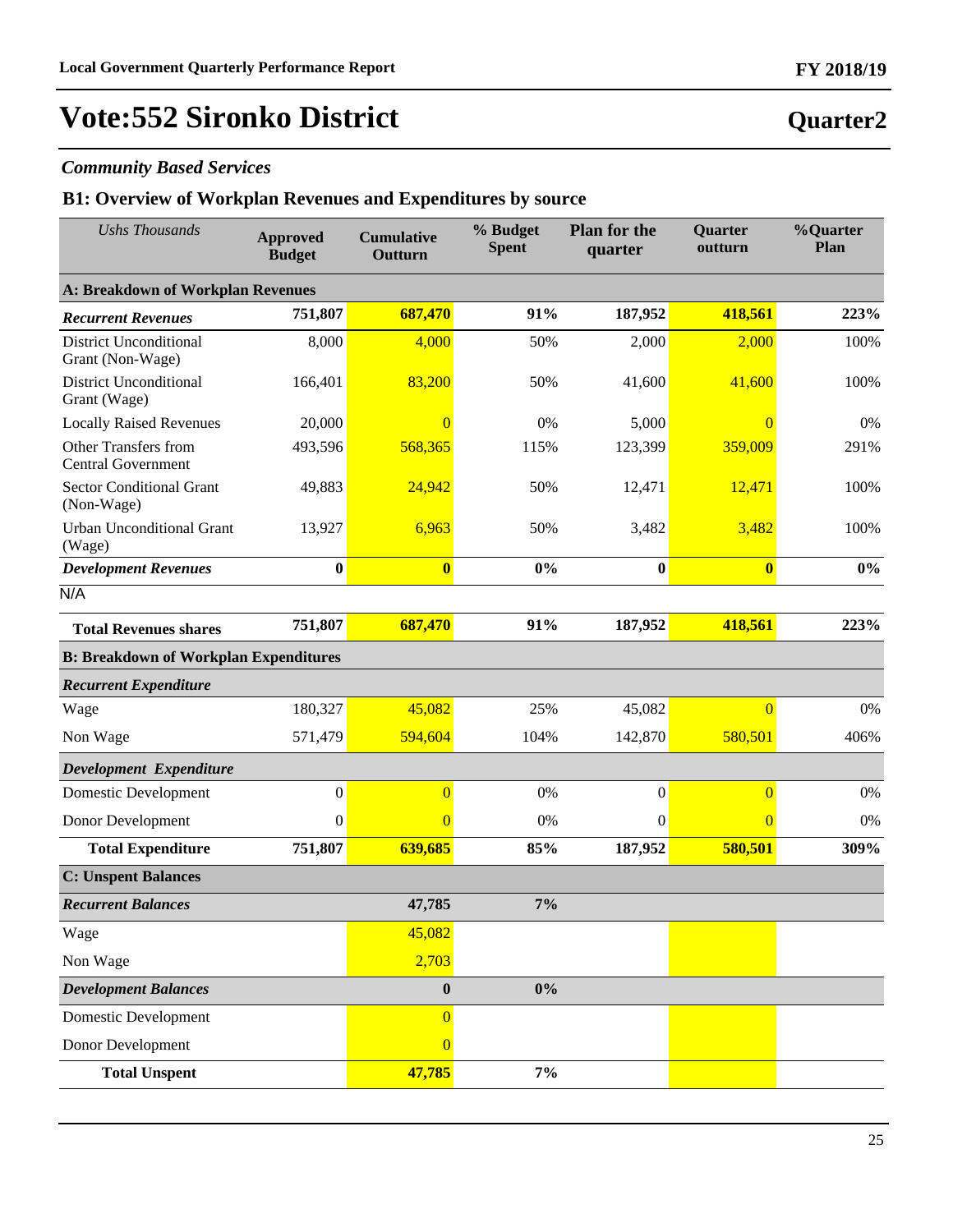#### **Summary of Workplan Revenues and Expenditure by Source**

The cumulative out turn as at end of Q2 was shs.687,470,000 which was 91% of the approved budget. whiel actual out turn for Q2 was shs418,561,000 which was 223% of the planned Budget. Over performance was attributed to release modalities for YLP and UWEP project funds.

The cumulative expenditure for the under review stood at shs 639,685,000 which was 85% of the approved expenditure. The actual expenditure for Q2 was shs 580,501,000 which was 309% of the planned Expenditure. Shs 47,785,000 for UWEP because the warranting process was not complete to enable expenditure transactions.

#### **Reasons for unspent balances on the bank account**

Release of YLP funds towards end of quarter and associated process of opening accounts before payment

Release of UWEP funds for last year which was beyond the current budgetary allocation hence need for supplementary budget before it is all disbursed

#### **Highlights of physical performance by end of the quarter**

The key physical outputs for Q2 included:paid quarterly staff salaries, YLP groups monitored district women executive meeting held ,participated in international Older Persons day celebrations in Shemai, OVC data collected and entered into MIS,facilitated staff in community mobilization and sensitization,FAL activities coordinated and recovered funds from YLP and UWEP groups.21 UWEP groups funded

4 YLP groups funded,31 YLP groups approved and funds released to district,3 PWD groups funded,Training of 4 YLP groups done,3 CBOs registered,3 GBV cases handled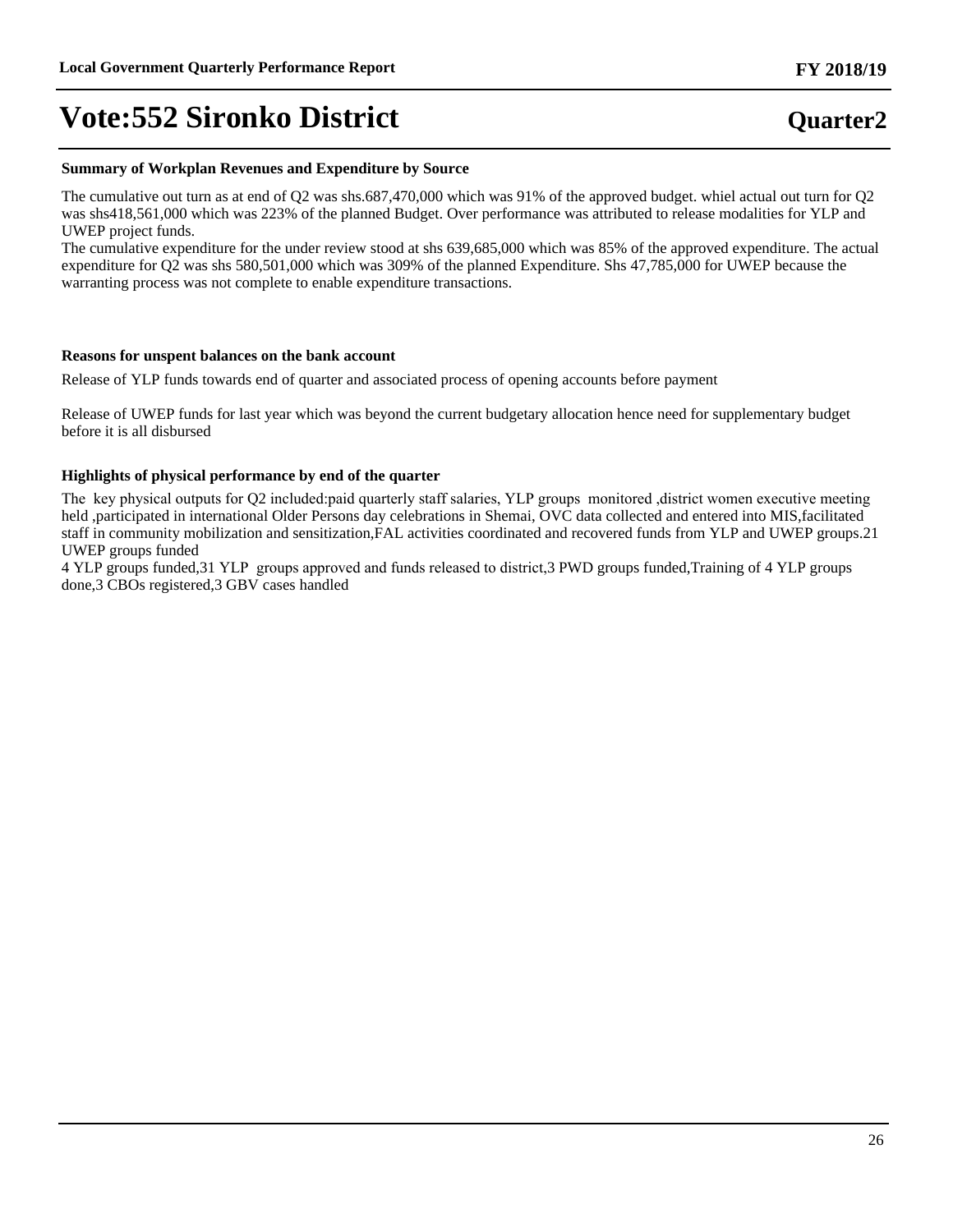### *Planning*

### **B1: Overview of Workplan Revenues and Expenditures by source**

| <b>Ushs Thousands</b>                                              | <b>Approved</b><br><b>Budget</b> | <b>Cumulative</b><br>Outturn | % Budget<br><b>Spent</b> | <b>Plan for the</b><br>quarter | Quarter<br>outturn | %Quarter<br>Plan |
|--------------------------------------------------------------------|----------------------------------|------------------------------|--------------------------|--------------------------------|--------------------|------------------|
| A: Breakdown of Workplan Revenues                                  |                                  |                              |                          |                                |                    |                  |
| <b>Recurrent Revenues</b>                                          | 119,109                          | 57,897                       | 49%                      | 37,348                         | 29,178             | 78%              |
| <b>District Unconditional</b><br>Grant (Non-Wage)                  | 45,095                           | 23,100                       | 51%                      | 14,345                         | 11,550             | 81%              |
| <b>District Unconditional</b><br>Grant (Wage)                      | 47,222                           | 29,461                       | 62%                      | 11,806                         | 14,730             | 125%             |
| <b>Locally Raised Revenues</b>                                     | 17,200                           | 500                          | 3%                       | 8,800                          | 500                | 6%               |
| <b>Urban Unconditional Grant</b><br>(Wage)                         | 9,592                            | 4,836                        | 50%                      | 2,398                          | 2,398              | 100%             |
| <b>Development Revenues</b>                                        | 127,237                          | 84,825                       | 67%                      | 22,913                         | 42,412             | 185%             |
| <b>District Discretionary</b><br>Development Equalization<br>Grant | 127,237                          | 84,825                       | 67%                      | 22,913                         | 42,412             | 185%             |
| <b>Total Revenues shares</b>                                       | 246,345                          | 142,722                      | 58%                      | 60,262                         | 71,591             | 119%             |
| <b>B: Breakdown of Workplan Expenditures</b>                       |                                  |                              |                          |                                |                    |                  |
| <b>Recurrent Expenditure</b>                                       |                                  |                              |                          |                                |                    |                  |
| Wage                                                               | 56,814                           | 32,074                       | 56%                      | 14,203                         | 14,905             | 105%             |
| Non Wage                                                           | 62,295                           | 22,053                       | 35%                      | 23,145                         | 13,080             | 57%              |
| Development Expenditure                                            |                                  |                              |                          |                                |                    |                  |
| Domestic Development                                               | 127,237                          | 56,830                       | 45%                      | 22,913                         | 28,730             | 125%             |
| Donor Development                                                  | $\mathbf{0}$                     | $\overline{0}$               | 0%                       | $\theta$                       | $\Omega$           | 0%               |
| <b>Total Expenditure</b>                                           | 246,345                          | 110,957                      | 45%                      | 60,261                         | 56,715             | 94%              |
| <b>C: Unspent Balances</b>                                         |                                  |                              |                          |                                |                    |                  |
| <b>Recurrent Balances</b>                                          |                                  | 3,771                        | 7%                       |                                |                    |                  |
| Wage                                                               |                                  | 2,224                        |                          |                                |                    |                  |
| Non Wage                                                           |                                  | 1,547                        |                          |                                |                    |                  |
| <b>Development Balances</b>                                        |                                  | 27,995                       | 33%                      |                                |                    |                  |
| <b>Domestic Development</b>                                        |                                  | 27,995                       |                          |                                |                    |                  |
| Donor Development                                                  |                                  | $\overline{0}$               |                          |                                |                    |                  |
| <b>Total Unspent</b>                                               |                                  | 31,765                       | 22%                      |                                |                    |                  |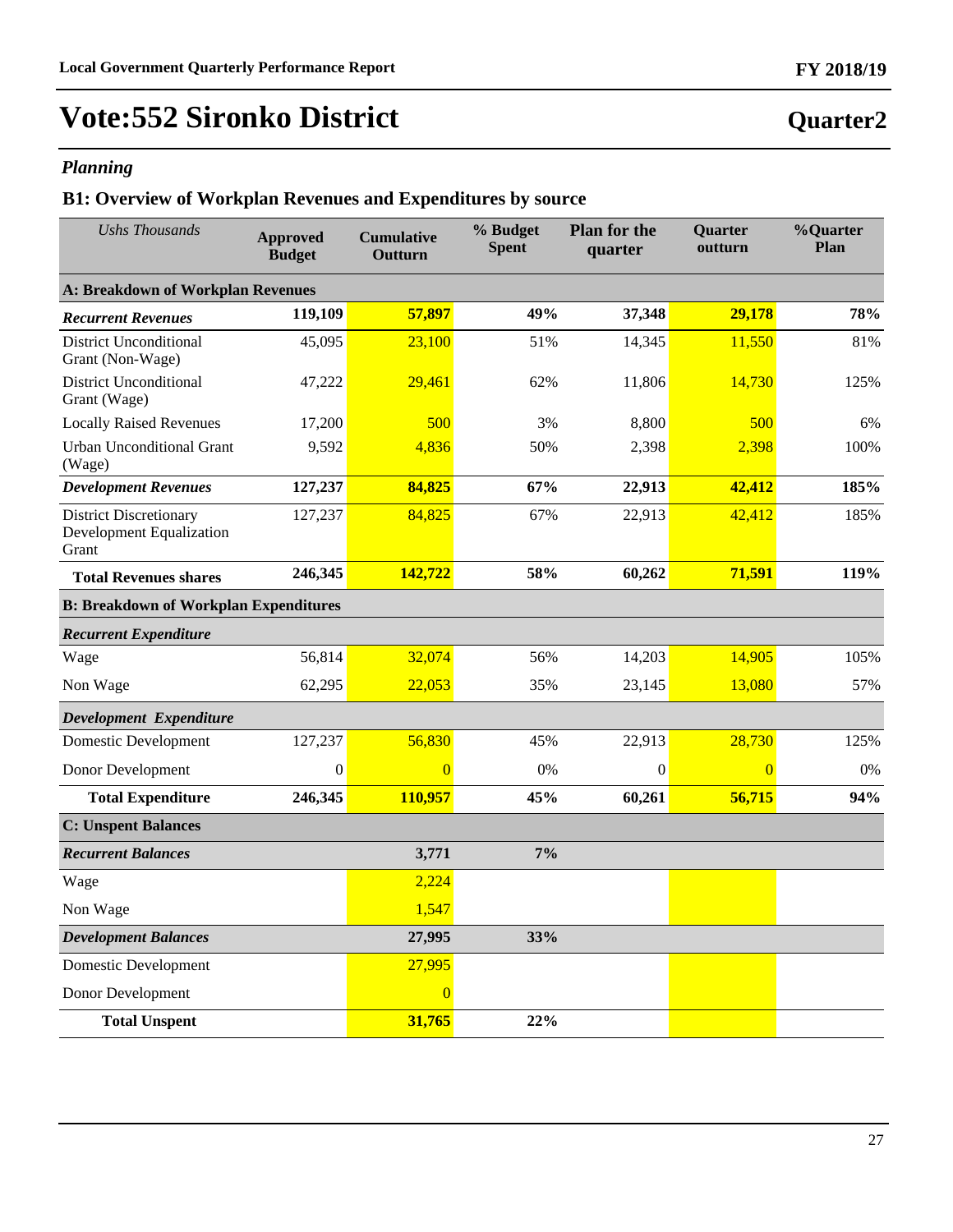#### **Summary of Workplan Revenues and Expenditure by Source**

The cumulative out turn for Q2 was shs. 142,722,000 which was 58% of the approved budget. While actual out turn for Q2 was shs.71,591,000 which 119% of the planned budget for Q2. The higher performance was attributed to release modalities for DDEG as development grant of 33% as opposed to 25% based on prorata.

The cumulative expenditure as at 31st December was shs.110,957,000 which was 45% of the approved expenditure. The Actual expenditure for Q2 was shs.56,715,000 which was 94%, the slighty low absorption was due delays in procurement process for furniture, and office equipment whose procurement process was at bid evaluation level.Shs 31,765,000 remained unspent which was mainly for DDEG projects which were still under procurement process at bid evaluation level.

#### **Reasons for unspent balances on the bank account**

Funds which were not spent were for items whose procurement process was not complete (furniture, solar,office equipment) and errors in computing salary for statistician.

#### **Highlights of physical performance by end of the quarter**

The key physical outputs for the period October to December 2018 included: Budget conference report with a list of priorities for each department, preparation of the Budget framework paper, 3DTPC meetings, Payment of staff salaries on time for the 3 months, monitoring report for projects, payment of outstanding obligation for district stores.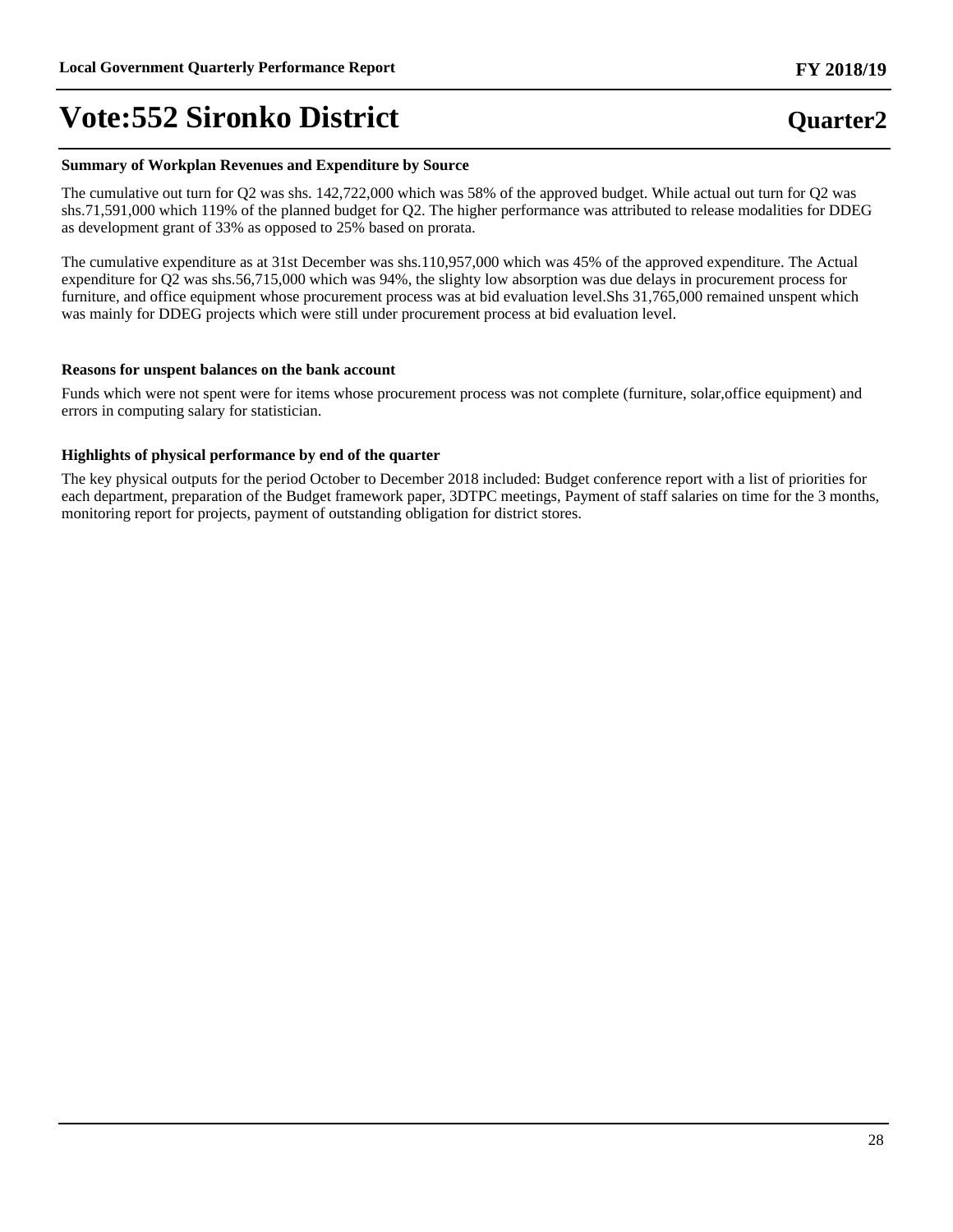### *Internal Audit*

### **B1: Overview of Workplan Revenues and Expenditures by source**

| <b>Ushs Thousands</b>                             | <b>Approved</b><br><b>Budget</b> | <b>Cumulative</b><br>Outturn | % Budget<br><b>Spent</b> | <b>Plan for the</b><br>quarter | Quarter<br>outturn | %Quarter<br>Plan |
|---------------------------------------------------|----------------------------------|------------------------------|--------------------------|--------------------------------|--------------------|------------------|
| <b>A: Breakdown of Workplan Revenues</b>          |                                  |                              |                          |                                |                    |                  |
| <b>Recurrent Revenues</b>                         | 83,413                           | 38,327                       | 46%                      | 20,853                         | 19,873             | 95%              |
| <b>District Unconditional</b><br>Grant (Non-Wage) | 18,000                           | 9,000                        | 50%                      | 4,500                          | 4,500              | 100%             |
| <b>District Unconditional</b><br>Grant (Wage)     | 26,257                           | 13,129                       | 50%                      | 6,564                          | 6,564              | 100%             |
| <b>Locally Raised Revenues</b>                    | 9,600                            | 1,420                        | 15%                      | 2,400                          | 1,420              | 59%              |
| <b>Urban Unconditional Grant</b><br>(Wage)        | 29,556                           | 14,778                       | 50%                      | 7,389                          | 7,389              | 100%             |
| <b>Development Revenues</b>                       | $\bf{0}$                         | $\overline{\mathbf{0}}$      | 0%                       | $\bf{0}$                       | $\boldsymbol{0}$   | 0%               |
| N/A                                               |                                  |                              |                          |                                |                    |                  |
| <b>Total Revenues shares</b>                      | 83,413                           | 38,327                       | 46%                      | 20,853                         | 19,873             | 95%              |
| <b>B: Breakdown of Workplan Expenditures</b>      |                                  |                              |                          |                                |                    |                  |
| <b>Recurrent Expenditure</b>                      |                                  |                              |                          |                                |                    |                  |
| Wage                                              | 55,813                           | 27,907                       | 50%                      | 13,953                         | 13,953             | 100%             |
| Non Wage                                          | 27,600                           | 10,420                       | 38%                      | 6,900                          | 5,920              | 86%              |
| <b>Development Expenditure</b>                    |                                  |                              |                          |                                |                    |                  |
| Domestic Development                              | $\overline{0}$                   | $\overline{0}$               | 0%                       | $\boldsymbol{0}$               | $\overline{0}$     | $0\%$            |
| Donor Development                                 | $\mathbf{0}$                     | $\overline{0}$               | 0%                       | $\mathbf{0}$                   | $\overline{0}$     | $0\%$            |
| <b>Total Expenditure</b>                          | 83,413                           | 38,327                       | 46%                      | 20,853                         | 19,873             | 95%              |
| <b>C: Unspent Balances</b>                        |                                  |                              |                          |                                |                    |                  |
| <b>Recurrent Balances</b>                         |                                  | $\bf{0}$                     | 0%                       |                                |                    |                  |
| Wage                                              |                                  | $\overline{0}$               |                          |                                |                    |                  |
| Non Wage                                          |                                  | $\overline{0}$               |                          |                                |                    |                  |
| <b>Development Balances</b>                       |                                  | $\boldsymbol{0}$             | 0%                       |                                |                    |                  |
| <b>Domestic Development</b>                       |                                  | $\overline{0}$               |                          |                                |                    |                  |
| Donor Development                                 |                                  | $\overline{0}$               |                          |                                |                    |                  |
| <b>Total Unspent</b>                              |                                  | $\mathbf{0}$                 | 0%                       |                                |                    |                  |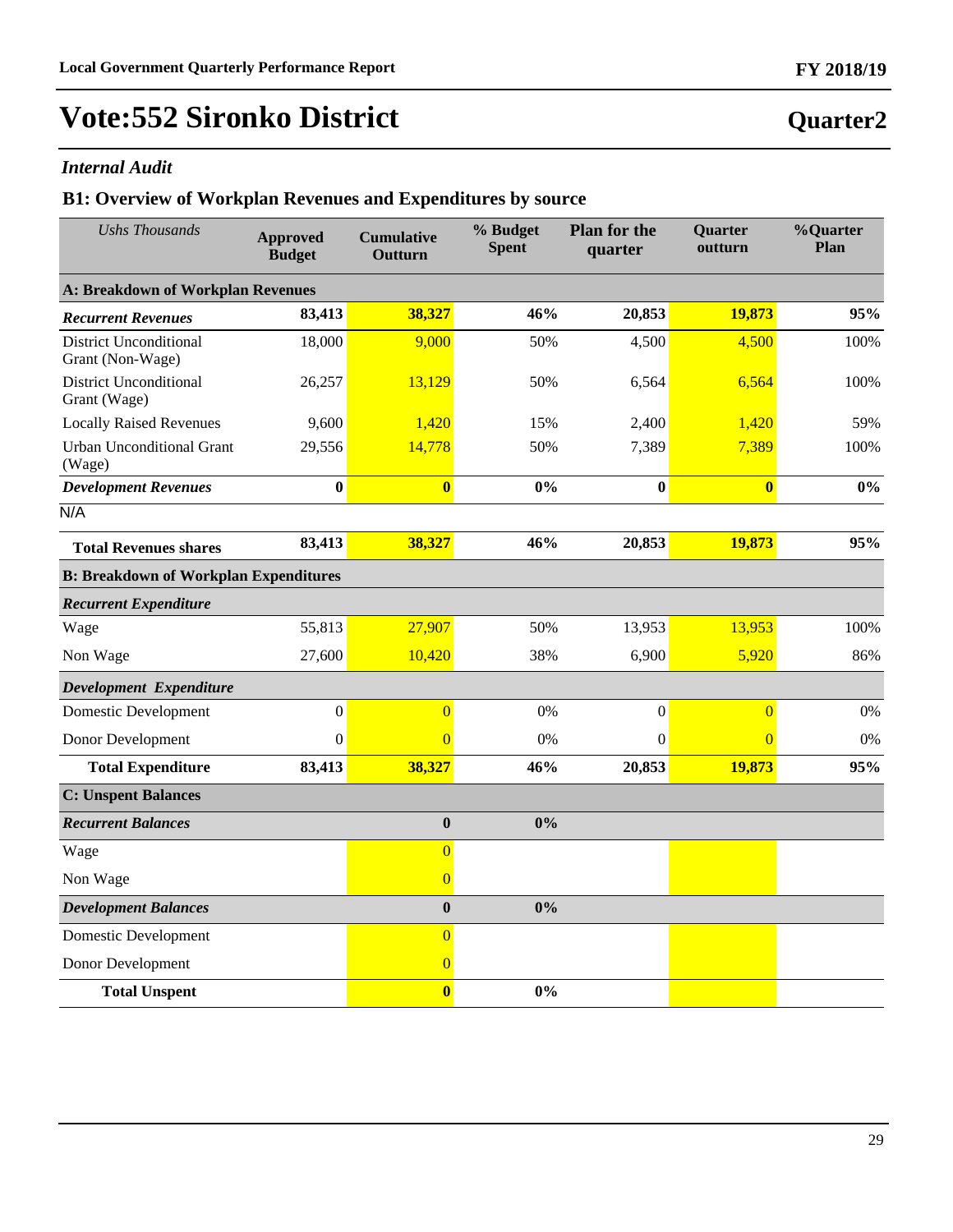#### **Summary of Workplan Revenues and Expenditure by Source**

The cumulative out turn for Q2 was shs. 38,327,000 which was 46% of the approved budget while the actual out turn for Q2 was shs19,873,000 95% of the planned budget for Q2. The lower performance was attributed to low out turn for local revenue.

The cumulative expenditure as at 31st December was shs.29,263,000 which was 35% of the approved expenditure while actual expenditure for Q2 was shs. 10,809,000 (52%) of the planned expenditure.No bal. remained.

#### **Reasons for unspent balances on the bank account**

No funds remained unspent

#### **Highlights of physical performance by end of the quarter**

The outputs for Q2 included: Audit of 18 sub counties, special for Budadiri TC, submission of the second quarter to internal Auditor General kampala and officiated handover for SAA transferred to new stations.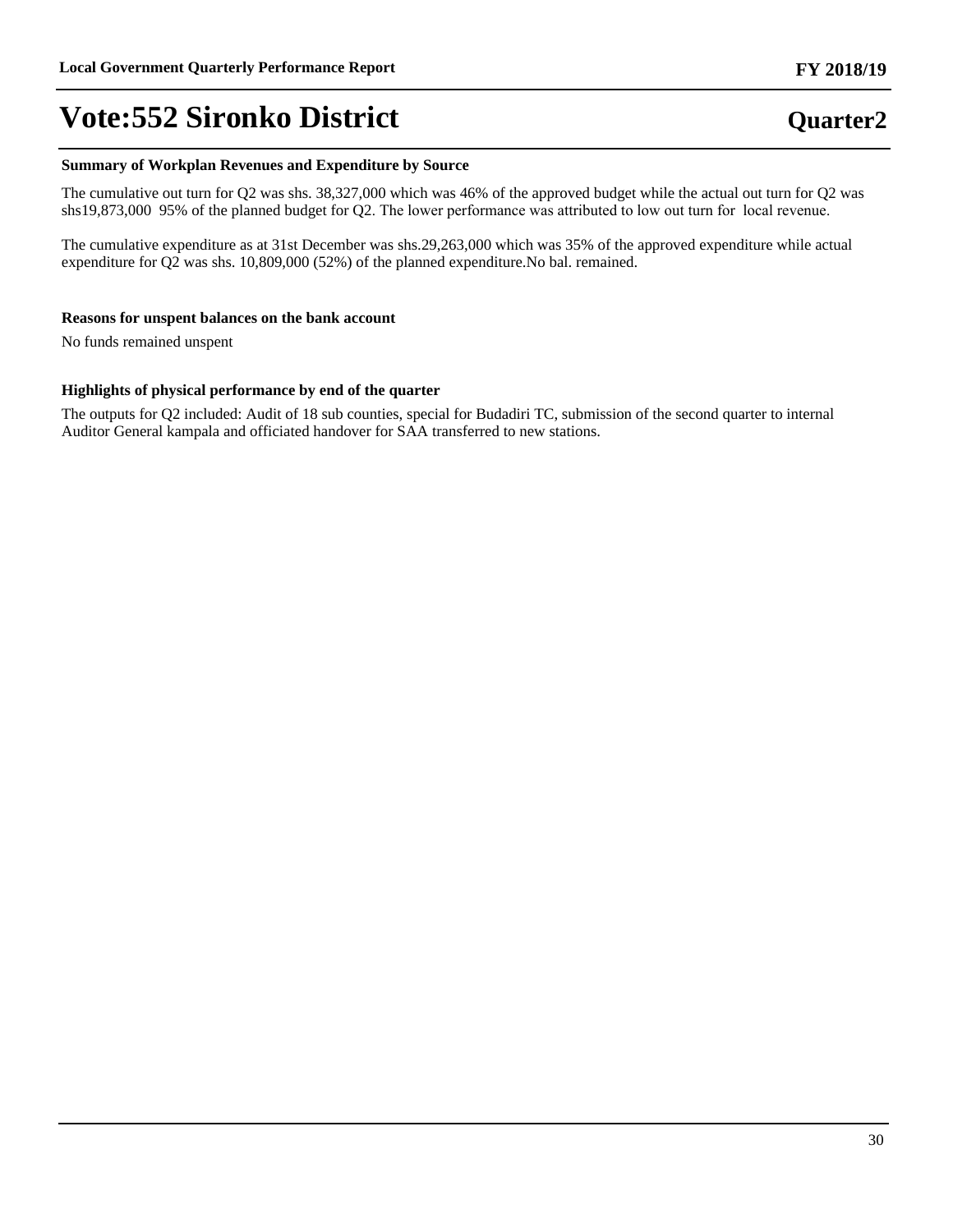**Quarter2**

# **Vote:552 Sironko District**

### **B2: Workplan Outputs and Performance indicators**

## **Workplan : 1a Administration**

| <b>Outputs and Performance Indicators</b><br>(Ushs Thousands)    | <b>Annual</b><br><b>Planned</b><br><b>Outputs</b>                                                                                                                                                                                                                                                                                                                                                                                                                                                                                                                                                                                                                                                                                                                                                                                                    | <b>Cumulative</b><br>Output<br><b>Performance</b>                                                                                                                                                                                                                                                                                                                                                                                                 | % Peformance | Quarterly<br><b>Planned</b><br><b>Outputs</b>                                                                                                                                                                                          | Quarterly<br>Output<br><b>Performance</b>                                                                                                                                                                                                                                                                                                                                                                               |
|------------------------------------------------------------------|------------------------------------------------------------------------------------------------------------------------------------------------------------------------------------------------------------------------------------------------------------------------------------------------------------------------------------------------------------------------------------------------------------------------------------------------------------------------------------------------------------------------------------------------------------------------------------------------------------------------------------------------------------------------------------------------------------------------------------------------------------------------------------------------------------------------------------------------------|---------------------------------------------------------------------------------------------------------------------------------------------------------------------------------------------------------------------------------------------------------------------------------------------------------------------------------------------------------------------------------------------------------------------------------------------------|--------------|----------------------------------------------------------------------------------------------------------------------------------------------------------------------------------------------------------------------------------------|-------------------------------------------------------------------------------------------------------------------------------------------------------------------------------------------------------------------------------------------------------------------------------------------------------------------------------------------------------------------------------------------------------------------------|
| Programme: 1381 District and Urban Administration                |                                                                                                                                                                                                                                                                                                                                                                                                                                                                                                                                                                                                                                                                                                                                                                                                                                                      |                                                                                                                                                                                                                                                                                                                                                                                                                                                   |              |                                                                                                                                                                                                                                        |                                                                                                                                                                                                                                                                                                                                                                                                                         |
| <b>Higher LG Services</b>                                        |                                                                                                                                                                                                                                                                                                                                                                                                                                                                                                                                                                                                                                                                                                                                                                                                                                                      |                                                                                                                                                                                                                                                                                                                                                                                                                                                   |              |                                                                                                                                                                                                                                        |                                                                                                                                                                                                                                                                                                                                                                                                                         |
| Output: 138101 Operation of the Administration Department<br>N/A |                                                                                                                                                                                                                                                                                                                                                                                                                                                                                                                                                                                                                                                                                                                                                                                                                                                      |                                                                                                                                                                                                                                                                                                                                                                                                                                                   |              |                                                                                                                                                                                                                                        |                                                                                                                                                                                                                                                                                                                                                                                                                         |
| Non Standard Outputs:                                            | Payment of staff<br>salaries for the<br>12months,<br>Facilitation of CAO<br>office, Celebration<br>of National days,<br>Purchase of<br>newspapers for<br>CAO,<br>Procurement of<br>Flags, Contribution<br>to INZU yamasaba,<br>Facilitation of radio<br>talkshows. 10 causal<br>labourers, and lunch<br>allowance to support<br>staff.<br>Payment of<br>outstanding<br>obligations on<br>vehicle repairs and<br>court cases<br><div>Purchase and<br/>installation of flag<br/><math>\text{posts} \text{1} \text{-} \text{div}</math><br/><div>Contributions<br/>to ULGA,<br/>All LLGs support<br/>supervised<br/>Facilitate awareness<br/>creation on<br/>mitigation of<br/>disasters effects in<br/>the district<br/>Support burial<br/>expenses to staff<br/>NUSAF3 operations<br/>facilitated in the<br/>selected<br/>watersheds<br/></div></div> | Staff salaries were<br>paid for the months<br>of July, Agust,<br>September, October,<br>November, and<br>December 2018<br>Facilitated inland<br>travels for CAO to<br>attend PAC meeting<br>in kampala, ULGA<br>in Luweero,, paid<br>causal labourers for<br>3 months, paid<br>electricity bills,<br>water bills, repaired<br>office computer for<br>CAO, repaired and<br>serviced CAO's<br>vehicle, facilitated<br>attendance to court<br>cases, |              | Payment of staff<br>salaries for the<br>12months,<br><b>Facilitation of CAO</b><br>office, Celebration<br>of National days,<br>Purchase of<br>newspapers for<br>CAO,<br>NUSAF3 operations<br>facilitated in the<br>selected watersheds | Staff salaries were<br>paid for the months<br>of October,<br>November, and<br>December 2018<br>Facilitated inland<br>travels for CAO to<br>attend PAC meeting<br>in kampala, ULGA<br>in Luweero, , paid<br>causal labourers for<br>3 months, paid<br>electricity bills,<br>water bills, repaired<br>office computer for<br>CAO, repaired and<br>serviced CAO's<br>vehicle, facilitated<br>attendance to court<br>cases, |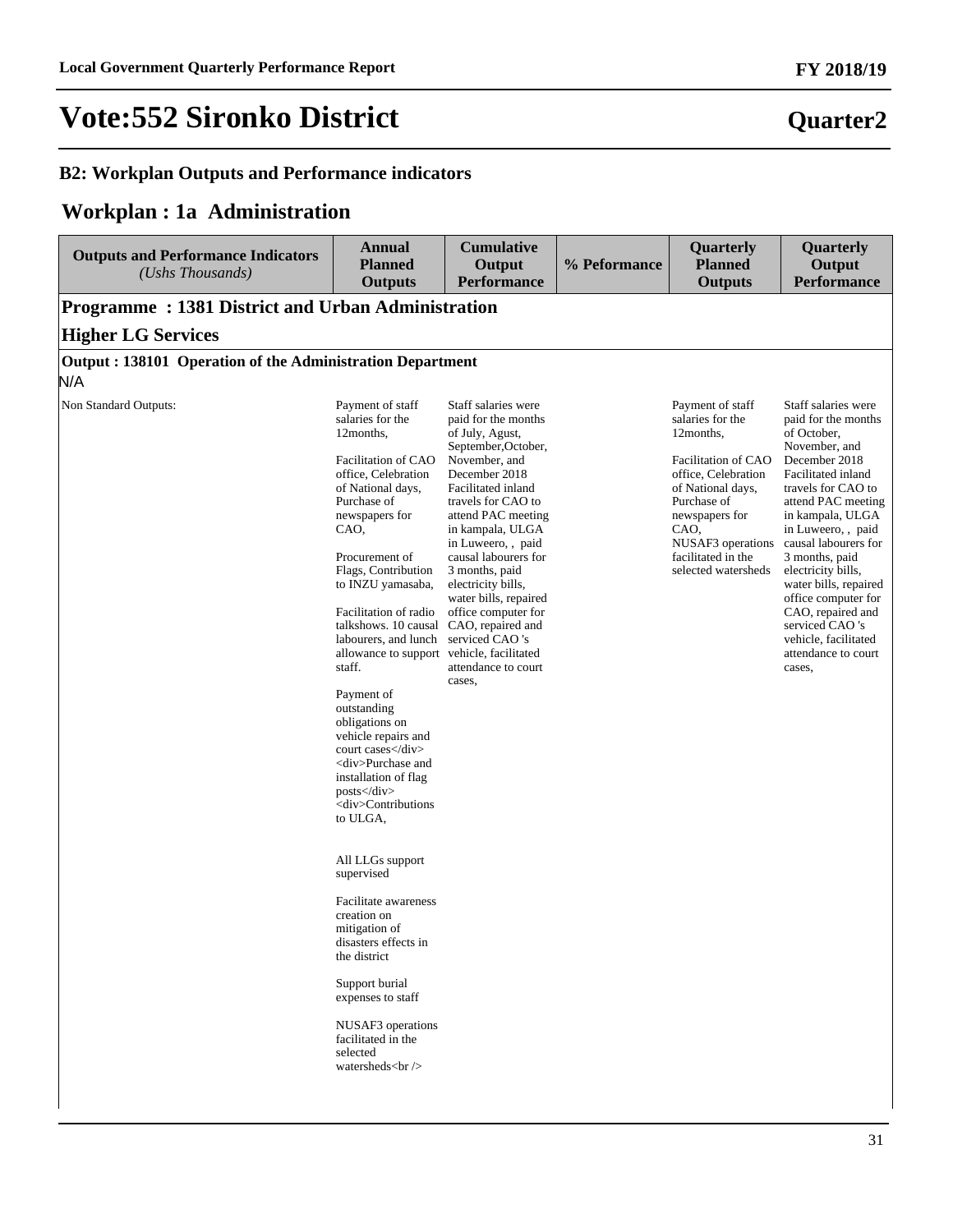## **Quarter2**

| 211101 General Staff Salaries                             | 659,773          | 312,973          | 47 %  | 157,477          |
|-----------------------------------------------------------|------------------|------------------|-------|------------------|
| 211103 Allowances                                         | 14,400           | 7,200            | 50 %  | 4,000            |
| 213002 Incapacity, death benefits and funeral<br>expenses | 10,000           | 500              | 5 %   | 500              |
| 221001 Advertising and Public Relations                   | 1,453            | $\mathbf{0}$     | $0\%$ | $\mathbf{0}$     |
| 221002 Workshops and Seminars                             | 6,000            | 490              | 8 %   | $\mathbf{0}$     |
| 221007 Books, Periodicals & Newspapers                    | 4,920            | 132              | 3 %   | $\boldsymbol{0}$ |
| 221009 Welfare and Entertainment                          | 6,800            | 2,397            | 35 %  | 2,147            |
| 221011 Printing, Stationery, Photocopying and<br>Binding  | 2,000            | 996              | 50 %  | 496              |
| 221012 Small Office Equipment                             | 2,000            | 880              | 44 %  | 530              |
| 221017 Subscriptions                                      | 6,000            | $\boldsymbol{0}$ | $0\%$ | $\mathbf{0}$     |
| 223004 Guard and Security services                        | 6,000            | $\mathbf{0}$     | $0\%$ | $\boldsymbol{0}$ |
| 223005 Electricity                                        | 4,000            | 2,000            | 50 %  | 1,000            |
| 223006 Water                                              | 1,200            | 600              | 50 %  | 300              |
| 227001 Travel inland                                      | 35,446           | 22,142           | 62 %  | 13,358           |
| 227004 Fuel, Lubricants and Oils                          | 30,000           | 14,996           | 50 %  | 7,500            |
| 228002 Maintenance - Vehicles                             | 10,000           | 5,568            | 56 %  | 4,758            |
| 228003 Maintenance - Machinery, Equipment &<br>Furniture  | 2,000            | 914              | 46 %  | 414              |
| 282102 Fines and Penalties/ Court wards                   | 10,000           | 1,490            | 15 %  | 1,490            |
| Wage Rect:                                                | 659,773          | 312,973          | 47 %  | 157,477          |
| Non Wage Rect:                                            | 152,219          | 60,305           | 40 %  | 36,493           |
| Gou Dev:                                                  | $\boldsymbol{0}$ | $\boldsymbol{0}$ | $0\%$ | $\boldsymbol{0}$ |
| Donor Dev:                                                | $\mathbf{0}$     | $\boldsymbol{0}$ | $0\%$ | $\mathbf{0}$     |
| Total:                                                    | 811,992          | 373,278          | 46 %  | 193,970          |
| <b>NTA</b><br>$\epsilon$                                  |                  |                  |       |                  |

Reasons for over/under performance: NA

**Output : 138102 Human Resource Management Services** N/A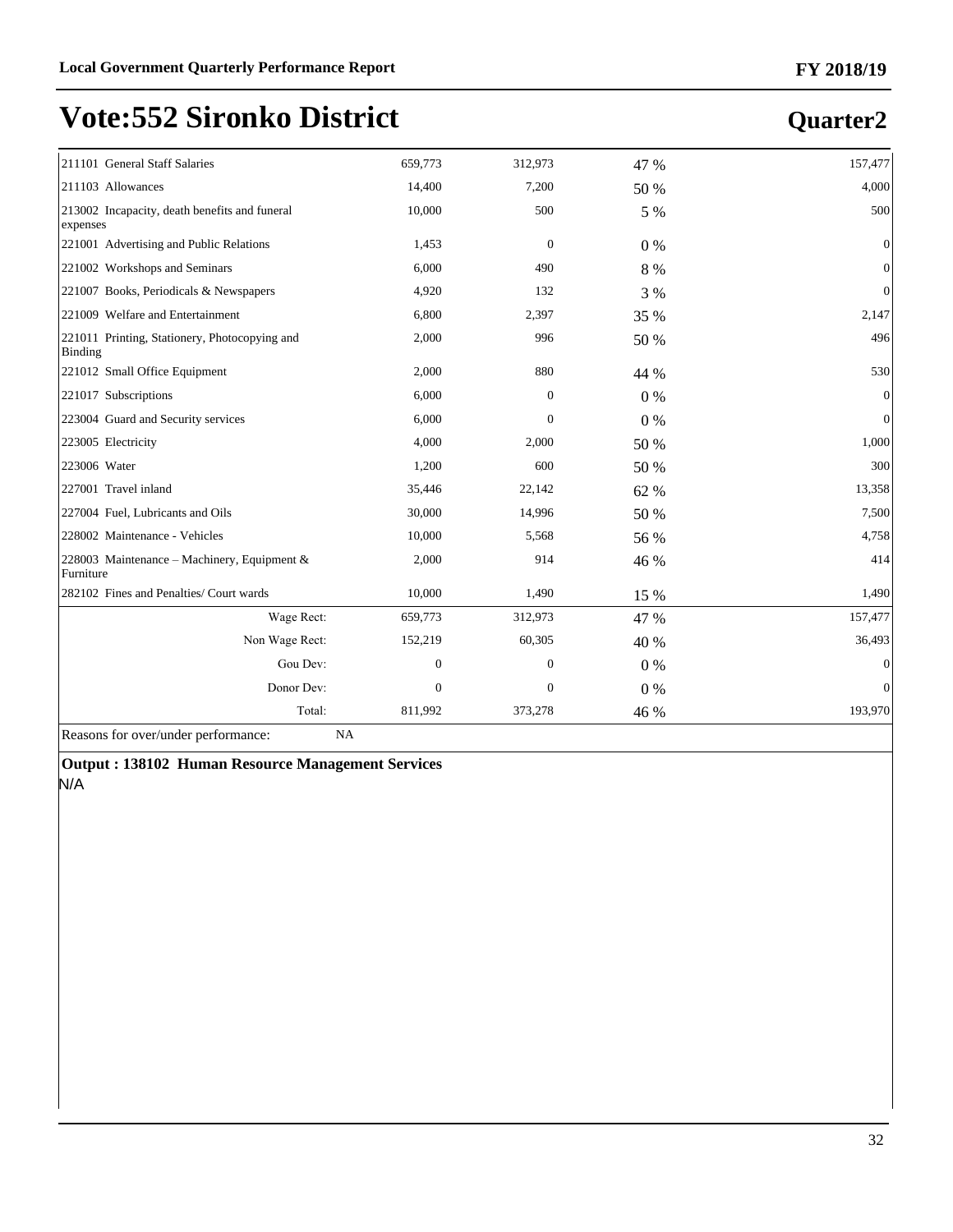## **Quarter2**

| Non Standard Outputs:                                                                             | <div>Four rewards<br/>committee meetings<br/>facilitated</div><br><div>One end of<br/>year party held or all for audit exit<br/>staff</div><br><div>Restructuring<br/>process facilitated<br/>based on the new<br/>structure<math>&gt;</math><br/><math>\langle</math>/div<math>\rangle</math><br/><div>Verification of<br/>pensioners<br/>facilitated</div><br/>Consultation <br/>to the centre on<br/>human resource<br/>issues facilitate<br<br><math>\rightarrow</math><br/>Submission of<br/>pension files to<br/>MoPS facilitated<br<br><math>\rightarrow</math></br<br></br<br></div> | One Rewards and<br>sanctions committee<br>meeting was held<br><b>Facilitated PHRO</b><br>meeting in Kampala<br>and submission of<br>reports |       | One rewards<br>committee meeting<br>facilitated<br>Restructuring<br>process facilitated<br>based on the new<br>structure<br>Verification of<br>pensioners<br>facilitated<br>One end of year<br>party held or all<br>staff<br>Consultation<br>to the centre on<br>human resource<br>issues facilitate <br<br><math>\rightarrow</math><br/>Submission of<br/>pension files to<br/>MoPS facilitated<br<br><math>\rightarrow</math></br<br></br<br> | <b>Facilitated PHRO</b><br>for audit exit<br>meeting in Kampala<br>and submission of<br>reports                                                                                                                         |
|---------------------------------------------------------------------------------------------------|----------------------------------------------------------------------------------------------------------------------------------------------------------------------------------------------------------------------------------------------------------------------------------------------------------------------------------------------------------------------------------------------------------------------------------------------------------------------------------------------------------------------------------------------------------------------------------------------|---------------------------------------------------------------------------------------------------------------------------------------------|-------|-------------------------------------------------------------------------------------------------------------------------------------------------------------------------------------------------------------------------------------------------------------------------------------------------------------------------------------------------------------------------------------------------------------------------------------------------|-------------------------------------------------------------------------------------------------------------------------------------------------------------------------------------------------------------------------|
| 221002 Workshops and Seminars                                                                     | 3,000                                                                                                                                                                                                                                                                                                                                                                                                                                                                                                                                                                                        | 1,010                                                                                                                                       | 34 %  |                                                                                                                                                                                                                                                                                                                                                                                                                                                 | 1,010                                                                                                                                                                                                                   |
| 221004 Recruitment Expenses                                                                       | 2,000                                                                                                                                                                                                                                                                                                                                                                                                                                                                                                                                                                                        | 1,000                                                                                                                                       | 50 %  |                                                                                                                                                                                                                                                                                                                                                                                                                                                 | 1,000                                                                                                                                                                                                                   |
| 221009 Welfare and Entertainment                                                                  | 7,500                                                                                                                                                                                                                                                                                                                                                                                                                                                                                                                                                                                        | 250                                                                                                                                         | 3 %   |                                                                                                                                                                                                                                                                                                                                                                                                                                                 | 250                                                                                                                                                                                                                     |
| 227001 Travel inland                                                                              | 4,000                                                                                                                                                                                                                                                                                                                                                                                                                                                                                                                                                                                        | 2,000                                                                                                                                       | 50 %  |                                                                                                                                                                                                                                                                                                                                                                                                                                                 | 1,000                                                                                                                                                                                                                   |
| Wage Rect:                                                                                        | $\theta$                                                                                                                                                                                                                                                                                                                                                                                                                                                                                                                                                                                     | $\theta$                                                                                                                                    | 0%    |                                                                                                                                                                                                                                                                                                                                                                                                                                                 | $\theta$                                                                                                                                                                                                                |
| Non Wage Rect:                                                                                    | 16,500                                                                                                                                                                                                                                                                                                                                                                                                                                                                                                                                                                                       | 4,260                                                                                                                                       | 26 %  |                                                                                                                                                                                                                                                                                                                                                                                                                                                 | 3,260                                                                                                                                                                                                                   |
| Gou Dev:                                                                                          | $\boldsymbol{0}$                                                                                                                                                                                                                                                                                                                                                                                                                                                                                                                                                                             | $\boldsymbol{0}$                                                                                                                            | $0\%$ |                                                                                                                                                                                                                                                                                                                                                                                                                                                 | $\boldsymbol{0}$                                                                                                                                                                                                        |
| Donor Dev:                                                                                        | $\mathbf{0}$                                                                                                                                                                                                                                                                                                                                                                                                                                                                                                                                                                                 | $\boldsymbol{0}$                                                                                                                            | $0\%$ |                                                                                                                                                                                                                                                                                                                                                                                                                                                 | $\boldsymbol{0}$                                                                                                                                                                                                        |
| Total:                                                                                            | 16,500                                                                                                                                                                                                                                                                                                                                                                                                                                                                                                                                                                                       | 4,260                                                                                                                                       | 26 %  |                                                                                                                                                                                                                                                                                                                                                                                                                                                 | 3,260                                                                                                                                                                                                                   |
| Reasons for over/under performance:                                                               | NA                                                                                                                                                                                                                                                                                                                                                                                                                                                                                                                                                                                           |                                                                                                                                             |       |                                                                                                                                                                                                                                                                                                                                                                                                                                                 |                                                                                                                                                                                                                         |
| Output: 138104 Supervision of Sub County programme implementation<br>N/A<br>Non Standard Outputs: | 21 LLGs supervised<br>and monitored on<br>service delivery (4<br>quarter supervision<br>and monitoring<br>reports)<br>21LLGs staff<br>mentored on<br>management and<br>administration<br>br/><br>$\langle$ div>                                                                                                                                                                                                                                                                                                                                                                              | <b>Facilitated PHRO</b><br>for audit exit<br>meeting in Kampala<br>and submission of<br>reports                                             |       | and monitored on<br>service delivery (1<br>quarter supervision<br>and monitoring<br>reports)<br>21LLGs staff<br>mentored on<br>management and<br>administration<br>br/><br>$\langle$ div>                                                                                                                                                                                                                                                       | 21 LLGs supervised Facilitated the sown<br>in of newly elected<br>LC3 council leaders<br>for new sub counties<br>of Mafudu, Elgon,<br>Busiita, Bumulisha,<br>Bumalimba,<br>Bukhulo, Buhugu,<br>Butandiga,<br>Bumaisfwa. |
| 227001 Travel inland                                                                              | 2,000                                                                                                                                                                                                                                                                                                                                                                                                                                                                                                                                                                                        | 1,000                                                                                                                                       | 50 %  |                                                                                                                                                                                                                                                                                                                                                                                                                                                 | 1,000                                                                                                                                                                                                                   |
| Wage Rect:                                                                                        | $\overline{0}$                                                                                                                                                                                                                                                                                                                                                                                                                                                                                                                                                                               | $\overline{0}$                                                                                                                              | 0%    |                                                                                                                                                                                                                                                                                                                                                                                                                                                 | $\boldsymbol{0}$                                                                                                                                                                                                        |

Non Wage Rect: 2,000 1,000 50 % 1,000 1,000 Gou Dev:  $0 \t 0 \t 0 \t 0 \t 0$ Donor Dev:  $0 \t 0 \t 0 \t 0 \t 0$ Total: 2,000 1,000 50 % 1,000

Reasons for over/under performance: Limited funding to facilitated routine support supervision of all LLGs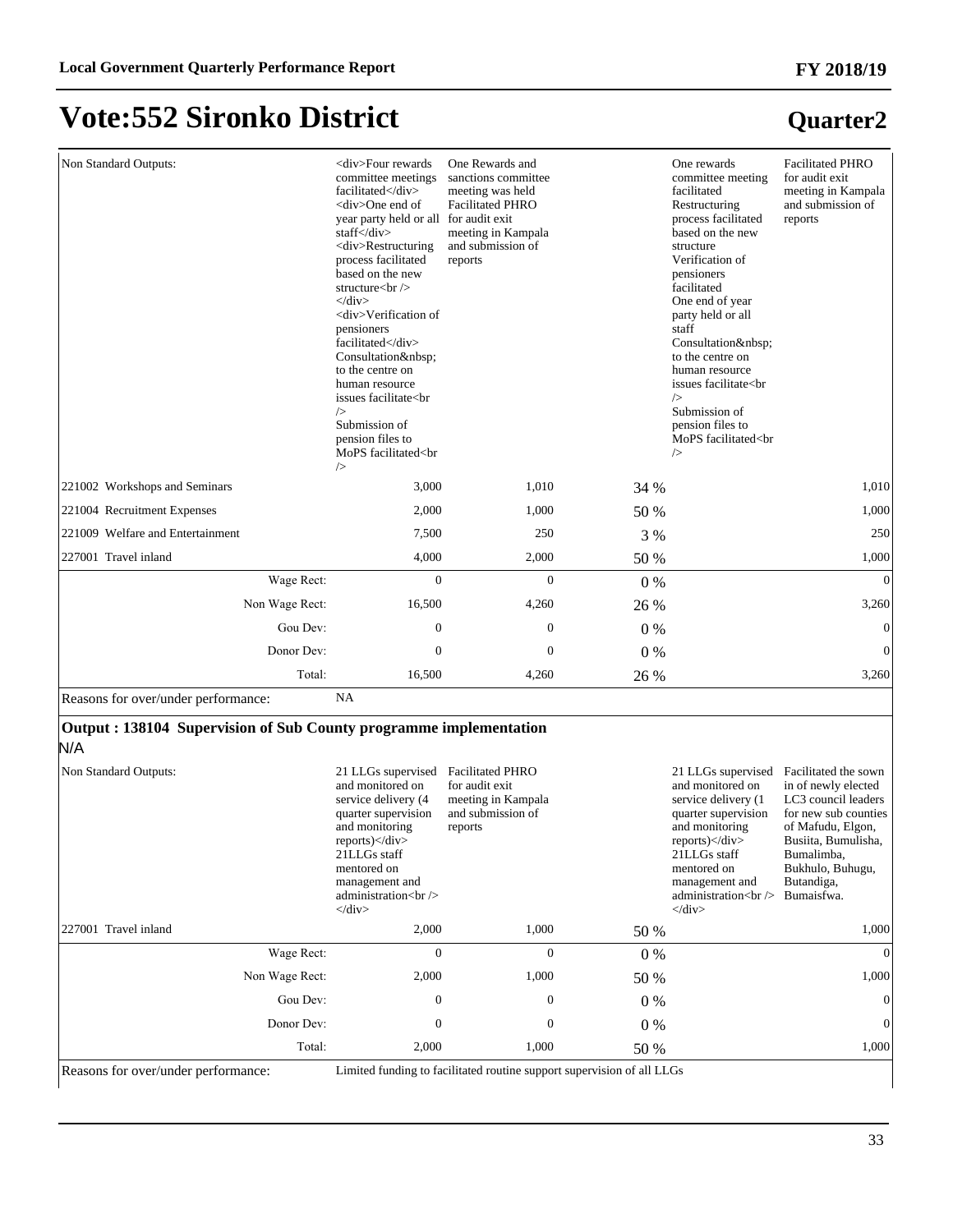## **Quarter2**

## **Workplan : 1a Administration**

| <b>Outputs and Performance Indicators</b><br>(Ushs Thousands) | Annual<br><b>Planned</b><br><b>Outputs</b>                                                         | <b>Cumulative</b><br>Output<br><b>Performance</b>                                                        | % Peformance | Quarterly<br><b>Planned</b><br><b>Outputs</b>                           | Quarterly<br>Output<br><b>Performance</b>                                                         |
|---------------------------------------------------------------|----------------------------------------------------------------------------------------------------|----------------------------------------------------------------------------------------------------------|--------------|-------------------------------------------------------------------------|---------------------------------------------------------------------------------------------------|
| Output: 138106 Office Support services<br>N/A                 |                                                                                                    |                                                                                                          |              |                                                                         |                                                                                                   |
| Non Standard Outputs:                                         | <b>Retired Pensioners</b><br>monthly pension<br>paid by 20th<br>monthly                            | Pensioners were<br>paid their monthly<br>pension on time for<br>the months of July,<br>August September, |              | <b>Retired Pensioners</b><br>monthly pension<br>paid by 28th<br>monthly | Pensioners were<br>paid their monthly<br>pension on time for<br>the month of<br>October, November |
|                                                               | Verified Pension and October, November<br>Gratuity arrears paid and December 2018<br>to pensioners | Gratuity for verified<br>retired staff was                                                               |              | Verified Pension and and December 2018<br>to pensioners                 | Gratuity arrears paid Gratuity for verified<br>retired staff was<br>processed and paid            |
|                                                               | Verified salary<br>arrears paid to staff                                                           | processed and paid                                                                                       |              | Verified salary<br>arrears paid to staff                                |                                                                                                   |
| 212105 Pension for Local Governments                          | 1,242,993                                                                                          | 577,567                                                                                                  | 46 %         |                                                                         | 288,129                                                                                           |
| 212107 Gratuity for Local Governments                         | 923,714                                                                                            | 726,458                                                                                                  | 79 %         |                                                                         | 519,058                                                                                           |
| 321608 General Public Service Pension arrears<br>(Budgeting)  | 288,129                                                                                            | $\boldsymbol{0}$                                                                                         | $0\%$        |                                                                         | $\boldsymbol{0}$                                                                                  |
| 321617 Salary Arrears (Budgeting)                             | 10,047                                                                                             | $\boldsymbol{0}$                                                                                         | 0%           |                                                                         | $\boldsymbol{0}$                                                                                  |
| Wage Rect:                                                    | $\overline{0}$                                                                                     | $\overline{0}$                                                                                           | $0\%$        |                                                                         | $\boldsymbol{0}$                                                                                  |
| Non Wage Rect:                                                | 2,464,883                                                                                          | 1,304,026                                                                                                | 53 %         |                                                                         | 807,187                                                                                           |
| Gou Dev:                                                      | $\boldsymbol{0}$                                                                                   | $\boldsymbol{0}$                                                                                         | $0\%$        |                                                                         | $\boldsymbol{0}$                                                                                  |
| Donor Dev:                                                    | $\mathbf{0}$                                                                                       | $\mathbf{0}$                                                                                             | 0%           |                                                                         | $\boldsymbol{0}$                                                                                  |
| Total:<br>Reasons for over/under performance:                 | 2,464,883<br><b>NA</b>                                                                             | 1,304,026                                                                                                | 53 %         |                                                                         | 807,187                                                                                           |
|                                                               |                                                                                                    |                                                                                                          |              |                                                                         |                                                                                                   |
| <b>Output: 138108 Assets and Facilities Management</b><br>N/A |                                                                                                    |                                                                                                          |              |                                                                         |                                                                                                   |
| Non Standard Outputs:                                         | One board of survey NA<br>conducted for<br>FY2017/18 for all<br>departments                        |                                                                                                          |              | <b>Installation of Anti</b><br>virus and servicing<br>of computers      | No output                                                                                         |
|                                                               | <b>Installation of Anti</b><br>virus and servicing<br>of computers                                 |                                                                                                          |              |                                                                         |                                                                                                   |
| 227001 Travel inland                                          | 3,000                                                                                              | $\boldsymbol{0}$                                                                                         | $0\%$        |                                                                         | $\mathbf{0}$                                                                                      |
| Wage Rect:                                                    | $\boldsymbol{0}$                                                                                   | $\boldsymbol{0}$                                                                                         | $0\%$        |                                                                         | $\boldsymbol{0}$                                                                                  |
| Non Wage Rect:                                                | 3,000                                                                                              | $\boldsymbol{0}$                                                                                         | $0\ \%$      |                                                                         | $\boldsymbol{0}$                                                                                  |
| Gou Dev:                                                      | $\boldsymbol{0}$                                                                                   | $\boldsymbol{0}$                                                                                         | $0\%$        |                                                                         | $\theta$                                                                                          |
| Donor Dev:                                                    | $\boldsymbol{0}$                                                                                   | $\boldsymbol{0}$                                                                                         | $0\ \%$      |                                                                         | $\theta$                                                                                          |
| Total:                                                        | 3,000                                                                                              | $\boldsymbol{0}$                                                                                         | $0\ \%$      |                                                                         | $\boldsymbol{0}$                                                                                  |
| Reasons for over/under performance:                           | No funds were allocated to the sector                                                              |                                                                                                          |              |                                                                         |                                                                                                   |

**Output : 138109 Payroll and Human Resource Management Systems** N/A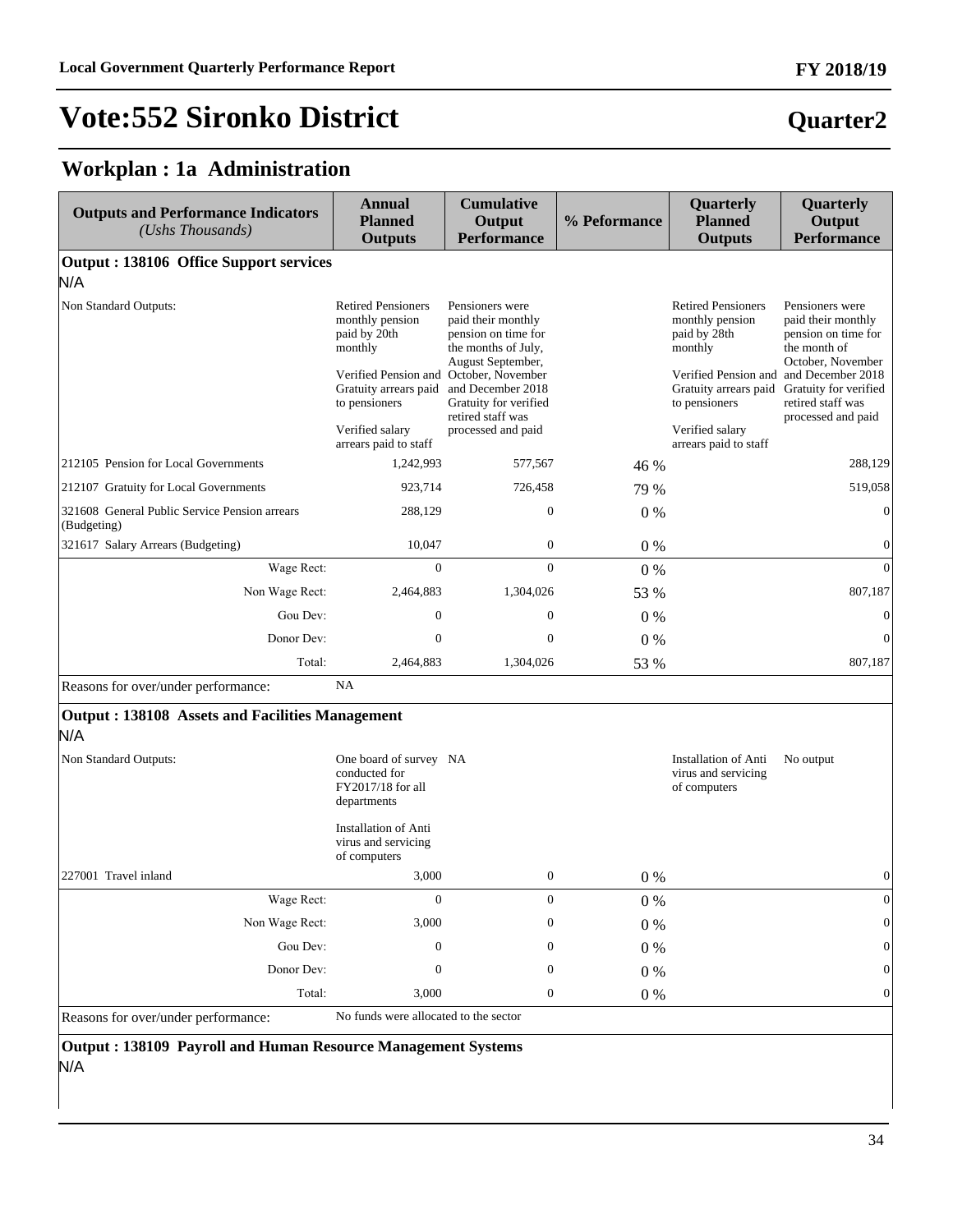## **Quarter2**

| Non Standard Outputs:                                           | 12 Monthly printing<br>of payrolls for staff<br>paid salary on<br>monthly basis                                                                                                                                                                                                                                                                                                                                                                                                                                                                                            | Monthly printing of<br>payrolls was<br>facilitated for the<br>months of July,<br>August, September<br>October, November<br>and December 2018 |       | 3 Monthly printing<br>of payrolls for staff<br>paid salary on<br>monthly basis                                                                                                                                                                                                                                                                                           | Monthly printing of<br>payrolls was<br>facilitated for the<br>months of October,<br>November and<br>December 2018 |
|-----------------------------------------------------------------|----------------------------------------------------------------------------------------------------------------------------------------------------------------------------------------------------------------------------------------------------------------------------------------------------------------------------------------------------------------------------------------------------------------------------------------------------------------------------------------------------------------------------------------------------------------------------|----------------------------------------------------------------------------------------------------------------------------------------------|-------|--------------------------------------------------------------------------------------------------------------------------------------------------------------------------------------------------------------------------------------------------------------------------------------------------------------------------------------------------------------------------|-------------------------------------------------------------------------------------------------------------------|
| 221011 Printing, Stationery, Photocopying and<br><b>Binding</b> | 12,800                                                                                                                                                                                                                                                                                                                                                                                                                                                                                                                                                                     | 6,370                                                                                                                                        | 50 %  |                                                                                                                                                                                                                                                                                                                                                                          | 3,200                                                                                                             |
| Wage Rect:                                                      | $\Omega$                                                                                                                                                                                                                                                                                                                                                                                                                                                                                                                                                                   | $\Omega$                                                                                                                                     | 0%    |                                                                                                                                                                                                                                                                                                                                                                          | $\Omega$                                                                                                          |
| Non Wage Rect:                                                  | 12,800                                                                                                                                                                                                                                                                                                                                                                                                                                                                                                                                                                     | 6,370                                                                                                                                        | 50 %  |                                                                                                                                                                                                                                                                                                                                                                          | 3,200                                                                                                             |
| Gou Dev:                                                        | $\boldsymbol{0}$                                                                                                                                                                                                                                                                                                                                                                                                                                                                                                                                                           | $\boldsymbol{0}$                                                                                                                             | $0\%$ |                                                                                                                                                                                                                                                                                                                                                                          | $\boldsymbol{0}$                                                                                                  |
| Donor Dev:                                                      | $\mathbf{0}$                                                                                                                                                                                                                                                                                                                                                                                                                                                                                                                                                               | $\overline{0}$                                                                                                                               | $0\%$ |                                                                                                                                                                                                                                                                                                                                                                          | $\mathbf{0}$                                                                                                      |
| Total:                                                          | 12,800                                                                                                                                                                                                                                                                                                                                                                                                                                                                                                                                                                     | 6,370                                                                                                                                        | 50 %  |                                                                                                                                                                                                                                                                                                                                                                          | 3,200                                                                                                             |
| Reasons for over/under performance:                             | NA                                                                                                                                                                                                                                                                                                                                                                                                                                                                                                                                                                         |                                                                                                                                              |       |                                                                                                                                                                                                                                                                                                                                                                          |                                                                                                                   |
| <b>Output: 138111 Records Management Services</b>               |                                                                                                                                                                                                                                                                                                                                                                                                                                                                                                                                                                            |                                                                                                                                              |       |                                                                                                                                                                                                                                                                                                                                                                          |                                                                                                                   |
| N/A                                                             |                                                                                                                                                                                                                                                                                                                                                                                                                                                                                                                                                                            |                                                                                                                                              |       |                                                                                                                                                                                                                                                                                                                                                                          |                                                                                                                   |
| Non Standard Outputs:                                           | <div>Facilitation of<br/>district records<br/>office (four quarterly from mbale post<br/>facilitation for<br/>dispatch<br/>mails)</div><br><div>Small office<br/>equipment<br/>purchased for<br/>records office</div><br>$\langle$ div $>\rangle$ Airtime for<br>routine<br>communications<br>purchased for<br>records office<br><div>Mail box<br/>subscription paid at<br/>mbale and Sironko<br/>post office<br/><br/><math>\langle</math>div&gt;<br/><math>\langle</math>div<math>&gt;</math>br/<math>&gt;</math><br><math>\langle</math>div<math>&gt;</math></br></div> | Facilitated for<br>delivery of mails<br>office<br>purchased small<br>office equipment                                                        |       | Facilitation of<br>district records<br>office (one quarterly<br>facilitation for<br>dispatch<br>mails)<br><div>Small office<br/>equipment<br/>purchased for<br/>records office</div><br><div>Airtime for<br/>routine<br/>communications<br/>purchased for<br/>records office</div><br><div>Mail box<br/>subscription paid at<br/>mbale and Sironko<br/>post office</div> | Facilitated for<br>delivery of mails                                                                              |
| 221012 Small Office Equipment                                   | 800                                                                                                                                                                                                                                                                                                                                                                                                                                                                                                                                                                        | 400                                                                                                                                          | 50 %  |                                                                                                                                                                                                                                                                                                                                                                          | 200                                                                                                               |
| 227001 Travel inland                                            | 3,000                                                                                                                                                                                                                                                                                                                                                                                                                                                                                                                                                                      | 1,498                                                                                                                                        | 50 %  |                                                                                                                                                                                                                                                                                                                                                                          | 748                                                                                                               |
| Wage Rect:                                                      | $\mathbf{0}$                                                                                                                                                                                                                                                                                                                                                                                                                                                                                                                                                               | $\mathbf{0}$                                                                                                                                 | $0\%$ |                                                                                                                                                                                                                                                                                                                                                                          | $\overline{0}$                                                                                                    |
| Non Wage Rect:                                                  | 3,800                                                                                                                                                                                                                                                                                                                                                                                                                                                                                                                                                                      | 1,898                                                                                                                                        | 50 %  |                                                                                                                                                                                                                                                                                                                                                                          | 948                                                                                                               |
| Gou Dev:                                                        | $\mathbf{0}$                                                                                                                                                                                                                                                                                                                                                                                                                                                                                                                                                               | $\mathbf{0}$                                                                                                                                 | 0 %   |                                                                                                                                                                                                                                                                                                                                                                          | $\theta$                                                                                                          |
| Donor Dev:                                                      | $\mathbf{0}$                                                                                                                                                                                                                                                                                                                                                                                                                                                                                                                                                               | $\mathbf{0}$                                                                                                                                 | $0\%$ |                                                                                                                                                                                                                                                                                                                                                                          | $\theta$                                                                                                          |
| Total:                                                          | 3,800                                                                                                                                                                                                                                                                                                                                                                                                                                                                                                                                                                      | 1,898                                                                                                                                        | 50 %  |                                                                                                                                                                                                                                                                                                                                                                          | 948                                                                                                               |

Reasons for over/under performance: NA

**Output : 138112 Information collection and management**  N/A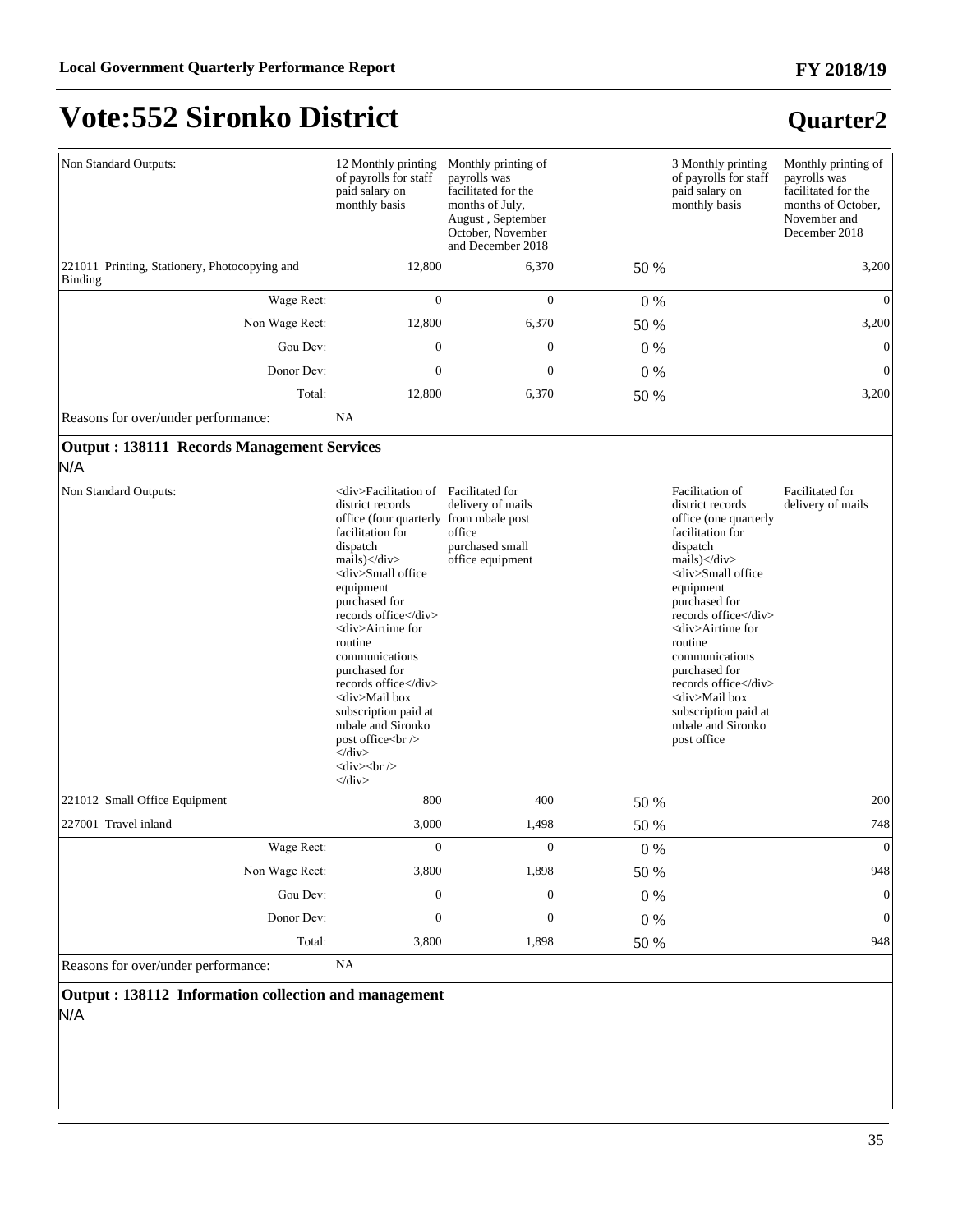## **FY 2018/19**

# **Vote:552 Sironko District**

## **Quarter2**

| Non Standard Outputs:                                                                                                 | <div>Facilitation of NA<br/>information officer<br/>to disseminate<br/>information on<br/>government<br/>programs through<br/>media<br/>briefings</div><br><div>All district<br/>events<br/>covered</div><br><div>Preparation of<br/>4 quarterly Bulletins<br/>on service<br/>delivery<br/><br/><math>\langle</math>div<math>\rangle</math></div>                                                         |                                                                                                                                                                 |         | Facilitation of<br>No output<br>information officer<br>to disseminate<br>information on<br>government<br>programs through<br>media<br>briefings<br><div>All district<br/>events<br/>covered</div><br><div>Preparation of<br/>1 quarterly Bulletins<br/>on service delivery</div>                    |
|-----------------------------------------------------------------------------------------------------------------------|-----------------------------------------------------------------------------------------------------------------------------------------------------------------------------------------------------------------------------------------------------------------------------------------------------------------------------------------------------------------------------------------------------------|-----------------------------------------------------------------------------------------------------------------------------------------------------------------|---------|-----------------------------------------------------------------------------------------------------------------------------------------------------------------------------------------------------------------------------------------------------------------------------------------------------|
| 227001 Travel inland                                                                                                  | 4,000                                                                                                                                                                                                                                                                                                                                                                                                     | $\boldsymbol{0}$                                                                                                                                                | $0\ \%$ | $\boldsymbol{0}$                                                                                                                                                                                                                                                                                    |
| Wage Rect:                                                                                                            | $\overline{0}$                                                                                                                                                                                                                                                                                                                                                                                            | $\boldsymbol{0}$                                                                                                                                                | $0\ \%$ | 0                                                                                                                                                                                                                                                                                                   |
| Non Wage Rect:                                                                                                        | 4,000                                                                                                                                                                                                                                                                                                                                                                                                     | $\mathbf{0}$                                                                                                                                                    | $0\%$   | $\mathbf{0}$                                                                                                                                                                                                                                                                                        |
| Gou Dev:                                                                                                              | $\boldsymbol{0}$                                                                                                                                                                                                                                                                                                                                                                                          | $\boldsymbol{0}$                                                                                                                                                | $0\%$   | 0                                                                                                                                                                                                                                                                                                   |
| Donor Dev:                                                                                                            | $\mathbf{0}$                                                                                                                                                                                                                                                                                                                                                                                              | $\mathbf{0}$                                                                                                                                                    | 0%      | $\vert 0 \vert$                                                                                                                                                                                                                                                                                     |
| Total:                                                                                                                | 4,000                                                                                                                                                                                                                                                                                                                                                                                                     | $\boldsymbol{0}$                                                                                                                                                | 0%      | $\vert 0 \vert$                                                                                                                                                                                                                                                                                     |
| Reasons for over/under performance:                                                                                   | No funds were allocated to the sector                                                                                                                                                                                                                                                                                                                                                                     |                                                                                                                                                                 |         |                                                                                                                                                                                                                                                                                                     |
| <b>Output: 138113 Procurement Services</b><br>N/A<br>Non Standard Outputs:<br>221001 Advertising and Public Relations | <div>Two bid<br/>adverts ran for pre-<br/>qualification of<br/>service<br/>award of contracts<br/>for projects and<br/>services for<br/>FY2018/19</div><br><div>Four<br/>consultation trips<br/>facilitated to<br/>PPDA</div><br><div>Four Quarterly<br/>performance reports<br/>prepared and<br/>submitted to<br/>PPDA<br/> <math>\gg</math><br/><math>\langle \text{div} \rangle</math><br/>3,000</div> | One advert for<br>prequalification of<br>service providers<br>was done<br>providers  and One quarterly report<br>was prepared and<br>submitted to PPDA<br>1,500 | 50 %    | One bid adverts ran<br>No out put<br>for pre-qualification<br>of service<br>providers  and<br>award of contracts<br>for projects and<br>services for<br>FY2018/19 One<br>consultation trip<br>facilitated to PPDA<br>One Quarterly<br>performance report<br>prepared and<br>submitted to PPDA<br> 0 |
| 221011 Printing, Stationery, Photocopying and                                                                         | 3,000                                                                                                                                                                                                                                                                                                                                                                                                     | 500                                                                                                                                                             | 17 %    | 0                                                                                                                                                                                                                                                                                                   |
| Binding                                                                                                               |                                                                                                                                                                                                                                                                                                                                                                                                           |                                                                                                                                                                 |         |                                                                                                                                                                                                                                                                                                     |
| 227001 Travel inland                                                                                                  | 2,000                                                                                                                                                                                                                                                                                                                                                                                                     | 740                                                                                                                                                             | 37 %    | $\boldsymbol{0}$                                                                                                                                                                                                                                                                                    |
| Wage Rect:                                                                                                            | $\boldsymbol{0}$                                                                                                                                                                                                                                                                                                                                                                                          | $\boldsymbol{0}$                                                                                                                                                | $0\ \%$ | $\boldsymbol{0}$                                                                                                                                                                                                                                                                                    |
| Non Wage Rect:                                                                                                        | 8,000                                                                                                                                                                                                                                                                                                                                                                                                     | 2,740                                                                                                                                                           | 34 %    | $\boldsymbol{0}$                                                                                                                                                                                                                                                                                    |
| Gou Dev:                                                                                                              | $\boldsymbol{0}$                                                                                                                                                                                                                                                                                                                                                                                          | $\boldsymbol{0}$                                                                                                                                                | $0\ \%$ | 0                                                                                                                                                                                                                                                                                                   |
| Donor Dev:                                                                                                            | $\boldsymbol{0}$                                                                                                                                                                                                                                                                                                                                                                                          | $\boldsymbol{0}$                                                                                                                                                | $0\ \%$ | $\boldsymbol{0}$                                                                                                                                                                                                                                                                                    |
| Total:                                                                                                                | 8,000                                                                                                                                                                                                                                                                                                                                                                                                     | 2,740                                                                                                                                                           | 34 %    | 0                                                                                                                                                                                                                                                                                                   |

Reasons for over/under performance: Inadequate funds allocated to the sector.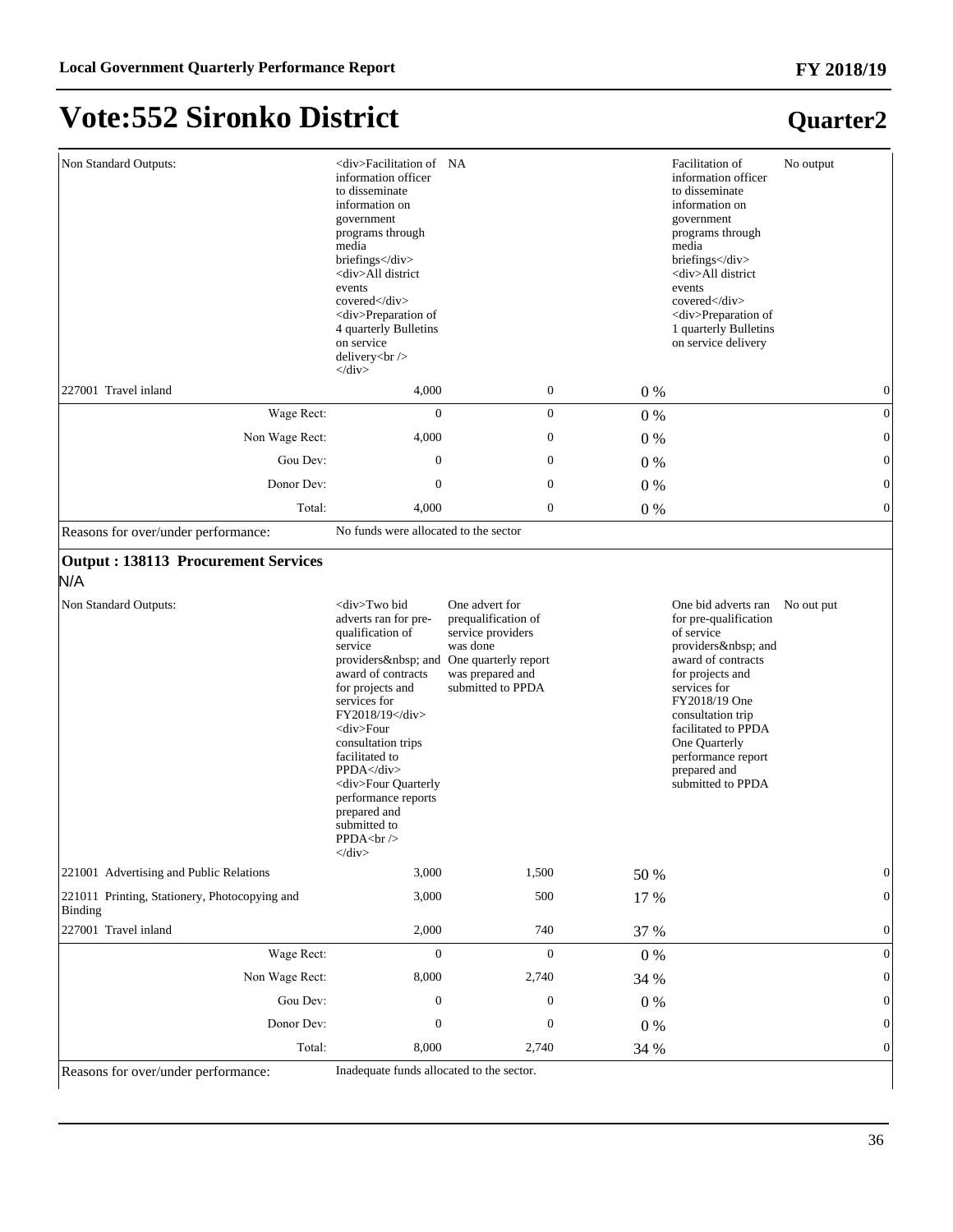### **Quarter2**

### **Workplan : 1a Administration**

| <b>Outputs and Performance Indicators</b><br>(Ushs Thousands)  | <b>Annual</b><br><b>Planned</b><br><b>Outputs</b>                                                                                                                                                                                                                                                                | <b>Cumulative</b><br>Output<br><b>Performance</b>                                                                                                                                             | % Peformance | Quarterly<br><b>Planned</b><br><b>Outputs</b>                                                                                                                                                                                                                                                                    | Quarterly<br>Output<br><b>Performance</b>                                                                                                                                                                                                           |
|----------------------------------------------------------------|------------------------------------------------------------------------------------------------------------------------------------------------------------------------------------------------------------------------------------------------------------------------------------------------------------------|-----------------------------------------------------------------------------------------------------------------------------------------------------------------------------------------------|--------------|------------------------------------------------------------------------------------------------------------------------------------------------------------------------------------------------------------------------------------------------------------------------------------------------------------------|-----------------------------------------------------------------------------------------------------------------------------------------------------------------------------------------------------------------------------------------------------|
| <b>Capital Purchases</b>                                       |                                                                                                                                                                                                                                                                                                                  |                                                                                                                                                                                               |              |                                                                                                                                                                                                                                                                                                                  |                                                                                                                                                                                                                                                     |
| Output: 138172 Administrative Capital<br>N/A                   |                                                                                                                                                                                                                                                                                                                  |                                                                                                                                                                                               |              |                                                                                                                                                                                                                                                                                                                  |                                                                                                                                                                                                                                                     |
| Non Standard Outputs:                                          | Coordination of<br>NUSAF3 activities<br>in the 6 watershed<br>4 quarterly<br>monitoring trips of<br>NUSAF3 Sub<br>projects by the<br><b>District Planning</b><br>Unit Facilitated<br>Facilitate staff for<br>career development<br>training<br>Facilitate one study<br>tour for political and<br>technical staff | Facilitated<br>coordination of<br>NUSAF3 activities<br>Facilitated capacity<br>building activities<br>both career<br>(Mutonyi Afuwa<br>(copy typist),<br>Gimaswa Alex, and<br>wasukira Andrew |              | Coordination of<br>NUSAF3 activities<br>in the 6 watershed<br>4 quarterly<br>monitoring trips of<br>NUSAF3 Sub<br>projects by the<br><b>District Planning</b><br>Unit Facilitated<br>Facilitate staff for<br>career development<br>training<br>Facilitate one study<br>tour for political and<br>technical staff | Facilitated<br>coordination of<br>NUSAF3 activities<br>Facilitated capacity<br>building activities<br>both career<br>(Mutonyi Afuwa<br>(copy typist),<br>Gimaswa Alex, and<br>wasukira Andrew<br>(DE)development<br>and discretionary<br>activities |
| 281504 Monitoring, Supervision & Appraisal of<br>capital works | 142,626                                                                                                                                                                                                                                                                                                          | 49,603                                                                                                                                                                                        | 35 %         |                                                                                                                                                                                                                                                                                                                  | 25.092                                                                                                                                                                                                                                              |
| Wage Rect:                                                     | $\overline{0}$                                                                                                                                                                                                                                                                                                   | $\overline{0}$                                                                                                                                                                                | $0\%$        |                                                                                                                                                                                                                                                                                                                  | $\mathbf{0}$                                                                                                                                                                                                                                        |
| Non Wage Rect:                                                 | $\mathbf{0}$                                                                                                                                                                                                                                                                                                     | $\mathbf{0}$                                                                                                                                                                                  | 0%           |                                                                                                                                                                                                                                                                                                                  | $\mathbf{0}$                                                                                                                                                                                                                                        |
| Gou Dev:                                                       | 142,626                                                                                                                                                                                                                                                                                                          | 49,603                                                                                                                                                                                        | 35 %         |                                                                                                                                                                                                                                                                                                                  | 25,092                                                                                                                                                                                                                                              |
| Donor Dev:                                                     | $\overline{0}$                                                                                                                                                                                                                                                                                                   | $\overline{0}$                                                                                                                                                                                | 0%           |                                                                                                                                                                                                                                                                                                                  | $\mathbf{0}$                                                                                                                                                                                                                                        |
| Total:                                                         | 142,626                                                                                                                                                                                                                                                                                                          | 49,603                                                                                                                                                                                        | 35 %         |                                                                                                                                                                                                                                                                                                                  | 25,092                                                                                                                                                                                                                                              |
| Reasons for over/under performance:                            |                                                                                                                                                                                                                                                                                                                  | CBG outputs have been under Capacity building Mtef.                                                                                                                                           |              |                                                                                                                                                                                                                                                                                                                  |                                                                                                                                                                                                                                                     |
| Total For Administration: Wage Rect:                           | 659,773                                                                                                                                                                                                                                                                                                          | 312,973                                                                                                                                                                                       | 47%          |                                                                                                                                                                                                                                                                                                                  | 157,477                                                                                                                                                                                                                                             |
| Non-Wage Reccurent:                                            | 2,667,202                                                                                                                                                                                                                                                                                                        | 1,380,599                                                                                                                                                                                     | 52 %         |                                                                                                                                                                                                                                                                                                                  | 852,088                                                                                                                                                                                                                                             |
| GoU Dev:                                                       | 142,626                                                                                                                                                                                                                                                                                                          | 49,603                                                                                                                                                                                        | 35 %         |                                                                                                                                                                                                                                                                                                                  | 25,092                                                                                                                                                                                                                                              |
| Donor Dev:                                                     | $\theta$                                                                                                                                                                                                                                                                                                         | $\theta$                                                                                                                                                                                      | $0\%$        |                                                                                                                                                                                                                                                                                                                  | 0                                                                                                                                                                                                                                                   |
| Grand Total:                                                   | 3,469,600                                                                                                                                                                                                                                                                                                        | 1,743,175                                                                                                                                                                                     | 50.2%        |                                                                                                                                                                                                                                                                                                                  | 1,034,657                                                                                                                                                                                                                                           |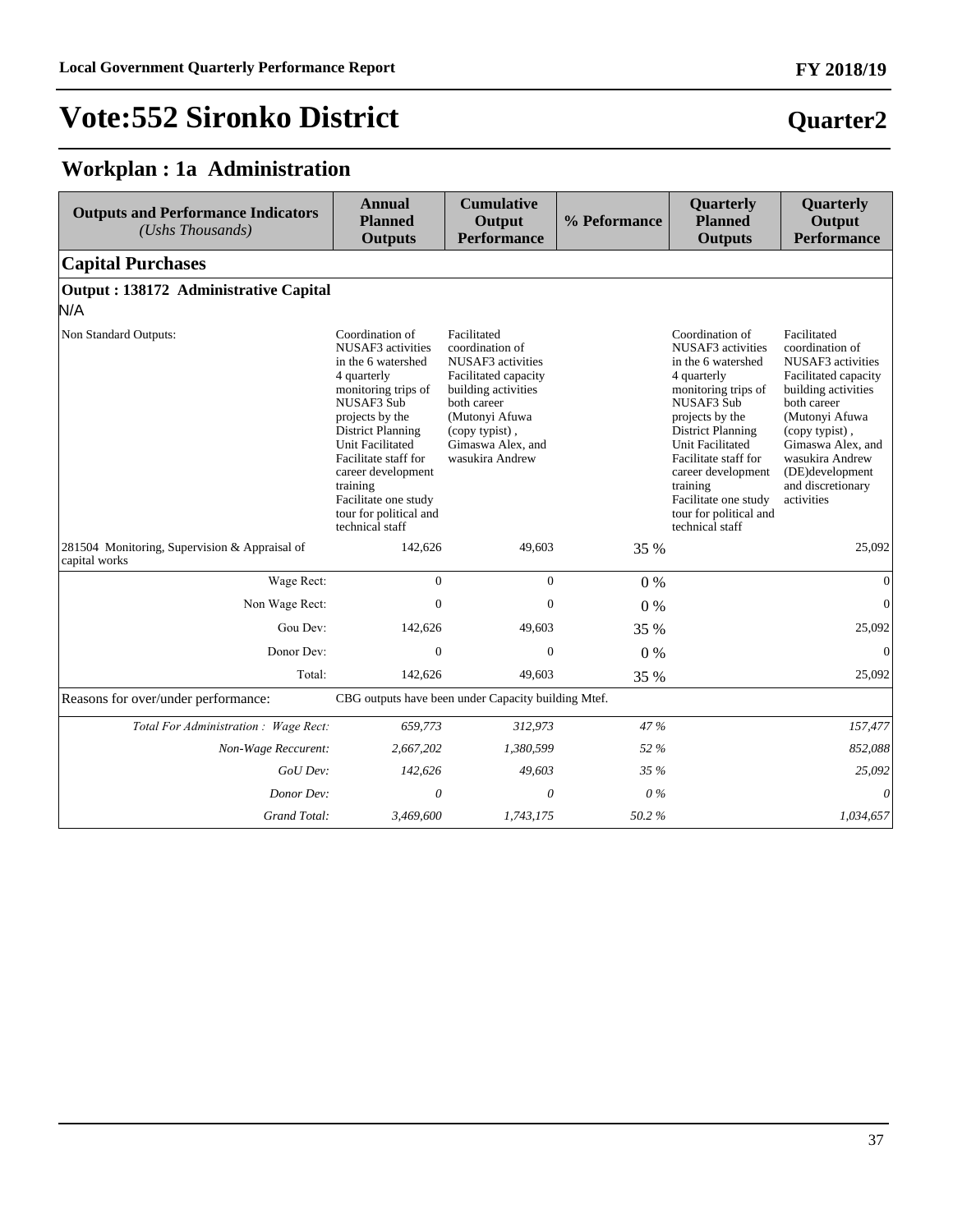### **Workplan : 2 Finance**

| <b>Outputs and Performance Indicators</b><br>(Ushs Thousands)   | <b>Annual</b><br><b>Planned</b><br><b>Outputs</b>                                                                                                                                                                                                                                                                                                                                                                                                                                                                                                                                                                                                                                                                                                                                                                                                                                                                                                                                                                                                                                                                       | <b>Cumulative</b><br>Output<br><b>Performance</b>                                                                                                                                                                                                                                        | % Peformance | Quarterly<br><b>Planned</b><br><b>Outputs</b>                                                                                                                        | Quarterly<br>Output<br><b>Performance</b>                                                                                                                                                                                                                      |
|-----------------------------------------------------------------|-------------------------------------------------------------------------------------------------------------------------------------------------------------------------------------------------------------------------------------------------------------------------------------------------------------------------------------------------------------------------------------------------------------------------------------------------------------------------------------------------------------------------------------------------------------------------------------------------------------------------------------------------------------------------------------------------------------------------------------------------------------------------------------------------------------------------------------------------------------------------------------------------------------------------------------------------------------------------------------------------------------------------------------------------------------------------------------------------------------------------|------------------------------------------------------------------------------------------------------------------------------------------------------------------------------------------------------------------------------------------------------------------------------------------|--------------|----------------------------------------------------------------------------------------------------------------------------------------------------------------------|----------------------------------------------------------------------------------------------------------------------------------------------------------------------------------------------------------------------------------------------------------------|
| Programme: 1481 Financial Management and Accountability(LG)     |                                                                                                                                                                                                                                                                                                                                                                                                                                                                                                                                                                                                                                                                                                                                                                                                                                                                                                                                                                                                                                                                                                                         |                                                                                                                                                                                                                                                                                          |              |                                                                                                                                                                      |                                                                                                                                                                                                                                                                |
| <b>Higher LG Services</b>                                       |                                                                                                                                                                                                                                                                                                                                                                                                                                                                                                                                                                                                                                                                                                                                                                                                                                                                                                                                                                                                                                                                                                                         |                                                                                                                                                                                                                                                                                          |              |                                                                                                                                                                      |                                                                                                                                                                                                                                                                |
| <b>Output: 148101 LG Financial Management services</b><br>N/A   |                                                                                                                                                                                                                                                                                                                                                                                                                                                                                                                                                                                                                                                                                                                                                                                                                                                                                                                                                                                                                                                                                                                         |                                                                                                                                                                                                                                                                                          |              |                                                                                                                                                                      |                                                                                                                                                                                                                                                                |
| Non Standard Outputs:                                           | <div>All staff<br/>salaries paid for 12<br/>months by 28th<br/>monthly<math>br&gt;</math><br/><math>\langle</math>div<math>\rangle</math><br/><div>Consultation<br/>trips facilitated for<br/>CFO <sub>br</sub><br/><math>\langle</math>div<math>&gt;</math><br/><div>All Accounts<br/>supervised and<br/>mentored on prudent Facilitated<br/>financial<br/>management<br/>br /&gt;<br/>Annual financial<br/>reports prepared and office with fuel<br>submitted to<br/>MOFPED<br/>&gt;br/&gt;<br/>General Exit<br/>meeting on Financial<br>statements attended<br/>in Kampala<br/><br/>Bench<br/>Marking/study tour<br>abroad learning on<br/>recent developments<br/>in financial<br/><math>managementfor <math>\geq</math></math><br/><b>Burial contributions</b><br/>made to staff<math>&lt;</math>br<math>&gt;</math><br/>Stationery procured<br/>for production of<br/>reports<br/><br/><math>\langle</math>div&gt;<br/><div><br><br/><math>\langle</math>div<math>&gt;</math><br/><math>\langle</math>div<math>&gt;</math>br/&gt;<br><math>\langle</math>div&gt;</br></br></div></br></br></br></div></div></div> | All staff were paid<br>salary for the 3<br>months of July,<br>August, September,<br>October,<br>November, October,<br>and December 2018<br>Facilitated<br>submission of<br>quarterly report to<br>the MoPFED<br>submission of cash<br>limits for road fund<br><b>Facilitated finance</b> |              | All staff salaries<br>paid for 3 months by salary for the 3<br>28th monthly<br>Consultation trips<br>facilitated for CFO,<br>All Accounts<br>supervised and<br>mento | All staff were paid<br>months of October,<br>November and<br>December 2018<br>Facilitated<br>submission of<br>quarterly report to<br>the MoPFED<br>Facilitated<br>submission of cash<br>limits for road fund<br><b>Facilitated finance</b><br>office with fuel |
| 211101 General Staff Salaries                                   | 295,111                                                                                                                                                                                                                                                                                                                                                                                                                                                                                                                                                                                                                                                                                                                                                                                                                                                                                                                                                                                                                                                                                                                 | 147,457                                                                                                                                                                                                                                                                                  | 50 %         |                                                                                                                                                                      | 73,728                                                                                                                                                                                                                                                         |
| 221007 Books, Periodicals & Newspapers                          | 2,688                                                                                                                                                                                                                                                                                                                                                                                                                                                                                                                                                                                                                                                                                                                                                                                                                                                                                                                                                                                                                                                                                                                   | 612                                                                                                                                                                                                                                                                                      | 23 %         |                                                                                                                                                                      | 360                                                                                                                                                                                                                                                            |
| 221008 Computer supplies and Information<br>Technology (IT)     | 2,080                                                                                                                                                                                                                                                                                                                                                                                                                                                                                                                                                                                                                                                                                                                                                                                                                                                                                                                                                                                                                                                                                                                   | $\boldsymbol{0}$                                                                                                                                                                                                                                                                         | $0\%$        |                                                                                                                                                                      | $\boldsymbol{0}$                                                                                                                                                                                                                                               |
| 221009 Welfare and Entertainment                                | 2,424                                                                                                                                                                                                                                                                                                                                                                                                                                                                                                                                                                                                                                                                                                                                                                                                                                                                                                                                                                                                                                                                                                                   | 353                                                                                                                                                                                                                                                                                      | 15 %         |                                                                                                                                                                      | $\theta$                                                                                                                                                                                                                                                       |
| 221011 Printing, Stationery, Photocopying and<br><b>Binding</b> | 2,840                                                                                                                                                                                                                                                                                                                                                                                                                                                                                                                                                                                                                                                                                                                                                                                                                                                                                                                                                                                                                                                                                                                   | 150                                                                                                                                                                                                                                                                                      | 5 %          |                                                                                                                                                                      | $\Omega$                                                                                                                                                                                                                                                       |
| 221014 Bank Charges and other Bank related costs                | 1,000                                                                                                                                                                                                                                                                                                                                                                                                                                                                                                                                                                                                                                                                                                                                                                                                                                                                                                                                                                                                                                                                                                                   | $\boldsymbol{0}$                                                                                                                                                                                                                                                                         | $0\%$        |                                                                                                                                                                      | $\boldsymbol{0}$                                                                                                                                                                                                                                               |
| 227001 Travel inland                                            | 12,760                                                                                                                                                                                                                                                                                                                                                                                                                                                                                                                                                                                                                                                                                                                                                                                                                                                                                                                                                                                                                                                                                                                  | 3,380                                                                                                                                                                                                                                                                                    | 26 %         |                                                                                                                                                                      | 1,880                                                                                                                                                                                                                                                          |
| 227002 Travel abroad                                            | 4,000                                                                                                                                                                                                                                                                                                                                                                                                                                                                                                                                                                                                                                                                                                                                                                                                                                                                                                                                                                                                                                                                                                                   | $\boldsymbol{0}$                                                                                                                                                                                                                                                                         | $0\%$        |                                                                                                                                                                      | $\mathbf{0}$                                                                                                                                                                                                                                                   |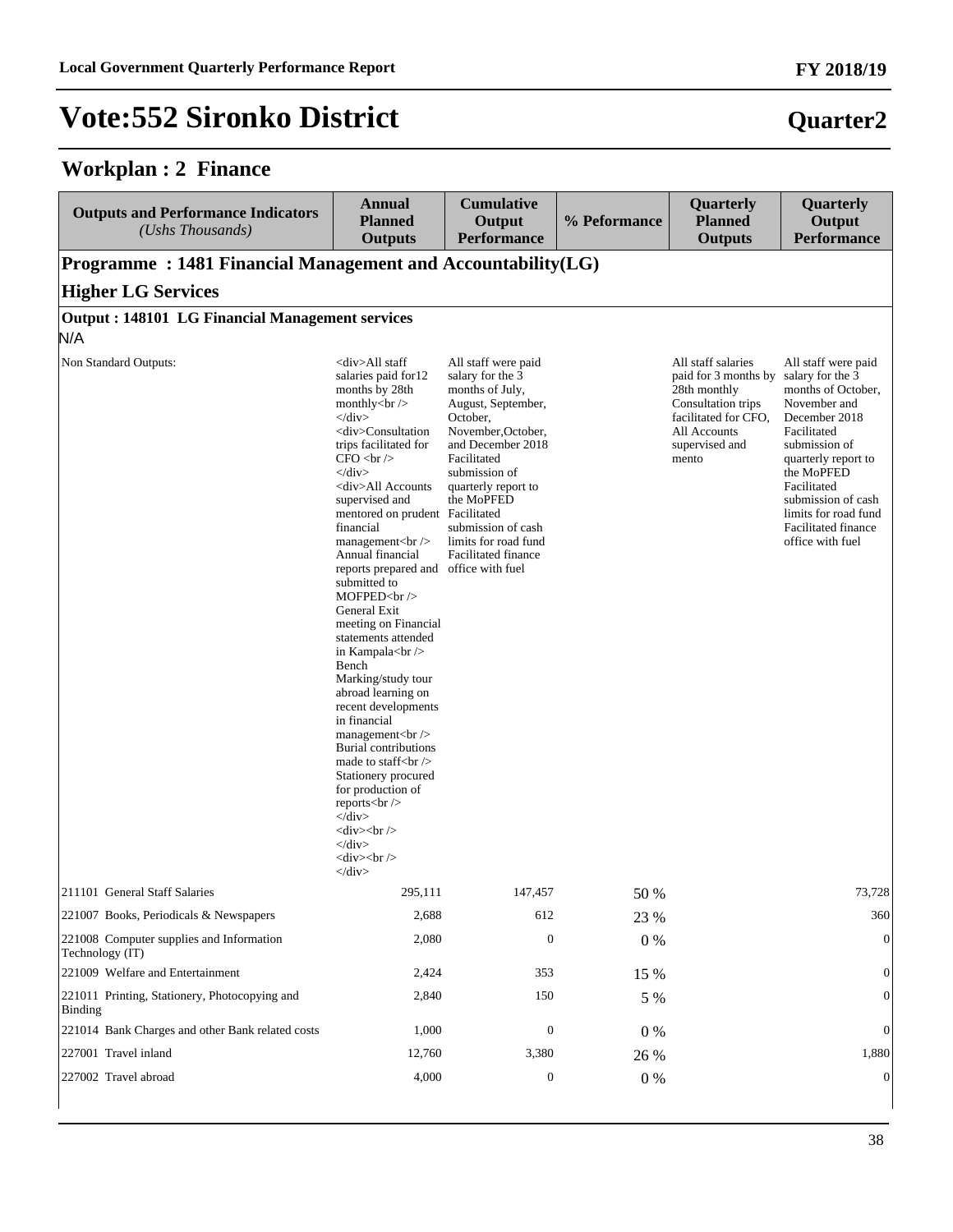**Quarter2**

# **Vote:552 Sironko District**

| 227004 Fuel, Lubricants and Oils                          | 18,000         | 8,999            | 50 %  | 4,500           |
|-----------------------------------------------------------|----------------|------------------|-------|-----------------|
| 228002 Maintenance - Vehicles                             | 2,344          | 0                | $0\%$ | $\vert 0 \vert$ |
| 273102 Incapacity, death benefits and funeral<br>expenses | 1,640          | 0                | $0\%$ | $\vert 0 \vert$ |
| Wage Rect:                                                | 295,111        | 147,457          | 50 %  | 73,728          |
| Non Wage Rect:                                            | 49,776         | 13,494           | 27 %  | 6,740           |
| Gou Dev:                                                  | $\mathbf{0}$   | 0                | $0\%$ | $\vert 0 \vert$ |
| Donor Dev:                                                | $\overline{0}$ | $\boldsymbol{0}$ | $0\%$ | $\vert 0 \vert$ |
| Total:                                                    | 344,887        | 160,951          | 47 %  | 80,468          |
| N <sub>A</sub><br>$D$ assens for everywood performance.   |                |                  |       |                 |

Reasons for over/under performance: NA

#### **Output : 148102 Revenue Management and Collection Services**

#### N/A

| Non Standard Outputs:                                       | <div>One Local<br/>revenue<br/>enhancement plan<br/>prepared and<br/>shared</div><br><div>Four quarterly<br/>monitoring reports<br/>prepared for all<br/>revenue<br/>sources</div><br><div>Revenue<br/>centres &amp; amp;<br/><b>Business units</b><br/>assessed &amp;<br/>Registered<br/><br/>Local revenue<br/>centres<br>monitored<br/>br/&gt;<br/><math>\langle</math>div&gt;<br/><math>\langle</math>div<math>&gt;</math>br/&gt;<br><math>\langle</math>div&gt;<br/><math>\langle</math>div<math>&gt;</math>br/<math>&gt;</math><br/><math>\langle</math>div&gt;</br></br></div> | Routine supervision<br>of revenue centers<br>Facilitation for<br>submission of<br>request for<br>adjustment on the<br>approved Budget for<br>FY2018/19.<br>Collection of<br>acknowledgement of<br>receipts for funds<br>transferred.<br>Supervision of LLGs<br>Fuel facilitation for<br>Senior Finance<br>Officer<br>Maintained and<br>serviced computers<br>for the department<br>submission and<br>follow up on<br>supplementary<br>budget for UWEP<br>and YLP<br>Preparation of |       | One quarterly<br>monitoring report<br>prepared for all<br>revenue sources,<br>Local revenue<br>centres monitored | <b>Facilitation</b> for<br>submission of<br>request for<br>adjustment on the<br>approved Budget for<br>FY2018/19.<br>Collection of<br>acknowledgement of<br>receipts for funds<br>transferred.<br>Supervision of LLGs<br>Fuel facilitation for<br><b>Senior Finance</b><br>Officer<br>Maintained and<br>serviced computers<br>for the department<br>submission and<br>follow up on<br>supplementary<br>budget for UWEP<br>and YLP<br>Preparation of<br>budget framework<br>paper. |
|-------------------------------------------------------------|---------------------------------------------------------------------------------------------------------------------------------------------------------------------------------------------------------------------------------------------------------------------------------------------------------------------------------------------------------------------------------------------------------------------------------------------------------------------------------------------------------------------------------------------------------------------------------------|------------------------------------------------------------------------------------------------------------------------------------------------------------------------------------------------------------------------------------------------------------------------------------------------------------------------------------------------------------------------------------------------------------------------------------------------------------------------------------|-------|------------------------------------------------------------------------------------------------------------------|-----------------------------------------------------------------------------------------------------------------------------------------------------------------------------------------------------------------------------------------------------------------------------------------------------------------------------------------------------------------------------------------------------------------------------------------------------------------------------------|
|                                                             |                                                                                                                                                                                                                                                                                                                                                                                                                                                                                                                                                                                       | budget framework<br>paper.                                                                                                                                                                                                                                                                                                                                                                                                                                                         |       |                                                                                                                  |                                                                                                                                                                                                                                                                                                                                                                                                                                                                                   |
| 221008 Computer supplies and Information<br>Technology (IT) | 3,600                                                                                                                                                                                                                                                                                                                                                                                                                                                                                                                                                                                 | 900                                                                                                                                                                                                                                                                                                                                                                                                                                                                                | 25 %  |                                                                                                                  | 450                                                                                                                                                                                                                                                                                                                                                                                                                                                                               |
| 221011 Printing, Stationery, Photocopying and<br>Binding    | 4,762                                                                                                                                                                                                                                                                                                                                                                                                                                                                                                                                                                                 | 804                                                                                                                                                                                                                                                                                                                                                                                                                                                                                | 17 %  |                                                                                                                  | 484                                                                                                                                                                                                                                                                                                                                                                                                                                                                               |
| 227001 Travel inland                                        | 7,296                                                                                                                                                                                                                                                                                                                                                                                                                                                                                                                                                                                 | 1,828                                                                                                                                                                                                                                                                                                                                                                                                                                                                              | 25 %  |                                                                                                                  | 670                                                                                                                                                                                                                                                                                                                                                                                                                                                                               |
| 227004 Fuel, Lubricants and Oils                            | 4,800                                                                                                                                                                                                                                                                                                                                                                                                                                                                                                                                                                                 | 600                                                                                                                                                                                                                                                                                                                                                                                                                                                                                | 13 %  |                                                                                                                  | 600                                                                                                                                                                                                                                                                                                                                                                                                                                                                               |
| Wage Rect:                                                  | $\Omega$                                                                                                                                                                                                                                                                                                                                                                                                                                                                                                                                                                              | $\overline{0}$                                                                                                                                                                                                                                                                                                                                                                                                                                                                     | $0\%$ |                                                                                                                  | $\Omega$                                                                                                                                                                                                                                                                                                                                                                                                                                                                          |
| Non Wage Rect:                                              | 20,458                                                                                                                                                                                                                                                                                                                                                                                                                                                                                                                                                                                | 4,132                                                                                                                                                                                                                                                                                                                                                                                                                                                                              | 20 %  |                                                                                                                  | 2,204                                                                                                                                                                                                                                                                                                                                                                                                                                                                             |
| Gou Dev:                                                    | $\mathbf{0}$                                                                                                                                                                                                                                                                                                                                                                                                                                                                                                                                                                          | $\theta$                                                                                                                                                                                                                                                                                                                                                                                                                                                                           | $0\%$ |                                                                                                                  | $\Omega$                                                                                                                                                                                                                                                                                                                                                                                                                                                                          |
| Donor Dev:                                                  | $\Omega$                                                                                                                                                                                                                                                                                                                                                                                                                                                                                                                                                                              | $\Omega$                                                                                                                                                                                                                                                                                                                                                                                                                                                                           | 0%    |                                                                                                                  | $\Omega$                                                                                                                                                                                                                                                                                                                                                                                                                                                                          |
| Total:                                                      | 20,458                                                                                                                                                                                                                                                                                                                                                                                                                                                                                                                                                                                | 4,132                                                                                                                                                                                                                                                                                                                                                                                                                                                                              | 20 %  |                                                                                                                  | 2,204                                                                                                                                                                                                                                                                                                                                                                                                                                                                             |
| Reasons for over/under performance:                         | <b>NA</b>                                                                                                                                                                                                                                                                                                                                                                                                                                                                                                                                                                             |                                                                                                                                                                                                                                                                                                                                                                                                                                                                                    |       |                                                                                                                  |                                                                                                                                                                                                                                                                                                                                                                                                                                                                                   |

### **Output : 148103 Budgeting and Planning Services**

N/A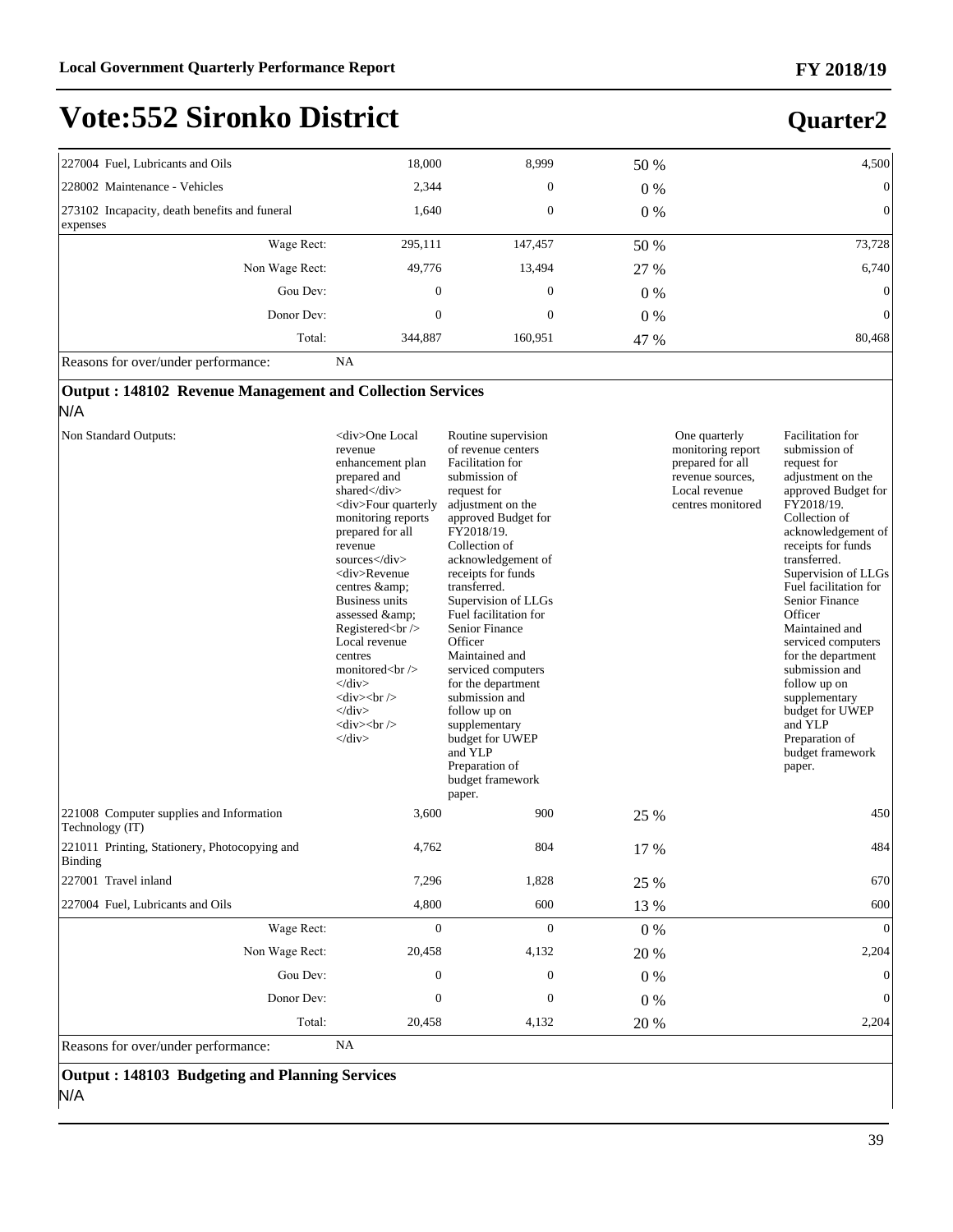### **Quarter2**

| Non Standard Outputs:                                    | <b>Budget documents</b><br>prepared $>$<br><b>Budget Data</b><br>collected from<br>LLGS $br$<br><b>Approved Budget</b><br>submitted to<br>MOFPED &<br><b>MOLG</b> | <b>Assessed Revenue</b><br>centers in the district<br>to inform revenue<br>enhancement<br><b>Facilitated finance</b><br>committee to<br>monitor local<br>revenue<br><b>Facilitation for Pac</b><br>session at<br>Parliament-<br>Kampala. |       | <b>Budget Data</b><br>collected from<br>LLGS, Approved<br>Budget submitted to<br><b>MOFPED &amp; MOLG</b> | <b>Assessed Revenue</b><br>centers in the district<br>to inform revenue<br>enhancement<br><b>Facilitated finance</b><br>committee to<br>monitor local<br>revenue<br><b>Facilitation for Pac</b><br>session at<br>Parliament-<br>Kampala. |
|----------------------------------------------------------|-------------------------------------------------------------------------------------------------------------------------------------------------------------------|------------------------------------------------------------------------------------------------------------------------------------------------------------------------------------------------------------------------------------------|-------|-----------------------------------------------------------------------------------------------------------|------------------------------------------------------------------------------------------------------------------------------------------------------------------------------------------------------------------------------------------|
| 221011 Printing, Stationery, Photocopying and<br>Binding | 2,312                                                                                                                                                             | 1,425                                                                                                                                                                                                                                    | 62 %  |                                                                                                           | 1,145                                                                                                                                                                                                                                    |
| 227001 Travel inland                                     | 6,000                                                                                                                                                             | 1,960                                                                                                                                                                                                                                    | 33 %  |                                                                                                           | 1,960                                                                                                                                                                                                                                    |
| Wage Rect:                                               | $\mathbf{0}$                                                                                                                                                      | $\mathbf{0}$                                                                                                                                                                                                                             | $0\%$ |                                                                                                           | $\theta$                                                                                                                                                                                                                                 |
| Non Wage Rect:                                           | 8,312                                                                                                                                                             | 3,385                                                                                                                                                                                                                                    | 41 %  |                                                                                                           | 3,105                                                                                                                                                                                                                                    |
| Gou Dev:                                                 | 0                                                                                                                                                                 | $\mathbf{0}$                                                                                                                                                                                                                             | $0\%$ |                                                                                                           | $\theta$                                                                                                                                                                                                                                 |
| Donor Dev:                                               | $\boldsymbol{0}$                                                                                                                                                  | $\mathbf{0}$                                                                                                                                                                                                                             | $0\%$ |                                                                                                           | $\mathbf{0}$                                                                                                                                                                                                                             |
| Total:                                                   | 8,312                                                                                                                                                             | 3,385                                                                                                                                                                                                                                    | 41 %  |                                                                                                           | 3,105                                                                                                                                                                                                                                    |
| Reasons for over/under performance:                      | NA                                                                                                                                                                |                                                                                                                                                                                                                                          |       |                                                                                                           |                                                                                                                                                                                                                                          |

#### **Output : 148104 LG Expenditure management Services** N/A

| Non Standard Outputs:                                       | <div>Financial<br/>statements for mid<br/>vear nine<br/>months  and<br/>annual prepared and<br/>submitted to OAG<br/><math>br</math> /&gt;<br/><math>\langle</math>div&gt;<br/><math>\langle</math>div<math>&gt;</math>Four<br/>backstopping reports<br/>for LLG finance<br/>staff prepared and<br/>shared</div><br><div>4 consultative<br/>trips facilitated<br<br><math>\rightarrow</math><br/>Audit responses<br/>made to Internal<br/>&amp; Auditor<br/>General, s reports<br<br><math>\rightarrow</math><br/>Computers<br/>serviced<br/><br/><math>\langle</math>div<math>\rangle</math></br<br></br<br></div> | Audit verification<br>after exit meeting<br>serviced computers<br>Prepared department<br>report for the quarter<br>Prepared internal<br>report responses<br><b>Facilitated handover</b><br>of SAA to new<br>stations<br><b>Prepared Documents</b><br>for PAC at<br>parliament<br><b>Facilitation</b> for<br>consultations at the<br>MoFPED. |      | <b>Financial statements</b><br>for mid year<br>prepared and<br>submitted to OAG<br>One backstopping<br>report for LLG<br>finance staff<br>prepared and shared<br>1 consultative trip<br>facilitated, Audit<br>responses made to<br>Internal & Auditor<br>General, s reports,<br>Computers serviced,<br>Salaries paid to LLG consultations at the<br>staff by 28th<br>monthly | Audit verification<br>after exit meeting<br>serviced computers<br>Prepared department<br>report for the quarter<br>Prepared internal<br>report responses<br><b>Facilitated handover</b><br>of SAA to new<br>stations<br><b>Prepared Documents</b><br>for PAC at<br>parliament<br><b>Facilitation</b> for<br>MoFPED. |
|-------------------------------------------------------------|---------------------------------------------------------------------------------------------------------------------------------------------------------------------------------------------------------------------------------------------------------------------------------------------------------------------------------------------------------------------------------------------------------------------------------------------------------------------------------------------------------------------------------------------------------------------------------------------------------------------|---------------------------------------------------------------------------------------------------------------------------------------------------------------------------------------------------------------------------------------------------------------------------------------------------------------------------------------------|------|------------------------------------------------------------------------------------------------------------------------------------------------------------------------------------------------------------------------------------------------------------------------------------------------------------------------------------------------------------------------------|---------------------------------------------------------------------------------------------------------------------------------------------------------------------------------------------------------------------------------------------------------------------------------------------------------------------|
|                                                             | Salaries paid to LLG<br>staff by 28th<br>monthly                                                                                                                                                                                                                                                                                                                                                                                                                                                                                                                                                                    |                                                                                                                                                                                                                                                                                                                                             |      |                                                                                                                                                                                                                                                                                                                                                                              |                                                                                                                                                                                                                                                                                                                     |
| 221008 Computer supplies and Information<br>Technology (IT) | 2,000                                                                                                                                                                                                                                                                                                                                                                                                                                                                                                                                                                                                               | 250                                                                                                                                                                                                                                                                                                                                         | 13 % |                                                                                                                                                                                                                                                                                                                                                                              | 250                                                                                                                                                                                                                                                                                                                 |
| 221011 Printing, Stationery, Photocopying and<br>Binding    | 4,378                                                                                                                                                                                                                                                                                                                                                                                                                                                                                                                                                                                                               | 1,240                                                                                                                                                                                                                                                                                                                                       | 28 % |                                                                                                                                                                                                                                                                                                                                                                              | 990                                                                                                                                                                                                                                                                                                                 |
| 227001 Travel inland                                        | 10,102                                                                                                                                                                                                                                                                                                                                                                                                                                                                                                                                                                                                              | 9,313                                                                                                                                                                                                                                                                                                                                       | 92 % |                                                                                                                                                                                                                                                                                                                                                                              | 5,378                                                                                                                                                                                                                                                                                                               |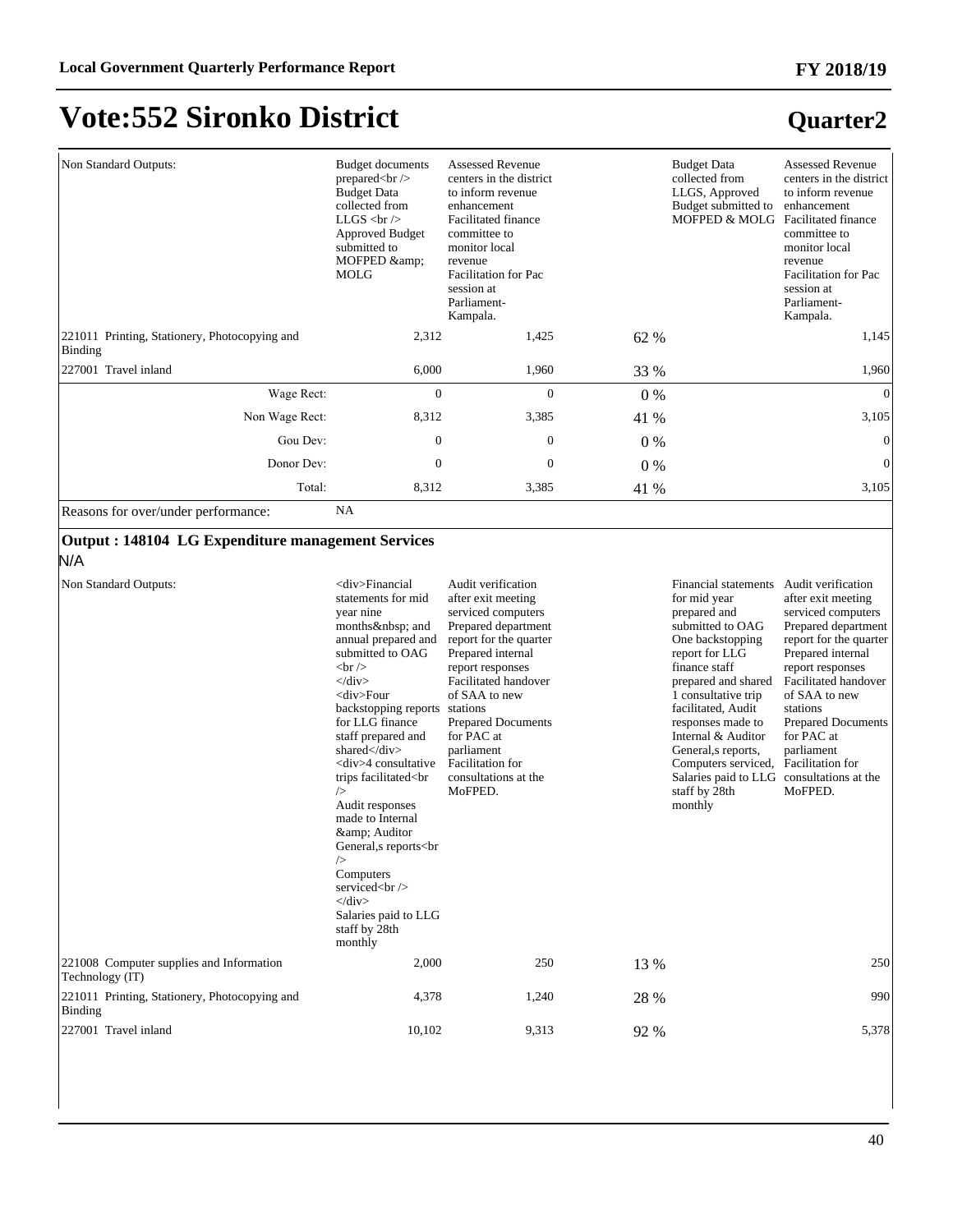**Quarter2**

# **Vote:552 Sironko District**

| 227004 Fuel, Lubricants and Oils                                | 4,800                                                                                                                                                                                                                                                  | 1,200                                                                                                                                                  | 25 %    |                                                                                                                                                                                                                                                                                                                                                                                                                                                                                | 600                                                                                                                   |
|-----------------------------------------------------------------|--------------------------------------------------------------------------------------------------------------------------------------------------------------------------------------------------------------------------------------------------------|--------------------------------------------------------------------------------------------------------------------------------------------------------|---------|--------------------------------------------------------------------------------------------------------------------------------------------------------------------------------------------------------------------------------------------------------------------------------------------------------------------------------------------------------------------------------------------------------------------------------------------------------------------------------|-----------------------------------------------------------------------------------------------------------------------|
| Wage Rect:                                                      | $\overline{0}$                                                                                                                                                                                                                                         | $\overline{0}$                                                                                                                                         | 0%      |                                                                                                                                                                                                                                                                                                                                                                                                                                                                                | $\boldsymbol{0}$                                                                                                      |
| Non Wage Rect:                                                  | 21,280                                                                                                                                                                                                                                                 | 12,002                                                                                                                                                 | 56 %    |                                                                                                                                                                                                                                                                                                                                                                                                                                                                                | 7,218                                                                                                                 |
| Gou Dev:                                                        | $\boldsymbol{0}$                                                                                                                                                                                                                                       | $\boldsymbol{0}$                                                                                                                                       | $0\%$   |                                                                                                                                                                                                                                                                                                                                                                                                                                                                                | $\boldsymbol{0}$                                                                                                      |
| Donor Dev:                                                      | $\mathbf{0}$                                                                                                                                                                                                                                           | $\mathbf{0}$                                                                                                                                           | $0\%$   |                                                                                                                                                                                                                                                                                                                                                                                                                                                                                | $\boldsymbol{0}$                                                                                                      |
| Total:                                                          | 21,280                                                                                                                                                                                                                                                 | 12,002                                                                                                                                                 | 56 %    |                                                                                                                                                                                                                                                                                                                                                                                                                                                                                | 7,218                                                                                                                 |
| Reasons for over/under performance:                             | NA                                                                                                                                                                                                                                                     |                                                                                                                                                        |         |                                                                                                                                                                                                                                                                                                                                                                                                                                                                                |                                                                                                                       |
| <b>Output: 148105 LG Accounting Services</b><br>N/A             |                                                                                                                                                                                                                                                        |                                                                                                                                                        |         |                                                                                                                                                                                                                                                                                                                                                                                                                                                                                |                                                                                                                       |
| Non Standard Outputs:                                           | Computers & amp;<br>Laptops services<br>$\rightarrow$<br>Half year, nine<br>months & amp;<br>Annual financial<br>reports prepared and<br>submitted to<br><b>Accountant General</b><br>& Auditor<br>General<br>>br /><br>Lower Local<br>Governments<br> | Purchased modems<br>Prepared and<br>submitted financial<br>statements to<br>Accountant general -<br>Kampala<br>production of<br>Financial<br>Documents |         | Computers and<br>Laptops services,<br>Half year, financial<br>reports prepared and<br>submitted to<br><b>Accountant General</b><br>and Auditor General, Financial<br>Lower Local<br>Governments<br>monitored<br>Supervised &<br>Mentored on<br>preparation of<br>financial statements,<br>book keeping and<br>Budgeting, Data<br>collection on stores,<br>Financial<br>transactions in banks<br>carried out by the<br>Cashier, Salary for<br>all staff paid by 28th<br>monthly | Prepared and<br>submitted financial<br>statements to<br>Accountant general -<br>Kampala<br>production of<br>Documents |
| 221008 Computer supplies and Information<br>Technology (IT)     | 2,000                                                                                                                                                                                                                                                  | 240                                                                                                                                                    | 12 %    |                                                                                                                                                                                                                                                                                                                                                                                                                                                                                | 140                                                                                                                   |
| 221011 Printing, Stationery, Photocopying and<br><b>Binding</b> | 17,220                                                                                                                                                                                                                                                 | 5,876                                                                                                                                                  | 34 %    |                                                                                                                                                                                                                                                                                                                                                                                                                                                                                | 3,726                                                                                                                 |
| 227001 Travel inland                                            | 20,013                                                                                                                                                                                                                                                 | 11,462                                                                                                                                                 | 57 %    |                                                                                                                                                                                                                                                                                                                                                                                                                                                                                | 8,316                                                                                                                 |
| Wage Rect:                                                      | $\boldsymbol{0}$                                                                                                                                                                                                                                       | $\boldsymbol{0}$                                                                                                                                       | $0\ \%$ |                                                                                                                                                                                                                                                                                                                                                                                                                                                                                | $\boldsymbol{0}$                                                                                                      |
| Non Wage Rect:                                                  | 39,233                                                                                                                                                                                                                                                 | 17,577                                                                                                                                                 | 45 %    |                                                                                                                                                                                                                                                                                                                                                                                                                                                                                | 12,182                                                                                                                |
| Gou Dev:                                                        | $\boldsymbol{0}$                                                                                                                                                                                                                                       | $\boldsymbol{0}$                                                                                                                                       | $0\ \%$ |                                                                                                                                                                                                                                                                                                                                                                                                                                                                                | $\boldsymbol{0}$                                                                                                      |
| Donor Dev:                                                      | $\boldsymbol{0}$                                                                                                                                                                                                                                       | $\boldsymbol{0}$                                                                                                                                       | $0\ \%$ |                                                                                                                                                                                                                                                                                                                                                                                                                                                                                | $\boldsymbol{0}$                                                                                                      |
| Total:                                                          | 39,233                                                                                                                                                                                                                                                 | 17,577                                                                                                                                                 | 45 %    |                                                                                                                                                                                                                                                                                                                                                                                                                                                                                | 12,182                                                                                                                |

Reasons for over/under performance: NA

**Output : 148106 Integrated Financial Management System** N/A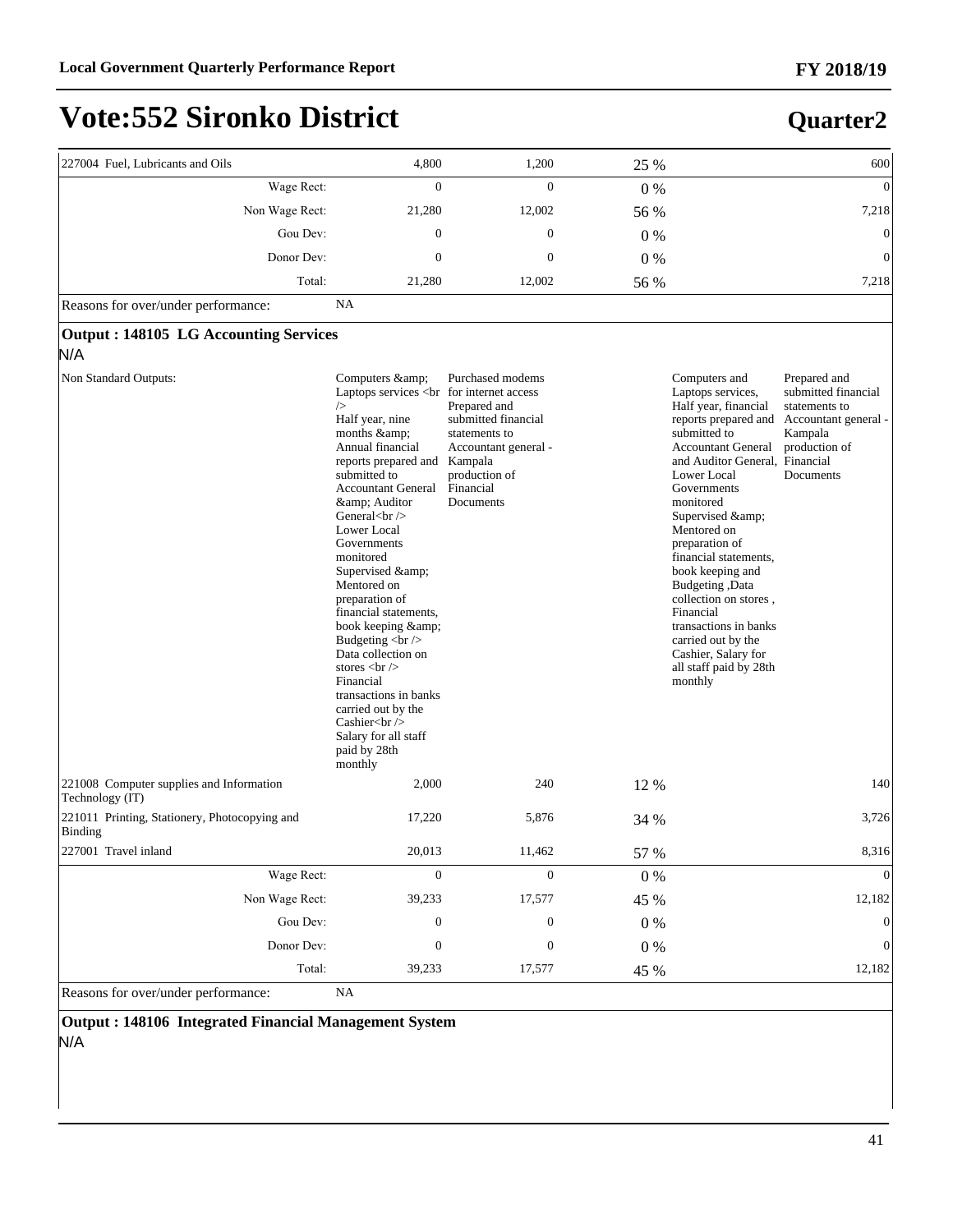# **Vote:552 Sironko District**

| Non Standard Outputs:                                       | Computers and<br>printers serviced <br<br>Payment vouchers<br/>printed<br/>ln /&gt;<br/>Backup support on<br/>IFMS issues done by Procured fuel for<br><b>MOLG</b> support<br/>team<br/> /&gt;<br/>Generator fuel<br/>procured</br></br<br> | Facilitated super<br>user to pick<br>passwords for IFMS<br>users<br>Serviced computer<br>for IFMS<br>IFMS generator<br>Procured stationery<br>for IFMS operations |       | Computers and<br>printers serviced,<br>Payment vouchers<br>printed, Backup<br>support on IFMS<br>issues done by<br><b>MOLG</b> support<br>team, Generator fuel<br>procured | Serviced computer<br>for IFMS<br>Procured fuel for<br>IFMS generator<br>Procured stationery<br>for IFMS operations |
|-------------------------------------------------------------|---------------------------------------------------------------------------------------------------------------------------------------------------------------------------------------------------------------------------------------------|-------------------------------------------------------------------------------------------------------------------------------------------------------------------|-------|----------------------------------------------------------------------------------------------------------------------------------------------------------------------------|--------------------------------------------------------------------------------------------------------------------|
| 221008 Computer supplies and Information<br>Technology (IT) | 2,000                                                                                                                                                                                                                                       | 150                                                                                                                                                               | 8 %   |                                                                                                                                                                            | 150                                                                                                                |
| 221011 Printing, Stationery, Photocopying and<br>Binding    | 5,400                                                                                                                                                                                                                                       | 2,190                                                                                                                                                             | 41 %  |                                                                                                                                                                            | 690                                                                                                                |
| 227001 Travel inland                                        | 4,200                                                                                                                                                                                                                                       | 2,120                                                                                                                                                             | 50 %  |                                                                                                                                                                            | 780                                                                                                                |
| 227004 Fuel, Lubricants and Oils                            | 18,400                                                                                                                                                                                                                                      | 9,226                                                                                                                                                             | 50 %  |                                                                                                                                                                            | 4.598                                                                                                              |
| Wage Rect:                                                  | $\mathbf{0}$                                                                                                                                                                                                                                | $\mathbf{0}$                                                                                                                                                      | $0\%$ |                                                                                                                                                                            | 0                                                                                                                  |
| Non Wage Rect:                                              | 30,000                                                                                                                                                                                                                                      | 13,686                                                                                                                                                            | 46 %  |                                                                                                                                                                            | 6,218                                                                                                              |
| Gou Dev:                                                    | $\overline{0}$                                                                                                                                                                                                                              | $\overline{0}$                                                                                                                                                    | $0\%$ |                                                                                                                                                                            | 0                                                                                                                  |
| Donor Dev:                                                  | $\overline{0}$                                                                                                                                                                                                                              | $\overline{0}$                                                                                                                                                    | $0\%$ |                                                                                                                                                                            | $\vert 0 \vert$                                                                                                    |
| Total:                                                      | 30,000                                                                                                                                                                                                                                      | 13,686                                                                                                                                                            | 46 %  |                                                                                                                                                                            | 6,218                                                                                                              |
| Reasons for over/under performance:                         | NA                                                                                                                                                                                                                                          |                                                                                                                                                                   |       |                                                                                                                                                                            |                                                                                                                    |
| Total For Finance: Wage Rect:                               | 295,111                                                                                                                                                                                                                                     | 147,457                                                                                                                                                           | 50 %  |                                                                                                                                                                            | 73,728                                                                                                             |
| Non-Wage Reccurent:                                         | 169,059                                                                                                                                                                                                                                     | 64,276                                                                                                                                                            | 38 %  |                                                                                                                                                                            | 37,666                                                                                                             |
| GoU Dev:                                                    | 0                                                                                                                                                                                                                                           | 0                                                                                                                                                                 | $0\%$ |                                                                                                                                                                            | $\boldsymbol{\theta}$                                                                                              |
| Donor Dev:                                                  | 0                                                                                                                                                                                                                                           | 0                                                                                                                                                                 | $0\%$ |                                                                                                                                                                            | $\theta$                                                                                                           |
| Grand Total:                                                | 464,170                                                                                                                                                                                                                                     | 211,733                                                                                                                                                           | 45.6% |                                                                                                                                                                            | 111,394                                                                                                            |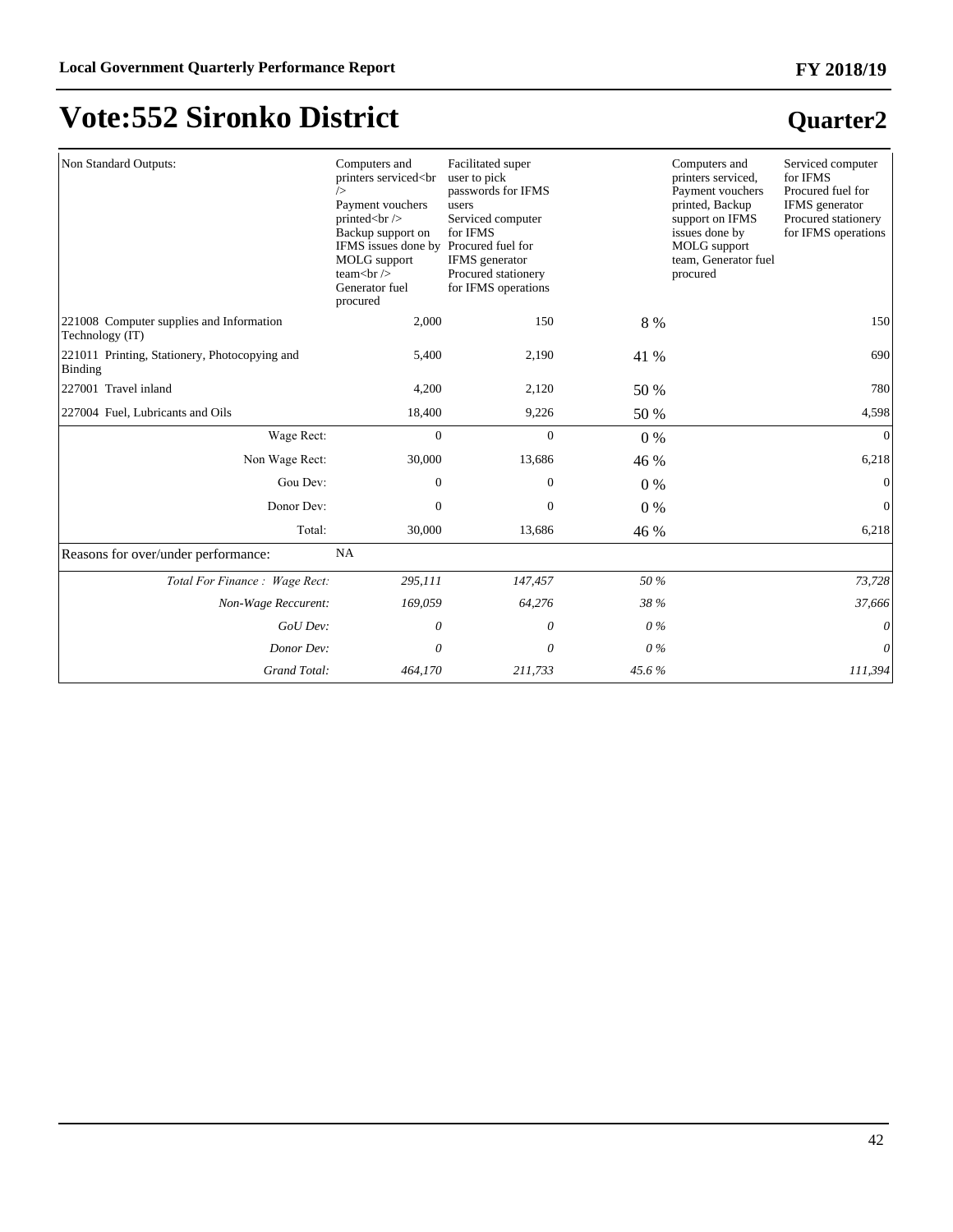#### **FY 2018/19**

### **Quarter2**

#### **Workplan : 3 Statutory Bodies**

| <b>Outputs and Performance Indicators</b><br>(Ushs Thousands) | Annual<br><b>Planned</b><br><b>Outputs</b>                                                                                                                                                                                                                | <b>Cumulative</b><br>Output<br><b>Performance</b>                                                                                                                                                                                                                                                                                                          | % Peformance | Quarterly<br><b>Planned</b><br><b>Outputs</b>                                                                                                                                                                                                                           | Quarterly<br>Output<br><b>Performance</b>                                                                                                                                                                                                                                                                           |
|---------------------------------------------------------------|-----------------------------------------------------------------------------------------------------------------------------------------------------------------------------------------------------------------------------------------------------------|------------------------------------------------------------------------------------------------------------------------------------------------------------------------------------------------------------------------------------------------------------------------------------------------------------------------------------------------------------|--------------|-------------------------------------------------------------------------------------------------------------------------------------------------------------------------------------------------------------------------------------------------------------------------|---------------------------------------------------------------------------------------------------------------------------------------------------------------------------------------------------------------------------------------------------------------------------------------------------------------------|
| <b>Programme: 1382 Local Statutory Bodies</b>                 |                                                                                                                                                                                                                                                           |                                                                                                                                                                                                                                                                                                                                                            |              |                                                                                                                                                                                                                                                                         |                                                                                                                                                                                                                                                                                                                     |
| <b>Higher LG Services</b>                                     |                                                                                                                                                                                                                                                           |                                                                                                                                                                                                                                                                                                                                                            |              |                                                                                                                                                                                                                                                                         |                                                                                                                                                                                                                                                                                                                     |
| Output: 138201 LG Council Adminstration services              |                                                                                                                                                                                                                                                           |                                                                                                                                                                                                                                                                                                                                                            |              |                                                                                                                                                                                                                                                                         |                                                                                                                                                                                                                                                                                                                     |
| N/A                                                           |                                                                                                                                                                                                                                                           |                                                                                                                                                                                                                                                                                                                                                            |              |                                                                                                                                                                                                                                                                         |                                                                                                                                                                                                                                                                                                                     |
| Non Standard Outputs:                                         | 4 council meetings<br>convened<br>Political leaders<br>paid salary both<br>District and 21 LLG<br>3 meetings attended<br>monthly<br>Venue hired for<br>council meetings<br>br<br>2 news papers<br>bought daily<br>>br /><br>Meals and<br>refreshments<br> | Salaries for political<br>leaders for the<br>months of July,<br>August, September<br>October, November<br>and December 2018<br>were paid on<br>timeTwo council<br>meetings were<br>facilitated and<br>conducted<br>facilitated the<br>district chairperson<br>for meeting<br>Councillors were<br>facilitated to attend<br>circumcision launch<br>in Mutoto |              | 1 council meetings<br>convened<br>Political leaders<br>paid salary both<br>District and 21 LLG December 2018<br>1 meetings attended<br>monthly<br>Venue hired for<br>council meetings<br>br<br>2 news papers<br>bought daily<br>>br /><br>Meals and<br>refreshments<br> | Salaries for political<br>leaders for the<br>months of October,<br>November and<br>were paid on time<br>One $(1)$ council<br>meeting was<br>facilitated and<br>conducted<br>facilitated the<br>district chairperson<br>for meeting<br>Councillors were<br>facilitated to attend<br>circumcision launch<br>in Mutoto |
| 211101 General Staff Salaries                                 | 280,914                                                                                                                                                                                                                                                   | 140,456                                                                                                                                                                                                                                                                                                                                                    | 50 %         |                                                                                                                                                                                                                                                                         | 70,228                                                                                                                                                                                                                                                                                                              |
| 211103 Allowances                                             | 18,000                                                                                                                                                                                                                                                    | 4,500                                                                                                                                                                                                                                                                                                                                                      | 25 %         |                                                                                                                                                                                                                                                                         | 4,500                                                                                                                                                                                                                                                                                                               |
| 221005 Hire of Venue (chairs, projector, etc)                 | 2,000                                                                                                                                                                                                                                                     | $\boldsymbol{0}$                                                                                                                                                                                                                                                                                                                                           | $0\%$        |                                                                                                                                                                                                                                                                         | $\Omega$                                                                                                                                                                                                                                                                                                            |
| 221007 Books, Periodicals & Newspapers                        | 1,600                                                                                                                                                                                                                                                     | 668                                                                                                                                                                                                                                                                                                                                                        | 42 %         |                                                                                                                                                                                                                                                                         | 400                                                                                                                                                                                                                                                                                                                 |
| 221009 Welfare and Entertainment                              | 5,600                                                                                                                                                                                                                                                     | 4,060                                                                                                                                                                                                                                                                                                                                                      | 72 %         |                                                                                                                                                                                                                                                                         | 3,390                                                                                                                                                                                                                                                                                                               |
| 227001 Travel inland<br>Wage Rect:                            | 32,640                                                                                                                                                                                                                                                    | 23,148                                                                                                                                                                                                                                                                                                                                                     | 71 %         |                                                                                                                                                                                                                                                                         | 11,178                                                                                                                                                                                                                                                                                                              |
| Non Wage Rect:                                                | 280,914<br>59,840                                                                                                                                                                                                                                         | 140,456<br>32,376                                                                                                                                                                                                                                                                                                                                          | 50 %<br>54 % |                                                                                                                                                                                                                                                                         | 70,228<br>19,468                                                                                                                                                                                                                                                                                                    |
| Gou Dev:                                                      | $\boldsymbol{0}$                                                                                                                                                                                                                                          | $\boldsymbol{0}$                                                                                                                                                                                                                                                                                                                                           | $0\%$        |                                                                                                                                                                                                                                                                         | $\boldsymbol{0}$                                                                                                                                                                                                                                                                                                    |
| Donor Dev:                                                    | $\boldsymbol{0}$                                                                                                                                                                                                                                          | $\boldsymbol{0}$                                                                                                                                                                                                                                                                                                                                           | $0\%$        |                                                                                                                                                                                                                                                                         | 0                                                                                                                                                                                                                                                                                                                   |
| Total:                                                        | 340,754                                                                                                                                                                                                                                                   | 172,832                                                                                                                                                                                                                                                                                                                                                    | 51 %         |                                                                                                                                                                                                                                                                         | 89,696                                                                                                                                                                                                                                                                                                              |

**Output : 138202 LG procurement management services** N/A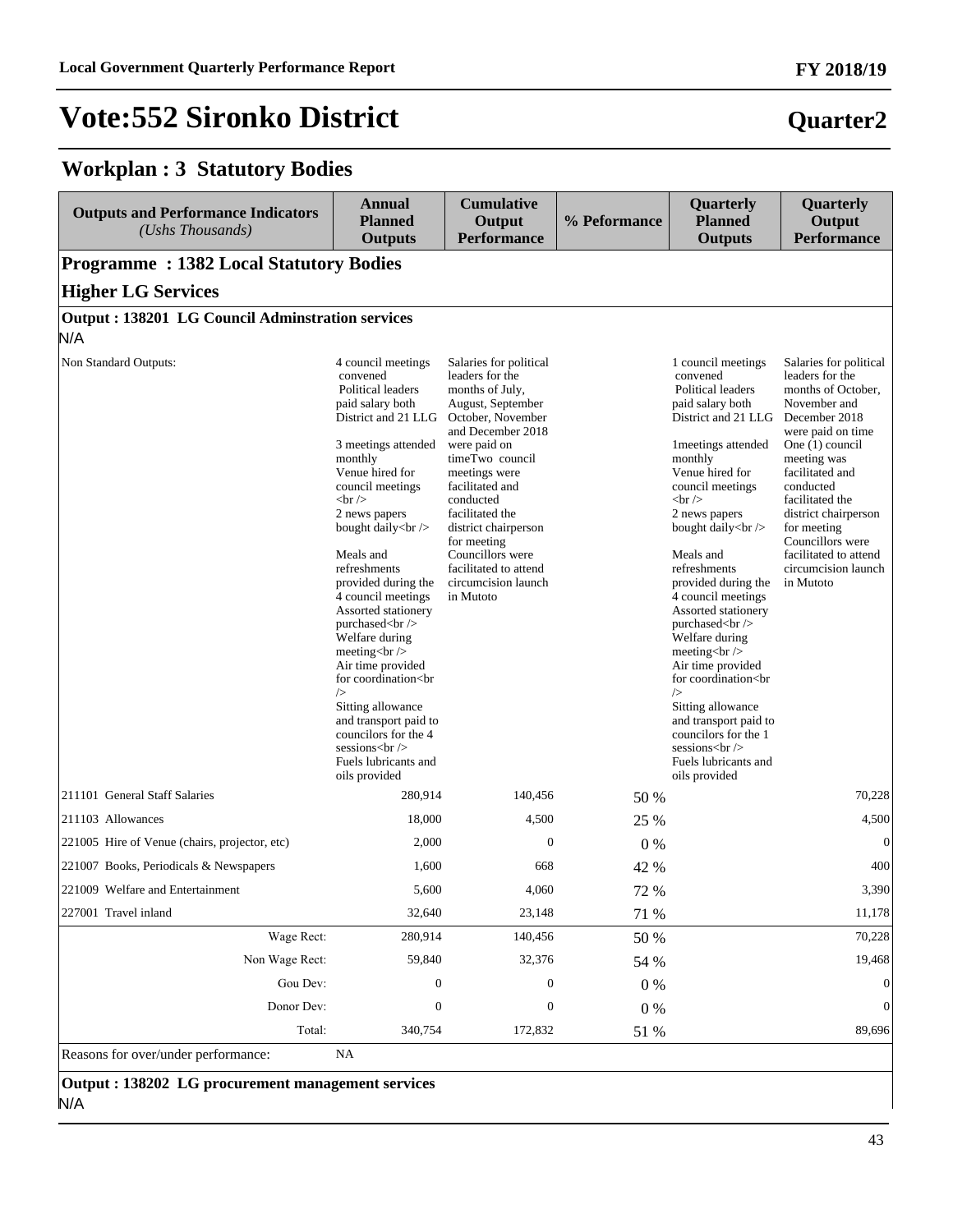# **Vote:552 Sironko District**

### **Quarter2**

| $\sim$ $\sim$ $\sim$<br>Non Standard Outputs:            | 12 contracts<br>committee meetings<br>facilitated<br>br/><br><b>Bids</b> documents<br>prepared and<br>                                                                                                                                                                                 |                                                                                                                                            |         | 3 contracts<br>committee meetings<br>facilitated<br><b>Bids</b> documents<br>prepared and<br>facilitated<br>Special meals and<br>refreshments<br>provided                                                                                                                              |                                                                                                                                           |
|----------------------------------------------------------|----------------------------------------------------------------------------------------------------------------------------------------------------------------------------------------------------------------------------------------------------------------------------------------|--------------------------------------------------------------------------------------------------------------------------------------------|---------|----------------------------------------------------------------------------------------------------------------------------------------------------------------------------------------------------------------------------------------------------------------------------------------|-------------------------------------------------------------------------------------------------------------------------------------------|
| 211103 Allowances                                        | 6,000                                                                                                                                                                                                                                                                                  | 1,170                                                                                                                                      | 20 %    |                                                                                                                                                                                                                                                                                        | 1,170                                                                                                                                     |
| 221002 Workshops and Seminars                            | 2,400                                                                                                                                                                                                                                                                                  | 2,526                                                                                                                                      | 105 %   |                                                                                                                                                                                                                                                                                        | 1,036                                                                                                                                     |
| 227001 Travel inland                                     | 3,000                                                                                                                                                                                                                                                                                  | 2,690                                                                                                                                      | 90 %    |                                                                                                                                                                                                                                                                                        | 1,950                                                                                                                                     |
| Wage Rect:                                               | $\boldsymbol{0}$                                                                                                                                                                                                                                                                       | $\overline{0}$                                                                                                                             | $0\%$   |                                                                                                                                                                                                                                                                                        | $\overline{0}$                                                                                                                            |
| Non Wage Rect:                                           | 11,400                                                                                                                                                                                                                                                                                 | 6,386                                                                                                                                      | 56 %    |                                                                                                                                                                                                                                                                                        | 4,156                                                                                                                                     |
| Gou Dev:                                                 | $\overline{0}$                                                                                                                                                                                                                                                                         | $\boldsymbol{0}$                                                                                                                           | $0\%$   |                                                                                                                                                                                                                                                                                        | $\boldsymbol{0}$                                                                                                                          |
| Donor Dev:                                               | $\boldsymbol{0}$                                                                                                                                                                                                                                                                       | $\boldsymbol{0}$                                                                                                                           | $0\%$   |                                                                                                                                                                                                                                                                                        | $\mathbf{0}$                                                                                                                              |
| Total:                                                   | 11,400                                                                                                                                                                                                                                                                                 | 6,386                                                                                                                                      | 56 %    |                                                                                                                                                                                                                                                                                        | 4,156                                                                                                                                     |
| Reasons for over/under performance:                      |                                                                                                                                                                                                                                                                                        |                                                                                                                                            |         |                                                                                                                                                                                                                                                                                        |                                                                                                                                           |
| Output: 138203 LG staff recruitment services<br>N/A      |                                                                                                                                                                                                                                                                                        |                                                                                                                                            |         |                                                                                                                                                                                                                                                                                        |                                                                                                                                           |
| Non Standard Outputs:                                    | 8 DSC meetings<br>facilitated to<br>appoint, grant study<br>leave, disciplinary<br>action, promote and<br>confirm staff<br>Retainer fees paid<br>for all members of<br>the DSC<br>Adverts for<br>recruitment of new<br>staff ran in new<br>vision<br>Computers for DSC<br>serviced and | Facilitated two DSC<br>meetings<br>Paid advertisement<br>outstanding<br>obligation<br>Purchased stationery<br>for production of<br>reports |         | 2 DSC meetings<br>facilitated to<br>appoint, grant study<br>leave, disciplinary<br>action, promote and<br>confirm staff<br>Retainer fees paid<br>for all members of<br>the DSC<br>Adverts for<br>recruitment of new<br>staff ran in new<br>vision<br>Computers for DSC<br>serviced and | Facilitated one DSC<br>meeting<br>Paid advertisement<br>outstanding<br>obligation<br>Purchased stationery<br>for production of<br>reports |
|                                                          | maintained                                                                                                                                                                                                                                                                             |                                                                                                                                            |         | maintained                                                                                                                                                                                                                                                                             |                                                                                                                                           |
| 211103 Allowances                                        | 6,400                                                                                                                                                                                                                                                                                  | 1,600                                                                                                                                      | 25 %    |                                                                                                                                                                                                                                                                                        | 1,600                                                                                                                                     |
| 221001 Advertising and Public Relations                  | 4,000                                                                                                                                                                                                                                                                                  | 1,000                                                                                                                                      | 25 %    |                                                                                                                                                                                                                                                                                        | 1,000                                                                                                                                     |
| 221009 Welfare and Entertainment                         | 2,000                                                                                                                                                                                                                                                                                  | $\boldsymbol{0}$                                                                                                                           | $0\ \%$ |                                                                                                                                                                                                                                                                                        | $\boldsymbol{0}$                                                                                                                          |
| 221011 Printing, Stationery, Photocopying and<br>Binding | 2,000                                                                                                                                                                                                                                                                                  | 2,000                                                                                                                                      | 100 %   |                                                                                                                                                                                                                                                                                        | 2,000                                                                                                                                     |
| 221012 Small Office Equipment                            | 812                                                                                                                                                                                                                                                                                    | 140                                                                                                                                        | 17 %    |                                                                                                                                                                                                                                                                                        | $\mathbf{0}$                                                                                                                              |
| 227001 Travel inland                                     | 6,000                                                                                                                                                                                                                                                                                  | 4,390                                                                                                                                      | 73 %    |                                                                                                                                                                                                                                                                                        | 1,500                                                                                                                                     |
| Wage Rect:                                               | $\boldsymbol{0}$                                                                                                                                                                                                                                                                       | $\boldsymbol{0}$                                                                                                                           | $0\ \%$ |                                                                                                                                                                                                                                                                                        | $\theta$                                                                                                                                  |
| Non Wage Rect:                                           | 21,212                                                                                                                                                                                                                                                                                 | 9,130                                                                                                                                      | 43 %    |                                                                                                                                                                                                                                                                                        | 6,100                                                                                                                                     |
| Gou Dev:                                                 | 0                                                                                                                                                                                                                                                                                      | $\boldsymbol{0}$                                                                                                                           | $0\%$   |                                                                                                                                                                                                                                                                                        | $\mathbf{0}$                                                                                                                              |
| Donor Dev:                                               | 0                                                                                                                                                                                                                                                                                      | $\boldsymbol{0}$                                                                                                                           | $0\%$   |                                                                                                                                                                                                                                                                                        | 0                                                                                                                                         |
| Total:                                                   | 21,212                                                                                                                                                                                                                                                                                 | 9,130                                                                                                                                      | 43 %    |                                                                                                                                                                                                                                                                                        | 6,100                                                                                                                                     |
| Reasons for over/under performance:                      | NA                                                                                                                                                                                                                                                                                     |                                                                                                                                            |         |                                                                                                                                                                                                                                                                                        |                                                                                                                                           |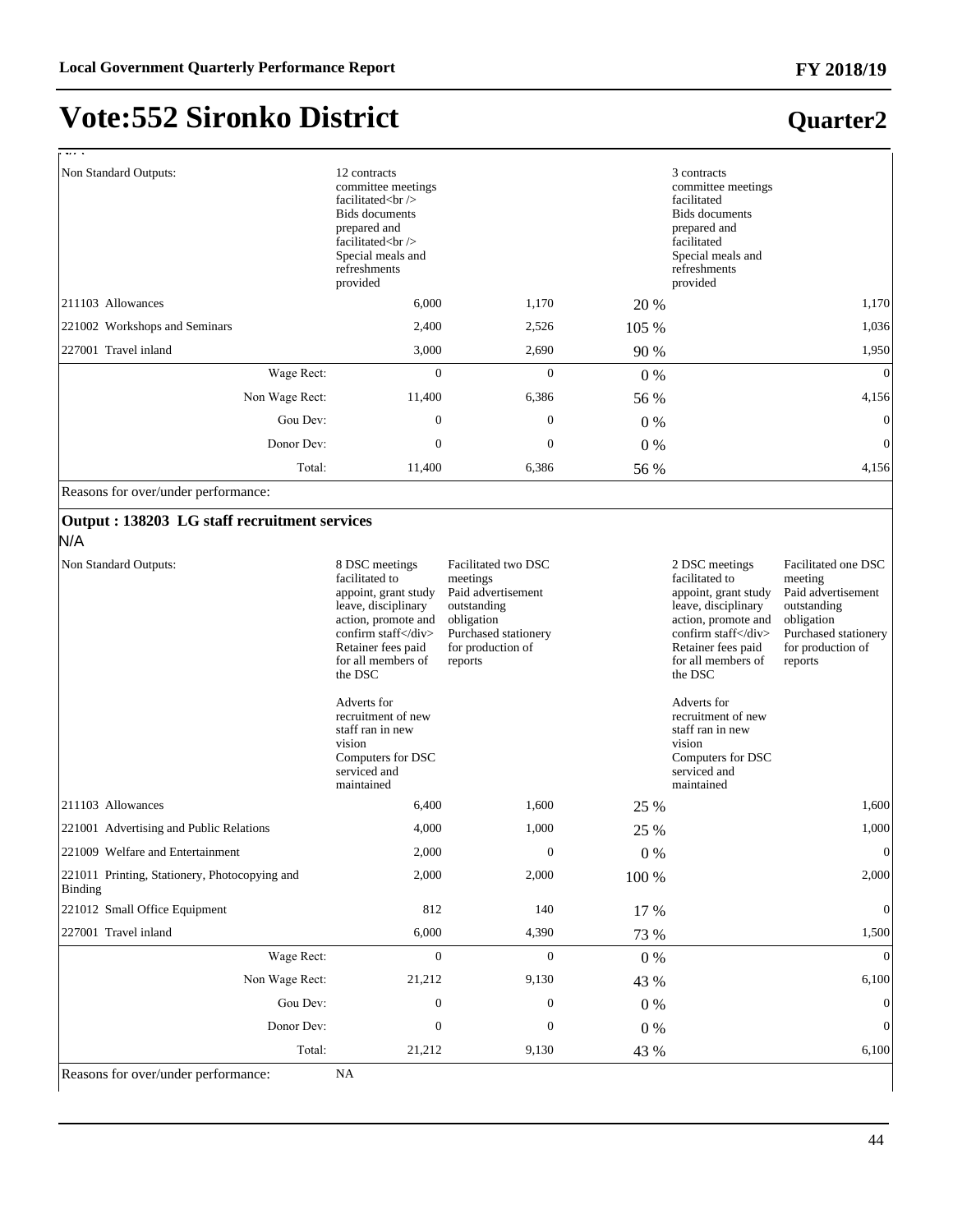### **Quarter2**

#### **Workplan : 3 Statutory Bodies**

| <b>Outputs and Performance Indicators</b><br>(Ushs Thousands)   | Annual<br><b>Planned</b><br><b>Outputs</b>                                                                             | <b>Cumulative</b><br>Output<br><b>Performance</b>                                                                                              | % Peformance | Quarterly<br><b>Planned</b><br><b>Outputs</b>                                                                          | Quarterly<br>Output<br><b>Performance</b>                                                                                                 |
|-----------------------------------------------------------------|------------------------------------------------------------------------------------------------------------------------|------------------------------------------------------------------------------------------------------------------------------------------------|--------------|------------------------------------------------------------------------------------------------------------------------|-------------------------------------------------------------------------------------------------------------------------------------------|
| Output: 138204 LG Land management services                      |                                                                                                                        |                                                                                                                                                |              |                                                                                                                        |                                                                                                                                           |
| N/A                                                             |                                                                                                                        |                                                                                                                                                |              |                                                                                                                        |                                                                                                                                           |
| Non Standard Outputs:                                           | 8 land board<br>meetings conducted<br>to approve land<br>sites<br><br>4field visits and<br>inspection<br>              | Two Land board<br>meetings were<br>conducted<br>Displayed notice for<br>plots<br>Facilitated<br>inspection of<br>boundaries for<br>Mutufu Land |              | 2 land board<br>meetings conducted<br>to approve land<br>sites<br><br>1 field visit and<br>inspection<br>              | One land board<br>meeting was<br>conducted<br>displayed notice for<br>plots<br>facilitated inspection<br>of boundaries for<br>Mutufu Land |
| 211103 Allowances                                               | 4,000                                                                                                                  | 1,418                                                                                                                                          | 35 %         |                                                                                                                        | 604                                                                                                                                       |
| 221009 Welfare and Entertainment                                | 1.600                                                                                                                  | 400                                                                                                                                            | 25 %         |                                                                                                                        | 200                                                                                                                                       |
| 221011 Printing, Stationery, Photocopying and<br><b>Binding</b> | 800                                                                                                                    | 800                                                                                                                                            | 100 %        |                                                                                                                        | 600                                                                                                                                       |
| 227001 Travel inland                                            | 6.000                                                                                                                  | 2.798                                                                                                                                          | 47 %         |                                                                                                                        | 1,298                                                                                                                                     |
| Wage Rect:                                                      | $\Omega$                                                                                                               | $\overline{0}$                                                                                                                                 | $0\%$        |                                                                                                                        | $\Omega$                                                                                                                                  |
| Non Wage Rect:                                                  | 12,400                                                                                                                 | 5,416                                                                                                                                          | 44 %         |                                                                                                                        | 2,702                                                                                                                                     |
| Gou Dev:                                                        | $\overline{0}$                                                                                                         | $\overline{0}$                                                                                                                                 | $0\%$        |                                                                                                                        | $\boldsymbol{0}$                                                                                                                          |
| Donor Dev:                                                      | $\mathbf{0}$                                                                                                           | $\mathbf{0}$                                                                                                                                   | $0\%$        |                                                                                                                        | $\boldsymbol{0}$                                                                                                                          |
| Total:                                                          | 12,400                                                                                                                 | 5,416                                                                                                                                          | 44 %         |                                                                                                                        | 2,702                                                                                                                                     |
| Reasons for over/under performance:                             | NA                                                                                                                     |                                                                                                                                                |              |                                                                                                                        |                                                                                                                                           |
| Output: 138205 LG Financial Accountability<br>N/A               |                                                                                                                        |                                                                                                                                                |              |                                                                                                                        |                                                                                                                                           |
| Non Standard Outputs:                                           | 4 D PAC<br>meeting held to<br>review internal audit internal Audit<br>reports<br>br/><br>Meals and<br>refreshments<br> | Two meetings were<br>held to review<br>reports.                                                                                                |              | 1 D PAC<br>meeting held to<br>review internal audit internal Audit<br>reports<br>br/><br>Meals and<br>refreshments<br> | One meeting was<br>held to review<br>reports                                                                                              |
| 211103 Allowances                                               | 6,000                                                                                                                  | 850                                                                                                                                            | 14 %         |                                                                                                                        | 850                                                                                                                                       |
| 221009 Welfare and Entertainment                                | 1,600                                                                                                                  | 612                                                                                                                                            | 38 %         |                                                                                                                        | 612                                                                                                                                       |
| 221011 Printing, Stationery, Photocopying and<br><b>Binding</b> | 1,440                                                                                                                  | 360                                                                                                                                            | 25 %         |                                                                                                                        | 360                                                                                                                                       |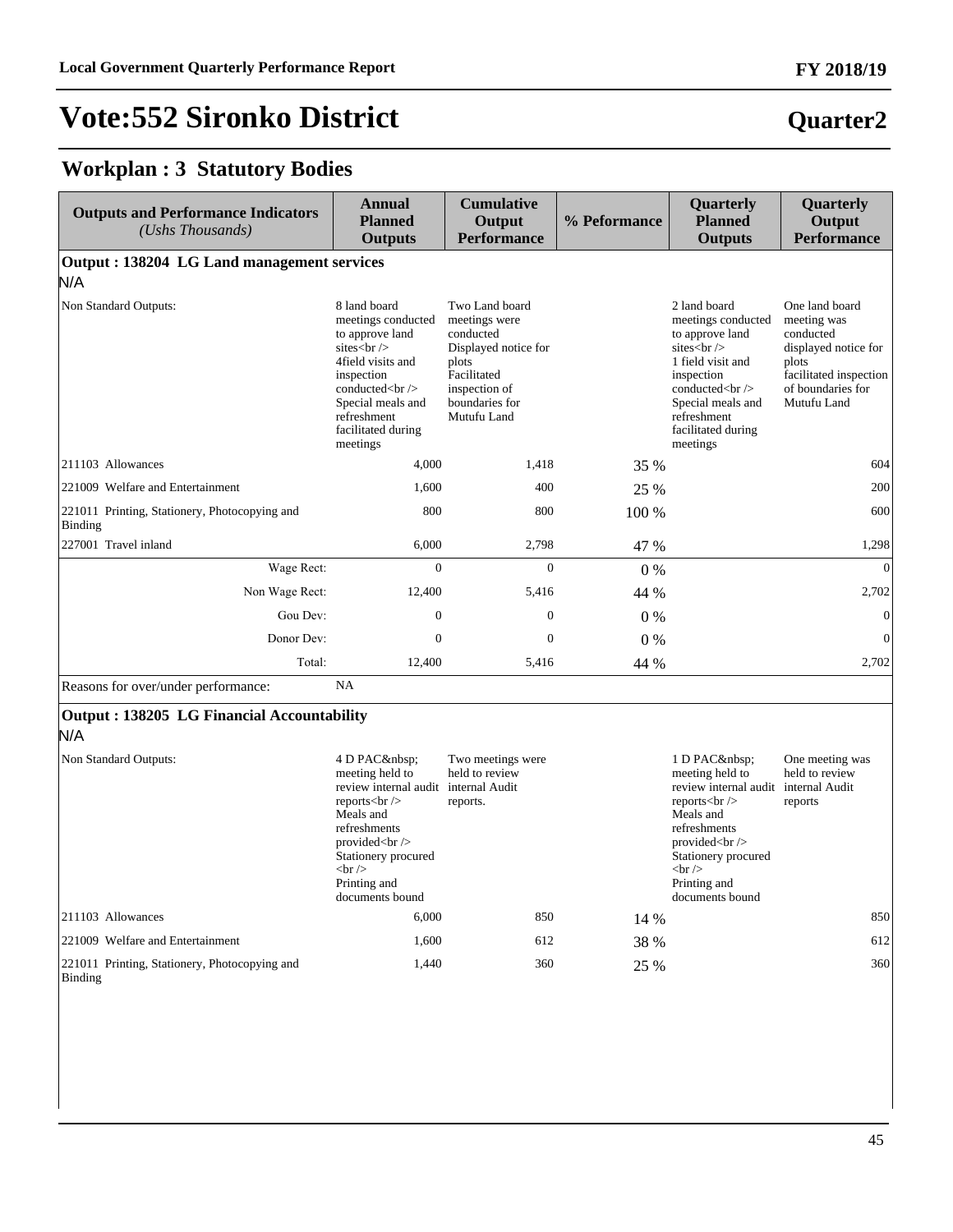**Quarter2**

# **Vote:552 Sironko District**

| 227001 Travel inland                                | 6,000                                                                                                                                                                                                                                      | 650              | 11 %  | 650                                                                                                                                                                                                                                        |
|-----------------------------------------------------|--------------------------------------------------------------------------------------------------------------------------------------------------------------------------------------------------------------------------------------------|------------------|-------|--------------------------------------------------------------------------------------------------------------------------------------------------------------------------------------------------------------------------------------------|
| Wage Rect:                                          | $\mathbf{0}$                                                                                                                                                                                                                               | $\overline{0}$   | 0%    | $\overline{0}$                                                                                                                                                                                                                             |
| Non Wage Rect:                                      | 15,040                                                                                                                                                                                                                                     | 2,472            | 16 %  | 2,472                                                                                                                                                                                                                                      |
| Gou Dev:                                            | $\mathbf{0}$                                                                                                                                                                                                                               | $\theta$         | $0\%$ | $\theta$                                                                                                                                                                                                                                   |
| Donor Dev:                                          | $\mathbf{0}$                                                                                                                                                                                                                               | $\boldsymbol{0}$ | $0\%$ | $\theta$                                                                                                                                                                                                                                   |
| Total:                                              | 15,040                                                                                                                                                                                                                                     | 2,472            | 16 %  | 2,472                                                                                                                                                                                                                                      |
| Reasons for over/under performance:                 |                                                                                                                                                                                                                                            |                  |       |                                                                                                                                                                                                                                            |
| Output: 138206 LG Political and executive oversight |                                                                                                                                                                                                                                            |                  |       |                                                                                                                                                                                                                                            |
| N/A                                                 |                                                                                                                                                                                                                                            |                  |       |                                                                                                                                                                                                                                            |
| Non Standard Outputs:                               | Payment of Exgratia<br>and Honoraria to<br>LLG councilor<br>Fuel facilitation for<br>LCV, VICE, DEC,<br>Members, Speaker<br>and Deputy speaker,<br><b>Facilitation for Clerk</b><br>to council<br>4 Business<br>committee meetings<br>held |                  |       | Payment of Exgratia<br>and Honoraria to<br>LLG councilor<br>Fuel facilitation for<br>LCV, VICE, DEC,<br>Members, Speaker<br>and Deputy speaker,<br><b>Facilitation for Clerk</b><br>to council<br>1 Business<br>committee meetings<br>held |
| 211103 Allowances                                   | 404,266                                                                                                                                                                                                                                    | 51,900           | 13 %  | 25,950                                                                                                                                                                                                                                     |
| 221002 Workshops and Seminars                       | 5,160                                                                                                                                                                                                                                      | 9,594            | 186 % | 9,594                                                                                                                                                                                                                                      |
| 227004 Fuel, Lubricants and Oils                    | 60,600                                                                                                                                                                                                                                     | 29,324           | 48 %  | 16,288                                                                                                                                                                                                                                     |
| 228002 Maintenance - Vehicles                       | 4,833                                                                                                                                                                                                                                      | 1,420            | 29 %  | 1,420                                                                                                                                                                                                                                      |
| Wage Rect:                                          | $\Omega$                                                                                                                                                                                                                                   | $\overline{0}$   | $0\%$ | $\Omega$                                                                                                                                                                                                                                   |
| Non Wage Rect:                                      | 474,858                                                                                                                                                                                                                                    | 92,238           | 19 %  | 53,252                                                                                                                                                                                                                                     |
| Gou Dev:                                            | $\boldsymbol{0}$                                                                                                                                                                                                                           | $\boldsymbol{0}$ | $0\%$ | $\theta$                                                                                                                                                                                                                                   |
| Donor Dev:                                          | $\boldsymbol{0}$                                                                                                                                                                                                                           | $\boldsymbol{0}$ | 0%    | $\theta$                                                                                                                                                                                                                                   |
| Total:                                              | 474,858                                                                                                                                                                                                                                    | 92,238           | 19 %  | 53,252                                                                                                                                                                                                                                     |
|                                                     |                                                                                                                                                                                                                                            |                  |       |                                                                                                                                                                                                                                            |

Reasons for over/under performance:

| Output: 138207 Standing Committees Services<br>N/A       |                                                                                                       |              |                                                                                                     |          |
|----------------------------------------------------------|-------------------------------------------------------------------------------------------------------|--------------|-----------------------------------------------------------------------------------------------------|----------|
| Non Standard Outputs:                                    | Four standing<br>committees<br>conducted and<br>minutes filed on<br>review of reports<br>and budgets. |              | One standing<br>committee<br>conducted and<br>minutes filed on<br>review of reports<br>and budgets. |          |
| 211103 Allowances                                        | 18,000                                                                                                | $\mathbf{0}$ | $0\%$                                                                                               | $\theta$ |
| 221009 Welfare and Entertainment                         | 3,600                                                                                                 | $\mathbf{0}$ | $0\%$                                                                                               | $\theta$ |
| 221011 Printing, Stationery, Photocopying and<br>Binding | 2,000                                                                                                 | $\mathbf{0}$ | $0\%$                                                                                               | $\theta$ |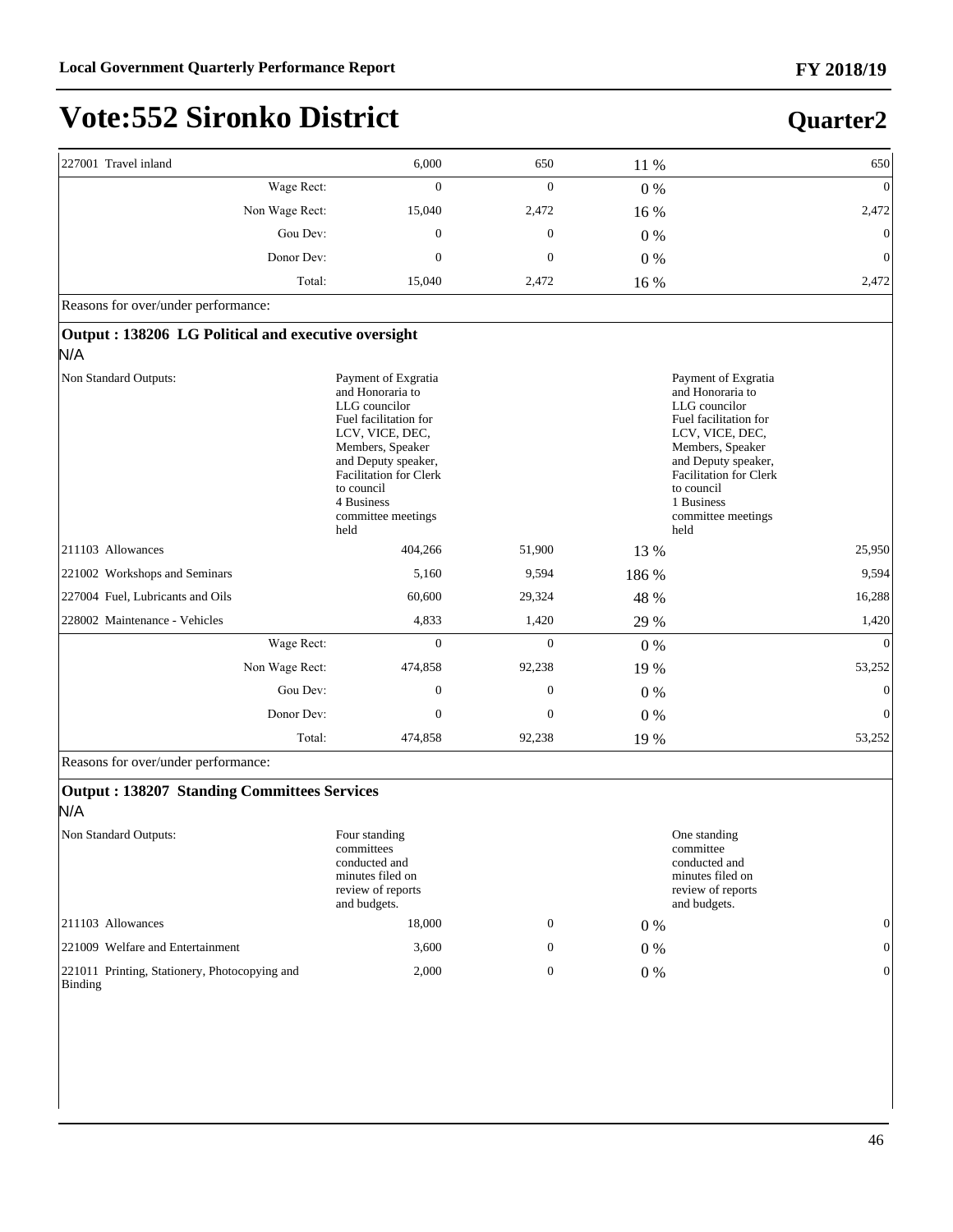| 227001 Travel inland                    | 36,240       | $\boldsymbol{0}$ | 0 %   | 0            |
|-----------------------------------------|--------------|------------------|-------|--------------|
| Wage Rect:                              | $\mathbf{0}$ | $\mathbf{0}$     | 0 %   | $\mathbf{0}$ |
| Non Wage Rect:                          | 59,840       | 0                | $0\%$ | 0            |
| Gou Dev:                                | 0            | $\mathbf{0}$     | 0 %   | 0            |
| Donor Dev:                              |              | $\mathbf{0}$     | 0 %   | 0            |
| Total:                                  | 59,840       | 0                | 0 %   | 0            |
| Reasons for over/under performance:     |              |                  |       |              |
| Total For Statutory Bodies : Wage Rect: | 280,914      | 140,456          | 50 %  | 70,228       |
| Non-Wage Reccurent:                     | 654,591      | 148,018          | 23 %  | 88,150       |
| GoU Dev:                                | 0            | 0                | 0%    |              |
| Donor Dev:                              | 0            | 0                | 0%    | 0            |
| Grand Total:                            | 935,505      | 288,475          | 30.8% | 158,379      |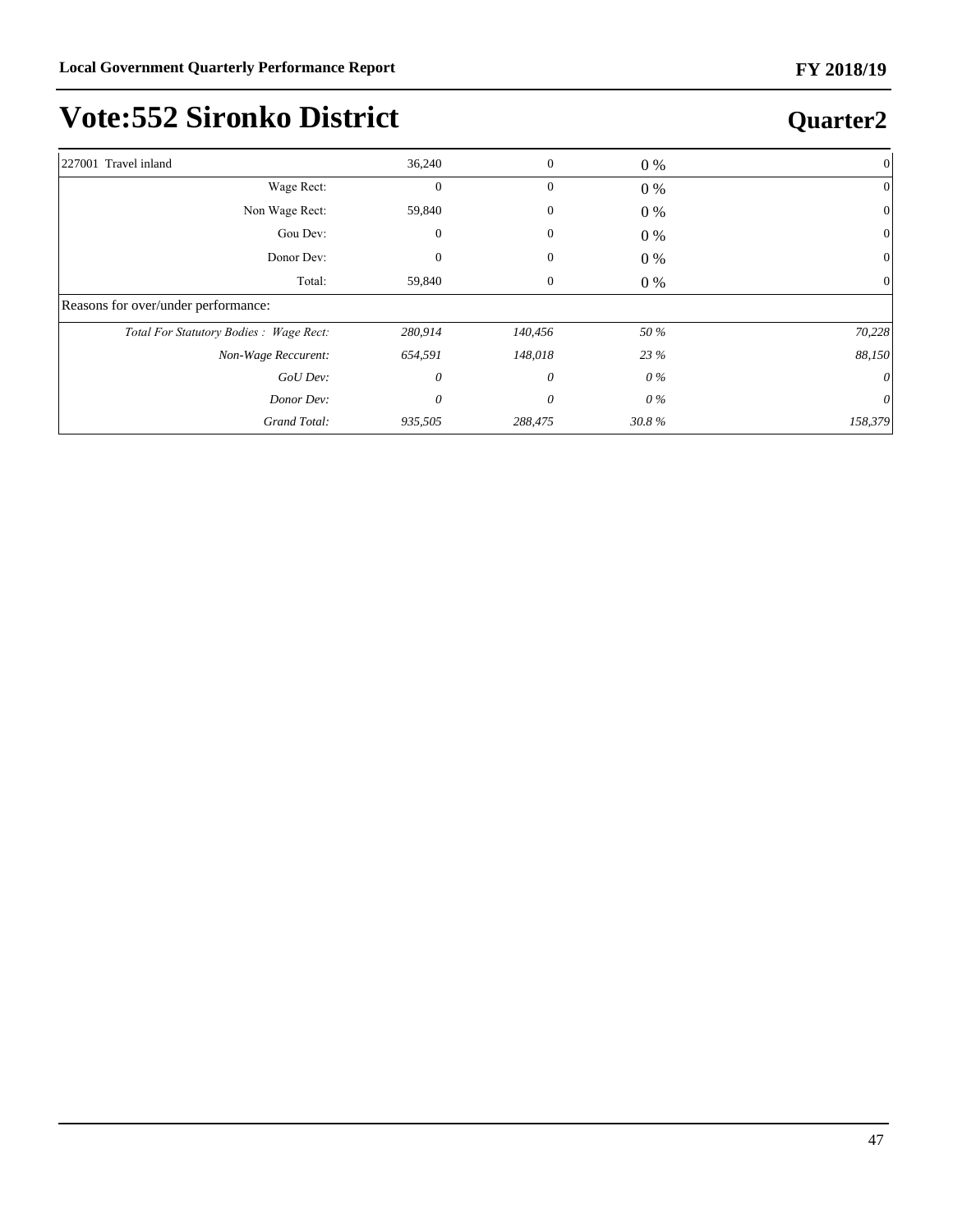#### **FY 2018/19**

### **Quarter2**

#### **Workplan : 4 Production and Marketing**

| <b>Outputs and Performance Indicators</b><br>(Ushs Thousands) | <b>Annual</b><br><b>Planned</b><br><b>Outputs</b>                                                                                                                                                                                                                                                                       | <b>Cumulative</b><br>Output<br><b>Performance</b> | % Peformance | Quarterly<br><b>Planned</b><br><b>Outputs</b>                                         | Quarterly<br>Output<br><b>Performance</b> |
|---------------------------------------------------------------|-------------------------------------------------------------------------------------------------------------------------------------------------------------------------------------------------------------------------------------------------------------------------------------------------------------------------|---------------------------------------------------|--------------|---------------------------------------------------------------------------------------|-------------------------------------------|
| <b>Programme: 0181 Agricultural Extension Services</b>        |                                                                                                                                                                                                                                                                                                                         |                                                   |              |                                                                                       |                                           |
| <b>Higher LG Services</b>                                     |                                                                                                                                                                                                                                                                                                                         |                                                   |              |                                                                                       |                                           |
| <b>Output: 018101 Extension Worker Services</b><br>N/A        |                                                                                                                                                                                                                                                                                                                         |                                                   |              |                                                                                       |                                           |
| Non Standard Outputs:                                         | Payment of salary to<br>all Extension staff<br>for 12 months both<br>district and LLGs<br>Agric extension<br>Demos established<br><b>Extension staff</b><br>facilitated for field<br>extension services<br>Production vehicle<br>serviced to support<br>extension services<br>Internal<br>Communications<br>facilitated |                                                   |              | Payment of salary to<br>all Extension staff<br>for 3 months both<br>district and LLGs |                                           |
| 211101 General Staff Salaries                                 | 629,819                                                                                                                                                                                                                                                                                                                 | 314,910                                           | 50 %         |                                                                                       | 157,455                                   |
| 221002 Workshops and Seminars                                 | 8,800                                                                                                                                                                                                                                                                                                                   | 78                                                | $1\%$        |                                                                                       | 3                                         |
| 221011 Printing, Stationery, Photocopying and<br>Binding      | 9,400                                                                                                                                                                                                                                                                                                                   | 470                                               | 5 %          |                                                                                       | $\mathfrak{2}$                            |
| 222001 Telecommunications                                     | 4,000                                                                                                                                                                                                                                                                                                                   | 1,001                                             | 25 %         |                                                                                       | 1                                         |
| 224006 Agricultural Supplies                                  | 25,107                                                                                                                                                                                                                                                                                                                  | 4,658                                             | 19 %         |                                                                                       | 5                                         |
| 227001 Travel inland                                          | 50,320                                                                                                                                                                                                                                                                                                                  | 10,847                                            | 22 %         |                                                                                       | 27                                        |
| 227004 Fuel, Lubricants and Oils                              | 70,400                                                                                                                                                                                                                                                                                                                  | 16,069                                            | 23 %         |                                                                                       | 18                                        |
| 228002 Maintenance - Vehicles                                 | 11,495                                                                                                                                                                                                                                                                                                                  | $\boldsymbol{0}$                                  | $0\%$        |                                                                                       | $\mathbf{0}$                              |
| Wage Rect:                                                    | 629,819                                                                                                                                                                                                                                                                                                                 | 314,910                                           | 50 %         |                                                                                       | 157,455                                   |
| Non Wage Rect:                                                | 179,522                                                                                                                                                                                                                                                                                                                 | 33,123                                            | 18 %         |                                                                                       | 57                                        |
| Gou Dev:                                                      | $\boldsymbol{0}$                                                                                                                                                                                                                                                                                                        | $\boldsymbol{0}$                                  | $0\%$        |                                                                                       | $\boldsymbol{0}$                          |
| Donor Dev:                                                    | $\mathbf{0}$                                                                                                                                                                                                                                                                                                            | $\mathbf{0}$                                      | 0%           |                                                                                       | $\theta$                                  |
| Total:                                                        | 809,341                                                                                                                                                                                                                                                                                                                 | 348,032                                           | 43 %         |                                                                                       | 157,511                                   |

Reasons for over/under performance:

#### **Programme : 0182 District Production Services**

#### **Higher LG Services**

**Output : 018203 Livestock Vaccination and Treatment** N/A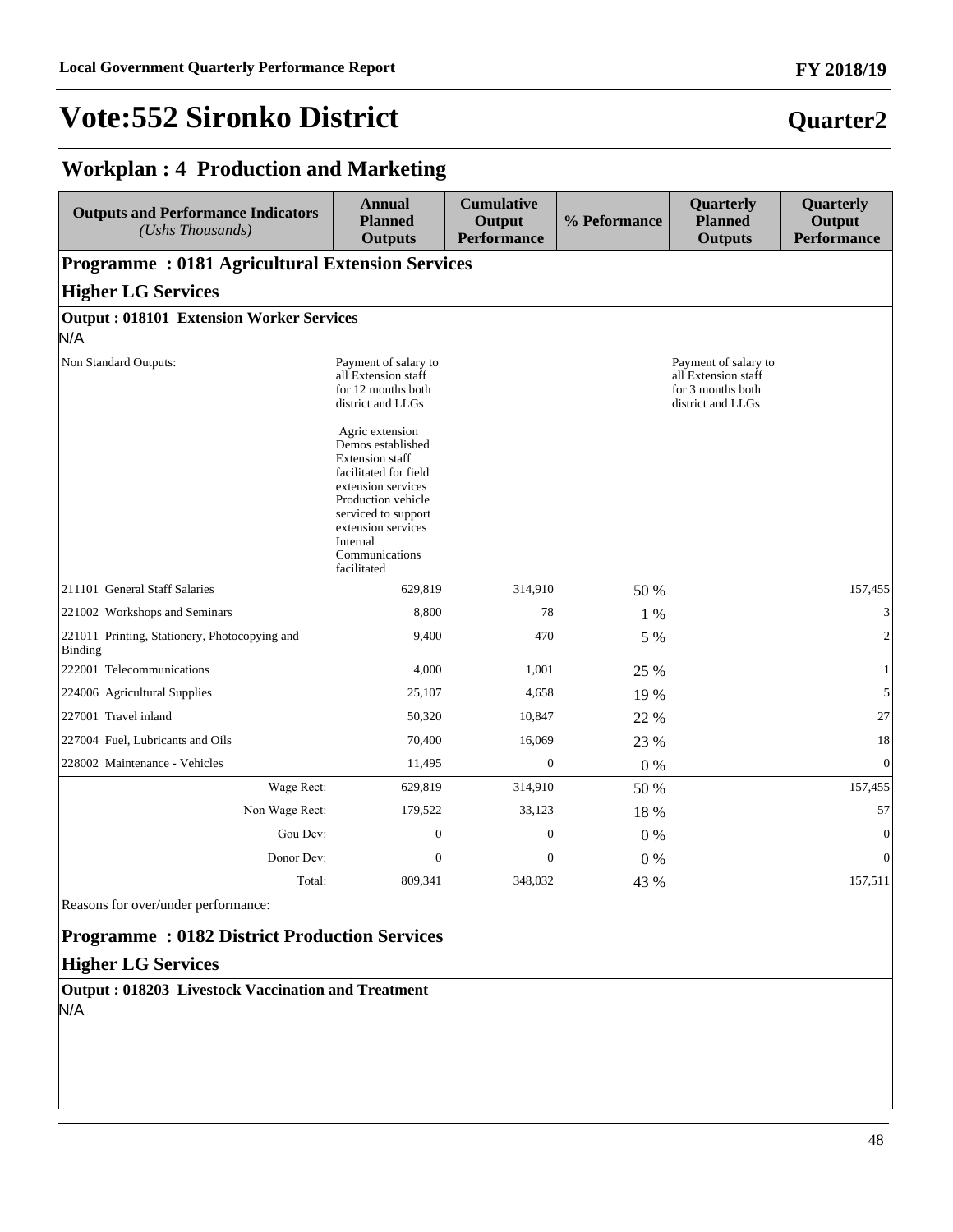### **Quarter2**

| Non Standard Outputs:                      | Four quarterly<br>supervision and<br>technical<br>backstopping and<br>disease surveillance<br>reports prepared<br>Four quarterly<br>reports and<br>collection of<br>vaccines from<br><b>MAAIF</b> facilitated<br>One Vet Staff<br>review and planning<br>conducted | Procured stationery<br>ten technical<br>supervision and<br>surveillance in<br>livestock<br>quarter two report<br>was delivery to<br><b>MAAIF-Entebbe</b> |       | One quarterly<br>supervision and<br>technical<br>backstopping and<br>disease surveillance<br>reports prepared | Procured stationery<br>Five technical<br>supervision and<br>surveillance in<br>livestock<br>quarter two report<br>was delivery to<br><b>MAAIF-Entebbe</b> |
|--------------------------------------------|--------------------------------------------------------------------------------------------------------------------------------------------------------------------------------------------------------------------------------------------------------------------|----------------------------------------------------------------------------------------------------------------------------------------------------------|-------|---------------------------------------------------------------------------------------------------------------|-----------------------------------------------------------------------------------------------------------------------------------------------------------|
| 227001 Travel inland                       | 2,576                                                                                                                                                                                                                                                              | 1,520                                                                                                                                                    | 59 %  |                                                                                                               | 1,110                                                                                                                                                     |
| Wage Rect:                                 | $\overline{0}$                                                                                                                                                                                                                                                     | $\overline{0}$                                                                                                                                           | $0\%$ |                                                                                                               | $\vert 0 \vert$                                                                                                                                           |
| Non Wage Rect:                             | 2,576                                                                                                                                                                                                                                                              | 1.520                                                                                                                                                    | 59 %  |                                                                                                               | 1,110                                                                                                                                                     |
| Gou Dev:                                   | $\overline{0}$                                                                                                                                                                                                                                                     | $\overline{0}$                                                                                                                                           | $0\%$ |                                                                                                               | $\vert 0 \vert$                                                                                                                                           |
| Donor Dev:                                 | $\mathbf{0}$                                                                                                                                                                                                                                                       | $\mathbf{0}$                                                                                                                                             | $0\%$ |                                                                                                               | $\vert 0 \vert$                                                                                                                                           |
| Total:                                     | 2,576                                                                                                                                                                                                                                                              | 1,520                                                                                                                                                    | 59 %  |                                                                                                               | 1,110                                                                                                                                                     |
| Reasons for over/under performance:        | NA                                                                                                                                                                                                                                                                 |                                                                                                                                                          |       |                                                                                                               |                                                                                                                                                           |
| Output: 018204 Fisheries regulation<br>N/A |                                                                                                                                                                                                                                                                    |                                                                                                                                                          |       |                                                                                                               |                                                                                                                                                           |
| Non Standard Outputs:                      | 2 Consultations with Consultation to<br><b>MAAIF-FIsheries</b><br>directorate<br>4 Technical<br>backstopping and<br>spot checks on fish<br>markets                                                                                                                 | <b>MAAIF</b> for<br>technical guidance<br>was facilitated                                                                                                |       | Fisheries directorate<br>1 Technical<br>backstopping and<br>spot checks on fish<br>markets                    | Consultation to<br><b>MAAIF</b> for<br>technical guidance<br>was facilitated                                                                              |
|                                            | 1 Collection of fish<br>market statistics<br>2 staff review and<br>planning meeting                                                                                                                                                                                |                                                                                                                                                          |       |                                                                                                               |                                                                                                                                                           |
| 227001 Travel inland                       | 2,385                                                                                                                                                                                                                                                              | 1,166                                                                                                                                                    | 49 %  |                                                                                                               | 570                                                                                                                                                       |
| Wage Rect:                                 | $\overline{0}$                                                                                                                                                                                                                                                     | $\overline{0}$                                                                                                                                           | $0\%$ |                                                                                                               | $\vert 0 \vert$                                                                                                                                           |
| Non Wage Rect:                             | 2,385                                                                                                                                                                                                                                                              | 1,166                                                                                                                                                    | 49 %  |                                                                                                               | 570                                                                                                                                                       |
| Gou Dev:                                   | $\overline{0}$                                                                                                                                                                                                                                                     | $\overline{0}$                                                                                                                                           | $0\%$ |                                                                                                               | $\vert 0 \vert$                                                                                                                                           |
| Donor Dev:                                 | $\overline{0}$                                                                                                                                                                                                                                                     | $\overline{0}$                                                                                                                                           | $0\%$ |                                                                                                               | $\vert 0 \vert$                                                                                                                                           |
| Total:                                     | 2,385                                                                                                                                                                                                                                                              | 1,166                                                                                                                                                    | 49 %  |                                                                                                               | 570                                                                                                                                                       |
| Reasons for over/under performance:        | NA                                                                                                                                                                                                                                                                 |                                                                                                                                                          |       |                                                                                                               |                                                                                                                                                           |

**Output : 018205 Crop disease control and regulation** N/A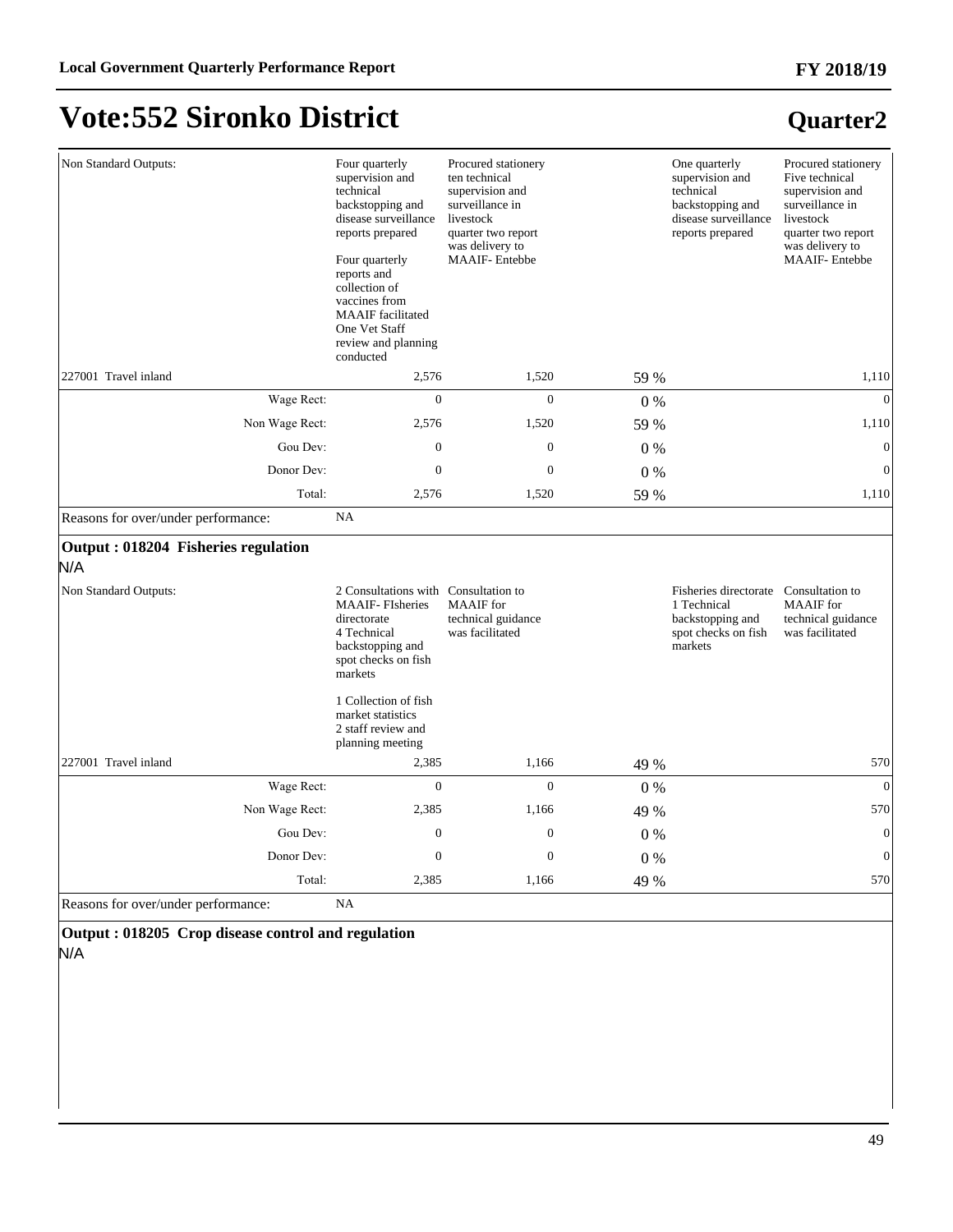### **Quarter2**

| Non Standard Outputs:                                                       | 4 pest and disease<br>surveillance<br>conducted<br>One planning and<br>review meeting<br>conducted for Crop<br>staff<br>Mutufu banana<br>garden at Mutufu<br>maintained on<br>quarterly basis<br>Establishment of oil<br>crop demos and<br>farmer trainingg on<br>agronomy on<br>quarterly basis | 6 Supervisory visits<br>and disease<br>surveillance in crop<br>were conducted<br>Agriculture data<br>collection was done<br>De silting of the<br>contours bans and<br>weeding of banana<br>garden in Mutufu<br>farm |         | 1 pest and disease<br>surveillance<br>conducted<br>One planning and<br>review meeting<br>conducted for Crop<br>staff<br>Mutufu banana<br>garden at Mutufu<br>maintained on<br>quarterly basis<br>Establishment of oil<br>crop demos and<br>farmer trainingg on<br>agronomy on<br>quarterly basis | 5 supervisory visits<br>and disease<br>surveillance in crop<br>were conducted<br>Agriculture data<br>collection was done<br>De silting of the<br>contours bans and<br>weeding of banana<br>garden in Mutufu<br>farm |
|-----------------------------------------------------------------------------|--------------------------------------------------------------------------------------------------------------------------------------------------------------------------------------------------------------------------------------------------------------------------------------------------|---------------------------------------------------------------------------------------------------------------------------------------------------------------------------------------------------------------------|---------|--------------------------------------------------------------------------------------------------------------------------------------------------------------------------------------------------------------------------------------------------------------------------------------------------|---------------------------------------------------------------------------------------------------------------------------------------------------------------------------------------------------------------------|
| 224006 Agricultural Supplies                                                | 4,000                                                                                                                                                                                                                                                                                            | $\boldsymbol{0}$                                                                                                                                                                                                    | 0%      |                                                                                                                                                                                                                                                                                                  | $\boldsymbol{0}$                                                                                                                                                                                                    |
| 227001 Travel inland                                                        | 4,954                                                                                                                                                                                                                                                                                            | 2,477                                                                                                                                                                                                               | 50 %    |                                                                                                                                                                                                                                                                                                  | 1,426                                                                                                                                                                                                               |
| Wage Rect:                                                                  | $\theta$                                                                                                                                                                                                                                                                                         | $\Omega$                                                                                                                                                                                                            | $0\ \%$ |                                                                                                                                                                                                                                                                                                  | $\Omega$                                                                                                                                                                                                            |
| Non Wage Rect:                                                              | 8.954                                                                                                                                                                                                                                                                                            | 2,477                                                                                                                                                                                                               | 28 %    |                                                                                                                                                                                                                                                                                                  | 1,426                                                                                                                                                                                                               |
| Gou Dev:                                                                    | $\mathbf{0}$                                                                                                                                                                                                                                                                                     | $\overline{0}$                                                                                                                                                                                                      | 0%      |                                                                                                                                                                                                                                                                                                  | $\boldsymbol{0}$                                                                                                                                                                                                    |
| Donor Dev:                                                                  | $\overline{0}$                                                                                                                                                                                                                                                                                   | $\overline{0}$                                                                                                                                                                                                      | $0\%$   |                                                                                                                                                                                                                                                                                                  | $\boldsymbol{0}$                                                                                                                                                                                                    |
| Total:                                                                      | 8,954                                                                                                                                                                                                                                                                                            | 2,477                                                                                                                                                                                                               | 28 %    |                                                                                                                                                                                                                                                                                                  | 1,426                                                                                                                                                                                                               |
| Reasons for over/under performance:                                         | NA                                                                                                                                                                                                                                                                                               |                                                                                                                                                                                                                     |         |                                                                                                                                                                                                                                                                                                  |                                                                                                                                                                                                                     |
| Output : 018207 Tsetse vector control and commercial insects farm promotion |                                                                                                                                                                                                                                                                                                  |                                                                                                                                                                                                                     |         |                                                                                                                                                                                                                                                                                                  |                                                                                                                                                                                                                     |
| N/A                                                                         |                                                                                                                                                                                                                                                                                                  |                                                                                                                                                                                                                     |         |                                                                                                                                                                                                                                                                                                  |                                                                                                                                                                                                                     |
| Non Standard Outputs:                                                       | 2 Field supervision<br>and technical<br>backstopping of<br>apiary activities<br>2 spot checks for<br>quality assurance on<br>honey collecting<br>centers and shops<br>Tsetse surveillance<br>conducted to detect<br>invesive species                                                             | 5Tsetse surveillance<br>in cattle were<br>conducted<br>Consultation to<br>MAAIF for<br>technical guidance                                                                                                           |         | Tsetse surveillance<br>conducted to detect<br>invasive species                                                                                                                                                                                                                                   | Consultation to<br><b>MAAIF</b> for<br>technical guidance                                                                                                                                                           |
| 227001 Travel inland                                                        | 2,313                                                                                                                                                                                                                                                                                            | 1,154                                                                                                                                                                                                               | 50 %    |                                                                                                                                                                                                                                                                                                  | 576                                                                                                                                                                                                                 |
| Wage Rect:                                                                  | $\Omega$                                                                                                                                                                                                                                                                                         | $\Omega$                                                                                                                                                                                                            | $0\%$   |                                                                                                                                                                                                                                                                                                  | $\Omega$                                                                                                                                                                                                            |
| Non Wage Rect:                                                              | 2,313                                                                                                                                                                                                                                                                                            | 1,154                                                                                                                                                                                                               | 50 %    |                                                                                                                                                                                                                                                                                                  | 576                                                                                                                                                                                                                 |
| Gou Dev:                                                                    | $\overline{0}$                                                                                                                                                                                                                                                                                   | $\mathbf{0}$                                                                                                                                                                                                        | $0\ \%$ |                                                                                                                                                                                                                                                                                                  | $\overline{0}$                                                                                                                                                                                                      |
| Donor Dev:                                                                  | $\boldsymbol{0}$                                                                                                                                                                                                                                                                                 | $\mathbf{0}$                                                                                                                                                                                                        | $0\%$   |                                                                                                                                                                                                                                                                                                  | $\boldsymbol{0}$                                                                                                                                                                                                    |
| Total:                                                                      | 2,313                                                                                                                                                                                                                                                                                            | 1,154                                                                                                                                                                                                               | 50 %    |                                                                                                                                                                                                                                                                                                  | 576                                                                                                                                                                                                                 |
| Reasons for over/under performance:                                         | NA                                                                                                                                                                                                                                                                                               |                                                                                                                                                                                                                     |         |                                                                                                                                                                                                                                                                                                  |                                                                                                                                                                                                                     |

**Output : 018208 Sector Capacity Development** N/A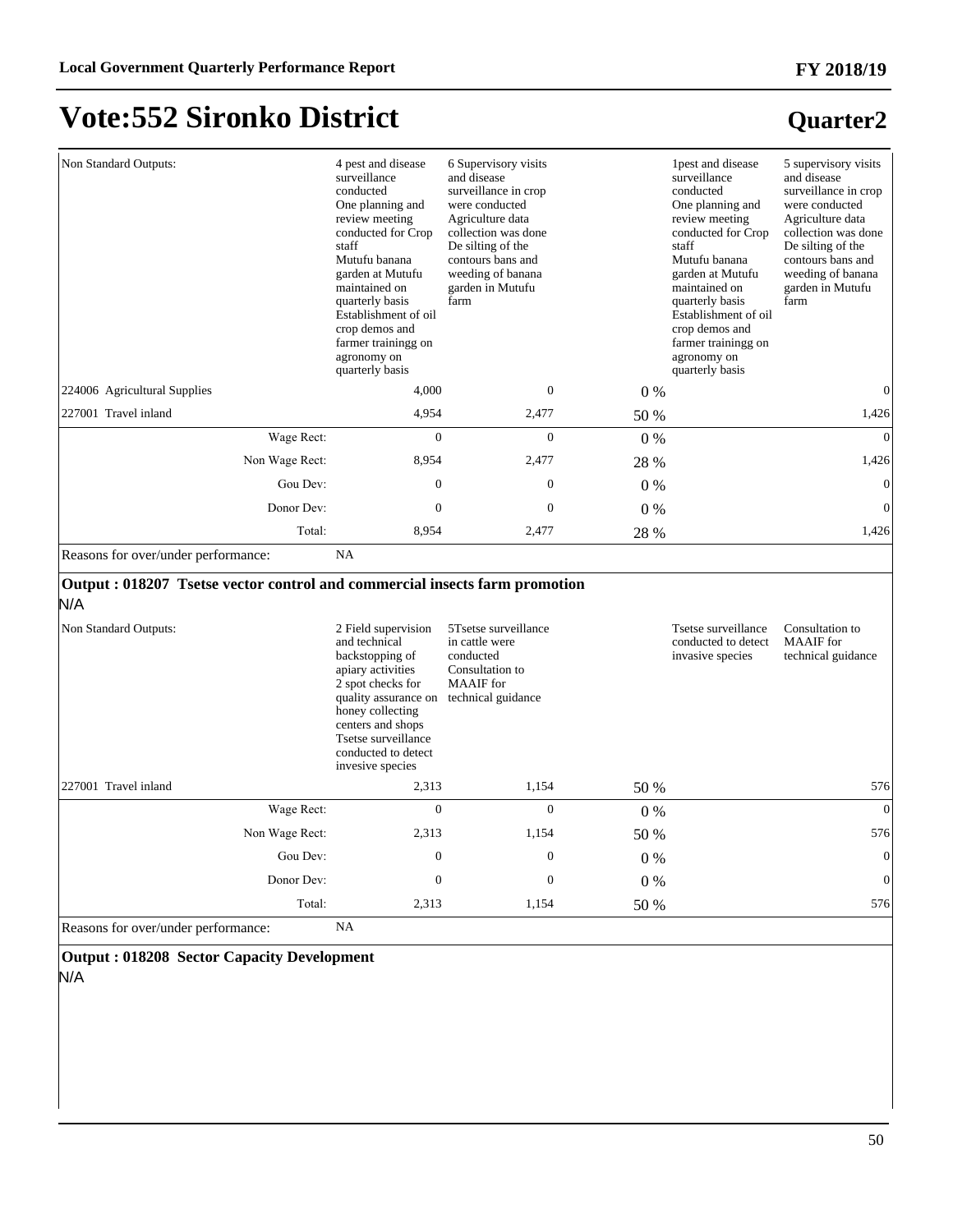# **Vote:552 Sironko District**

| <b>Non Standard Outputs:</b><br>One exchange visit<br>conducted involving<br>Production and<br>natural resources<br>committee and<br>technical staff for<br>crop and livestock to<br>best performing<br>district or ZARDI |                | One exchange visit<br>conducted involving<br>Production and<br>natural resources<br>committee and<br>technical staff for<br>crop and livestock to<br>best performing<br>district or ZARDI |              |       |                  |  |
|---------------------------------------------------------------------------------------------------------------------------------------------------------------------------------------------------------------------------|----------------|-------------------------------------------------------------------------------------------------------------------------------------------------------------------------------------------|--------------|-------|------------------|--|
| 227001 Travel inland                                                                                                                                                                                                      |                | 9,500                                                                                                                                                                                     | $\mathbf{0}$ | 0 %   | $\theta$         |  |
|                                                                                                                                                                                                                           | Wage Rect:     | $\mathbf{0}$                                                                                                                                                                              | $\mathbf{0}$ | $0\%$ | $\boldsymbol{0}$ |  |
|                                                                                                                                                                                                                           | Non Wage Rect: | 9,500                                                                                                                                                                                     | $\mathbf{0}$ | $0\%$ | $\mathbf{0}$     |  |
|                                                                                                                                                                                                                           | Gou Dev:       | $\mathbf{0}$                                                                                                                                                                              | $\mathbf{0}$ | $0\%$ | $\boldsymbol{0}$ |  |
|                                                                                                                                                                                                                           | Donor Dev:     | $\Omega$                                                                                                                                                                                  | $\mathbf{0}$ | 0 %   | $\overline{0}$   |  |
|                                                                                                                                                                                                                           | Total:         | 9,500                                                                                                                                                                                     | $\mathbf{0}$ | $0\%$ | $\theta$         |  |
|                                                                                                                                                                                                                           |                |                                                                                                                                                                                           |              |       |                  |  |

Reasons for over/under performance:

#### **Output : 018212 District Production Management Services**

N/A

| Non Standard Outputs:                                       | Payment of salary<br>-Production vehicle<br>serviced (7,879,770)<br>-One planning and<br>review meeting<br>conducted<br>1,264,230)<br>Technical and<br>political monitoring<br>facilitated)<br>Staff welfare and<br>office maintenance<br>(700,000)<br>Payment for utility<br>bills electricity and<br>water, 1,250,000<br>(water $250,000$ )<br>Procurement of<br>assorted stationery<br>(700,000)<br>Servicing of<br>computers and<br>fridges $(505,000)$<br>Department reports<br>and work plans<br>delivered to MAAIF<br>and MoFPED<br>quarterly<br>4 Planning and<br>review meetings<br>conducted<br>(1,000,000)<br>Payment salaries for<br>ext staff | Payment of salaries<br>for production staff<br>for the months of<br>July, August,<br>September, October,<br>November and<br>December 2018<br>staff welfare and<br>office maintenance<br>procured stationery<br>Paid electricity bills<br>for the months of<br>October, November<br>and December 2018<br>One planning and<br>review meeting was<br>conducted<br>facilitated<br>submission of<br>quarterly report to<br><b>MAAIF</b><br>headquarters-<br>Entebbe |      | Payment of salary<br>for 3 months<br>-One planning and<br>review meeting<br>conducted<br>1,264,230)<br>Technical and<br>political monitoring<br>facilitated)<br>Staff welfare and<br>office maintenance<br>(700,000)<br>Payment for utility<br>bills electricity and<br>water, 1,250,000<br>(water 250,000)<br>Procurement of<br>assorted stationery<br>(700,000)<br>Servicing of<br>computers and<br>fridges $(505,000)$<br>Department reports<br>and work plans<br>delivered to MAAIF<br>and MoFPED<br>quarterly<br>1Planning and<br>review meetings<br>conducted<br>Payment salaries for<br>ext staff | Payment of salaries<br>for production staff<br>for the months of<br>October, November<br>and December 2018<br>staff welfare and<br>office maintenance<br>procured stationery<br>Paid electricity bills<br>for the months of<br>October, November<br>and December 2018<br>One planning and<br>review meeting was<br>conducted<br>facilitated<br>submission of<br>quarterly report to<br><b>MAAIF</b><br>headquarters-<br>Entebbe |
|-------------------------------------------------------------|------------------------------------------------------------------------------------------------------------------------------------------------------------------------------------------------------------------------------------------------------------------------------------------------------------------------------------------------------------------------------------------------------------------------------------------------------------------------------------------------------------------------------------------------------------------------------------------------------------------------------------------------------------|----------------------------------------------------------------------------------------------------------------------------------------------------------------------------------------------------------------------------------------------------------------------------------------------------------------------------------------------------------------------------------------------------------------------------------------------------------------|------|----------------------------------------------------------------------------------------------------------------------------------------------------------------------------------------------------------------------------------------------------------------------------------------------------------------------------------------------------------------------------------------------------------------------------------------------------------------------------------------------------------------------------------------------------------------------------------------------------------|---------------------------------------------------------------------------------------------------------------------------------------------------------------------------------------------------------------------------------------------------------------------------------------------------------------------------------------------------------------------------------------------------------------------------------|
| 211101 General Staff Salaries                               | 126,187                                                                                                                                                                                                                                                                                                                                                                                                                                                                                                                                                                                                                                                    | 63,093                                                                                                                                                                                                                                                                                                                                                                                                                                                         | 50 % |                                                                                                                                                                                                                                                                                                                                                                                                                                                                                                                                                                                                          | 63,093                                                                                                                                                                                                                                                                                                                                                                                                                          |
| 221002 Workshops and Seminars                               | 1,264                                                                                                                                                                                                                                                                                                                                                                                                                                                                                                                                                                                                                                                      | 500                                                                                                                                                                                                                                                                                                                                                                                                                                                            | 40 % |                                                                                                                                                                                                                                                                                                                                                                                                                                                                                                                                                                                                          | 250                                                                                                                                                                                                                                                                                                                                                                                                                             |
| 221008 Computer supplies and Information<br>Technology (IT) | 505                                                                                                                                                                                                                                                                                                                                                                                                                                                                                                                                                                                                                                                        | 252                                                                                                                                                                                                                                                                                                                                                                                                                                                            | 50 % |                                                                                                                                                                                                                                                                                                                                                                                                                                                                                                                                                                                                          | 126                                                                                                                                                                                                                                                                                                                                                                                                                             |
| 221009 Welfare and Entertainment                            | 700                                                                                                                                                                                                                                                                                                                                                                                                                                                                                                                                                                                                                                                        | 350                                                                                                                                                                                                                                                                                                                                                                                                                                                            | 50 % |                                                                                                                                                                                                                                                                                                                                                                                                                                                                                                                                                                                                          | 175                                                                                                                                                                                                                                                                                                                                                                                                                             |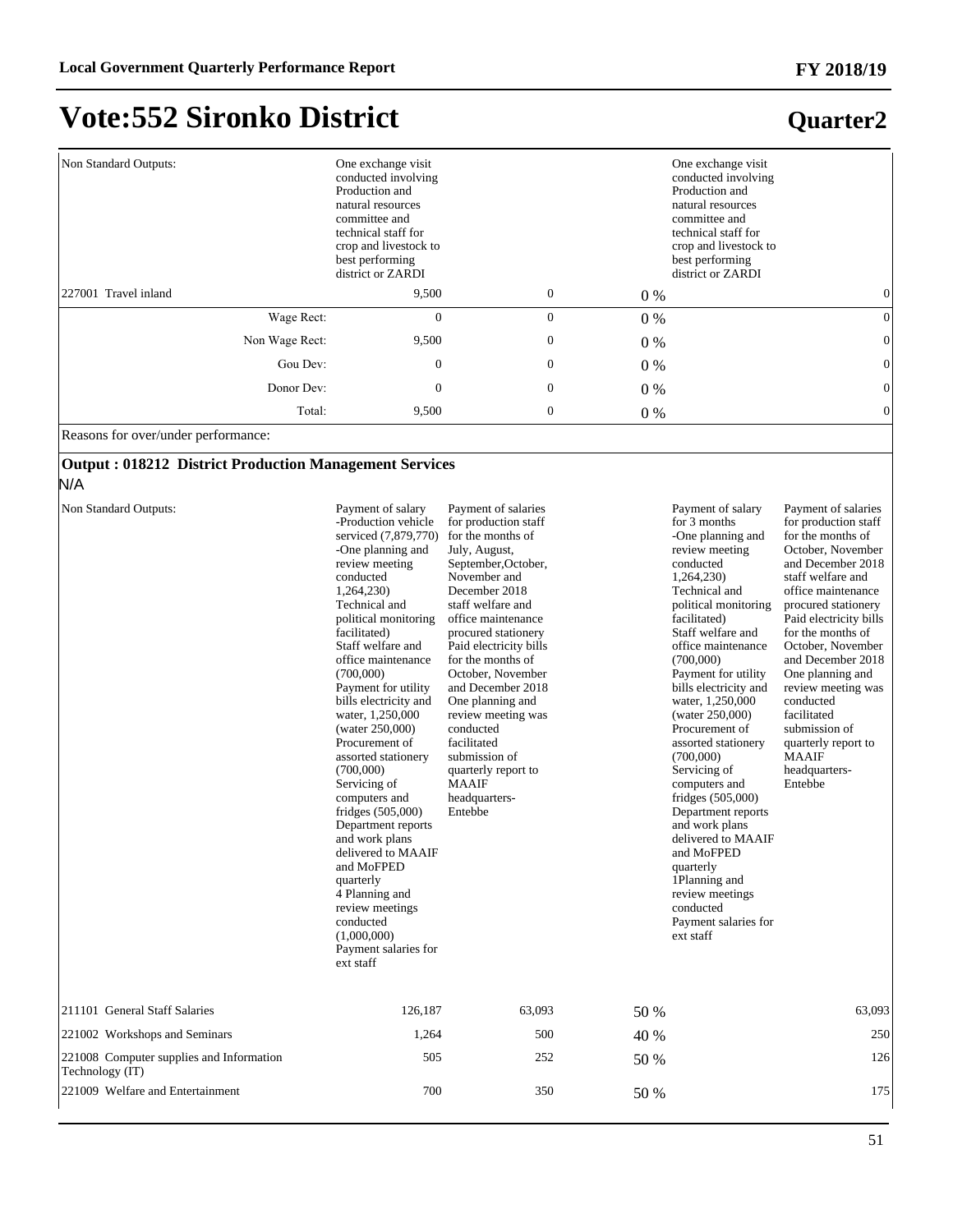**Quarter2**

# **Vote:552 Sironko District**

| 221011 Printing, Stationery, Photocopying and<br>Binding       | 700                                                                                                                                                                                                                                                                                                                                                | 350              | 50 %  | 175                                                                                                                                                                                                                                                                                                                                                |
|----------------------------------------------------------------|----------------------------------------------------------------------------------------------------------------------------------------------------------------------------------------------------------------------------------------------------------------------------------------------------------------------------------------------------|------------------|-------|----------------------------------------------------------------------------------------------------------------------------------------------------------------------------------------------------------------------------------------------------------------------------------------------------------------------------------------------------|
| 223005 Electricity                                             | 1,000                                                                                                                                                                                                                                                                                                                                              | 632              | 63 %  | 316                                                                                                                                                                                                                                                                                                                                                |
| 223006 Water                                                   | 250                                                                                                                                                                                                                                                                                                                                                | $\mathbf{0}$     | $0\%$ | $\mathbf{0}$                                                                                                                                                                                                                                                                                                                                       |
| 227001 Travel inland                                           | 3,838                                                                                                                                                                                                                                                                                                                                              | 1,000            | 26 %  | 500                                                                                                                                                                                                                                                                                                                                                |
| 228002 Maintenance - Vehicles                                  | 7,880                                                                                                                                                                                                                                                                                                                                              | 3,697            | 47 %  | 1,727                                                                                                                                                                                                                                                                                                                                              |
| Wage Rect:                                                     | 126,187                                                                                                                                                                                                                                                                                                                                            | 63,093           | 50 %  | 63,093                                                                                                                                                                                                                                                                                                                                             |
| Non Wage Rect:                                                 | 16,137                                                                                                                                                                                                                                                                                                                                             | 6,781            | 42 %  | 3,269                                                                                                                                                                                                                                                                                                                                              |
| Gou Dev:                                                       | $\boldsymbol{0}$                                                                                                                                                                                                                                                                                                                                   | $\boldsymbol{0}$ | $0\%$ | $\overline{0}$                                                                                                                                                                                                                                                                                                                                     |
| Donor Dev:                                                     | $\boldsymbol{0}$                                                                                                                                                                                                                                                                                                                                   | $\boldsymbol{0}$ | $0\%$ | $\overline{0}$                                                                                                                                                                                                                                                                                                                                     |
| Total:                                                         | 142,324                                                                                                                                                                                                                                                                                                                                            | 69,875           | 49 %  | 66,362                                                                                                                                                                                                                                                                                                                                             |
| Reasons for over/under performance:                            | NA                                                                                                                                                                                                                                                                                                                                                 |                  |       |                                                                                                                                                                                                                                                                                                                                                    |
| <b>Capital Purchases</b>                                       |                                                                                                                                                                                                                                                                                                                                                    |                  |       |                                                                                                                                                                                                                                                                                                                                                    |
| Output: 018272 Administrative Capital<br>N/A                   |                                                                                                                                                                                                                                                                                                                                                    |                  |       |                                                                                                                                                                                                                                                                                                                                                    |
| Non Standard Outputs:                                          | Four Demo cattle<br>shades constructed,<br>3 at farmer level and<br>1 at Mutufu Farm<br>3 Oueen<br>multiplication<br>centers established,<br>2 at Constituency<br>level and 1 at<br>Mutufu farm<br>4 incalf heifers pure<br>breed procured for<br>Demos<br>Four Quarterly<br>project monitoring<br>reports prepared on<br>projects<br>implemented. |                  |       | Four Demo cattle<br>shades constructed,<br>3 at farmer level and<br>1 at Mutufu Farm<br>3 Oueen<br>multiplication<br>centers established,<br>2 at Constituency<br>level and 1 at<br>Mutufu farm<br>4 incalf heifers pure<br>breed procured for<br>Demos<br>Four Quarterly<br>project monitoring<br>reports prepared on<br>projects<br>implemented. |
| 281504 Monitoring, Supervision & Appraisal of<br>capital works | 6,423                                                                                                                                                                                                                                                                                                                                              | $\boldsymbol{0}$ | $0\%$ | $\theta$                                                                                                                                                                                                                                                                                                                                           |
| 312101 Non-Residential Buildings                               | 32,000                                                                                                                                                                                                                                                                                                                                             | $\mathbf{0}$     | $0\%$ | 0                                                                                                                                                                                                                                                                                                                                                  |
| 312104 Other Structures                                        | 107,000                                                                                                                                                                                                                                                                                                                                            | 10,195           | 10 %  | $\boldsymbol{0}$                                                                                                                                                                                                                                                                                                                                   |
| Wage Rect:                                                     | $\overline{0}$                                                                                                                                                                                                                                                                                                                                     | $\overline{0}$   | $0\%$ | $\theta$                                                                                                                                                                                                                                                                                                                                           |
| Non Wage Rect:                                                 | $\boldsymbol{0}$                                                                                                                                                                                                                                                                                                                                   | $\boldsymbol{0}$ | $0\%$ | $\theta$                                                                                                                                                                                                                                                                                                                                           |
| Gou Dev:                                                       | 145,423                                                                                                                                                                                                                                                                                                                                            | 10,195           | 7 %   | $\Omega$                                                                                                                                                                                                                                                                                                                                           |
| Donor Dev:                                                     | $\overline{0}$                                                                                                                                                                                                                                                                                                                                     | $\boldsymbol{0}$ | $0\%$ | $\overline{0}$                                                                                                                                                                                                                                                                                                                                     |

Total: 145,423 10,195 7 % 0

Reasons for over/under performance:

**Output : 018282 Slaughter slab construction** N/A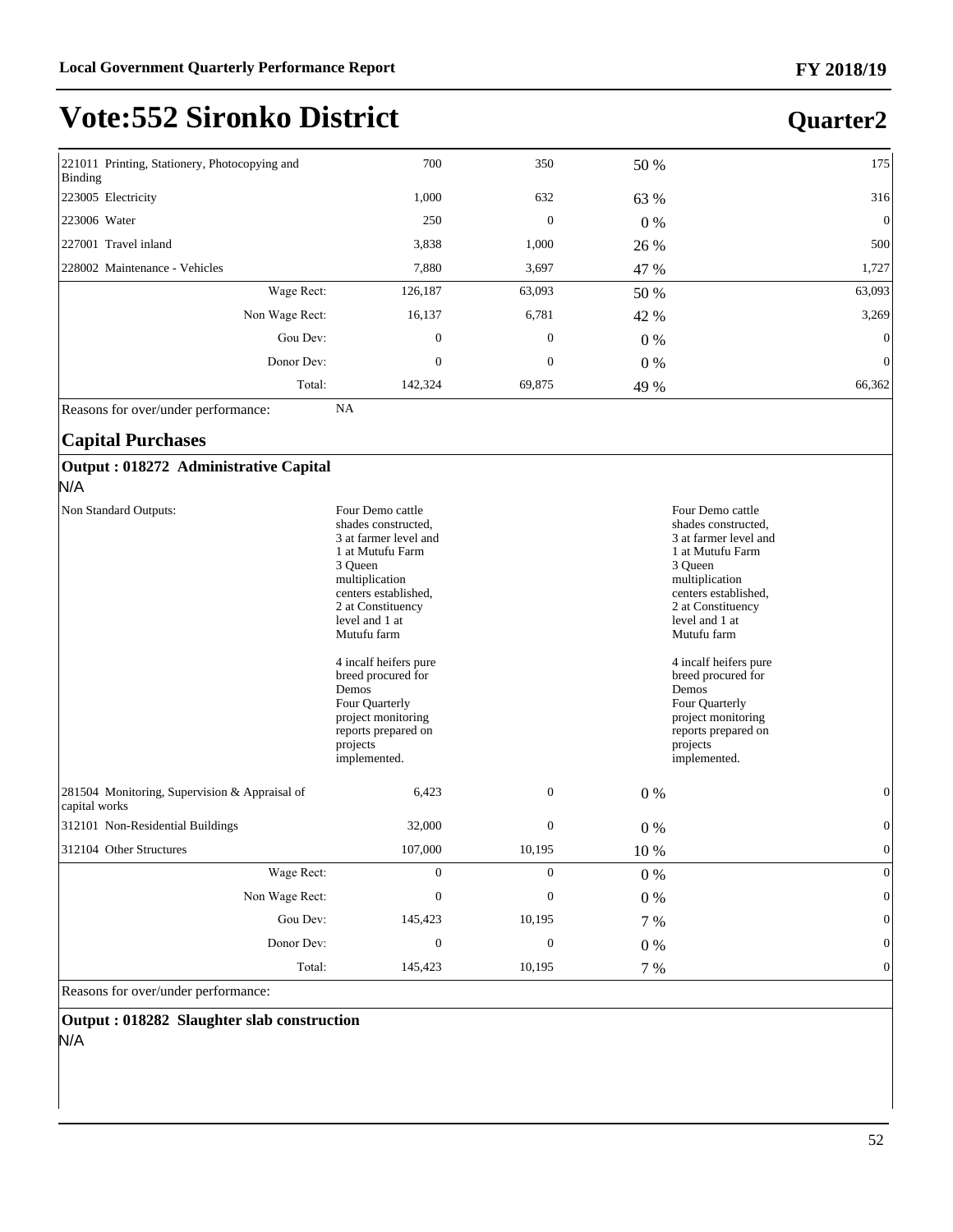# **Vote:552 Sironko District**

### **Quarter2**

| Non Standard Outputs:                                      | One slaughter shade<br>constructed at<br>Busulani - Market<br>in Busulani sub<br>county<br>Environmental<br>Impact assessment<br>report prepared<br>Payment for<br>construction of a<br>slaughter shade in<br>Buteza (rolled over). | Payment for<br>construction of<br>slaughter shade at<br>Buteza sub county   |       | Environmental<br>Impact assessment<br>report prepared                                                                                                                          | Payment for<br>construction of<br>slaughter shade at<br>Buteza sub county   |
|------------------------------------------------------------|-------------------------------------------------------------------------------------------------------------------------------------------------------------------------------------------------------------------------------------|-----------------------------------------------------------------------------|-------|--------------------------------------------------------------------------------------------------------------------------------------------------------------------------------|-----------------------------------------------------------------------------|
| 281501 Environment Impact Assessment for Capital<br>Works  | 8,000                                                                                                                                                                                                                               | $\boldsymbol{0}$                                                            | 0%    |                                                                                                                                                                                | $\boldsymbol{0}$                                                            |
| 312101 Non-Residential Buildings                           | 115,097                                                                                                                                                                                                                             | 38,730                                                                      | 34 %  |                                                                                                                                                                                | 38,730                                                                      |
| Wage Rect:                                                 | $\boldsymbol{0}$                                                                                                                                                                                                                    | $\boldsymbol{0}$                                                            | 0 %   |                                                                                                                                                                                | $\vert 0 \vert$                                                             |
| Non Wage Rect:                                             | $\boldsymbol{0}$                                                                                                                                                                                                                    | $\boldsymbol{0}$                                                            | $0\%$ |                                                                                                                                                                                | $\vert 0 \vert$                                                             |
| Gou Dev:                                                   | 123,097                                                                                                                                                                                                                             | 38,730                                                                      | 31 %  |                                                                                                                                                                                | 38,730                                                                      |
| Donor Dev:                                                 | $\overline{0}$                                                                                                                                                                                                                      | $\overline{0}$                                                              | $0\%$ |                                                                                                                                                                                | $\vert 0 \vert$                                                             |
| Total:                                                     | 123,097                                                                                                                                                                                                                             | 38,730                                                                      | 31 %  |                                                                                                                                                                                | 38,730                                                                      |
| Reasons for over/under performance:                        | NA                                                                                                                                                                                                                                  |                                                                             |       |                                                                                                                                                                                |                                                                             |
| Output: 018285 Crop marketing facility construction<br>N/A |                                                                                                                                                                                                                                     |                                                                             |       |                                                                                                                                                                                |                                                                             |
| Non Standard Outputs:                                      | Support NUSAF3<br>projects in the<br>selected water<br>shades in the<br>selected sub counties<br>of Buteza, Buyobo,<br>Buhugu, Nalugugu,<br>Bunyafwa, Bukhulo,<br>and Busulani                                                      | 27 groups were<br>support under<br>NUSAF3 across the<br>selected watersheds |       | Support NUSAF3<br>projects in the<br>selected water<br>shades in the<br>selected sub counties<br>of Buteza, Buyobo,<br>Buhugu, Nalugugu,<br>Bunyafwa, Bukhulo,<br>and Busulani | 27 groups were<br>support under<br>NUSAF3 across the<br>selected watersheds |
|                                                            | VODP project<br>activities facilitated                                                                                                                                                                                              |                                                                             |       | VODP project<br>activities facilitated                                                                                                                                         |                                                                             |
| 312104 Other Structures                                    | 740,935                                                                                                                                                                                                                             | 483,000                                                                     | 65 %  |                                                                                                                                                                                | 483,000                                                                     |
| Wage Rect:                                                 | $\boldsymbol{0}$                                                                                                                                                                                                                    | $\boldsymbol{0}$                                                            | 0%    |                                                                                                                                                                                | $\vert 0 \vert$                                                             |
| Non Wage Rect:                                             | $\boldsymbol{0}$                                                                                                                                                                                                                    | $\boldsymbol{0}$                                                            | $0\%$ |                                                                                                                                                                                | $\vert 0 \vert$                                                             |
| Gou Dev:                                                   | 740,935                                                                                                                                                                                                                             | 483,000                                                                     | 65 %  |                                                                                                                                                                                | 483,000                                                                     |
| Donor Dev:                                                 | $\mathbf{0}$                                                                                                                                                                                                                        | $\mathbf{0}$                                                                | $0\%$ |                                                                                                                                                                                | $\vert 0 \vert$                                                             |
| Total:                                                     | 740,935                                                                                                                                                                                                                             | 483,000                                                                     | 65 %  |                                                                                                                                                                                | 483,000                                                                     |

Reasons for over/under performance: na

#### **Programme : 0183 District Commercial Services**

#### **Higher LG Services**

**Output : 018301 Trade Development and Promotion Services** N/A

Non Standard Outputs: 10 Farmer groups

trained on Business Development Skills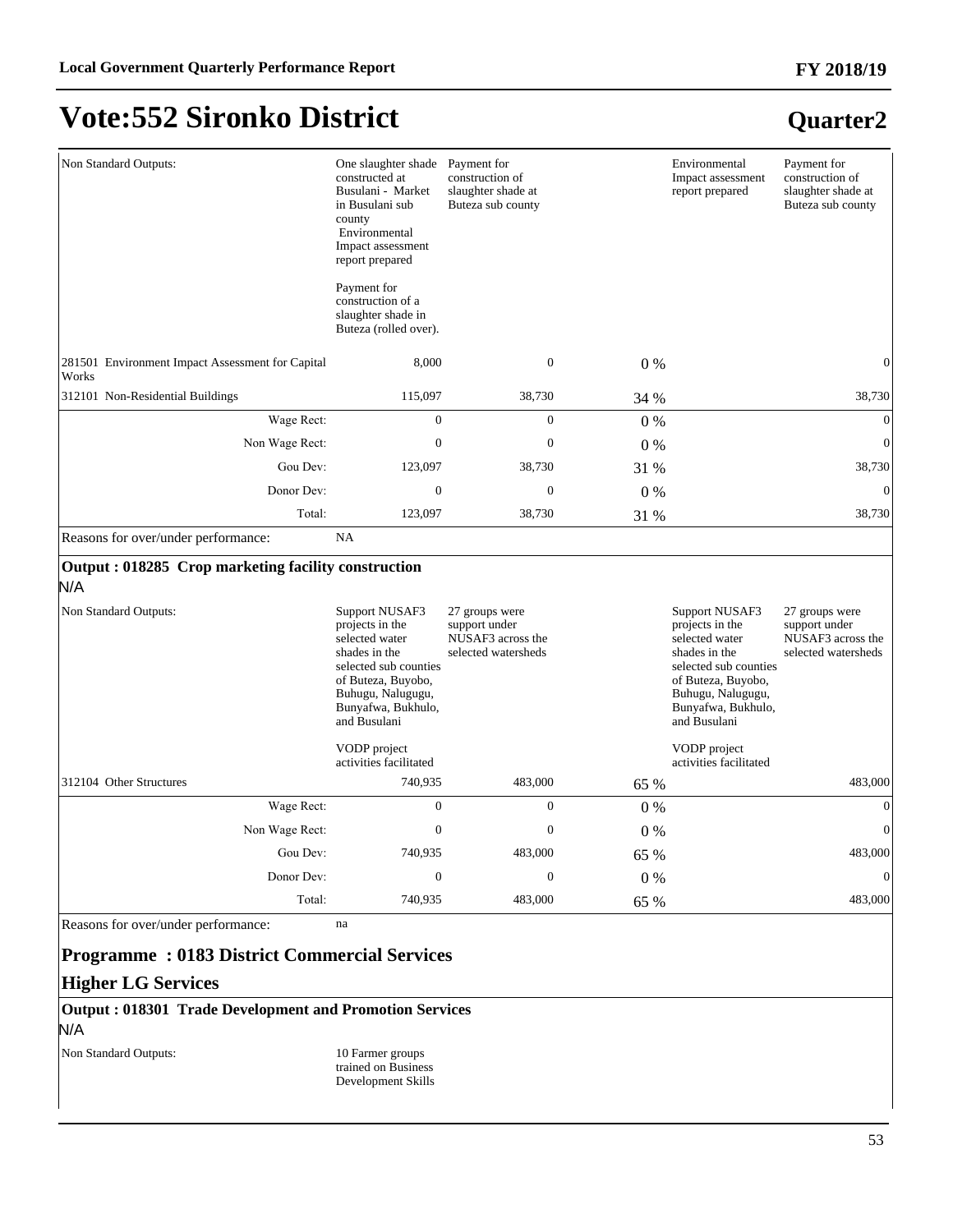### **Quarter2**

| 227001 Travel inland                                         | 1,290                                                                                                             | $\boldsymbol{0}$ | $0\ \%$ | 0                |
|--------------------------------------------------------------|-------------------------------------------------------------------------------------------------------------------|------------------|---------|------------------|
| Wage Rect:                                                   | $\overline{0}$                                                                                                    | $\overline{0}$   | $0\ \%$ | $\overline{0}$   |
| Non Wage Rect:                                               | 1,290                                                                                                             | $\overline{0}$   | $0\ \%$ | 0                |
| Gou Dev:                                                     | $\boldsymbol{0}$                                                                                                  | $\boldsymbol{0}$ | $0\ \%$ | 0                |
| Donor Dev:                                                   | $\boldsymbol{0}$                                                                                                  | $\boldsymbol{0}$ | $0\ \%$ | $\boldsymbol{0}$ |
| Total:                                                       | 1,290                                                                                                             | $\boldsymbol{0}$ | $0\%$   | $\boldsymbol{0}$ |
| Reasons for over/under performance:                          |                                                                                                                   |                  |         |                  |
| <b>Output: 018302 Enterprise Development Services</b><br>N/A |                                                                                                                   |                  |         |                  |
| Non Standard Outputs:                                        | -Registration of 5<br><b>Business</b><br>enterprises  in<br>Kampala facilitated<br><br>2 <sub>r</sub>             |                  |         |                  |
| 227001 Travel inland                                         | 573                                                                                                               | 143              | 25 %    | $\boldsymbol{0}$ |
| Wage Rect:                                                   | $\boldsymbol{0}$                                                                                                  | $\mathbf{0}$     | $0\%$   | 0                |
| Non Wage Rect:                                               | 573                                                                                                               | 143              | 25 %    | $\boldsymbol{0}$ |
| Gou Dev:                                                     | $\boldsymbol{0}$                                                                                                  | $\boldsymbol{0}$ | $0\ \%$ | 0                |
| Donor Dev:                                                   | $\mathbf{0}$                                                                                                      | $\mathbf{0}$     | $0\%$   | 0                |
| Total:                                                       | 573                                                                                                               | 143              | 25 %    | $\vert 0 \vert$  |
| Reasons for over/under performance:                          |                                                                                                                   |                  |         |                  |
| <b>Output: 018303 Market Linkage Services</b><br>N/A         |                                                                                                                   |                  |         |                  |
| Non Standard Outputs:                                        | -One Stakeholder<br>Sensitisation<br>meeting  and<br>Groups executive<br>meeting conducted<br>on Market Linkages, |                  |         |                  |
| 227001 Travel inland                                         | 878                                                                                                               | $\boldsymbol{0}$ | $0\ \%$ | $\mathbf{0}$     |
| Wage Rect:                                                   | $\overline{0}$                                                                                                    | $\overline{0}$   | $0\ \%$ | $\vert 0 \vert$  |
| Non Wage Rect:                                               | 878                                                                                                               | $\boldsymbol{0}$ | $0\ \%$ | $\boldsymbol{0}$ |
| Gou Dev:                                                     | $\boldsymbol{0}$                                                                                                  | $\boldsymbol{0}$ | $0\ \%$ | $\vert 0 \vert$  |
| Donor Dev:                                                   | $\boldsymbol{0}$                                                                                                  | $\boldsymbol{0}$ | $0\ \%$ | 0                |
|                                                              |                                                                                                                   |                  |         |                  |

**Output : 018304 Cooperatives Mobilisation and Outreach Services** N/A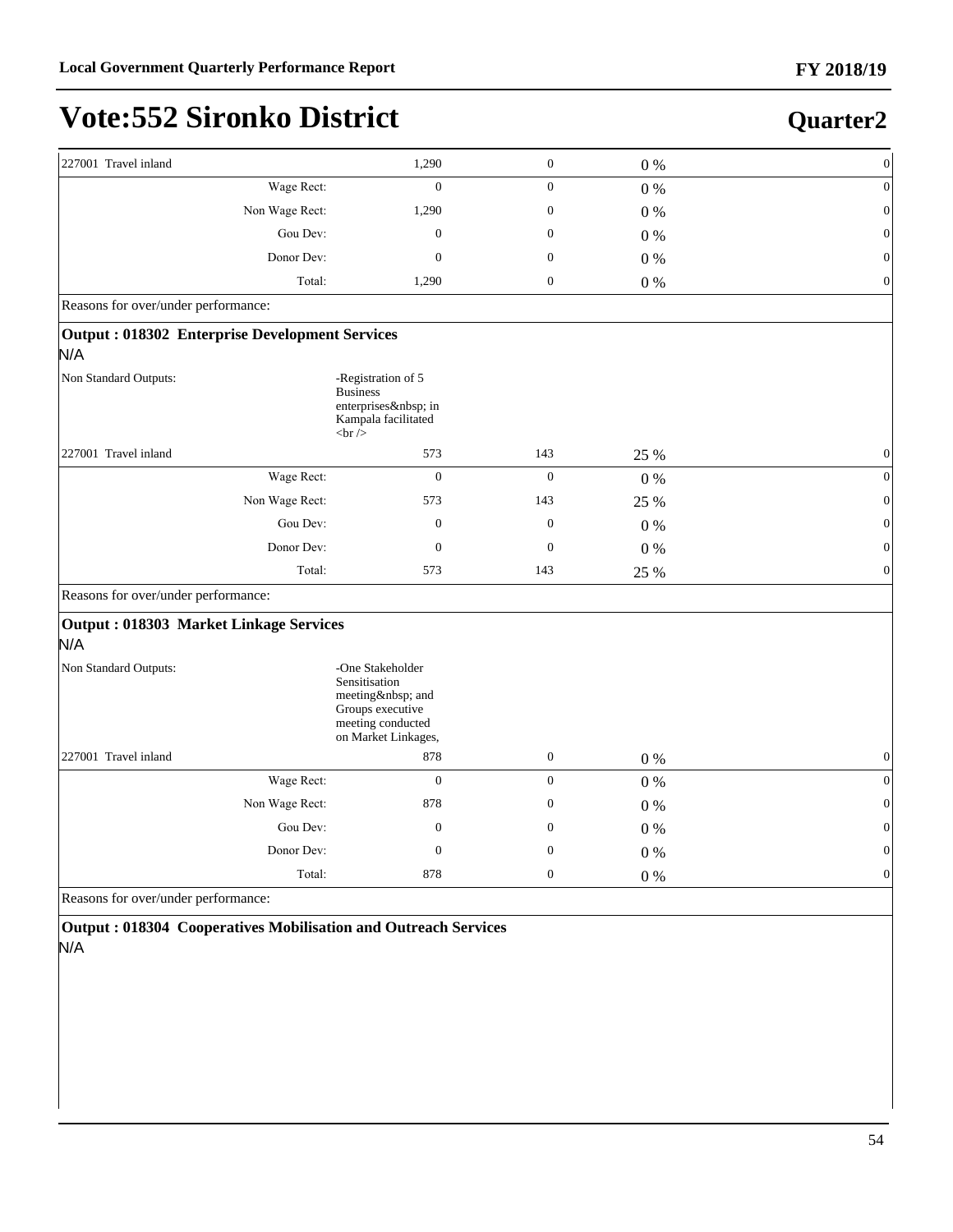# **Vote:552 Sironko District**

| Non Standard Outputs:                                     | Two $(2)$<br>Cooperatives trained<br>in  Bulking<br>and Value Addition<br>conducted<br>Eight $(8)$<br>Cooperative<br>societies mobilized,<br>revived and<br>strengthened<br>Five (5) Farmer<br>groups assessed to<br>register there<br>enterprises<br>Two staff review<br>and planning<br>meetings conducted<br>Two workshops and<br>seminars for high<br>level farmer<br>organizations<br>conducted on Bulky<br>marketing of<br>produce based East<br>African grain<br>standard | 5 cooperatives were<br>trained on bulking<br>and value addition<br>Mobilization of<br>communities at 5<br>cultural sites to<br>promote tourism |            | 5 cooperatives were<br>trained on bulking<br>and value addition<br>Mobilization of<br>communities at 5<br>cultural sites to<br>promote tourism |
|-----------------------------------------------------------|----------------------------------------------------------------------------------------------------------------------------------------------------------------------------------------------------------------------------------------------------------------------------------------------------------------------------------------------------------------------------------------------------------------------------------------------------------------------------------|------------------------------------------------------------------------------------------------------------------------------------------------|------------|------------------------------------------------------------------------------------------------------------------------------------------------|
| 227001 Travel inland                                      | 7,377                                                                                                                                                                                                                                                                                                                                                                                                                                                                            | 4,651                                                                                                                                          | 63 %       | 2,807                                                                                                                                          |
| Wage Rect:                                                | $\mathbf{0}$                                                                                                                                                                                                                                                                                                                                                                                                                                                                     | $\overline{0}$                                                                                                                                 | $0\%$      | $\vert 0 \vert$                                                                                                                                |
| Non Wage Rect:                                            | 7,377                                                                                                                                                                                                                                                                                                                                                                                                                                                                            | 4,651                                                                                                                                          | 63 %       | 2,807                                                                                                                                          |
| Gou Dev:                                                  | $\boldsymbol{0}$                                                                                                                                                                                                                                                                                                                                                                                                                                                                 | $\boldsymbol{0}$                                                                                                                               | $0\%$      | $\vert 0 \vert$                                                                                                                                |
| Donor Dev:                                                | $\boldsymbol{0}$                                                                                                                                                                                                                                                                                                                                                                                                                                                                 | $\boldsymbol{0}$                                                                                                                               | $0\%$      | $\vert 0 \vert$                                                                                                                                |
| Total:                                                    | 7,377                                                                                                                                                                                                                                                                                                                                                                                                                                                                            | 4,651                                                                                                                                          | 63 %       | 2,807                                                                                                                                          |
| Reasons for over/under performance:                       | NA                                                                                                                                                                                                                                                                                                                                                                                                                                                                               |                                                                                                                                                |            |                                                                                                                                                |
| <b>Output: 018305 Tourism Promotional Services</b><br>N/A |                                                                                                                                                                                                                                                                                                                                                                                                                                                                                  |                                                                                                                                                |            |                                                                                                                                                |
| Non Standard Outputs:                                     | Mobilization and<br>sensitization of<br>communities at<br>cultural sites for<br>investment                                                                                                                                                                                                                                                                                                                                                                                       |                                                                                                                                                |            |                                                                                                                                                |
| 227001 Travel inland                                      | 1,925                                                                                                                                                                                                                                                                                                                                                                                                                                                                            | $\boldsymbol{0}$                                                                                                                               | $0\%$      | $\vert 0 \vert$                                                                                                                                |
| Wage Rect:                                                | $\boldsymbol{0}$                                                                                                                                                                                                                                                                                                                                                                                                                                                                 | $\boldsymbol{0}$                                                                                                                               | $0\ \%$    | $\Omega$                                                                                                                                       |
| Non Wage Rect:                                            | 1,925                                                                                                                                                                                                                                                                                                                                                                                                                                                                            | $\boldsymbol{0}$                                                                                                                               | $0\ \%$    | $\vert 0 \vert$                                                                                                                                |
| Gou Dev:                                                  | $\mathbf{0}$                                                                                                                                                                                                                                                                                                                                                                                                                                                                     | 0                                                                                                                                              | $0\%$      | $\vert 0 \vert$                                                                                                                                |
| Donor Dev:                                                | $\boldsymbol{0}$                                                                                                                                                                                                                                                                                                                                                                                                                                                                 | 0                                                                                                                                              | $0\ \%$    | $\Omega$                                                                                                                                       |
| Total:                                                    | 1,925                                                                                                                                                                                                                                                                                                                                                                                                                                                                            | $\boldsymbol{0}$                                                                                                                               | $0\%$      | 0                                                                                                                                              |
| Reasons for over/under performance:                       |                                                                                                                                                                                                                                                                                                                                                                                                                                                                                  |                                                                                                                                                |            |                                                                                                                                                |
| Total For Production and Marketing: Wage Rect:            | 756,006                                                                                                                                                                                                                                                                                                                                                                                                                                                                          | 378,003                                                                                                                                        | $50\,\%$   | 220,548                                                                                                                                        |
| Non-Wage Reccurent:                                       | 233,429                                                                                                                                                                                                                                                                                                                                                                                                                                                                          | 51,016                                                                                                                                         | $22~\%$    | 9,815                                                                                                                                          |
| GoU Dev:                                                  | 1,009,455                                                                                                                                                                                                                                                                                                                                                                                                                                                                        | 531,925                                                                                                                                        | 53 %       | 521,730                                                                                                                                        |
| Donor Dev:                                                | $\boldsymbol{\mathit{0}}$                                                                                                                                                                                                                                                                                                                                                                                                                                                        | 0                                                                                                                                              | $0\,\%$    | $\boldsymbol{\theta}$                                                                                                                          |
| Grand Total:                                              | 1,998,890                                                                                                                                                                                                                                                                                                                                                                                                                                                                        | 960,944                                                                                                                                        | $48.1\,\%$ | 752,093                                                                                                                                        |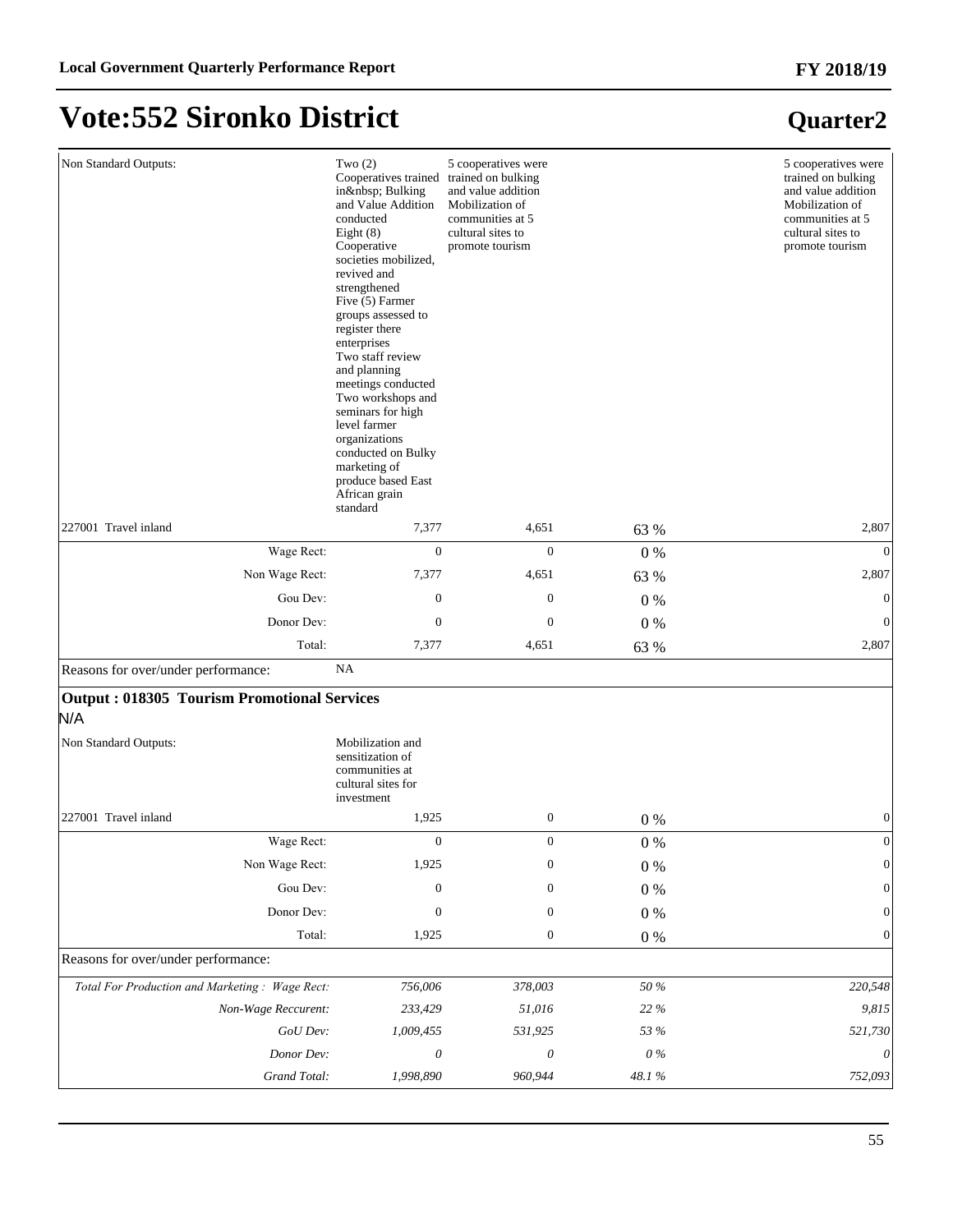### **Workplan : 5 Health**

| <b>Outputs and Performance Indicators</b><br>$(Ushs$ Thousands) | Annual<br><b>Planned</b><br><b>Outputs</b> | <b>Cumulative</b><br>Output<br><b>Performance</b> | % Peformance | <b>Ouarterly</b><br><b>Planned</b><br><b>Outputs</b> | Quarterly<br>Output<br><b>Performance</b> |  |  |
|-----------------------------------------------------------------|--------------------------------------------|---------------------------------------------------|--------------|------------------------------------------------------|-------------------------------------------|--|--|
| <b>Programme: 0881 Primary Healthcare</b>                       |                                            |                                                   |              |                                                      |                                           |  |  |
| <b>Higher LG Services</b>                                       |                                            |                                                   |              |                                                      |                                           |  |  |
| Output: 088101 Public Health Promotion                          |                                            |                                                   |              |                                                      |                                           |  |  |
| N/A                                                             |                                            |                                                   |              |                                                      |                                           |  |  |
|                                                                 |                                            |                                                   |              |                                                      |                                           |  |  |
|                                                                 |                                            |                                                   |              |                                                      |                                           |  |  |

**FY 2018/19**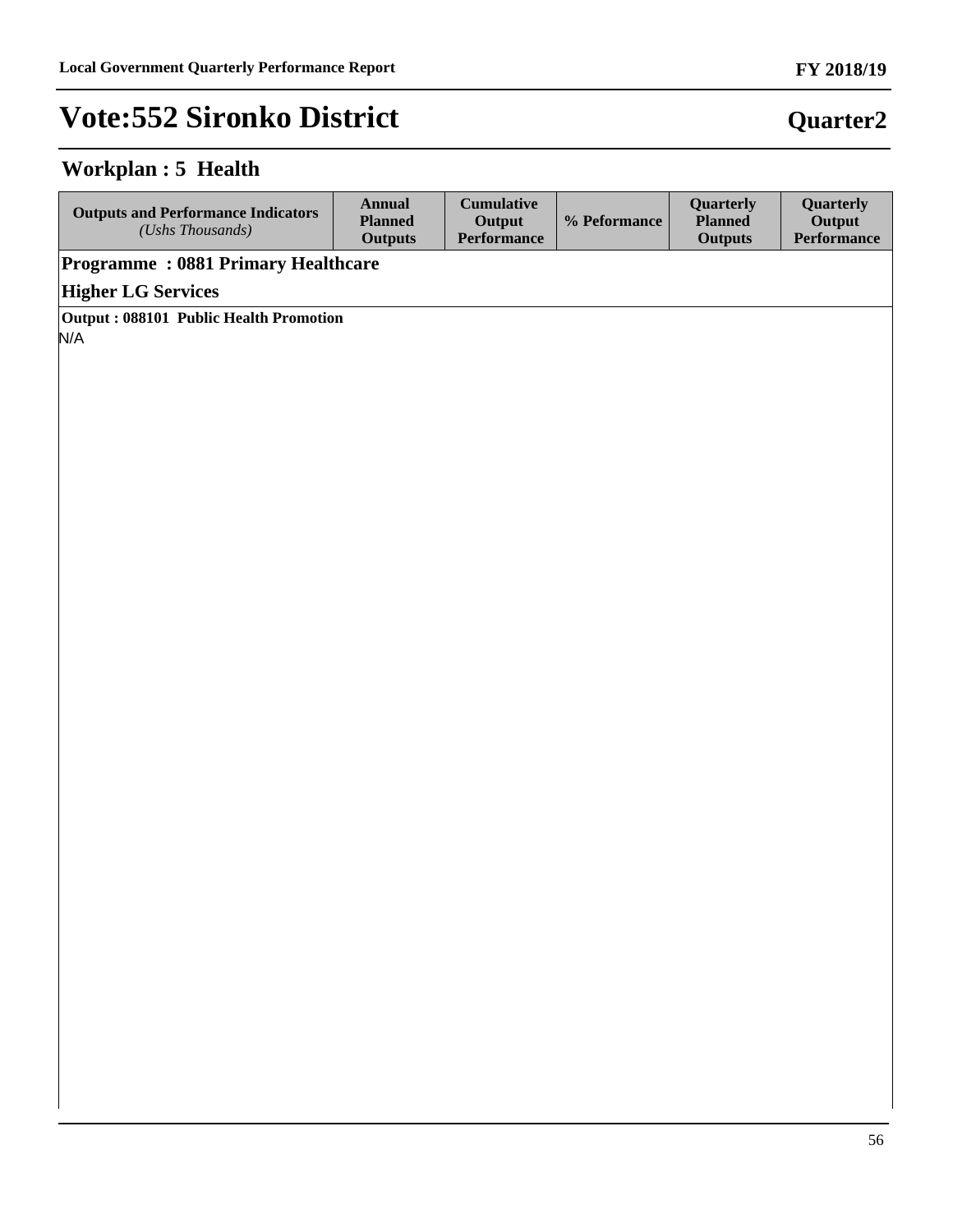| Non Standard Outputs:<br>213002 Incapacity, death benefits and funeral | 3 Reports submitted<br>on Monthly and<br>quarterly basis, <br<br>/&gt;<br/>4 EPI support<br/>supervisions<br/>conducted,  <br/><math>\braket{\text{br}}</math><br/>4 Integrated support<br/>supervisions<br/>conducted, Planning<br/>Visits to 2 HSDs<br/>conducted, 1<br/><b>Planning Retreat</b><br/>conducted, 2 Radio<br/>talk shows and 3<br/>meetings on<br/>Epidemic<br/>Preparedness<br/>conducted, <math>kr</math> <math>&gt;</math><br/>4 Meetings with<br/>PFPs conducted, 1<br/>printer Procured, 12<br/>monthly DHT<br/>meetings<br/>conducted<br/><br/>Drug outlets<br/>inspected, Burial<br>Expences met,<br/>Utility Bills paid,<br/><math>br</math> /&gt;<br/>4 DQAs conducted,<br/>3 conferences<br/>attended by ADHO-<br/>MCH, DHO, VCO,<br/>  Airtime and<br/>internet Bundle<br/>procured, Expenes<br/>towards staff welfare<br/>met, <math>or <math display="inline">/&gt;</math></math><br/> 2 Vehicles<br/>Maintained, Office<br/>equipment<br/>maintained, <math>kr <math>&gt;</math></math><br/>Salaries and wages<br/>for 341 staff paid,<br/>Mass Polio and<br/>Measles activities<br/>conducted,<br/>Integrated<br/>management of<br/>malaria training<br/>conducted,<br/>Sanitation activities<br/>implemented.<br/>2,000</br></br<br> | 2.EPI support<br>supervision<br>conducted<br>Transfers to lower<br>level health Units<br>2. Submission of Qtr<br>1 Account abilities<br>Data quality<br>assurance conducted<br>2 Integrated support<br>supervision<br>2. DHMT meeting<br>health<br>2 Quarterly HMIS<br>reports deliver<br>ed<br>500 | 25 %          | 1.EPI support<br>supervision<br>conducted<br>Transfers to lower<br>level health Units<br>Submission of Otr 1<br>Account abilities<br>Data quality<br>assurance conducted<br>1 Integrated support<br>supervision<br>1. DHMT meeting<br>health<br>1 Quarterly HMIS<br>reports deliver<br>ed<br>$\theta$ |
|------------------------------------------------------------------------|----------------------------------------------------------------------------------------------------------------------------------------------------------------------------------------------------------------------------------------------------------------------------------------------------------------------------------------------------------------------------------------------------------------------------------------------------------------------------------------------------------------------------------------------------------------------------------------------------------------------------------------------------------------------------------------------------------------------------------------------------------------------------------------------------------------------------------------------------------------------------------------------------------------------------------------------------------------------------------------------------------------------------------------------------------------------------------------------------------------------------------------------------------------------------------------------------------------------------------------------------------------------|-----------------------------------------------------------------------------------------------------------------------------------------------------------------------------------------------------------------------------------------------------------------------------------------------------|---------------|-------------------------------------------------------------------------------------------------------------------------------------------------------------------------------------------------------------------------------------------------------------------------------------------------------|
| expenses                                                               |                                                                                                                                                                                                                                                                                                                                                                                                                                                                                                                                                                                                                                                                                                                                                                                                                                                                                                                                                                                                                                                                                                                                                                                                                                                                      |                                                                                                                                                                                                                                                                                                     |               |                                                                                                                                                                                                                                                                                                       |
| 221002 Workshops and Seminars<br>221009 Welfare and Entertainment      | 5,000<br>1,200                                                                                                                                                                                                                                                                                                                                                                                                                                                                                                                                                                                                                                                                                                                                                                                                                                                                                                                                                                                                                                                                                                                                                                                                                                                       | $\boldsymbol{0}$<br>600                                                                                                                                                                                                                                                                             | $0\%$<br>50 % | $\mathbf{0}$<br>300                                                                                                                                                                                                                                                                                   |
| 221011 Printing, Stationery, Photocopying and                          | 2,000                                                                                                                                                                                                                                                                                                                                                                                                                                                                                                                                                                                                                                                                                                                                                                                                                                                                                                                                                                                                                                                                                                                                                                                                                                                                | 1,000                                                                                                                                                                                                                                                                                               | 50 %          | 500                                                                                                                                                                                                                                                                                                   |
| Binding<br>223005 Electricity                                          | 1,200                                                                                                                                                                                                                                                                                                                                                                                                                                                                                                                                                                                                                                                                                                                                                                                                                                                                                                                                                                                                                                                                                                                                                                                                                                                                | 600                                                                                                                                                                                                                                                                                                 | 50 %          | 300                                                                                                                                                                                                                                                                                                   |
| 223006 Water                                                           | 2,000                                                                                                                                                                                                                                                                                                                                                                                                                                                                                                                                                                                                                                                                                                                                                                                                                                                                                                                                                                                                                                                                                                                                                                                                                                                                | 950                                                                                                                                                                                                                                                                                                 | 47 %          | 450                                                                                                                                                                                                                                                                                                   |
| 227001 Travel inland                                                   | 16,000                                                                                                                                                                                                                                                                                                                                                                                                                                                                                                                                                                                                                                                                                                                                                                                                                                                                                                                                                                                                                                                                                                                                                                                                                                                               | 7,895                                                                                                                                                                                                                                                                                               | 49 %          | 3,993                                                                                                                                                                                                                                                                                                 |
|                                                                        |                                                                                                                                                                                                                                                                                                                                                                                                                                                                                                                                                                                                                                                                                                                                                                                                                                                                                                                                                                                                                                                                                                                                                                                                                                                                      |                                                                                                                                                                                                                                                                                                     |               |                                                                                                                                                                                                                                                                                                       |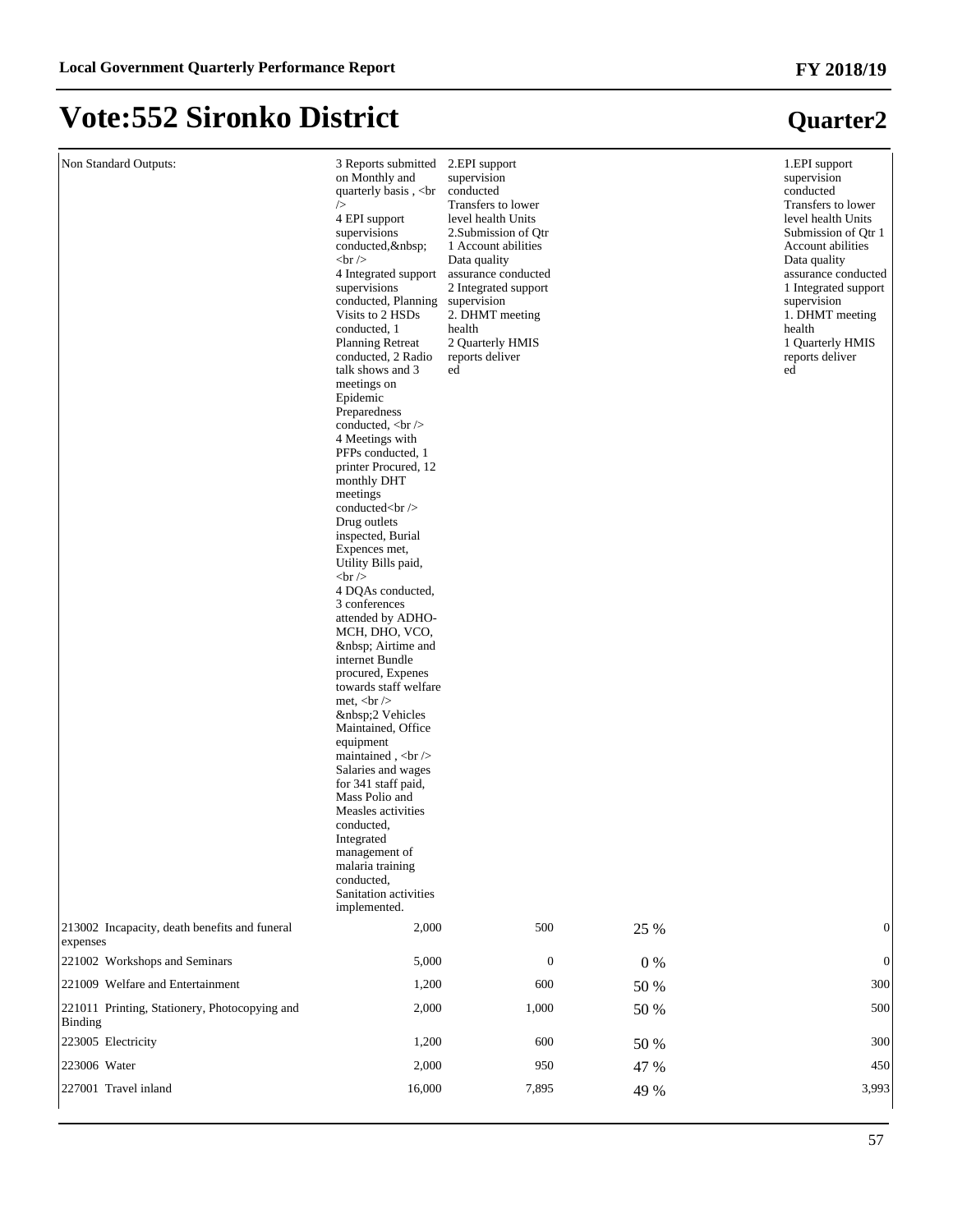| <b>Vote:552 Sironko District</b>           |          |                |       | Quarter2        |  |
|--------------------------------------------|----------|----------------|-------|-----------------|--|
| 227004 Fuel, Lubricants and Oils           | 12,072   | 6,035          | 50 %  | 3,017           |  |
| 228002 Maintenance - Vehicles              | 10.000   | 5,000          | 50 %  | 2,500           |  |
| Wage Rect:                                 | $\Omega$ | $\mathbf{0}$   | $0\%$ | 0               |  |
| Non Wage Rect:                             | 51,472   | 22,580         | 44 %  | 11,060          |  |
| Gou Dev:                                   | $\theta$ | $\overline{0}$ | $0\%$ | $\vert 0 \vert$ |  |
| Donor Dev:                                 | $\Omega$ | $\mathbf{0}$   | $0\%$ | $\vert 0 \vert$ |  |
| Total:                                     | 51,472   | 22.580         | 44 %  | 11,060          |  |
| N/A<br>Reasons for over/under performance: |          |                |       |                 |  |

Reasons for over/under performance:

| Output: 088106 District healthcare management services<br>N/A |                                              |                                                                                                               |       |                                                                |                                                                  |
|---------------------------------------------------------------|----------------------------------------------|---------------------------------------------------------------------------------------------------------------|-------|----------------------------------------------------------------|------------------------------------------------------------------|
| Non Standard Outputs:                                         | staff for 12months                           | Payment of salary to Payment of salary to<br>all health department all health department<br>staff for 6months |       | Payment of salary to Payment of salary to<br>staff for 3months | all health department all health department<br>staff for 3months |
| 211101 General Staff Salaries                                 | 3,537,230                                    | 1,764,274                                                                                                     | 50 %  |                                                                | 882,137                                                          |
| Wage Rect:                                                    | 3,537,230                                    | 1,764,274                                                                                                     | 50 %  |                                                                | 882,137                                                          |
| Non Wage Rect:                                                | $\mathbf{0}$                                 | $\mathbf{0}$                                                                                                  | 0%    |                                                                | $\vert 0 \vert$                                                  |
| Gou Dev:                                                      | $\overline{0}$                               | $\overline{0}$                                                                                                | $0\%$ |                                                                | $\vert 0 \vert$                                                  |
| Donor Dev:                                                    | $\mathbf{0}$                                 | $\theta$                                                                                                      | $0\%$ |                                                                | $\vert 0 \vert$                                                  |
| Total:                                                        | 3,537,230                                    | 1,764,274                                                                                                     | 50 %  |                                                                | 882,137                                                          |
| Reasons for over/under performance:                           | N/A                                          |                                                                                                               |       |                                                                |                                                                  |
| <b>Lower Local Services</b>                                   |                                              |                                                                                                               |       |                                                                |                                                                  |
| Output: 088153 NGO Basic Healthcare Services (LLS)<br>N/A     |                                              |                                                                                                               |       |                                                                |                                                                  |
| Non Standard Outputs:                                         | <b>Funds Transfered</b><br>Buhugu NGO HC III |                                                                                                               |       | <b>Funds Transfered</b><br>Buhugu NGO HC III                   |                                                                  |
| 291003 Transfers to Other Private Entities                    | 7,134                                        | 1,917                                                                                                         | 27 %  |                                                                | 959                                                              |
| Wage Rect:                                                    | $\theta$                                     | $\mathbf{0}$                                                                                                  | $0\%$ |                                                                | $\vert 0 \vert$                                                  |
| Non Wage Rect:                                                | 7,134                                        | 1,917                                                                                                         | 27 %  |                                                                | 959                                                              |
| Gou Dev:                                                      | $\overline{0}$                               | $\overline{0}$                                                                                                | $0\%$ |                                                                | $\vert 0 \vert$                                                  |
| Donor Dev:                                                    | $\mathbf{0}$                                 | $\theta$                                                                                                      | $0\%$ |                                                                | 0                                                                |
| Total:                                                        | 7,134                                        | 1,917                                                                                                         | 27 %  |                                                                | 959                                                              |

Reasons for over/under performance:

**Output : 088154 Basic Healthcare Services (HCIV-HCII-LLS)** N/A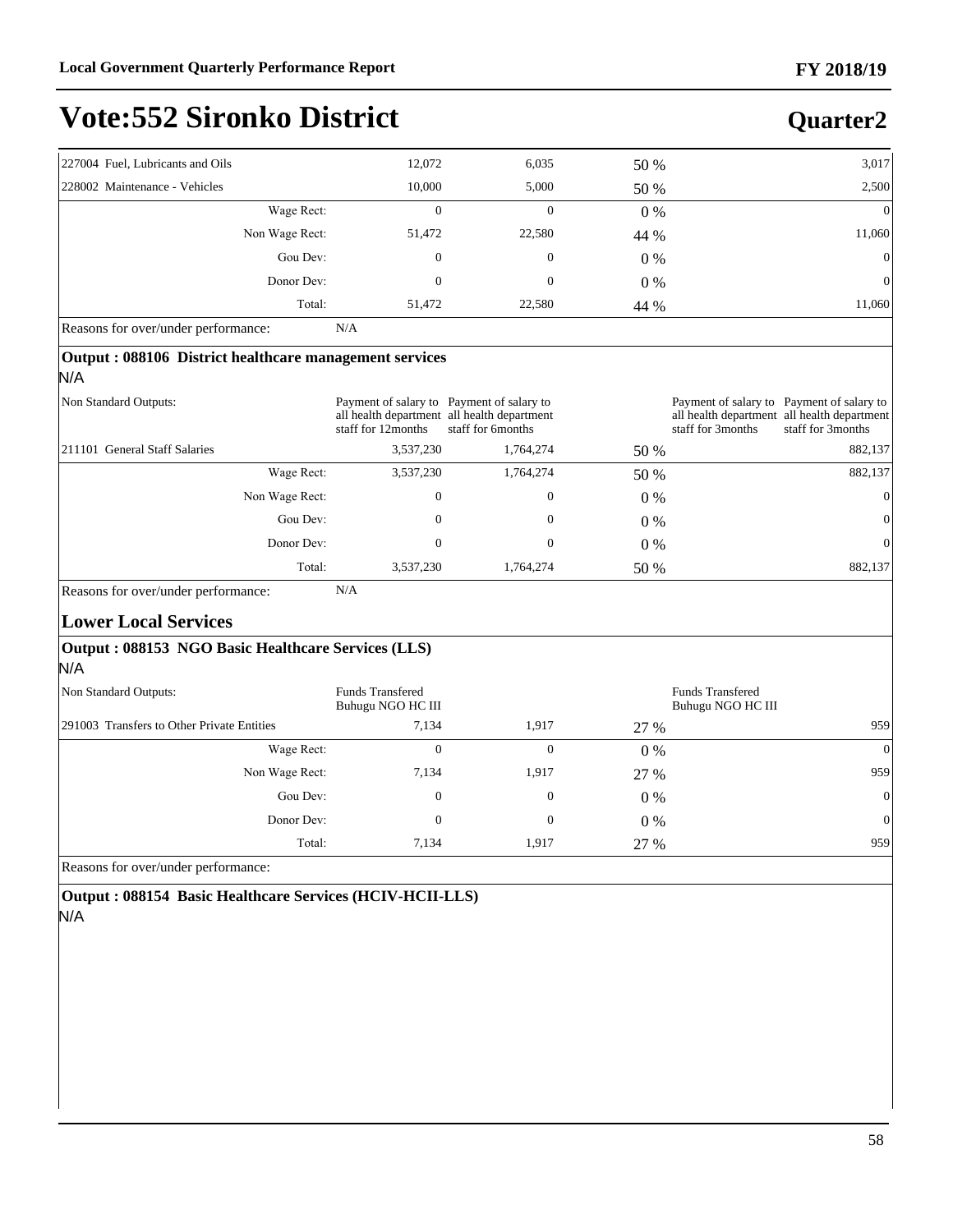# **Vote:552 Sironko District**

| Non Standard Outputs:                                          | Funds Transfered to<br>Budadiri HC IV,<br>Bugitimwa HC III,<br>Mutufu HC II,<br>Bumulisya HC III,<br>Bulwala HC III,<br>Butandiga HC<br>III, Mbaya HC III,<br>Buteza HC III.<br>Bubbeza HC<br>II,   Buwalasi<br>HC III, Buwasa HC<br>IV, Simu Pondo HC<br>Bunaseke HC III,<br>Bundege HC II,<br>Buboolo HC II,<br>Bugusege HC II,<br>Buyaya HC II,<br>Sironko HC III,<br>Bulujewa HC III,<br>Kyesha HC II,<br>Bumumulo HC III | Funds Transfered to<br>Budadiri HC IV,<br>Bugitimwa HC III,<br>Mutufu HC II,<br>Bumulisya HC III,<br>Bulwala HC III,<br>Butandiga HC<br>III, Mbaya HC III,<br>Buteza HC III,<br>Bubbeza HC<br>II,   Buwalasi<br>HC III, Buwasa HC<br>IV, Simu Pondo HC<br>II, Bunagami HC III, II, Bunagami HC III,<br>Bunaseke HC III,<br>Bundege HC II,<br>Buboolo HC II,<br>Bugusege HC II,<br>Buyaya HC II,<br>Sironko HC III,<br>Bulujewa HC III,<br>Kyesha HC II,<br>Bumumulo HC III |       | Funds Transfered to<br>Budadiri HC IV,<br>Bugitimwa HC III,<br>Mutufu HC II,<br>Bumulisya HC III,<br>Bulwala HC III,<br>Butandiga HC<br>III, Mbaya HC III,<br>Buteza HC III.<br>Bubbeza HC<br>II,   Buwalasi<br>HC III, Buwasa HC<br>IV, Simu Pondo HC<br>Bunaseke HC III,<br>Bundege HC II,<br>Buboolo HC II,<br>Bugusege HC II,<br>Buyaya HC II,<br>Sironko HC III,<br>Bulujewa HC III,<br>Kyesha HC II,<br>Bumumulo HC III | Funds Transfered to<br>Budadiri HC IV,<br>Bugitimwa HC III,<br>Mutufu HC II,<br>Bumulisya HC III,<br>Bulwala HC III,<br>Butandiga HC<br>III, Mbaya HC III,<br>Buteza HC III,<br>Bubbeza HC<br>II,   Buwalasi<br>HC III, Buwasa HC<br>IV, Simu Pondo HC<br>II, Bunagami HC III, II, Bunagami HC III,<br>Bunaseke HC III,<br>Bundege HC II,<br>Buboolo HC II,<br>Bugusege HC II,<br>Buyaya HC II,<br>Sironko HC III,<br>Bulujewa HC III,<br>Kyesha HC II,<br>Bumumulo HC III |
|----------------------------------------------------------------|-------------------------------------------------------------------------------------------------------------------------------------------------------------------------------------------------------------------------------------------------------------------------------------------------------------------------------------------------------------------------------------------------------------------------------|----------------------------------------------------------------------------------------------------------------------------------------------------------------------------------------------------------------------------------------------------------------------------------------------------------------------------------------------------------------------------------------------------------------------------------------------------------------------------|-------|-------------------------------------------------------------------------------------------------------------------------------------------------------------------------------------------------------------------------------------------------------------------------------------------------------------------------------------------------------------------------------------------------------------------------------|----------------------------------------------------------------------------------------------------------------------------------------------------------------------------------------------------------------------------------------------------------------------------------------------------------------------------------------------------------------------------------------------------------------------------------------------------------------------------|
| 291001 Transfers to Government Institutions                    | 159,918                                                                                                                                                                                                                                                                                                                                                                                                                       | 79,986                                                                                                                                                                                                                                                                                                                                                                                                                                                                     | 50 %  |                                                                                                                                                                                                                                                                                                                                                                                                                               | 39,980                                                                                                                                                                                                                                                                                                                                                                                                                                                                     |
| Wage Rect:                                                     | $\overline{0}$                                                                                                                                                                                                                                                                                                                                                                                                                | $\boldsymbol{0}$                                                                                                                                                                                                                                                                                                                                                                                                                                                           | 0%    |                                                                                                                                                                                                                                                                                                                                                                                                                               | $\mathbf{0}$                                                                                                                                                                                                                                                                                                                                                                                                                                                               |
| Non Wage Rect:                                                 | 159,918                                                                                                                                                                                                                                                                                                                                                                                                                       | 79,986                                                                                                                                                                                                                                                                                                                                                                                                                                                                     | 50 %  |                                                                                                                                                                                                                                                                                                                                                                                                                               | 39,980                                                                                                                                                                                                                                                                                                                                                                                                                                                                     |
| Gou Dev:                                                       | $\boldsymbol{0}$                                                                                                                                                                                                                                                                                                                                                                                                              | $\boldsymbol{0}$                                                                                                                                                                                                                                                                                                                                                                                                                                                           | $0\%$ |                                                                                                                                                                                                                                                                                                                                                                                                                               | $\boldsymbol{0}$                                                                                                                                                                                                                                                                                                                                                                                                                                                           |
| Donor Dev:                                                     | $\boldsymbol{0}$                                                                                                                                                                                                                                                                                                                                                                                                              | $\boldsymbol{0}$                                                                                                                                                                                                                                                                                                                                                                                                                                                           | $0\%$ |                                                                                                                                                                                                                                                                                                                                                                                                                               | $\boldsymbol{0}$                                                                                                                                                                                                                                                                                                                                                                                                                                                           |
| Total:                                                         | 159,918                                                                                                                                                                                                                                                                                                                                                                                                                       | 79,986                                                                                                                                                                                                                                                                                                                                                                                                                                                                     | 50 %  |                                                                                                                                                                                                                                                                                                                                                                                                                               | 39,980                                                                                                                                                                                                                                                                                                                                                                                                                                                                     |
| Reasons for over/under performance:                            | N/A                                                                                                                                                                                                                                                                                                                                                                                                                           |                                                                                                                                                                                                                                                                                                                                                                                                                                                                            |       |                                                                                                                                                                                                                                                                                                                                                                                                                               |                                                                                                                                                                                                                                                                                                                                                                                                                                                                            |
| Output: 088155 Standard Pit Latrine Construction (LLS.)<br>N/A |                                                                                                                                                                                                                                                                                                                                                                                                                               |                                                                                                                                                                                                                                                                                                                                                                                                                                                                            |       |                                                                                                                                                                                                                                                                                                                                                                                                                               |                                                                                                                                                                                                                                                                                                                                                                                                                                                                            |
| Non Standard Outputs:                                          | 5 Stance pit latrine<br>constructed at<br>Budadiri HCIV<br>5 Stance pit latrine<br>constructed at<br>Bundege HCII for<br>patients<br>Two stance pit<br>latrine constructed<br>at Bundege for staff<br>Four stance pit<br>latrine constructed at<br>Buyaya HCII<br><b>Bathrooms</b><br>constructed at<br>Bundege Heii for<br>mothers                                                                                           | No output                                                                                                                                                                                                                                                                                                                                                                                                                                                                  |       | Bid evalutation and<br>award of contracts<br>for 5 Stance pit<br>latrine constructed at<br>Budadiri HCIV<br>5 Stance pit latrine<br>constructed at<br>Bundege HCII for<br>patients<br>Two stance pit<br>latrine constructed<br>at Bundege for staff<br>Four stance pit<br>latrine constructed at<br>Buyaya HCII<br><b>Bathrooms</b><br>constructed at<br>Bundege Heii for<br>mothers                                          | No output                                                                                                                                                                                                                                                                                                                                                                                                                                                                  |
| 263370 Sector Development Grant                                | 61,000                                                                                                                                                                                                                                                                                                                                                                                                                        | $\mathbf{0}$                                                                                                                                                                                                                                                                                                                                                                                                                                                               | $0\%$ |                                                                                                                                                                                                                                                                                                                                                                                                                               | $\overline{0}$                                                                                                                                                                                                                                                                                                                                                                                                                                                             |
|                                                                |                                                                                                                                                                                                                                                                                                                                                                                                                               |                                                                                                                                                                                                                                                                                                                                                                                                                                                                            |       |                                                                                                                                                                                                                                                                                                                                                                                                                               |                                                                                                                                                                                                                                                                                                                                                                                                                                                                            |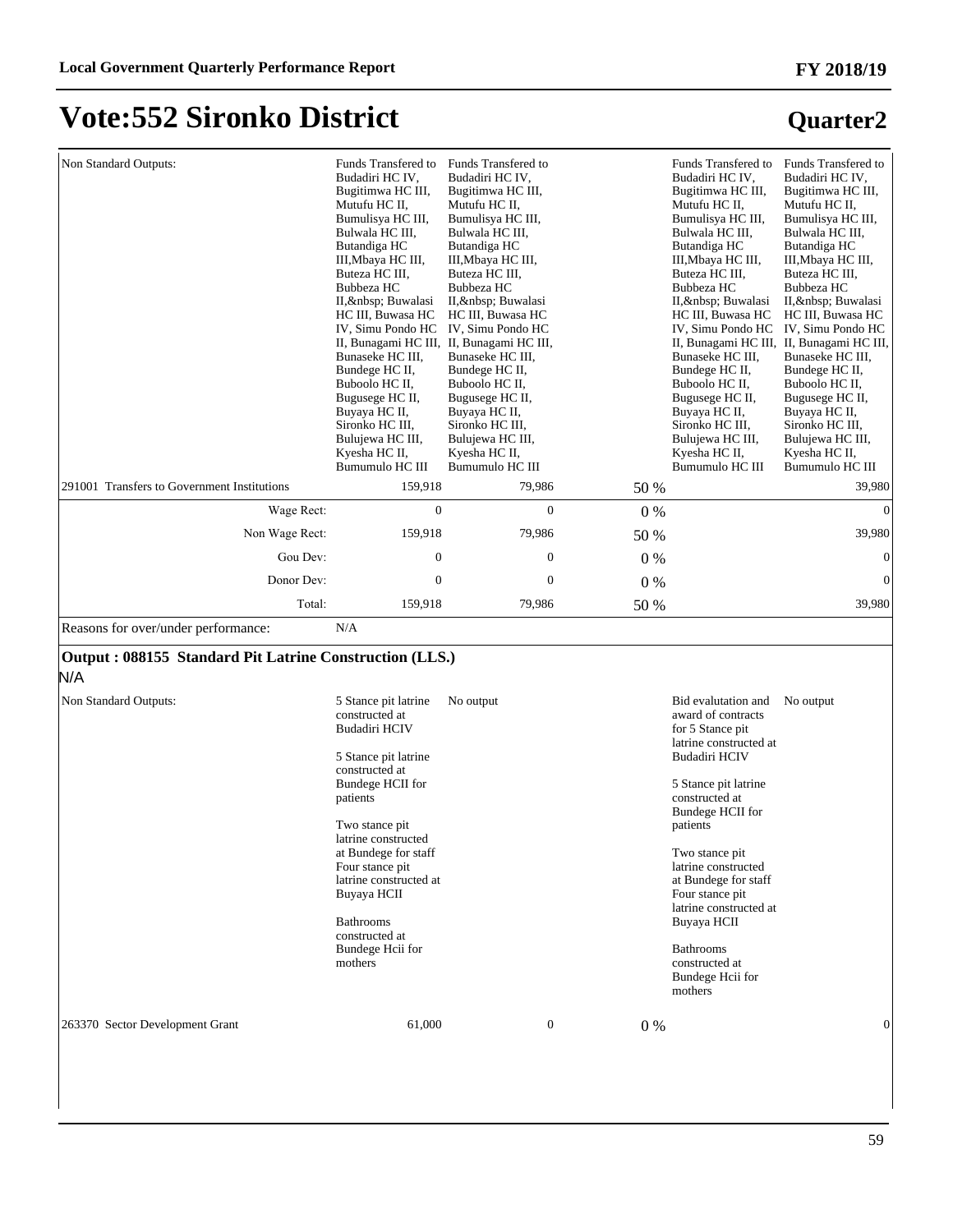### **Quarter2**

| Wage Rect:                                   | $\mathbf{0}$                                                                                                                                                                                                                                                                                                                                                                 | $\mathbf{0}$                                                                                                               | $0\%$ |                                                                                                                                                                                                                                                                                        | $\boldsymbol{0}$                                                                                                                                 |
|----------------------------------------------|------------------------------------------------------------------------------------------------------------------------------------------------------------------------------------------------------------------------------------------------------------------------------------------------------------------------------------------------------------------------------|----------------------------------------------------------------------------------------------------------------------------|-------|----------------------------------------------------------------------------------------------------------------------------------------------------------------------------------------------------------------------------------------------------------------------------------------|--------------------------------------------------------------------------------------------------------------------------------------------------|
| Non Wage Rect:                               | $\boldsymbol{0}$                                                                                                                                                                                                                                                                                                                                                             | $\boldsymbol{0}$                                                                                                           | 0%    |                                                                                                                                                                                                                                                                                        | $\boldsymbol{0}$                                                                                                                                 |
| Gou Dev:                                     | 61,000                                                                                                                                                                                                                                                                                                                                                                       | $\mathbf{0}$                                                                                                               | 0%    |                                                                                                                                                                                                                                                                                        | $\mathbf{0}$                                                                                                                                     |
| Donor Dev:                                   | $\mathbf{0}$                                                                                                                                                                                                                                                                                                                                                                 | $\boldsymbol{0}$                                                                                                           | 0%    |                                                                                                                                                                                                                                                                                        | $\overline{0}$                                                                                                                                   |
| Total:                                       | 61,000                                                                                                                                                                                                                                                                                                                                                                       | $\boldsymbol{0}$                                                                                                           | 0%    |                                                                                                                                                                                                                                                                                        | $\boldsymbol{0}$                                                                                                                                 |
| Reasons for over/under performance:          | N/A                                                                                                                                                                                                                                                                                                                                                                          |                                                                                                                            |       |                                                                                                                                                                                                                                                                                        |                                                                                                                                                  |
| <b>Capital Purchases</b>                     |                                                                                                                                                                                                                                                                                                                                                                              |                                                                                                                            |       |                                                                                                                                                                                                                                                                                        |                                                                                                                                                  |
| Output: 088172 Administrative Capital<br>N/A |                                                                                                                                                                                                                                                                                                                                                                              |                                                                                                                            |       |                                                                                                                                                                                                                                                                                        |                                                                                                                                                  |
| Non Standard Outputs:                        | <b>Bundege HCII</b><br>fenced<br>Payment of<br>outstanding<br>obligations for<br>fy2017/18<br>One placenta pit and<br>waste pit constructed<br>at Bundege HCII<br>Facilitate<br>preparation of BOQs<br>4 Quarterly<br>monitoring and<br>supervision of<br>projects undertaken<br>Refurbishment of<br>Private wing<br><b>Budadiri HCIV</b><br>Procurement of gas<br>cylinders | Outstanding<br>obligations for<br>placenta pit at<br>Buteza HC III and 4<br>drainable pit latrines<br>and urinal at Buteza |       | <b>Bundege HCII</b><br>fenced<br>One placenta pit and<br>at Bundege HCII<br>Facilitate<br>preparation of BOQs<br>4 Quarterly<br>monitoring and<br>supervision of<br>projects undertaken<br>Refurbishment of<br>Private wing<br><b>Budadiri HCIV</b><br>Procurement of gas<br>cylinders | Outstanding<br>obligations for<br>placenta pit at<br>waste pit constructed Buteza HC III and 4<br>drainable pit latrines<br>and urinal at Buteza |
| 312104 Other Structures                      | 88,903                                                                                                                                                                                                                                                                                                                                                                       | 15,743                                                                                                                     | 18 %  |                                                                                                                                                                                                                                                                                        | 15,743                                                                                                                                           |
| 312212 Medical Equipment                     | 10,273                                                                                                                                                                                                                                                                                                                                                                       | $\boldsymbol{0}$                                                                                                           | $0\%$ |                                                                                                                                                                                                                                                                                        | $\boldsymbol{0}$                                                                                                                                 |
| Wage Rect:                                   | $\boldsymbol{0}$                                                                                                                                                                                                                                                                                                                                                             | $\boldsymbol{0}$                                                                                                           | 0%    |                                                                                                                                                                                                                                                                                        | $\boldsymbol{0}$                                                                                                                                 |
| Non Wage Rect:                               | $\mathbf{0}$                                                                                                                                                                                                                                                                                                                                                                 | $\boldsymbol{0}$                                                                                                           | 0%    |                                                                                                                                                                                                                                                                                        | $\boldsymbol{0}$                                                                                                                                 |
| Gou Dev:                                     | 99,176                                                                                                                                                                                                                                                                                                                                                                       | 15,743                                                                                                                     | 16 %  |                                                                                                                                                                                                                                                                                        | 15,743                                                                                                                                           |
| Donor Dev:                                   | $\boldsymbol{0}$                                                                                                                                                                                                                                                                                                                                                             | $\mathbf{0}$                                                                                                               | $0\%$ |                                                                                                                                                                                                                                                                                        | $\boldsymbol{0}$                                                                                                                                 |
| Total:                                       | 99,176                                                                                                                                                                                                                                                                                                                                                                       | 15,743                                                                                                                     | 16 %  |                                                                                                                                                                                                                                                                                        | 15,743                                                                                                                                           |
| Reasons for over/under performance:          | N/A                                                                                                                                                                                                                                                                                                                                                                          |                                                                                                                            |       |                                                                                                                                                                                                                                                                                        |                                                                                                                                                  |

**Output : 088181 Staff Houses Construction and Rehabilitation** N/A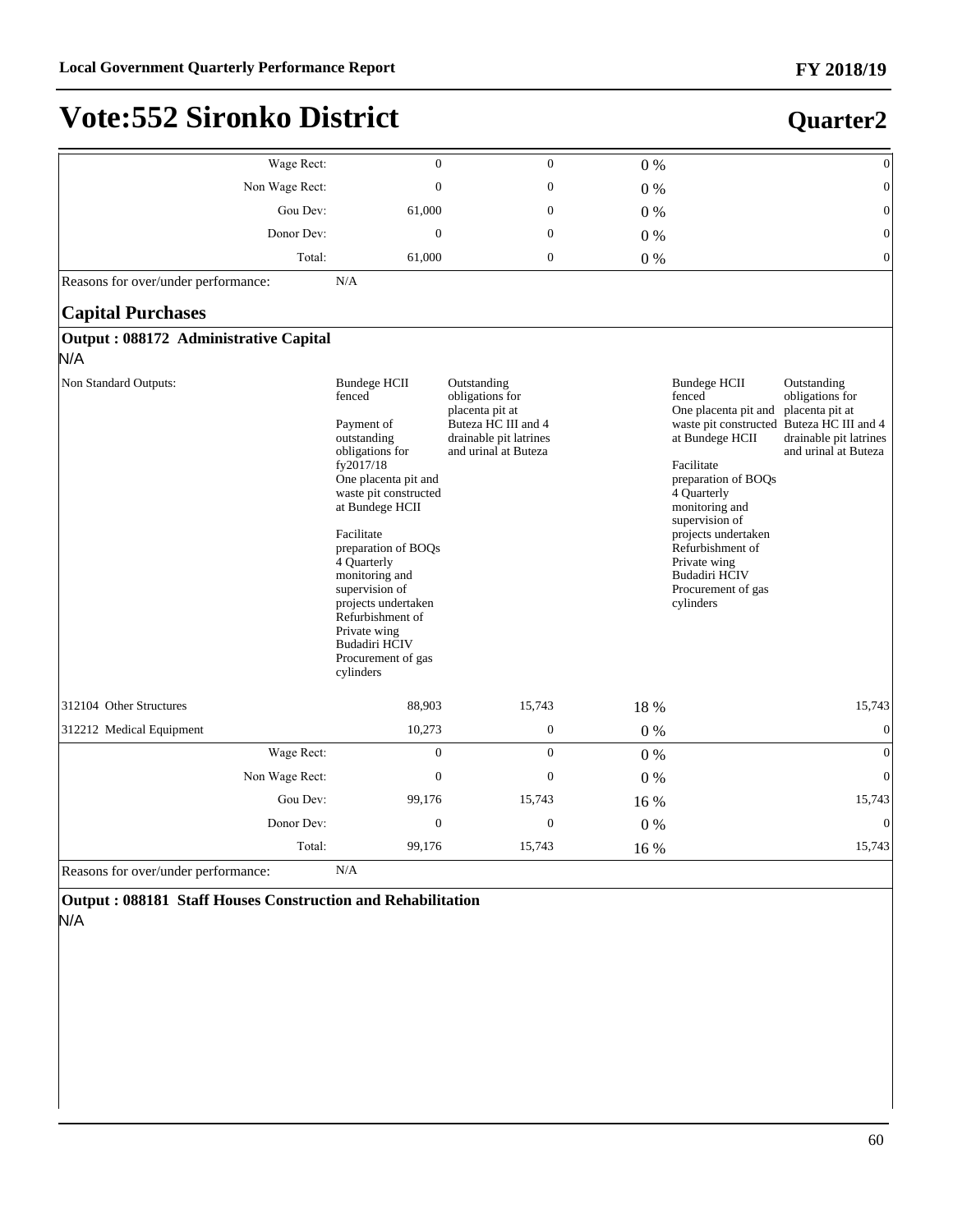### **Quarter2**

| Non Standard Outputs:                                                | Construction of two<br>twin staff houses at<br>Bundege HCII for<br>upgrade to HCIII<br>status<br>Rehabilitation of a<br>staff at Buyaya HCII                                                                 | Facilitation of DHO<br>, SPO, and Engineers<br>to handle bid<br>evaluation.<br>Facilitation of<br>Deputy CAO to a<br>meeting in<br>Kampala, for<br>upgrading HC II's to<br>HC III's<br>Monitoring,<br>supervision and<br>preparation of BOQs<br>Exit meeting<br>organized by<br>Auditor general<br>Kayunga study tour<br>Deputy CAO<br>meeting on upgrade<br>of HCII to HC III |       | Bid evalutaiton for<br>Construction of two<br>twin staff houses at<br>Bundege HCII for<br>upgrade to HCIII<br>status<br>Rehabilitation of a<br>staff at Buyaya HCII                                                                | Facilitation of DHO<br>, SPO, and Engineers<br>to handle bid<br>evaluation.<br>Facilitation of<br>Deputy CAO to a<br>meeting in<br>Kampala, for<br>upgrading HC II's to<br>HC III's<br>Monitoring,<br>supervision and<br>preparation of BOQs<br>Exit meeting<br>organized by<br>Auditor general<br>Kayunga study tour<br>Deputy CAO<br>meeting on upgrade<br>of HCII to HC III |
|----------------------------------------------------------------------|--------------------------------------------------------------------------------------------------------------------------------------------------------------------------------------------------------------|--------------------------------------------------------------------------------------------------------------------------------------------------------------------------------------------------------------------------------------------------------------------------------------------------------------------------------------------------------------------------------|-------|------------------------------------------------------------------------------------------------------------------------------------------------------------------------------------------------------------------------------------|--------------------------------------------------------------------------------------------------------------------------------------------------------------------------------------------------------------------------------------------------------------------------------------------------------------------------------------------------------------------------------|
| 312102 Residential Buildings                                         | 224,000                                                                                                                                                                                                      | 20,297                                                                                                                                                                                                                                                                                                                                                                         | 9 %   |                                                                                                                                                                                                                                    | 20,297                                                                                                                                                                                                                                                                                                                                                                         |
| Wage Rect:                                                           | $\boldsymbol{0}$                                                                                                                                                                                             | $\boldsymbol{0}$                                                                                                                                                                                                                                                                                                                                                               | $0\%$ |                                                                                                                                                                                                                                    | $\boldsymbol{0}$                                                                                                                                                                                                                                                                                                                                                               |
| Non Wage Rect:                                                       | $\overline{0}$                                                                                                                                                                                               | $\mathbf{0}$                                                                                                                                                                                                                                                                                                                                                                   | $0\%$ |                                                                                                                                                                                                                                    | $\overline{0}$                                                                                                                                                                                                                                                                                                                                                                 |
| Gou Dev:                                                             | 224,000                                                                                                                                                                                                      | 20,297                                                                                                                                                                                                                                                                                                                                                                         | 9 %   |                                                                                                                                                                                                                                    | 20,297                                                                                                                                                                                                                                                                                                                                                                         |
| Donor Dev:                                                           | $\boldsymbol{0}$                                                                                                                                                                                             | $\boldsymbol{0}$                                                                                                                                                                                                                                                                                                                                                               | $0\%$ |                                                                                                                                                                                                                                    | $\mathbf{0}$                                                                                                                                                                                                                                                                                                                                                                   |
| Total:                                                               | 224,000                                                                                                                                                                                                      | 20,297                                                                                                                                                                                                                                                                                                                                                                         | 9 %   |                                                                                                                                                                                                                                    | 20,297                                                                                                                                                                                                                                                                                                                                                                         |
| Reasons for over/under performance:                                  | N/A                                                                                                                                                                                                          |                                                                                                                                                                                                                                                                                                                                                                                |       |                                                                                                                                                                                                                                    |                                                                                                                                                                                                                                                                                                                                                                                |
| Output: 088182 Maternity Ward Construction and Rehabilitation<br>N/A |                                                                                                                                                                                                              |                                                                                                                                                                                                                                                                                                                                                                                |       |                                                                                                                                                                                                                                    |                                                                                                                                                                                                                                                                                                                                                                                |
| Non Standard Outputs:                                                | One Maternirty ward<br>constructed at<br>Bundege HCII for<br>upgrading to HCIII.<br>Private wing at<br><b>Budadiri HCIV</b><br>rehabilitated.<br>Maternity ward at<br><b>Bumumulo HCIII</b><br>rehabilitated |                                                                                                                                                                                                                                                                                                                                                                                |       | Bid evaluation for<br>One Maternirty ward<br>constructed at<br>Bundege HCII for<br>upgrading to HCIII.<br>Private wing at<br><b>Budadiri HCIV</b><br>rehabilitated.<br>Maternity ward at<br><b>Bumumulo HCIII</b><br>rehabilitated |                                                                                                                                                                                                                                                                                                                                                                                |
| 312101 Non-Residential Buildings                                     | 230,000                                                                                                                                                                                                      | $\boldsymbol{0}$                                                                                                                                                                                                                                                                                                                                                               | $0\%$ |                                                                                                                                                                                                                                    | $\boldsymbol{0}$                                                                                                                                                                                                                                                                                                                                                               |
| Wage Rect:                                                           | $\mathbf{0}$                                                                                                                                                                                                 | $\mathbf{0}$                                                                                                                                                                                                                                                                                                                                                                   | $0\%$ |                                                                                                                                                                                                                                    | $\boldsymbol{0}$                                                                                                                                                                                                                                                                                                                                                               |
| Non Wage Rect:                                                       | $\boldsymbol{0}$                                                                                                                                                                                             | $\boldsymbol{0}$                                                                                                                                                                                                                                                                                                                                                               | $0\%$ |                                                                                                                                                                                                                                    | $\boldsymbol{0}$                                                                                                                                                                                                                                                                                                                                                               |
| Gou Dev:                                                             | 230,000                                                                                                                                                                                                      | $\boldsymbol{0}$                                                                                                                                                                                                                                                                                                                                                               | $0\%$ |                                                                                                                                                                                                                                    | $\boldsymbol{0}$                                                                                                                                                                                                                                                                                                                                                               |
| Donor Dev:                                                           | $\boldsymbol{0}$                                                                                                                                                                                             | $\boldsymbol{0}$                                                                                                                                                                                                                                                                                                                                                               | $0\%$ |                                                                                                                                                                                                                                    | $\boldsymbol{0}$                                                                                                                                                                                                                                                                                                                                                               |
| Total:                                                               | 230,000                                                                                                                                                                                                      | $\mathbf{0}$                                                                                                                                                                                                                                                                                                                                                                   | $0\%$ |                                                                                                                                                                                                                                    | $\boldsymbol{0}$                                                                                                                                                                                                                                                                                                                                                               |

Reasons for over/under performance:

#### **Programme : 0883 Health Management and Supervision**

#### **Capital Purchases**

**Output : 088372 Administrative Capital** N/A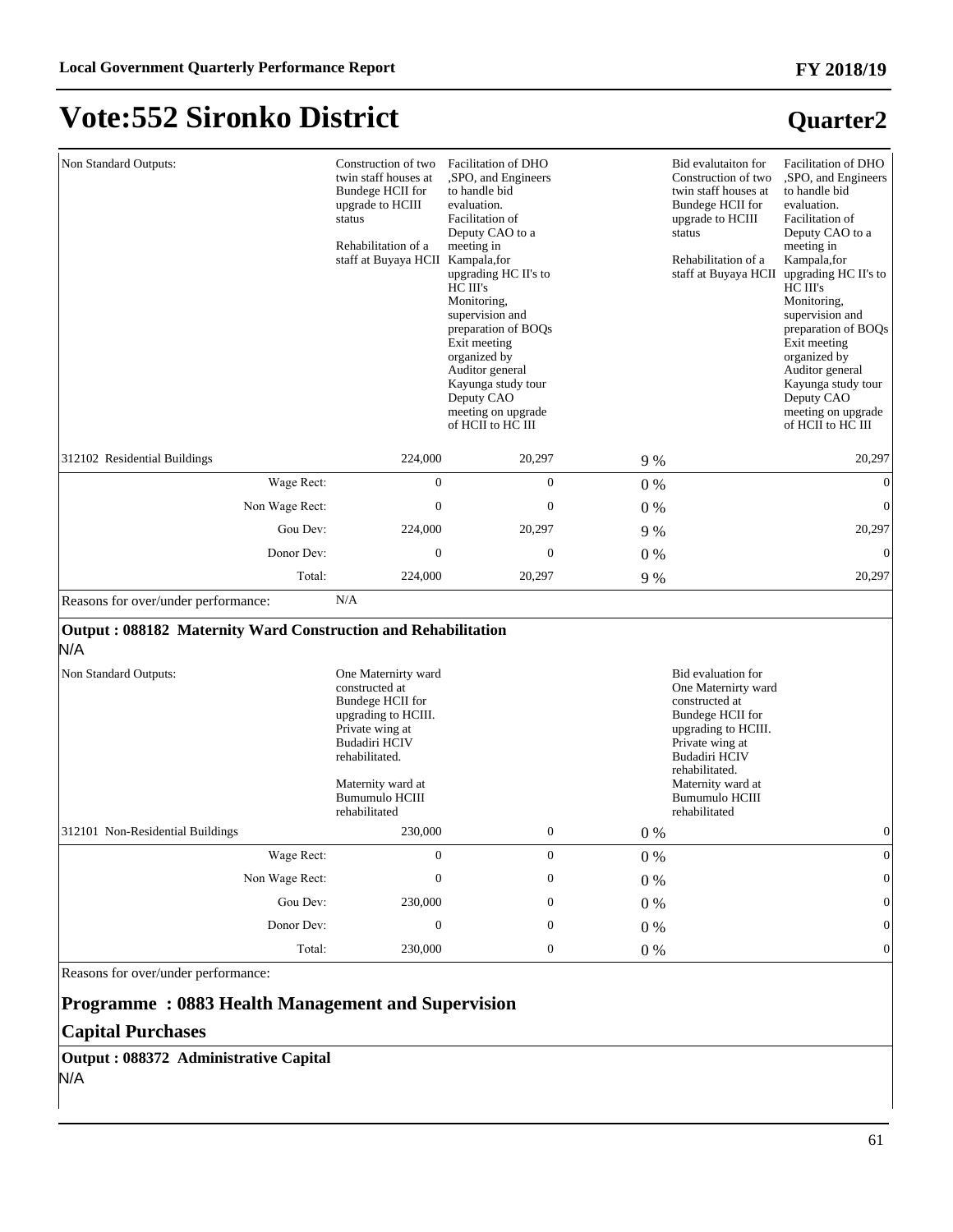| Non Standard Outputs:                                          | Facilitation EPI in<br>the district |                  |       | Facilitation EPI in<br>the district |
|----------------------------------------------------------------|-------------------------------------|------------------|-------|-------------------------------------|
| 281504 Monitoring, Supervision & Appraisal of<br>capital works | 300,000                             | $\boldsymbol{0}$ | $0\%$ | 0                                   |
| Wage Rect:                                                     | $\mathbf{0}$                        | $\mathbf{0}$     | $0\%$ | 0                                   |
| Non Wage Rect:                                                 | $\mathbf{0}$                        | $\boldsymbol{0}$ | $0\%$ | $\vert 0 \vert$                     |
| Gou Dev:                                                       | $\mathbf{0}$                        | $\boldsymbol{0}$ | 0 %   | $\vert 0 \vert$                     |
| Donor Dev:                                                     | 300,000                             | $\mathbf{0}$     | 0 %   | $\vert 0 \vert$                     |
| Total:                                                         | 300,000                             | $\boldsymbol{0}$ | 0 %   | $\vert 0 \vert$                     |
| Reasons for over/under performance:                            |                                     |                  |       |                                     |
| Total For Health : Wage Rect:                                  | 3,537,230                           | 1,764,274        | 50 %  | 882,137                             |
| Non-Wage Reccurent:                                            | 218,524                             | 104,483          | 48 %  | 51,998                              |
| GoU Dev:                                                       | 614,176                             | 36,040           | 6 %   | 36,040                              |
| Donor Dev:                                                     | 300,000                             | 0                | $0\%$ | $\Omega$                            |
| Grand Total:                                                   | 4,669,929                           | 1,904,797        | 40.8% | 970,175                             |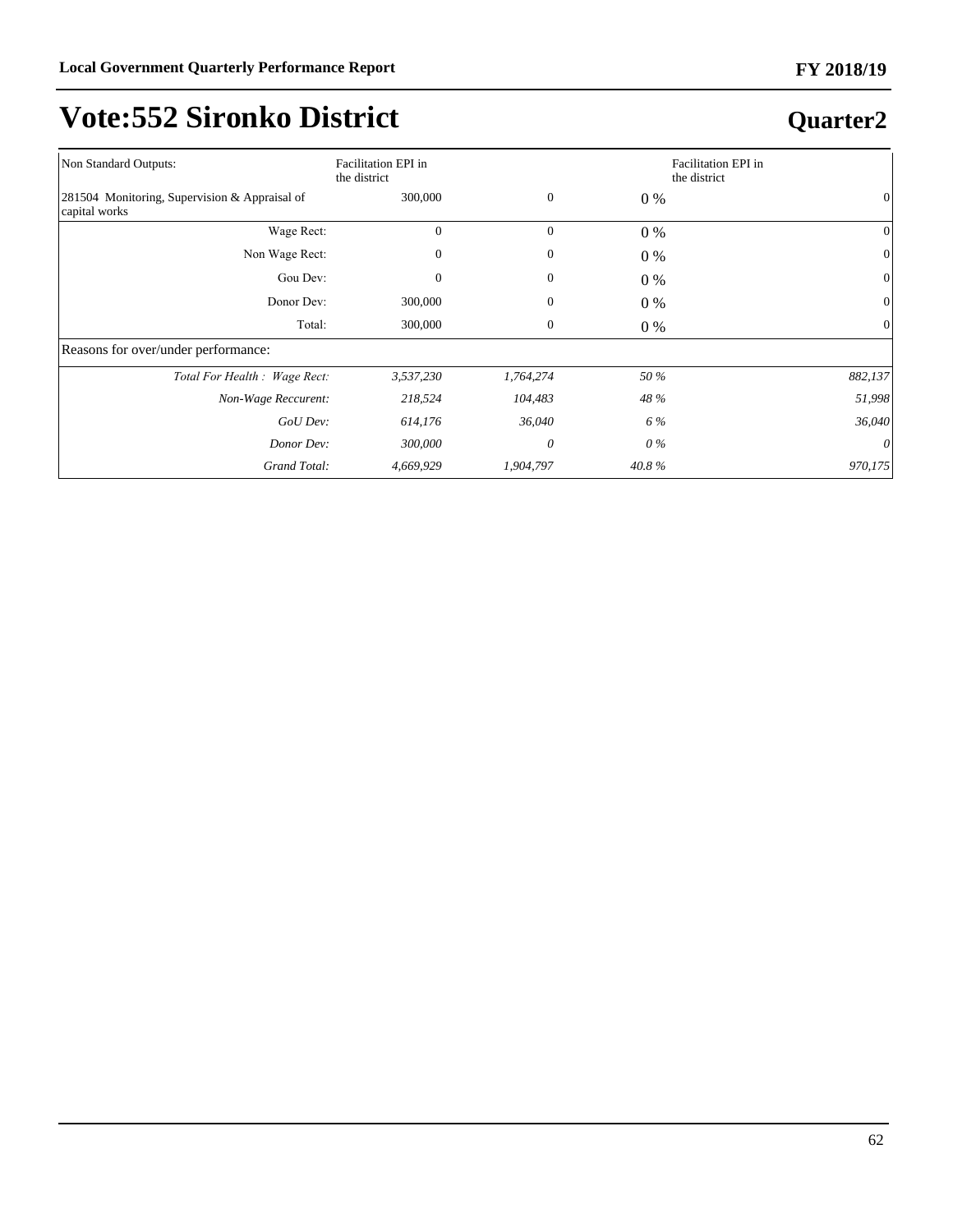#### **Workplan : 6 Education**

| Annual<br><b>Planned</b><br><b>Outputs</b>                                                                         | <b>Cumulative</b><br>Output<br><b>Performance</b> | % Peformance                                             | Quarterly<br><b>Planned</b><br><b>Outputs</b> | Quarterly<br>Output<br><b>Performance</b> |
|--------------------------------------------------------------------------------------------------------------------|---------------------------------------------------|----------------------------------------------------------|-----------------------------------------------|-------------------------------------------|
|                                                                                                                    |                                                   |                                                          |                                               |                                           |
|                                                                                                                    |                                                   |                                                          |                                               |                                           |
| <b>Output: 078102 Primary Teaching Services</b>                                                                    |                                                   |                                                          |                                               |                                           |
| Payment of teachers<br>salary for 110<br>primary                                                                   |                                                   |                                                          |                                               |                                           |
| 7,834,598                                                                                                          | 4,018,728                                         | 51 %                                                     |                                               | 2,009,364                                 |
| 7,834,598                                                                                                          | 4,018,728                                         | 51 %                                                     |                                               | 2,009,364                                 |
| $\Omega$                                                                                                           | $\Omega$                                          | $0\%$                                                    |                                               | $\mathbf{0}$                              |
| $\mathbf{0}$                                                                                                       | $\boldsymbol{0}$                                  | $0\%$                                                    |                                               | $\mathbf{0}$                              |
| $\Omega$                                                                                                           | $\Omega$                                          | 0%                                                       |                                               | $\overline{0}$                            |
| 7,834,598                                                                                                          | 4,018,728                                         | 51 %                                                     |                                               | 2,009,364                                 |
|                                                                                                                    |                                                   |                                                          |                                               |                                           |
|                                                                                                                    |                                                   |                                                          |                                               |                                           |
| Output: 078151 Primary Schools Services UPE (LLS)                                                                  |                                                   |                                                          |                                               |                                           |
| Disbursement UPE<br>funds totaling to<br>675.460,000=<br>; to 110 government<br>primary schools on<br>termly basis |                                                   |                                                          | na                                            |                                           |
| 678,797                                                                                                            | 222,393                                           | 33 %                                                     |                                               | $\mathbf{0}$                              |
| $\mathbf{0}$                                                                                                       | $\mathbf{0}$                                      | 0%                                                       |                                               | 0                                         |
| 678,797                                                                                                            | 222,393                                           | 33 %                                                     |                                               | 0                                         |
| $\mathbf{0}$                                                                                                       | $\mathbf{0}$                                      | $0\%$                                                    |                                               | $\overline{0}$                            |
| $\mathbf{0}$                                                                                                       | $\mathbf{0}$                                      | $0\%$                                                    |                                               | $\vert 0 \vert$                           |
| 678,797                                                                                                            | 222,393                                           | 33 %                                                     |                                               | $\overline{0}$                            |
|                                                                                                                    |                                                   | <b>Programme: 0781 Pre-Primary and Primary Education</b> |                                               |                                           |

#### **Capital Purchases**

**Output : 078180 Classroom construction and rehabilitation** N/A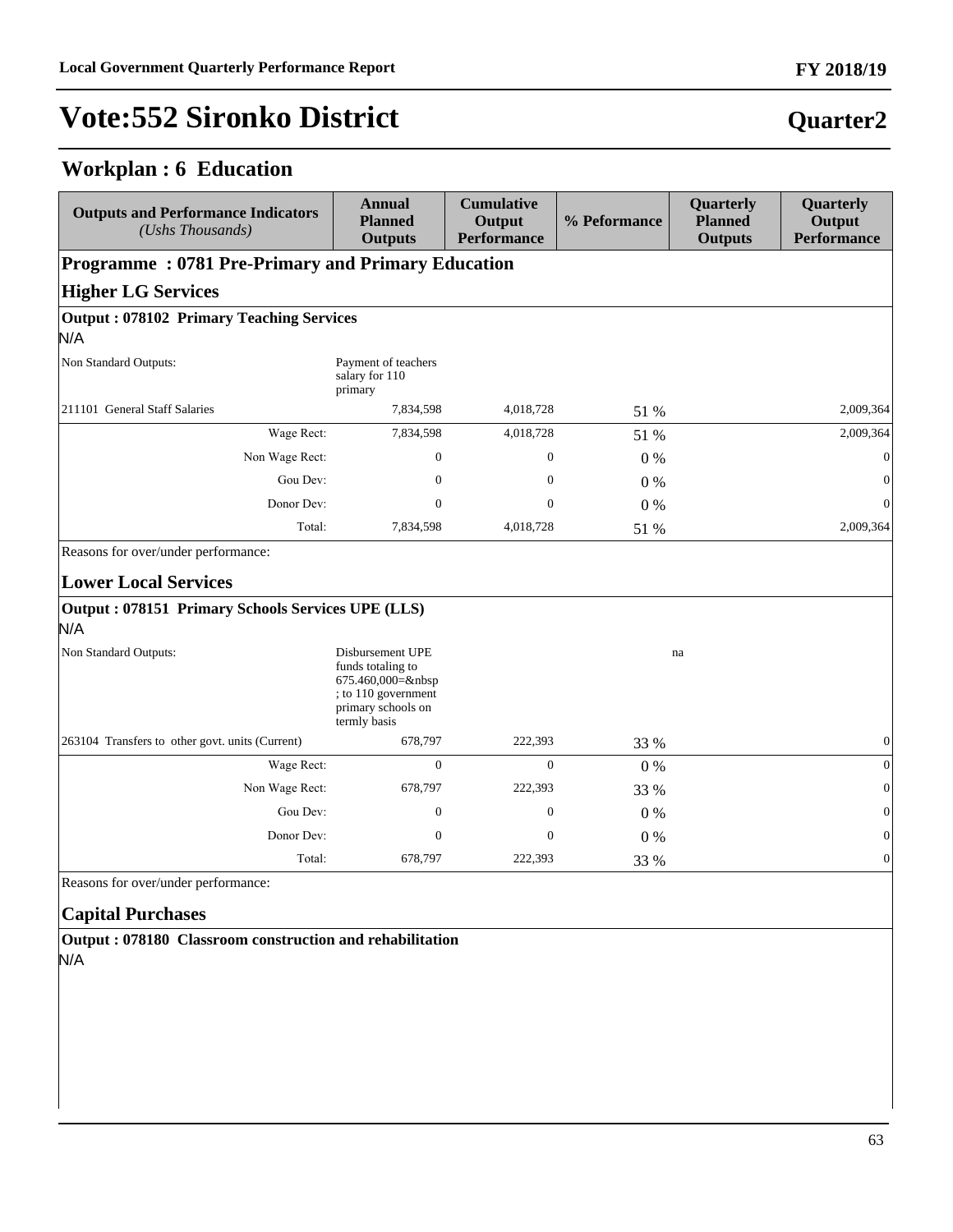| Non Standard Outputs:                                               | 2 classroom block<br>constructed at<br>Nabodi p/s with<br>Office and store                                                                                                                                               |                  | Bid evaluation and<br>award                       |                  |
|---------------------------------------------------------------------|--------------------------------------------------------------------------------------------------------------------------------------------------------------------------------------------------------------------------|------------------|---------------------------------------------------|------------------|
|                                                                     | 2classroom block<br>constructed at<br>Buzelobi p/s                                                                                                                                                                       |                  |                                                   |                  |
| 312101 Non-Residential Buildings                                    | 133,300                                                                                                                                                                                                                  | $\boldsymbol{0}$ | 0%                                                | 0                |
| Wage Rect:                                                          | $\boldsymbol{0}$                                                                                                                                                                                                         | $\boldsymbol{0}$ | $0\ \%$                                           | $\overline{0}$   |
| Non Wage Rect:                                                      | $\boldsymbol{0}$                                                                                                                                                                                                         | $\boldsymbol{0}$ | 0%                                                | $\theta$         |
| Gou Dev:                                                            | 133,300                                                                                                                                                                                                                  | $\boldsymbol{0}$ | 0%                                                | $\overline{0}$   |
| Donor Dev:                                                          | $\boldsymbol{0}$                                                                                                                                                                                                         | $\boldsymbol{0}$ | 0%                                                | $\theta$         |
| Total:                                                              | 133,300                                                                                                                                                                                                                  | $\boldsymbol{0}$ | $0\%$                                             | $\mathbf{0}$     |
| Reasons for over/under performance:                                 |                                                                                                                                                                                                                          |                  |                                                   |                  |
| Output: 078181 Latrine construction and rehabilitation<br>N/A       |                                                                                                                                                                                                                          |                  |                                                   |                  |
| Non Standard Outputs:                                               | 5 Stance pit latrines<br>constructed at ,<br>Bumusi, Nabodi,<br>Bugalabi, , Kibira,<br>Bukinyale, Lusagali<br>Emptying and<br>rehabilitation of 5<br>stance pit latrines at<br>Bubikoote,<br>and payment of<br>Retention |                  | Rehabilitation of<br>latrines at Bubikoote<br>p/s |                  |
| 312101 Non-Residential Buildings                                    | 175,588                                                                                                                                                                                                                  | $\boldsymbol{0}$ | $0\ \%$                                           | 0                |
| Wage Rect:                                                          | $\boldsymbol{0}$                                                                                                                                                                                                         | $\boldsymbol{0}$ | $0\%$                                             | $\overline{0}$   |
| Non Wage Rect:                                                      | $\boldsymbol{0}$                                                                                                                                                                                                         | $\boldsymbol{0}$ | 0%                                                | $\mathbf{0}$     |
| Gou Dev:                                                            | 175,588                                                                                                                                                                                                                  | $\boldsymbol{0}$ | $0\%$                                             | $\overline{0}$   |
| Donor Dev:                                                          | $\boldsymbol{0}$                                                                                                                                                                                                         | $\boldsymbol{0}$ | $0\%$                                             | $\mathbf{0}$     |
| Total:                                                              | 175,588                                                                                                                                                                                                                  | $\boldsymbol{0}$ | $0\%$                                             | $\overline{0}$   |
| Reasons for over/under performance:                                 |                                                                                                                                                                                                                          |                  |                                                   |                  |
| Output: 078182 Teacher house construction and rehabilitation<br>N/A |                                                                                                                                                                                                                          |                  |                                                   |                  |
| Non Standard Outputs:                                               | A twin staff house<br>constructed at<br><b>Bukiiti Primary</b><br>school in Bunyafwa<br>sub county                                                                                                                       |                  | Bid evaluation and<br>award                       |                  |
| 312102 Residential Buildings                                        | 80,000                                                                                                                                                                                                                   | $\boldsymbol{0}$ | $0\ \%$                                           | $\mathbf{0}$     |
| Wage Rect:                                                          | $\boldsymbol{0}$                                                                                                                                                                                                         | $\boldsymbol{0}$ | $0\ \%$                                           | $\theta$         |
| Non Wage Rect:                                                      | $\boldsymbol{0}$                                                                                                                                                                                                         | $\boldsymbol{0}$ | $0\ \%$                                           | $\mathbf{0}$     |
| Gou Dev:                                                            | 80,000                                                                                                                                                                                                                   | $\boldsymbol{0}$ | $0\ \%$                                           | $\mathbf{0}$     |
| Donor Dev:                                                          | $\boldsymbol{0}$                                                                                                                                                                                                         | $\boldsymbol{0}$ | $0\ \%$                                           | $\mathbf{0}$     |
| Total:                                                              | 80,000                                                                                                                                                                                                                   | $\boldsymbol{0}$ | $0\ \%$                                           | $\boldsymbol{0}$ |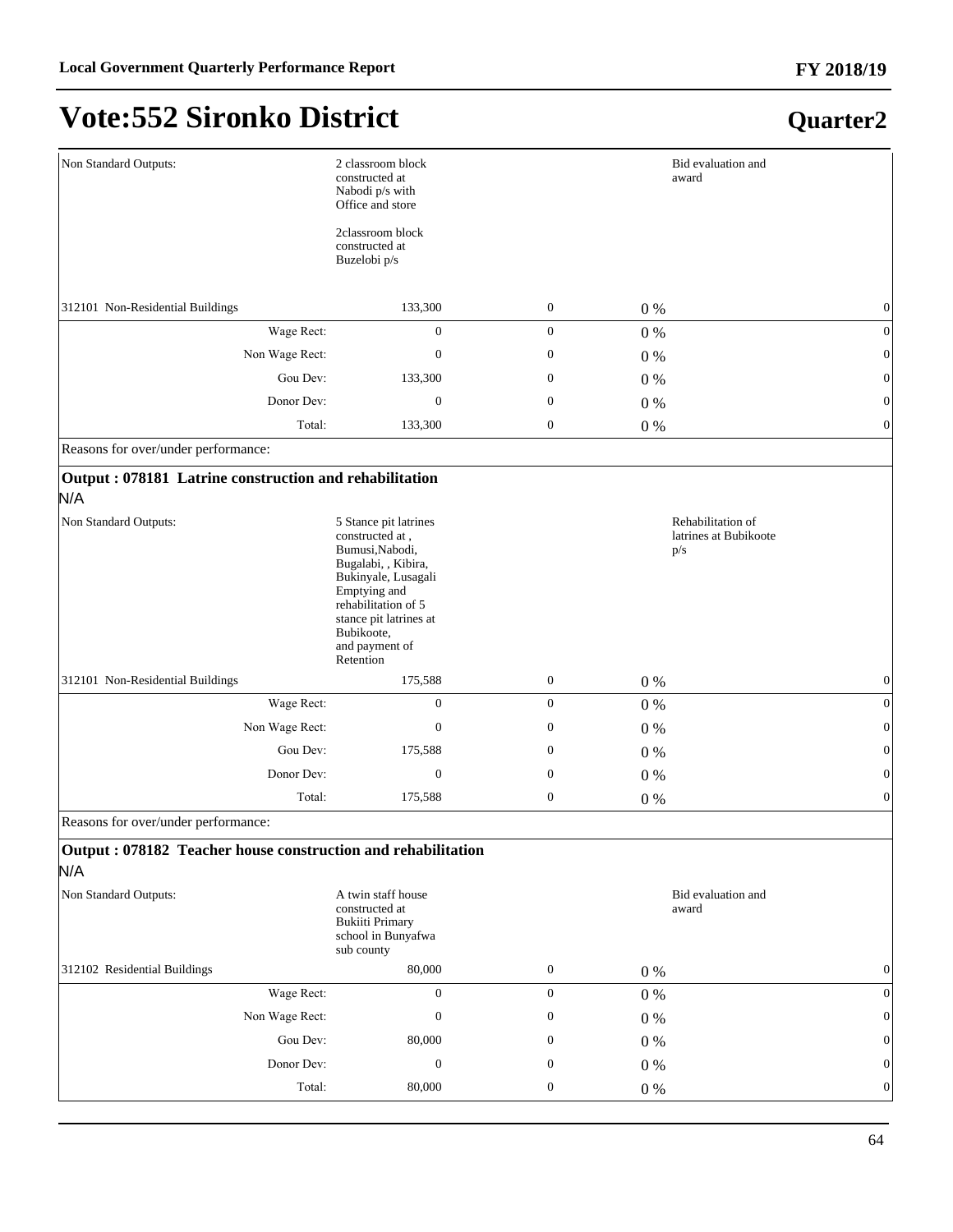### **Workplan : 6 Education**

| <b>Outputs and Performance Indicators</b><br>(Ushs Thousands)                       | <b>Annual</b><br><b>Planned</b><br><b>Outputs</b>                                                                                                                                                                                                                                                                                                                       | <b>Cumulative</b><br>Output<br><b>Performance</b> | % Peformance | Quarterly<br><b>Planned</b><br><b>Outputs</b> | Quarterly<br>Output<br>Performance |
|-------------------------------------------------------------------------------------|-------------------------------------------------------------------------------------------------------------------------------------------------------------------------------------------------------------------------------------------------------------------------------------------------------------------------------------------------------------------------|---------------------------------------------------|--------------|-----------------------------------------------|------------------------------------|
| Reasons for over/under performance:                                                 |                                                                                                                                                                                                                                                                                                                                                                         |                                                   |              |                                               |                                    |
| <b>Programme: 0782 Secondary Education</b>                                          |                                                                                                                                                                                                                                                                                                                                                                         |                                                   |              |                                               |                                    |
| <b>Higher LG Services</b>                                                           |                                                                                                                                                                                                                                                                                                                                                                         |                                                   |              |                                               |                                    |
| Output: 078201 Secondary Teaching Services<br>N/A<br>N/A                            |                                                                                                                                                                                                                                                                                                                                                                         |                                                   |              |                                               |                                    |
| 211101 General Staff Salaries                                                       | 2,100,390                                                                                                                                                                                                                                                                                                                                                               | 801,624                                           | 38 %         |                                               | 400,812                            |
| Wage Rect:                                                                          | 2,100,390                                                                                                                                                                                                                                                                                                                                                               | 801,624                                           | 38 %         |                                               | 400,812                            |
| Non Wage Rect:                                                                      | $\boldsymbol{0}$                                                                                                                                                                                                                                                                                                                                                        | 0                                                 | $0\%$        |                                               | $\boldsymbol{0}$                   |
| Gou Dev:                                                                            | $\mathbf{0}$                                                                                                                                                                                                                                                                                                                                                            | $\mathbf{0}$                                      | $0\ \%$      |                                               | $\boldsymbol{0}$                   |
| Donor Dev:                                                                          | $\boldsymbol{0}$                                                                                                                                                                                                                                                                                                                                                        | $\boldsymbol{0}$                                  | 0%           |                                               | $\boldsymbol{0}$                   |
| Total:<br>Reasons for over/under performance:                                       | 2,100,390                                                                                                                                                                                                                                                                                                                                                               | 801,624                                           | 38 %         |                                               | 400,812                            |
| <b>Lower Local Services</b><br>Output: 078251 Secondary Capitation(USE)(LLS)<br>N/A |                                                                                                                                                                                                                                                                                                                                                                         |                                                   |              |                                               |                                    |
| Non Standard Outputs:                                                               | USE transferred to<br>Masaba, Buboolo,<br>Bugobbiro, Budadiri<br>girls, Bugunzu seed,<br>Nalusala Seed,<br>Buhugu, St.<br>Mathew, Bugambi,<br>Nambulu,<br>Bumasifwa Seed,<br>Mt. Elgon, Sironko<br>Standard, Sironko<br>Progressive, Sironko<br>Parents, Highway,<br>St. Paul Nampanga,<br>Busamaga and<br>payment of salaries<br>to 250 staff in<br>secondary schools. |                                                   |              | na                                            |                                    |
| 263104 Transfers to other govt. units (Current)                                     | 1,397,684                                                                                                                                                                                                                                                                                                                                                               | 465,895                                           | 33 %         |                                               | $\boldsymbol{0}$                   |
| Wage Rect:                                                                          | $\boldsymbol{0}$                                                                                                                                                                                                                                                                                                                                                        | $\boldsymbol{0}$                                  | $0\ \%$      |                                               | $\boldsymbol{0}$                   |
| Non Wage Rect:                                                                      | 1,397,684                                                                                                                                                                                                                                                                                                                                                               | 465,895                                           | 33 %         |                                               | $\boldsymbol{0}$                   |
| Gou Dev:                                                                            | $\boldsymbol{0}$                                                                                                                                                                                                                                                                                                                                                        | $\boldsymbol{0}$                                  | $0\ \%$      |                                               | $\boldsymbol{0}$                   |
| Donor Dev:                                                                          | $\boldsymbol{0}$                                                                                                                                                                                                                                                                                                                                                        | $\boldsymbol{0}$                                  | $0\ \%$      |                                               | $\boldsymbol{0}$                   |
| Total:                                                                              | 1,397,684                                                                                                                                                                                                                                                                                                                                                               | 465,895                                           | 33 %         |                                               | $\boldsymbol{0}$                   |

Reasons for over/under performance:

#### **Capital Purchases**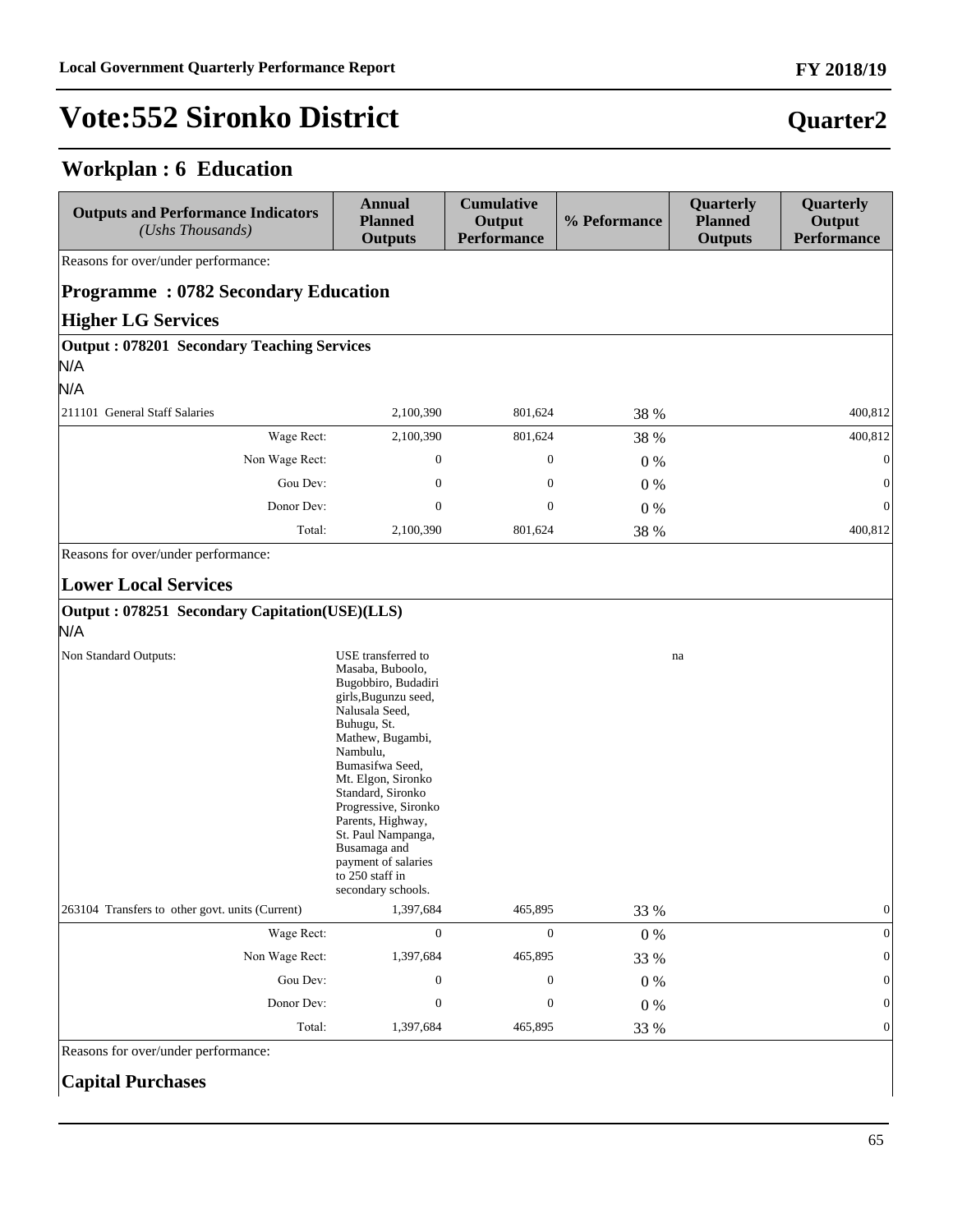#### **Workplan : 6 Education**

| <b>Outputs and Performance Indicators</b><br>(Ushs Thousands)    | <b>Annual</b><br><b>Planned</b><br><b>Outputs</b>                                                                                                                   | <b>Cumulative</b><br>Output<br><b>Performance</b> | % Peformance | Quarterly<br><b>Planned</b><br><b>Outputs</b> | Quarterly<br>Output<br><b>Performance</b> |
|------------------------------------------------------------------|---------------------------------------------------------------------------------------------------------------------------------------------------------------------|---------------------------------------------------|--------------|-----------------------------------------------|-------------------------------------------|
| Output: 078280 Secondary School Construction and Rehabilitation  |                                                                                                                                                                     |                                                   |              |                                               |                                           |
| N/A                                                              |                                                                                                                                                                     |                                                   |              |                                               |                                           |
| Non Standard Outputs:                                            | 2 blocks of Two<br>classroom block<br>constructed at<br>Bumirisa seed<br>school<br>2Blocks of 5 stance<br>pit latrine<br>constructed at<br>Bumirisa Seed<br>school. |                                                   |              | Initiation of the<br>procurement process      |                                           |
| 312101 Non-Residential Buildings                                 | 282,159                                                                                                                                                             | $\mathbf{0}$                                      | $0\%$        |                                               | $\mathbf{0}$                              |
| Wage Rect:                                                       | $\Omega$                                                                                                                                                            | $\Omega$                                          | $0\%$        |                                               | $\vert 0 \vert$                           |
| Non Wage Rect:                                                   | $\mathbf{0}$                                                                                                                                                        | $\overline{0}$                                    | $0\%$        |                                               | 0                                         |
| Gou Dev:                                                         | 282,159                                                                                                                                                             | $\mathbf{0}$                                      | $0\%$        |                                               | 0                                         |
| Donor Dev:                                                       | $\mathbf{0}$                                                                                                                                                        | $\mathbf{0}$                                      | $0\%$        |                                               | $\vert 0 \vert$                           |
| Total:                                                           | 282,159                                                                                                                                                             | $\boldsymbol{0}$                                  | $0\%$        |                                               | $\vert 0 \vert$                           |
| Reasons for over/under performance:                              |                                                                                                                                                                     |                                                   |              |                                               |                                           |
| Output: 078283 Laboratories and Science Room Construction<br>N/A |                                                                                                                                                                     |                                                   |              |                                               |                                           |
| Non Standard Outputs:                                            | Construction of<br>multipurpose science<br>Block (Lab) for<br>Bumirisa seed<br>school                                                                               |                                                   |              | Bid evaluation and<br>award                   |                                           |
| 281501 Environment Impact Assessment for Capital<br>Works        | 10.000                                                                                                                                                              | $\mathbf{0}$                                      | 0%           |                                               | 0                                         |
| 312101 Non-Residential Buildings                                 | 238,005                                                                                                                                                             | $\boldsymbol{0}$                                  | $0\%$        |                                               | 0                                         |
| Wage Rect:                                                       | $\mathbf{0}$                                                                                                                                                        | $\mathbf{0}$                                      | $0\%$        |                                               | $\overline{0}$                            |
| Non Wage Rect:                                                   | $\mathbf{0}$                                                                                                                                                        | $\mathbf{0}$                                      | $0\%$        |                                               | $\vert 0 \vert$                           |
| Gou Dev:                                                         | 248,005                                                                                                                                                             | $\mathbf{0}$                                      | $0\%$        |                                               | $\boldsymbol{0}$                          |
| Donor Dev:                                                       | $\mathbf{0}$                                                                                                                                                        | $\mathbf{0}$                                      | $0\%$        |                                               | $\overline{0}$                            |
| Total:                                                           | 248,005                                                                                                                                                             | $\mathbf{0}$                                      | 0%           |                                               | $\overline{0}$                            |
| Decease for overlunder nextermonser                              |                                                                                                                                                                     |                                                   |              |                                               |                                           |

Reasons for over/under performance:

#### **Programme : 0784 Education & Sports Management and Inspection**

#### **Higher LG Services**

**Output : 078401 Monitoring and Supervision of Primary and Secondary Education** N/A

#### 66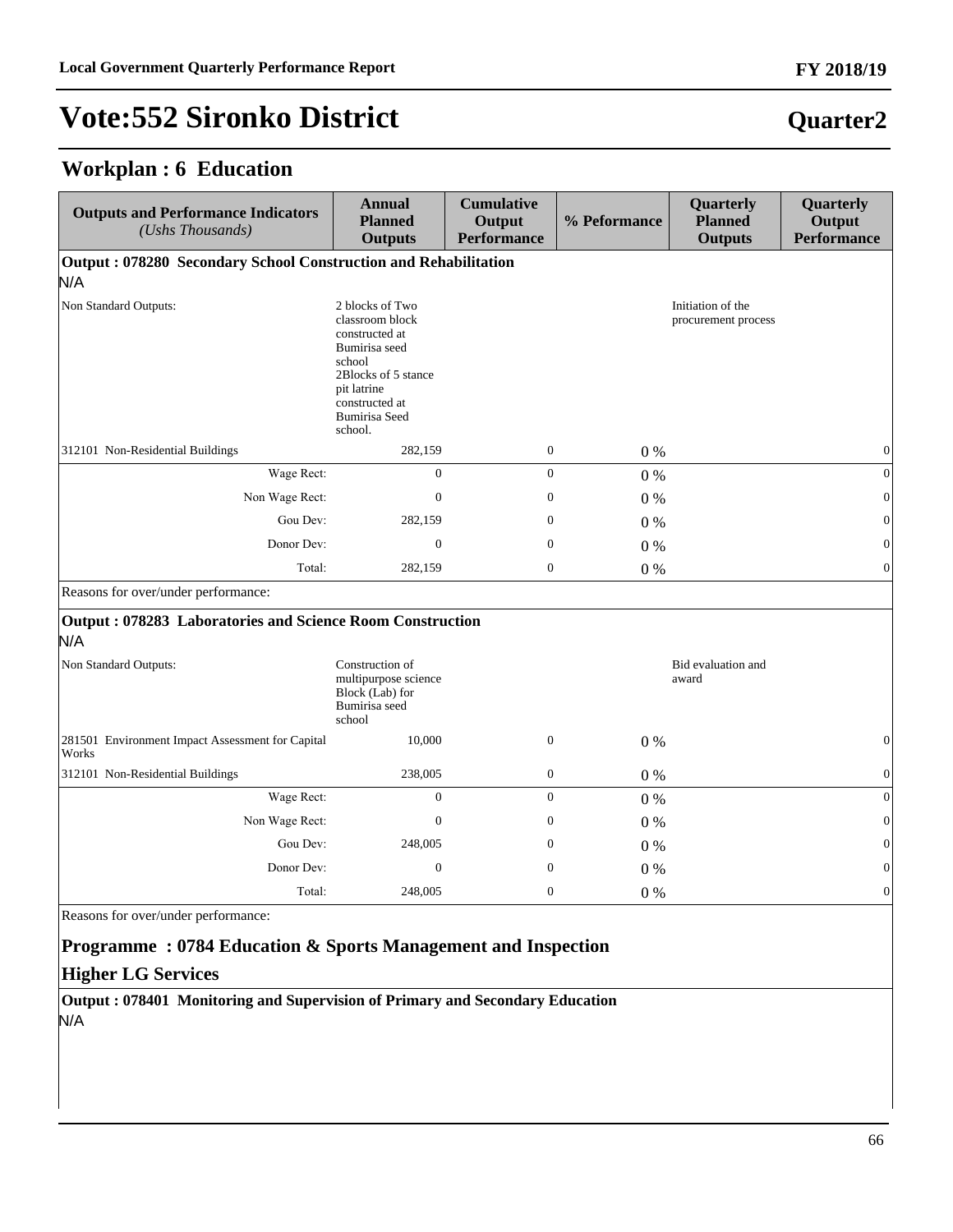**Quarter2**

# **Vote:552 Sironko District**

| Non Standard Outputs:         |                | Salary paid to 4 staff<br>in education<br>department for<br>12 months<br>200 primary schools<br>inspected, music<br>dance and Drama<br>activities facilitated<br>and PLE 2018<br>facilitated |                | Salary paid to 4 staff<br>in education<br>department for<br>12months<br>200 primary schools<br>inspected, music<br>dance and Drama<br>activities facilitated<br>and PLE 2018<br>facilitated |  |              |
|-------------------------------|----------------|----------------------------------------------------------------------------------------------------------------------------------------------------------------------------------------------|----------------|---------------------------------------------------------------------------------------------------------------------------------------------------------------------------------------------|--|--------------|
| 221012 Small Office Equipment |                | 2,000                                                                                                                                                                                        | 1,547          | 77 %                                                                                                                                                                                        |  | 885          |
| 227001 Travel inland          |                | 45,344                                                                                                                                                                                       | 16,842         | 37 %                                                                                                                                                                                        |  | $\theta$     |
|                               | Wage Rect:     | $\Omega$                                                                                                                                                                                     | $\overline{0}$ | 0 %                                                                                                                                                                                         |  | $\theta$     |
|                               | Non Wage Rect: | 47,344                                                                                                                                                                                       | 18,389         | 39 %                                                                                                                                                                                        |  | 885          |
|                               | Gou Dev:       | $\mathbf{0}$                                                                                                                                                                                 | $\mathbf{0}$   | $0\%$                                                                                                                                                                                       |  | $\mathbf{0}$ |
|                               | Donor Dev:     | $\theta$                                                                                                                                                                                     | $\overline{0}$ | 0 %                                                                                                                                                                                         |  | $\mathbf{0}$ |
|                               | Total:         | 47,344                                                                                                                                                                                       | 18,389         | 39 %                                                                                                                                                                                        |  | 885          |

Reasons for over/under performance:

#### **Output : 078402 Monitoring and Supervision Secondary Education**

#### N/A

| Non Standard Outputs: |                | All 19 secondary<br>schools inspected<br>and reports prepared<br>on Quartertly basis | All 19 secondary<br>schools inspected<br>and reports prepared<br>on Quartertly basis |       |                 |  |
|-----------------------|----------------|--------------------------------------------------------------------------------------|--------------------------------------------------------------------------------------|-------|-----------------|--|
| 227001 Travel inland  |                | 6,384                                                                                | $\overline{0}$                                                                       | $0\%$ | $\Omega$        |  |
|                       | Wage Rect:     | $\overline{0}$                                                                       | $\boldsymbol{0}$                                                                     | 0 %   | 0               |  |
|                       | Non Wage Rect: | 6,384                                                                                | $\overline{0}$                                                                       | 0 %   | $\vert 0 \vert$ |  |
|                       | Gou Dev:       | 0                                                                                    | $\overline{0}$                                                                       | 0 %   | $\vert 0 \vert$ |  |
|                       | Donor Dev:     | 0                                                                                    | $\boldsymbol{0}$                                                                     | 0 %   | 0               |  |
|                       | Total:         | 6,384                                                                                | $\overline{0}$                                                                       | $0\%$ | $\vert 0 \vert$ |  |

Reasons for over/under performance:

| Output: 078403 Sports Development services<br>N/A   |                                                                       |              |       |                                                                       |                 |
|-----------------------------------------------------|-----------------------------------------------------------------------|--------------|-------|-----------------------------------------------------------------------|-----------------|
| Non Standard Outputs:                               | Co cirricular<br>Activities<br>competitions<br>facilitated in schools |              |       | Co cirricular<br>Activities<br>competitions<br>facilitated in schools |                 |
| 227001 Travel inland                                | 4,814                                                                 | $\mathbf{0}$ | $0\%$ |                                                                       | $\vert 0 \vert$ |
| Wage Rect:                                          | $\mathbf{0}$                                                          | $\mathbf{0}$ | $0\%$ |                                                                       | $\vert 0 \vert$ |
| Non Wage Rect:                                      | 4,814                                                                 | $\mathbf{0}$ | $0\%$ |                                                                       | $\vert 0 \vert$ |
| Gou Dev:                                            | $\mathbf{0}$                                                          | $\mathbf{0}$ | $0\%$ |                                                                       | $\vert 0 \vert$ |
| Donor Dev:                                          | $\mathbf{0}$                                                          | $\mathbf{0}$ | $0\%$ |                                                                       | $\vert 0 \vert$ |
| Total:                                              | 4,814                                                                 | $\mathbf{0}$ | $0\%$ |                                                                       | $\vert 0 \vert$ |
| $\mathbf{D}$ $\mathbf{C}$ $\mathbf{I}$ $\mathbf{C}$ |                                                                       |              |       |                                                                       |                 |

Reasons for over/under performance:

**Output : 078405 Education Management Services** N/A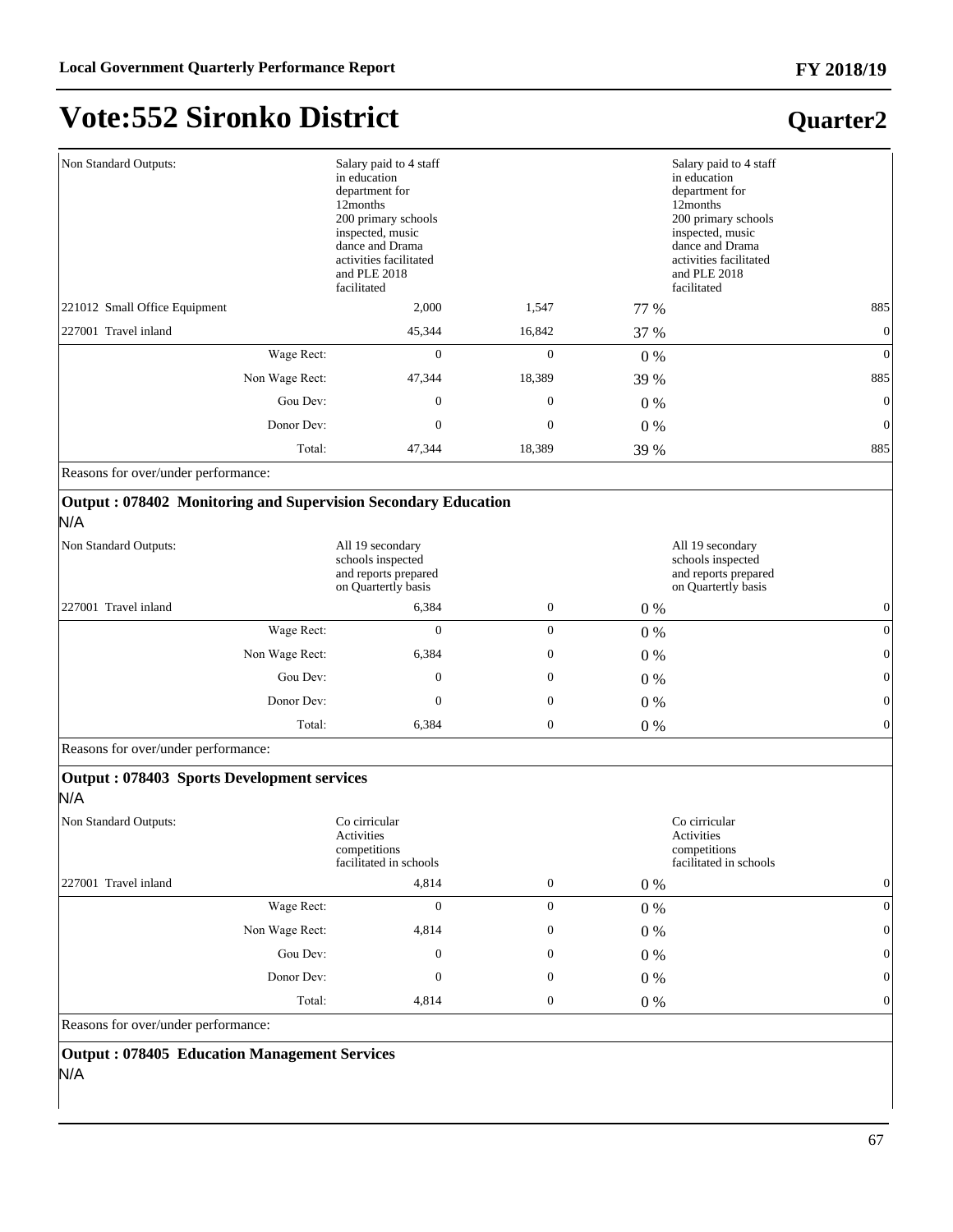# **Vote:552 Sironko District**

#### Non Standard Outputs: Distrcit education office salaries paid for 12 months Facilitation of DEO for monitoring schools facilitate exchange study tour for social services committee Facilitation UNEB/PLE District education office salaries paid for 3 months Facilitation of DEO for monitoring schools facilitate exchange study tour for social services committee Facilitation UNEB/PLE Facilitated the monitoring of projects 211101 General Staff Salaries 51,757 11,649 23 % 0 221011 Printing, Stationery, Photocopying and Binding  $1,500$   $450$   $30\%$  0 221017 Subscriptions 100 0 0 % 0 222001 Telecommunications 400 100 25 % 0 227001 Travel inland 9,616 3,904 41 % 0 227004 Fuel, Lubricants and Oils 6,900 2,300 33 % 0 Wage Rect: 51,757 11,649 23 % 0 Non Wage Rect: 18,516 6,754 36 % 0 \*RX'HY 0 0 0 % 0 Donor Dev:  $0 \t 0 \t 0 \t 0 \t 0$ Total: 70,273 18,403 26 % 0

Reasons for over/under performance: NA

#### **Capital Purchases**

#### **Output : 078472 Administrative Capital** N/A

| Non Standard Outputs:                                          | One education<br>conference<br>facilitated<br>One study tour for<br>social services<br>committee<br>facilitated.<br>One education<br>vehicle serviced and<br>maintained<br>Training of School<br>management<br>committees and<br>headteachers<br>conducted | Facilitated<br>consultation<br>meeting, PLE<br>facilitation and<br>facilitated Education<br>tour |       | One study tour for<br>social services<br>committee<br>facilitated.<br>One education<br>vehicle serviced and<br>maintained<br>Training of School<br>management<br>committees and<br>headteachers<br>conducted | Facilitated<br>consultation<br>meeting, PLE<br>facilitation and<br>facilitated Education<br>tour |
|----------------------------------------------------------------|------------------------------------------------------------------------------------------------------------------------------------------------------------------------------------------------------------------------------------------------------------|--------------------------------------------------------------------------------------------------|-------|--------------------------------------------------------------------------------------------------------------------------------------------------------------------------------------------------------------|--------------------------------------------------------------------------------------------------|
| 281504 Monitoring, Supervision & Appraisal of<br>capital works | 60,429                                                                                                                                                                                                                                                     | 62,885                                                                                           | 104 % |                                                                                                                                                                                                              | 42,303                                                                                           |
| Wage Rect:                                                     | $\mathbf{0}$                                                                                                                                                                                                                                               | $\mathbf{0}$                                                                                     | $0\%$ |                                                                                                                                                                                                              | $\Omega$                                                                                         |
| Non Wage Rect:                                                 | $\boldsymbol{0}$                                                                                                                                                                                                                                           | $\mathbf{0}$                                                                                     | $0\%$ |                                                                                                                                                                                                              | $\mathbf{0}$                                                                                     |
| Gou Dev:                                                       | 60,429                                                                                                                                                                                                                                                     | 62,885                                                                                           | 104 % |                                                                                                                                                                                                              | 42,303                                                                                           |
| Donor Dev:                                                     | $\boldsymbol{0}$                                                                                                                                                                                                                                           | $\mathbf{0}$                                                                                     | $0\%$ |                                                                                                                                                                                                              | $\Omega$                                                                                         |
| Total:                                                         | 60,429                                                                                                                                                                                                                                                     | 62,885                                                                                           | 104 % |                                                                                                                                                                                                              | 42,303                                                                                           |
| Reasons for over/under performance:                            | NA                                                                                                                                                                                                                                                         |                                                                                                  |       |                                                                                                                                                                                                              |                                                                                                  |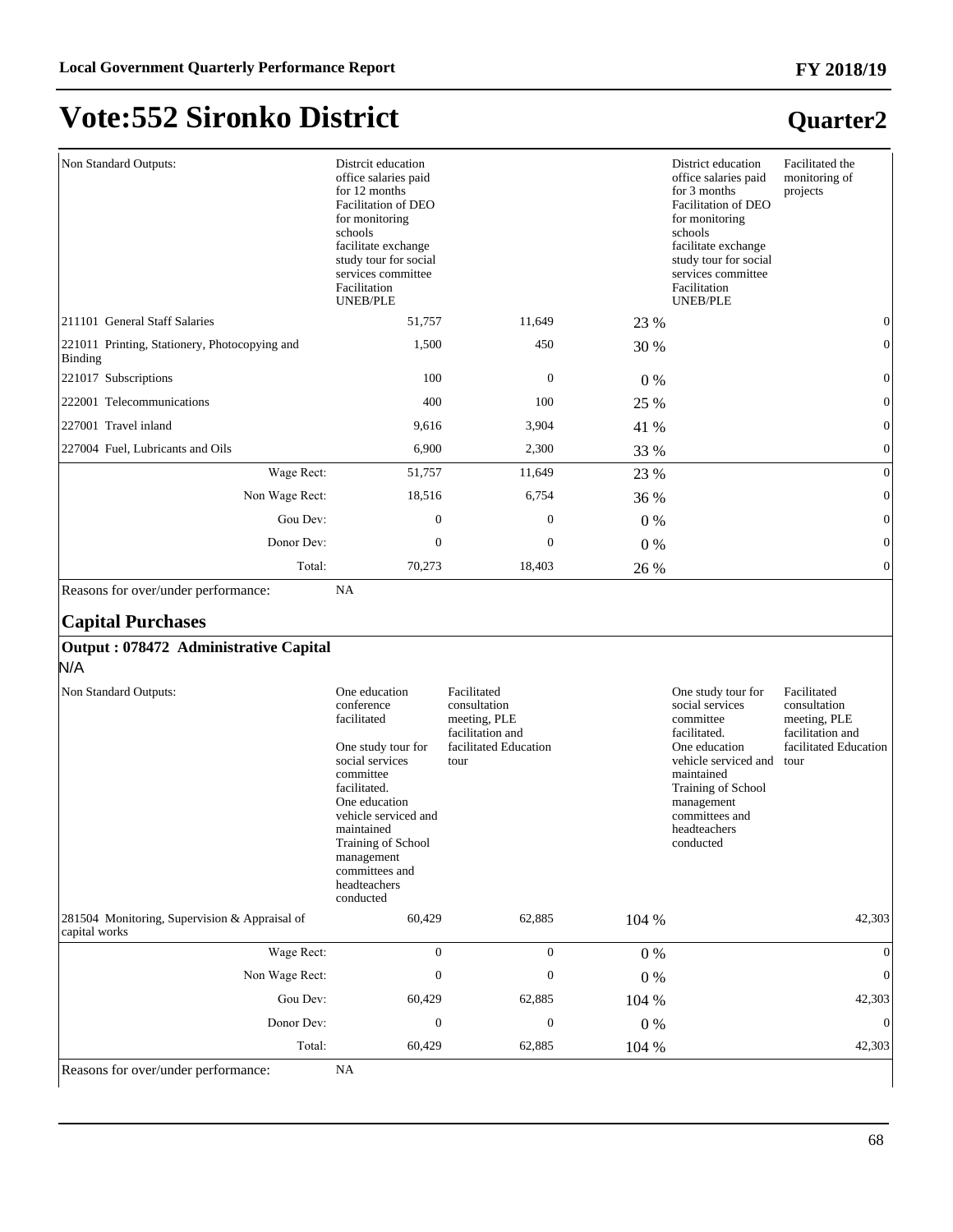### **Workplan : 6 Education**

| <b>Outputs and Performance Indicators</b><br>(Ushs Thousands) | <b>Annual</b><br><b>Planned</b><br><b>Outputs</b>                                              | <b>Cumulative</b><br>Output<br><b>Performance</b> | % Peformance | Quarterly<br><b>Planned</b><br><b>Outputs</b>                                                  | Quarterly<br>Output<br><b>Performance</b>                                                                                                      |
|---------------------------------------------------------------|------------------------------------------------------------------------------------------------|---------------------------------------------------|--------------|------------------------------------------------------------------------------------------------|------------------------------------------------------------------------------------------------------------------------------------------------|
| <b>Programme: 0785 Special Needs Education</b>                |                                                                                                |                                                   |              |                                                                                                |                                                                                                                                                |
| <b>Higher LG Services</b>                                     |                                                                                                |                                                   |              |                                                                                                |                                                                                                                                                |
| <b>Output: 078501 Special Needs Education Services</b><br>N/A |                                                                                                |                                                   |              |                                                                                                |                                                                                                                                                |
| Non Standard Outputs:                                         | Follow up SNE<br>children in schools<br>and support to<br>teachers to handle<br>children well. |                                                   |              | Follow up SNE<br>children in schools<br>and support to<br>teachers to handle<br>children well. | Facilitated DEO to<br>follow up closure of<br>schools, follow up<br>on UPE and USE<br>reciepts and<br>facilitated DEO and<br>DIS to attend the |
| 227001 Travel inland                                          | 2,500                                                                                          | 1,131                                             | 45 %         |                                                                                                | 1,131                                                                                                                                          |
| Wage Rect:                                                    | $\Omega$                                                                                       | $\Omega$                                          | $0\%$        |                                                                                                | $\vert$ 0                                                                                                                                      |
| Non Wage Rect:                                                | 2,500                                                                                          | 1,131                                             | 45 %         |                                                                                                | 1,131                                                                                                                                          |
| Gou Dev:                                                      | $\overline{0}$                                                                                 | $\overline{0}$                                    | $0\%$        |                                                                                                | $\vert 0 \vert$                                                                                                                                |
| Donor Dev:                                                    | $\Omega$                                                                                       | $\Omega$                                          | $0\%$        |                                                                                                | $\vert 0 \vert$                                                                                                                                |
| Total:                                                        | 2,500                                                                                          | 1,131                                             | 45 %         |                                                                                                | 1,131                                                                                                                                          |
| Reasons for over/under performance:                           | <b>NA</b>                                                                                      |                                                   |              |                                                                                                |                                                                                                                                                |
| Total For Education : Wage Rect:                              | 9,986,745                                                                                      | 4,832,001                                         | 48 %         |                                                                                                | 2,410,176                                                                                                                                      |
| Non-Wage Reccurent:                                           | 2,156,039                                                                                      | 714,561                                           | 33 %         |                                                                                                | 2,016                                                                                                                                          |
| GoU Dev:                                                      | 979,482                                                                                        | 62,885                                            | 6 %          |                                                                                                | 42,303                                                                                                                                         |
| Donor Dev:                                                    | 0                                                                                              | 0                                                 | $0\%$        |                                                                                                | $\theta$                                                                                                                                       |
| Grand Total:                                                  | 13,122,266                                                                                     | 5,609,446                                         | 42.7%        |                                                                                                | 2,454,494                                                                                                                                      |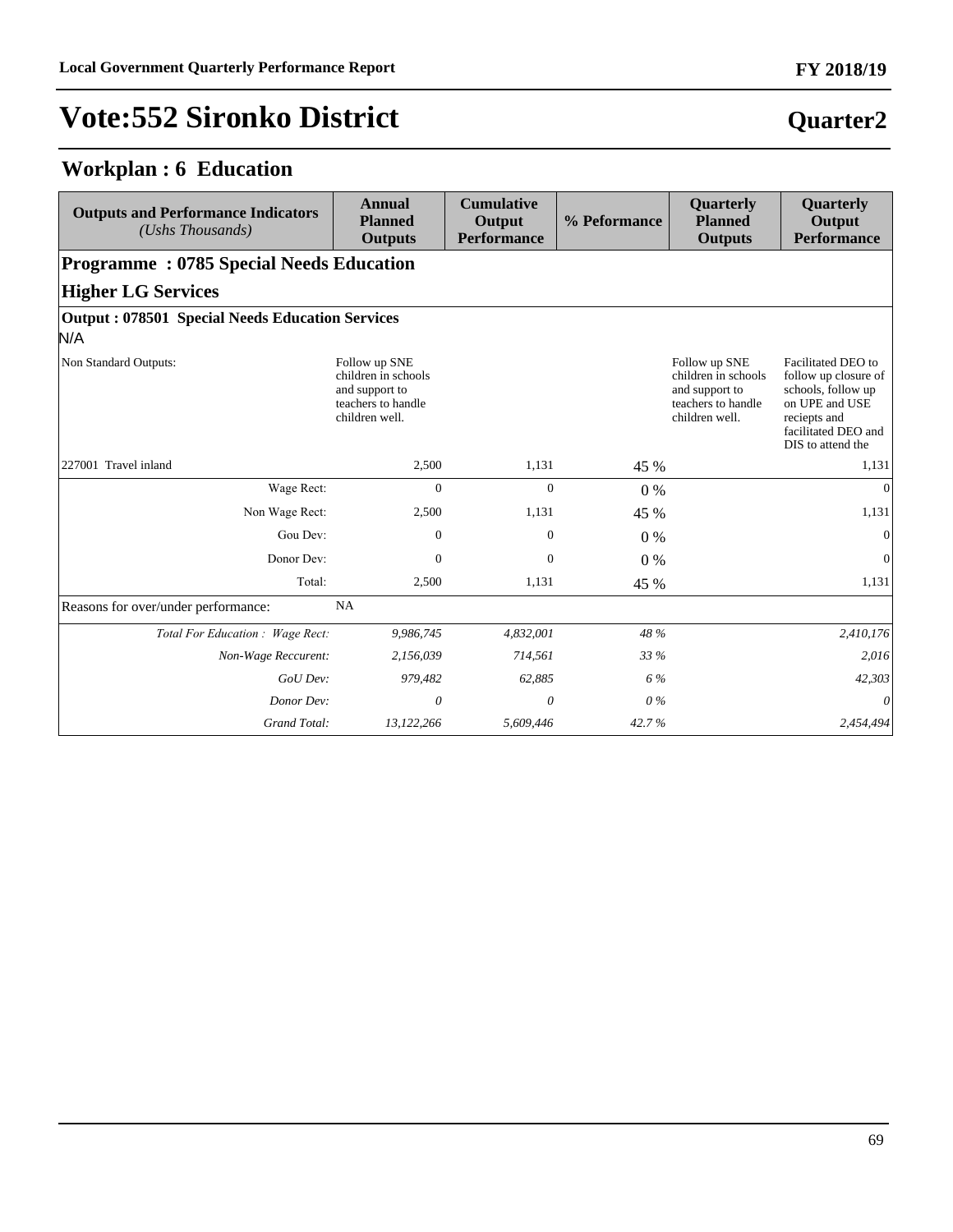#### **FY 2018/19**

### **Quarter2**

### **Workplan : 7a Roads and Engineering**

| <b>Outputs and Performance Indicators</b><br>(Ushs Thousands)     | <b>Annual</b><br><b>Planned</b><br><b>Outputs</b>                                                                                                                                                                                                                                         | <b>Cumulative</b><br>Output<br><b>Performance</b>                                                   | % Peformance | Quarterly<br><b>Planned</b><br><b>Outputs</b>                                                                                                                                                            | Quarterly<br>Output<br><b>Performance</b>                                                           |
|-------------------------------------------------------------------|-------------------------------------------------------------------------------------------------------------------------------------------------------------------------------------------------------------------------------------------------------------------------------------------|-----------------------------------------------------------------------------------------------------|--------------|----------------------------------------------------------------------------------------------------------------------------------------------------------------------------------------------------------|-----------------------------------------------------------------------------------------------------|
| <b>Programme: 0481 District, Urban and Community Access Roads</b> |                                                                                                                                                                                                                                                                                           |                                                                                                     |              |                                                                                                                                                                                                          |                                                                                                     |
| <b>Higher LG Services</b>                                         |                                                                                                                                                                                                                                                                                           |                                                                                                     |              |                                                                                                                                                                                                          |                                                                                                     |
| <b>Output: 048104 Community Access Roads maintenance</b><br>N/A   |                                                                                                                                                                                                                                                                                           |                                                                                                     |              |                                                                                                                                                                                                          |                                                                                                     |
| Non Standard Outputs:                                             | $230 \text{ km of}$<br>community access<br>roads routinely<br>maintained by the<br>road gangs<br>59 KM of<br>community access<br>roads<br>maintained using a<br>mechanized<br>approach<br>18.2km of District<br>roads periodically<br>maintained including<br>graveling<br>$\langle$ div> | 230Km of<br>community access<br>roads were routinely<br>maintained by road<br>gangs                 |              | $230 \text{ km of}$<br>community access<br>roads routinely<br>maintained by the<br>road gangs                                                                                                            | 230Km of<br>community access<br>roads were routinely<br>maintained by road<br>gangs                 |
| 228001 Maintenance - Civil                                        | 140,000                                                                                                                                                                                                                                                                                   | 65,473                                                                                              | 47 %         |                                                                                                                                                                                                          | 32,232                                                                                              |
| Wage Rect:                                                        | $\Omega$                                                                                                                                                                                                                                                                                  | $\Omega$                                                                                            | $0\%$        |                                                                                                                                                                                                          | $\Omega$                                                                                            |
| Non Wage Rect:                                                    | 140,000                                                                                                                                                                                                                                                                                   | 65,473                                                                                              | 47 %         |                                                                                                                                                                                                          | 32,232                                                                                              |
| Gou Dev:                                                          | $\mathbf{0}$                                                                                                                                                                                                                                                                              | $\boldsymbol{0}$                                                                                    | $0\%$        |                                                                                                                                                                                                          | $\mathbf{0}$                                                                                        |
| Donor Dev:                                                        | $\mathbf{0}$                                                                                                                                                                                                                                                                              | $\theta$                                                                                            | 0%           |                                                                                                                                                                                                          | $\boldsymbol{0}$                                                                                    |
| Total:                                                            | 140,000                                                                                                                                                                                                                                                                                   | 65,473                                                                                              | 47 %         |                                                                                                                                                                                                          | 32,232                                                                                              |
| Reasons for over/under performance:                               | NA                                                                                                                                                                                                                                                                                        |                                                                                                     |              |                                                                                                                                                                                                          |                                                                                                     |
| Output: 048105 District Road equipment and machinery repaired     |                                                                                                                                                                                                                                                                                           |                                                                                                     |              |                                                                                                                                                                                                          |                                                                                                     |
| N/A<br>Non Standard Outputs:                                      | Repair, Maintenance Repaired and<br>and Servicing of<br>roads equipment (2)<br>Motor graders, 1<br>wheel loader, 1<br>Vibro Roller, 1<br>water Bowser, 4<br>Dumper trucks, 1<br>Double cabin pick<br>up.                                                                                  | serviced district road<br>equipment(one<br>grader, 1 pick, wheel<br>loader, and 2<br>dumper/tippers |              | Repair, Maintenance Repaired and<br>and Servicing of<br>roads equipment (2)<br>Motor graders, 1<br>wheel loader, 1<br>Vibro Roller, 1<br>water Bowser, 4<br>Dumper trucks, 1<br>Double cabin pick<br>up. | serviced district road<br>equipment(one<br>grader, 1 pick, wheel<br>loader, and 2<br>dumper/tippers |
| 228002 Maintenance - Vehicles                                     | 74,431                                                                                                                                                                                                                                                                                    | 14,875                                                                                              | 20 %         |                                                                                                                                                                                                          | 10,192                                                                                              |
| Wage Rect:                                                        | $\boldsymbol{0}$                                                                                                                                                                                                                                                                          | $\mathbf{0}$                                                                                        | $0\%$        |                                                                                                                                                                                                          | $\overline{0}$                                                                                      |
| Non Wage Rect:                                                    | 74,431                                                                                                                                                                                                                                                                                    | 14,875                                                                                              | 20 %         |                                                                                                                                                                                                          | 10,192                                                                                              |
| Gou Dev:                                                          | $\boldsymbol{0}$                                                                                                                                                                                                                                                                          | $\boldsymbol{0}$                                                                                    | $0\ \%$      |                                                                                                                                                                                                          | $\boldsymbol{0}$                                                                                    |
| Donor Dev:                                                        | $\boldsymbol{0}$                                                                                                                                                                                                                                                                          | $\boldsymbol{0}$                                                                                    | $0\ \%$      |                                                                                                                                                                                                          | $\mathbf{0}$                                                                                        |
| Total:                                                            | 74,431                                                                                                                                                                                                                                                                                    | 14,875                                                                                              | 20 %         |                                                                                                                                                                                                          | 10,192                                                                                              |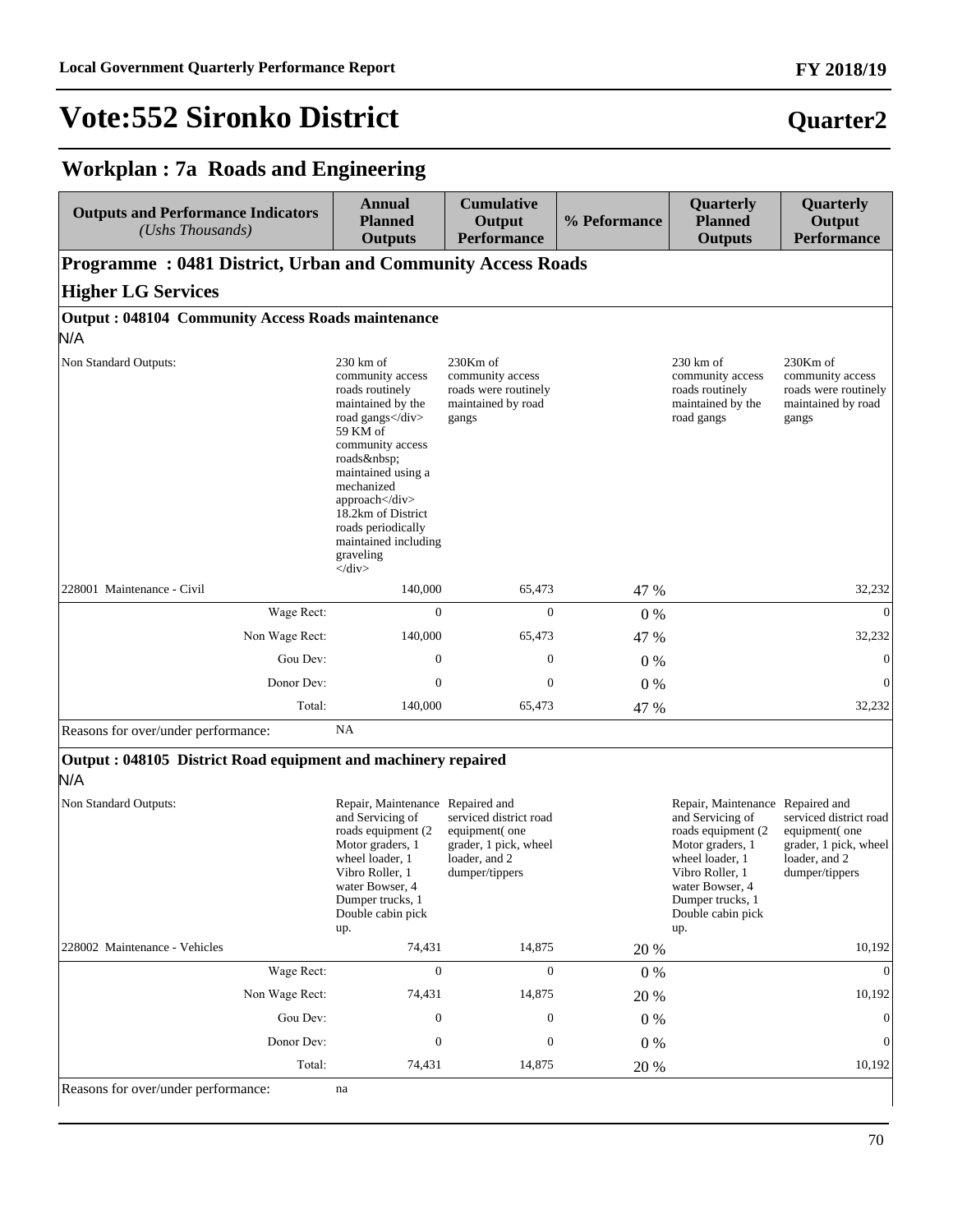### **Quarter2**

### **Workplan : 7a Roads and Engineering**

|                                                                 | <b>Outputs</b>                                                                                                                                                                                                      | Output<br><b>Performance</b>                                                                                                                                                                        | % Peformance | <b>Planned</b><br><b>Outputs</b>                                                                                                                                                                                    | Output<br><b>Performance</b>                                                                                                                                     |  |  |  |
|-----------------------------------------------------------------|---------------------------------------------------------------------------------------------------------------------------------------------------------------------------------------------------------------------|-----------------------------------------------------------------------------------------------------------------------------------------------------------------------------------------------------|--------------|---------------------------------------------------------------------------------------------------------------------------------------------------------------------------------------------------------------------|------------------------------------------------------------------------------------------------------------------------------------------------------------------|--|--|--|
| <b>Output: 048106 Urban Roads Maintenance</b>                   |                                                                                                                                                                                                                     |                                                                                                                                                                                                     |              |                                                                                                                                                                                                                     |                                                                                                                                                                  |  |  |  |
| N/A                                                             |                                                                                                                                                                                                                     |                                                                                                                                                                                                     |              |                                                                                                                                                                                                                     |                                                                                                                                                                  |  |  |  |
| Non Standard Outputs:                                           | Transfers of road<br>fund to Budadiri and<br>Sironko Town<br>Councils                                                                                                                                               | Transferred road<br>fund to Town<br>councils of Budadiri<br>and Sironko TCs                                                                                                                         |              | Transfers of road<br>fund to Budadiri and<br>Sironko Town<br>Councils                                                                                                                                               | Transferred road<br>fund to Town<br>councils of Budadiri<br>and Sironko TCs                                                                                      |  |  |  |
| 228004 Maintenance – Other                                      | 309,224                                                                                                                                                                                                             | 144,634                                                                                                                                                                                             | 47 %         |                                                                                                                                                                                                                     | 69,132                                                                                                                                                           |  |  |  |
| Wage Rect:                                                      | $\overline{0}$                                                                                                                                                                                                      | $\mathbf{0}$                                                                                                                                                                                        | 0 %          |                                                                                                                                                                                                                     | $\Omega$                                                                                                                                                         |  |  |  |
| Non Wage Rect:                                                  | 309,224                                                                                                                                                                                                             | 144,634                                                                                                                                                                                             | 47 %         |                                                                                                                                                                                                                     | 69,132                                                                                                                                                           |  |  |  |
| Gou Dev:                                                        | $\overline{0}$                                                                                                                                                                                                      | $\mathbf{0}$                                                                                                                                                                                        | $0\%$        |                                                                                                                                                                                                                     | $\overline{0}$                                                                                                                                                   |  |  |  |
| Donor Dev:                                                      | $\overline{0}$                                                                                                                                                                                                      | $\mathbf{0}$                                                                                                                                                                                        | $0\%$        |                                                                                                                                                                                                                     | $\mathbf{0}$                                                                                                                                                     |  |  |  |
| Total:                                                          | 309,224                                                                                                                                                                                                             | 144,634                                                                                                                                                                                             | 47 %         |                                                                                                                                                                                                                     | 69,132                                                                                                                                                           |  |  |  |
| Reasons for over/under performance:                             | NA                                                                                                                                                                                                                  |                                                                                                                                                                                                     |              |                                                                                                                                                                                                                     |                                                                                                                                                                  |  |  |  |
| <b>Output: 048108 Operation of District Roads Office</b><br>N/A |                                                                                                                                                                                                                     |                                                                                                                                                                                                     |              |                                                                                                                                                                                                                     |                                                                                                                                                                  |  |  |  |
| Non Standard Outputs:                                           | Works staff at<br>district and Town<br>councils paid salary<br>for 12 months<br>water and electricity<br>bills, staff welfare,<br>printing, small office<br>equipment and travel Paid electricity bills,<br>in land | Works staff salaries<br>were paid for the 3<br>months of July,<br>August,<br>September, October,<br>November and<br>December 2018<br>water bills,<br>facilitated<br>submission of<br>reports to URF |              | Works staff at<br>district and Town<br>councils paid salary<br>for 3 months<br>water and electricity<br>bills, staff welfare,<br>printing, small office water bills,<br>equipment and travel facilitated<br>in land | Works staff salaries<br>were paid for the 3<br>months of October,<br>November and<br>December 2018<br>Paid electricity bills,<br>submission of<br>reports to URF |  |  |  |
| 211101 General Staff Salaries                                   | 125,781                                                                                                                                                                                                             | 31,445                                                                                                                                                                                              | 25 %         |                                                                                                                                                                                                                     | $\theta$                                                                                                                                                         |  |  |  |
| 221008 Computer supplies and Information<br>Technology (IT)     | 2,000                                                                                                                                                                                                               | 500                                                                                                                                                                                                 | 25 %         |                                                                                                                                                                                                                     | 500                                                                                                                                                              |  |  |  |
| 221009 Welfare and Entertainment                                | 2,000                                                                                                                                                                                                               | 500                                                                                                                                                                                                 | 25 %         |                                                                                                                                                                                                                     | 500                                                                                                                                                              |  |  |  |
| 221011 Printing, Stationery, Photocopying and<br>Binding        | 2,000                                                                                                                                                                                                               | 600                                                                                                                                                                                                 | 30 %         |                                                                                                                                                                                                                     | 500                                                                                                                                                              |  |  |  |
| 221012 Small Office Equipment                                   | 2,000                                                                                                                                                                                                               | 300                                                                                                                                                                                                 | 15 %         |                                                                                                                                                                                                                     | 300                                                                                                                                                              |  |  |  |
| 223005 Electricity                                              | 1,000                                                                                                                                                                                                               | $120\,$                                                                                                                                                                                             | 12 %         |                                                                                                                                                                                                                     | 120                                                                                                                                                              |  |  |  |
| 223006 Water                                                    | 1,000                                                                                                                                                                                                               | 240                                                                                                                                                                                                 | 24 %         |                                                                                                                                                                                                                     | 40                                                                                                                                                               |  |  |  |
| 227001 Travel inland                                            | 21,562                                                                                                                                                                                                              | 7,796                                                                                                                                                                                               | 36 %         |                                                                                                                                                                                                                     | 3,287                                                                                                                                                            |  |  |  |
| Wage Rect:                                                      | 125,781                                                                                                                                                                                                             | 31,445                                                                                                                                                                                              | 25 %         |                                                                                                                                                                                                                     | $\overline{0}$                                                                                                                                                   |  |  |  |
| Non Wage Rect:                                                  | 31,562                                                                                                                                                                                                              | 10,056                                                                                                                                                                                              | 32 %         |                                                                                                                                                                                                                     | 5,247                                                                                                                                                            |  |  |  |
| Gou Dev:                                                        | $\boldsymbol{0}$                                                                                                                                                                                                    | $\boldsymbol{0}$                                                                                                                                                                                    | $0\ \%$      |                                                                                                                                                                                                                     | $\boldsymbol{0}$                                                                                                                                                 |  |  |  |
| Donor Dev:                                                      | $\boldsymbol{0}$                                                                                                                                                                                                    | $\boldsymbol{0}$                                                                                                                                                                                    | $0\ \%$      |                                                                                                                                                                                                                     | $\overline{0}$                                                                                                                                                   |  |  |  |
| Total:                                                          | 157,343                                                                                                                                                                                                             | 41,501                                                                                                                                                                                              | 26 %         |                                                                                                                                                                                                                     | 5,247                                                                                                                                                            |  |  |  |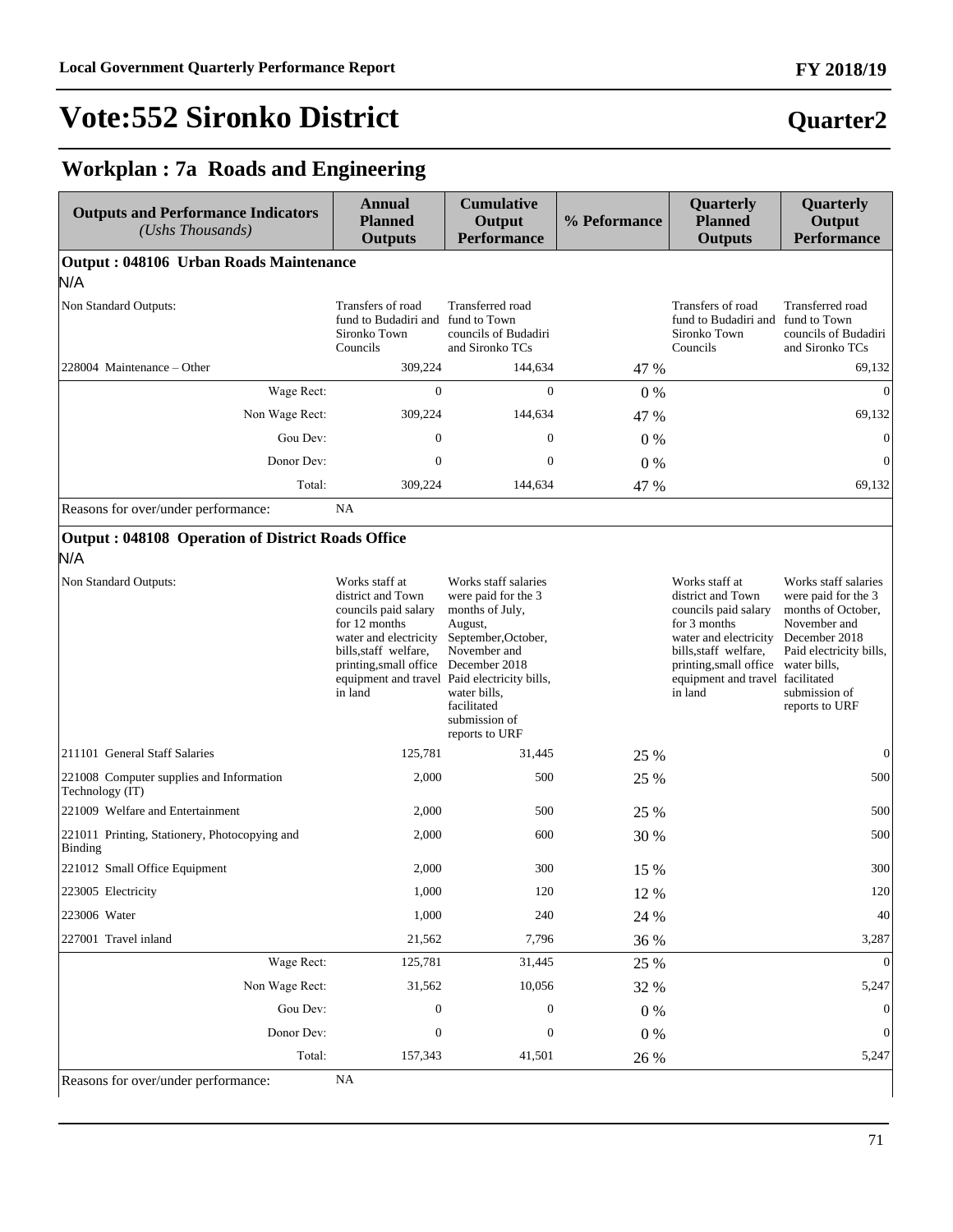### **Quarter2**

#### **Workplan : 7a Roads and Engineering**

| <b>Outputs and Performance Indicators</b><br>(Ushs Thousands)                 | <b>Annual</b><br><b>Planned</b><br><b>Outputs</b>                                                                                                 | <b>Cumulative</b><br>Output<br><b>Performance</b>                                             | % Peformance | Quarterly<br><b>Planned</b><br><b>Outputs</b>                                                    | Quarterly<br>Output<br>Performance                                                                          |
|-------------------------------------------------------------------------------|---------------------------------------------------------------------------------------------------------------------------------------------------|-----------------------------------------------------------------------------------------------|--------------|--------------------------------------------------------------------------------------------------|-------------------------------------------------------------------------------------------------------------|
| <b>Lower Local Services</b>                                                   |                                                                                                                                                   |                                                                                               |              |                                                                                                  |                                                                                                             |
| <b>Output: 048151 Community Access Road Maintenance (LLS)</b><br>N/A          |                                                                                                                                                   |                                                                                               |              |                                                                                                  |                                                                                                             |
| Non Standard Outputs:                                                         | Shs. 171,788,923<br>transferred to 19<br>LLGs for<br>maintenance of<br>community access<br>roads.                                                 | Transferred shs.<br>153,171,025 to 19<br>LLGs for<br>community access<br>roads rehabilitation |              | Shs. 38,292,756<br>transferred to 19<br>LLGs for<br>maintenance of<br>community access<br>roads. | Transferred shs.<br>153,171,025 to 19<br>LLGs for<br>community access<br>roads rehabilitation               |
| 291001 Transfers to Government Institutions                                   | 153,171                                                                                                                                           | 153,170                                                                                       | 100 %        |                                                                                                  | 153,170                                                                                                     |
| Wage Rect:                                                                    | $\mathbf{0}$                                                                                                                                      | $\mathbf{0}$                                                                                  | $0\%$        |                                                                                                  | $\Omega$                                                                                                    |
| Non Wage Rect:                                                                | 153,171                                                                                                                                           | 153,170                                                                                       | 100 %        |                                                                                                  | 153,170                                                                                                     |
| Gou Dev:                                                                      | $\boldsymbol{0}$                                                                                                                                  | $\boldsymbol{0}$                                                                              | $0\%$        |                                                                                                  | $\boldsymbol{0}$                                                                                            |
| Donor Dev:                                                                    | $\mathbf{0}$                                                                                                                                      | $\mathbf{0}$                                                                                  | $0\%$        |                                                                                                  | $\boldsymbol{0}$                                                                                            |
| Total:                                                                        | 153,171                                                                                                                                           | 153,170                                                                                       | 100 %        |                                                                                                  | 153,170                                                                                                     |
| Reasons for over/under performance:                                           | NA                                                                                                                                                |                                                                                               |              |                                                                                                  |                                                                                                             |
| <b>Output: 048157 Bottle necks Clearance on Community Access Roads</b><br>N/A |                                                                                                                                                   |                                                                                               |              |                                                                                                  |                                                                                                             |
| Non Standard Outputs:                                                         | Culvert installation<br>on Nalusala stream<br>along Sironko -<br>Bugusege road<br>Bunatanyo road<br><b>Culvert Installation</b><br>of Buweri-<br> | Culvert installation<br>on Nalusala stream<br>and Kibembe -<br>Mahapa bridge<br>completed     |              | na                                                                                               | Culvert installation<br>on Nalusala stream<br>and Kibembe -<br>Bunatanyo road<br>Mahapa Bridge<br>completed |
| 263106 Other Current grants                                                   | 37,000                                                                                                                                            | 26,327                                                                                        | 71 %         |                                                                                                  | 26,327                                                                                                      |
| Wage Rect:                                                                    | $\boldsymbol{0}$                                                                                                                                  | $\boldsymbol{0}$                                                                              | $0\%$        |                                                                                                  | $\boldsymbol{0}$                                                                                            |
| Non Wage Rect:                                                                | 37,000                                                                                                                                            | 26,327                                                                                        | 71 %         |                                                                                                  | 26,327                                                                                                      |
| Gou Dev:                                                                      | $\boldsymbol{0}$                                                                                                                                  | $\boldsymbol{0}$                                                                              | $0\ \%$      |                                                                                                  | $\boldsymbol{0}$                                                                                            |
| Donor Dev:                                                                    | $\boldsymbol{0}$                                                                                                                                  | $\boldsymbol{0}$                                                                              | $0\ \%$      |                                                                                                  | $\boldsymbol{0}$                                                                                            |
| Total:                                                                        | 37,000                                                                                                                                            | 26,327                                                                                        | 71 %         |                                                                                                  | 26,327                                                                                                      |
| Reasons for over/under performance:                                           | na                                                                                                                                                |                                                                                               |              |                                                                                                  |                                                                                                             |

**Output : 048158 District Roads Maintainence (URF)**

N/A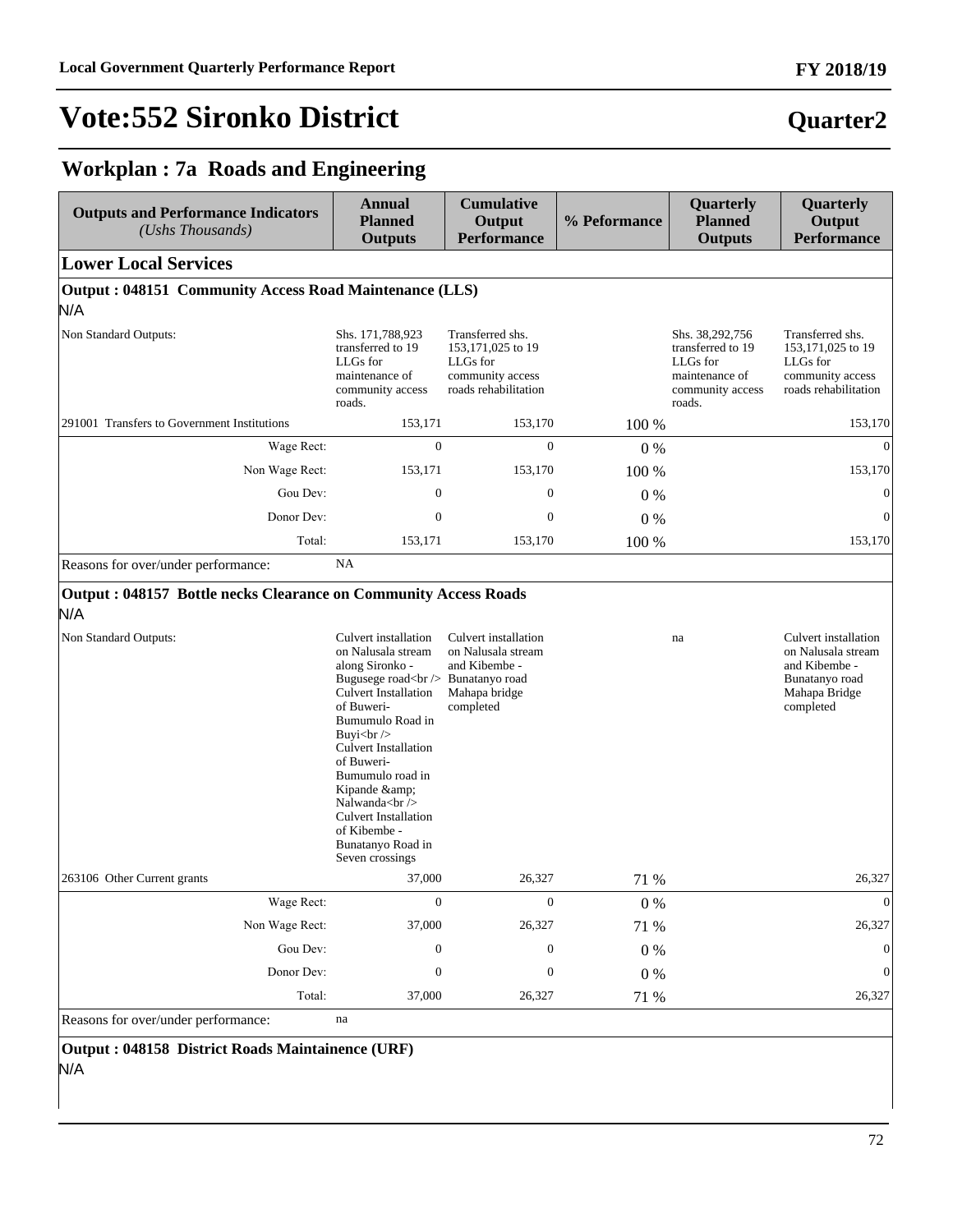### **Quarter2**

**FY 2018/19**

| Non Standard Outputs: | Periodic<br>maintenance of 18.2<br>km of the district<br>roads | 3Km of Buhugu -<br>Nambalenzi, 2.2km<br>of Buhugu s/c -<br>Nandere roads and<br>3km of Busamaga<br>Bukiyiti roads were<br>periodically<br>maintained |       | Periodic<br>maintenance of 4 km Nambalenzi, 2.2km<br>of the district roads | 3Km of Buhugu -<br>of Buhugu s/c -<br>Nandere roads and<br>3km of Busamaga<br>Bukiyiti roads were<br>periodically<br>maintained |
|-----------------------|----------------------------------------------------------------|------------------------------------------------------------------------------------------------------------------------------------------------------|-------|----------------------------------------------------------------------------|---------------------------------------------------------------------------------------------------------------------------------|
| 242003 Other          | 236,764                                                        | 61,641                                                                                                                                               | 26 %  |                                                                            | 22,641                                                                                                                          |
| Wage Rect:            | $\mathbf{0}$                                                   | $\overline{0}$                                                                                                                                       | $0\%$ |                                                                            | $\mathbf{0}$                                                                                                                    |
| Non Wage Rect:        | 236,764                                                        | 61,641                                                                                                                                               | 26 %  |                                                                            | 22,641                                                                                                                          |
| Gou Dev:              | $\mathbf{0}$                                                   | $\mathbf{0}$                                                                                                                                         | $0\%$ |                                                                            | $\theta$                                                                                                                        |
| Donor Dev:            | 0                                                              | $\boldsymbol{0}$                                                                                                                                     | $0\%$ |                                                                            | $\mathbf{0}$                                                                                                                    |
| Total:                | 236,764                                                        | 61,641                                                                                                                                               | 26 %  |                                                                            | 22,641                                                                                                                          |

Reasons for over/under performance: NA

#### **Output : 048159 District and Community Access Roads Maintenance** N/A

| Non Standard Outputs:       | Reshaping and<br>grading 61km of<br>road net work<br>Completion of<br>Mahapa Birdge | Mechanized<br>maintenance of<br>Bugusege-Buzami<br>roads 12km. |       | Reshaping and<br>grading 15km of<br>road net work | Mechaniized<br>maintenance of<br>Bugusege-Buzami<br>roads |
|-----------------------------|-------------------------------------------------------------------------------------|----------------------------------------------------------------|-------|---------------------------------------------------|-----------------------------------------------------------|
| 263106 Other Current grants | 100,500                                                                             | 45,659                                                         | 45 %  |                                                   | 25,414                                                    |
| Wage Rect:                  | 0                                                                                   | $\overline{0}$                                                 | $0\%$ |                                                   | $\overline{0}$                                            |
| Non Wage Rect:              | 100,500                                                                             | 45,659                                                         | 45 %  |                                                   | 25,414                                                    |
| Gou Dev:                    | $\theta$                                                                            | $\mathbf{0}$                                                   | $0\%$ |                                                   | $\mathbf{0}$                                              |
| Donor Dev:                  | 0                                                                                   | $\mathbf{0}$                                                   | $0\%$ |                                                   | $\overline{0}$                                            |
| Total:                      | 100,500                                                                             | 45,659                                                         | 45 %  |                                                   | 25,414                                                    |

Reasons for over/under performance: NA

#### **Capital Purchases**

#### **Output : 048172 Administrative Capital**

N/A

| Non Standard Outputs:                                          | <b>NUSAF3 CARs</b><br>rehabilitated in the<br>selected watersheds<br>in Bumirisa-Wosiita<br>watershed, miwu<br>watershed,<br>Nalugugu<br>watershed, | Funds for the<br>selected roads<br>(Mangobe -<br>Nabweya road,<br>Bumirisa -<br>Buwangolo -<br><b>Bugibole</b><br><b>Community Access</b><br>Road, Nalukaya -<br>Bunashimolo<br>Bumba - Muyembe<br>roads under<br>NUSAF3 were<br>disbursed to the<br>beneficiary<br>communities in the |       | NUSAF3 CARs<br>rehabilitated in the<br>selected watersheds<br>in Bumirisa- Wosiita Nabweya road,<br>watershed, miwu<br>watershed,<br>Nalugugu<br>watershed, | Funds for the<br>selected roads<br>(Mangobe -<br>Bumirisa -<br>Buwangolo -<br><b>Bugibole</b><br><b>Community Access</b><br>Road, Nalukaya -<br>Bunashimolo<br>,Bumba - Muyembe<br>roads under<br>NUSAF3 were<br>disbursed to the<br>beneficiary<br>communities in the |
|----------------------------------------------------------------|-----------------------------------------------------------------------------------------------------------------------------------------------------|----------------------------------------------------------------------------------------------------------------------------------------------------------------------------------------------------------------------------------------------------------------------------------------|-------|-------------------------------------------------------------------------------------------------------------------------------------------------------------|------------------------------------------------------------------------------------------------------------------------------------------------------------------------------------------------------------------------------------------------------------------------|
|                                                                |                                                                                                                                                     | selected watershed                                                                                                                                                                                                                                                                     |       |                                                                                                                                                             | selected watershed                                                                                                                                                                                                                                                     |
| 281502 Feasibility Studies for Capital Works                   | 10,000                                                                                                                                              | $\boldsymbol{0}$                                                                                                                                                                                                                                                                       | $0\%$ |                                                                                                                                                             | 0                                                                                                                                                                                                                                                                      |
| 281504 Monitoring, Supervision & Appraisal of<br>capital works | 100,000                                                                                                                                             | 294,000                                                                                                                                                                                                                                                                                | 294 % |                                                                                                                                                             | 294,000                                                                                                                                                                                                                                                                |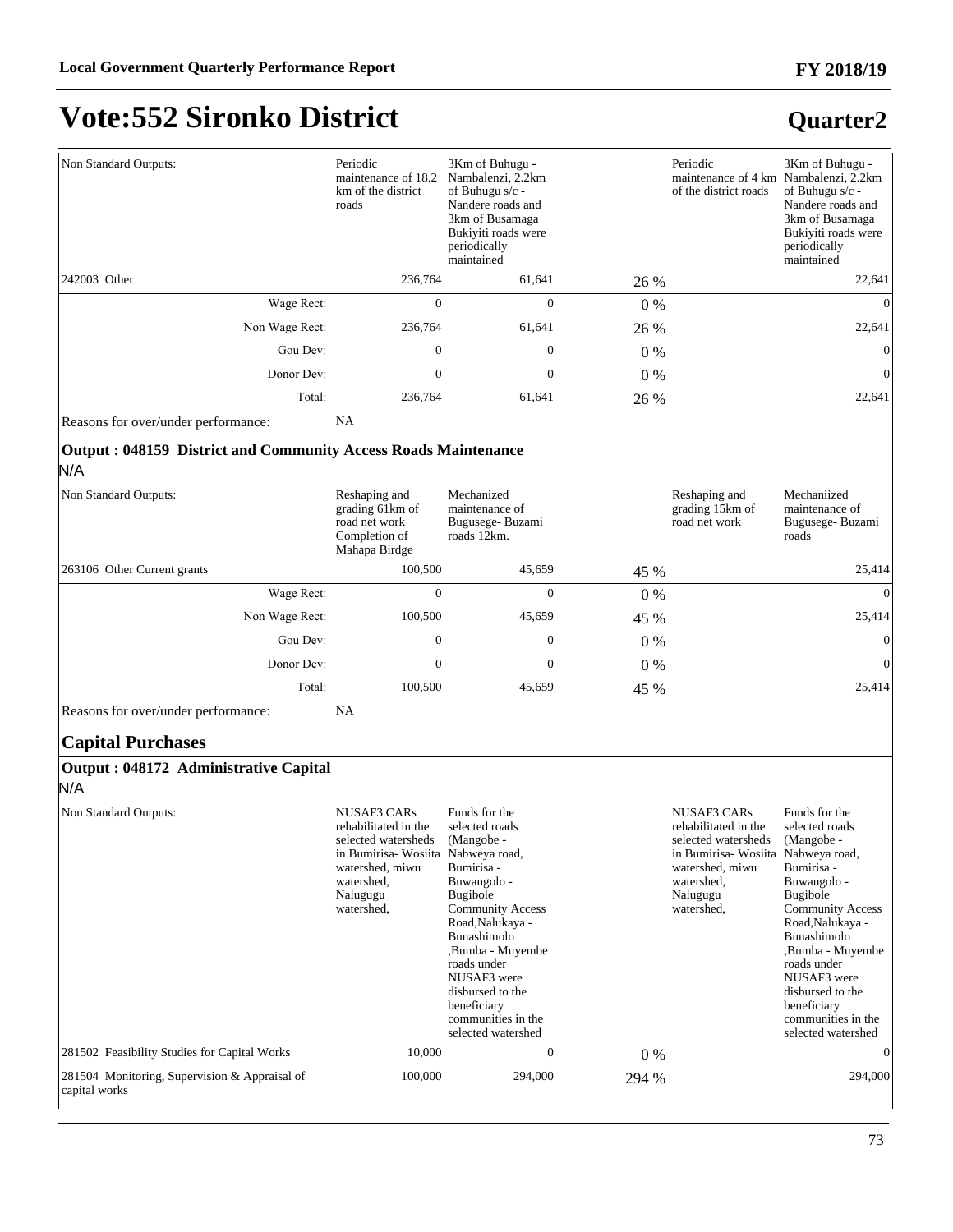**Quarter2**

## **Vote:552 Sironko District**

| 312103 Roads and Bridges                                          | 174,447                                                                                                                                                                                                                                      | $\boldsymbol{0}$                                         | 0%    | $\mathbf{0}$                                                   |
|-------------------------------------------------------------------|----------------------------------------------------------------------------------------------------------------------------------------------------------------------------------------------------------------------------------------------|----------------------------------------------------------|-------|----------------------------------------------------------------|
| Wage Rect:                                                        | $\overline{0}$                                                                                                                                                                                                                               | $\Omega$                                                 | $0\%$ | $\mathbf{0}$                                                   |
| Non Wage Rect:                                                    | $\boldsymbol{0}$                                                                                                                                                                                                                             | $\boldsymbol{0}$                                         | $0\%$ | $\boldsymbol{0}$                                               |
| Gou Dev:                                                          | 284,447                                                                                                                                                                                                                                      | 294,000                                                  | 103 % | 294,000                                                        |
| Donor Dev:                                                        | $\boldsymbol{0}$                                                                                                                                                                                                                             | $\boldsymbol{0}$                                         | 0%    | $\boldsymbol{0}$                                               |
| Total:                                                            | 284,447                                                                                                                                                                                                                                      | 294,000                                                  | 103 % | 294,000                                                        |
| Reasons for over/under performance:                               | Na                                                                                                                                                                                                                                           |                                                          |       |                                                                |
| Output: 048180 Rural roads construction and rehabilitation<br>N/A |                                                                                                                                                                                                                                              |                                                          |       |                                                                |
| Non Standard Outputs:                                             | Rehabilitation with<br>murram of 3.3KM<br>on Busirima-<br>Birinda-Bugizaza<br>Rehabilitation of<br>3.0km of Gangai-<br>Kama road 3.0km in<br>Buwalasi s/county<br>Rehabilitation of<br>4.4km of Buwalasi<br>sc HQrs - Buwalasi<br><b>TTC</b> | Spot of<br>improvement of<br>Busirima - Bugizaza<br>road |       | Spot of<br>na<br>improvement of<br>Busirima - Bugizaza<br>road |
| 312103 Roads and Bridges                                          | 58,000                                                                                                                                                                                                                                       | 19,300                                                   | 33 %  | 19,300                                                         |
| Wage Rect:                                                        | $\overline{0}$                                                                                                                                                                                                                               | $\overline{0}$                                           | $0\%$ | $\mathbf{0}$                                                   |
| Non Wage Rect:                                                    | $\boldsymbol{0}$                                                                                                                                                                                                                             | $\mathbf{0}$                                             | $0\%$ | $\mathbf{0}$                                                   |
| Gou Dev:                                                          | 58,000                                                                                                                                                                                                                                       | 19,300                                                   | 33 %  | 19,300                                                         |
| Donor Dev:                                                        | $\overline{0}$                                                                                                                                                                                                                               | $\boldsymbol{0}$                                         | $0\%$ | $\mathbf{0}$                                                   |
| Total:                                                            | 58,000                                                                                                                                                                                                                                       | 19,300                                                   | 33 %  | 19,300                                                         |
| Reasons for over/under performance:                               | $\rm Na$                                                                                                                                                                                                                                     |                                                          |       |                                                                |
| Total For Roads and Engineering: Wage Rect:                       | 125,781                                                                                                                                                                                                                                      | 31,445                                                   | 25 %  | $\theta$                                                       |
| Non-Wage Reccurent:                                               | 1,082,653                                                                                                                                                                                                                                    | 521,835                                                  | 48 %  | 344,355                                                        |
| GoU Dev:                                                          | 342,447                                                                                                                                                                                                                                      | 313,300                                                  | 91 %  | 313,300                                                        |
| Donor Dev:                                                        | 0                                                                                                                                                                                                                                            | 0                                                        | $0\%$ | $\theta$                                                       |
| Grand Total:                                                      | 1,550,880                                                                                                                                                                                                                                    | 866,579                                                  | 55.9% | 657,655                                                        |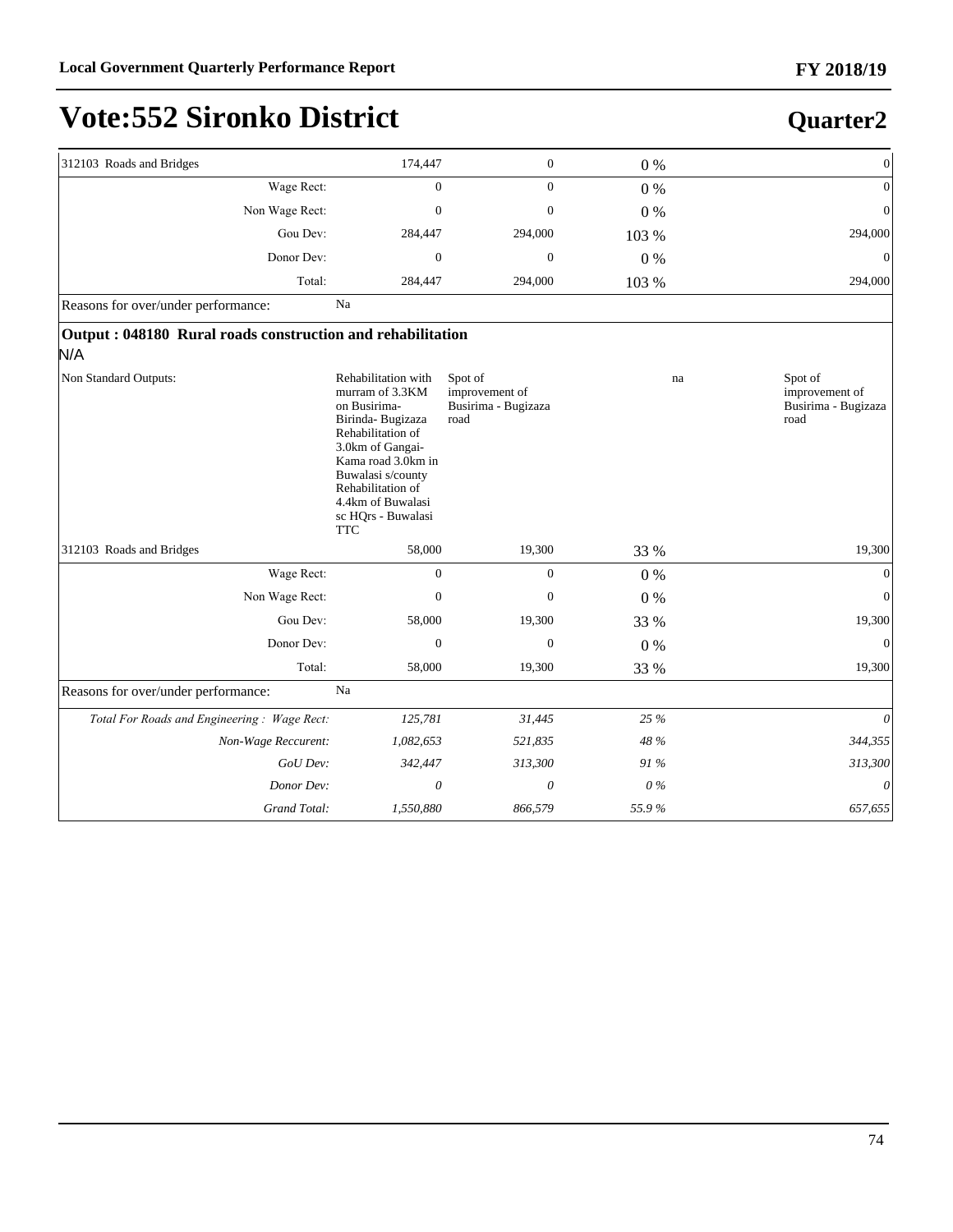#### **Workplan : 7b Water**

| <b>Outputs and Performance Indicators</b><br>(Ushs Thousands) | <b>Annual</b><br><b>Planned</b><br><b>Outputs</b>                                                                                                                                                                                                                     | <b>Cumulative</b><br>Output<br><b>Performance</b>                                                                                                                                                                                                                     | % Peformance | Quarterly<br><b>Planned</b><br><b>Outputs</b>                                                                                                                                                                                                                         | Quarterly<br>Output<br><b>Performance</b>                                                                                                                                                                                                                             |
|---------------------------------------------------------------|-----------------------------------------------------------------------------------------------------------------------------------------------------------------------------------------------------------------------------------------------------------------------|-----------------------------------------------------------------------------------------------------------------------------------------------------------------------------------------------------------------------------------------------------------------------|--------------|-----------------------------------------------------------------------------------------------------------------------------------------------------------------------------------------------------------------------------------------------------------------------|-----------------------------------------------------------------------------------------------------------------------------------------------------------------------------------------------------------------------------------------------------------------------|
| <b>Programme: 0981 Rural Water Supply and Sanitation</b>      |                                                                                                                                                                                                                                                                       |                                                                                                                                                                                                                                                                       |              |                                                                                                                                                                                                                                                                       |                                                                                                                                                                                                                                                                       |
| <b>Higher LG Services</b>                                     |                                                                                                                                                                                                                                                                       |                                                                                                                                                                                                                                                                       |              |                                                                                                                                                                                                                                                                       |                                                                                                                                                                                                                                                                       |
| Output: 098101 Operation of the District Water Office<br>N/A  |                                                                                                                                                                                                                                                                       |                                                                                                                                                                                                                                                                       |              |                                                                                                                                                                                                                                                                       |                                                                                                                                                                                                                                                                       |
| Non Standard Outputs:                                         | Water sector staff<br>paid salary for 12<br>months                                                                                                                                                                                                                    | Water sector staff<br>paid salary for 3<br>months                                                                                                                                                                                                                     |              | Water sector staff<br>paid salary for 3<br>months                                                                                                                                                                                                                     | No output                                                                                                                                                                                                                                                             |
| 211101 General Staff Salaries                                 | 26,312                                                                                                                                                                                                                                                                | 8,175                                                                                                                                                                                                                                                                 | 31 %         |                                                                                                                                                                                                                                                                       | 1,597                                                                                                                                                                                                                                                                 |
| Wage Rect:                                                    | 26,312                                                                                                                                                                                                                                                                | 8,175                                                                                                                                                                                                                                                                 | 31 %         |                                                                                                                                                                                                                                                                       | 1,597                                                                                                                                                                                                                                                                 |
| Non Wage Rect:                                                | $\theta$                                                                                                                                                                                                                                                              | $\theta$                                                                                                                                                                                                                                                              | $0\%$        |                                                                                                                                                                                                                                                                       | $\boldsymbol{0}$                                                                                                                                                                                                                                                      |
| Gou Dev:                                                      | $\theta$                                                                                                                                                                                                                                                              | $\theta$                                                                                                                                                                                                                                                              | $0\%$        |                                                                                                                                                                                                                                                                       | 0                                                                                                                                                                                                                                                                     |
| Donor Dev:                                                    | $\theta$                                                                                                                                                                                                                                                              | $\mathbf{0}$                                                                                                                                                                                                                                                          | $0\%$        |                                                                                                                                                                                                                                                                       | $\vert 0 \vert$                                                                                                                                                                                                                                                       |
| Total:<br>Reasons for over/under performance:                 | 26,312                                                                                                                                                                                                                                                                | 8,175                                                                                                                                                                                                                                                                 | 31 %         |                                                                                                                                                                                                                                                                       | 1,597                                                                                                                                                                                                                                                                 |
| N/A<br>Non Standard Outputs:                                  | Community led total District water and<br>sanitation in the<br>district facilitated<br>Creating rapport<br>with village leaders<br>on HYSAN<br>Triggering of<br>identified villages<br>for ODF<br>Follow up visits on<br><b>ODFOne</b> sanitation<br>week facilitated | sanitation<br>coordination<br>committee meeting.<br>Support to water<br>user committees.<br>National<br>consultations<br>including<br>submission of<br>quarterly reports.<br>O&M of office                                                                            |              | Community led total District water and<br>sanitation in the<br>district facilitated<br>Creating rapport<br>with village leaders<br>on HYSAN<br>Triggering of<br>identified villages<br>for ODF<br>Follow up visits on<br><b>ODFOne</b> sanitation<br>week facilitated | sanitation<br>coordination<br>committee meeting.<br>Support to water<br>user committees.<br>National<br>consultations<br>including<br>submission of<br>quarterly reports.<br>O&M of office                                                                            |
|                                                               |                                                                                                                                                                                                                                                                       | equipment/stationary<br>Provisions of office<br>tea.<br>Training of water<br>user committees.<br>Monthly meetings<br>Monitoring and<br>supervision<br>Pre triggering of<br>selected committee<br>Follow ups on CLTS<br>Submission of<br>masha designs for<br>approval |              |                                                                                                                                                                                                                                                                       | equipment/stationary<br>Provisions of office<br>tea.<br>Training of water<br>user committees.<br>Monthly meetings<br>Monitoring and<br>supervision<br>Pre triggering of<br>selected committee<br>Follow ups on CLTS<br>Submission of<br>Masha designs for<br>approval |
| 211103 Allowances                                             | 11,181                                                                                                                                                                                                                                                                | 2,396                                                                                                                                                                                                                                                                 | 21 %         |                                                                                                                                                                                                                                                                       | $\overline{0}$                                                                                                                                                                                                                                                        |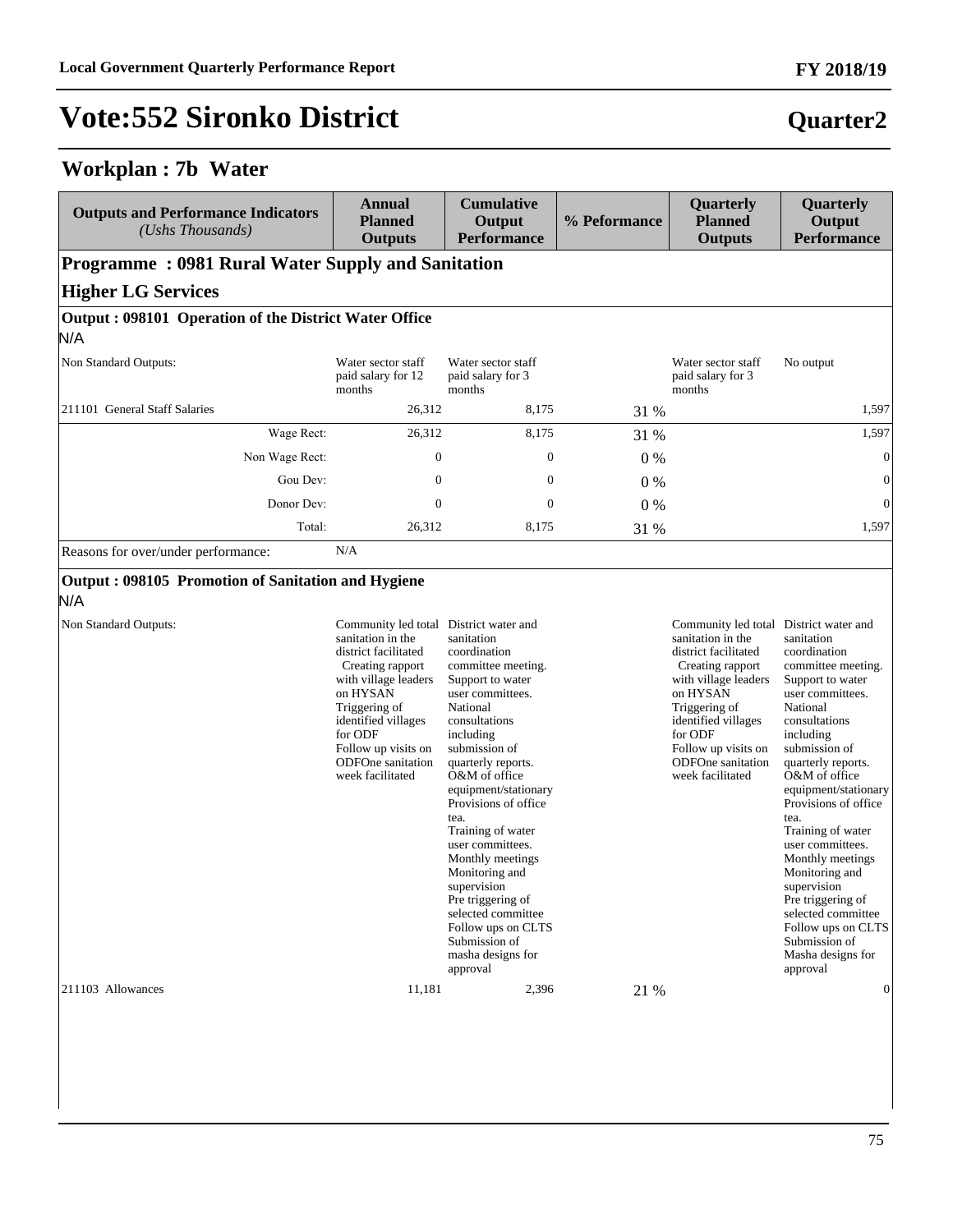N/A

N/A

| <b>Vote:552 Sironko District</b>                                   |                                                                 |                                                                                               |         | Quarter2                                                                                      |
|--------------------------------------------------------------------|-----------------------------------------------------------------|-----------------------------------------------------------------------------------------------|---------|-----------------------------------------------------------------------------------------------|
| 227001 Travel inland                                               | 20,510                                                          | 9,010                                                                                         | 44 %    | 4,272                                                                                         |
| Wage Rect:                                                         | $\boldsymbol{0}$                                                | $\overline{0}$                                                                                | $0\%$   | $\boldsymbol{0}$                                                                              |
| Non Wage Rect:                                                     | 31,691                                                          | 11,406                                                                                        | 36 %    | 4,272                                                                                         |
| Gou Dev:                                                           | $\Omega$                                                        | 0                                                                                             | $0\%$   | $\boldsymbol{0}$                                                                              |
| Donor Dev:                                                         | $\mathbf{0}$                                                    | $\mathbf{0}$                                                                                  | $0\%$   | $\mathbf{0}$                                                                                  |
| Total:                                                             | 31,691                                                          | 11,406                                                                                        | 36 %    | 4,272                                                                                         |
| Reasons for over/under performance:                                | N/A                                                             |                                                                                               |         |                                                                                               |
| <b>Capital Purchases</b>                                           |                                                                 |                                                                                               |         |                                                                                               |
| Output: 098172 Administrative Capital<br>N/A                       |                                                                 |                                                                                               |         |                                                                                               |
| Non Standard Outputs:                                              | <b>Conduct HYSAN</b><br>campaigns in<br>selected<br>communities | Monitoring and<br>supervision<br>Pre triggerrig of<br>selected committee<br>Followups on CLTS |         | Monitoring and<br>supervision<br>Pre triggerrig of<br>selected committee<br>Followups on CLTS |
| 281504 Monitoring, Supervision & Appraisal of<br>capital works     | 21,053                                                          | 5,757                                                                                         | 27 %    | 5,757                                                                                         |
| Wage Rect:                                                         | $\overline{0}$                                                  | $\overline{0}$                                                                                | $0\%$   | $\theta$                                                                                      |
| Non Wage Rect:                                                     | $\mathbf{0}$                                                    | $\mathbf{0}$                                                                                  | 0%      | $\mathbf{0}$                                                                                  |
| Gou Dev:                                                           | 21,053                                                          | 5,757                                                                                         | 27 %    | 5,757                                                                                         |
| Donor Dev:                                                         | $\mathbf{0}$                                                    | $\mathbf{0}$                                                                                  | 0%      | $\mathbf{0}$                                                                                  |
| Total:                                                             | 21,053                                                          | 5,757                                                                                         | 27 %    | 5,757                                                                                         |
| Reasons for over/under performance:                                | N/a                                                             |                                                                                               |         |                                                                                               |
| <b>Output: 098175 Non Standard Service Delivery Capital</b><br>N/A |                                                                 |                                                                                               |         |                                                                                               |
| Non Standard Outputs:                                              | One double cabin<br>pickup procured for<br>water office         |                                                                                               |         |                                                                                               |
| 312201 Transport Equipment                                         | 160,000                                                         | $\boldsymbol{0}$                                                                              | $0\%$   | $\boldsymbol{0}$                                                                              |
| Wage Rect:                                                         | $\mathbf{0}$                                                    | $\boldsymbol{0}$                                                                              | $0\%$   | $\overline{0}$                                                                                |
| Non Wage Rect:                                                     | $\boldsymbol{0}$                                                | $\boldsymbol{0}$                                                                              | $0\ \%$ | 0                                                                                             |
| Gou Dev:                                                           | 160,000                                                         | 0                                                                                             | $0\%$   | $\mathbf{0}$                                                                                  |
| Donor Dev:                                                         | $\boldsymbol{0}$                                                | 0                                                                                             | $0\ \%$ | $\mathbf{0}$                                                                                  |
| Total:                                                             | 160,000                                                         | $\boldsymbol{0}$                                                                              | $0\%$   | $\mathbf{0}$                                                                                  |
| Reasons for over/under performance:                                |                                                                 |                                                                                               |         |                                                                                               |

| Non Standard Outputs:   | 3 Stance drain-able    | Arrears/Retentions | 3 Stance drain-able    | Arrears/Retentions |
|-------------------------|------------------------|--------------------|------------------------|--------------------|
|                         | latrine constructed at |                    | latrine constructed at |                    |
|                         | munjini market in      |                    | munjini market in      |                    |
|                         | Bukiyi sub county.     |                    | Bukiyi sub county.     |                    |
| 312104 Other Structures | 14.000                 | 3.728              | 27 %                   | 3.728              |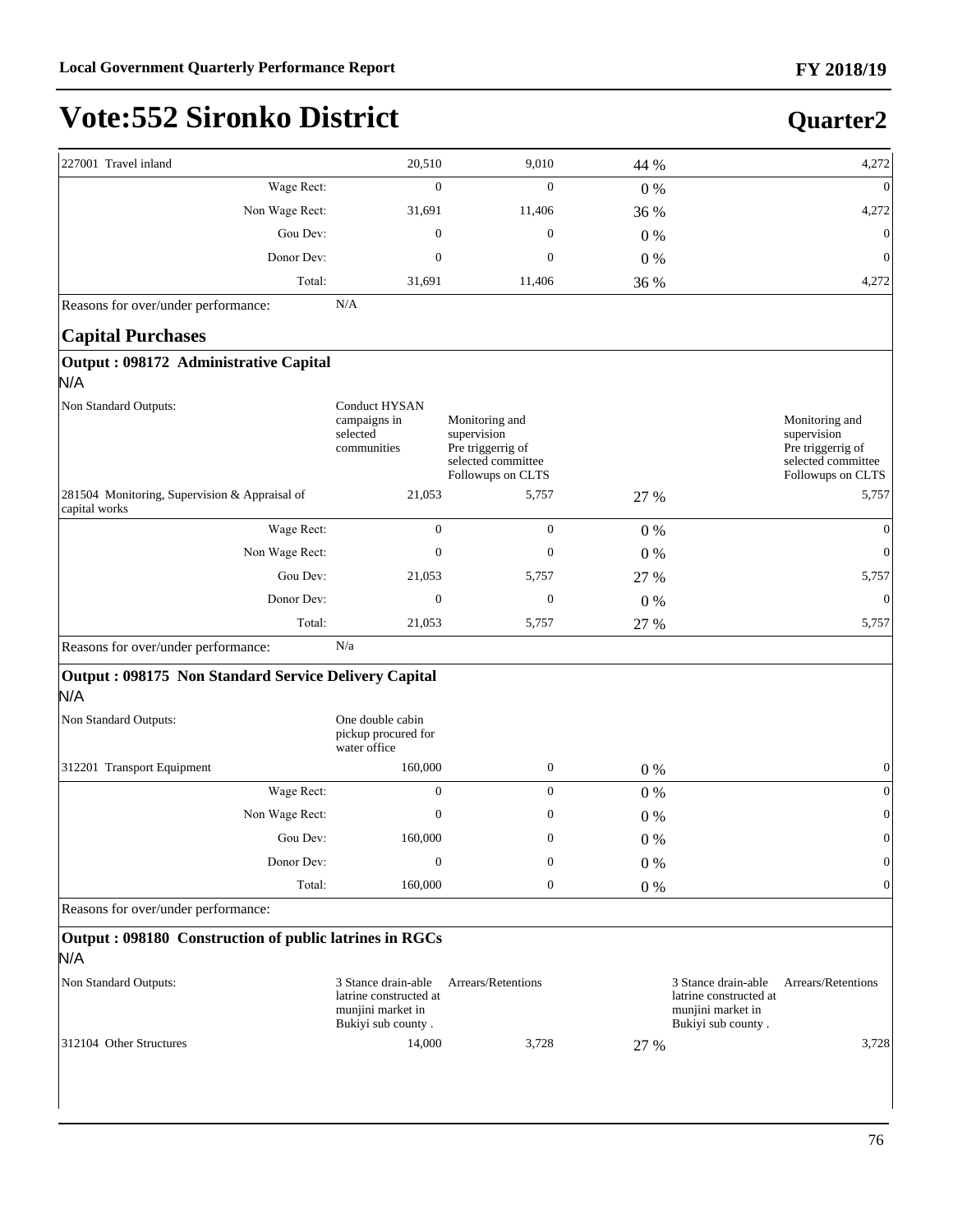| Wage Rect:                                                     | $\boldsymbol{0}$                                                                                                                                                                                                                                                                                                   | $\boldsymbol{0}$                                                                      | $0\%$ |                                                                                                                                                                                                                  | $\boldsymbol{0}$                                                                               |
|----------------------------------------------------------------|--------------------------------------------------------------------------------------------------------------------------------------------------------------------------------------------------------------------------------------------------------------------------------------------------------------------|---------------------------------------------------------------------------------------|-------|------------------------------------------------------------------------------------------------------------------------------------------------------------------------------------------------------------------|------------------------------------------------------------------------------------------------|
| Non Wage Rect:                                                 | $\mathbf{0}$                                                                                                                                                                                                                                                                                                       | $\mathbf{0}$                                                                          | $0\%$ |                                                                                                                                                                                                                  | $\vert 0 \vert$                                                                                |
| Gou Dev:                                                       | 14,000                                                                                                                                                                                                                                                                                                             | 3,728                                                                                 | 27 %  |                                                                                                                                                                                                                  | 3,728                                                                                          |
| Donor Dev:                                                     | $\boldsymbol{0}$                                                                                                                                                                                                                                                                                                   | $\boldsymbol{0}$                                                                      | $0\%$ |                                                                                                                                                                                                                  | $\vert 0 \vert$                                                                                |
| Total:                                                         | 14,000                                                                                                                                                                                                                                                                                                             | 3,728                                                                                 | 27 %  |                                                                                                                                                                                                                  | 3,728                                                                                          |
| Reasons for over/under performance:                            |                                                                                                                                                                                                                                                                                                                    |                                                                                       |       |                                                                                                                                                                                                                  |                                                                                                |
| Output: 098181 Spring protection<br>N/A                        |                                                                                                                                                                                                                                                                                                                    |                                                                                       |       |                                                                                                                                                                                                                  |                                                                                                |
| Non Standard Outputs:                                          | 8 spring protected in Spring Monitoring<br>.the potential sites in<br>the district at Suguta<br>in Bukyambi.<br>Wagamala in<br>Masaba, Namabangu<br>in Bussiita, Ggideon<br>in Bumalimba,<br>Naimeni in Bukiise,<br>Makuyu in<br>Kikobbero and<br>Nakidibo in<br>Bunyafwa $\langle$ br $\rangle$<br>$\langle$ div> |                                                                                       |       | Bid evaluation and<br>award                                                                                                                                                                                      | <b>Spring Monitoring</b>                                                                       |
| 311101 Land                                                    | 19,994                                                                                                                                                                                                                                                                                                             | 1,500                                                                                 | 8 %   |                                                                                                                                                                                                                  | 1,500                                                                                          |
| Wage Rect:                                                     | $\overline{0}$                                                                                                                                                                                                                                                                                                     | $\overline{0}$                                                                        | $0\%$ |                                                                                                                                                                                                                  | $\vert 0 \vert$                                                                                |
| Non Wage Rect:                                                 | $\boldsymbol{0}$                                                                                                                                                                                                                                                                                                   | 0                                                                                     | $0\%$ |                                                                                                                                                                                                                  | $\vert 0 \vert$                                                                                |
| Gou Dev:                                                       | 19,994                                                                                                                                                                                                                                                                                                             | 1,500                                                                                 | 8 %   |                                                                                                                                                                                                                  | 1,500                                                                                          |
| Donor Dev:                                                     | $\boldsymbol{0}$                                                                                                                                                                                                                                                                                                   | $\boldsymbol{0}$                                                                      | $0\%$ |                                                                                                                                                                                                                  | $\vert 0 \vert$                                                                                |
| Total:                                                         | 19,994                                                                                                                                                                                                                                                                                                             | 1,500                                                                                 | 8 %   |                                                                                                                                                                                                                  | 1,500                                                                                          |
| Reasons for over/under performance:                            | $\rm N/A$                                                                                                                                                                                                                                                                                                          |                                                                                       |       |                                                                                                                                                                                                                  |                                                                                                |
| Output: 098183 Borehole drilling and rehabilitation<br>N/A     |                                                                                                                                                                                                                                                                                                                    |                                                                                       |       |                                                                                                                                                                                                                  |                                                                                                |
| Non Standard Outputs:                                          | 4 Boreholes drilled<br>in 4 Sub counties of<br>1 Bukiise, 1<br>Bukiyi,1 Bukhulo<br>and 1 Nalusala<br>Payment of retention works<br>for outstanding<br>obligations<br>Non functional<br>boreholes<br>rehabilitated                                                                                                  | Supervision of<br>boreholes<br>Monitoring,<br>supervision and<br>appraisal of capital |       | Bid evaluation and<br>awards of contracts<br>for 4 Boreholes<br>drilled in 4 Sub<br>counties of 1<br>Bukiise, 1 Bukiyi, 1<br>Bukhulo and 1<br>Nalusala<br>Payment of retention<br>for outstanding<br>obligations | Supervision of<br>boreholes<br>Monitoring,<br>supervision and<br>appraisal of capital<br>works |
| 281502 Feasibility Studies for Capital Works                   | 14,000                                                                                                                                                                                                                                                                                                             | $\boldsymbol{0}$                                                                      | $0\%$ |                                                                                                                                                                                                                  | $\vert 0 \vert$                                                                                |
| 281504 Monitoring, Supervision & Appraisal of<br>capital works | 4,000                                                                                                                                                                                                                                                                                                              | 1,100                                                                                 | 28 %  |                                                                                                                                                                                                                  | 1,100                                                                                          |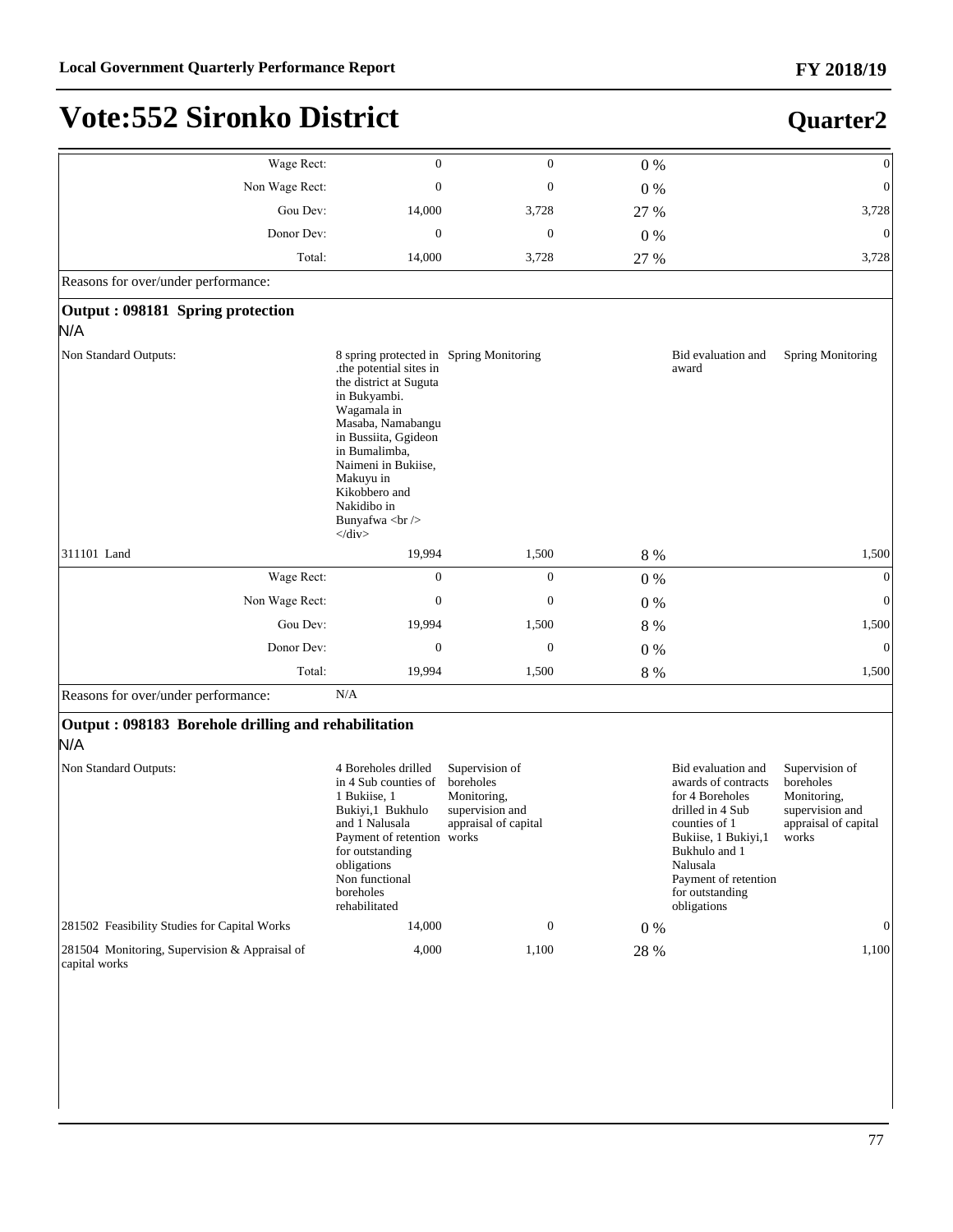**Quarter2**

## **Vote:552 Sironko District**

| 312104 Other Structures                                         | 82,347                                                                                                         | $\boldsymbol{0}$                                                                          | $0\%$    |                                                                                                                     | $\mathbf{0}$                                                                              |
|-----------------------------------------------------------------|----------------------------------------------------------------------------------------------------------------|-------------------------------------------------------------------------------------------|----------|---------------------------------------------------------------------------------------------------------------------|-------------------------------------------------------------------------------------------|
| Wage Rect:                                                      | $\overline{0}$                                                                                                 | $\overline{0}$                                                                            | 0%       |                                                                                                                     | $\overline{0}$                                                                            |
| Non Wage Rect:                                                  | 0                                                                                                              | $\boldsymbol{0}$                                                                          | $0\%$    |                                                                                                                     | $\mathbf{0}$                                                                              |
| Gou Dev:                                                        | 100,347                                                                                                        | 1,100                                                                                     | 1 %      |                                                                                                                     | 1,100                                                                                     |
| Donor Dev:                                                      | $\overline{0}$                                                                                                 | $\mathbf{0}$                                                                              | $0\%$    |                                                                                                                     | $\mathbf{0}$                                                                              |
| Total:                                                          | 100,347                                                                                                        | 1,100                                                                                     | 1 %      |                                                                                                                     | 1,100                                                                                     |
| Reasons for over/under performance:                             | N/a                                                                                                            |                                                                                           |          |                                                                                                                     |                                                                                           |
| Output: 098184 Construction of piped water supply system<br>N/A |                                                                                                                |                                                                                           |          |                                                                                                                     |                                                                                           |
| Non Standard Outputs:                                           | Completion of<br>Masha GFS<br>GFS extension to<br>Lubanga village in<br>Nabudisiru parish -<br>Bukiyi s/county | Design of GFS<br>masha<br>Monitoring,<br>supervision and<br>appraisal of capital<br>works |          | Bid evaluation and<br>award for GFS<br>extension to<br>Lubanga village in<br>Nabudisiru parish -<br>Bukiyi s/county | Design of GFS<br>masha<br>Monitoring,<br>supervision and<br>appraisal of capital<br>works |
| 281501 Environment Impact Assessment for Capital<br>Works       | 14,089                                                                                                         | $\boldsymbol{0}$                                                                          | $0\%$    |                                                                                                                     | $\theta$                                                                                  |
| 281504 Monitoring, Supervision & Appraisal of<br>capital works  | 4,000                                                                                                          | 840                                                                                       | 21 %     |                                                                                                                     | 840                                                                                       |
| 311101 Land                                                     | 73,710                                                                                                         | 36,300                                                                                    | 49 %     |                                                                                                                     | 36,300                                                                                    |
| Wage Rect:                                                      | $\overline{0}$                                                                                                 | $\mathbf{0}$                                                                              | $0\%$    |                                                                                                                     | $\overline{0}$                                                                            |
| Non Wage Rect:                                                  | $\boldsymbol{0}$                                                                                               | $\boldsymbol{0}$                                                                          | $0\%$    |                                                                                                                     | $\mathbf{0}$                                                                              |
| Gou Dev:                                                        | 91,800                                                                                                         | 37,140                                                                                    | 40 %     |                                                                                                                     | 37,140                                                                                    |
| Donor Dev:                                                      | $\theta$                                                                                                       | $\mathbf{0}$                                                                              | $0\%$    |                                                                                                                     | $\Omega$                                                                                  |
| Total:                                                          | 91,800                                                                                                         | 37,140                                                                                    | 40 %     |                                                                                                                     | 37,140                                                                                    |
| Reasons for over/under performance:                             | N/a                                                                                                            |                                                                                           |          |                                                                                                                     |                                                                                           |
| Total For Water: Wage Rect:                                     | 26,312                                                                                                         | 8,175                                                                                     | $31\,\%$ |                                                                                                                     | 1,597                                                                                     |
| Non-Wage Reccurent:                                             | 31,691                                                                                                         | 11,406                                                                                    | 36 %     |                                                                                                                     | 4,272                                                                                     |
| GoU Dev:                                                        | 407,193                                                                                                        | 49,225                                                                                    | 12 %     |                                                                                                                     | 49,225                                                                                    |
| Donor Dev:                                                      | $\theta$                                                                                                       | $\theta$                                                                                  | 0%       |                                                                                                                     | $\theta$                                                                                  |
| Grand Total:                                                    | 465,196                                                                                                        | 68,806                                                                                    | 14.8%    |                                                                                                                     | 55,095                                                                                    |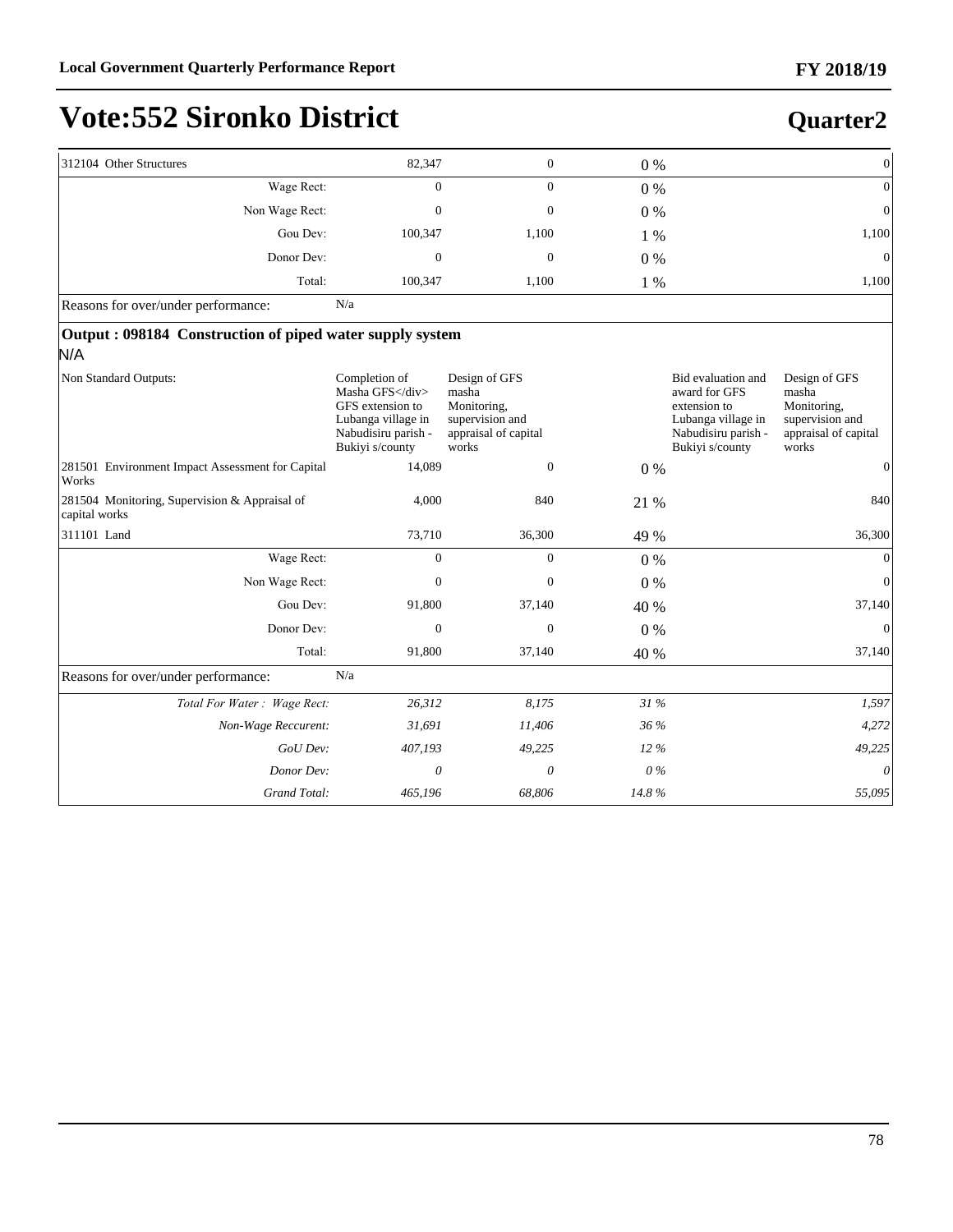#### **FY 2018/19**

#### **Quarter2**

#### **Workplan : 8 Natural Resources**

| <b>Outputs and Performance Indicators</b><br>(Ushs Thousands)              | <b>Annual</b><br><b>Planned</b><br><b>Outputs</b>                                                                                                               | <b>Cumulative</b><br>Output<br><b>Performance</b>                                              | % Peformance | Quarterly<br><b>Planned</b><br><b>Outputs</b>                                                                       | Quarterly<br>Output<br><b>Performance</b>                                                      |  |  |  |
|----------------------------------------------------------------------------|-----------------------------------------------------------------------------------------------------------------------------------------------------------------|------------------------------------------------------------------------------------------------|--------------|---------------------------------------------------------------------------------------------------------------------|------------------------------------------------------------------------------------------------|--|--|--|
| <b>Programme: 0983 Natural Resources Management</b>                        |                                                                                                                                                                 |                                                                                                |              |                                                                                                                     |                                                                                                |  |  |  |
| <b>Higher LG Services</b>                                                  |                                                                                                                                                                 |                                                                                                |              |                                                                                                                     |                                                                                                |  |  |  |
| Output: 098301 Districts Wetland Planning, Regulation and Promotion<br>N/A |                                                                                                                                                                 |                                                                                                |              |                                                                                                                     |                                                                                                |  |  |  |
| Non Standard Outputs:                                                      | Staff salary paid<br>timely for 12<br>months.<br>Monthly utility bills<br>paid timely.<br>Office stationery<br>provided.                                        | Purchase of<br>stationary and small<br>office equipment<br>Staff salaries for 3<br>months paid |              | Staff salary paid<br>timely for 3months.<br>3Months utility bills<br>paid timely.<br>Office stationery<br>provided. | Purchase of<br>stationary and small<br>office equipment<br>Staff salaries for 3<br>months paid |  |  |  |
| 211101 General Staff Salaries                                              | 190,824                                                                                                                                                         | 95,412                                                                                         | 50 %         |                                                                                                                     | 47,706                                                                                         |  |  |  |
| 221011 Printing, Stationery, Photocopying and<br><b>Binding</b>            | 1,910                                                                                                                                                           | 830                                                                                            | 43 %         |                                                                                                                     | 830                                                                                            |  |  |  |
| 223005 Electricity                                                         | 1,200                                                                                                                                                           | $\mathbf{0}$                                                                                   | $0\%$        |                                                                                                                     | $\mathbf{0}$                                                                                   |  |  |  |
| 223006 Water                                                               | 800                                                                                                                                                             | 260                                                                                            | 33 %         |                                                                                                                     | $\boldsymbol{0}$                                                                               |  |  |  |
| Wage Rect:                                                                 | 190,824                                                                                                                                                         | 95,412                                                                                         | 50 %         |                                                                                                                     | 47,706                                                                                         |  |  |  |
| Non Wage Rect:                                                             | 3,910                                                                                                                                                           | 1,090                                                                                          | 28 %         |                                                                                                                     | 830                                                                                            |  |  |  |
| Gou Dev:                                                                   | $\Omega$                                                                                                                                                        | 0                                                                                              | $0\%$        |                                                                                                                     | $\boldsymbol{0}$                                                                               |  |  |  |
| Donor Dev:                                                                 | $\boldsymbol{0}$                                                                                                                                                | $\boldsymbol{0}$                                                                               | $0\%$        |                                                                                                                     | $\boldsymbol{0}$                                                                               |  |  |  |
| Total:                                                                     | 194,734                                                                                                                                                         | 96,502                                                                                         | 50 %         |                                                                                                                     | 48,536                                                                                         |  |  |  |
| Reasons for over/under performance:                                        | N/a                                                                                                                                                             |                                                                                                |              |                                                                                                                     |                                                                                                |  |  |  |
| Output: 098306 Community Training in Wetland management<br>N/A             |                                                                                                                                                                 |                                                                                                |              |                                                                                                                     |                                                                                                |  |  |  |
| Non Standard Outputs:                                                      | <span style="font-&lt;br&gt;size:&lt;br&gt;13px;">Community<br/>sensitized in wise<br/>use of wetlands.<br/><math>\langle</math>span<math>\rangle</math></span> | N/a                                                                                            |              | Community<br>sensitized in wise<br>use of wetlands.                                                                 | N/a                                                                                            |  |  |  |
| 221002 Workshops and Seminars                                              | 3,400                                                                                                                                                           | 832                                                                                            | 24 %         |                                                                                                                     | $\boldsymbol{0}$                                                                               |  |  |  |
| Wage Rect:                                                                 | $\boldsymbol{0}$                                                                                                                                                | $\boldsymbol{0}$                                                                               | $0\ \%$      |                                                                                                                     |                                                                                                |  |  |  |
| Non Wage Rect:                                                             | 3,400                                                                                                                                                           | 832                                                                                            | 24 %         |                                                                                                                     | $\boldsymbol{0}$                                                                               |  |  |  |
| Gou Dev:                                                                   | 0                                                                                                                                                               | $\boldsymbol{0}$                                                                               | $0\ \%$      |                                                                                                                     | $\overline{0}$                                                                                 |  |  |  |
| Donor Dev:                                                                 | 0                                                                                                                                                               | $\boldsymbol{0}$                                                                               | $0\%$        |                                                                                                                     | 0                                                                                              |  |  |  |
| Total:                                                                     | 3,400                                                                                                                                                           | 832                                                                                            | 24 %         |                                                                                                                     | $\boldsymbol{0}$                                                                               |  |  |  |
| Reasons for over/under performance:                                        | N/a                                                                                                                                                             |                                                                                                |              |                                                                                                                     |                                                                                                |  |  |  |

**Output : 098307 River Bank and Wetland Restoration**  N/A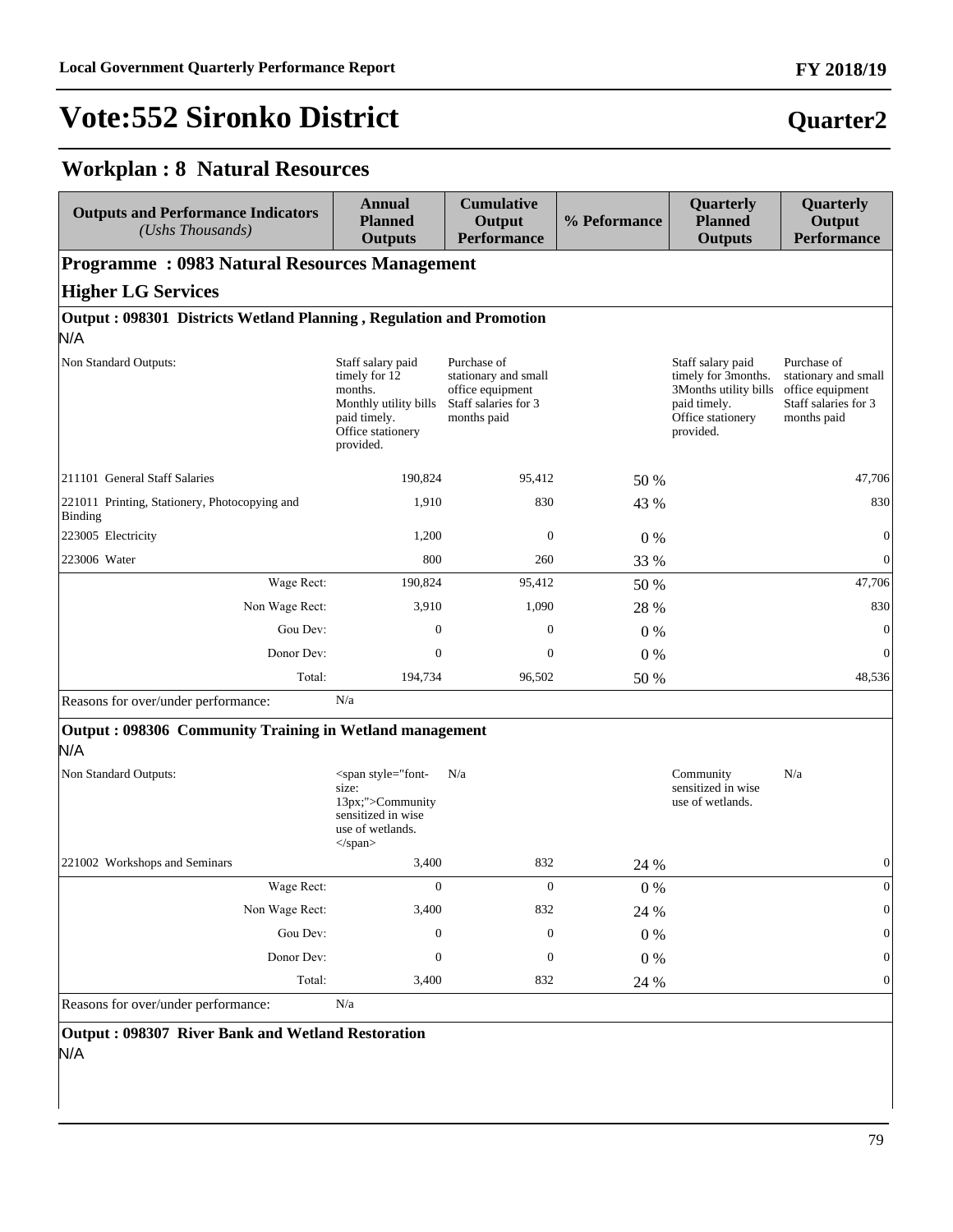#### **Quarter2**

| Non Standard Outputs:                                                       | Community member Distribution of<br>mobilised to restore bamboo seedlings<br>and conserve<br>wetlands.<br>Ensure compliance<br>with wetlands<br>policies and<br>legislation.<br>Watershed and<br>Riverbank<br>restoration activities<br>promoted. |                                                    |       | Community member Distribution of<br>mobilised to restore bamboo seedlings<br>and conserve<br>wetlands |                                                    |
|-----------------------------------------------------------------------------|---------------------------------------------------------------------------------------------------------------------------------------------------------------------------------------------------------------------------------------------------|----------------------------------------------------|-------|-------------------------------------------------------------------------------------------------------|----------------------------------------------------|
| 224006 Agricultural Supplies                                                | 2,150                                                                                                                                                                                                                                             | 393                                                | 18 %  |                                                                                                       | 393                                                |
| Wage Rect:                                                                  | $\mathbf{0}$                                                                                                                                                                                                                                      | $\mathbf{0}$                                       | $0\%$ |                                                                                                       | $\overline{0}$                                     |
| Non Wage Rect:                                                              | 2,150                                                                                                                                                                                                                                             | 393                                                | 18 %  |                                                                                                       | 393                                                |
| Gou Dev:                                                                    | $\mathbf{0}$                                                                                                                                                                                                                                      | $\mathbf{0}$                                       | $0\%$ |                                                                                                       | $\overline{0}$                                     |
| Donor Dev:                                                                  | $\Omega$                                                                                                                                                                                                                                          | $\Omega$                                           | $0\%$ |                                                                                                       | $\overline{0}$                                     |
| Total:                                                                      | 2,150                                                                                                                                                                                                                                             | 393                                                | 18 %  |                                                                                                       | 393                                                |
| N/A<br>Non Standard Outputs:                                                | Lower Local<br>Governments<br>mentored in sound                                                                                                                                                                                                   | N/a                                                |       | <b>Lower Local</b><br>Governments<br>mentored in sound                                                | N/a                                                |
|                                                                             | environment<br>management.<br>hr/>                                                                                                                                                                                                                |                                                    |       | environment<br>management.                                                                            |                                                    |
| 221002 Workshops and Seminars                                               | 1,500                                                                                                                                                                                                                                             | $\boldsymbol{0}$                                   | 0%    |                                                                                                       | $\boldsymbol{0}$                                   |
| Wage Rect:                                                                  | $\boldsymbol{0}$                                                                                                                                                                                                                                  | $\overline{0}$                                     | $0\%$ |                                                                                                       | $\overline{0}$                                     |
| Non Wage Rect:                                                              | 1,500                                                                                                                                                                                                                                             | $\overline{0}$                                     | $0\%$ |                                                                                                       | $\overline{0}$                                     |
| Gou Dev:                                                                    | $\mathbf{0}$                                                                                                                                                                                                                                      | $\mathbf{0}$                                       | $0\%$ |                                                                                                       | $\boldsymbol{0}$                                   |
| Donor Dev:                                                                  | $\theta$                                                                                                                                                                                                                                          | $\Omega$                                           | $0\%$ |                                                                                                       | $\overline{0}$                                     |
| Total:                                                                      | 1,500                                                                                                                                                                                                                                             | $\overline{0}$                                     | $0\%$ |                                                                                                       | $\overline{0}$                                     |
| Reasons for over/under performance:                                         | N/a                                                                                                                                                                                                                                               |                                                    |       |                                                                                                       |                                                    |
| Output: 098309 Monitoring and Evaluation of Environmental Compliance<br>N/A |                                                                                                                                                                                                                                                   |                                                    |       |                                                                                                       |                                                    |
| Non Standard Outputs:                                                       | Monitoring and<br>Compliance visits<br>oondusted                                                                                                                                                                                                  | 1 monitoring and<br>compliance visits<br>oonducted |       | 1Monitoring and<br>Compliance visits<br>oonducted                                                     | 1 monitoring and<br>compliance visits<br>conducted |

conducted. All planned projects screened and mitigation measures integrated. Improvement Notices issued and enforced. conducted conducted conducted 227001 Travel inland  $1,500$  0 0 0  $0\%$  0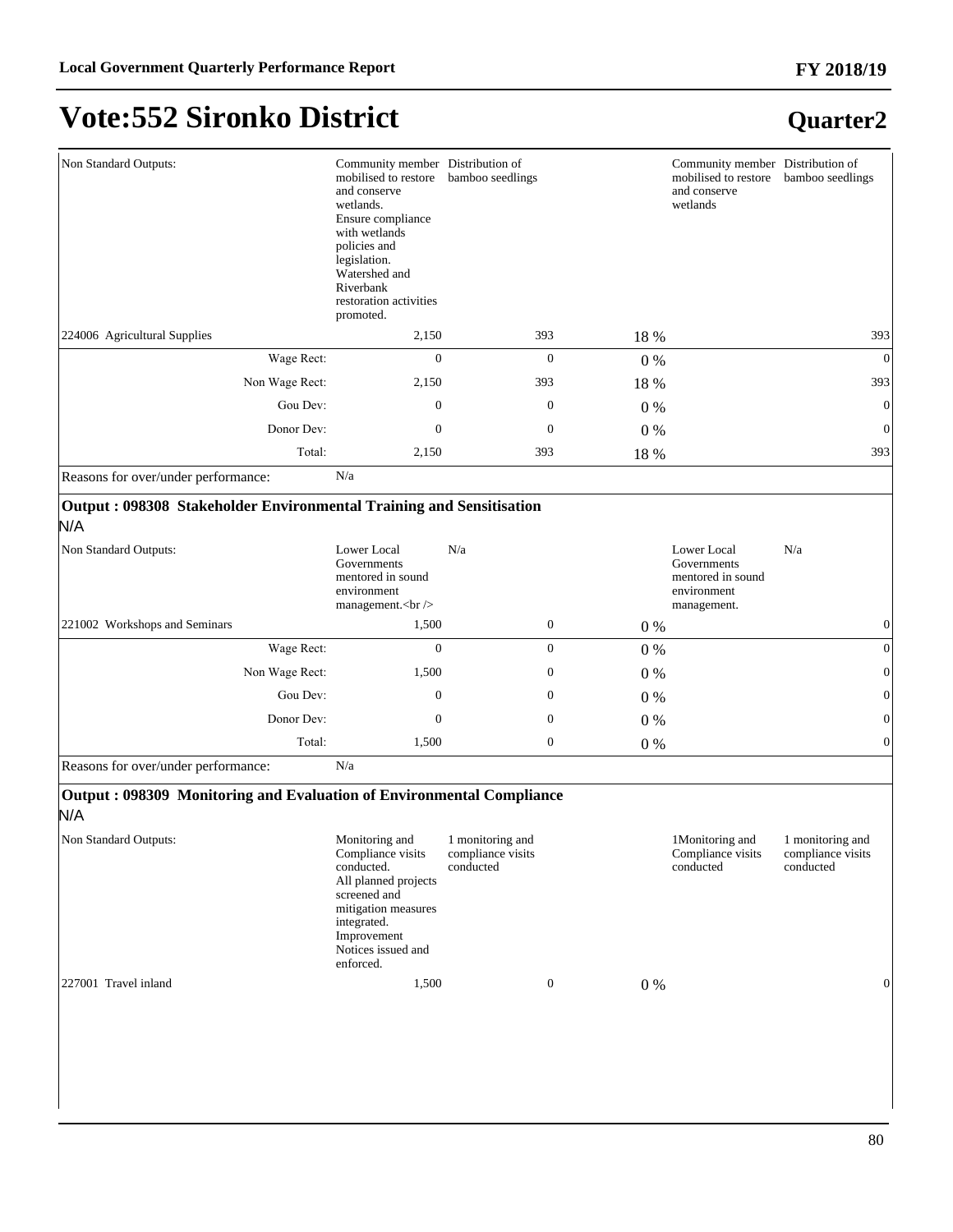| Wage Rect:                                                     | $\overline{0}$                                                                                                                   | $\boldsymbol{0}$                       | $0\%$ | $\vert 0 \vert$                                                                                                                                                       |
|----------------------------------------------------------------|----------------------------------------------------------------------------------------------------------------------------------|----------------------------------------|-------|-----------------------------------------------------------------------------------------------------------------------------------------------------------------------|
| Non Wage Rect:                                                 | 1,500                                                                                                                            | $\mathbf{0}$                           | $0\%$ | $\boldsymbol{0}$                                                                                                                                                      |
| Gou Dev:                                                       | $\mathbf{0}$                                                                                                                     | $\mathbf{0}$                           | $0\%$ | $\vert 0 \vert$                                                                                                                                                       |
| Donor Dev:                                                     | $\mathbf{0}$                                                                                                                     | $\mathbf{0}$                           | $0\%$ | $\vert 0 \vert$                                                                                                                                                       |
| Total:                                                         | 1,500                                                                                                                            | $\mathbf{0}$                           | $0\%$ | $\vert 0 \vert$                                                                                                                                                       |
| Reasons for over/under performance:                            | N/a                                                                                                                              |                                        |       |                                                                                                                                                                       |
| <b>Capital Purchases</b>                                       |                                                                                                                                  |                                        |       |                                                                                                                                                                       |
| Output: 098372 Administrative Capital                          |                                                                                                                                  |                                        |       |                                                                                                                                                                       |
| N/A                                                            |                                                                                                                                  |                                        |       |                                                                                                                                                                       |
| Non Standard Outputs:                                          | Conducting<br>Environment safe<br>guards<br>Nusaf3 projects<br>established in the<br>watersheds<br>FIEFOC project<br>established | Appraisal visits to<br>screen projects |       | Training of Area<br>Appraisal visits to<br>land committees<br>screen projects<br>Nusaf3 projects<br>established in the<br>watersheds<br>FIEFOC project<br>established |
| 281504 Monitoring, Supervision & Appraisal of<br>capital works | 8,000                                                                                                                            | 1,298                                  | 16 %  | 1,298                                                                                                                                                                 |
| 312104 Other Structures                                        | 167,207                                                                                                                          | 70,500                                 | 42 %  | 70,500                                                                                                                                                                |
| Wage Rect:                                                     | $\mathbf{0}$                                                                                                                     | $\mathbf{0}$                           | $0\%$ | $\vert 0 \vert$                                                                                                                                                       |
| Non Wage Rect:                                                 | $\mathbf{0}$                                                                                                                     | $\mathbf{0}$                           | $0\%$ | $\vert 0 \vert$                                                                                                                                                       |
| Gou Dev:                                                       | 175,207                                                                                                                          | 71,798                                 | 41 %  | 71,798                                                                                                                                                                |
| Donor Dev:                                                     | $\mathbf{0}$                                                                                                                     | $\mathbf{0}$                           | $0\%$ | $\vert 0 \vert$                                                                                                                                                       |
| Total:                                                         | 175,207                                                                                                                          | 71,798                                 | 41 %  | 71,798                                                                                                                                                                |
| Reasons for over/under performance:                            | N/a                                                                                                                              |                                        |       |                                                                                                                                                                       |
| Total For Natural Resources : Wage Rect:                       | 190,824                                                                                                                          | 95,412                                 | 50 %  | 47,706                                                                                                                                                                |
| Non-Wage Reccurent:                                            | 12,460                                                                                                                           | 2,315                                  | 19 %  | 1,223                                                                                                                                                                 |
| GoU Dev:                                                       | 175,207                                                                                                                          | 71,798                                 | 41%   | 71,798                                                                                                                                                                |
| Donor Dev:                                                     | 0                                                                                                                                | 0                                      | $0\%$ | $\theta$                                                                                                                                                              |
| Grand Total:                                                   | 378,491                                                                                                                          | 169,525                                | 44.8% | 120,727                                                                                                                                                               |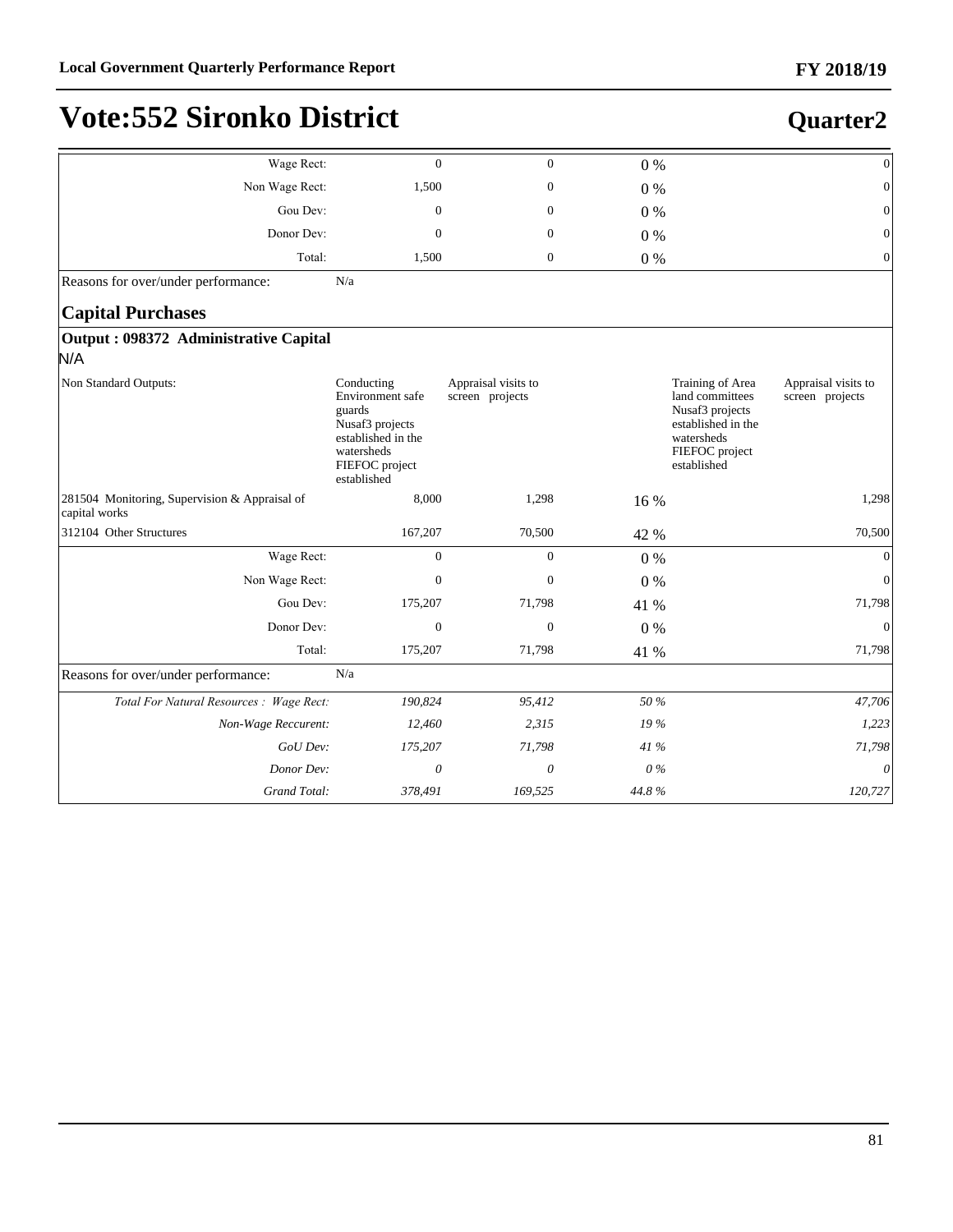#### **FY 2018/19**

### **Quarter2**

#### **Workplan : 9 Community Based Services**

| <b>Outputs and Performance Indicators</b><br>(Ushs Thousands) | <b>Cumulative</b><br><b>Annual</b><br><b>Planned</b><br>Output<br><b>Performance</b><br><b>Outputs</b>                                                                                                                                                                                                                                                                                                                                                                                                                                                          |                                                                                                                 | % Peformance | Quarterly<br><b>Planned</b><br><b>Outputs</b>                                                                                                                                                                                                                                                                                                | Quarterly<br>Output<br><b>Performance</b>                                                                                                                               |
|---------------------------------------------------------------|-----------------------------------------------------------------------------------------------------------------------------------------------------------------------------------------------------------------------------------------------------------------------------------------------------------------------------------------------------------------------------------------------------------------------------------------------------------------------------------------------------------------------------------------------------------------|-----------------------------------------------------------------------------------------------------------------|--------------|----------------------------------------------------------------------------------------------------------------------------------------------------------------------------------------------------------------------------------------------------------------------------------------------------------------------------------------------|-------------------------------------------------------------------------------------------------------------------------------------------------------------------------|
| <b>Programme: 1081 Community Mobilisation and Empowerment</b> |                                                                                                                                                                                                                                                                                                                                                                                                                                                                                                                                                                 |                                                                                                                 |              |                                                                                                                                                                                                                                                                                                                                              |                                                                                                                                                                         |
| <b>Higher LG Services</b>                                     |                                                                                                                                                                                                                                                                                                                                                                                                                                                                                                                                                                 |                                                                                                                 |              |                                                                                                                                                                                                                                                                                                                                              |                                                                                                                                                                         |
| Output: 108104 Facilitation of Community Development Workers  |                                                                                                                                                                                                                                                                                                                                                                                                                                                                                                                                                                 |                                                                                                                 |              |                                                                                                                                                                                                                                                                                                                                              |                                                                                                                                                                         |
| N/A                                                           |                                                                                                                                                                                                                                                                                                                                                                                                                                                                                                                                                                 |                                                                                                                 |              |                                                                                                                                                                                                                                                                                                                                              |                                                                                                                                                                         |
| Non Standard Outputs:                                         | staff salaries paid by Six monthly salary<br>28th  of every<br>month $\langle$ br $\rangle$<br>staff supervised <br<br><math>\rightarrow</math><br/>quarterly reports<br/>developed <math>\langle</math>br<math>\rangle</math><br/>sub county staff<br/>supported in<br/>community<br/>mobilization and<br/>sensitization<br/><br/>computer supplies<br/>and repairs made<br<br><math>\rightarrow</math><br>quarterly staff<br/>meetings held<br/>ld&gt;<br/>CSO<sub>s</sub> <br/>activities monitored<br><math>br</math> /&gt;<br/> </br></br></br<br></br<br> | paid from july to<br>december<br>Seven CBOs<br>registered<br>Staff supported for<br>quarters in<br>mobilization |              | Staff salaries paid by 18 staff members<br>28th; of every month paid quarter salary<br>staff supervised<br>quarterly reports<br>developed<br>sub county staff<br>supported in<br>community<br>mobilization and<br>sensitization<br>computer supplies<br>and repairs made<br>quarterly staff<br>meetings held<br>CSOs&activities<br>monitored | of Oct. Nov & Dec<br>3 CBOs registered<br>Quarterly reports<br>developed<br>27 Sub county based<br>staff supported in<br>community<br>mobilization and<br>sensitization |
| 211101 General Staff Salaries                                 | 180,327                                                                                                                                                                                                                                                                                                                                                                                                                                                                                                                                                         | 45,082                                                                                                          | 25 %         |                                                                                                                                                                                                                                                                                                                                              | 0                                                                                                                                                                       |
| 227001 Travel inland                                          | 5,416                                                                                                                                                                                                                                                                                                                                                                                                                                                                                                                                                           | 1,354                                                                                                           | 25 %         |                                                                                                                                                                                                                                                                                                                                              | 1,354                                                                                                                                                                   |
| Wage Rect:                                                    | 180,327                                                                                                                                                                                                                                                                                                                                                                                                                                                                                                                                                         | 45,082                                                                                                          | 25 %         |                                                                                                                                                                                                                                                                                                                                              | $\vert 0 \vert$                                                                                                                                                         |
| Non Wage Rect:                                                | 5,416                                                                                                                                                                                                                                                                                                                                                                                                                                                                                                                                                           | 1,354                                                                                                           | 25 %         |                                                                                                                                                                                                                                                                                                                                              | 1,354                                                                                                                                                                   |
| Gou Dev:                                                      | $\mathbf{0}$                                                                                                                                                                                                                                                                                                                                                                                                                                                                                                                                                    | $\mathbf{0}$                                                                                                    | $0\%$        |                                                                                                                                                                                                                                                                                                                                              | $\vert 0 \vert$                                                                                                                                                         |
| Donor Dev:                                                    | $\mathbf{0}$                                                                                                                                                                                                                                                                                                                                                                                                                                                                                                                                                    | $\mathbf{0}$                                                                                                    | $0\%$        |                                                                                                                                                                                                                                                                                                                                              | $\vert 0 \vert$                                                                                                                                                         |
| Total:                                                        | 185,743                                                                                                                                                                                                                                                                                                                                                                                                                                                                                                                                                         | 46,436                                                                                                          | 25 %         |                                                                                                                                                                                                                                                                                                                                              | 1,354                                                                                                                                                                   |
| Reasons for over/under performance:                           |                                                                                                                                                                                                                                                                                                                                                                                                                                                                                                                                                                 |                                                                                                                 |              |                                                                                                                                                                                                                                                                                                                                              |                                                                                                                                                                         |
| Output: 108105 Adult Learning<br>N/A                          |                                                                                                                                                                                                                                                                                                                                                                                                                                                                                                                                                                 |                                                                                                                 |              |                                                                                                                                                                                                                                                                                                                                              |                                                                                                                                                                         |
| Non Standard Outputs:                                         | 54 instructors<br>facilitated<br><br>54 FAL Classes<br>supervised $>$<br>                                                                                                                                                                                                                                                                                                                                                                                                                                                                                       | 79 instructors<br>facilitated<br>100 classes<br>operational                                                     |              | 54 instructors<br>facilitated<br>54 FAL Classes<br>supervised                                                                                                                                                                                                                                                                                | 79 instructors<br>facilitated<br>100 classes<br>operational                                                                                                             |
| 227001 Travel inland                                          | 9.353                                                                                                                                                                                                                                                                                                                                                                                                                                                                                                                                                           | 4,119                                                                                                           | 44 %         |                                                                                                                                                                                                                                                                                                                                              | 2,338                                                                                                                                                                   |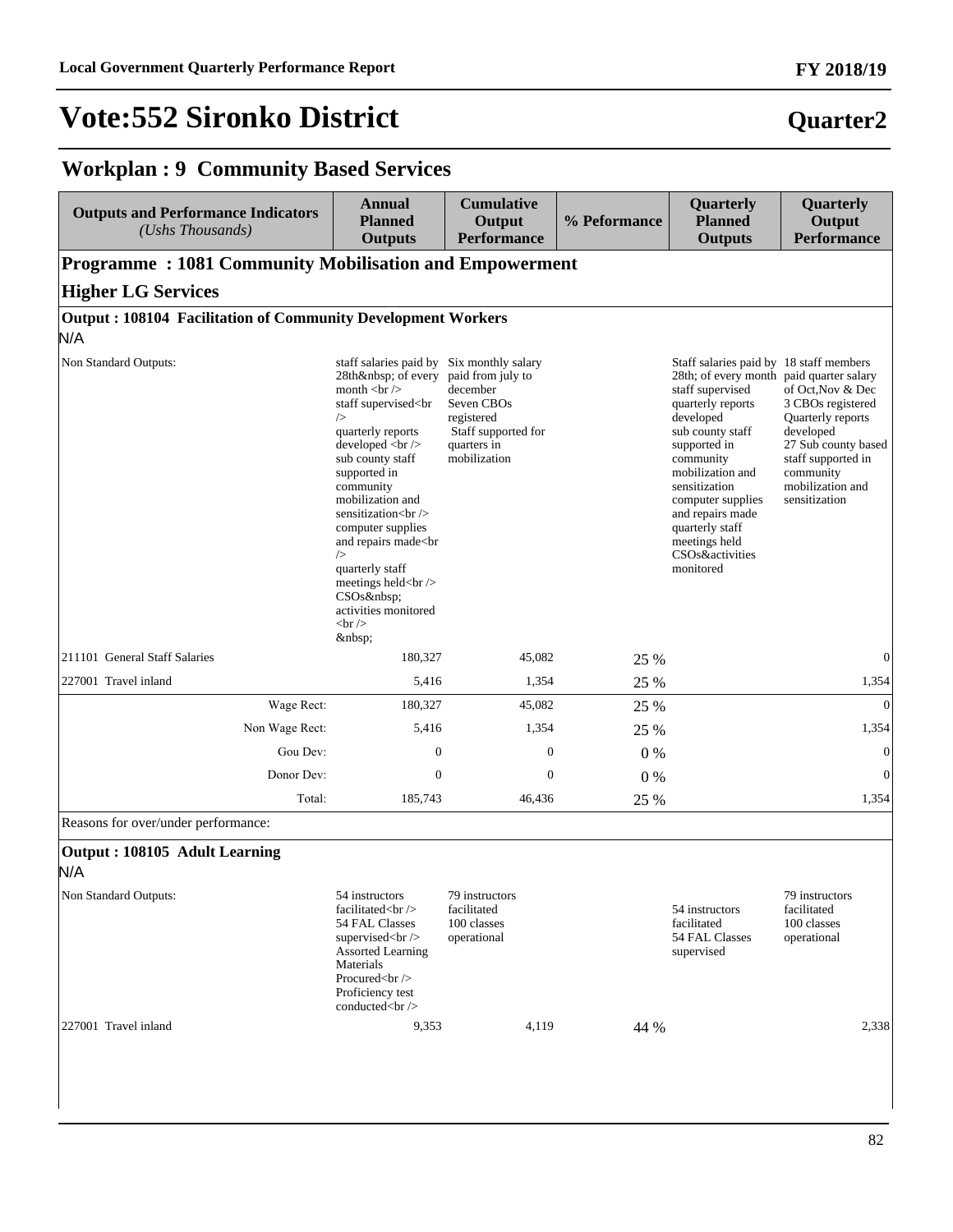**Quarter2**

## **Vote:552 Sironko District**

| Wage Rect:                                               | $\mathbf{0}$                                                                                                                                                               | $\mathbf{0}$                                                                                                                | 0%    | $\boldsymbol{0}$                                                                                                                                                                                                                                                                                                                                          |
|----------------------------------------------------------|----------------------------------------------------------------------------------------------------------------------------------------------------------------------------|-----------------------------------------------------------------------------------------------------------------------------|-------|-----------------------------------------------------------------------------------------------------------------------------------------------------------------------------------------------------------------------------------------------------------------------------------------------------------------------------------------------------------|
| Non Wage Rect:                                           | 9,353                                                                                                                                                                      | 4,119                                                                                                                       | 44 %  | 2,338                                                                                                                                                                                                                                                                                                                                                     |
| Gou Dev:                                                 | $\mathbf{0}$                                                                                                                                                               | $\overline{0}$                                                                                                              | $0\%$ | $\mathbf{0}$                                                                                                                                                                                                                                                                                                                                              |
| Donor Dev:                                               | $\boldsymbol{0}$                                                                                                                                                           | $\mathbf{0}$                                                                                                                | 0%    | $\mathbf{0}$                                                                                                                                                                                                                                                                                                                                              |
| Total:                                                   | 9,353                                                                                                                                                                      | 4,119                                                                                                                       | 44 %  | 2,338                                                                                                                                                                                                                                                                                                                                                     |
| Reasons for over/under performance:                      |                                                                                                                                                                            |                                                                                                                             |       |                                                                                                                                                                                                                                                                                                                                                           |
| Output: 108107 Gender Mainstreaming                      |                                                                                                                                                                            |                                                                                                                             |       |                                                                                                                                                                                                                                                                                                                                                           |
| N/A                                                      |                                                                                                                                                                            |                                                                                                                             |       |                                                                                                                                                                                                                                                                                                                                                           |
| Non Standard Outputs:                                    | gender issues<br>mainstreamed across funded<br>departments and<br>projects $br$<br>women day<br>celebrated<br><br><br><br><br><br><br><br><br><br><br><br><br><br><br><br> | 21 UWEP groups<br>4 Gender Based<br>Violence cases<br>handled<br>26 UWEP project<br>proposals submitted<br>to line ministry |       | 21 UWEP groups<br>women groups<br>accessed to<br>funded<br>4 Gender Based<br>livelihood loans<br>monitoring and<br>Violence cases<br>evaluation<br>handled<br>26 UWEP project<br>conducted<br>proposals submitted<br>gender based<br>to line ministry<br>violence cases<br>handled<br>gender issues<br>mainstreamed across<br>departments and<br>projects |
| 221002 Workshops and Seminars                            | 5,000                                                                                                                                                                      | 2,500                                                                                                                       | 50 %  | 1,250                                                                                                                                                                                                                                                                                                                                                     |
| 221011 Printing, Stationery, Photocopying and<br>Binding | 1,039                                                                                                                                                                      | 517                                                                                                                         | 50 %  | 259                                                                                                                                                                                                                                                                                                                                                       |
| 227001 Travel inland                                     | 23,943                                                                                                                                                                     | 6,573                                                                                                                       | 27 %  | 4,030                                                                                                                                                                                                                                                                                                                                                     |
| 282101 Donations                                         | 147,473                                                                                                                                                                    | 147,473                                                                                                                     | 100 % | 147,473                                                                                                                                                                                                                                                                                                                                                   |
| Wage Rect:                                               | $\boldsymbol{0}$                                                                                                                                                           | $\boldsymbol{0}$                                                                                                            | $0\%$ | $\theta$                                                                                                                                                                                                                                                                                                                                                  |
| Non Wage Rect:                                           | 177,455                                                                                                                                                                    | 157,063                                                                                                                     | 89 %  | 153,012                                                                                                                                                                                                                                                                                                                                                   |
| Gou Dev:                                                 | 0                                                                                                                                                                          | 0                                                                                                                           | $0\%$ | $\Omega$                                                                                                                                                                                                                                                                                                                                                  |
| Donor Dev:                                               | $\boldsymbol{0}$                                                                                                                                                           | $\boldsymbol{0}$                                                                                                            | 0%    | $\boldsymbol{0}$                                                                                                                                                                                                                                                                                                                                          |
| Total:                                                   | 177,455                                                                                                                                                                    | 157,063                                                                                                                     | 89 %  | 153,012                                                                                                                                                                                                                                                                                                                                                   |
| Reasons for over/under performance:                      | pending approval of supplementary budget                                                                                                                                   |                                                                                                                             |       | Received more funds under UWEP than than budgeted hence more 9 groups funds were not warranted                                                                                                                                                                                                                                                            |

**Output : 108108 Children and Youth Services** N/A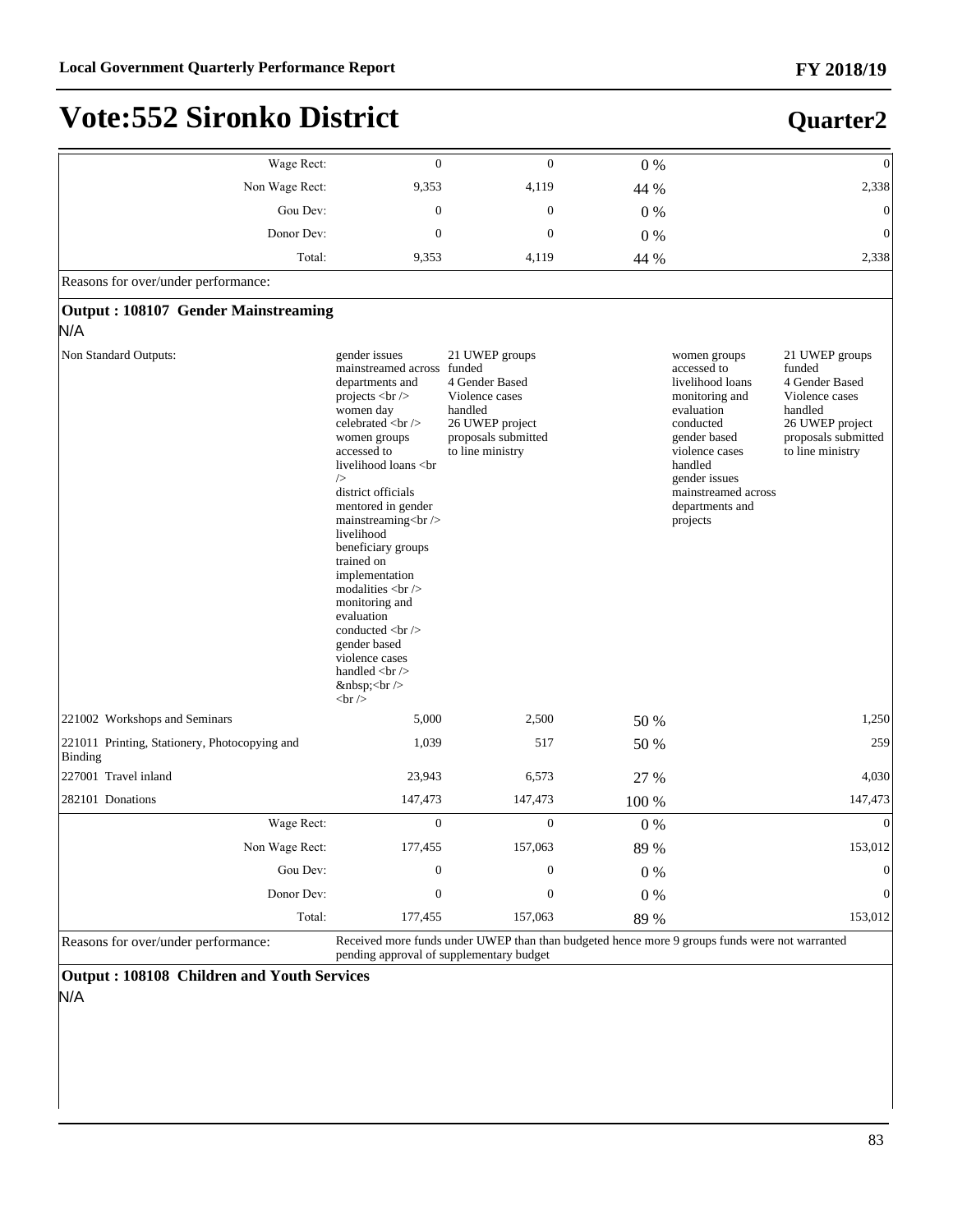#### Non Standard Outputs: OVC data collected and utilized $br>$  /> OVC traced and resettled  $r/$ youth groups accessed to livelihood programs<br/>shet /> youth groups mobilized and sensitized<br/> /> monitoring and evaluation conducted <br/>  $\langle$ communities mobilized and sensitized on early childhood development and nutrition  $\langle$ br $\rangle$ domestic violence cases arbitrated<br/>>br /> day of the African child marked<br/>  $\ell$  $2<sub>tr</sub>  $\sim$$  $2<sub>r</sub> <sub>r</sub> <sub>r</sub> <sub>r</sub> <sub>r</sub> <sub>r</sub> <sub>r</sub> <sub>r</sub> <sub>r</sub> <sub>r</sub> <sub>r</sub> <sub>r</sub> <sub>r</sub> <sub>r</sub> <sub>r</sub> <sub>r</sub> <sub>r</sub> <sub>r</sub> <sub>r</sub> <sub>r</sub> <sub>r</sub> <sub>r</sub> <sub>r</sub> <sub>r</sub> <sub>r</sub> <sub>r</sub> <sub>r</sub> <$  <br /> <br />  $&$ nbsp;<br/>>br  $\geq$ 5 YLP groups funded Received funding for 31 YLP groups but yet to be disbursed Monitoring by DEC, core team of DTPC and RDC done 618 OVC served by SPWO & CDOs 1289 OVC served by CSOs and reported into OVC IMS OVC data collected and utilized OVC traced and resettled youth groups accessed to livelihood programs youth groups mobilized and sensitized monitoring and evaluation conducted communities mobilized and sensitized on early childhood development and nutrition domestic violence cases arbitrated day of the African child marked 5 YLP groups funded Received funding for 31 YLP groups but yet to be disbursed Monitoring by DEC, core team of DTPC and RDC done 51 OVC served by SPWO & CDOs 1289 OVC served by CSOs and reported into OVC IMS 227001 Travel inland 21,358 14,996 7,498 7,498 282101 Donations 305,322 414,480 136 % 414,480 414,480 :DJH5HFW 0 0 0 % 0 Non Wage Rect: 326,680 429,476 131 % 421,978 421,978 Gou Dev:  $0 \t 0 \t 0 \t 0 \t 0$ Donor Dev:  $0 \t 0 \t 0 \t 0 \t 0$ Total: 326,680 429,476 131 % 421,978 Reasons for over/under performance: Funds for 31 groups not yet disbursed because groups are opening accounts,warranting in progress taking into account the revised budget as approved by council **Output : 108109 Support to Youth Councils**  N/A Non Standard Outputs:  $\qquad \qquad$  Quarterly youth council meetings held  $$\left| \right|$$ International youth day celebrated<br/>>br $\mathbin{/}$ Office equipment procured 1 youth meeting held National Youth Day attended 1 youth meeting held  $221002$  Workshops and Seminars  $2,000$  0 0  $0\%$ 227001 Travel inland the contract of the contract of the 4,773 1,193 25 % 1,193 1,193 :DJH5HFW 0 0 0 % 0 Non Wage Rect: 6,773 1,193 18 % 1,193 1,193 Gou Dev:  $0 \t 0 \t 0 \t 0 \t 0$ Donor Dev:  $0 \t 0 \t 0 \t 0 \t 0$ Total: 6,773 1,193 18 % 1,193 1,193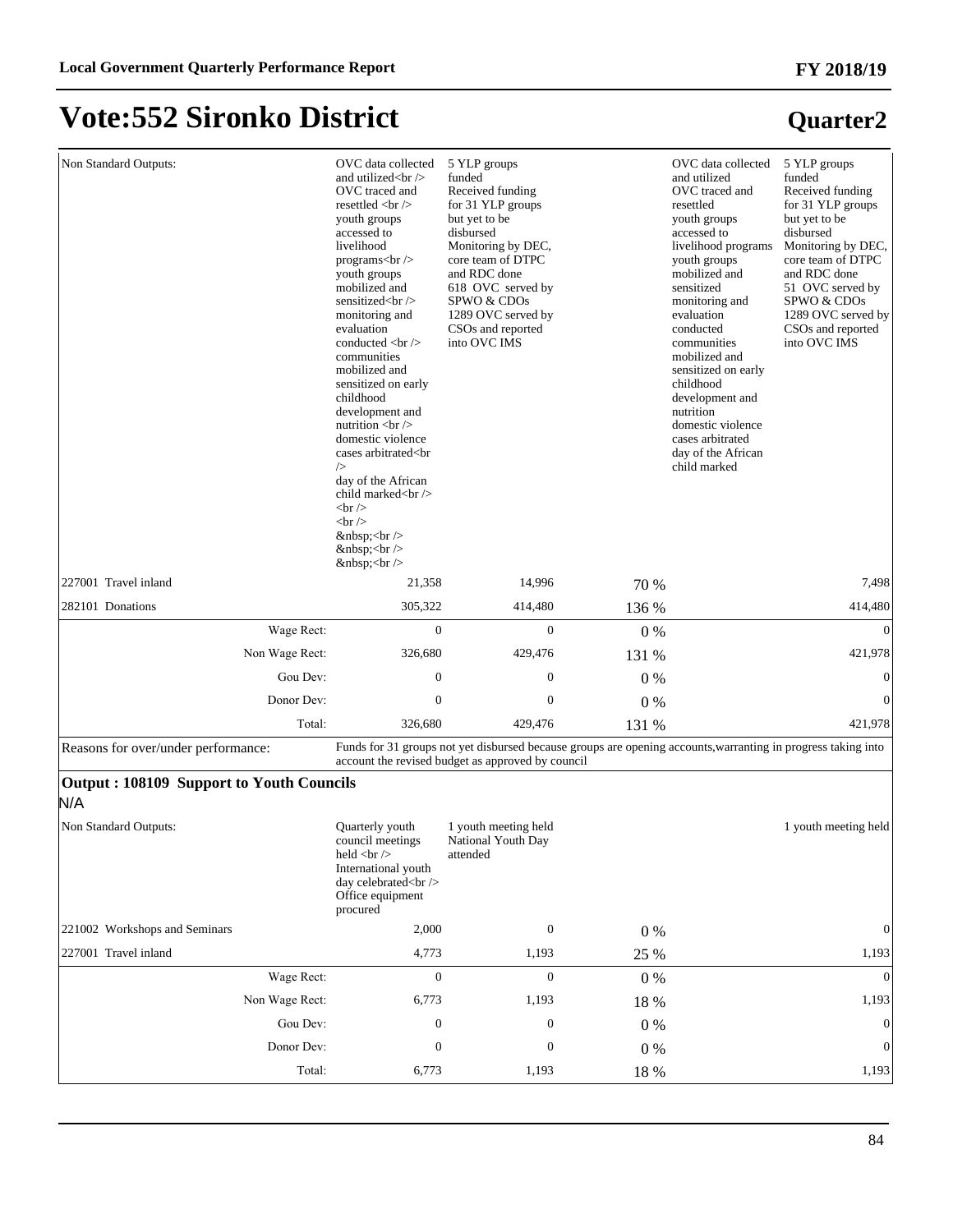# **FY 2018/19**

### **Workplan : 9 Community Based Services**

| <b>Outputs and Performance Indicators</b><br>(Ushs Thousands) | <b>Annual</b><br><b>Planned</b><br><b>Outputs</b>                                                                                               | <b>Cumulative</b><br>Output<br><b>Performance</b>                                                                                                                                                                     | % Peformance | Quarterly<br><b>Planned</b><br><b>Outputs</b> | Quarterly<br>Output<br><b>Performance</b>                                                                                                                                                           |
|---------------------------------------------------------------|-------------------------------------------------------------------------------------------------------------------------------------------------|-----------------------------------------------------------------------------------------------------------------------------------------------------------------------------------------------------------------------|--------------|-----------------------------------------------|-----------------------------------------------------------------------------------------------------------------------------------------------------------------------------------------------------|
| Reasons for over/under performance:                           |                                                                                                                                                 | None realization of Budgeted Local Revenue                                                                                                                                                                            |              |                                               |                                                                                                                                                                                                     |
| Output: 108110 Support to Disabled and the Elderly<br>N/A     |                                                                                                                                                 |                                                                                                                                                                                                                       |              |                                               |                                                                                                                                                                                                     |
| Non Standard Outputs:                                         | Quarterly Disability<br>council meetings<br>held<br>shed<br>> $\sim$<br>International day of<br>PWDs celebrated<br>/><br>Bi-annual meetings<br> | 3 groups of PWDs<br>funded.<br>Nominees for<br>disability council<br>District Chairperson<br>Older persons<br>council meeting held<br>Older persons<br>National Day<br>attended<br>Disability council<br>meeting held |              |                                               | 3 groups of PWDs<br>funded.<br>Nominees for<br>disability council<br>appointed by the<br>District Chairperson<br>Older persons<br>council meeting held<br>Older persons<br>National Day<br>attended |
| 221002 Workshops and Seminars                                 | 7,076                                                                                                                                           | 1,769                                                                                                                                                                                                                 | 25 %         |                                               | 1,769                                                                                                                                                                                               |
| 227001 Travel inland                                          | 1,500                                                                                                                                           | 0                                                                                                                                                                                                                     | $0\%$        |                                               | $\vert 0 \vert$                                                                                                                                                                                     |
| 282101 Donations                                              | 16,000                                                                                                                                          | $\mathbf{0}$                                                                                                                                                                                                          | $0\%$        |                                               | $\vert 0 \vert$                                                                                                                                                                                     |
| Wage Rect:                                                    | $\mathbf{0}$                                                                                                                                    | $\mathbf{0}$                                                                                                                                                                                                          | $0\%$        |                                               | $\vert 0 \vert$                                                                                                                                                                                     |
| Non Wage Rect:                                                | 24,576                                                                                                                                          | 1,769                                                                                                                                                                                                                 | 7 %          |                                               | 1,769                                                                                                                                                                                               |
| Gou Dev:                                                      | $\mathbf{0}$                                                                                                                                    | 0                                                                                                                                                                                                                     | $0\%$        |                                               | $\vert 0 \vert$                                                                                                                                                                                     |
| Donor Dev:                                                    | $\boldsymbol{0}$                                                                                                                                | 0                                                                                                                                                                                                                     | $0\%$        |                                               | 0                                                                                                                                                                                                   |
| Total:                                                        | 24,576                                                                                                                                          | 1,769                                                                                                                                                                                                                 | 7%           |                                               | 1,769                                                                                                                                                                                               |
| Reasons for over/under performance:                           |                                                                                                                                                 | Delays by groups to open accounts in the banks affects disbursement of special grants within the quarter                                                                                                              |              |                                               |                                                                                                                                                                                                     |
| Output: 108111 Culture mainstreaming<br>N/A                   |                                                                                                                                                 |                                                                                                                                                                                                                       |              |                                               |                                                                                                                                                                                                     |
| Non Standard Outputs:                                         | Circumcision<br>(Imbalu) festivities<br>launched $\langle$ br $\rangle$<br>Circmcision<br>schedules of<br>subcounties adhered                   | Circumcision<br>launched at Mutoto<br>ground in Mbale                                                                                                                                                                 |              |                                               |                                                                                                                                                                                                     |
| 227001 Travel inland                                          | 7,271                                                                                                                                           | $\boldsymbol{0}$                                                                                                                                                                                                      | $0\%$        |                                               | 0                                                                                                                                                                                                   |
| Wage Rect:                                                    | $\mathbf{0}$                                                                                                                                    | $\boldsymbol{0}$                                                                                                                                                                                                      | $0\%$        |                                               | 0                                                                                                                                                                                                   |
| Non Wage Rect:                                                | 7,271                                                                                                                                           | 0                                                                                                                                                                                                                     | $0\%$        |                                               | $\vert 0 \vert$                                                                                                                                                                                     |
| Gou Dev:                                                      | $\mathbf{0}$                                                                                                                                    | 0                                                                                                                                                                                                                     | $0\%$        |                                               | 0                                                                                                                                                                                                   |
| Donor Dev:                                                    | $\boldsymbol{0}$                                                                                                                                | 0                                                                                                                                                                                                                     | $0\%$        |                                               | $\vert 0 \vert$                                                                                                                                                                                     |
| Total:                                                        | 7,271                                                                                                                                           | 0                                                                                                                                                                                                                     | $0\%$        |                                               | $\vert 0 \vert$                                                                                                                                                                                     |
| Reasons for over/under performance:                           | <b>Local Revenue</b>                                                                                                                            | Local funds for the function were accessed in second quarter after the function due delayed warranting of                                                                                                             |              |                                               |                                                                                                                                                                                                     |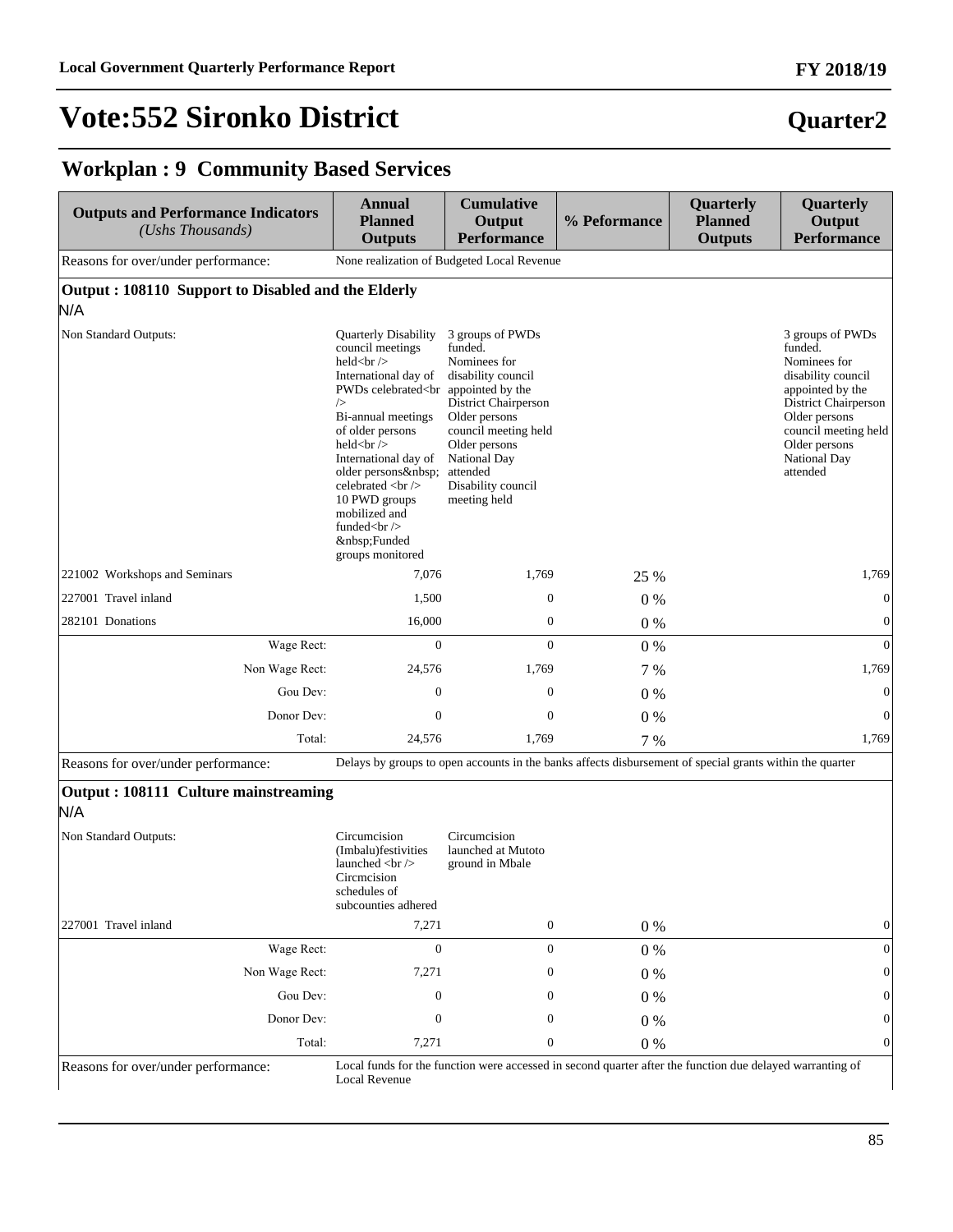### **Quarter2**

#### **Workplan : 9 Community Based Services**

| <b>Outputs and Performance Indicators</b><br>(Ushs Thousands)   | <b>Annual</b><br><b>Planned</b><br><b>Outputs</b>                            | <b>Cumulative</b><br>Output<br><b>Performance</b>                                                                                 | % Peformance | Quarterly<br><b>Planned</b><br><b>Outputs</b> | Quarterly<br>Output<br><b>Performance</b>  |
|-----------------------------------------------------------------|------------------------------------------------------------------------------|-----------------------------------------------------------------------------------------------------------------------------------|--------------|-----------------------------------------------|--------------------------------------------|
| Output: 108113 Labour dispute settlement                        |                                                                              |                                                                                                                                   |              |                                               |                                            |
| N/A                                                             |                                                                              |                                                                                                                                   |              |                                               |                                            |
| Non Standard Outputs:                                           | labour  related<br>concerns<br>addressed<br><br>labour day<br>celebrated<br> |                                                                                                                                   |              |                                               |                                            |
| 227001 Travel inland                                            | 3,000                                                                        | 250                                                                                                                               | 8 %          |                                               | 125                                        |
| Wage Rect:                                                      | $\overline{0}$                                                               | $\overline{0}$                                                                                                                    | $0\%$        |                                               | $\overline{0}$                             |
| Non Wage Rect:                                                  | 3,000                                                                        | 250                                                                                                                               | $8\ \%$      |                                               | 125                                        |
| Gou Dev:                                                        | $\mathbf{0}$                                                                 | $\theta$                                                                                                                          | $0\%$        |                                               | $\mathbf{0}$                               |
| Donor Dev:                                                      | $\mathbf{0}$                                                                 | $\mathbf{0}$                                                                                                                      | $0\%$        |                                               | $\theta$                                   |
| Total:                                                          | 3,000                                                                        | 250                                                                                                                               | 8 %          |                                               | 125                                        |
| Reasons for over/under performance:                             | Lack of Labour Officer                                                       |                                                                                                                                   |              |                                               |                                            |
| <b>Output: 108114 Representation on Women's Councils</b><br>N/A |                                                                              |                                                                                                                                   |              |                                               |                                            |
| Non Standard Outputs:                                           | Women council<br>activities<br>coordinated                                   | New District women<br>executive and sub<br>county women<br>chairpersons<br>inducted<br>Women Council<br>Executive meeting<br>held |              |                                               | Women Council<br>Executive meeting<br>held |
| 227001 Travel inland                                            | 4,773                                                                        | $\boldsymbol{0}$                                                                                                                  | $0\%$        |                                               | $\boldsymbol{0}$                           |
| Wage Rect:                                                      | $\mathbf{0}$                                                                 | $\overline{0}$                                                                                                                    | $0\%$        |                                               | $\boldsymbol{0}$                           |
| Non Wage Rect:                                                  | 4,773                                                                        | $\boldsymbol{0}$                                                                                                                  | $0\%$        |                                               | $\boldsymbol{0}$                           |
| Gou Dev:                                                        | $\mathbf{0}$                                                                 | $\boldsymbol{0}$                                                                                                                  | $0\%$        |                                               | $\boldsymbol{0}$                           |
| Donor Dev:                                                      | $\mathbf{0}$                                                                 | $\mathbf{0}$                                                                                                                      | 0%           |                                               | $\boldsymbol{0}$                           |
| Total:                                                          | 4,773                                                                        | 0                                                                                                                                 | $0\ \%$      |                                               | $\boldsymbol{0}$                           |
| Reasons for over/under performance:                             |                                                                              | Inadequate funding due large number of LLGs currently at 27                                                                       |              |                                               |                                            |
| <b>Output: 108116 Social Rehabilitation Services</b><br>N/A     |                                                                              |                                                                                                                                   |              |                                               |                                            |
| Non Standard Outputs:                                           |                                                                              | Procured a wheel<br>chair                                                                                                         |              |                                               | Procured a wheel<br>chair                  |
| 228003 Maintenance - Machinery, Equipment &<br>Furniture        | 590                                                                          | 648                                                                                                                               | 110 %        |                                               | 500                                        |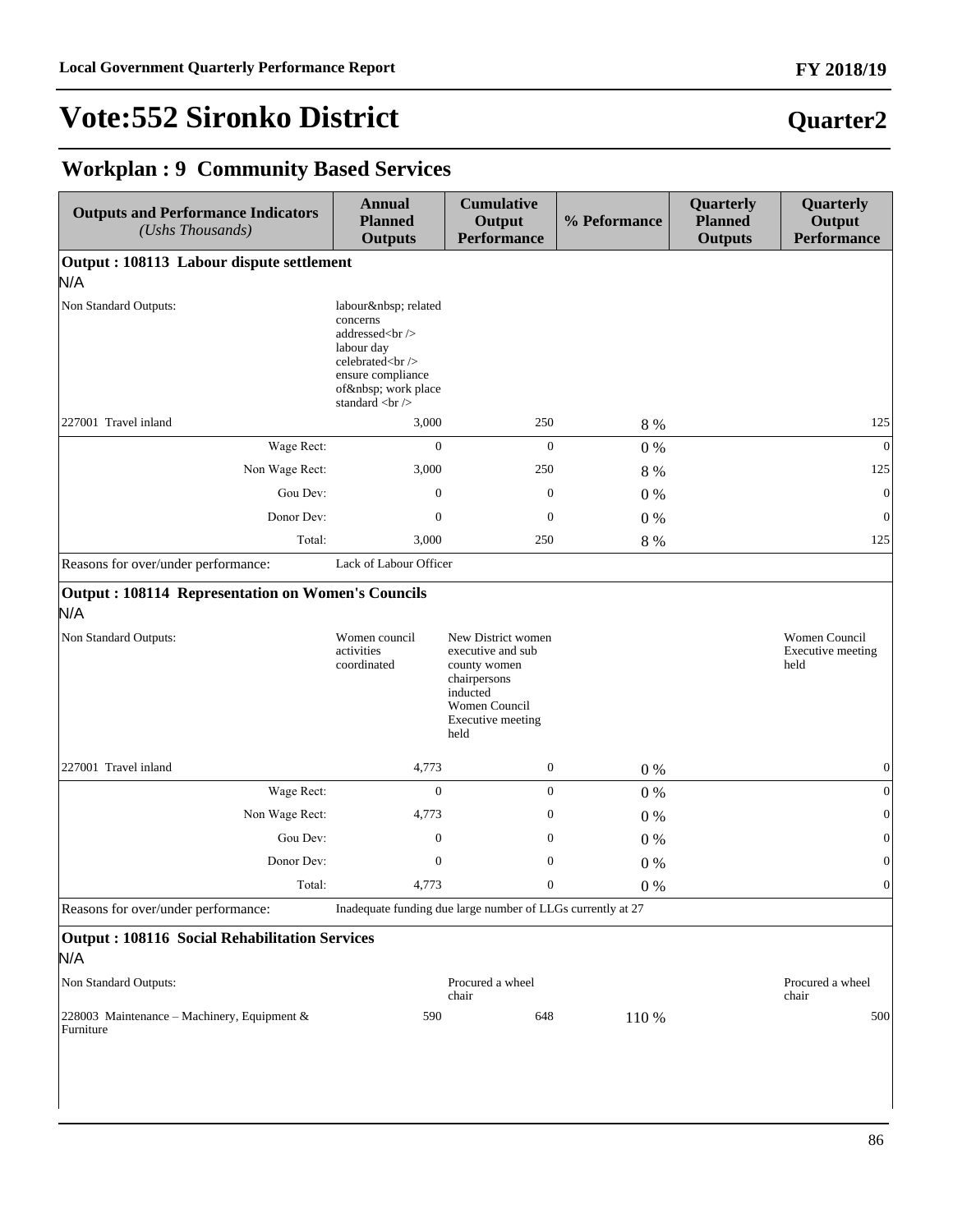| Wage Rect:                                                                 | $\overline{0}$            | $\overline{0}$                          | $0\%$      | $\mathbf{0}$                                        |
|----------------------------------------------------------------------------|---------------------------|-----------------------------------------|------------|-----------------------------------------------------|
| Non Wage Rect:                                                             | 590                       | 648                                     | 110 %      | 500                                                 |
| Gou Dev:                                                                   | $\mathbf{0}$              | $\theta$                                | $0\%$      | $\boldsymbol{0}$                                    |
| Donor Dev:                                                                 | $\mathbf{0}$              | $\theta$                                | 0%         | $\Omega$                                            |
| Total:                                                                     | 590                       | 648                                     | 110 %      | 500                                                 |
| Reasons for over/under performance:                                        |                           |                                         |            |                                                     |
| Output: 108117 Operation of the Community Based Services Department<br>N/A |                           |                                         |            |                                                     |
| Non Standard Outputs:                                                      | procured                  | Power bills paid<br>Stationery and fuel |            | Power bills paid<br>Stationery and fuel<br>procured |
| 221009 Welfare and Entertainment                                           | 1,000                     | $\mathbf{0}$                            | $0\%$      | $\mathbf{0}$                                        |
| 221011 Printing, Stationery, Photocopying and<br>Binding                   | 200                       | 50                                      | 25 %       | $\mathbf{0}$                                        |
| 223005 Electricity                                                         | 200                       | 50                                      | 25 %       | $\mathbf{0}$                                        |
| 227001 Travel inland                                                       | 1,600                     | 400                                     | 25 %       | 0                                                   |
| Wage Rect:                                                                 | $\boldsymbol{0}$          | $\overline{0}$                          | $0\%$      | $\theta$                                            |
| Non Wage Rect:                                                             | 3,000                     | 501                                     | 17 %       | 1                                                   |
| Gou Dev:                                                                   | $\boldsymbol{0}$          | $\mathbf{0}$                            | $0\%$      | $\theta$                                            |
| Donor Dev:                                                                 | $\mathbf{0}$              | $\theta$                                | $0\%$      | $\theta$                                            |
| Total:                                                                     | 3,000                     | 501                                     | 17 %       | 1                                                   |
| Reasons for over/under performance:                                        |                           |                                         |            |                                                     |
| <b>Lower Local Services</b>                                                |                           |                                         |            |                                                     |
| Output: 108151 Community Development Services for LLGs (LLS)               |                           |                                         |            |                                                     |
| N/A                                                                        |                           |                                         |            |                                                     |
| N/A                                                                        |                           |                                         |            |                                                     |
| 263204 Transfers to other govt. units (Capital)                            | 2,592                     | $\mathbf{0}$                            | $0\%$      | $\mathbf{0}$                                        |
| Wage Rect:                                                                 | $\boldsymbol{0}$          | $\mathbf{0}$                            | 0%         | $\overline{0}$                                      |
| Non Wage Rect:                                                             | 2,592                     | $\boldsymbol{0}$                        | 0%         | $\mathbf{0}$                                        |
| Gou Dev:                                                                   | $\boldsymbol{0}$          | $\boldsymbol{0}$                        | $0\%$      | $\boldsymbol{0}$                                    |
| Donor Dev:                                                                 | $\boldsymbol{0}$          | $\boldsymbol{0}$                        | $0\ \%$    | $\boldsymbol{0}$                                    |
| Total:                                                                     | 2,592                     | $\boldsymbol{0}$                        | $0\ \%$    | $\mathbf{0}$                                        |
| Reasons for over/under performance:                                        |                           |                                         |            |                                                     |
| Total For Community Based Services : Wage Rect:                            | 180,327                   | 45,082                                  | 25 %       | 0                                                   |
| Non-Wage Reccurent:                                                        | 571,479                   | 596,373                                 | 104 %      | 582,270                                             |
| GoU Dev:                                                                   | $\boldsymbol{\mathit{0}}$ | $\boldsymbol{\mathit{0}}$               | $0\,\%$    | 0                                                   |
| Donor Dev:                                                                 | 0                         | 0                                       | $0\,\%$    | 0                                                   |
| Grand Total:                                                               | 751,807                   | 641,454                                 | $85.3\ \%$ | 582,270                                             |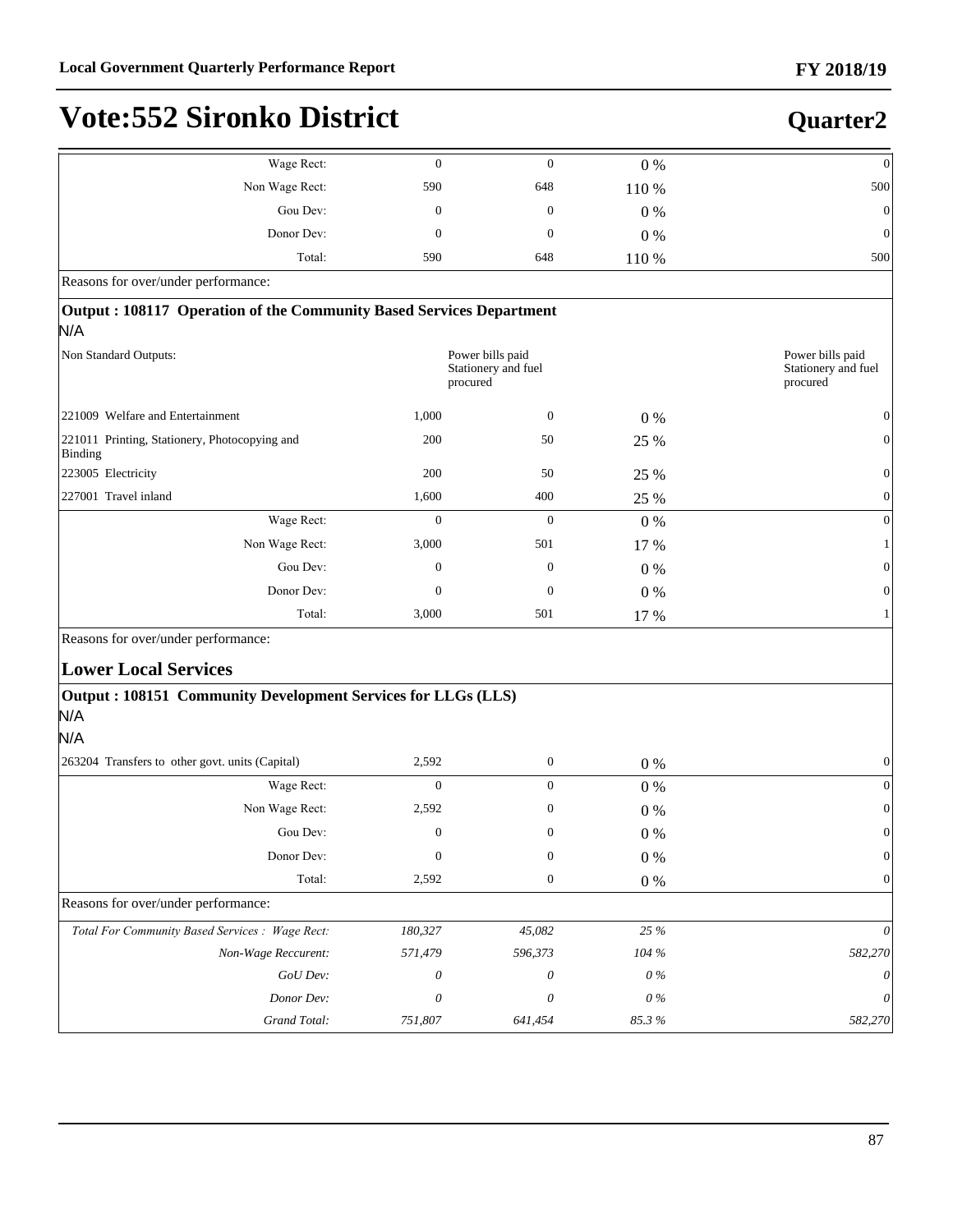#### **Workplan : 10 Planning**

| <b>Outputs and Performance Indicators</b><br>$(Ushs$ Thousands)  | <b>Annual</b><br><b>Planned</b><br><b>Outputs</b>                                                                                                                                                                                                                                                                                                  | <b>Cumulative</b><br>Output<br><b>Performance</b>                                                                                                                                                                                                        | % Peformance | Quarterly<br><b>Planned</b><br><b>Outputs</b>                                                                                                                                                              | Quarterly<br>Output<br><b>Performance</b>                                                                                                                                                                                                                |
|------------------------------------------------------------------|----------------------------------------------------------------------------------------------------------------------------------------------------------------------------------------------------------------------------------------------------------------------------------------------------------------------------------------------------|----------------------------------------------------------------------------------------------------------------------------------------------------------------------------------------------------------------------------------------------------------|--------------|------------------------------------------------------------------------------------------------------------------------------------------------------------------------------------------------------------|----------------------------------------------------------------------------------------------------------------------------------------------------------------------------------------------------------------------------------------------------------|
| <b>Programme: 1383 Local Government Planning Services</b>        |                                                                                                                                                                                                                                                                                                                                                    |                                                                                                                                                                                                                                                          |              |                                                                                                                                                                                                            |                                                                                                                                                                                                                                                          |
| <b>Higher LG Services</b>                                        |                                                                                                                                                                                                                                                                                                                                                    |                                                                                                                                                                                                                                                          |              |                                                                                                                                                                                                            |                                                                                                                                                                                                                                                          |
| Output: 138301 Management of the District Planning Office<br>N/A |                                                                                                                                                                                                                                                                                                                                                    |                                                                                                                                                                                                                                                          |              |                                                                                                                                                                                                            |                                                                                                                                                                                                                                                          |
| Non Standard Outputs:                                            | $\langle \text{div} \rangle$ Laptops,<br>Two desktop<br>computers, and 2<br>printers serviced and<br>maintained<br><div>Office tea<br/>provided to staff and<br/>visitors in Planning<br/><math>unit &lt;</math>/div&gt;<br/><div>Monthly fuel<br/>for routine activities<br/>unit<math>br/&gt;</math><br/><math>\langle</math>div&gt;</div></div> | 1 laptop computer<br>and 3 desktop<br>computers were<br>serviced and<br>maintained<br>Office tea for staff<br>and visitors was<br>provided<br>Fuel (500,000) for<br>routine filed<br>activities was<br>provided to Planning provided to Planning<br>unit |              | 3 Laptops, Two<br>desktop computers,<br>and 2 printers<br>serviced and<br>maintained<br>Office tea provided<br>to staff and visitors<br>in Planning unit<br>Monthly fuel for<br>routine activities<br>unit | 1 laptop computer<br>and 3 desktop<br>computers were<br>serviced and<br>maintained<br>Office tea for staff<br>and visitors was<br>provided<br>Fuel (500,000) for<br>routine filed<br>activities was<br>provided to Planning provided to Planning<br>unit |
| 221009 Welfare and Entertainment                                 | 1,200                                                                                                                                                                                                                                                                                                                                              | 600                                                                                                                                                                                                                                                      | 50 %         |                                                                                                                                                                                                            | 300                                                                                                                                                                                                                                                      |
| 227004 Fuel, Lubricants and Oils                                 | 8,400                                                                                                                                                                                                                                                                                                                                              | 500                                                                                                                                                                                                                                                      | 6 %          |                                                                                                                                                                                                            | 500                                                                                                                                                                                                                                                      |
| 228003 Maintenance – Machinery, Equipment &<br>Furniture         | 2,000                                                                                                                                                                                                                                                                                                                                              | 1,000                                                                                                                                                                                                                                                    | 50 %         |                                                                                                                                                                                                            | 500                                                                                                                                                                                                                                                      |
| Wage Rect:                                                       | $\overline{0}$                                                                                                                                                                                                                                                                                                                                     | $\mathbf{0}$                                                                                                                                                                                                                                             | $0\%$        |                                                                                                                                                                                                            | $\theta$                                                                                                                                                                                                                                                 |
| Non Wage Rect:                                                   | 11,600                                                                                                                                                                                                                                                                                                                                             | 2,100                                                                                                                                                                                                                                                    | 18 %         |                                                                                                                                                                                                            | 1,300                                                                                                                                                                                                                                                    |
| Gou Dev:                                                         | $\overline{0}$                                                                                                                                                                                                                                                                                                                                     | $\mathbf{0}$                                                                                                                                                                                                                                             | $0\%$        |                                                                                                                                                                                                            | $\mathbf{0}$                                                                                                                                                                                                                                             |
| Donor Dev:                                                       | $\Omega$                                                                                                                                                                                                                                                                                                                                           | $\mathbf{0}$                                                                                                                                                                                                                                             | $0\%$        |                                                                                                                                                                                                            | $\mathbf{0}$                                                                                                                                                                                                                                             |
| Total:                                                           | 11,600                                                                                                                                                                                                                                                                                                                                             | 2,100                                                                                                                                                                                                                                                    | 18 %         |                                                                                                                                                                                                            | 1,300                                                                                                                                                                                                                                                    |

Reasons for over/under performance: Low allocation by finance department to planning unit to facilitate routine filed activities

#### **Output : 138302 District Planning**

N/A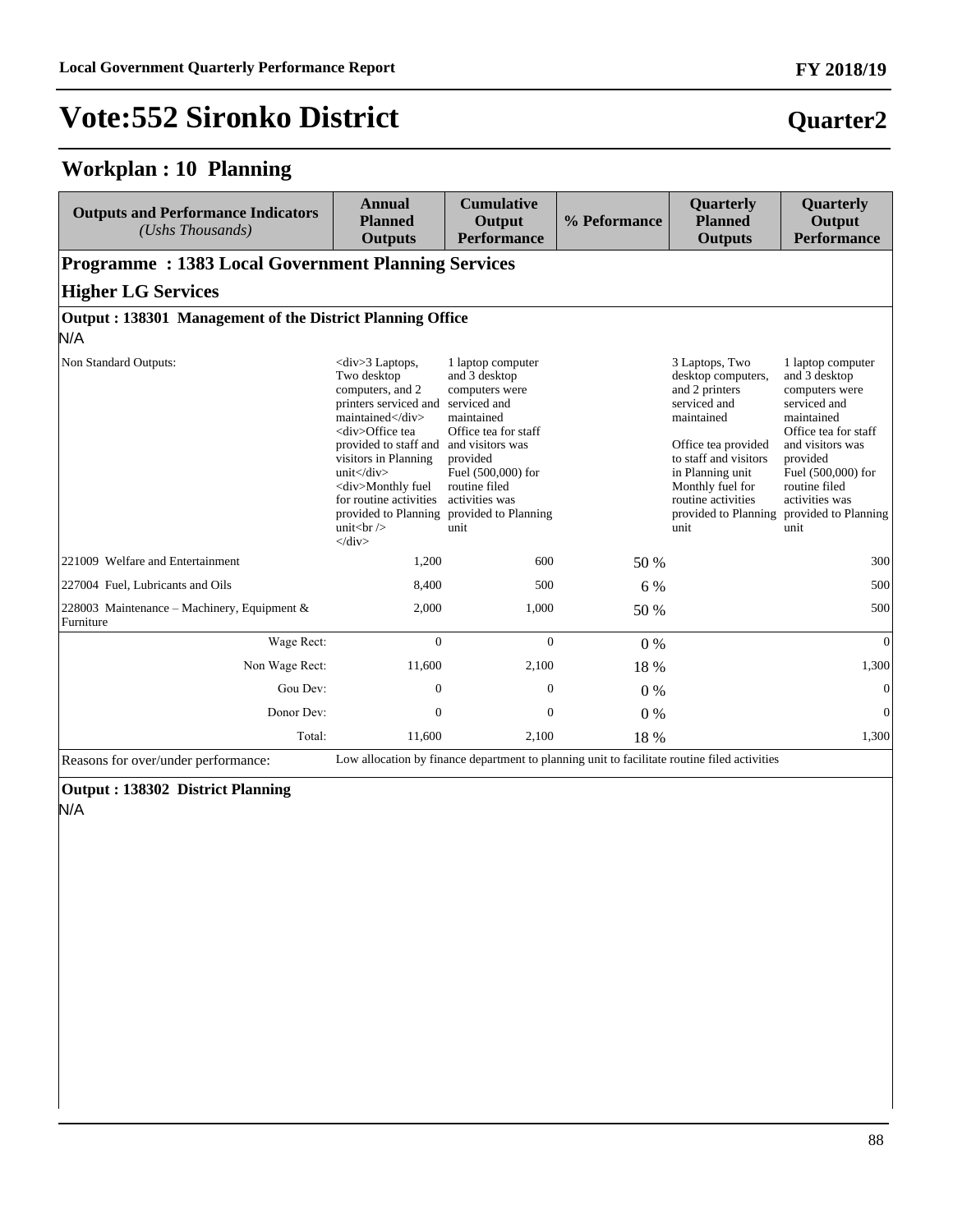#### Non Standard Outputs: Payment of monthly salary for 4 planning Planning unit and unit staff and One Economists in Town Budadiri TC was councils for 12 months<br/>>br</> 12 DTPC meetings conducted and 12 sets of minutes with action points filed $\rm br$  /> Consultation with MoFPED facilitated Orientation of LLGs on Budget and work staff on planning and budgeting</div> FY2019/20 based on Office supplies and stationery procured for 4 quarters Monthly salary for the economist for processed and paid on time for the 6 Months of July, August, September, October, November and December 2018 6 DPT C meetings were conducted and minutes with action points filed for follow up. LLG were oriented plan preparation for grant guidelines Contract documents for district stores were submitted to IGG office in Kampala Payment of monthly salary for planning unit staff and Economists in in Town councils for 3 months<br/>>br $\mathord{/}\!\!>$ 3 DTPC meetings conducted and 3 sets of minutes with action points filed conference for FY2019/20<br/>br /> Consultation with MoFPED facilitated Orientation of LLGs staff on planning and budgeting Monthly salary for Planning unit and the economist for Budadiri TC was processed and paid on time for the 3 Months of October, November and December 2018 3 DPT C meetings were conducted and minutes with action points filed for follow up. LLG were oriented on Budget and work plan preparation for FY2019/20 based on grant guidelines Contract documents for district stores were submitted to IGG office in Kampala 211101 General Staff Salaries 56,814 32,074 56 % 14,905 221002 Workshops and Seminars 8,400 4,800 57 % 2,100 221011 Printing, Stationery, Photocopying and Binding  $3,000$  1,500 50 % 750 227001 Travel inland 5,200 1,713 33 % 840 Wage Rect: 56,814 32,074 56 % 14,905 Non Wage Rect: 16,600 8,013 48 % 3,690 Gou Dev:  $0 \t 0 \t 0 \t 0 \t 0$ Donor Dev:  $0 \t 0 \t 0 \t 0 \t 0$ Total: 73,414 40,087 55 % 18,595

Reasons for over/under performance: No significant challenges

#### **Output : 138303 Statistical data collection**  N/A

| $\mathbf{v}$          |                                                                                                                                                                                                                                        |                |                  |                                                                                                                                                                                              |  |                |
|-----------------------|----------------------------------------------------------------------------------------------------------------------------------------------------------------------------------------------------------------------------------------|----------------|------------------|----------------------------------------------------------------------------------------------------------------------------------------------------------------------------------------------|--|----------------|
| Non Standard Outputs: | <div>District<br/>Annual statistical<br/>Abstract prepared<br/>and updated</div><br><div>District<br/>projects data bank<br/>maintained and<br/>updated on annual<br/>basis<math>cbr/&gt;</math><br/><math>\langle</math>div&gt;</div> |                |                  | Data collection for<br>update of the District<br>statistical Abstract<br>prepared<br>Data collection for<br>update of the District<br>projects data bank<br>maintained on<br>Quarterly basis |  |                |
| 227001 Travel inland  |                                                                                                                                                                                                                                        | 3,000          | 500              | 17 %                                                                                                                                                                                         |  | $\overline{0}$ |
|                       | Wage Rect:                                                                                                                                                                                                                             | $\overline{0}$ | $\mathbf{0}$     | 0 %                                                                                                                                                                                          |  | $\overline{0}$ |
|                       | Non Wage Rect:                                                                                                                                                                                                                         | 3,000          | 500              | 17 %                                                                                                                                                                                         |  | $\mathbf{0}$   |
|                       | Gou Dev:                                                                                                                                                                                                                               | $\mathbf{0}$   | $\boldsymbol{0}$ | 0 %                                                                                                                                                                                          |  | $\overline{0}$ |
|                       | Donor Dev:                                                                                                                                                                                                                             | $\mathbf{0}$   | $\boldsymbol{0}$ | $0\%$                                                                                                                                                                                        |  | $\overline{0}$ |
|                       | Total:                                                                                                                                                                                                                                 | 3,000          | 500              | 17 %                                                                                                                                                                                         |  | $\mathbf{0}$   |
|                       |                                                                                                                                                                                                                                        |                |                  |                                                                                                                                                                                              |  |                |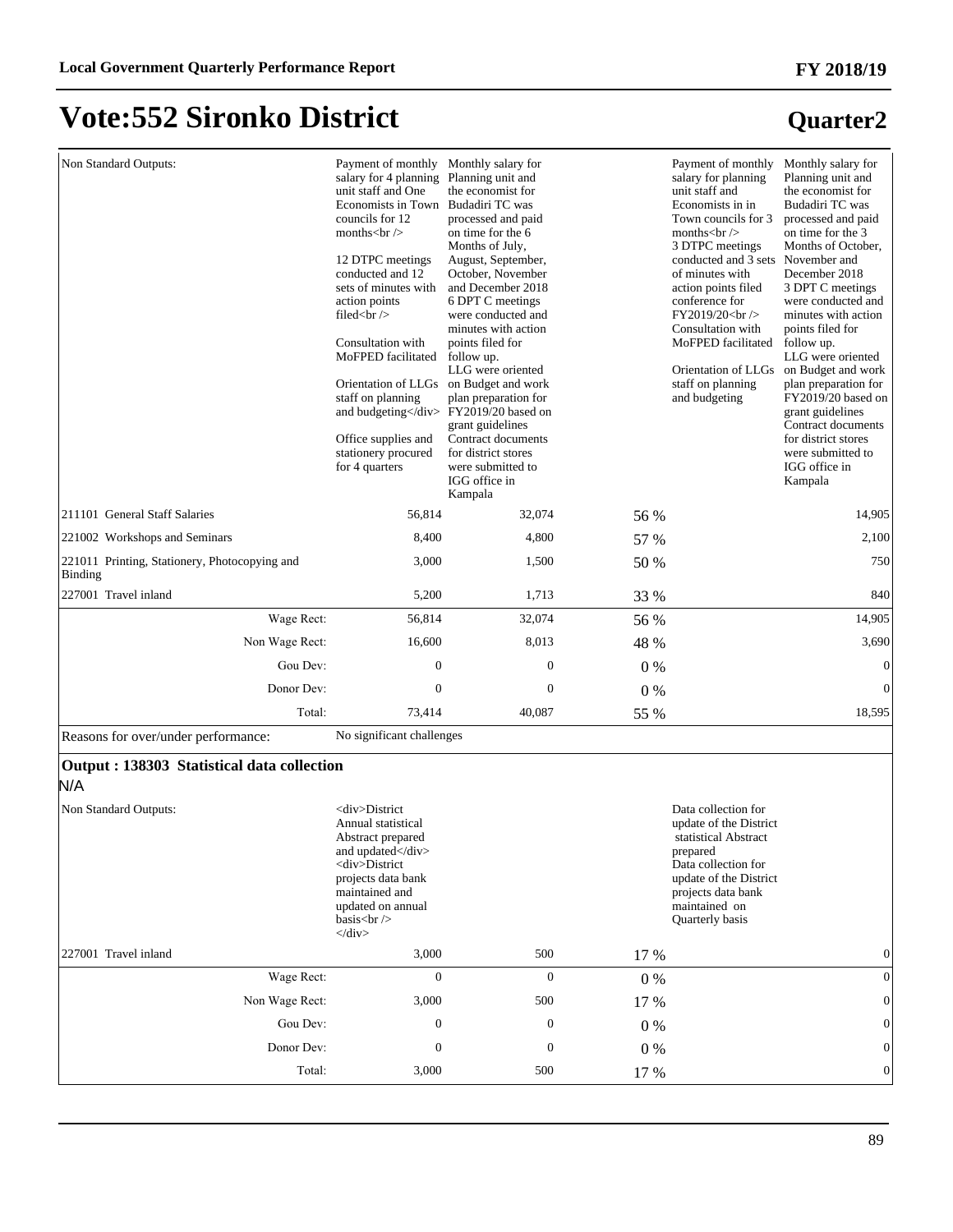**Quarter2**

## **Vote:552 Sironko District**

#### **Workplan : 10 Planning**

| <b>Outputs and Performance Indicators</b><br>(Ushs Thousands)   | <b>Annual</b><br><b>Planned</b><br><b>Outputs</b>                                                                                                                                                                           | <b>Cumulative</b><br>Output<br><b>Performance</b>                                                                 | % Peformance | Quarterly<br><b>Planned</b><br><b>Outputs</b>                                                                                                                                                           | Quarterly<br>Output<br><b>Performance</b>                                                                         |
|-----------------------------------------------------------------|-----------------------------------------------------------------------------------------------------------------------------------------------------------------------------------------------------------------------------|-------------------------------------------------------------------------------------------------------------------|--------------|---------------------------------------------------------------------------------------------------------------------------------------------------------------------------------------------------------|-------------------------------------------------------------------------------------------------------------------|
| Reasons for over/under performance:                             |                                                                                                                                                                                                                             |                                                                                                                   |              |                                                                                                                                                                                                         |                                                                                                                   |
| Output : 138304 Demographic data collection                     |                                                                                                                                                                                                                             |                                                                                                                   |              |                                                                                                                                                                                                         |                                                                                                                   |
| N/A                                                             |                                                                                                                                                                                                                             |                                                                                                                   |              |                                                                                                                                                                                                         |                                                                                                                   |
| Non Standard Outputs:                                           | <div>Demographic<br/>data collected and<br/>updated on quarterly<br/>basis</div><br><div>Collection on<br/>key performance<br/>indicator across all<br/>departments<br/><br/><math>\langle</math>div<math>&gt;</math></div> | Demographic data<br>was collected for<br>update of the<br>statistical abstract                                    |              | Demographic data<br>collected and<br>updated on quarterly<br>basis<br>Collection on key<br>performance<br>indicator across all<br>departments and<br>update a data bank<br>on performance<br>indicators | Demographic data<br>was collected for<br>update of the<br>statistical abstract                                    |
| 227001 Travel inland                                            | 3,000                                                                                                                                                                                                                       | 1,500                                                                                                             | 50 %         |                                                                                                                                                                                                         | 750                                                                                                               |
| Wage Rect:                                                      | $\mathbf{0}$                                                                                                                                                                                                                | $\Omega$                                                                                                          | $0\%$        |                                                                                                                                                                                                         | $\overline{0}$                                                                                                    |
| Non Wage Rect:                                                  | 3,000                                                                                                                                                                                                                       | 1,500                                                                                                             | 50 %         |                                                                                                                                                                                                         | 750                                                                                                               |
| Gou Dev:                                                        | $\boldsymbol{0}$                                                                                                                                                                                                            | $\boldsymbol{0}$                                                                                                  | $0\%$        |                                                                                                                                                                                                         | $\boldsymbol{0}$                                                                                                  |
| Donor Dev:                                                      | $\boldsymbol{0}$                                                                                                                                                                                                            | $\boldsymbol{0}$                                                                                                  | $0\%$        |                                                                                                                                                                                                         | $\boldsymbol{0}$                                                                                                  |
| Total:<br>Reasons for over/under performance:                   | 3,000<br>NA                                                                                                                                                                                                                 | 1,500                                                                                                             | 50 %         |                                                                                                                                                                                                         | 750                                                                                                               |
| <b>Output: 138306 Development Planning</b><br>N/A               |                                                                                                                                                                                                                             |                                                                                                                   |              |                                                                                                                                                                                                         |                                                                                                                   |
| Non Standard Outputs:                                           | One Budget<br>conference held to<br>determine priorities<br>for FY2019/20<br>70 Copies of draft<br>and 70 of final<br>budget documents<br>prepared and<br>reproduced for both<br>technical and<br>political leaders.        | District Budget<br>conference was held<br>and priorities for<br>FY2019/20<br>captured in the BFP<br>for FY2019/20 |              | One Budget<br>conference held to<br>determine priorities<br>for FY2019/20                                                                                                                               | District Budget<br>conference was held<br>and priorities for<br>FY2019/20<br>captured in the BFP<br>for FY2019/20 |
| 221002 Workshops and Seminars                                   | 8,800                                                                                                                                                                                                                       | 6,340                                                                                                             | 72 %         |                                                                                                                                                                                                         | 6,340                                                                                                             |
| 221011 Printing, Stationery, Photocopying and<br><b>Binding</b> | 8,500                                                                                                                                                                                                                       | $\boldsymbol{0}$                                                                                                  | $0\%$        |                                                                                                                                                                                                         | $\boldsymbol{0}$                                                                                                  |
| Wage Rect:                                                      | $\boldsymbol{0}$                                                                                                                                                                                                            | $\boldsymbol{0}$                                                                                                  | $0\%$        |                                                                                                                                                                                                         | $\theta$                                                                                                          |
| Non Wage Rect:                                                  | 17,300                                                                                                                                                                                                                      | 6,340                                                                                                             | 37 %         |                                                                                                                                                                                                         | 6,340                                                                                                             |
| Gou Dev:                                                        | $\boldsymbol{0}$                                                                                                                                                                                                            | $\boldsymbol{0}$                                                                                                  | $0\%$        |                                                                                                                                                                                                         | $\mathbf{0}$                                                                                                      |
| Donor Dev:<br>Total:                                            | $\boldsymbol{0}$<br>17,300                                                                                                                                                                                                  | $\boldsymbol{0}$<br>6,340                                                                                         | $0\%$        |                                                                                                                                                                                                         | $\boldsymbol{0}$<br>6,340                                                                                         |
| Reasons for over/under performance:                             | NA                                                                                                                                                                                                                          |                                                                                                                   | 37 %         |                                                                                                                                                                                                         |                                                                                                                   |
| 120207 Monogament Information System                            |                                                                                                                                                                                                                             |                                                                                                                   |              |                                                                                                                                                                                                         |                                                                                                                   |

#### **Output : 138307 Management Information Systems** N/A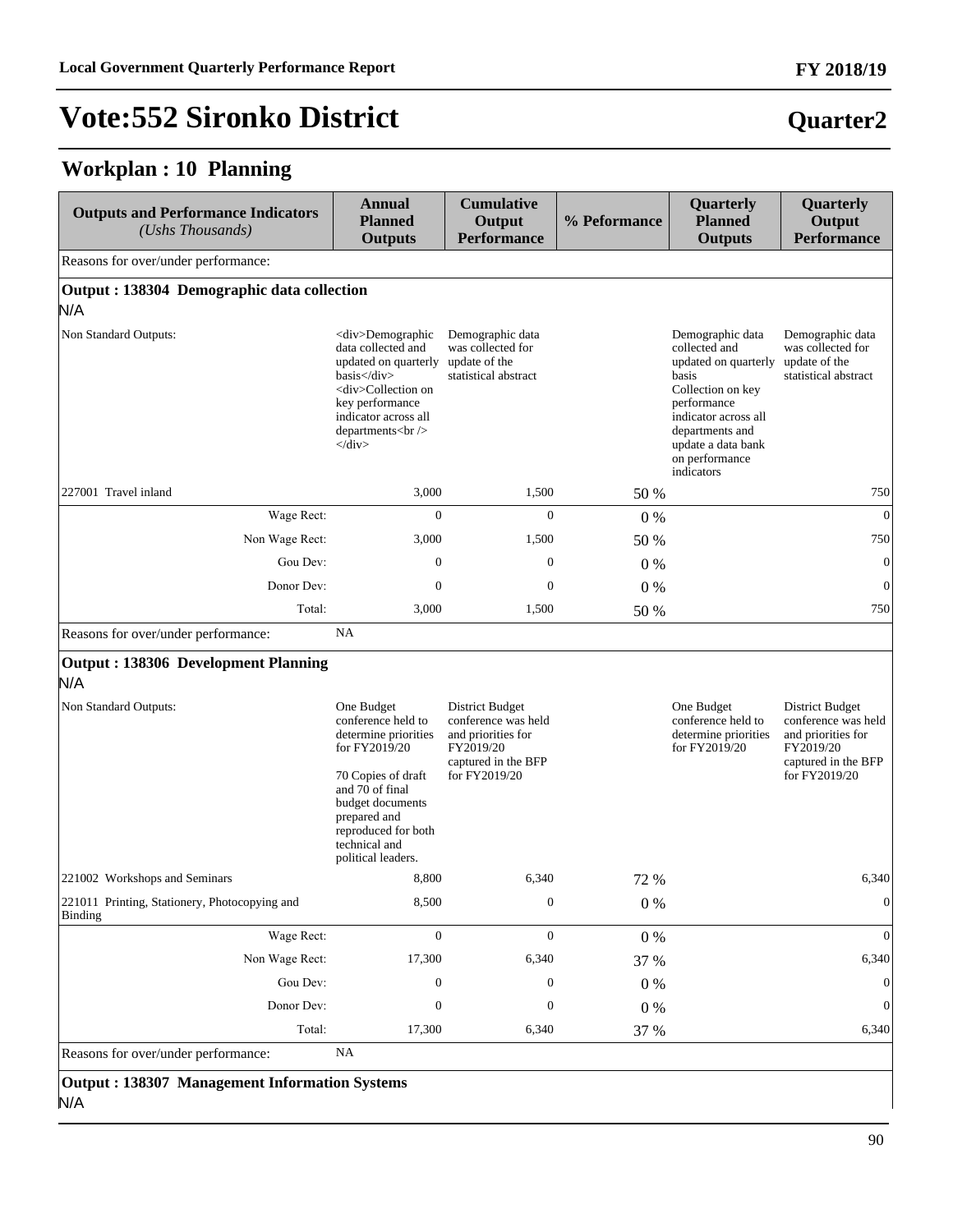**Quarter2**

## **Vote:552 Sironko District**

| Non Standard Outputs:                                     | Internet connectivity payment of internet<br>supplies and<br>subscriptions paid<br>for the 4 quarters | services     |       | payment of internet<br>services |
|-----------------------------------------------------------|-------------------------------------------------------------------------------------------------------|--------------|-------|---------------------------------|
| 222003 Information and communications<br>technology (ICT) | 4,000                                                                                                 | 2,000        | 50 %  | 1,000                           |
| Wage Rect:                                                | $\mathbf{0}$                                                                                          | 0            | $0\%$ | 0                               |
| Non Wage Rect:                                            | 4,000                                                                                                 | 2,000        | 50 %  | 1,000                           |
| Gou Dev:                                                  | $\mathbf{0}$                                                                                          | $\mathbf{0}$ | 0 %   | $\vert 0 \vert$                 |
| Donor Dev:                                                | $\mathbf{0}$                                                                                          | $\mathbf{0}$ | $0\%$ | 0                               |
| Total:                                                    | 4,000                                                                                                 | 2,000        | 50 %  | 1,000                           |

Reasons for over/under performance: NA

#### **Output : 138309 Monitoring and Evaluation of Sector plans** N/A

Non Standard Outputs: Handover and commissioning of government projects conducted involving RDC, CAO,LCV &DEC Members,DISO and technical staff</div>  $\langle$ div $>$ br/ $>$  $\langle$ div $>$ <div>Internal Assessment conducted on compliance to government laws and guidelines</div> <div>Performance review of DDPII conducted to evaluate progress for the medium term achievements to guide the preparation of  $\overline{DDPIII}$   $\lt$ br  $\lt$  $\langle$ div $>$ Completed projects commissioned and handed over to the beneficiary community or institution involving RDC, DISO, LCV and technical staff Performance review of DDPII conducted to evaluate progress for the medium term achievements to guide the preparation of DDPIII 227001 Travel inland 6,795 1,600 24 % 0 Wage Rect:  $0$   $0$   $0$   $0$   $\%$ Non Wage Rect: 6,795 1,600 24 % 0 Gou Dev:  $0 \t 0 \t 0 \t 0 \t 0$ Donor Dev:  $0 \t 0 \t 0 \t 0 \t 0$ Total: 6,795 1,600 24 % 0

Reasons for over/under performance:

#### **Capital Purchases**

**Output : 138372 Administrative Capital** N/A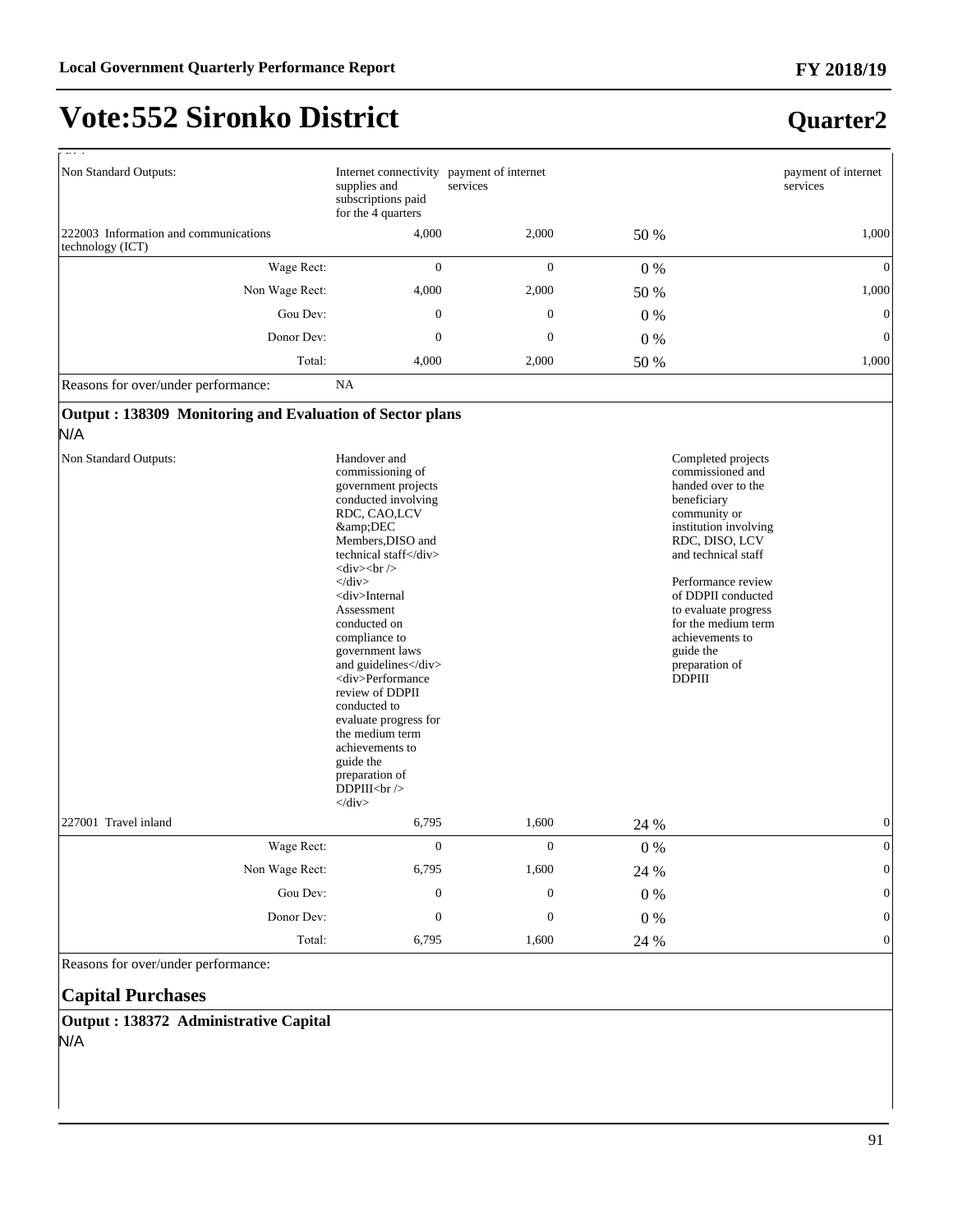#### Non Standard Outputs: Payment of outstanding obligations for the store Office equipment procured 4 monitoring report 281503 Engineering and Design Studies & Plans for capital works 9,000 0 0 % 0 281504 Monitoring, Supervision & Appraisal of capital works 10,454 5,830 56 % 3,230 312101 Non-Residential Buildings 76,500 51,000 67 % 25,500 312104 Other Structures 16,483 0 0 0 % 0 0 0 0 0 % 0 0 0 % 0 0 0 % 0 0 m 312202 Machinery and Equipment 6,000 0 0 % 0  $312203$  Furniture & Fixtures  $312203$  Furniture & Fixtures  $312203$ 312213 ICT Equipment 3,500 0 0 % 0 :DJH5HFW 0 0 0 % 0 Non Wage Rect:  $0$  0 0 0  $0\%$  0 Gou Dev: 127,237 56,830 45 % 28,730 Donor Dev:  $0 \t 0 \t 0 \t 0 \t 0$ 70tal: 127,237 56,830 45 % 28,730 Reasons for over/under performance: *7RWDO)RU3ODQQLQJ:DJH5HFW 56,814 32,074 56 % 14,905 Non-Wage Reccurent: 62,295 22,053 35 % 13,080 GoU Dev: 127,237 56,830 45 % 28,730 Donor Dev: 0 0 0 % 0 Grand Total: 246,345 110,957 45.0 % 56,715*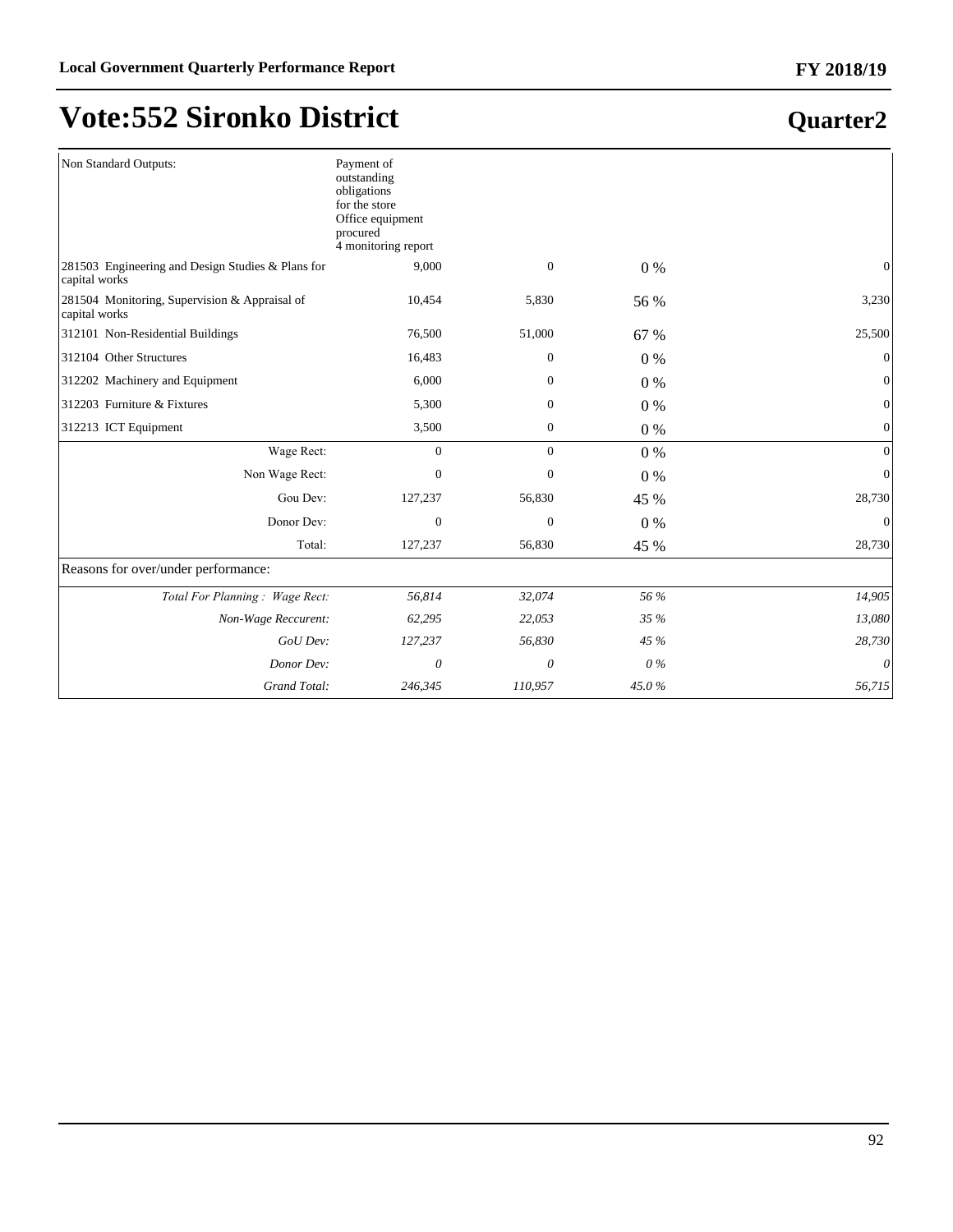#### **Workplan : 11 Internal Audit**

| <b>Outputs and Performance Indicators</b><br>(Ushs Thousands) | Annual<br><b>Planned</b><br><b>Outputs</b>                                                                                                                 | <b>Cumulative</b><br>Output<br><b>Performance</b>                                                                                                                                                                                               | % Peformance | Quarterly<br><b>Planned</b><br><b>Outputs</b>                                                                                                                                                                                                                                                          | Quarterly<br>Output<br><b>Performance</b>                                                                                                                                                                                             |
|---------------------------------------------------------------|------------------------------------------------------------------------------------------------------------------------------------------------------------|-------------------------------------------------------------------------------------------------------------------------------------------------------------------------------------------------------------------------------------------------|--------------|--------------------------------------------------------------------------------------------------------------------------------------------------------------------------------------------------------------------------------------------------------------------------------------------------------|---------------------------------------------------------------------------------------------------------------------------------------------------------------------------------------------------------------------------------------|
| <b>Programme: 1482 Internal Audit Services</b>                |                                                                                                                                                            |                                                                                                                                                                                                                                                 |              |                                                                                                                                                                                                                                                                                                        |                                                                                                                                                                                                                                       |
| <b>Higher LG Services</b>                                     |                                                                                                                                                            |                                                                                                                                                                                                                                                 |              |                                                                                                                                                                                                                                                                                                        |                                                                                                                                                                                                                                       |
| Output: 148201 Management of Internal Audit Office            |                                                                                                                                                            |                                                                                                                                                                                                                                                 |              |                                                                                                                                                                                                                                                                                                        |                                                                                                                                                                                                                                       |
| N/A                                                           |                                                                                                                                                            |                                                                                                                                                                                                                                                 |              |                                                                                                                                                                                                                                                                                                        |                                                                                                                                                                                                                                       |
| Non Standard Outputs:                                         | Four Internal Audit<br>reports prepared and<br>submitted to Internal were paid on time<br>Auditor general<br>br<br>$\rightarrow$<br>Services and goods<br> | Staff salaries for<br>internal Audit staff<br>for the months of<br>July, August,<br>September, October<br>November, and<br>December 2018<br>Quarterly Audit<br>report was prepared<br>and submitted to<br>office of internal<br>Auditor general |              | Three staff salaries<br>paid for the 3<br>months both at the<br>district and Town<br>councils of Budadiri<br>and Sironko<br>One internal Audit<br>report prepared and<br>submitted to Internal<br>Auditor general<br>Goods supplied<br>verified<br>support internal staff<br>for Capacity<br>building. | Staff salaries for<br>internal Audit staff<br>were paid on time<br>for the months of<br>October November.<br>and December 2018<br>Quarterly Audit<br>report was prepared<br>and submitted to<br>office of internal<br>Auditor general |
| 211101 General Staff Salaries                                 | 26,257                                                                                                                                                     | 13,129                                                                                                                                                                                                                                          | 50 %         |                                                                                                                                                                                                                                                                                                        | 6,564                                                                                                                                                                                                                                 |
| 227001 Travel inland                                          | 13,900                                                                                                                                                     | 2,645                                                                                                                                                                                                                                           | 19 %         |                                                                                                                                                                                                                                                                                                        | 655                                                                                                                                                                                                                                   |
| Wage Rect:                                                    | 26,257                                                                                                                                                     | 13,129                                                                                                                                                                                                                                          | 50 %         |                                                                                                                                                                                                                                                                                                        | 6,564                                                                                                                                                                                                                                 |
| Non Wage Rect:                                                | 13,900                                                                                                                                                     | 2,645                                                                                                                                                                                                                                           | 19 %         |                                                                                                                                                                                                                                                                                                        | 655                                                                                                                                                                                                                                   |
| Gou Dev:                                                      | $\mathbf{0}$                                                                                                                                               | $\mathbf{0}$                                                                                                                                                                                                                                    | 0%           |                                                                                                                                                                                                                                                                                                        | $\theta$                                                                                                                                                                                                                              |
| Donor Dev:                                                    | $\Omega$                                                                                                                                                   | $\mathbf{0}$                                                                                                                                                                                                                                    | $0\%$        |                                                                                                                                                                                                                                                                                                        | $\Omega$                                                                                                                                                                                                                              |
| Total:                                                        | 40,157                                                                                                                                                     | 15,774                                                                                                                                                                                                                                          | 39 %         |                                                                                                                                                                                                                                                                                                        | 7,219                                                                                                                                                                                                                                 |

Reasons for over/under performance: NA

**Output : 148202 Internal Audit**

N/A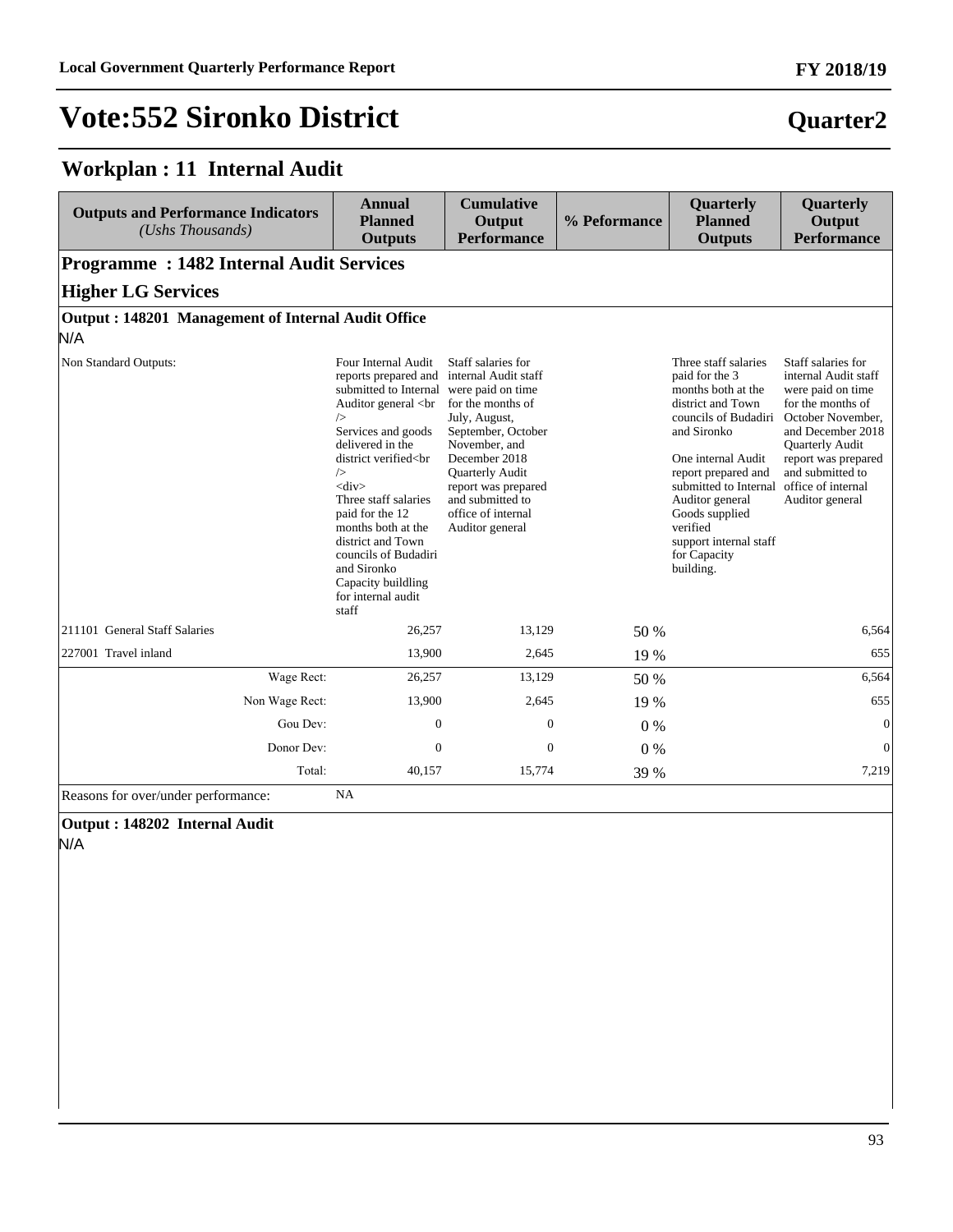| Non Standard Outputs:                                    | 110 Primary Schools Officiated handover<br>Audited<br><br>18 Secondary<br>Schools Audited <br<br><math>\rightarrow</math><br>19 Rural Sub<br/>Counties Audited<br a="" conducted="" special<br=""/><math>\rightarrow</math><br/>29 Health Centers<br/>Audited<br/><br/>11 District<br/>Departments<br>Audited<br/><br/>Office Equipment<br/>Serviced<br>maintained<br/><br/>Continuous<br/>Professional<br>Development <br/>Facilitated<br/><br/> 3 Staff<br/>Training<br>Conducted<br/><br/>Small Office<br/>Equipments, Statione<br>ry Procured<br/><br/><b>Staff Welfare</b><br/>Facilitated<br><br/><br/>tr/</br></br></br></br></br></br></br></br<br> | of SAA who had<br>been transferred to<br>new stations<br>Audited 18 s/c and<br>compiled a report<br>Audit for Budadiri<br>TC<br>18 secondary<br>schools were audited<br>One special audit<br>was conducted for<br>Bukinyale p/s |         | 110 Primary Schools Officiated handover<br>Audited<br>18 Secondary<br>Schools Audited<br>25 Rural Sub<br><b>Counties Audited</b><br>29 Health Centers<br>Audited<br>11 District<br>Departments<br>Audited | of SAA who had<br>been transferred to<br>new stations<br>Audited 18 s/c and<br>compiled a report<br>Conducted a special<br>Audit for Budadiri<br>TC |
|----------------------------------------------------------|-------------------------------------------------------------------------------------------------------------------------------------------------------------------------------------------------------------------------------------------------------------------------------------------------------------------------------------------------------------------------------------------------------------------------------------------------------------------------------------------------------------------------------------------------------------------------------------------------------------------------------------------------------------|---------------------------------------------------------------------------------------------------------------------------------------------------------------------------------------------------------------------------------|---------|-----------------------------------------------------------------------------------------------------------------------------------------------------------------------------------------------------------|-----------------------------------------------------------------------------------------------------------------------------------------------------|
| 211101 General Staff Salaries                            | 29,556                                                                                                                                                                                                                                                                                                                                                                                                                                                                                                                                                                                                                                                      | 14,778                                                                                                                                                                                                                          | 50 %    |                                                                                                                                                                                                           | 7,389                                                                                                                                               |
| 221011 Printing, Stationery, Photocopying and<br>Binding | 2,000                                                                                                                                                                                                                                                                                                                                                                                                                                                                                                                                                                                                                                                       | 955                                                                                                                                                                                                                             | 48 %    |                                                                                                                                                                                                           | 490                                                                                                                                                 |
| 221012 Small Office Equipment                            | 1,000                                                                                                                                                                                                                                                                                                                                                                                                                                                                                                                                                                                                                                                       | 1,280                                                                                                                                                                                                                           | 128 %   |                                                                                                                                                                                                           | 980                                                                                                                                                 |
| 227001 Travel inland                                     | 9,600                                                                                                                                                                                                                                                                                                                                                                                                                                                                                                                                                                                                                                                       | 5,540                                                                                                                                                                                                                           | 58 %    |                                                                                                                                                                                                           | 3,795                                                                                                                                               |
| 228003 Maintenance - Machinery, Equipment &<br>Furniture | 1,100                                                                                                                                                                                                                                                                                                                                                                                                                                                                                                                                                                                                                                                       | $\boldsymbol{0}$                                                                                                                                                                                                                | $0\ \%$ |                                                                                                                                                                                                           | $\overline{0}$                                                                                                                                      |
| Wage Rect:                                               | 29,556                                                                                                                                                                                                                                                                                                                                                                                                                                                                                                                                                                                                                                                      | 14,778                                                                                                                                                                                                                          | 50 %    |                                                                                                                                                                                                           | 7,389                                                                                                                                               |
| Non Wage Rect:                                           | 13,700                                                                                                                                                                                                                                                                                                                                                                                                                                                                                                                                                                                                                                                      | 7,775                                                                                                                                                                                                                           | 57 %    |                                                                                                                                                                                                           | 5,265                                                                                                                                               |
| Gou Dev:                                                 | $\boldsymbol{0}$                                                                                                                                                                                                                                                                                                                                                                                                                                                                                                                                                                                                                                            | $\boldsymbol{0}$                                                                                                                                                                                                                | $0\ \%$ |                                                                                                                                                                                                           | $\boldsymbol{0}$                                                                                                                                    |
| Donor Dev:                                               | $\mathbf{0}$                                                                                                                                                                                                                                                                                                                                                                                                                                                                                                                                                                                                                                                | $\mathbf{0}$                                                                                                                                                                                                                    | $0\%$   |                                                                                                                                                                                                           | $\overline{0}$                                                                                                                                      |
| Total:                                                   | 43,256                                                                                                                                                                                                                                                                                                                                                                                                                                                                                                                                                                                                                                                      | 22,553                                                                                                                                                                                                                          | 52 %    |                                                                                                                                                                                                           | 12,654                                                                                                                                              |
| Reasons for over/under performance:                      | NA                                                                                                                                                                                                                                                                                                                                                                                                                                                                                                                                                                                                                                                          |                                                                                                                                                                                                                                 |         |                                                                                                                                                                                                           |                                                                                                                                                     |
| Total For Internal Audit: Wage Rect:                     | 55,813                                                                                                                                                                                                                                                                                                                                                                                                                                                                                                                                                                                                                                                      | 27,907                                                                                                                                                                                                                          | 50 %    |                                                                                                                                                                                                           | 13,953                                                                                                                                              |
| Non-Wage Reccurent:                                      | 27,600                                                                                                                                                                                                                                                                                                                                                                                                                                                                                                                                                                                                                                                      | 10,420                                                                                                                                                                                                                          | 38 %    |                                                                                                                                                                                                           | 5,920                                                                                                                                               |
| GoU Dev:                                                 | $\boldsymbol{\mathit{0}}$                                                                                                                                                                                                                                                                                                                                                                                                                                                                                                                                                                                                                                   | $\boldsymbol{\mathit{0}}$                                                                                                                                                                                                       | 0%      |                                                                                                                                                                                                           | $\boldsymbol{\mathit{0}}$                                                                                                                           |
| Donor Dev:                                               | $\theta$                                                                                                                                                                                                                                                                                                                                                                                                                                                                                                                                                                                                                                                    | $\theta$                                                                                                                                                                                                                        | $0\%$   |                                                                                                                                                                                                           | $\theta$                                                                                                                                            |
| Grand Total:                                             | 83,413                                                                                                                                                                                                                                                                                                                                                                                                                                                                                                                                                                                                                                                      | 38,327                                                                                                                                                                                                                          | 45.9%   |                                                                                                                                                                                                           | 19,873                                                                                                                                              |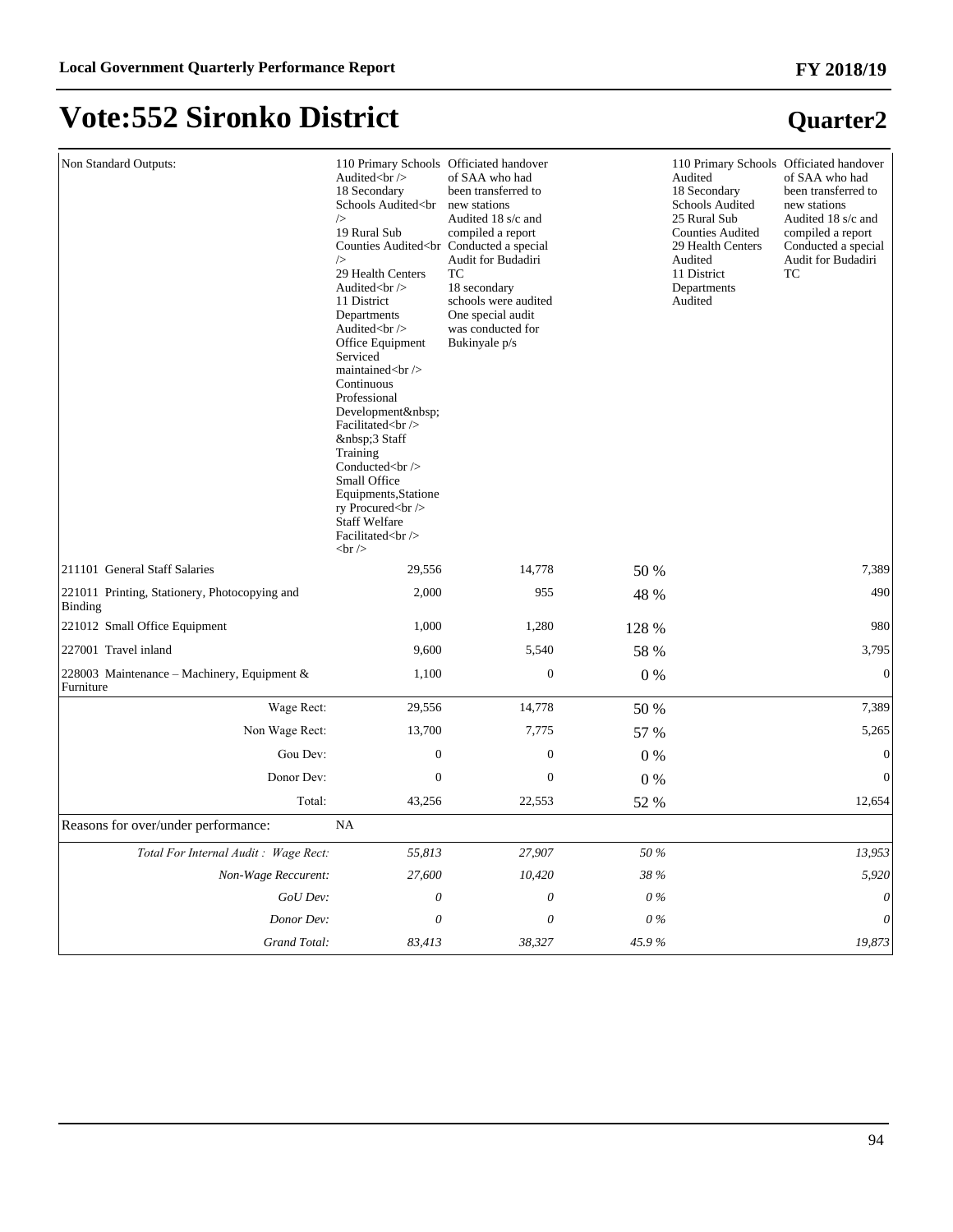#### **Quarter2**

#### **SECTION C: Details of Transfers to Lower Level Services and Capital Investments by LCIII**

| <b>Description</b>                                           | <b>Specific</b><br><b>Location</b> | Source of<br><b>Funding</b>                          | <b>Status / Level</b> | <b>Budget</b> | <b>Spent</b>     |  |  |
|--------------------------------------------------------------|------------------------------------|------------------------------------------------------|-----------------------|---------------|------------------|--|--|
| <b>LCIII : Zesui</b>                                         |                                    |                                                      |                       | 193,982       | 42,125           |  |  |
| <b>Sector: Works and Transport</b>                           |                                    |                                                      |                       |               |                  |  |  |
| <b>Programme: District, Urban and Community Access Roads</b> |                                    |                                                      |                       | 8,598         | 8,598            |  |  |
| <b>Lower Local Services</b>                                  |                                    |                                                      |                       |               |                  |  |  |
| <b>Output: Community Access Road Maintenance (LLS)</b>       |                                    |                                                      |                       | 8,598         | 8,598            |  |  |
| Item: 291001 Transfers to Government Institutions            |                                    |                                                      |                       |               |                  |  |  |
| Zesui s/c                                                    | Shimuma<br>Zesui s/c               | <b>Other Transfers</b><br>from Central<br>Government |                       | 8,598         | 8,598            |  |  |
| <b>Sector: Education</b>                                     |                                    |                                                      |                       | 157,120       | 26,395           |  |  |
| <b>Programme: Pre-Primary and Primary Education</b>          |                                    |                                                      |                       | 111,141       | 12,091           |  |  |
| <b>Lower Local Services</b>                                  |                                    |                                                      |                       |               |                  |  |  |
| <b>Output: Primary Schools Services UPE (LLS)</b>            |                                    |                                                      |                       | 37,141        | 12,091           |  |  |
| Item : 263104 Transfers to other govt. units (Current)       |                                    |                                                      |                       |               |                  |  |  |
| Bugimagu p/s                                                 | Bukibooli<br>Bugimagu              | <b>Sector Conditional</b><br>Grant (Non-Wage)        |                       | 4,483         | 1,676            |  |  |
| Bugobbiro p/s                                                | Bulujewa<br>Bugobbiro              | <b>Sector Conditional</b><br>Grant (Non-Wage)        |                       | 6,367         | 2,256            |  |  |
| Bumumulo p/s                                                 | Bumumulo<br>Bumumulo               | <b>Sector Conditional</b><br>Grant (Non-Wage)        |                       | 6,431         | 2,276            |  |  |
| Bumuniasi p/s                                                | Bulujewa<br>Bumuniasi              | <b>Sector Conditional</b><br>Grant (Non-Wage)        |                       | 4,204         | $\overline{0}$   |  |  |
| Kyesha p/s                                                   | Bukibooli<br>Kyesha                | <b>Sector Conditional</b><br>Grant (Non-Wage)        |                       | 4,499         | 1,658            |  |  |
| Nabodi p/s                                                   | Bumumulo<br>Nabodi                 | <b>Sector Conditional</b><br>Grant (Non-Wage)        |                       | 2,948         | 1,162            |  |  |
| Nabweya p/s                                                  | Nabweya<br>Nabweya                 | <b>Sector Conditional</b><br>Grant (Non-Wage)        |                       | 4,435         | 1,637            |  |  |
| Nazalazala p/s                                               | Bulujewa<br>Nazalazala             | <b>Sector Conditional</b><br>Grant (Non-Wage)        |                       | 3,775         | 1,426            |  |  |
| <b>Capital Purchases</b>                                     |                                    |                                                      |                       |               |                  |  |  |
| <b>Output: Classroom construction and rehabilitation</b>     |                                    |                                                      |                       | 51,300        | $\bf{0}$         |  |  |
| Item: 312101 Non-Residential Buildings                       |                                    |                                                      |                       |               |                  |  |  |
| Building Construction - Schools-256                          | <b>Bukibooli</b><br>Nabodi p/s     | Sector Development<br>Grant                          |                       | 51,300        | 0                |  |  |
| Output: Latrine construction and rehabilitation              |                                    |                                                      |                       | 22,700        | $\boldsymbol{0}$ |  |  |
| Item: 312101 Non-Residential Buildings                       |                                    |                                                      |                       |               |                  |  |  |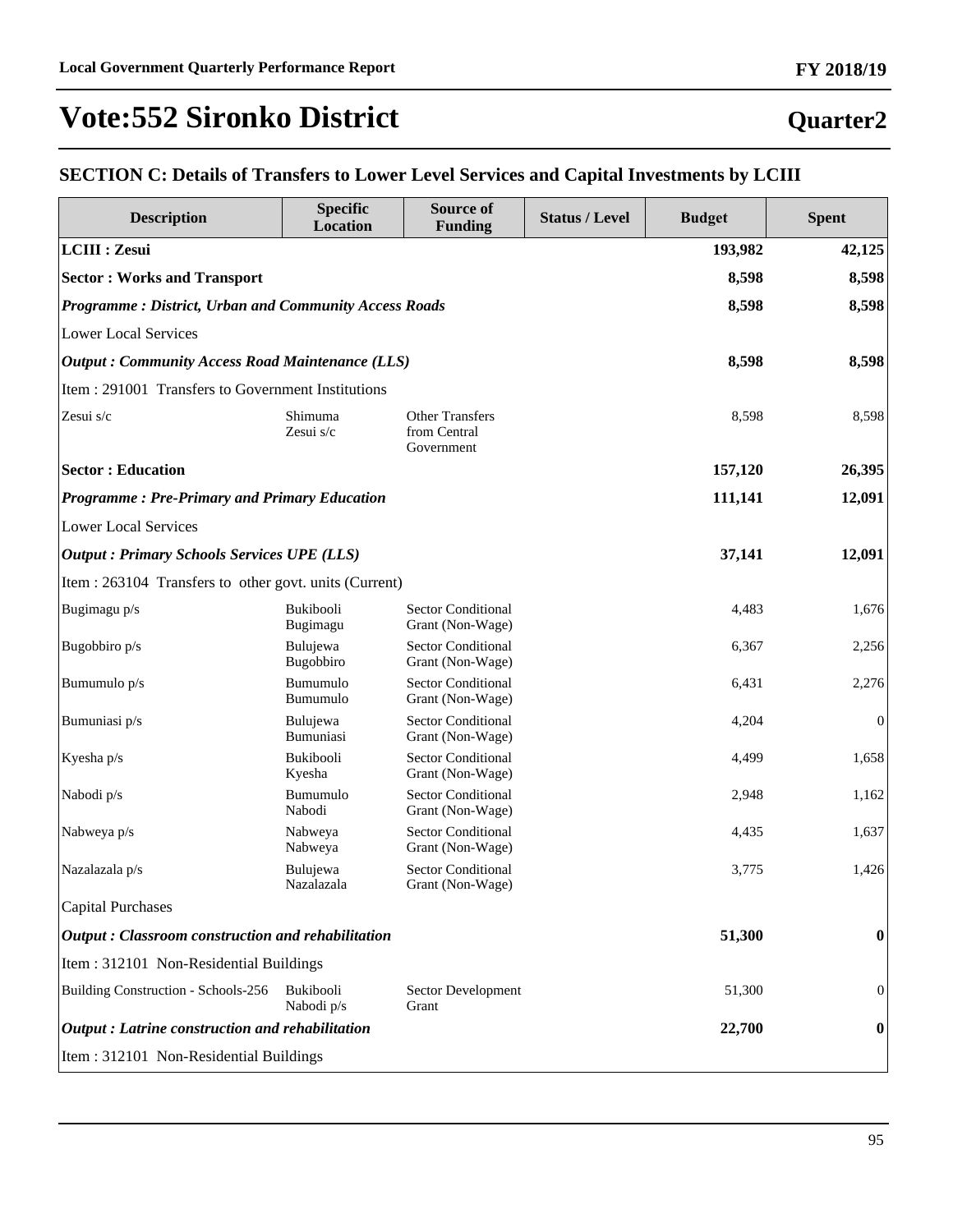| Building Construction - Latrines-237                                    | Bukibooli<br>Nabodi p/s                | Sector Development<br>Grant                                           | 22,700    | $\theta$         |
|-------------------------------------------------------------------------|----------------------------------------|-----------------------------------------------------------------------|-----------|------------------|
| <b>Programme: Secondary Education</b>                                   |                                        |                                                                       | 45,979    | 14,305           |
| <b>Lower Local Services</b>                                             |                                        |                                                                       |           |                  |
| <b>Output : Secondary Capitation(USE)(LLS)</b>                          |                                        |                                                                       | 45,979    | 14,305           |
| Item : 263104 Transfers to other govt. units (Current)                  |                                        |                                                                       |           |                  |
| <b>BUGOBBIRO SS</b>                                                     | Bulujewa<br><b>BUGOBBIRO SS</b>        | <b>Sector Conditional</b><br>Grant (Non-Wage)                         | 45,979    | 14,305           |
| <b>Sector: Health</b>                                                   |                                        |                                                                       | 28,264    | 7,132            |
| <b>Programme: Primary Healthcare</b>                                    |                                        |                                                                       | 28,264    | 7,132            |
| <b>Lower Local Services</b>                                             |                                        |                                                                       |           |                  |
| <b>Output : Basic Healthcare Services (HCIV-HCII-LLS)</b>               |                                        |                                                                       | 14,264    | 7,132            |
| Item: 291001 Transfers to Government Institutions                       |                                        |                                                                       |           |                  |
| Bulujewa HC III                                                         | Bulujewa<br>Bulujewa HC III            | <b>Sector Conditional</b><br>Grant (Non-Wage)                         | 5,685     | 2,843            |
| Bumumulo HC III                                                         | Shimuma<br>Bumumulo HC III             | <b>Sector Conditional</b><br>Grant (Non-Wage)                         | 5,685     | 2,843            |
| Kyesha HC II                                                            | Nabweya<br>Kyesha HC II                | <b>Sector Conditional</b><br>Grant (Non-Wage)                         | 2,894     | 1,447            |
| <b>Capital Purchases</b>                                                |                                        |                                                                       |           |                  |
| <b>Output: Maternity Ward Construction and Rehabilitation</b>           |                                        |                                                                       | 14,000    | $\boldsymbol{0}$ |
| Item: 312101 Non-Residential Buildings                                  |                                        |                                                                       |           |                  |
| <b>Building Construction - Maintenance</b><br>and Repair-240            | Shimuma<br><b>Bumumulo Health</b><br>Ш | Sector Development<br>Grant                                           | 14,000    | $\boldsymbol{0}$ |
| <b>LCIII</b> : Buteza                                                   |                                        |                                                                       | 1,656,149 | 859,541          |
| <b>Sector : Agriculture</b>                                             |                                        |                                                                       | 769,032   | 521,730          |
| <b>Programme: District Production Services</b>                          |                                        |                                                                       | 769,032   | 521,730          |
| <b>Capital Purchases</b>                                                |                                        |                                                                       |           |                  |
| <b>Output</b> : Slaughter slab construction                             |                                        |                                                                       | 58,097    | 38,730           |
| Item: 312101 Non-Residential Buildings                                  |                                        |                                                                       |           |                  |
| <b>Building Construction - General</b><br><b>Construction Works-227</b> | Bugwimbi<br><b>Buteza Market</b>       | District<br>Discretionary<br>Development<br><b>Equalization Grant</b> | 58,097    | 38,730           |
| <b>Output : Crop marketing facility construction</b>                    |                                        |                                                                       | 710,935   | 483,000          |
| Item: 312104 Other Structures                                           |                                        |                                                                       |           |                  |
| Materials and supplies - Assorted<br>Materials-1163                     | Bukahengere<br>NUSAF3<br>watershades   | <b>Other Transfers</b><br>from Central<br>Government                  | 710,935   | 483,000          |
| <b>Sector: Works and Transport</b>                                      |                                        |                                                                       | 312,453   | 321,306          |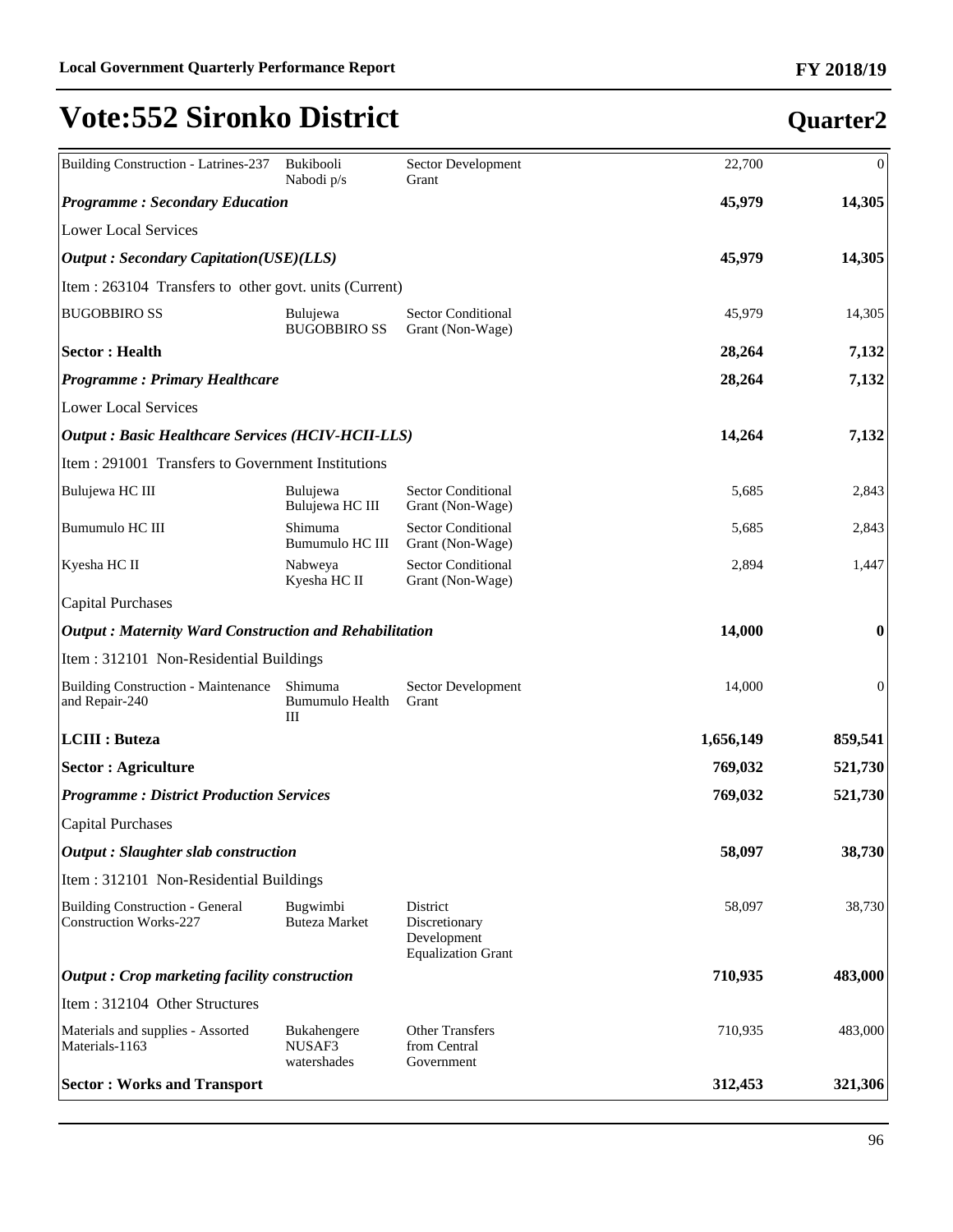| <b>Programme: District, Urban and Community Access Roads</b>                   |                                                          |                                                                       | 312,453 | 321,306          |
|--------------------------------------------------------------------------------|----------------------------------------------------------|-----------------------------------------------------------------------|---------|------------------|
| <b>Lower Local Services</b>                                                    |                                                          |                                                                       |         |                  |
| <b>Output: Community Access Road Maintenance (LLS)</b>                         |                                                          |                                                                       | 8,006   | 8,006            |
| Item : 291001 Transfers to Government Institutions                             |                                                          |                                                                       |         |                  |
| TRANSFER OF URF TOButeza S/c                                                   | Bugwimbi<br>Buteza s/c                                   | <b>Other Transfers</b><br>from Central<br>Government                  | 8,006   | 8,006            |
| <b>Capital Purchases</b>                                                       |                                                          |                                                                       |         |                  |
| <b>Output: Administrative Capital</b>                                          |                                                          |                                                                       | 284,447 | 294,000          |
| Item: 281502 Feasibility Studies for Capital Works                             |                                                          |                                                                       |         |                  |
| Feasibility Studies - Capital Works-<br>566                                    | <b>Bumirisa</b><br>bumirisa bumateba<br>road             | <b>Other Transfers</b><br>from Central<br>Government                  | 10,000  | $\mathbf{0}$     |
| Item : 281504 Monitoring, Supervision & Appraisal of capital works             |                                                          |                                                                       |         |                  |
| Monitoring, Supervision and<br>Appraisal - Allowances and<br>Facilitation-1255 | Bumirisa<br>Bumirisa-<br>Bumateba road                   | <b>Other Transfers</b><br>from Central<br>Government                  | 100,000 | 294,000          |
| Item: 312103 Roads and Bridges                                                 |                                                          |                                                                       |         |                  |
| Roads and Bridges - Road Projects-<br>1571                                     | Bukahengere<br>Busirima -Bugizaza from Central<br>road   | Other Transfers<br>Government                                         | 174,447 | $\mathbf{0}$     |
| Output: Rural roads construction and rehabilitation                            |                                                          |                                                                       | 20,000  | 19,300           |
| Item: 312103 Roads and Bridges                                                 |                                                          |                                                                       |         |                  |
| Roads and Bridges - Gravelling-1565                                            | Bukahengere<br>Busirima - Bugizaza Discretionary<br>Road | District<br>Development<br><b>Equalization Grant</b>                  | 4,000   | $\mathbf{0}$     |
| Roads and Bridges - Construction<br>Materials-1559                             | Bukahengere<br>Busirima-Bugizaza Discretionary<br>road   | District<br>Development<br><b>Equalization Grant</b>                  | 10,000  | $\boldsymbol{0}$ |
| Roads and Bridges - Fuel and Oils-<br>1564                                     | Bukahengere<br>Busirima Bugizaza<br>road                 | District<br>Discretionary<br>Development<br><b>Equalization Grant</b> | 6,000   | 19,300           |
| <b>Sector: Education</b>                                                       |                                                          |                                                                       | 566,028 | 12,187           |
| <b>Programme: Pre-Primary and Primary Education</b>                            |                                                          |                                                                       | 35,864  | 12,187           |
| <b>Lower Local Services</b>                                                    |                                                          |                                                                       |         |                  |
| <b>Output : Primary Schools Services UPE (LLS)</b>                             |                                                          |                                                                       | 35,864  | 12,187           |
| Item : 263104 Transfers to other govt. units (Current)                         |                                                          |                                                                       |         |                  |
| Bukahengere p/s                                                                | Bukahengere<br>Bukahengere                               | <b>Sector Conditional</b><br>Grant (Non-Wage)                         | 6,184   | 1,997            |
| Bumirisa p/s                                                                   | Bumirisa<br><b>Bumirisa</b>                              | <b>Sector Conditional</b><br>Grant (Non-Wage)                         | 6,908   | 2,229            |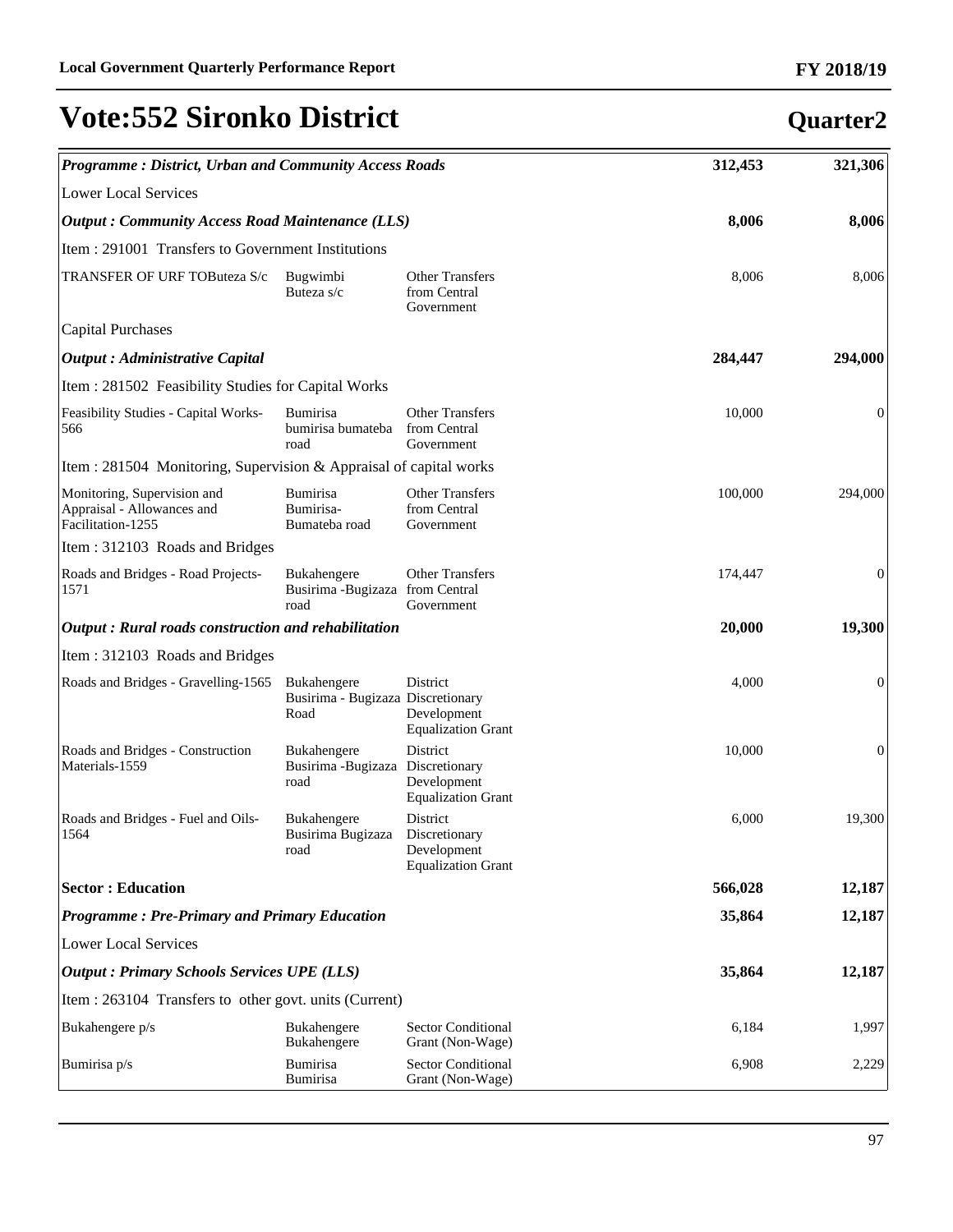# **Quarter2**

**FY 2018/19**

| Bumukone p/s<br>Bumukone<br>6,343<br>2,248<br><b>Sector Conditional</b><br>Bumukone<br>Grant (Non-Wage)<br><b>Bumukone</b><br><b>Sector Conditional</b><br>4,594<br>1,488<br>Buboola p/s<br>Bumukone Buboola Grant (Non-Wage)<br><b>Sector Conditional</b><br>Buwangolo p/s<br>Bugwimbi<br>3,274<br>1,266<br>Buwangolo p/s<br>Grant (Non-Wage)<br>Bugwimbi<br><b>Sector Conditional</b><br>8,561<br>2,958<br>Namadogoda p/s<br>Namadogoda<br>Grant (Non-Wage)<br>530,164<br>$\boldsymbol{0}$<br><b>Programme: Secondary Education</b><br>Capital Purchases<br><b>Output: Secondary School Construction and Rehabilitation</b><br>282,159<br>$\boldsymbol{0}$<br>Item : 312101 Non-Residential Buildings<br>Building Construction - Latrines-237<br>50,000<br>$\boldsymbol{0}$<br><b>Bumirisa</b><br>Sector Development<br>Bumirisa seed<br>Grant<br>Building Construction - Schools-256<br>Bumirisa<br>Sector Development<br>$\boldsymbol{0}$<br>232,159<br>Bumirisa seed<br>Grant<br><b>Output: Laboratories and Science Room Construction</b><br>248,005<br>$\boldsymbol{0}$<br>Item : 281501 Environment Impact Assessment for Capital Works<br>Environmental Impact Assessment -<br>10,000<br>$\boldsymbol{0}$<br><b>Bumirisa</b><br>Sector Development<br>Field Expenses-498<br>Bumirisa seed<br>Grant<br>Item: 312101 Non-Residential Buildings<br>Building Construction - Laboratories-<br>238,005<br>$\boldsymbol{0}$<br>Sector Development<br><b>Bumirisa</b><br><b>Bumirisa SEED</b><br>236<br>Grant<br><b>Sector: Health</b><br>8,636<br>4,318<br>4,318<br><b>Programme: Primary Healthcare</b><br>8,636<br><b>Lower Local Services</b><br>8,636<br><b>Output: Basic Healthcare Services (HCIV-HCII-LLS)</b><br>4,318<br>Item : 291001 Transfers to Government Institutions<br>Buteza HC III<br><b>Sector Conditional</b><br>8,636<br>4,318<br>Bugwimbi<br>Buteza HC III<br>Grant (Non-Wage)<br><b>LCIII : Bukiise</b><br>487,798<br>178,186<br><b>Sector: Works and Transport</b><br>15,147<br>15,147<br><b>Programme: District, Urban and Community Access Roads</b><br>Lower Local Services<br>15,147<br><b>Output: Community Access Road Maintenance (LLS)</b><br>Item : 291001 Transfers to Government Institutions<br>Bukiise s/c<br><b>Other Transfers</b><br>15,147<br>15,146<br>Nalugugu<br>Bukkiise s/c<br>from Central<br>Government<br><b>Sector: Education</b><br>128,493<br>53,693<br>58,495<br>18,885<br><b>Programme: Pre-Primary and Primary Education</b> |  |  |  |
|----------------------------------------------------------------------------------------------------------------------------------------------------------------------------------------------------------------------------------------------------------------------------------------------------------------------------------------------------------------------------------------------------------------------------------------------------------------------------------------------------------------------------------------------------------------------------------------------------------------------------------------------------------------------------------------------------------------------------------------------------------------------------------------------------------------------------------------------------------------------------------------------------------------------------------------------------------------------------------------------------------------------------------------------------------------------------------------------------------------------------------------------------------------------------------------------------------------------------------------------------------------------------------------------------------------------------------------------------------------------------------------------------------------------------------------------------------------------------------------------------------------------------------------------------------------------------------------------------------------------------------------------------------------------------------------------------------------------------------------------------------------------------------------------------------------------------------------------------------------------------------------------------------------------------------------------------------------------------------------------------------------------------------------------------------------------------------------------------------------------------------------------------------------------------------------------------------------------------------------------------------------------------------------------------------------------------------------------------------------------------------------------------------------------------------------------------------------------------------------|--|--|--|
| 15,146<br>15,146<br>15,146                                                                                                                                                                                                                                                                                                                                                                                                                                                                                                                                                                                                                                                                                                                                                                                                                                                                                                                                                                                                                                                                                                                                                                                                                                                                                                                                                                                                                                                                                                                                                                                                                                                                                                                                                                                                                                                                                                                                                                                                                                                                                                                                                                                                                                                                                                                                                                                                                                                             |  |  |  |
|                                                                                                                                                                                                                                                                                                                                                                                                                                                                                                                                                                                                                                                                                                                                                                                                                                                                                                                                                                                                                                                                                                                                                                                                                                                                                                                                                                                                                                                                                                                                                                                                                                                                                                                                                                                                                                                                                                                                                                                                                                                                                                                                                                                                                                                                                                                                                                                                                                                                                        |  |  |  |
|                                                                                                                                                                                                                                                                                                                                                                                                                                                                                                                                                                                                                                                                                                                                                                                                                                                                                                                                                                                                                                                                                                                                                                                                                                                                                                                                                                                                                                                                                                                                                                                                                                                                                                                                                                                                                                                                                                                                                                                                                                                                                                                                                                                                                                                                                                                                                                                                                                                                                        |  |  |  |
|                                                                                                                                                                                                                                                                                                                                                                                                                                                                                                                                                                                                                                                                                                                                                                                                                                                                                                                                                                                                                                                                                                                                                                                                                                                                                                                                                                                                                                                                                                                                                                                                                                                                                                                                                                                                                                                                                                                                                                                                                                                                                                                                                                                                                                                                                                                                                                                                                                                                                        |  |  |  |
|                                                                                                                                                                                                                                                                                                                                                                                                                                                                                                                                                                                                                                                                                                                                                                                                                                                                                                                                                                                                                                                                                                                                                                                                                                                                                                                                                                                                                                                                                                                                                                                                                                                                                                                                                                                                                                                                                                                                                                                                                                                                                                                                                                                                                                                                                                                                                                                                                                                                                        |  |  |  |
|                                                                                                                                                                                                                                                                                                                                                                                                                                                                                                                                                                                                                                                                                                                                                                                                                                                                                                                                                                                                                                                                                                                                                                                                                                                                                                                                                                                                                                                                                                                                                                                                                                                                                                                                                                                                                                                                                                                                                                                                                                                                                                                                                                                                                                                                                                                                                                                                                                                                                        |  |  |  |
|                                                                                                                                                                                                                                                                                                                                                                                                                                                                                                                                                                                                                                                                                                                                                                                                                                                                                                                                                                                                                                                                                                                                                                                                                                                                                                                                                                                                                                                                                                                                                                                                                                                                                                                                                                                                                                                                                                                                                                                                                                                                                                                                                                                                                                                                                                                                                                                                                                                                                        |  |  |  |
|                                                                                                                                                                                                                                                                                                                                                                                                                                                                                                                                                                                                                                                                                                                                                                                                                                                                                                                                                                                                                                                                                                                                                                                                                                                                                                                                                                                                                                                                                                                                                                                                                                                                                                                                                                                                                                                                                                                                                                                                                                                                                                                                                                                                                                                                                                                                                                                                                                                                                        |  |  |  |
|                                                                                                                                                                                                                                                                                                                                                                                                                                                                                                                                                                                                                                                                                                                                                                                                                                                                                                                                                                                                                                                                                                                                                                                                                                                                                                                                                                                                                                                                                                                                                                                                                                                                                                                                                                                                                                                                                                                                                                                                                                                                                                                                                                                                                                                                                                                                                                                                                                                                                        |  |  |  |
|                                                                                                                                                                                                                                                                                                                                                                                                                                                                                                                                                                                                                                                                                                                                                                                                                                                                                                                                                                                                                                                                                                                                                                                                                                                                                                                                                                                                                                                                                                                                                                                                                                                                                                                                                                                                                                                                                                                                                                                                                                                                                                                                                                                                                                                                                                                                                                                                                                                                                        |  |  |  |
|                                                                                                                                                                                                                                                                                                                                                                                                                                                                                                                                                                                                                                                                                                                                                                                                                                                                                                                                                                                                                                                                                                                                                                                                                                                                                                                                                                                                                                                                                                                                                                                                                                                                                                                                                                                                                                                                                                                                                                                                                                                                                                                                                                                                                                                                                                                                                                                                                                                                                        |  |  |  |
|                                                                                                                                                                                                                                                                                                                                                                                                                                                                                                                                                                                                                                                                                                                                                                                                                                                                                                                                                                                                                                                                                                                                                                                                                                                                                                                                                                                                                                                                                                                                                                                                                                                                                                                                                                                                                                                                                                                                                                                                                                                                                                                                                                                                                                                                                                                                                                                                                                                                                        |  |  |  |
|                                                                                                                                                                                                                                                                                                                                                                                                                                                                                                                                                                                                                                                                                                                                                                                                                                                                                                                                                                                                                                                                                                                                                                                                                                                                                                                                                                                                                                                                                                                                                                                                                                                                                                                                                                                                                                                                                                                                                                                                                                                                                                                                                                                                                                                                                                                                                                                                                                                                                        |  |  |  |
|                                                                                                                                                                                                                                                                                                                                                                                                                                                                                                                                                                                                                                                                                                                                                                                                                                                                                                                                                                                                                                                                                                                                                                                                                                                                                                                                                                                                                                                                                                                                                                                                                                                                                                                                                                                                                                                                                                                                                                                                                                                                                                                                                                                                                                                                                                                                                                                                                                                                                        |  |  |  |
|                                                                                                                                                                                                                                                                                                                                                                                                                                                                                                                                                                                                                                                                                                                                                                                                                                                                                                                                                                                                                                                                                                                                                                                                                                                                                                                                                                                                                                                                                                                                                                                                                                                                                                                                                                                                                                                                                                                                                                                                                                                                                                                                                                                                                                                                                                                                                                                                                                                                                        |  |  |  |
|                                                                                                                                                                                                                                                                                                                                                                                                                                                                                                                                                                                                                                                                                                                                                                                                                                                                                                                                                                                                                                                                                                                                                                                                                                                                                                                                                                                                                                                                                                                                                                                                                                                                                                                                                                                                                                                                                                                                                                                                                                                                                                                                                                                                                                                                                                                                                                                                                                                                                        |  |  |  |
|                                                                                                                                                                                                                                                                                                                                                                                                                                                                                                                                                                                                                                                                                                                                                                                                                                                                                                                                                                                                                                                                                                                                                                                                                                                                                                                                                                                                                                                                                                                                                                                                                                                                                                                                                                                                                                                                                                                                                                                                                                                                                                                                                                                                                                                                                                                                                                                                                                                                                        |  |  |  |
|                                                                                                                                                                                                                                                                                                                                                                                                                                                                                                                                                                                                                                                                                                                                                                                                                                                                                                                                                                                                                                                                                                                                                                                                                                                                                                                                                                                                                                                                                                                                                                                                                                                                                                                                                                                                                                                                                                                                                                                                                                                                                                                                                                                                                                                                                                                                                                                                                                                                                        |  |  |  |
|                                                                                                                                                                                                                                                                                                                                                                                                                                                                                                                                                                                                                                                                                                                                                                                                                                                                                                                                                                                                                                                                                                                                                                                                                                                                                                                                                                                                                                                                                                                                                                                                                                                                                                                                                                                                                                                                                                                                                                                                                                                                                                                                                                                                                                                                                                                                                                                                                                                                                        |  |  |  |
|                                                                                                                                                                                                                                                                                                                                                                                                                                                                                                                                                                                                                                                                                                                                                                                                                                                                                                                                                                                                                                                                                                                                                                                                                                                                                                                                                                                                                                                                                                                                                                                                                                                                                                                                                                                                                                                                                                                                                                                                                                                                                                                                                                                                                                                                                                                                                                                                                                                                                        |  |  |  |
|                                                                                                                                                                                                                                                                                                                                                                                                                                                                                                                                                                                                                                                                                                                                                                                                                                                                                                                                                                                                                                                                                                                                                                                                                                                                                                                                                                                                                                                                                                                                                                                                                                                                                                                                                                                                                                                                                                                                                                                                                                                                                                                                                                                                                                                                                                                                                                                                                                                                                        |  |  |  |
|                                                                                                                                                                                                                                                                                                                                                                                                                                                                                                                                                                                                                                                                                                                                                                                                                                                                                                                                                                                                                                                                                                                                                                                                                                                                                                                                                                                                                                                                                                                                                                                                                                                                                                                                                                                                                                                                                                                                                                                                                                                                                                                                                                                                                                                                                                                                                                                                                                                                                        |  |  |  |
|                                                                                                                                                                                                                                                                                                                                                                                                                                                                                                                                                                                                                                                                                                                                                                                                                                                                                                                                                                                                                                                                                                                                                                                                                                                                                                                                                                                                                                                                                                                                                                                                                                                                                                                                                                                                                                                                                                                                                                                                                                                                                                                                                                                                                                                                                                                                                                                                                                                                                        |  |  |  |
|                                                                                                                                                                                                                                                                                                                                                                                                                                                                                                                                                                                                                                                                                                                                                                                                                                                                                                                                                                                                                                                                                                                                                                                                                                                                                                                                                                                                                                                                                                                                                                                                                                                                                                                                                                                                                                                                                                                                                                                                                                                                                                                                                                                                                                                                                                                                                                                                                                                                                        |  |  |  |
|                                                                                                                                                                                                                                                                                                                                                                                                                                                                                                                                                                                                                                                                                                                                                                                                                                                                                                                                                                                                                                                                                                                                                                                                                                                                                                                                                                                                                                                                                                                                                                                                                                                                                                                                                                                                                                                                                                                                                                                                                                                                                                                                                                                                                                                                                                                                                                                                                                                                                        |  |  |  |
|                                                                                                                                                                                                                                                                                                                                                                                                                                                                                                                                                                                                                                                                                                                                                                                                                                                                                                                                                                                                                                                                                                                                                                                                                                                                                                                                                                                                                                                                                                                                                                                                                                                                                                                                                                                                                                                                                                                                                                                                                                                                                                                                                                                                                                                                                                                                                                                                                                                                                        |  |  |  |
|                                                                                                                                                                                                                                                                                                                                                                                                                                                                                                                                                                                                                                                                                                                                                                                                                                                                                                                                                                                                                                                                                                                                                                                                                                                                                                                                                                                                                                                                                                                                                                                                                                                                                                                                                                                                                                                                                                                                                                                                                                                                                                                                                                                                                                                                                                                                                                                                                                                                                        |  |  |  |
|                                                                                                                                                                                                                                                                                                                                                                                                                                                                                                                                                                                                                                                                                                                                                                                                                                                                                                                                                                                                                                                                                                                                                                                                                                                                                                                                                                                                                                                                                                                                                                                                                                                                                                                                                                                                                                                                                                                                                                                                                                                                                                                                                                                                                                                                                                                                                                                                                                                                                        |  |  |  |
|                                                                                                                                                                                                                                                                                                                                                                                                                                                                                                                                                                                                                                                                                                                                                                                                                                                                                                                                                                                                                                                                                                                                                                                                                                                                                                                                                                                                                                                                                                                                                                                                                                                                                                                                                                                                                                                                                                                                                                                                                                                                                                                                                                                                                                                                                                                                                                                                                                                                                        |  |  |  |
|                                                                                                                                                                                                                                                                                                                                                                                                                                                                                                                                                                                                                                                                                                                                                                                                                                                                                                                                                                                                                                                                                                                                                                                                                                                                                                                                                                                                                                                                                                                                                                                                                                                                                                                                                                                                                                                                                                                                                                                                                                                                                                                                                                                                                                                                                                                                                                                                                                                                                        |  |  |  |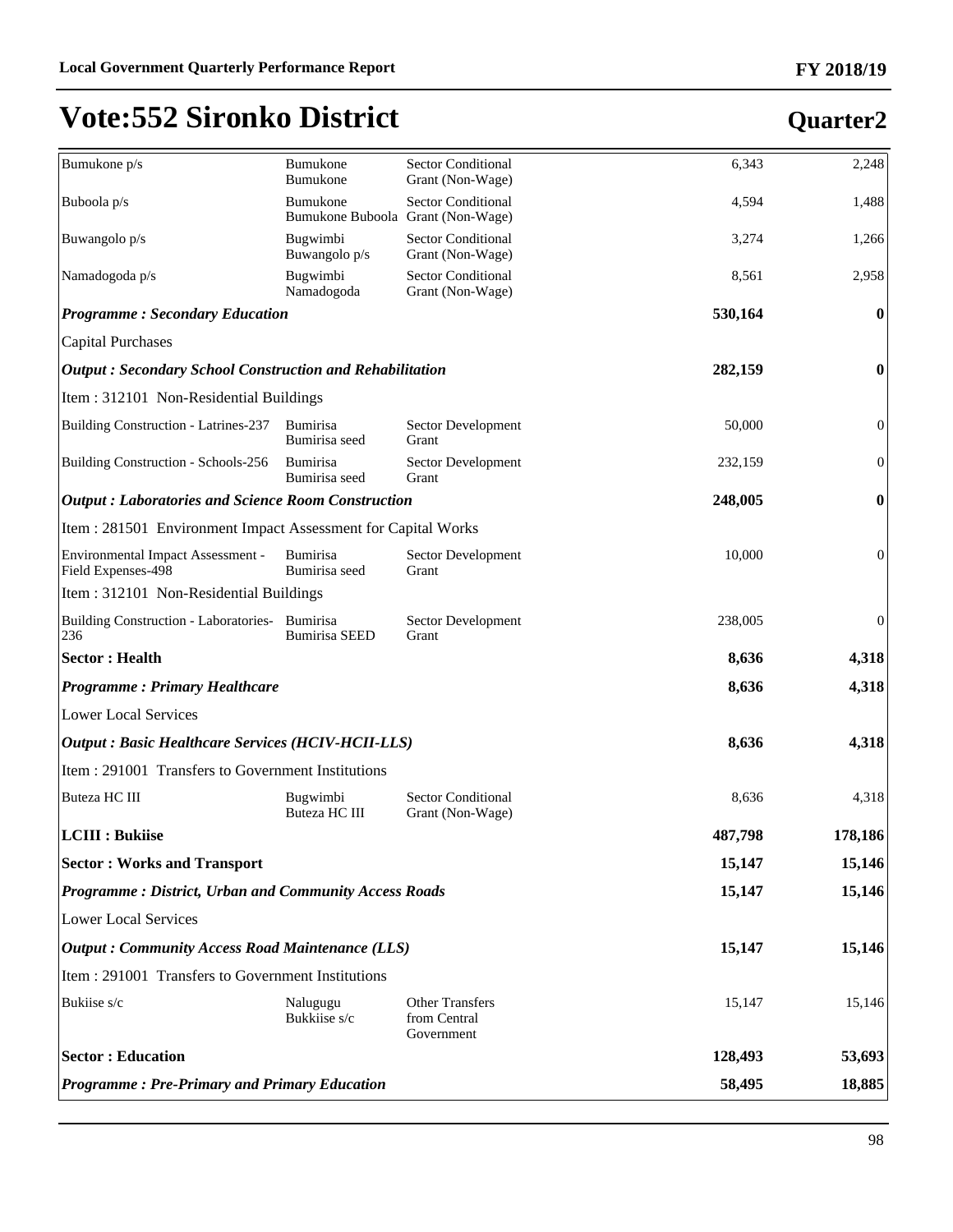**Quarter2**

## **Vote:552 Sironko District**

#### Lower Local Services

| <b>Output: Primary Schools Services UPE (LLS)</b> | 58,495 | 18,885 |
|---------------------------------------------------|--------|--------|
|---------------------------------------------------|--------|--------|

| Item : 263104 Transfers to other govt. units (Current)    |                                                       |                                               |         |                  |
|-----------------------------------------------------------|-------------------------------------------------------|-----------------------------------------------|---------|------------------|
| Bukiise p/s                                               | <b>Bukiise</b><br><b>Bukiise</b>                      | <b>Sector Conditional</b><br>Grant (Non-Wage) | 3,807   | 1,236            |
| Bukirindya p/s                                            | Bukilindya<br>Bukirindya                              | <b>Sector Conditional</b><br>Grant (Non-Wage) | 3,974   | 1,290            |
| Kikobero p/s                                              | Kikobero<br>Kikobero                                  | <b>Sector Conditional</b><br>Grant (Non-Wage) | 7,186   | 2,318            |
| Nalugugu p/s                                              | Nalugugu<br>Nalugugu                                  | <b>Sector Conditional</b><br>Grant (Non-Wage) | 6,955   | 2,244            |
| Sironko p/s                                               | Busiu<br>Nalugugu                                     | <b>Sector Conditional</b><br>Grant (Non-Wage) | 6,868   | 2,216            |
| Namwenje p/s                                              | Namwenje<br>Namwenje                                  | Sector Conditional<br>Grant (Non-Wage)        | 3,592   | 1,168            |
| Nandago p/s                                               | Nandago<br>Nandago                                    | Sector Conditional<br>Grant (Non-Wage)        | 7,806   | 2,516            |
| Salalira p/s                                              | <b>Busatte</b><br>Salalira                            | Sector Conditional<br>Grant (Non-Wage)        | 9,333   | 3,005            |
| Simu Pondo p/s                                            | Simu pondo<br>Simu Pondo                              | <b>Sector Conditional</b><br>Grant (Non-Wage) | 8,975   | 2,891            |
| <b>Programme: Secondary Education</b>                     |                                                       |                                               | 69,997  | 34,809           |
| <b>Lower Local Services</b>                               |                                                       |                                               |         |                  |
| <b>Output: Secondary Capitation(USE)(LLS)</b>             |                                                       |                                               | 69,997  | 34,809           |
| Item : 263104 Transfers to other govt. units (Current)    |                                                       |                                               |         |                  |
| <b>BUHUGU SS</b>                                          | <b>Busatte</b><br><b>BUHUGU SS</b>                    | <b>Sector Conditional</b><br>Grant (Non-Wage) | 69,997  | 34,809           |
| <b>Sector: Health</b>                                     |                                                       |                                               | 2,894   | 1,447            |
| <b>Programme: Primary Healthcare</b>                      |                                                       |                                               | 2,894   | 1,447            |
| <b>Lower Local Services</b>                               |                                                       |                                               |         |                  |
| <b>Output : Basic Healthcare Services (HCIV-HCII-LLS)</b> |                                                       |                                               | 2,894   | 1,447            |
| Item: 291001 Transfers to Government Institutions         |                                                       |                                               |         |                  |
| Simu Pondo HC II                                          | Simu pondo<br>Simu Pondo HC II                        | <b>Sector Conditional</b><br>Grant (Non-Wage) | 2,894   | 1,447            |
| <b>Sector: Water and Environment</b>                      |                                                       |                                               | 341,264 | 107,900          |
| Programme: Rural Water Supply and Sanitation              |                                                       |                                               | 174,057 | 37,400           |
| <b>Capital Purchases</b>                                  |                                                       |                                               |         |                  |
| Output: Borehole drilling and rehabilitation              |                                                       |                                               | 100,347 | 1,100            |
| Item: 281502 Feasibility Studies for Capital Works        |                                                       |                                               |         |                  |
| Feasibility Studies - Consultancy-567                     | <b>Busiu</b><br>Bukiise, Bukhulo,<br>Nalusala, Bukiyi | Sector Development<br>Grant                   | 14,000  | $\boldsymbol{0}$ |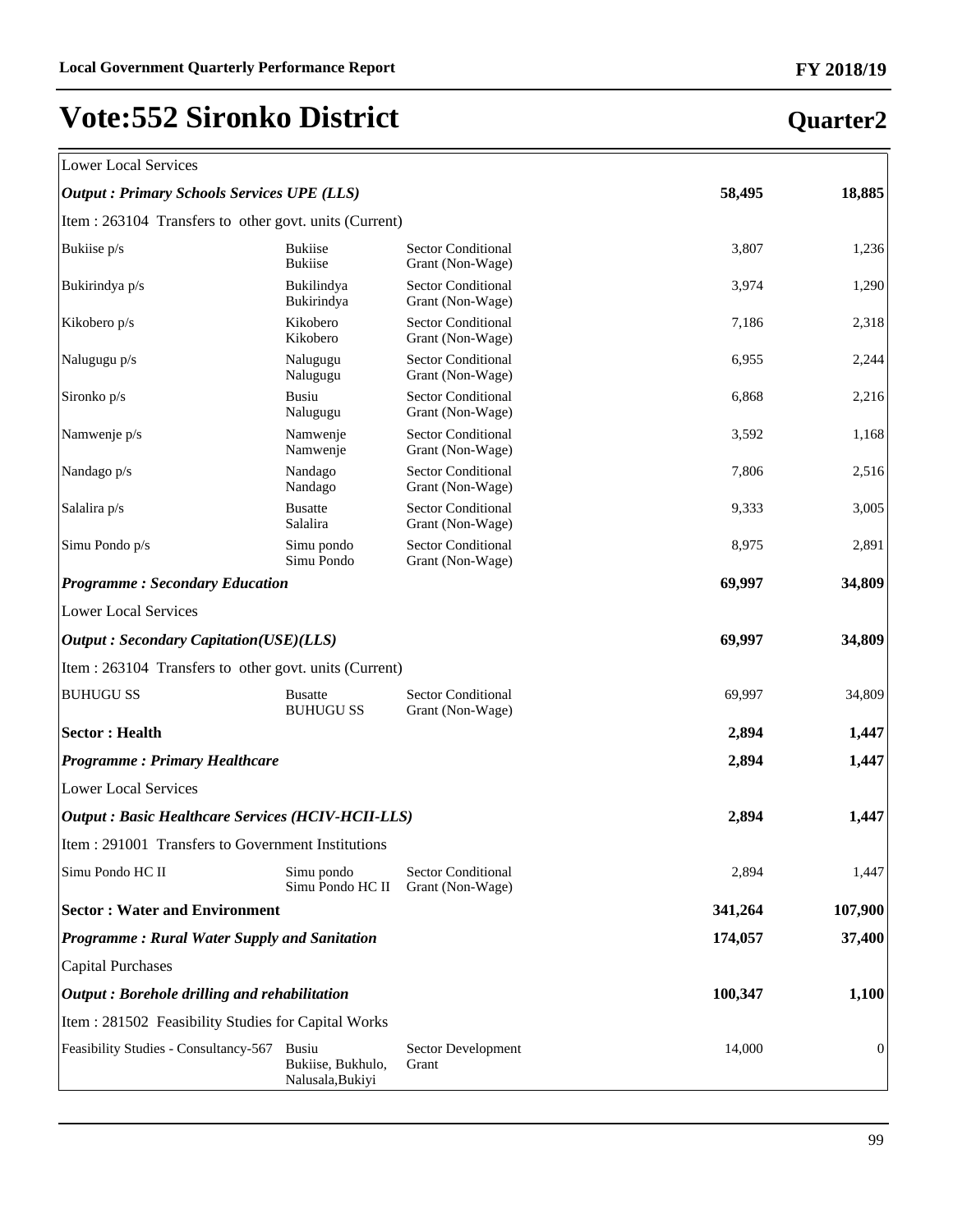## **Quarter2**

**FY 2018/19**

| Item : 281504 Monitoring, Supervision & Appraisal of capital works       |                                                     |                                                                       |           |                  |
|--------------------------------------------------------------------------|-----------------------------------------------------|-----------------------------------------------------------------------|-----------|------------------|
| Monitoring, Supervision and<br>Appraisal - Supervision of Works-<br>1265 | Busiu<br>Bukiise, Bukiy,<br>Bukhulo and<br>Nalusala | Sector Development<br>Grant                                           | 4,000     | 1,100            |
| Item: 312104 Other Structures                                            |                                                     |                                                                       |           |                  |
| <b>Construction Services - Maintenance</b><br>and Repair-400             | <b>Bukiise</b><br><b>Borehole</b><br>nonfunctional  | Sector Development<br>Grant                                           | 4,347     | $\boldsymbol{0}$ |
| <b>Construction Services - Civil Works-</b><br>392                       | Nalugugu<br>Nalusala, Bukiise,<br>Nukiyi, Bukhulo   | Sector Development<br>Grant                                           | 78,000    | $\theta$         |
| Output: Construction of piped water supply system                        |                                                     |                                                                       | 73,710    | 36,300           |
| Item: 311101 Land                                                        |                                                     |                                                                       |           |                  |
| Real estate services - Land<br>Compesation-1515                          | Busiu<br>Masaba, Nalusal,<br>Buwasa Busulani        | Sector Development<br>Grant                                           | 73,710    | 36,300           |
| <b>Programme: Natural Resources Management</b>                           |                                                     |                                                                       | 167,207   | 70,500           |
| <b>Capital Purchases</b>                                                 |                                                     |                                                                       |           |                  |
| <b>Output</b> : Administrative Capital                                   |                                                     |                                                                       | 167,207   | 70,500           |
| Item: 312104 Other Structures                                            |                                                     |                                                                       |           |                  |
| Materials and supplies - Assorted<br>Materials-1163                      | Nalugugu<br>Watershed                               | <b>Other Transfers</b><br>from Central<br>Government                  | 100,000   | 70,500           |
| Materials and supplies - Assorted<br>Materials-1163                      | Nalugugu<br>Watersheds                              | <b>Other Transfers</b><br>,<br>from Central<br>Government             | 67,207    | 70,500           |
| LCIII : Sironko Town Council                                             |                                                     |                                                                       | 1,479,757 | 374,668          |
| <b>Sector : Agriculture</b>                                              |                                                     |                                                                       | 74,423    | 10,195           |
| <b>Programme: District Production Services</b>                           |                                                     |                                                                       | 74,423    | 10,195           |
| <b>Capital Purchases</b>                                                 |                                                     |                                                                       |           |                  |
| <b>Output</b> : Administrative Capital                                   |                                                     |                                                                       | 44,423    | 10,195           |
| Item : 281504 Monitoring, Supervision & Appraisal of capital works       |                                                     |                                                                       |           |                  |
| Monitoring, Supervision and<br>Appraisal - General Works -1260           | Southern Ward<br>Buteza market                      | Sector Development<br>Grant                                           | 6,423     | $\mathbf{0}$     |
| Item: 312104 Other Structures                                            |                                                     |                                                                       |           |                  |
| <b>Construction Services - Other</b><br><b>Construction Works-405</b>    | Southern Ward<br>Headquarters-fish<br>hatchery      | District<br>Discretionary<br>Development<br><b>Equalization Grant</b> | 38,000    | 10,195           |
| Output: Crop marketing facility construction                             |                                                     |                                                                       | 30,000    | $\bf{0}$         |
| Item: 312104 Other Structures                                            |                                                     |                                                                       |           |                  |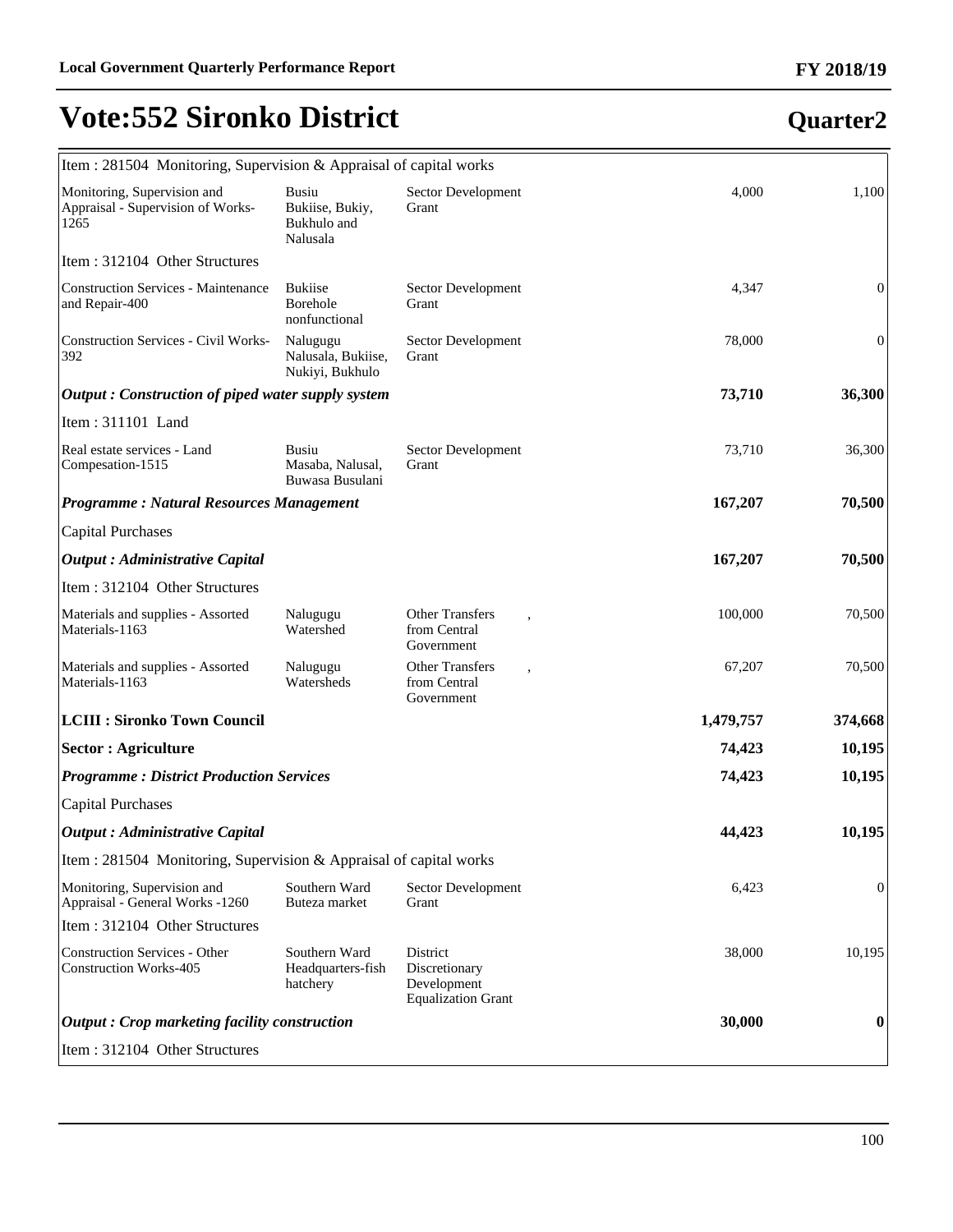| Materials and supplies - Assorted<br>Materials-1163                | Southern Ward<br>Selected project<br>sites           | <b>Other Transfers</b><br>from Central<br>Government | 30,000  | $\boldsymbol{0}$ |
|--------------------------------------------------------------------|------------------------------------------------------|------------------------------------------------------|---------|------------------|
| <b>Sector: Education</b>                                           |                                                      |                                                      | 585,408 | 234,176          |
| <b>Programme: Pre-Primary and Primary Education</b>                |                                                      |                                                      | 64,151  | 9,898            |
| <b>Lower Local Services</b>                                        |                                                      |                                                      |         |                  |
| <b>Output : Primary Schools Services UPE (LLS)</b>                 |                                                      |                                                      | 30,757  | 9,898            |
| Item : 263104 Transfers to other govt. units (Current)             |                                                      |                                                      |         |                  |
| Kibira p/s                                                         | Kibira<br>Kibira                                     | <b>Sector Conditional</b><br>Grant (Non-Wage)        | 7,393   | 2,384            |
| Sironko Township p/s                                               | Central Ward<br>Sironko Town                         | <b>Sector Conditional</b><br>Grant (Non-Wage)        | 8,538   | 2,751            |
| Salikwa p/s                                                        | Central Ward<br>Sironko Town<br>Council              | <b>Sector Conditional</b><br>Grant (Non-Wage)        | 14,827  | 4,764            |
| <b>Capital Purchases</b>                                           |                                                      |                                                      |         |                  |
| Output: Latrine construction and rehabilitation                    |                                                      |                                                      | 33,394  | $\bf{0}$         |
| Item: 312101 Non-Residential Buildings                             |                                                      |                                                      |         |                  |
| Building Construction - Latrines-237                               | Kibira<br>Kibira p/s                                 | Sector Development<br>Grant                          | 22,700  | $\boldsymbol{0}$ |
| <b>Building Construction - Construction</b><br>Expenses-213        | Southern Ward<br>Retentions for<br>fy2017 18         | Sector Development<br>Grant                          | 10,694  | $\boldsymbol{0}$ |
| <b>Programme: Secondary Education</b>                              |                                                      |                                                      | 460,828 | 161,393          |
| <b>Lower Local Services</b>                                        |                                                      |                                                      |         |                  |
| <b>Output : Secondary Capitation(USE)(LLS)</b>                     |                                                      |                                                      | 460,828 | 161,393          |
| Item : 263104 Transfers to other govt. units (Current)             |                                                      |                                                      |         |                  |
| SIRONKO HIGH SCHOOL                                                | Central Ward<br><b>SIRONKO HIGH</b><br><b>SCHOOL</b> | <b>Sector Conditional</b><br>Grant (Non-Wage)        | 149,493 | 64,532           |
| <b>SIRONKO PARENTS SSS</b>                                         | Central Ward<br><b>SIRONKO</b><br><b>PARENTS SSS</b> | <b>Sector Conditional</b><br>Grant (Non-Wage)        | 142,594 | 44,363           |
| <b>SIRONKO PROG SSS</b>                                            | Central Ward<br><b>SIRONKO PROG</b><br>SSS           | <b>Sector Conditional</b><br>Grant (Non-Wage)        | 115,892 | 36,056           |
| SIRONKO STANDARD SS                                                | Central Ward<br><b>SIRONKO</b><br><b>STANDARD SS</b> | Sector Conditional<br>Grant (Non-Wage)               | 52,849  | 16,442           |
| <b>Programme: Education &amp; Sports Management and Inspection</b> |                                                      |                                                      | 60,429  | 62,885           |
| <b>Capital Purchases</b>                                           |                                                      |                                                      |         |                  |
| <b>Output : Administrative Capital</b>                             |                                                      |                                                      | 60,429  | 62,885           |
| Item : 281504 Monitoring, Supervision & Appraisal of capital works |                                                      |                                                      |         |                  |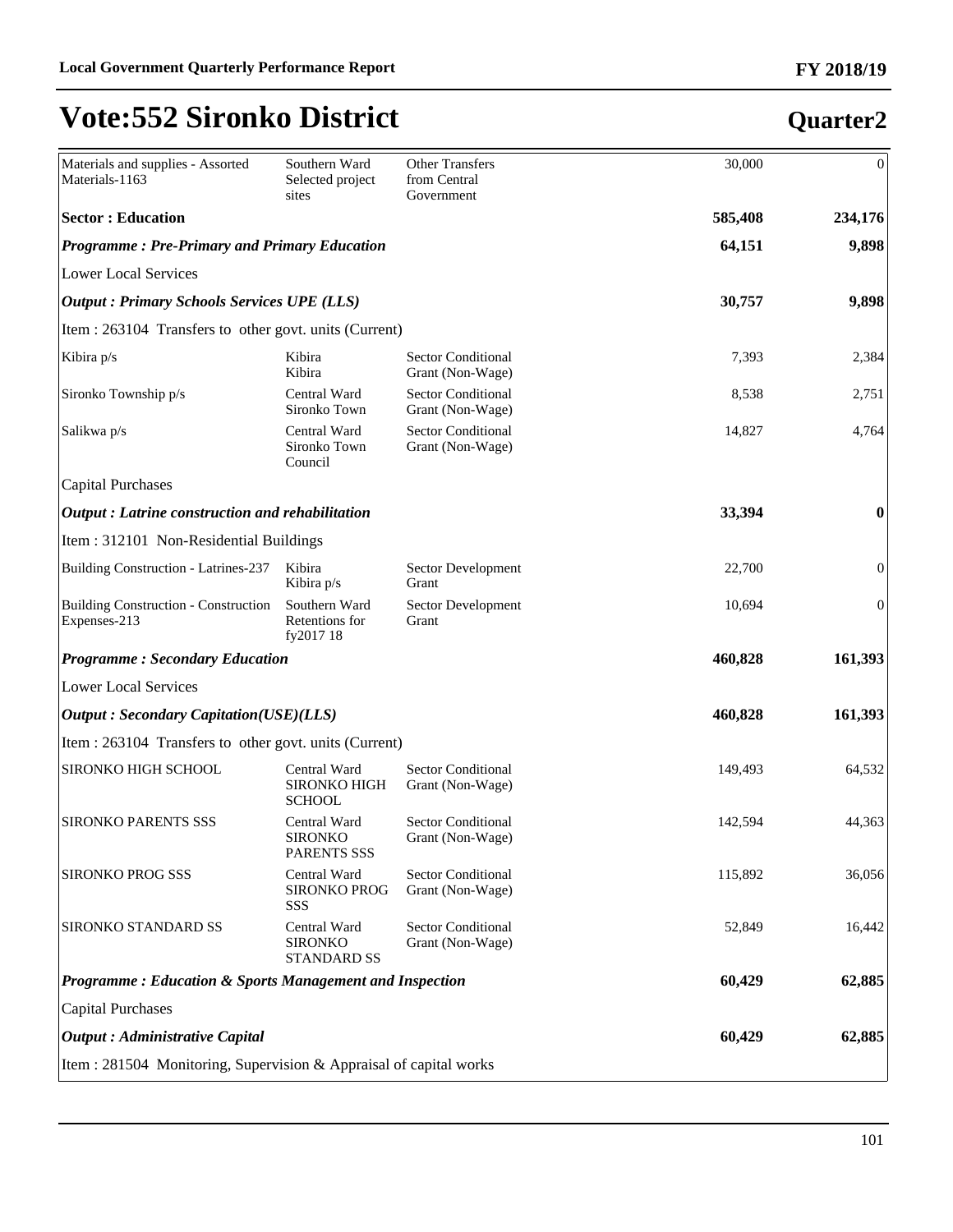| <b>Consultation Meeting</b>                                                    | Southern Ward<br>Consultation<br>Meeting                       | <b>Other Transfers</b><br>from Central<br>Government                  | $\boldsymbol{0}$ | 1,930            |
|--------------------------------------------------------------------------------|----------------------------------------------------------------|-----------------------------------------------------------------------|------------------|------------------|
| Monitoring of Projects                                                         | Southern Ward<br>Monitoring of<br>Projects                     | <b>Other Transfers</b><br>from Central<br>Government                  | $\boldsymbol{0}$ | 5,712            |
| Monitoring, Supervision and<br>Appraisal - Inspections-1261                    | Southern Ward<br>Tour and educ<br>conferecne                   | Sector Development<br>Grant                                           | 47,429           | 30,586           |
| Monitoring, Supervision and<br>Appraisal - Allowances and<br>Facilitation-1255 | Southern Ward<br><b>UNEB</b> Facilitation                      | <b>Other Transfers</b><br>from Central<br>Government                  | 13,000           | 24,657           |
| <b>Sector: Health</b>                                                          |                                                                |                                                                       | 360,812          | 16,809           |
| <b>Programme: Primary Healthcare</b>                                           |                                                                |                                                                       | 60,812           | 16,809           |
| <b>Lower Local Services</b>                                                    |                                                                |                                                                       |                  |                  |
| <b>Output: Basic Healthcare Services (HCIV-HCII-LLS)</b>                       |                                                                |                                                                       | 8,636            | 4,344            |
| Item: 291001 Transfers to Government Institutions                              |                                                                |                                                                       |                  |                  |
| Sironko HC III                                                                 | Southern Ward<br>Sironko HC III                                | <b>Sector Conditional</b><br>Grant (Non-Wage)                         | 8,636            | 4,344            |
| <b>Capital Purchases</b>                                                       |                                                                |                                                                       |                  |                  |
| <b>Output</b> : Administrative Capital                                         |                                                                |                                                                       | 52,176           | 12,464           |
| Item: 312104 Other Structures                                                  |                                                                |                                                                       |                  |                  |
| <b>Construction Services - Operational</b><br>Activities -404                  | Southern Ward<br>Monitoring projects Grant                     | Sector Development                                                    | 12,000           | $\Omega$         |
| <b>Construction Services - Contractors-</b><br>393                             | Southern Ward<br>outstanding<br>obligations latrines<br>buteza | District<br>Discretionary<br>Development<br><b>Equalization Grant</b> | 29,903           | 12,464           |
| Item: 312212 Medical Equipment                                                 |                                                                |                                                                       |                  |                  |
| Equipment - Cylinders-516                                                      | Southern Ward<br>All facilities                                | Sector Development<br>Grant                                           | 10,273           | $\overline{0}$   |
| <b>Programme: Health Management and Supervision</b>                            |                                                                |                                                                       | 300,000          | $\boldsymbol{0}$ |
| Capital Purchases                                                              |                                                                |                                                                       |                  |                  |
| <b>Output: Administrative Capital</b>                                          |                                                                |                                                                       | 300,000          | $\boldsymbol{0}$ |
| Item : 281504 Monitoring, Supervision & Appraisal of capital works             |                                                                |                                                                       |                  |                  |
| Monitoring, Supervision and<br>Appraisal - Allowances and<br>Facilitation-1255 | Southern Ward<br>distrcit                                      | Donor Funding                                                         | 300,000          | 0                |
| <b>Sector: Water and Environment</b>                                           |                                                                |                                                                       | 203,142          | 7,055            |
| <b>Programme: Rural Water Supply and Sanitation</b>                            |                                                                |                                                                       | 195,142          | 5,757            |
| <b>Capital Purchases</b>                                                       |                                                                |                                                                       |                  |                  |
| <b>Output</b> : Administrative Capital                                         |                                                                |                                                                       | 21,053           | 5,757            |
| Item : 281504 Monitoring, Supervision & Appraisal of capital works             |                                                                |                                                                       |                  |                  |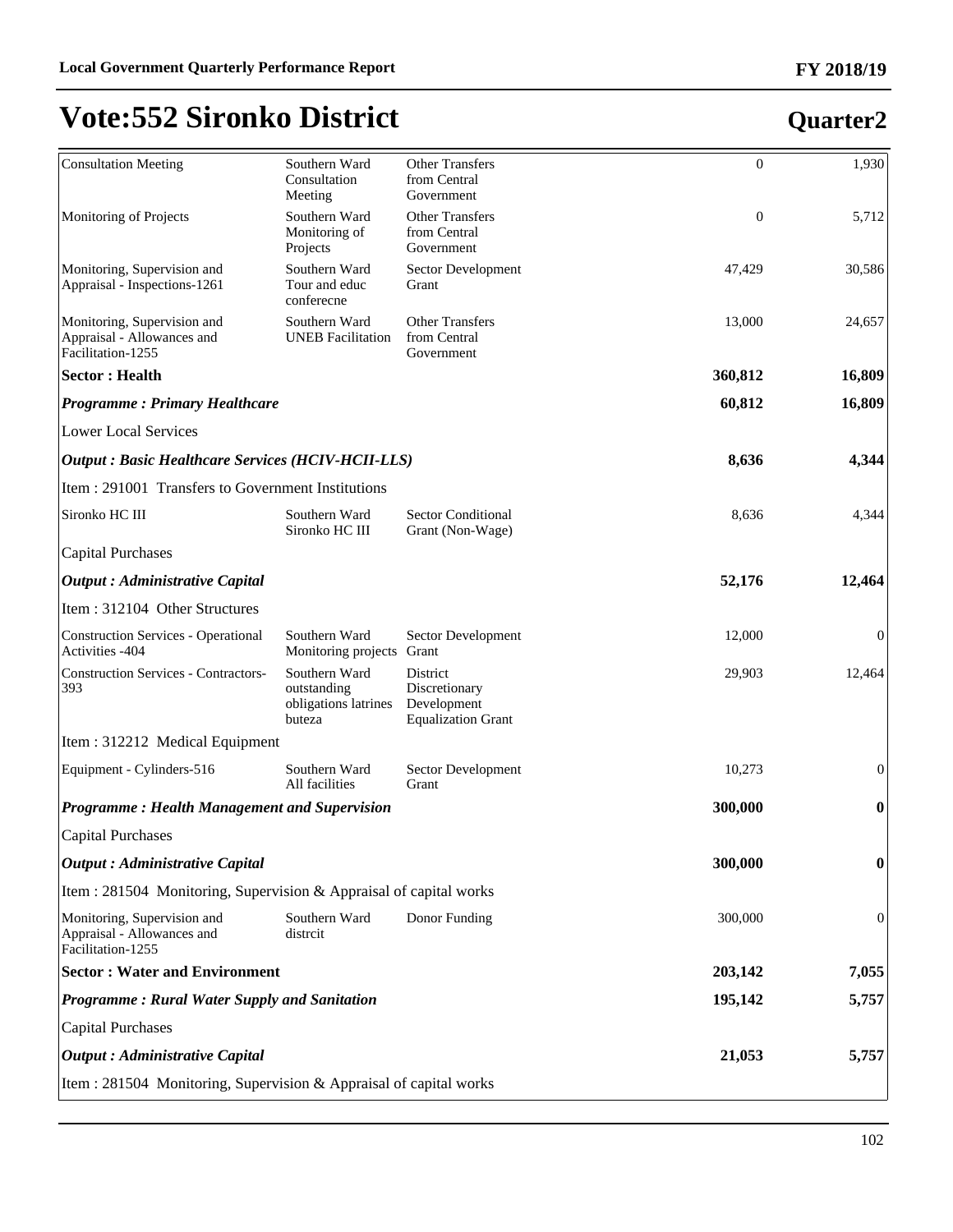| Monitoring, Supervision and<br>Appraisal - Allowances and<br>Facilitation-1255 | Southern Ward<br>Butandiga and<br>Buwasa  | Transitional<br>Development Grant                                     | 21,053  | 5,757            |
|--------------------------------------------------------------------------------|-------------------------------------------|-----------------------------------------------------------------------|---------|------------------|
| <b>Output: Non Standard Service Delivery Capital</b>                           |                                           |                                                                       | 160,000 | 0                |
| Item : 312201 Transport Equipment                                              |                                           |                                                                       |         |                  |
| Transport Equipment - Administrative Southern Ward<br>Vehicles-1899            | Water office                              | Sector Development<br>Grant                                           | 160,000 | 0                |
| <b>Output: Construction of piped water supply system</b>                       |                                           |                                                                       | 14,089  | $\boldsymbol{0}$ |
| Item : 281501 Environment Impact Assessment for Capital Works                  |                                           |                                                                       |         |                  |
| Environmental Impact Assessment -<br>Consultancy-497                           | Southern Ward<br>GFS-Masha                | Sector Development<br>Grant                                           | 14,089  | $\boldsymbol{0}$ |
| <b>Programme: Natural Resources Management</b>                                 |                                           |                                                                       | 8,000   | 1,298            |
| Capital Purchases                                                              |                                           |                                                                       |         |                  |
| Output : Administrative Capital                                                |                                           |                                                                       | 8,000   | 1,298            |
| Item : 281504 Monitoring, Supervision & Appraisal of capital works             |                                           |                                                                       |         |                  |
| Monitoring, Supervision and<br>Appraisal - Allowances and<br>Facilitation-1255 | Southern Ward<br>Selected sub<br>counties | District<br>Discretionary<br>Development<br><b>Equalization Grant</b> | 8,000   | 1,298            |
| <b>Sector : Social Development</b>                                             |                                           |                                                                       | 2,592   | $\boldsymbol{0}$ |
| <b>Programme: Community Mobilisation and Empowerment</b>                       |                                           |                                                                       | 2,592   | $\bf{0}$         |
| <b>Lower Local Services</b>                                                    |                                           |                                                                       |         |                  |
| <b>Output: Community Development Services for LLGs (LLS)</b>                   |                                           |                                                                       | 2,592   | $\boldsymbol{0}$ |
| Item : 263204 Transfers to other govt. units (Capital)                         |                                           |                                                                       |         |                  |
| LLG Social sector facilitation                                                 | Southern Ward<br><b>LLG</b>               | <b>Sector Conditional</b><br>Grant (Non-Wage)                         | 2,592   | $\boldsymbol{0}$ |
| <b>Sector: Public Sector Management</b>                                        |                                           |                                                                       | 253,380 | 106,433          |
| <b>Programme: District and Urban Administration</b>                            |                                           |                                                                       | 142,626 | 49,603           |
| Capital Purchases                                                              |                                           |                                                                       |         |                  |
| Output : Administrative Capital                                                |                                           |                                                                       | 142,626 | 49,603           |
| Item : 281504 Monitoring, Supervision & Appraisal of capital works             |                                           |                                                                       |         |                  |
| Monitoring, Supervision and<br>Appraisal - General Works -1260                 | Southern Ward<br><b>Dsitrict HOter</b>    | District<br>Discretionary<br>Development<br><b>Equalization Grant</b> | 41,815  | 25,092           |
| Monitoring, Supervision and<br>Appraisal - Allowances and<br>Facilitation-1255 | Southern Ward<br>NUSAF3<br>Watershed      | <b>Other Transfers</b><br>from Central<br>Government                  | 100,810 | 24,511           |
| <b>Programme: Local Government Planning Services</b>                           |                                           |                                                                       | 110,754 | 56,830           |
| Capital Purchases                                                              |                                           |                                                                       |         |                  |
| <b>Output</b> : Administrative Capital                                         |                                           |                                                                       | 110,754 | 56,830           |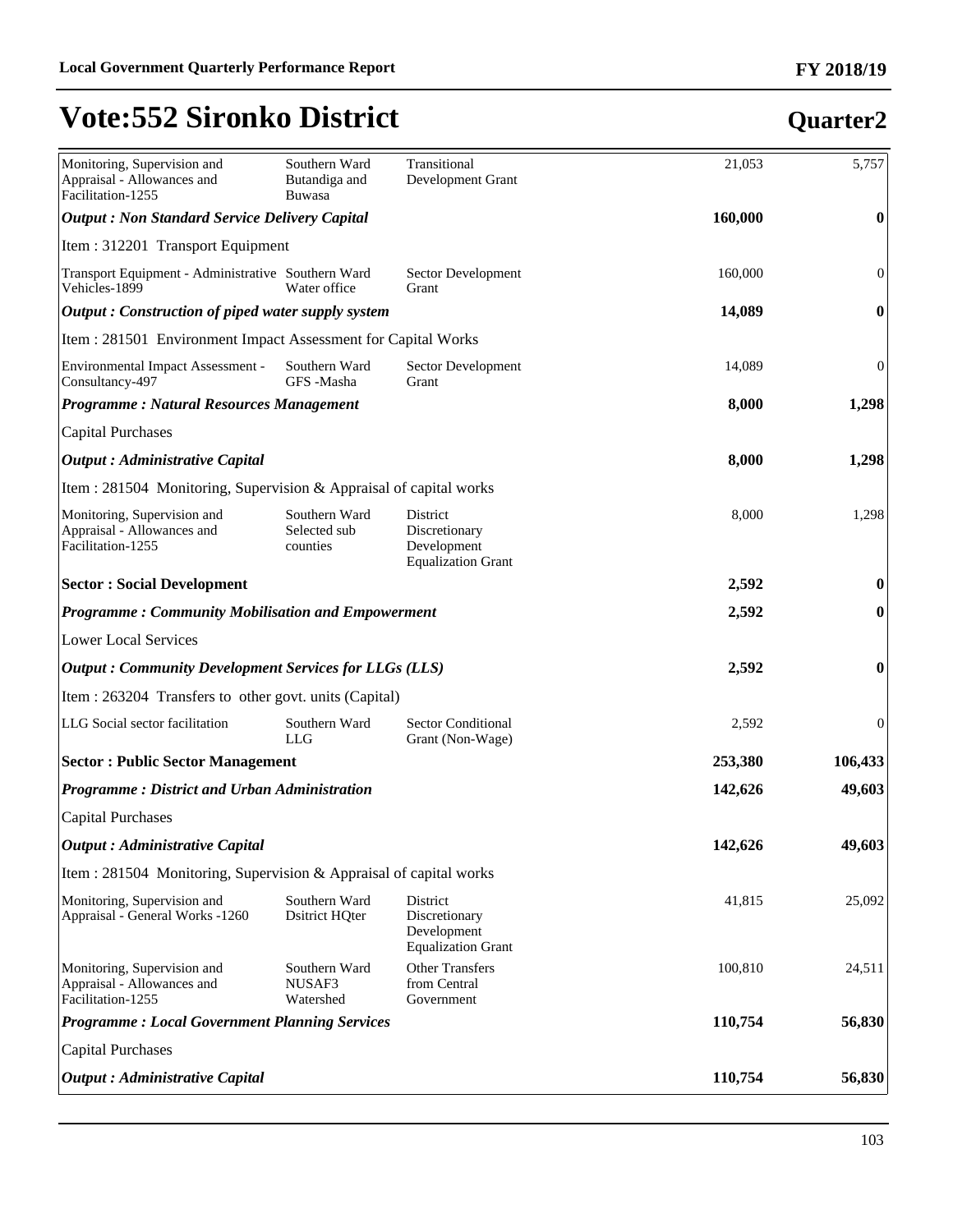## **FY 2018/19**

| Item: 281503 Engineering and Design Studies & Plans for capital works       |                                                      |                                                                       |         |                |
|-----------------------------------------------------------------------------|------------------------------------------------------|-----------------------------------------------------------------------|---------|----------------|
| Engineering and Design studies and<br>Plans - Bill of Quantities-475        | Southern Ward<br>District hqters and<br>Bukyambi s/c | District<br>Discretionary<br>Development<br><b>Equalization Grant</b> | 9,000   | $\overline{0}$ |
| Item : 281504 Monitoring, Supervision & Appraisal of capital works          |                                                      |                                                                       |         |                |
| Monitoring, Supervision and<br>Appraisal - General Works -1260              | Southern Ward<br>All projects                        | District<br>Discretionary<br>Development<br><b>Equalization Grant</b> | 10,454  | 5,830          |
| Item: 312101 Non-Residential Buildings                                      |                                                      |                                                                       |         |                |
| Building Construction - Stores-264                                          | Southern Ward<br>District<br>Headquarters            | District<br>Discretionary<br>Development<br><b>Equalization Grant</b> | 76,500  | 51,000         |
| Item: 312202 Machinery and Equipment                                        |                                                      |                                                                       |         |                |
| Machinery and Equipment - Computer Southern Ward<br>Equipment Expenses-1025 | CAO and DPU for<br><b>PBS</b>                        | District<br>Discretionary<br>Development<br><b>Equalization Grant</b> | 6,000   | $\mathbf{0}$   |
| Item : 312203 Furniture & Fixtures                                          |                                                      |                                                                       |         |                |
| Furniture and Fixtures - Executive<br>Chairs-638                            | Southern Ward<br>DCAO office                         | District<br>Discretionary<br>Development<br><b>Equalization Grant</b> | 5,300   | $\overline{0}$ |
| Item: 312213 ICT Equipment                                                  |                                                      |                                                                       |         |                |
| ICT - Computers-733                                                         | Southern Ward<br>CAO office                          | District<br>Discretionary<br>Development<br><b>Equalization Grant</b> | 3,500   | $\overline{0}$ |
| <b>LCIII : Budadiri Town Council</b>                                        |                                                      |                                                                       | 162,777 | 40,775         |
| <b>Sector: Education</b>                                                    |                                                      |                                                                       | 77,553  | 24,404         |
| <b>Programme: Pre-Primary and Primary Education</b>                         |                                                      |                                                                       | 24,786  | 7,987          |
| <b>Lower Local Services</b>                                                 |                                                      |                                                                       |         |                |
| <b>Output: Primary Schools Services UPE (LLS)</b>                           |                                                      |                                                                       | 24,786  | 7,987          |
| Item : 263104 Transfers to other govt. units (Current)                      |                                                      |                                                                       |         |                |
| Kalawa p/s                                                                  | Kalawa<br><b>Budadiri Town</b>                       | <b>Sector Conditional</b><br>Grant (Non-Wage)                         | 6,924   | 2,234          |
| Budadiri Girls p/s                                                          | Kalawa<br><b>Budadiri Town</b><br>Council            | <b>Sector Conditional</b><br>Grant (Non-Wage)                         | 8,506   | 2,740          |
| Budadiri Boys p/s                                                           | Kalawa<br>Kalawa                                     | <b>Sector Conditional</b><br>Grant (Non-Wage)                         | 9,356   | 3,013          |
| <b>Programme: Secondary Education</b>                                       |                                                      |                                                                       | 52,768  | 16,417         |
| <b>Lower Local Services</b>                                                 |                                                      |                                                                       |         |                |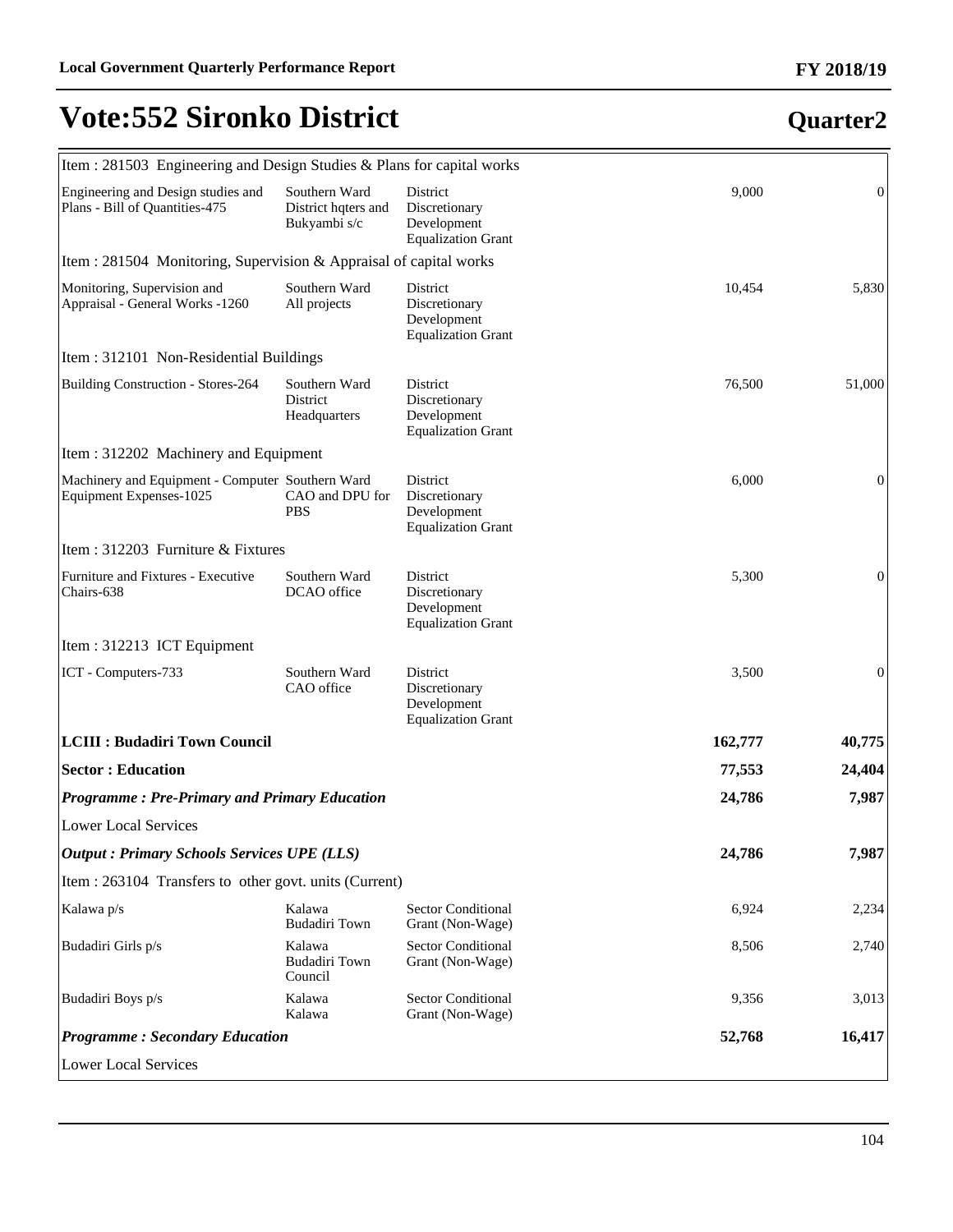| <b>Output: Secondary Capitation(USE)(LLS)</b>                 |                                             |                                                                       | 52,768  | 16,417           |
|---------------------------------------------------------------|---------------------------------------------|-----------------------------------------------------------------------|---------|------------------|
| Item : 263104 Transfers to other govt. units (Current)        |                                             |                                                                       |         |                  |
| <b>Budadiri Girls SSS</b>                                     | Nakiwondwe                                  | <b>Sector Conditional</b><br>Budadiri Girls SSS Grant (Non-Wage)      | 52,768  | 16,417           |
| <b>Sector: Health</b>                                         |                                             |                                                                       | 68,741  | 16,371           |
| <b>Programme: Primary Healthcare</b>                          |                                             |                                                                       | 68,741  | 16,371           |
| <b>Lower Local Services</b>                                   |                                             |                                                                       |         |                  |
| <b>Output : Basic Healthcare Services (HCIV-HCII-LLS)</b>     |                                             |                                                                       | 32,741  | 16,371           |
| Item: 291001 Transfers to Government Institutions             |                                             |                                                                       |         |                  |
| Budadiri HC IV                                                | Nakiwondwe<br>Budadiri HC IV                | <b>Sector Conditional</b><br>Grant (Non-Wage)                         | 32,741  | 16,371           |
| <b>Output: Standard Pit Latrine Construction (LLS.)</b>       |                                             |                                                                       | 20,000  | $\bf{0}$         |
| Item: 263370 Sector Development Grant                         |                                             |                                                                       |         |                  |
| 5 stance pit latrine at Buidadiri HCIV Nakiwondwe             | <b>Budadiri HCIV</b>                        | Sector Development<br>Grant                                           | 20,000  | $\boldsymbol{0}$ |
| <b>Capital Purchases</b>                                      |                                             |                                                                       |         |                  |
| <b>Output: Maternity Ward Construction and Rehabilitation</b> |                                             |                                                                       | 16,000  | $\bf{0}$         |
| Item: 312101 Non-Residential Buildings                        |                                             |                                                                       |         |                  |
| <b>Building Construction - Maintenance</b><br>and Repair-240  | Nakiwondwe<br>Private wing<br>Budadiri HCIV | Sector Development<br>Grant                                           | 16,000  | $\mathbf{0}$     |
| <b>Sector: Public Sector Management</b>                       |                                             |                                                                       | 16,483  | $\bf{0}$         |
| <b>Programme: Local Government Planning Services</b>          |                                             |                                                                       | 16,483  | $\bf{0}$         |
| <b>Capital Purchases</b>                                      |                                             |                                                                       |         |                  |
| <b>Output</b> : Administrative Capital                        |                                             |                                                                       | 16,483  | $\bf{0}$         |
| Item: 312104 Other Structures                                 |                                             |                                                                       |         |                  |
| <b>Construction Services - Energy</b><br>Installations-394    | Nakiwondwe<br><b>Budadiri TC</b>            | District<br>Discretionary<br>Development<br><b>Equalization Grant</b> | 16,483  | $\mathbf{0}$     |
| <b>LCIII : Bukhulo</b>                                        |                                             |                                                                       | 672,894 | 87,200           |
| <b>Sector: Works and Transport</b>                            |                                             |                                                                       | 12,873  | 12,873           |
| <b>Programme: District, Urban and Community Access Roads</b>  |                                             |                                                                       | 12,873  | 12,873           |
| <b>Lower Local Services</b>                                   |                                             |                                                                       |         |                  |
| <b>Output: Community Access Road Maintenance (LLS)</b>        |                                             |                                                                       | 12,873  | 12,873           |
| Item: 291001 Transfers to Government Institutions             |                                             |                                                                       |         |                  |
| Bukhulo s/c                                                   | Bukhulo<br>Bukhulo s/c                      | <b>Other Transfers</b><br>from Central<br>Government                  | 12,873  | 12,873           |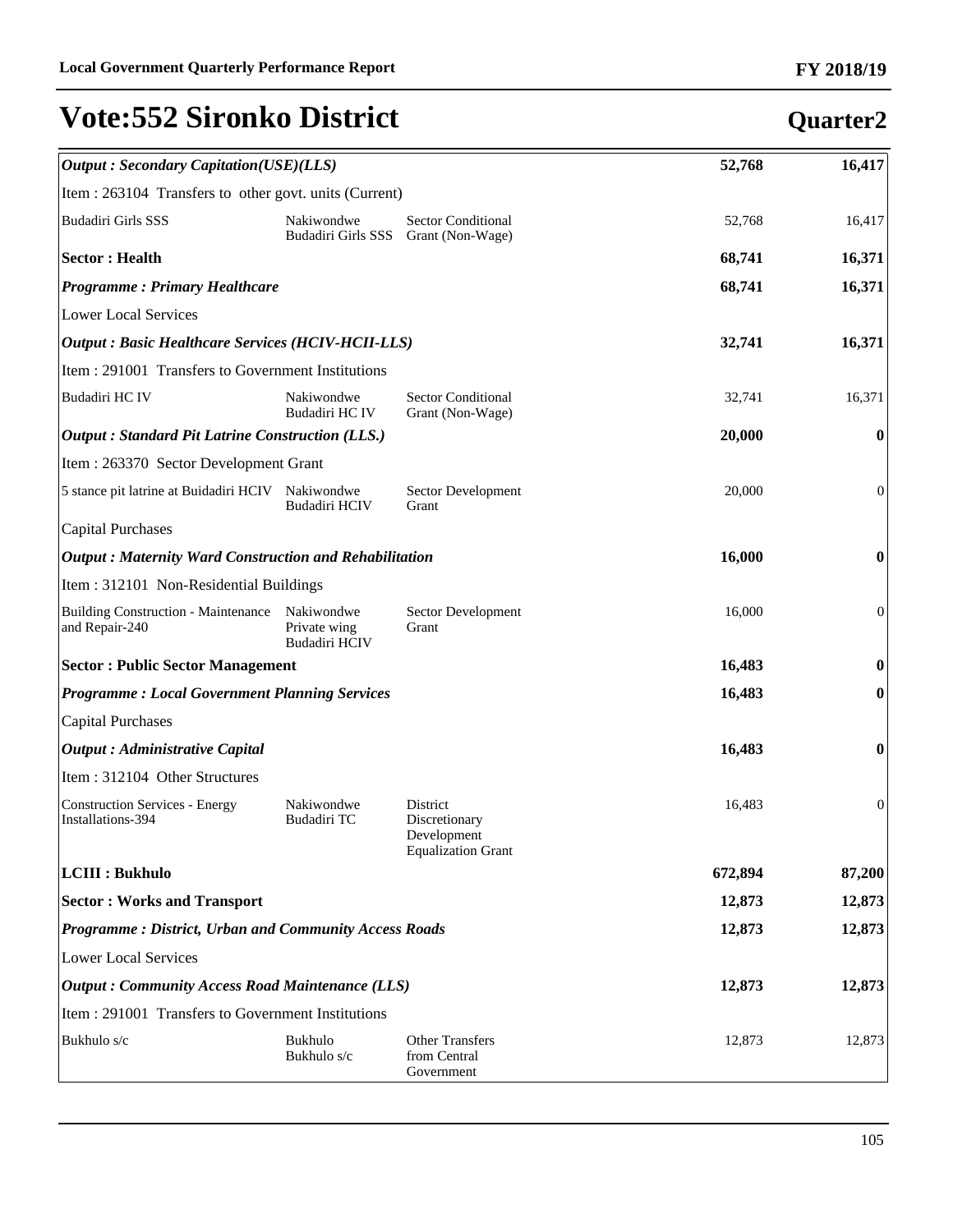| <b>Sector: Education</b>                                  |                                                |                                               | 169,127 | 48,465   |
|-----------------------------------------------------------|------------------------------------------------|-----------------------------------------------|---------|----------|
| <b>Programme: Pre-Primary and Primary Education</b>       |                                                |                                               | 54,692  | 12,862   |
| <b>Lower Local Services</b>                               |                                                |                                               |         |          |
| <b>Output : Primary Schools Services UPE (LLS)</b>        |                                                |                                               | 54,692  | 12,862   |
| Item : 263104 Transfers to other govt. units (Current)    |                                                |                                               |         |          |
| Bukhulo p/s                                               | Bukhulo<br>Bukhulo                             | <b>Sector Conditional</b><br>Grant (Non-Wage) | 7,862   | $\theta$ |
| St Jude Nalukhuba p/s                                     | Kirombe<br>Bukhulo                             | <b>Sector Conditional</b><br>Grant (Non-Wage) | 4,856   | 1,572    |
| Mafudu p/s                                                | Mafudu<br>Mafudu                               | <b>Sector Conditional</b><br>Grant (Non-Wage) | 5,620   | 1,817    |
| Mahempe p/s                                               | Sironko<br>Mahempe                             | <b>Sector Conditional</b><br>Grant (Non-Wage) | 9,023   | 2,906    |
| Mpogo p/s                                                 | Mpogo<br>Mpogo                                 | <b>Sector Conditional</b><br>Grant (Non-Wage) | 16,290  | 3,015    |
| Nampanga p/s                                              | Mafudu<br>Nampanga                             | <b>Sector Conditional</b><br>Grant (Non-Wage) | 11,042  | 3,552    |
| <b>Programme: Secondary Education</b>                     |                                                |                                               | 114,435 | 35,602   |
| <b>Lower Local Services</b>                               |                                                |                                               |         |          |
| <b>Output: Secondary Capitation(USE)(LLS)</b>             |                                                |                                               | 114,435 | 35,602   |
| Item : 263104 Transfers to other govt. units (Current)    |                                                |                                               |         |          |
| Highway sss                                               | Soola<br>High way SS                           | <b>Sector Conditional</b><br>Grant (Non-Wage) | 49,889  | 15,521   |
| ST PAUL SS NAMPANGA                                       | Mafudu<br><b>ST PAUL SS</b><br><b>NAMPANGA</b> | <b>Sector Conditional</b><br>Grant (Non-Wage) | 64,546  | 20,081   |
| <b>Sector: Health</b>                                     |                                                |                                               | 486,894 | 25,022   |
| <b>Programme: Primary Healthcare</b>                      |                                                |                                               | 486,894 | 25,022   |
| <b>Lower Local Services</b>                               |                                                |                                               |         |          |
| <b>Output : Basic Healthcare Services (HCIV-HCII-LLS)</b> |                                                |                                               | 2,894   | 1,447    |
| Item : 291001 Transfers to Government Institutions        |                                                |                                               |         |          |
| Bundege HC II                                             | Soola<br>Bundege HC II                         | Sector Conditional<br>Grant (Non-Wage)        | 2,894   | 1,447    |
| <b>Output: Standard Pit Latrine Construction (LLS.)</b>   |                                                |                                               | 25,000  | $\bf{0}$ |
| Item: 263370 Sector Development Grant                     |                                                |                                               |         |          |
| Three stance pit latrine at Bundege<br>HCII               | Bukhulo<br><b>Bundege HCII</b>                 | Sector Development<br>Grant                   | 25,000  | 0        |
| <b>Capital Purchases</b>                                  |                                                |                                               |         |          |
| <b>Output</b> : Administrative Capital                    |                                                |                                               | 47,000  | 3,278    |
| Item: 312104 Other Structures                             |                                                |                                               |         |          |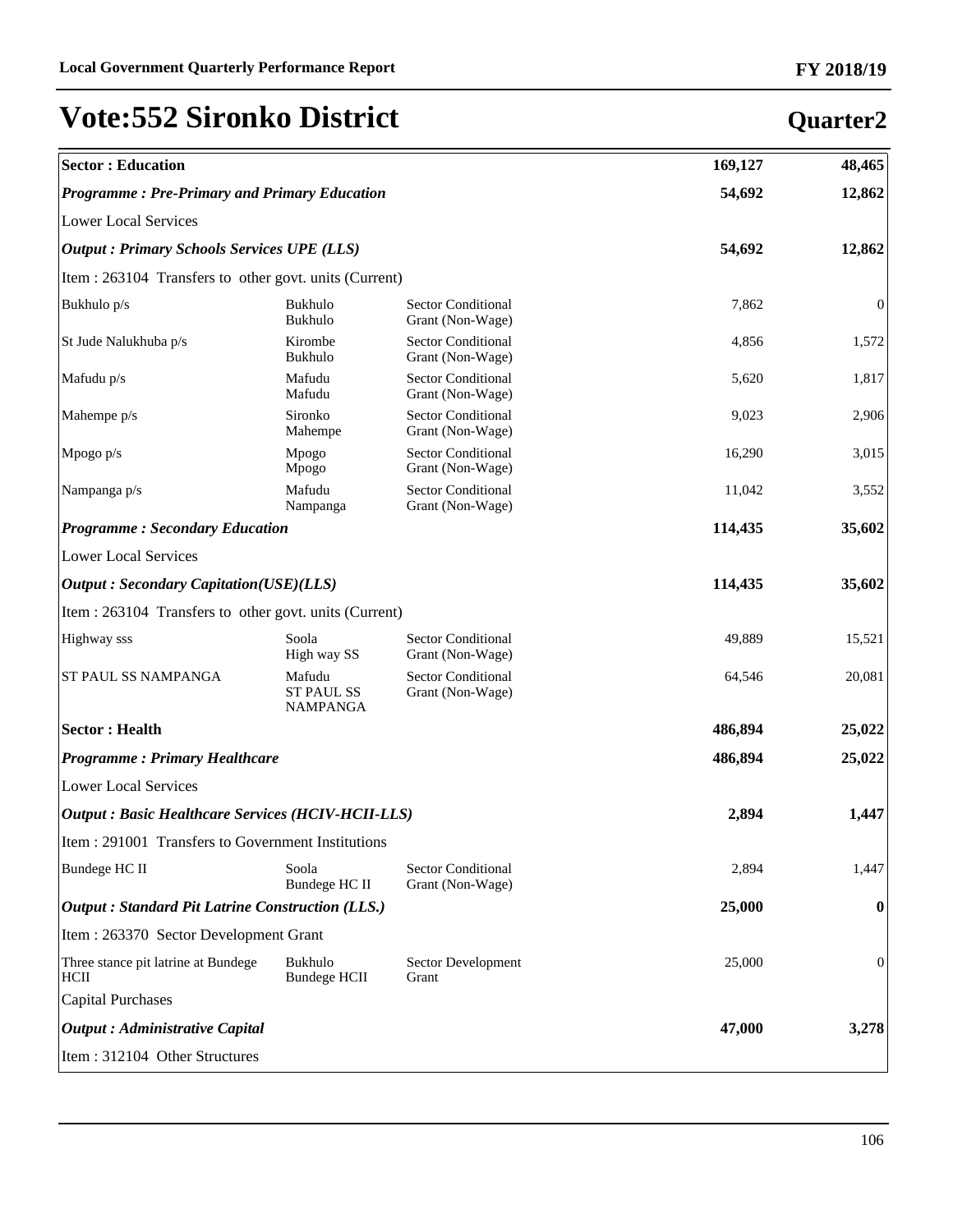| <b>Construction Services - Other</b><br><b>Construction Works-405</b>   | Bukhulo<br><b>Bundege HCII</b>                      | Sector Development<br>Grant | 40,000  | $\boldsymbol{0}$ |
|-------------------------------------------------------------------------|-----------------------------------------------------|-----------------------------|---------|------------------|
| <b>Construction Services - Waste</b><br>Disposal Facility-416           | Bukhulo<br>Bundege waste pits Grant<br>and placenta | Sector Development          | 7,000   | 3,278            |
| <b>Output: Staff Houses Construction and Rehabilitation</b>             | 212,000                                             | 20,297                      |         |                  |
| Item: 312102 Residential Buildings                                      |                                                     |                             |         |                  |
| Building Construction - Staff Houses- Bukhulo<br>263                    | <b>Bundege HCII</b>                                 | Sector Development<br>Grant | 212,000 | 20,297           |
| <b>Output: Maternity Ward Construction and Rehabilitation</b>           | 200,000                                             | $\bf{0}$                    |         |                  |
| Item: 312101 Non-Residential Buildings                                  |                                                     |                             |         |                  |
| <b>Building Construction - General</b><br><b>Construction Works-227</b> | Bukhulo<br><b>Bundege HCII</b><br>Maternity ward    | Sector Development<br>Grant | 200,000 | $\boldsymbol{0}$ |
| <b>Sector: Water and Environment</b>                                    | 4,000                                               | 840                         |         |                  |
| Programme: Rural Water Supply and Sanitation                            | 4,000                                               | 840                         |         |                  |
| <b>Capital Purchases</b>                                                |                                                     |                             |         |                  |
| Output: Construction of piped water supply system                       |                                                     |                             | 4,000   | 840              |
| Item : 281504 Monitoring, Supervision & Appraisal of capital works      |                                                     |                             |         |                  |
| Monitoring, Supervision and<br>Appraisal - General Works -1260          | Bukhulo<br>All project sites                        | Sector Development<br>Grant | 4,000   | 840              |
| <b>LCIII : Bumalimba</b>                                                |                                                     |                             | 146,040 | 23,476           |
| <b>Sector : Agriculture</b>                                             |                                                     |                             | 101,000 | $\bf{0}$         |
| <b>Programme: District Production Services</b>                          | 101,000                                             | $\bf{0}$                    |         |                  |
| <b>Capital Purchases</b>                                                |                                                     |                             |         |                  |
| <b>Output</b> : Administrative Capital                                  | 101,000                                             | $\bf{0}$                    |         |                  |
| Item : 312101 Non-Residential Buildings                                 |                                                     |                             |         |                  |
| <b>Building Construction - Building</b><br>$Costs-209$                  | Bumalimba<br>Mutufu Farm                            | Sector Development<br>Grant | 32,000  | $\mathbf{0}$     |
| Item: 312104 Other Structures                                           |                                                     |                             |         |                  |
| Materials and supplies - Fencing<br>Materials-1164                      | Mutufu<br>Mutufu farm                               | Sector Development<br>Grant | 47,000  | $\boldsymbol{0}$ |
| Materials and supplies - Assorted<br>Materials-1163                     | Mutufu<br>Mutufu farmer and<br>Demos                | Sector Development<br>Grant | 22,000  | $\mathbf{0}$     |
| <b>Sector: Works and Transport</b>                                      |                                                     |                             | 10,975  | 10,975           |
| <b>Programme: District, Urban and Community Access Roads</b>            | 10,975                                              | 10,975                      |         |                  |
| <b>Lower Local Services</b>                                             |                                                     |                             |         |                  |
| <b>Output: Community Access Road Maintenance (LLS)</b>                  |                                                     |                             | 10,975  | 10,975           |
| Item : 291001 Transfers to Government Institutions                      |                                                     |                             |         |                  |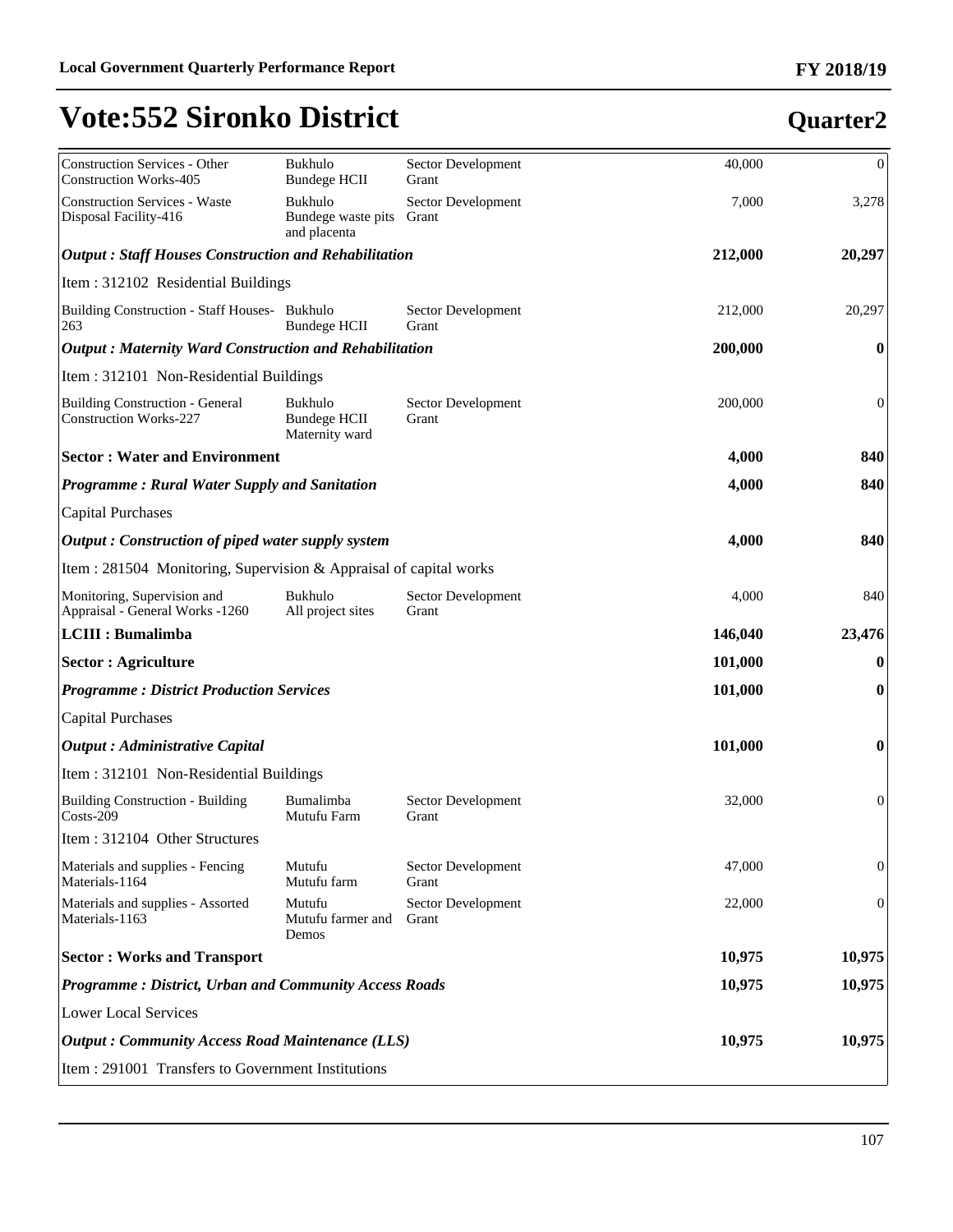| Bumalimba s/c                                                 | Musense<br>Bumalimba s/c      | <b>Other Transfers</b><br>from Central<br>Government | 10,975  | 10,975   |  |
|---------------------------------------------------------------|-------------------------------|------------------------------------------------------|---------|----------|--|
| <b>Sector: Education</b>                                      |                               |                                                      | 25,485  | 8,211    |  |
| <b>Programme: Pre-Primary and Primary Education</b>           |                               |                                                      | 25,485  | 8,211    |  |
| <b>Lower Local Services</b>                                   |                               |                                                      |         |          |  |
| <b>Output: Primary Schools Services UPE (LLS)</b>             |                               |                                                      | 25,485  | 8,211    |  |
| Item : 263104 Transfers to other govt. units (Current)        |                               |                                                      |         |          |  |
| Buhugu p/s                                                    | Bumalimba<br>Bumalimba        | <b>Sector Conditional</b><br>Grant (Non-Wage)        | 10,971  | 3,529    |  |
| Bumulisya p/s                                                 | Bumulisya<br>Bumulisya        | <b>Sector Conditional</b><br>Grant (Non-Wage)        | 7,051   | 2,275    |  |
| Mutufu p/s                                                    | Mutufu<br>Mutufu              | <b>Sector Conditional</b><br>Grant (Non-Wage)        | 7,464   | 2,407    |  |
| <b>Sector: Health</b>                                         |                               |                                                      | 8,579   | 4,290    |  |
| <b>Programme: Primary Healthcare</b>                          |                               |                                                      | 8,579   | 4,290    |  |
| Lower Local Services                                          |                               |                                                      |         |          |  |
| Output: Basic Healthcare Services (HCIV-HCII-LLS)             |                               |                                                      | 8,579   | 4,290    |  |
| Item : 291001 Transfers to Government Institutions            |                               |                                                      |         |          |  |
| Bumulisha HC III                                              | Bumulisya<br>Bumulisha HC III | <b>Sector Conditional</b><br>Grant (Non-Wage)        | 5,685   | 2,843    |  |
| Mutufu HC II                                                  | Mutufu<br>Mutufu HC II        | <b>Sector Conditional</b><br>Grant (Non-Wage)        | 2,894   | 1,447    |  |
| <b>LCIII</b> : Buwalasi                                       |                               |                                                      | 225,864 | 55,358   |  |
| <b>Sector : Agriculture</b>                                   |                               |                                                      | 8,000   | $\bf{0}$ |  |
| <b>Programme: District Production Services</b>                |                               |                                                      | 8,000   | $\bf{0}$ |  |
| Capital Purchases                                             |                               |                                                      |         |          |  |
| <b>Output</b> : Slaughter slab construction                   |                               |                                                      | 8,000   | 0        |  |
| Item : 281501 Environment Impact Assessment for Capital Works |                               |                                                      |         |          |  |
| Environmental Impact Assessment -<br>Capital Works-495        | Nagudi<br>Patto Market        | Sector Development<br>Grant                          | 8,000   | $\theta$ |  |
| <b>Sector: Works and Transport</b>                            |                               |                                                      | 47,753  | 9,753    |  |
| <b>Programme: District, Urban and Community Access Roads</b>  |                               |                                                      | 47,753  | 9,753    |  |
| Lower Local Services                                          |                               |                                                      |         |          |  |
| <b>Output: Community Access Road Maintenance (LLS)</b>        |                               |                                                      | 9,753   | 9,753    |  |
| Item : 291001 Transfers to Government Institutions            |                               |                                                      |         |          |  |
| Buwalasi s/c                                                  | Nagudi<br>Buwalasi s/c        | <b>Other Transfers</b><br>from Central<br>Government | 9,753   | 9,753    |  |
| Capital Purchases                                             |                               |                                                      |         |          |  |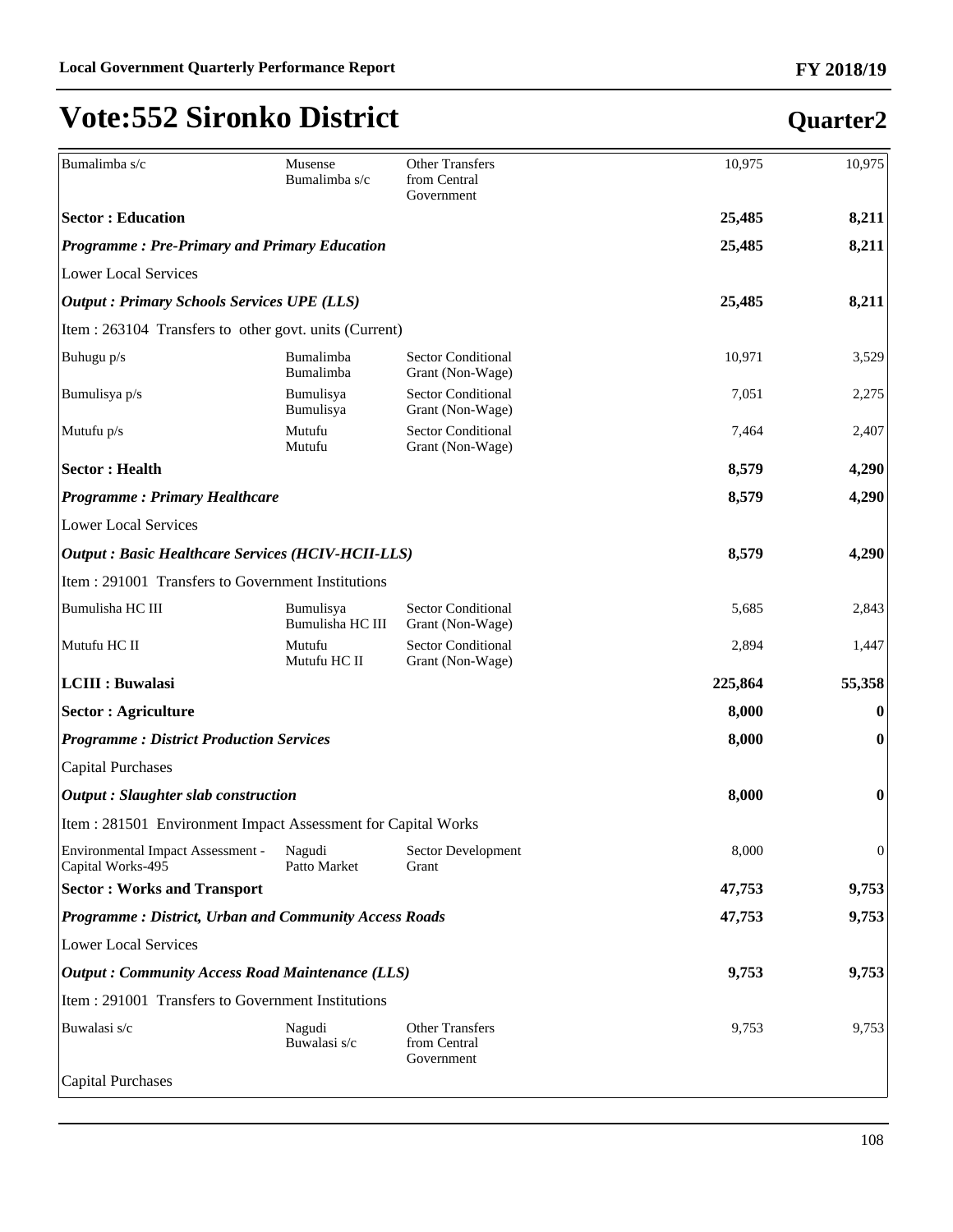| Output: Rural roads construction and rehabilitation    |                                                  |                                                                       | 38,000  | $\boldsymbol{0}$ |
|--------------------------------------------------------|--------------------------------------------------|-----------------------------------------------------------------------|---------|------------------|
| Item: 312103 Roads and Bridges                         |                                                  |                                                                       |         |                  |
| Roads and Bridges - Construction<br>Services-1560      | Nagudi<br>Buwalsai S/c<br>Hqters-Buwalasi<br>TTC | District<br>Discretionary<br>Development<br><b>Equalization Grant</b> | 20,000  | $\boldsymbol{0}$ |
| Roads and Bridges - Maintenance and<br>Repair-1567     | Busamaga<br>Gangai - kama road Discretionary     | District<br>Development<br><b>Equalization Grant</b>                  | 18,000  | $\overline{0}$   |
| <b>Sector: Education</b>                               |                                                  |                                                                       | 108,587 | 34,612           |
| <b>Programme: Pre-Primary and Primary Education</b>    |                                                  |                                                                       | 42,923  | 14,182           |
| <b>Lower Local Services</b>                            |                                                  |                                                                       |         |                  |
| <b>Output : Primary Schools Services UPE (LLS)</b>     |                                                  |                                                                       | 42,923  | 14,182           |
| Item : 263104 Transfers to other govt. units (Current) |                                                  |                                                                       |         |                  |
| Musunga p/s                                            | <b>Bugusege</b><br><b>Bugusege</b>               | <b>Sector Conditional</b><br>Grant (Non-Wage)                         | 7,870   | 2,537            |
| Bumudu p/s                                             | Bumudu<br>Bumudu                                 | <b>Sector Conditional</b><br>Grant (Non-Wage)                         | 5,119   | 1,656            |
| Bunabbuka p/s                                          | Bunabuka<br>Bunabuka                             | <b>Sector Conditional</b><br>Grant (Non-Wage)                         | 3,107   | 1,012            |
| Busamaga p/s                                           | Busamaga<br>Busamaga                             | <b>Sector Conditional</b><br>Grant (Non-Wage)                         | 5,699   | 1,842            |
| Kirongo p/s                                            | Busamaga<br>Kirongo                              | <b>Sector Conditional</b><br>Grant (Non-Wage)                         | 4,999   | 1,936            |
| Nambulu p/s                                            | Bunabuka<br>Nambulu                              | <b>Sector Conditional</b><br>Grant (Non-Wage)                         | 8,832   | 2,845            |
| Patto p/s                                              | Bumudu<br>Patto                                  | <b>Sector Conditional</b><br>Grant (Non-Wage)                         | 7,297   | 2,354            |
| <b>Programme: Secondary Education</b>                  |                                                  |                                                                       | 65,664  | 20,429           |
| <b>Lower Local Services</b>                            |                                                  |                                                                       |         |                  |
| <b>Output: Secondary Capitation(USE)(LLS)</b>          |                                                  |                                                                       | 65,664  | 20,429           |
| Item : 263104 Transfers to other govt. units (Current) |                                                  |                                                                       |         |                  |
| <b>BUSAMAGA SS</b>                                     | Busamaga<br><b>BUSAMAGA SS</b>                   | Sector Conditional<br>Grant (Non-Wage)                                | 39,601  | 12,321           |
| <b>NAMBULU SS</b>                                      | <b>Bubbeza</b><br><b>NAMBULU SSS</b>             | <b>Sector Conditional</b><br>Grant (Non-Wage)                         | 26,063  | 8,109            |
| <b>Sector: Health</b>                                  |                                                  |                                                                       | 27,530  | 5,765            |
| <b>Programme: Primary Healthcare</b>                   |                                                  |                                                                       | 27,530  | 5,765            |
| <b>Lower Local Services</b>                            |                                                  |                                                                       |         |                  |
| Output : Basic Healthcare Services (HCIV-HCII-LLS)     |                                                  |                                                                       | 11,530  | 5,765            |
| Item : 291001 Transfers to Government Institutions     |                                                  |                                                                       |         |                  |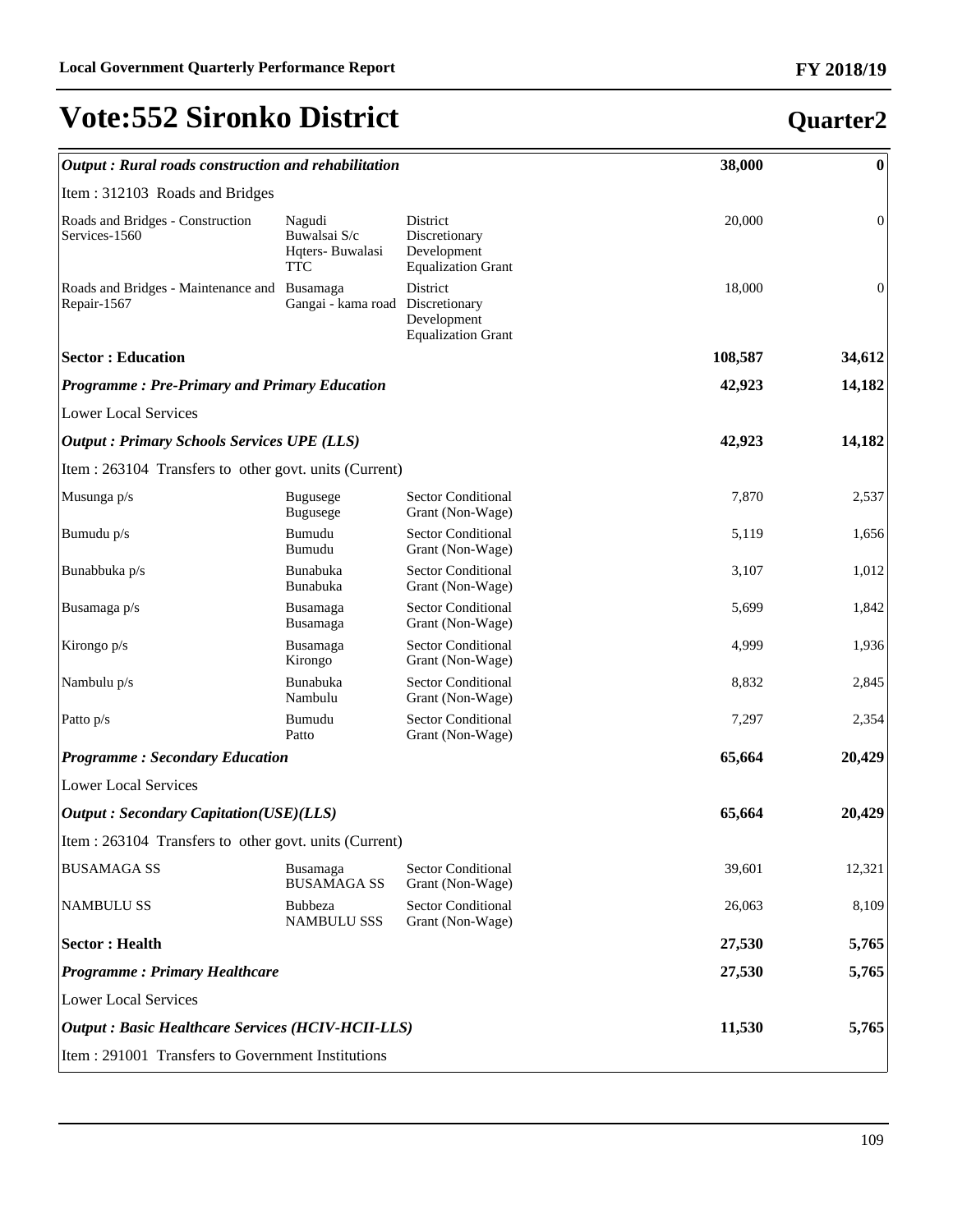| Bubbeza HC II                                                | Bunabuka<br>Bubbeza HC II                                                                           | <b>Sector Conditional</b><br>Grant (Non-Wage)        | 2,894  | 1,447            |
|--------------------------------------------------------------|-----------------------------------------------------------------------------------------------------|------------------------------------------------------|--------|------------------|
| Buwalasi HC III                                              | Nagudi<br>Buwalasi HC III                                                                           | <b>Sector Conditional</b><br>Grant (Non-Wage)        | 8,636  | 4,318            |
| <b>Output: Standard Pit Latrine Construction (LLS.)</b>      |                                                                                                     |                                                      | 16,000 | $\boldsymbol{0}$ |
| Item: 263370 Sector Development Grant                        |                                                                                                     |                                                      |        |                  |
| Bubbeza pit Latrine 3stance                                  | <b>Bubbeza</b><br>Bubbeza HCII                                                                      | Sector Development<br>Grant                          | 16,000 | $\boldsymbol{0}$ |
| <b>Sector: Water and Environment</b>                         |                                                                                                     |                                                      | 33,994 | 5,228            |
| <b>Programme: Rural Water Supply and Sanitation</b>          |                                                                                                     |                                                      | 33,994 | 5,228            |
| <b>Capital Purchases</b>                                     |                                                                                                     |                                                      |        |                  |
| <b>Output: Construction of public latrines in RGCs</b>       |                                                                                                     |                                                      | 14,000 | 3,728            |
| Item: 312104 Other Structures                                |                                                                                                     |                                                      |        |                  |
| <b>Construction Services - Water</b><br>Schemes-418          | <b>Bubbeza</b><br>Mugini market                                                                     | Sector Development<br>Grant                          | 14,000 | 3,728            |
| <b>Output</b> : Spring protection                            |                                                                                                     |                                                      | 19,994 | 1,500            |
| Item: 311101 Land                                            |                                                                                                     |                                                      |        |                  |
| Real estate services - Land<br>Compesation-1515              | <b>Bugusege</b><br>Masaba, Buwasa, Bu Grant<br>nyafwa,<br><b>BusulaniBukiise</b><br><b>Buwalasi</b> | Sector Development                                   | 19,994 | 1,500            |
| <b>LCIII</b> : Bukiyi                                        |                                                                                                     |                                                      | 46,219 | 19,916           |
| <b>Sector: Works and Transport</b>                           |                                                                                                     |                                                      | 9,504  | 9,504            |
| <b>Programme: District, Urban and Community Access Roads</b> |                                                                                                     |                                                      | 9,504  | 9,504            |
| <b>Lower Local Services</b>                                  |                                                                                                     |                                                      |        |                  |
| <b>Output: Community Access Road Maintenance (LLS)</b>       |                                                                                                     |                                                      | 9,504  | 9,504            |
| Item : 291001 Transfers to Government Institutions           |                                                                                                     |                                                      |        |                  |
| Bukiyi s/c                                                   | Bukiyi<br>Bukiyi s/c                                                                                | <b>Other Transfers</b><br>from Central<br>Government | 9,504  | 9,504            |
| <b>Sector: Education</b>                                     |                                                                                                     |                                                      | 36,715 | 10,412           |
| <b>Programme: Pre-Primary and Primary Education</b>          |                                                                                                     |                                                      | 36,715 | 10,412           |
| <b>Lower Local Services</b>                                  |                                                                                                     |                                                      |        |                  |
|                                                              | <b>Output: Primary Schools Services UPE (LLS)</b>                                                   |                                                      |        | 10,412           |
| Item : 263104 Transfers to other govt. units (Current)       |                                                                                                     |                                                      |        |                  |
| Bukigalabo p/s                                               | Bukigalabo<br>Bukigalabo                                                                            | <b>Sector Conditional</b><br>Grant (Non-Wage)        | 4,467  | 0                |
| Bukiyi p/s                                                   | Bukiyi<br><b>Bukiyi</b>                                                                             | <b>Sector Conditional</b><br>Grant (Non-Wage)        | 5,484  | 1,773            |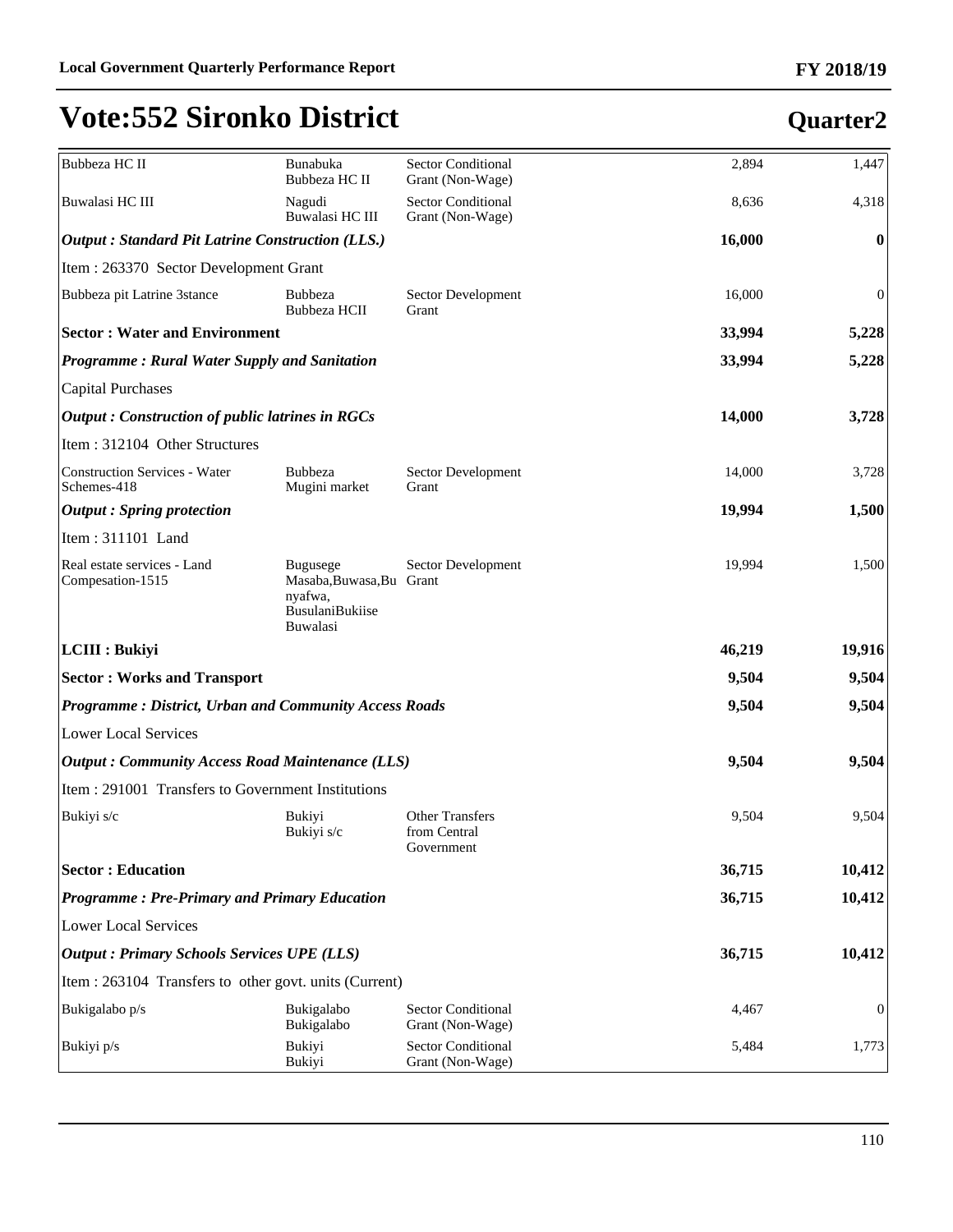#### **FY 2018/19**

| Quarter2 |
|----------|
|----------|

| Kalasa p/s                                                     | Bukigalabo<br>Kalasa                   | <b>Sector Conditional</b><br>Grant (Non-Wage)        | 4,093   | 1,328  |
|----------------------------------------------------------------|----------------------------------------|------------------------------------------------------|---------|--------|
| Kiyanja p/s                                                    | Bukiyi<br>Kiyanja                      | <b>Sector Conditional</b><br>Grant (Non-Wage)        | 6,152   | 1,987  |
| Nabenekwa p/s                                                  | Nampanga<br>Nampanga                   | <b>Sector Conditional</b><br>Grant (Non-Wage)        | 7,878   | 2,539  |
| Soola p/s                                                      | Bukiyi<br>Soola                        | <b>Sector Conditional</b><br>Grant (Non-Wage)        | 8,641   | 2,784  |
| LCIII : Bukyambi                                               |                                        |                                                      | 6,505   | 3,767  |
| <b>Sector: Works and Transport</b>                             | 2,452                                  | 2,452                                                |         |        |
| <b>Programme: District, Urban and Community Access Roads</b>   |                                        |                                                      | 2,452   | 2,452  |
| <b>Lower Local Services</b>                                    |                                        |                                                      |         |        |
| <b>Output: Community Access Road Maintenance (LLS)</b>         |                                        |                                                      | 2,452   | 2,452  |
| Item : 291001 Transfers to Government Institutions             |                                        |                                                      |         |        |
| Bukyambi s/c                                                   | Bukyambi<br>Bukyabo sc                 | <b>Other Transfers</b><br>from Central<br>Government | 2,452   | 2,452  |
| <b>Sector: Education</b>                                       | 4,053                                  | 1,315                                                |         |        |
| <b>Programme: Pre-Primary and Primary Education</b>            |                                        |                                                      | 4,053   | 1,315  |
| <b>Lower Local Services</b>                                    |                                        |                                                      |         |        |
| <b>Output : Primary Schools Services UPE (LLS)</b>             | 4,053                                  | 1,315                                                |         |        |
| Item : 263104 Transfers to other govt. units (Current)         |                                        |                                                      |         |        |
| Bukyambi p/s                                                   | Bukyambi<br>Bukyambi                   | <b>Sector Conditional</b><br>Grant (Non-Wage)        | 4,053   | 1,315  |
| <b>LCIII</b> : Bumasifwa                                       | 243,141                                | 66,247                                               |         |        |
| <b>Sector: Works and Transport</b>                             |                                        |                                                      | 16,525  | 16,525 |
| <b>Programme: District, Urban and Community Access Roads</b>   |                                        |                                                      | 16,525  | 16,525 |
| <b>Lower Local Services</b>                                    |                                        |                                                      |         |        |
| <b>Output: Community Access Road Maintenance (LLS)</b>         |                                        |                                                      | 7,525   | 7,525  |
| Item : 291001 Transfers to Government Institutions             |                                        |                                                      |         |        |
| Bumasifwa s/c                                                  | Bumasifwa<br>Bumasifwa s/c             | <b>Other Transfers</b><br>from Central<br>Government | 7,525   | 7,525  |
| <b>Output: District and Community Access Roads Maintenance</b> |                                        |                                                      | 9,000   | 9,000  |
| Item: 263106 Other Current grants                              |                                        |                                                      |         |        |
| Mahapa Bridge-Bumasifwa                                        | Bulwala<br>Mahapa Bridge-<br>Bumasifwa | <b>Other Transfers</b><br>from Central<br>Government | 9,000   | 9,000  |
| <b>Sector: Education</b>                                       |                                        |                                                      | 209,561 | 41,195 |
| <b>Programme: Pre-Primary and Primary Education</b>            |                                        |                                                      | 122,791 | 14,200 |
|                                                                |                                        |                                                      |         |        |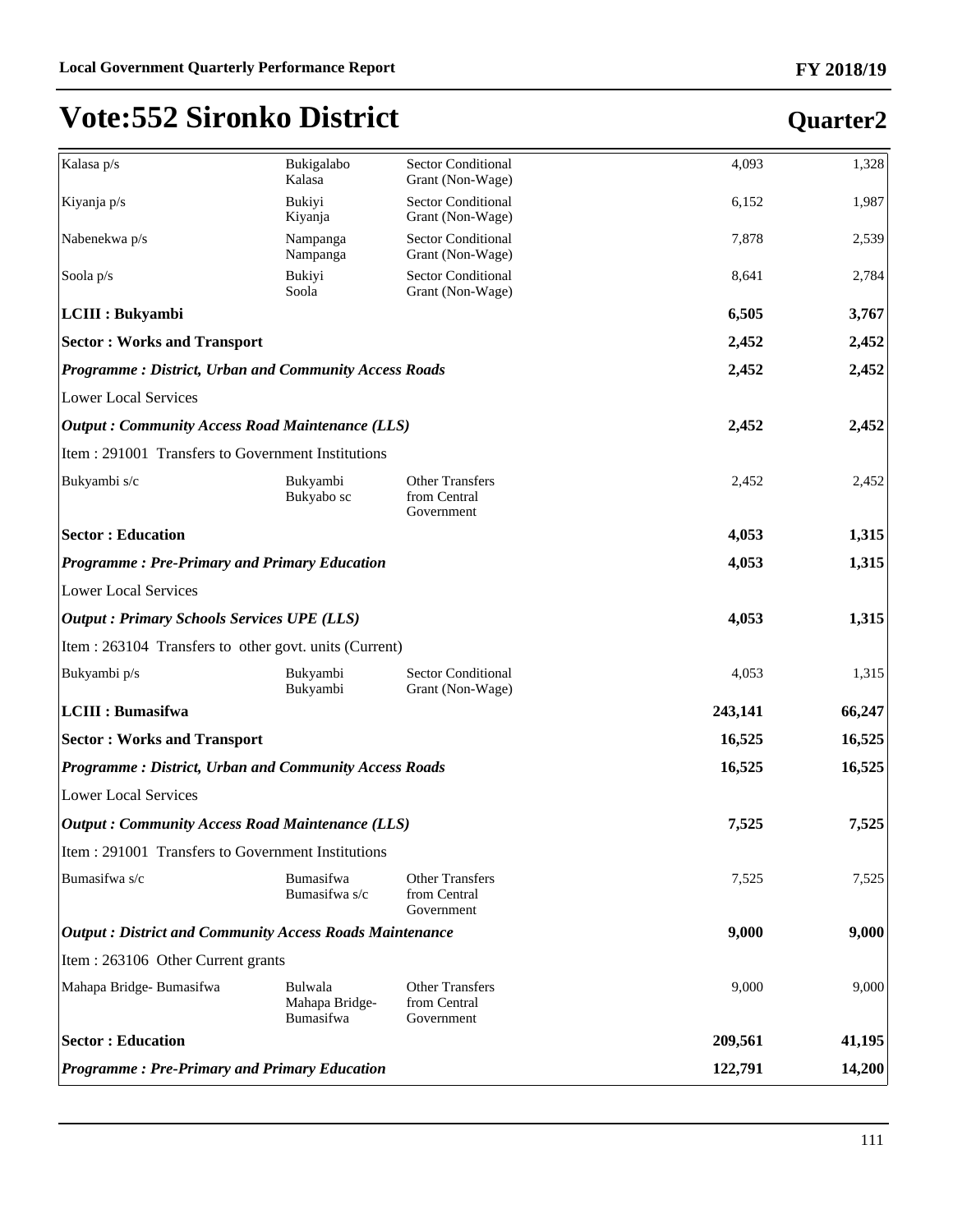## Lower Local Services

|  |  | $\alpha$ Dutput : Primary Schools Services UPE (1) |  |
|--|--|----------------------------------------------------|--|

ī

| <b>Output : Primary Schools Services UPE (LLS)</b>        |                              |                                                                       | 40,791 | 14,200           |
|-----------------------------------------------------------|------------------------------|-----------------------------------------------------------------------|--------|------------------|
| Item : 263104 Transfers to other govt. units (Current)    |                              |                                                                       |        |                  |
| Bulwala p/s                                               | Bulwala<br>Bulwala           | Sector Conditional<br>Grant (Non-Wage)                                | 6,542  | 2,112            |
| Bumaguze p/s                                              | Bumaguze<br>Bumaguze         | <b>Sector Conditional</b><br>Grant (Non-Wage)                         | 3,385  | 1,302            |
| Bumasifwa p/s                                             | Bumasifwa<br>Bumasifwa       | <b>Sector Conditional</b><br>Grant (Non-Wage)                         | 4,928  | 1,595            |
| Bumasobo p/s                                              | <b>Bumasobo</b><br>Bumasobo  | <b>Sector Conditional</b><br>Grant (Non-Wage)                         | 5,580  | 2,004            |
| Bunagami p/s                                              | Bunagame<br>Bunagami         | <b>Sector Conditional</b><br>Grant (Non-Wage)                         | 4,689  | 1,719            |
| Bundagala p/s                                             | Bundagala<br>Bundagala       | <b>Sector Conditional</b><br>Grant (Non-Wage)                         | 4,586  | 1,486            |
| Buzelobi p/s                                              | Bumasobo<br>Buzelobi         | <b>Sector Conditional</b><br>Grant (Non-Wage)                         | 8,068  | 2,800            |
| Gabende p/s                                               | Bumasobo<br>Gabende          | <b>Sector Conditional</b><br>Grant (Non-Wage)                         | 3,012  | 1,182            |
| <b>Capital Purchases</b>                                  |                              |                                                                       |        |                  |
| Output: Classroom construction and rehabilitation         |                              |                                                                       | 82,000 | $\bf{0}$         |
| Item: 312101 Non-Residential Buildings                    |                              |                                                                       |        |                  |
| Building Construction - Schools-256                       | Bumasifwa<br>Buzelobi p/s    | District<br>Discretionary<br>Development<br><b>Equalization Grant</b> | 82,000 | $\boldsymbol{0}$ |
| <b>Programme: Secondary Education</b>                     |                              |                                                                       | 86,771 | 26,996           |
| Lower Local Services                                      |                              |                                                                       |        |                  |
| <b>Output: Secondary Capitation(USE)(LLS)</b>             |                              |                                                                       | 86,771 | 26,996           |
| Item : 263104 Transfers to other govt. units (Current)    |                              |                                                                       |        |                  |
| <b>BUMASIFA SEED SCHOOL</b>                               | Bulwala<br><b>SCHOOL</b>     | <b>Sector Conditional</b><br>BUMASIFA SEED Grant (Non-Wage)           | 86,771 | 26,996           |
| <b>Sector: Health</b>                                     |                              |                                                                       | 17,055 | 8,528            |
| <b>Programme: Primary Healthcare</b>                      |                              |                                                                       | 17,055 | 8,528            |
| <b>Lower Local Services</b>                               |                              |                                                                       |        |                  |
| <b>Output : Basic Healthcare Services (HCIV-HCII-LLS)</b> |                              |                                                                       | 17,055 | 8,528            |
| Item: 291001 Transfers to Government Institutions         |                              |                                                                       |        |                  |
| Bulwala HC III                                            | Bulwala<br>Bulwala HC III    | <b>Sector Conditional</b><br>Grant (Non-Wage)                         | 5,685  | 2,843            |
| Bunagami HC III                                           | Bunagame<br>Bunagami HC III  | <b>Sector Conditional</b><br>Grant (Non-Wage)                         | 5,685  | 2,843            |
| Bunaseke HC III                                           | Bumasifwa<br>Bunaseke HC III | <b>Sector Conditional</b><br>Grant (Non-Wage)                         | 5,685  | 2,843            |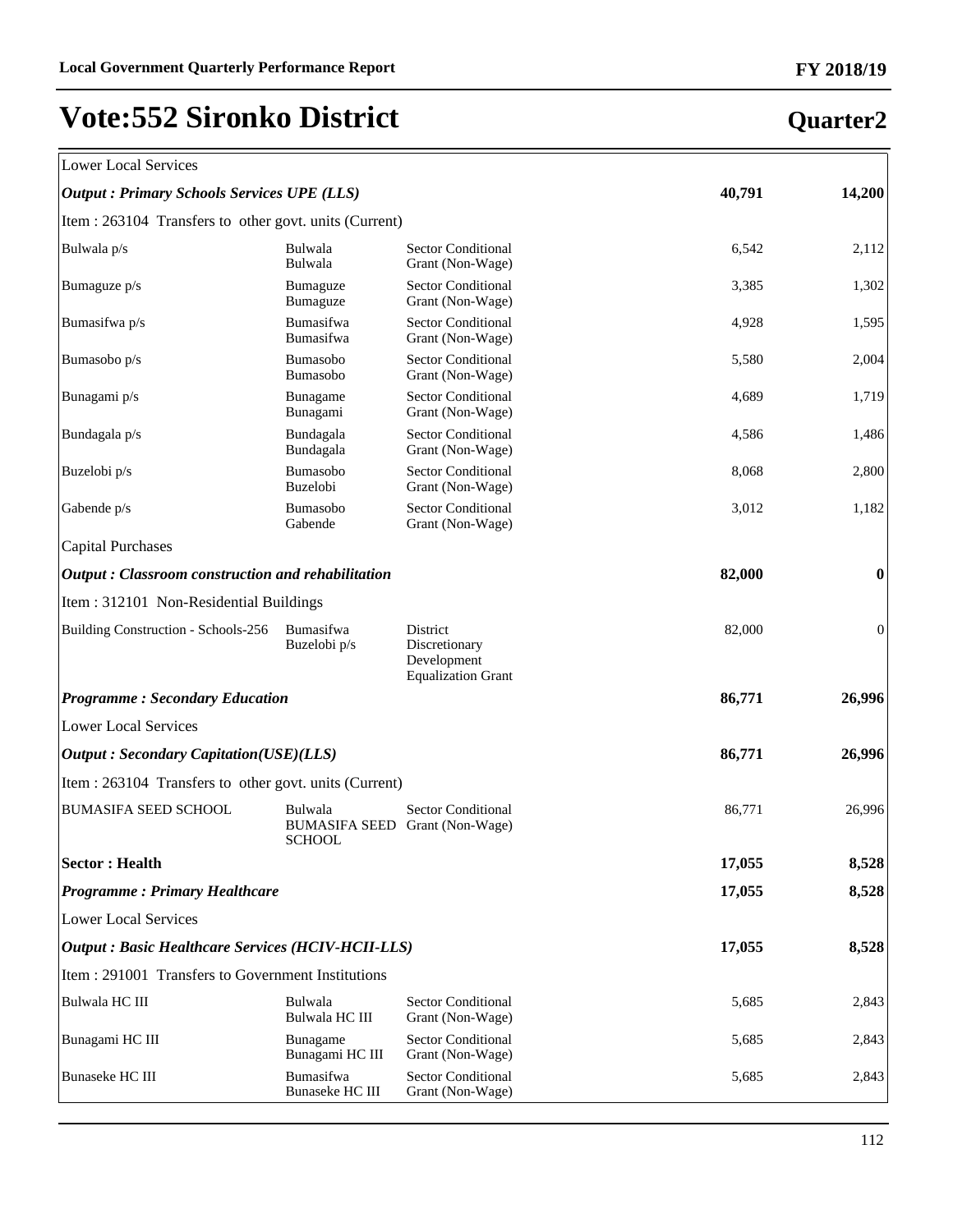| <b>LCIII</b> : Masaba                                        |                            |                                                      | 74,172 | 22,942           |
|--------------------------------------------------------------|----------------------------|------------------------------------------------------|--------|------------------|
| <b>Sector: Works and Transport</b>                           |                            |                                                      | 7,724  | 7,724            |
| <b>Programme: District, Urban and Community Access Roads</b> |                            |                                                      | 7,724  | 7,724            |
| <b>Lower Local Services</b>                                  |                            |                                                      |        |                  |
| <b>Output: Community Access Road Maintenance (LLS)</b>       |                            |                                                      | 7,724  | 7,724            |
| Item : 291001 Transfers to Government Institutions           |                            |                                                      |        |                  |
| Masaba s/c                                                   | Bukinyale<br>Masaba s/c    | <b>Other Transfers</b><br>from Central<br>Government | 7,724  | 7,724            |
| <b>Sector: Education</b>                                     |                            |                                                      | 63,554 | 13,771           |
| <b>Programme: Pre-Primary and Primary Education</b>          |                            |                                                      | 44,106 | 7,720            |
| <b>Lower Local Services</b>                                  |                            |                                                      |        |                  |
| <b>Output : Primary Schools Services UPE (LLS)</b>           |                            |                                                      | 21,406 | 7,720            |
| Item : 263104 Transfers to other govt. units (Current)       |                            |                                                      |        |                  |
| Bufupa p/s                                                   | Bufupa<br>Bufupa           | <b>Sector Conditional</b><br>Grant (Non-Wage)        | 4,738  | 1,732            |
| Bukinyale p/s                                                | Bukinyale<br>Bukinyale     | <b>Sector Conditional</b><br>Grant (Non-Wage)        | 7,218  | 2,528            |
| Bumuluwe p/s                                                 | Bumuluwe<br>Bumuluwe       | <b>Sector Conditional</b><br>Grant (Non-Wage)        | 4,308  | 1,597            |
| Zesui p/s                                                    | Zesui<br>Zesui             | <b>Sector Conditional</b><br>Grant (Non-Wage)        | 5,143  | 1,864            |
| <b>Capital Purchases</b>                                     |                            |                                                      |        |                  |
| Output: Latrine construction and rehabilitation              |                            |                                                      | 22,700 | $\boldsymbol{0}$ |
| Item: 312101 Non-Residential Buildings                       |                            |                                                      |        |                  |
| Building Construction - Latrines-237                         | Bukinyale<br>Bukinyale p/s | Sector Development<br>Grant                          | 22,700 | $\theta$         |
| <b>Programme: Secondary Education</b>                        |                            |                                                      | 19,448 | 6,051            |
| <b>Lower Local Services</b>                                  |                            |                                                      |        |                  |
| <b>Output : Secondary Capitation(USE)(LLS)</b>               |                            |                                                      | 19,448 | 6,051            |
| Item : 263104 Transfers to other govt. units (Current)       |                            |                                                      |        |                  |
| <b>Buboolo SSS</b>                                           | Bukinyale<br>Masaba s/c    | <b>Sector Conditional</b><br>Grant (Non-Wage)        | 19,448 | 6,051            |
| <b>Sector: Health</b>                                        |                            |                                                      | 2,894  | 1,447            |
| <b>Programme: Primary Healthcare</b>                         |                            |                                                      | 2,894  | 1,447            |
| <b>Lower Local Services</b>                                  |                            |                                                      |        |                  |
| <b>Output : Basic Healthcare Services (HCIV-HCII-LLS)</b>    |                            |                                                      | 2,894  | 1,447            |
| Item : 291001 Transfers to Government Institutions           |                            |                                                      |        |                  |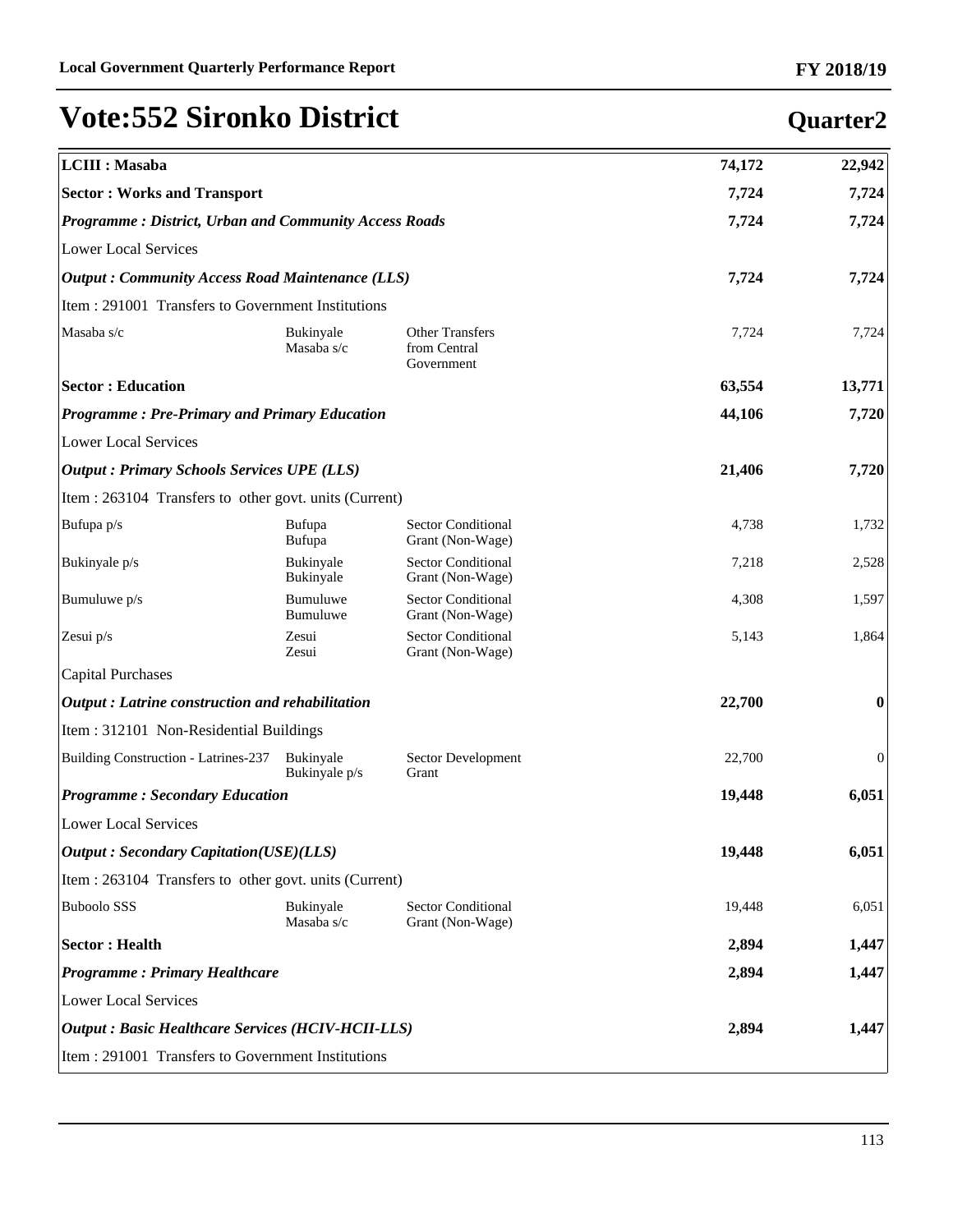| Buboolo HC II                                          | <b>Buboolo</b><br>Buboolo HC II                              | <b>Sector Conditional</b><br>Grant (Non-Wage)               | 2,894   | 1,447            |
|--------------------------------------------------------|--------------------------------------------------------------|-------------------------------------------------------------|---------|------------------|
| <b>LCIII : Nalusala</b>                                |                                                              |                                                             | 116,566 | 32,091           |
| <b>Sector: Works and Transport</b>                     |                                                              |                                                             | 7,254   | 7,254            |
|                                                        | <b>Programme: District, Urban and Community Access Roads</b> |                                                             |         | 7,254            |
| <b>Lower Local Services</b>                            |                                                              |                                                             |         |                  |
| <b>Output: Community Access Road Maintenance (LLS)</b> |                                                              |                                                             | 7,254   | 7,254            |
| Item: 291001 Transfers to Government Institutions      |                                                              |                                                             |         |                  |
| Nalusala s/c                                           | <b>Bumausi</b><br>Nalusala s/c                               | <b>Other Transfers</b><br>from Central<br>Government        | 7,254   | 7,254            |
| <b>Sector: Education</b>                               |                                                              |                                                             | 94,418  | 23,389           |
| <b>Programme: Pre-Primary and Primary Education</b>    |                                                              |                                                             | 57,413  | 11,877           |
| <b>Lower Local Services</b>                            |                                                              |                                                             |         |                  |
| <b>Output : Primary Schools Services UPE (LLS)</b>     |                                                              |                                                             | 36,713  | 11,877           |
| Item : 263104 Transfers to other govt. units (Current) |                                                              |                                                             |         |                  |
| Bukirya p/s                                            | Bugwagi<br>Bukirya                                           | <b>Sector Conditional</b><br>Grant (Non-Wage)               | 4,793   | 1,552            |
| Bukumbale p/s                                          | Bukumbale<br>Bukumbale                                       | <b>Sector Conditional</b><br>Grant (Non-Wage)               | 6,677   | 2,155            |
| Bumausi p/s                                            | <b>Bumausi</b><br><b>Bumausi</b>                             | <b>Sector Conditional</b><br>Grant (Non-Wage)               | 7,027   | 2,267            |
| Bumongoti p/s                                          | Nabubolo<br>Bumongoti                                        | <b>Sector Conditional</b><br>Grant (Non-Wage)               | 4,491   | 1,455            |
| Buyaya p/s                                             | Buyaya<br>Buyaya                                             | <b>Sector Conditional</b><br>Grant (Non-Wage)               | 3,107   | 1,012            |
| Kibembe p/s                                            | Nalusala<br>Kibembe                                          | <b>Sector Conditional</b><br>Grant (Non-Wage)               | 4,936   | 1,598            |
| Manganga p/s                                           | Buyaya<br>Manganga                                           | <b>Sector Conditional</b><br>Grant (Non-Wage)               | 5,683   | 1,837            |
| <b>Capital Purchases</b>                               |                                                              |                                                             |         |                  |
| Output : Latrine construction and rehabilitation       |                                                              |                                                             | 20,700  | $\bf{0}$         |
| Item: 312101 Non-Residential Buildings                 |                                                              |                                                             |         |                  |
| Building Construction - Latrines-237                   | Buyaya<br>Buyaya p/s                                         | Sector Development<br>Grant                                 | 20,700  | $\boldsymbol{0}$ |
| <b>Programme: Secondary Education</b>                  |                                                              |                                                             | 37,005  | 11,513           |
| <b>Lower Local Services</b>                            |                                                              |                                                             |         |                  |
| <b>Output: Secondary Capitation(USE)(LLS)</b>          |                                                              |                                                             | 37,005  | 11,513           |
| Item : 263104 Transfers to other govt. units (Current) |                                                              |                                                             |         |                  |
| NALUSALA SEED SS                                       | <b>Bumausi</b><br>SS                                         | <b>Sector Conditional</b><br>NALUSALA SEED Grant (Non-Wage) | 37,005  | 11,513           |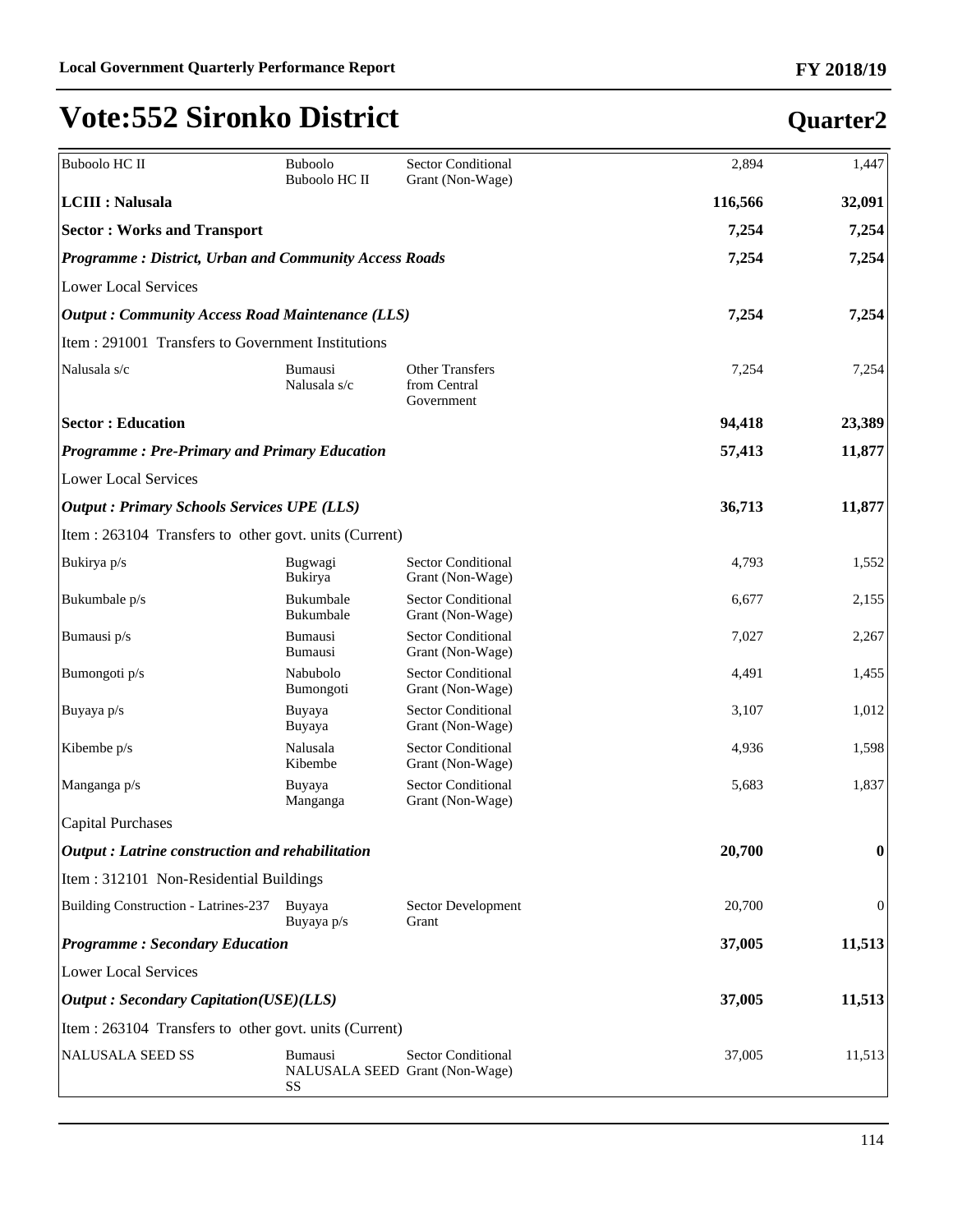| <b>Sector: Health</b>                                                              |                                      |                                                      | 14,894  | 1,447  |
|------------------------------------------------------------------------------------|--------------------------------------|------------------------------------------------------|---------|--------|
|                                                                                    | <b>Programme: Primary Healthcare</b> |                                                      |         | 1,447  |
| <b>Lower Local Services</b>                                                        |                                      |                                                      |         |        |
| <b>Output: Basic Healthcare Services (HCIV-HCII-LLS)</b>                           |                                      |                                                      | 2,894   | 1,447  |
| Item : 291001 Transfers to Government Institutions                                 |                                      |                                                      |         |        |
| Buyaya HC II                                                                       | Buyaya<br>Buyaya HC III              | <b>Sector Conditional</b><br>Grant (Non-Wage)        | 2,894   | 1,447  |
| <b>Capital Purchases</b>                                                           |                                      |                                                      |         |        |
| <b>Output: Staff Houses Construction and Rehabilitation</b>                        |                                      |                                                      | 12,000  | 0      |
| Item: 312102 Residential Buildings                                                 |                                      |                                                      |         |        |
| Building Construction - Staff Houses- Buyaya<br>263                                | Buyayay HCII                         | Sector Development<br>Grant                          | 12,000  | 0      |
| <b>LCIII</b> : Buwasa                                                              |                                      |                                                      | 174,068 | 64,498 |
| <b>Sector: Works and Transport</b>                                                 |                                      |                                                      | 6,173   | 6,173  |
| <b>Programme: District, Urban and Community Access Roads</b>                       |                                      |                                                      | 6,173   | 6,173  |
| <b>Lower Local Services</b>                                                        |                                      |                                                      |         |        |
| <b>Output: Community Access Road Maintenance (LLS)</b>                             |                                      |                                                      | 6,173   | 6,173  |
| Item : 291001 Transfers to Government Institutions                                 |                                      |                                                      |         |        |
| Buwasa s/c                                                                         | Bukimali<br>Buwasa s/c               | <b>Other Transfers</b><br>from Central<br>Government | 6,173   | 6,173  |
| <b>Sector: Education</b>                                                           |                                      |                                                      | 138,049 | 43,402 |
| <b>Programme: Pre-Primary and Primary Education</b>                                |                                      |                                                      | 38,520  | 12,437 |
| <b>Lower Local Services</b>                                                        |                                      |                                                      |         |        |
| <b>Output : Primary Schools Services UPE (LLS)</b>                                 |                                      |                                                      | 38,520  | 12,437 |
| Item : 263104 Transfers to other govt. units (Current)                             |                                      |                                                      |         |        |
| Bugunzu p/s                                                                        | <b>Bugusege</b><br>Bugunzu           | <b>Sector Conditional</b><br>Grant (Non-Wage)        | 7,870   | 2,537  |
| Bugusege p/s                                                                       | <b>Bugusege</b><br><b>Bugusege</b>   | <b>Sector Conditional</b><br>Grant (Non-Wage)        | 5,103   | 1,651  |
| <b>Sector Conditional</b><br>Bugwagi p/s<br>Bugwagi<br>Bugwagi<br>Grant (Non-Wage) |                                      |                                                      | 9,126   | 2,939  |
| Bumutale p/s                                                                       | Bugwagi<br>Bumutale                  | Sector Conditional<br>Grant (Non-Wage)               | 4,268   | 1,384  |
| Buwasa p/s                                                                         | <b>Buwasa</b><br>Buwasa              | Sector Conditional<br>Grant (Non-Wage)               | 7,218   | 2,328  |
| Bwikasa p/s                                                                        | Bukimali<br>Bwikasa                  | Sector Conditional<br>Grant (Non-Wage)               | 4,936   | 1,598  |
| <b>Programme: Secondary Education</b>                                              |                                      |                                                      | 99,529  | 30,965 |
| <b>Lower Local Services</b>                                                        |                                      |                                                      |         |        |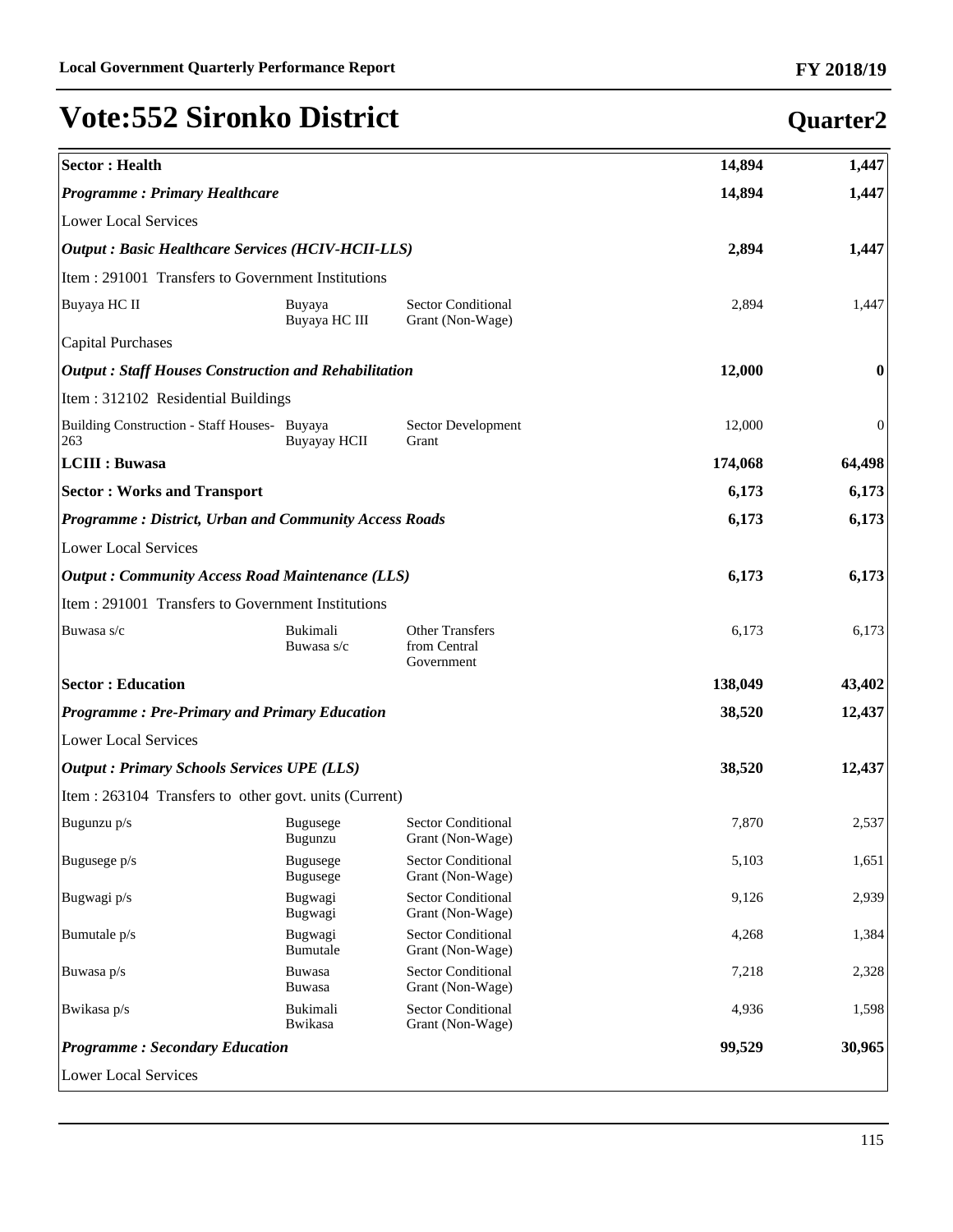|                                                              | <b>Output: Secondary Capitation(USE)(LLS)</b> |                                                      |         |                  |
|--------------------------------------------------------------|-----------------------------------------------|------------------------------------------------------|---------|------------------|
| Item : 263104 Transfers to other govt. units (Current)       |                                               |                                                      |         |                  |
| <b>BUGUNZU SEED SS</b>                                       | <b>Bugusege</b><br><b>BUGUNZU SEED</b><br>SS  | <b>Sector Conditional</b><br>Grant (Non-Wage)        | 99,529  | 30,965           |
| <b>Sector: Health</b>                                        |                                               |                                                      | 29,847  | 14,924           |
| <b>Programme: Primary Healthcare</b>                         |                                               |                                                      | 29,847  | 14,924           |
| Lower Local Services                                         |                                               |                                                      |         |                  |
| Output : Basic Healthcare Services (HCIV-HCII-LLS)           |                                               |                                                      | 29,847  | 14,924           |
| Item : 291001 Transfers to Government Institutions           |                                               |                                                      |         |                  |
| Buwasa HC IV                                                 | Buwasa<br>Buwasa HC IV                        | <b>Sector Conditional</b><br>Grant (Non-Wage)        | 29,847  | 14,924           |
| LCIII : Bugitimwa                                            |                                               |                                                      | 102,144 | 20,106           |
| <b>Sector: Works and Transport</b>                           |                                               |                                                      | 47,175  | 8,175            |
| <b>Programme: District, Urban and Community Access Roads</b> |                                               |                                                      | 47,175  | 8,175            |
| Lower Local Services                                         |                                               |                                                      |         |                  |
| <b>Output: Community Access Road Maintenance (LLS)</b>       |                                               |                                                      | 8,175   | 8,175            |
| Item : 291001 Transfers to Government Institutions           |                                               |                                                      |         |                  |
| Bugitimwa s/c                                                | Bugitimwa<br><b>BUGITIMWA SC</b>              | <b>Other Transfers</b><br>from Central<br>Government | 8,175   | 8,175            |
| <b>Output : District Roads Maintainence (URF)</b>            |                                               |                                                      | 39,000  | $\bf{0}$         |
| Item: 242003 Other                                           |                                               |                                                      |         |                  |
| Nakiwondwe-Bugitimwa 3KM                                     | <b>Buwetye</b><br>Bugitimwa s/c               | <b>Other Transfers</b><br>from Central<br>Government | 39,000  | $\boldsymbol{0}$ |
| <b>Sector: Education</b>                                     |                                               |                                                      | 49,284  | 9,088            |
| <b>Programme: Pre-Primary and Primary Education</b>          |                                               |                                                      | 49,284  | 9,088            |
| Lower Local Services                                         |                                               |                                                      |         |                  |
| <b>Output: Primary Schools Services UPE (LLS)</b>            |                                               |                                                      | 23,584  | 9,088            |
| Item : 263104 Transfers to other govt. units (Current)       |                                               |                                                      |         |                  |
| Bugiboni p/s                                                 | Bugiboni<br>Bugiboni                          | <b>Sector Conditional</b><br>Grant (Non-Wage)        | 4,801   | 1,884            |
| Bugitimwa p/s                                                | Bugitimwa<br>Bugitimwa                        | Sector Conditional<br>Grant (Non-Wage)               | 6,526   | 2,307            |
| Bumagabula p/s                                               | Bumagabula<br>Bumagabula                      | <b>Sector Conditional</b><br>Grant (Non-Wage)        | 3,568   | 1,360            |
| Bumulegi p/s                                                 | Bumulegi<br>Bumulegi                          | <b>Sector Conditional</b><br>Grant (Non-Wage)        | 4,308   | 1,597            |
| Lusagali p/s                                                 | Lusagali<br>Lusagali                          | Sector Conditional<br>Grant (Non-Wage)               | 4,381   | 1,940            |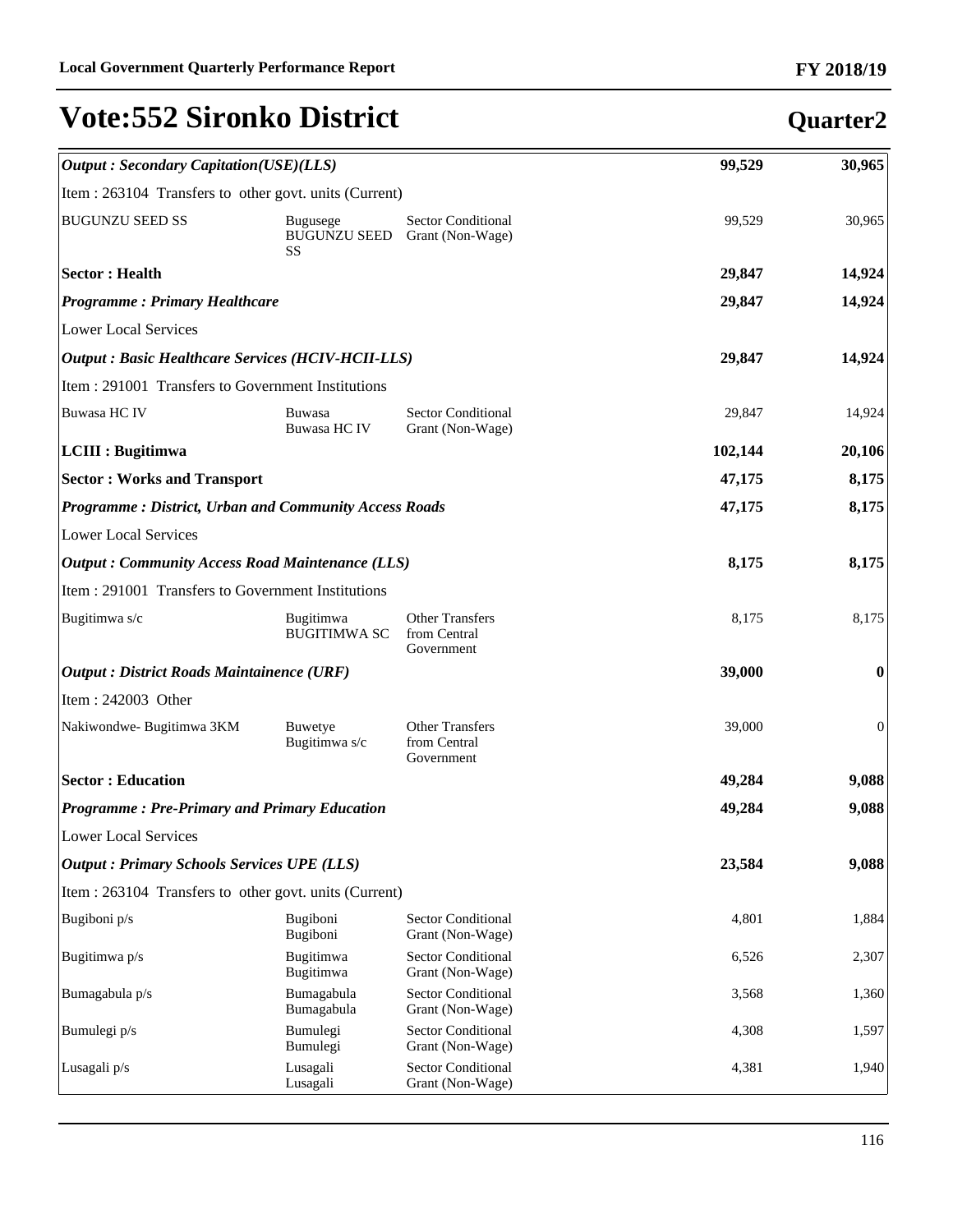| <b>Capital Purchases</b>                                     |                                              |                                                      |         |                  |
|--------------------------------------------------------------|----------------------------------------------|------------------------------------------------------|---------|------------------|
| Output: Latrine construction and rehabilitation              |                                              |                                                      | 25,700  | 0                |
| Item: 312101 Non-Residential Buildings                       |                                              |                                                      |         |                  |
| Building Construction - Latrines-237                         | Bugitimwa<br>Lusagali p/s                    | Sector Development<br>Grant                          | 25,700  | $\boldsymbol{0}$ |
| <b>Sector: Health</b>                                        |                                              |                                                      | 5,685   | 2,843            |
| <b>Programme: Primary Healthcare</b>                         |                                              |                                                      | 5,685   | 2,843            |
| <b>Lower Local Services</b>                                  |                                              |                                                      |         |                  |
| <b>Output : Basic Healthcare Services (HCIV-HCII-LLS)</b>    |                                              |                                                      | 5,685   | 2,843            |
| Item : 291001 Transfers to Government Institutions           |                                              |                                                      |         |                  |
| Bugitimwa HC III                                             | Bugitimwa<br>Bugitimwa HC III                | <b>Sector Conditional</b><br>Grant (Non-Wage)        | 5,685   | 2,843            |
| <b>LCIII : Busulani</b>                                      |                                              |                                                      | 254,225 | 65,337           |
| <b>Sector : Agriculture</b>                                  |                                              |                                                      | 57,000  | $\bf{0}$         |
| <b>Programme: District Production Services</b>               |                                              |                                                      | 57,000  | $\bf{0}$         |
| <b>Capital Purchases</b>                                     |                                              |                                                      |         |                  |
| <b>Output</b> : Slaughter slab construction                  | 57,000                                       | 0                                                    |         |                  |
| Item: 312101 Non-Residential Buildings                       |                                              |                                                      |         |                  |
| Building Construction - Markets-242                          | <b>Bumawosa</b><br>Busulani s/c market Grant | Sector Development                                   | 57,000  | $\boldsymbol{0}$ |
| <b>Sector: Works and Transport</b>                           |                                              |                                                      | 5,361   | 5,361            |
| <b>Programme: District, Urban and Community Access Roads</b> |                                              |                                                      | 5,361   | 5,361            |
| <b>Lower Local Services</b>                                  |                                              |                                                      |         |                  |
| <b>Output: Community Access Road Maintenance (LLS)</b>       |                                              |                                                      | 5,361   | 5,361            |
| Item : 291001 Transfers to Government Institutions           |                                              |                                                      |         |                  |
| Busulani s/c                                                 | <b>Bumawosa</b><br>Busulani s/c              | <b>Other Transfers</b><br>from Central<br>Government | 5,361   | 5,361            |
| <b>Sector: Education</b>                                     |                                              |                                                      | 191,864 | 59,976           |
| <b>Programme: Pre-Primary and Primary Education</b>          |                                              |                                                      | 23,711  | 7,661            |
| <b>Lower Local Services</b>                                  |                                              |                                                      |         |                  |
| <b>Output : Primary Schools Services UPE (LLS)</b>           |                                              |                                                      | 23,711  | 7,661            |
| Item : 263104 Transfers to other govt. units (Current)       |                                              |                                                      |         |                  |
| Budeda p/s                                                   | <b>Bumawosa</b><br>Busulani                  | <b>Sector Conditional</b><br>Grant (Non-Wage)        | 5,476   | 1,771            |
| Makuyu p/s                                                   | Bugimunye<br>Makuyu                          | Sector Conditional<br>Grant (Non-Wage)               | 5,325   | 3,445            |
| Makuyu p/s                                                   | Bumawosa<br>Makuyu                           | <b>Sector Conditional</b><br>Grant (Non-Wage)        | 5,325   | 3,445            |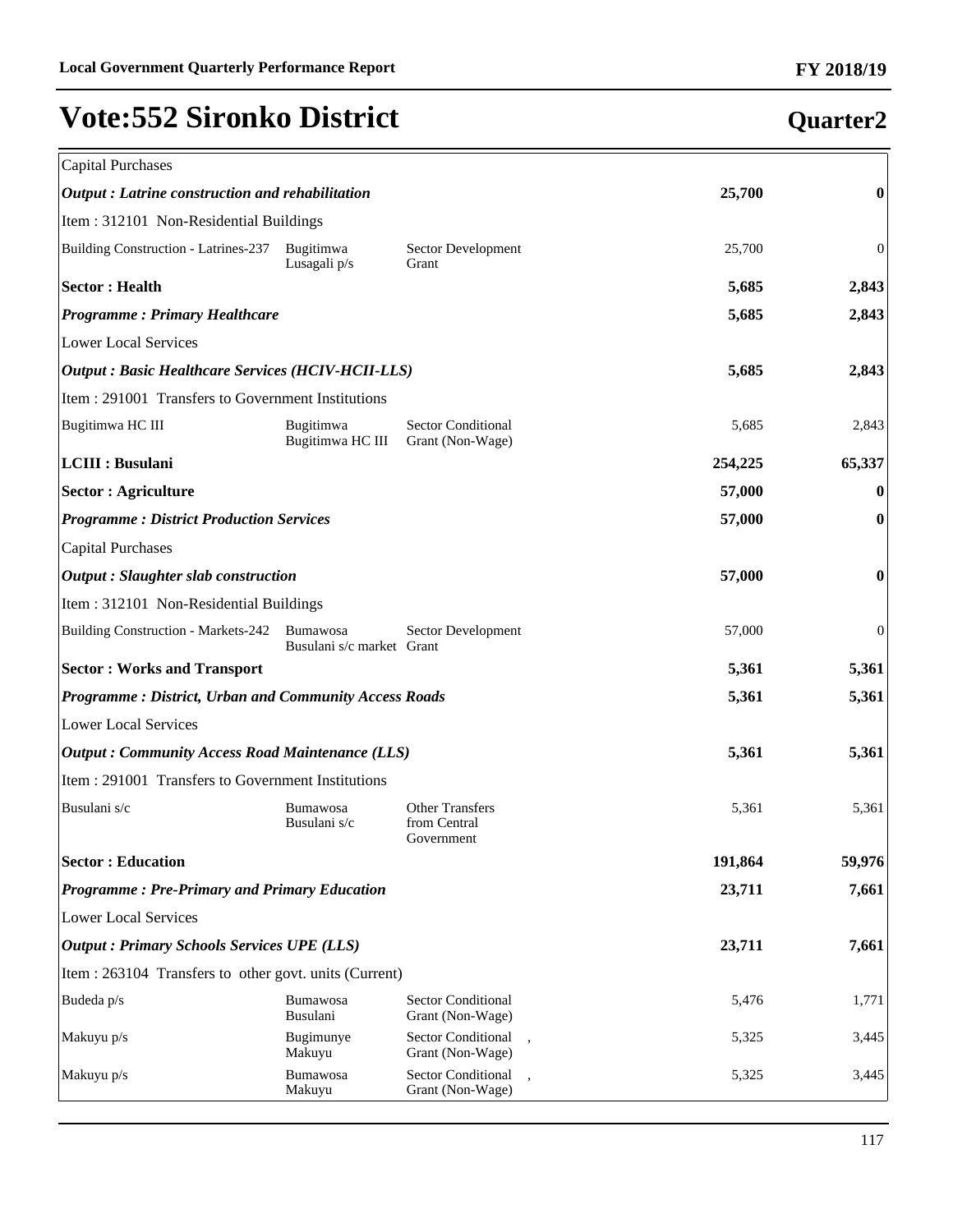| Nakirungu p/s                                                | Bugimunye<br>Nakirungu           | <b>Sector Conditional</b><br>Grant (Non-Wage)        | 7,583   | 2,445  |
|--------------------------------------------------------------|----------------------------------|------------------------------------------------------|---------|--------|
| <b>Programme: Secondary Education</b>                        |                                  |                                                      | 168,153 | 52,315 |
| <b>Lower Local Services</b>                                  |                                  |                                                      |         |        |
| <b>Output : Secondary Capitation(USE)(LLS)</b>               |                                  |                                                      | 168,153 | 52,315 |
| Item : 263104 Transfers to other govt. units (Current)       |                                  |                                                      |         |        |
| <b>MASABA SS</b>                                             | Bugimunye<br><b>MASABA SS</b>    | <b>Sector Conditional</b><br>Grant (Non-Wage)        | 168,153 | 52,315 |
| <b>LCIII</b> : Buhugu                                        |                                  |                                                      | 149,483 | 82,651 |
| <b>Sector: Works and Transport</b>                           |                                  |                                                      | 85,060  | 62,620 |
| <b>Programme: District, Urban and Community Access Roads</b> |                                  |                                                      | 85,060  | 62,620 |
| <b>Lower Local Services</b>                                  |                                  |                                                      |         |        |
| <b>Output: Community Access Road Maintenance (LLS)</b>       |                                  |                                                      | 6,060   | 6,060  |
| Item : 291001 Transfers to Government Institutions           |                                  |                                                      |         |        |
| Buhugu s/c                                                   | Bugwa<br>Buhugu s/c              | <b>Other Transfers</b><br>from Central<br>Government | 6,060   | 6,060  |
| <b>Output : District Roads Maintainence (URF)</b>            |                                  |                                                      | 79,000  | 56,560 |
| Item: 242003 Other                                           |                                  |                                                      |         |        |
| Buhugu- Bukyabo 1km road                                     | Bumadyemu<br>Buhugu              | <b>Other Transfers</b><br>from Central<br>Government | 13,000  | 0      |
| Buhugu - Nambalenzi 3km                                      | Bugwa<br>Buhugu s/               | <b>Other Transfers</b><br>from Central<br>Government | 39,000  | 45,680 |
| Buhugu s/c- Nandere 2.2km                                    | Bugwa<br>Buhugu s/c              | <b>Other Transfers</b><br>from Central<br>Government | 27,000  | 10,880 |
| <b>Sector: Education</b>                                     |                                  |                                                      | 57,289  | 18,114 |
| <b>Programme: Pre-Primary and Primary Education</b>          |                                  |                                                      | 14,998  | 4,956  |
| Lower Local Services                                         |                                  |                                                      |         |        |
| <b>Output : Primary Schools Services UPE (LLS)</b>           |                                  |                                                      | 14,998  | 4,956  |
| Item : 263104 Transfers to other govt. units (Current)       |                                  |                                                      |         |        |
| Bumatofu p/s                                                 | Bumatofu<br>Bumatofu             | <b>Sector Conditional</b><br>Grant (Non-Wage)        | 5,031   | 1,730  |
| Busiita p/s                                                  | <b>Busiita</b><br><b>Busiita</b> | <b>Sector Conditional</b><br>Grant (Non-Wage)        | 6,375   | 2,058  |
| Kirali p/s                                                   | Kirali<br>Kirali                 | <b>Sector Conditional</b><br>Grant (Non-Wage)        | 3,592   | 1,168  |
| <b>Programme: Secondary Education</b>                        |                                  |                                                      | 42,291  | 13,157 |
| <b>Lower Local Services</b>                                  |                                  |                                                      |         |        |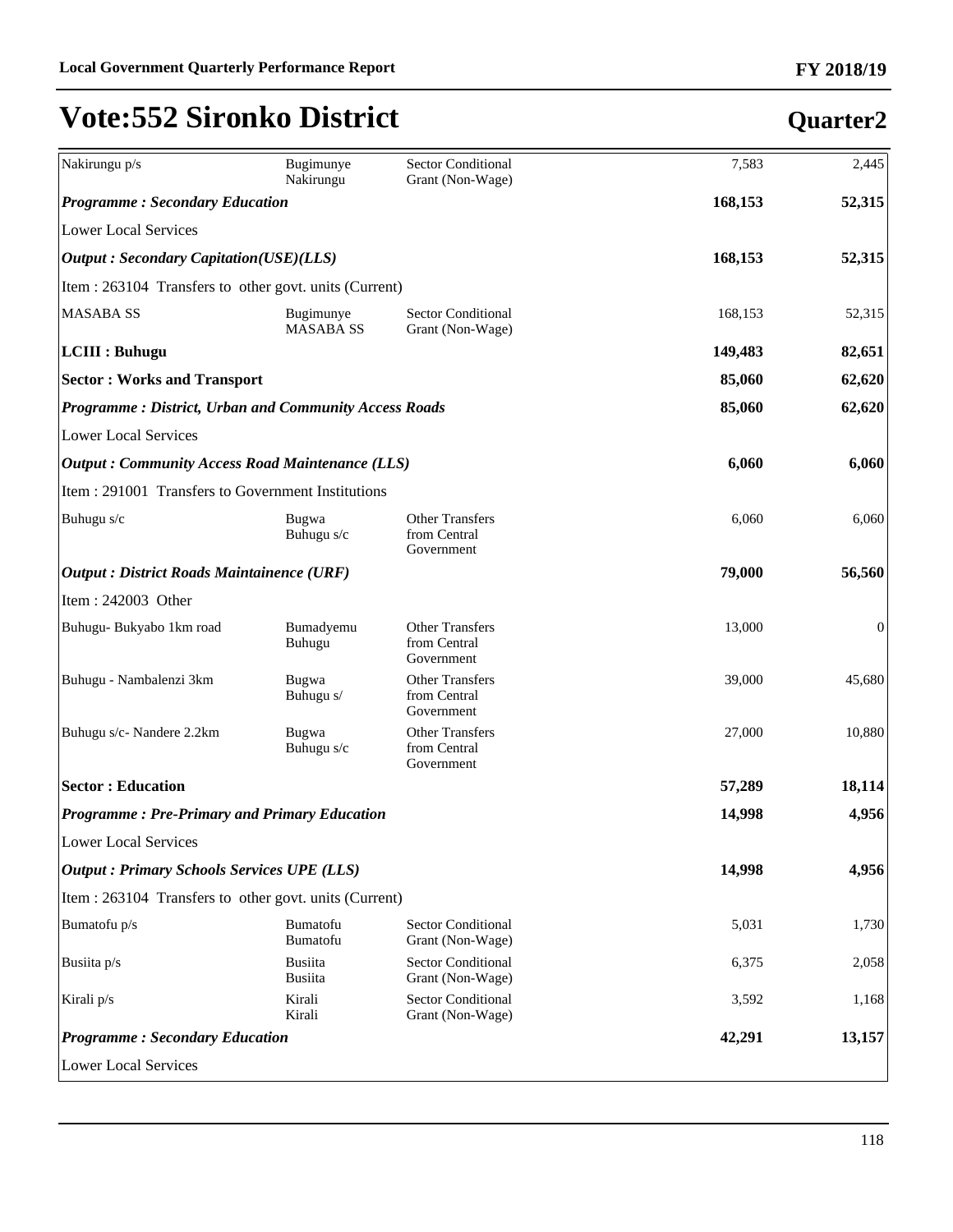| <b>Output: Secondary Capitation(USE)(LLS)</b>                |                                                               |                                                      | 42,291  | 13,157           |
|--------------------------------------------------------------|---------------------------------------------------------------|------------------------------------------------------|---------|------------------|
| Item : 263104 Transfers to other govt. units (Current)       |                                                               |                                                      |         |                  |
| ST MATHEWS COLLEGE<br><b>BUHUGU</b>                          | Bugwa<br><b>ST MATHEWS</b><br><b>COLLEGE</b><br><b>BUHUGU</b> | <b>Sector Conditional</b><br>Grant (Non-Wage)        | 42,291  | 13,157           |
| <b>Sector: Health</b>                                        |                                                               |                                                      | 7,134   | 1,917            |
| <b>Programme: Primary Healthcare</b>                         |                                                               |                                                      | 7,134   | 1,917            |
| <b>Lower Local Services</b>                                  |                                                               |                                                      |         |                  |
| <b>Output : NGO Basic Healthcare Services (LLS)</b>          |                                                               |                                                      | 7,134   | 1,917            |
| Item: 291003 Transfers to Other Private Entities             |                                                               |                                                      |         |                  |
| Buhugu NGO HC                                                | Bugwa<br>Buhugu sub county                                    | <b>Sector Conditional</b><br>Grant (Non-Wage)        | 7,134   | 1,917            |
| <b>LCIII</b> : Bukyabo                                       |                                                               |                                                      | 121,732 | 30,367           |
| <b>Sector: Works and Transport</b>                           |                                                               |                                                      | 44,029  | 5,029            |
| <b>Programme: District, Urban and Community Access Roads</b> |                                                               |                                                      | 44,029  | 5,029            |
| <b>Lower Local Services</b>                                  |                                                               |                                                      |         |                  |
| <b>Output: Community Access Road Maintenance (LLS)</b>       |                                                               |                                                      | 5,029   | 5,029            |
| Item: 291001 Transfers to Government Institutions            |                                                               |                                                      |         |                  |
| Bukyabo s/c                                                  | <b>Busahe</b><br>Bukyabo s/c                                  | <b>Other Transfers</b><br>from Central<br>Government | 5,029   | 5,029            |
| <b>Output</b> : District Roads Maintainence (URF)            |                                                               |                                                      | 39,000  | $\bf{0}$         |
| Item: 242003 Other                                           |                                                               |                                                      |         |                  |
| Kisanja- Kisumu- Nasusi 3km                                  | <b>Busahe</b><br>Bukyabo s/c                                  | <b>Other Transfers</b><br>from Central<br>Government | 39,000  | $\boldsymbol{0}$ |
| <b>Sector: Education</b>                                     |                                                               |                                                      | 77,703  | 25,338           |
| <b>Programme: Pre-Primary and Primary Education</b>          |                                                               |                                                      | 17,808  | 6,704            |
| Lower Local Services                                         |                                                               |                                                      |         |                  |
| <b>Output: Primary Schools Services UPE (LLS)</b>            |                                                               |                                                      | 17,808  | 6,704            |
| Item : 263104 Transfers to other govt. units (Current)       |                                                               |                                                      |         |                  |
| Bukyabo p/s                                                  | Bukyabo<br>Bukyabo                                            | <b>Sector Conditional</b><br>Grant (Non-Wage)        | 5,961   | 1,926            |
| Kisikisi p/s                                                 | Kyambogo<br>Bukyabo                                           | Sector Conditional<br>Grant (Non-Wage)               | 5,534   | 2,219            |
| Zebugubusi p/s                                               | Zebigi<br>Bukyabo                                             | Sector Conditional<br>Grant (Non-Wage)               | 6,313   | 2,559            |
| <b>Programme: Secondary Education</b>                        |                                                               |                                                      | 59,895  | 18,634           |
| <b>Lower Local Services</b>                                  |                                                               |                                                      |         |                  |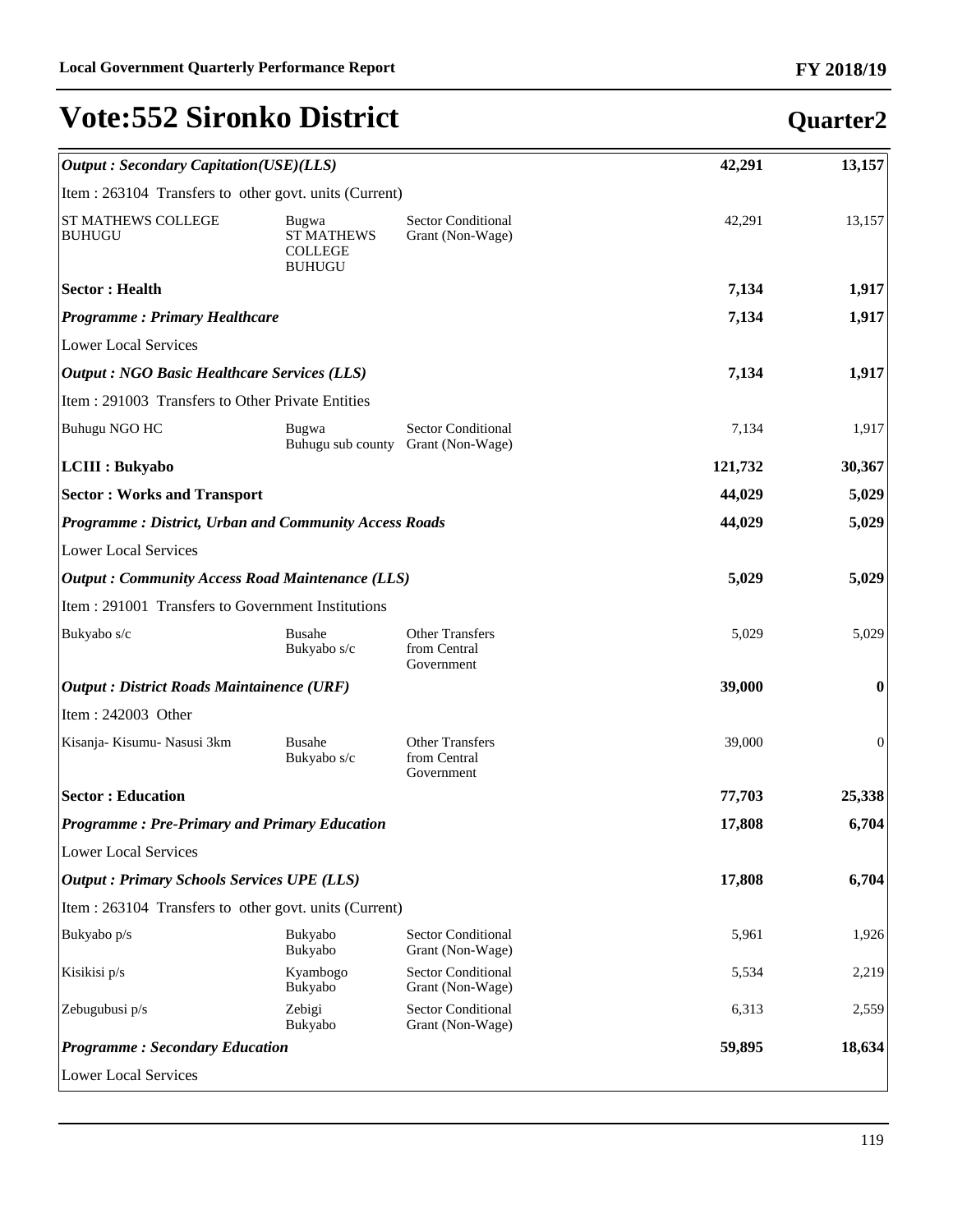| <b>Output: Secondary Capitation(USE)(LLS)</b>                |                                                   |                                                      | 59,895 | 18,634           |
|--------------------------------------------------------------|---------------------------------------------------|------------------------------------------------------|--------|------------------|
| Item : 263104 Transfers to other govt. units (Current)       |                                                   |                                                      |        |                  |
| MT ELGON SS                                                  | Zebigi<br>MT ELGON SS                             | <b>Sector Conditional</b><br>Grant (Non-Wage)        | 59,895 | 18,634           |
| <b>LCIII</b> : Butandiga                                     |                                                   |                                                      | 66,567 | 19,873           |
| <b>Sector: Works and Transport</b>                           |                                                   |                                                      | 19,401 | 4,401            |
| <b>Programme: District, Urban and Community Access Roads</b> |                                                   |                                                      | 19,401 | 4,401            |
| <b>Lower Local Services</b>                                  |                                                   |                                                      |        |                  |
| <b>Output: Community Access Road Maintenance (LLS)</b>       |                                                   |                                                      | 4,401  | 4,401            |
| Item : 291001 Transfers to Government Institutions           |                                                   |                                                      |        |                  |
| Butandiga s/c                                                | Butandiga<br>Butandiga s/c                        | <b>Other Transfers</b><br>from Central<br>Government | 4,401  | 4,401            |
|                                                              | <b>Output</b> : District Roads Maintainence (URF) |                                                      |        | $\boldsymbol{0}$ |
| Item: 242003 Other                                           |                                                   |                                                      |        |                  |
| Nangoli -Butandiga 1km                                       | Kikolo<br>Butandiga lower                         | <b>Other Transfers</b><br>from Central<br>Government | 15,000 | $\boldsymbol{0}$ |
| <b>Sector: Education</b>                                     |                                                   |                                                      | 35,796 | 9,786            |
| <b>Programme: Pre-Primary and Primary Education</b>          |                                                   |                                                      | 35,796 | 9,786            |
| <b>Lower Local Services</b>                                  |                                                   |                                                      |        |                  |
| <b>Output : Primary Schools Services UPE (LLS)</b>           |                                                   |                                                      | 27,796 | 9,786            |
| Item : 263104 Transfers to other govt. units (Current)       |                                                   |                                                      |        |                  |
| Butandiga p/s                                                | Butandiga<br>Butandiga                            | <b>Sector Conditional</b><br>Grant (Non-Wage)        | 6,534  | 2,309            |
| Bubikoote p/s                                                | Kikolo<br>Kikolo                                  | <b>Sector Conditional</b><br>Grant (Non-Wage)        | 4,006  | 1,300            |
| Mbata p/s                                                    | Mbaya<br>Mbaya                                    | <b>Sector Conditional</b><br>Grant (Non-Wage)        | 4,578  | 1,683            |
| Mbaya $p/s$                                                  | Sigwa<br>Mbaya                                    | Sector Conditional<br>Grant (Non-Wage)               | 5,938  | 2,118            |
| Siigwa p/s                                                   | Sigwa<br>Siigwa                                   | <b>Sector Conditional</b><br>Grant (Non-Wage)        | 6,741  | 2,375            |
| <b>Capital Purchases</b>                                     |                                                   |                                                      |        |                  |
| Output: Latrine construction and rehabilitation              |                                                   |                                                      | 8,000  | $\boldsymbol{0}$ |
| Item: 312101 Non-Residential Buildings                       |                                                   |                                                      |        |                  |
| <b>Building Construction - Maintenance</b><br>and Repair-240 | Kikolo<br>Bubikoote p/s                           | Sector Development<br>Grant                          | 8,000  | $\boldsymbol{0}$ |
| <b>Sector: Health</b>                                        |                                                   |                                                      | 11,370 | 5,685            |
| <b>Programme: Primary Healthcare</b>                         |                                                   |                                                      | 11,370 | 5,685            |
| Lower Local Services                                         |                                                   |                                                      |        |                  |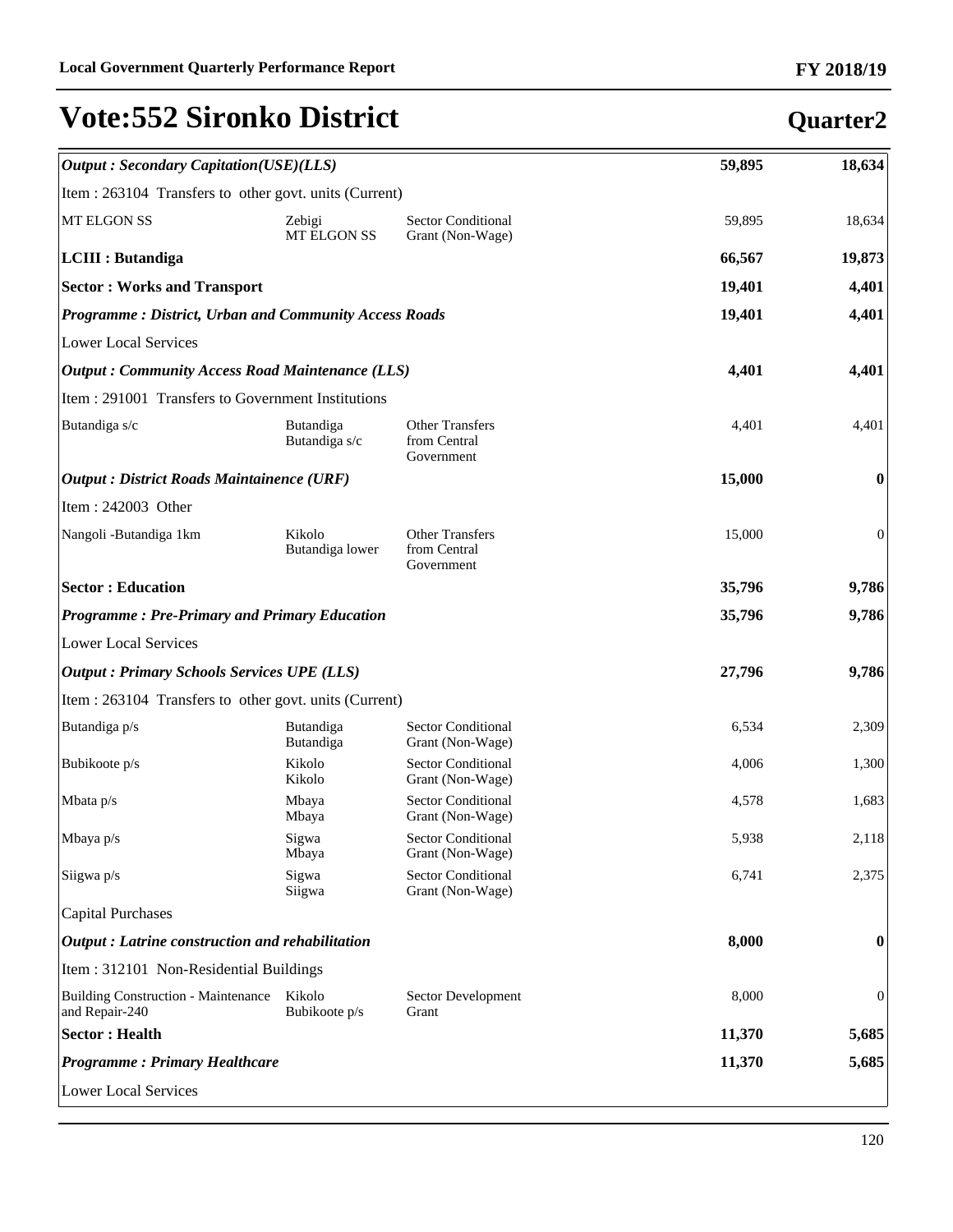| <b>Output: Basic Healthcare Services (HCIV-HCII-LLS)</b>     |                                      |                                                      | 11,370  | 5,685            |
|--------------------------------------------------------------|--------------------------------------|------------------------------------------------------|---------|------------------|
| Item : 291001 Transfers to Government Institutions           |                                      |                                                      |         |                  |
| Butandiga HC III                                             | <b>Butandiga</b><br>Butandiga HC III | <b>Sector Conditional</b><br>Grant (Non-Wage)        | 5,685   | 2,843            |
| Mbaya HC III                                                 | Mbaya<br>Mbaya HC III                | <b>Sector Conditional</b><br>Grant (Non-Wage)        | 5,685   | 2,843            |
| <b>LCIII</b> : Bunyafwa                                      |                                      |                                                      | 259,259 | 49,484           |
| <b>Sector: Works and Transport</b>                           |                                      |                                                      | 43,093  | 13,409           |
| <b>Programme: District, Urban and Community Access Roads</b> |                                      |                                                      | 43,093  | 13,409           |
| <b>Lower Local Services</b>                                  |                                      |                                                      |         |                  |
| <b>Output: Community Access Road Maintenance (LLS)</b>       |                                      |                                                      | 8,329   | 8,329            |
| Item: 291001 Transfers to Government Institutions            |                                      |                                                      |         |                  |
| Bunyafwa s/c                                                 | Bugambi<br>Bunyafwa s/c              | <b>Other Transfers</b><br>from Central<br>Government | 8,329   | 8,329            |
| <b>Output : District Roads Maintainence (URF)</b>            |                                      |                                                      | 34,764  | 5,081            |
| Item: 242003 Other                                           |                                      |                                                      |         |                  |
| Busamaga -Bukiyiti 3km                                       | <b>Bukiyiti</b><br>Bunyafwa          | <b>Other Transfers</b><br>from Central<br>Government | 34,764  | 5,081            |
| <b>Sector: Education</b>                                     |                                      |                                                      | 216,166 | 36,074           |
| <b>Programme: Pre-Primary and Primary Education</b>          |                                      |                                                      | 141,246 | 12,765           |
| <b>Lower Local Services</b>                                  |                                      |                                                      |         |                  |
| <b>Output : Primary Schools Services UPE (LLS)</b>           |                                      |                                                      | 39,546  | 12,765           |
| Item : 263104 Transfers to other govt. units (Current)       |                                      |                                                      |         |                  |
| Bugambi p/s                                                  | Bugambi<br>Bugambi                   | <b>Sector Conditional</b><br>Grant (Non-Wage)        | 7,472   | 2,410            |
| Bukiiti p/s                                                  | Bukiyiti<br>Bukiyiti                 | Sector Conditional<br>Grant (Non-Wage)               | 4,721   | 1,529            |
| Bumadibira p/s                                               | Bukiyiti<br>Bumadibira               | <b>Sector Conditional</b><br>Grant (Non-Wage)        | 6,121   | 1,977            |
| Bunandalo p/s                                                | Kigulya<br>Bunandalo                 | <b>Sector Conditional</b><br>Grant (Non-Wage)        | 8,259   | 2,662            |
| Bugalabi p/s                                                 | Bunazami<br>Bunazami                 | <b>Sector Conditional</b><br>Grant (Non-Wage)        | 7,655   | 2,468            |
| Buteza p/s                                                   | Bugambi<br><b>Buteza</b>             | <b>Sector Conditional</b><br>Grant (Non-Wage)        | 5,317   | 1,720            |
| <b>Capital Purchases</b>                                     |                                      |                                                      |         |                  |
| Output: Latrine construction and rehabilitation              |                                      |                                                      | 21,700  | 0                |
| Item: 312101 Non-Residential Buildings                       |                                      |                                                      |         |                  |
| Building Construction - Latrines-237                         | Bunazami<br>Bugalabi p/s             | Sector Development<br>Grant                          | 21,700  | $\boldsymbol{0}$ |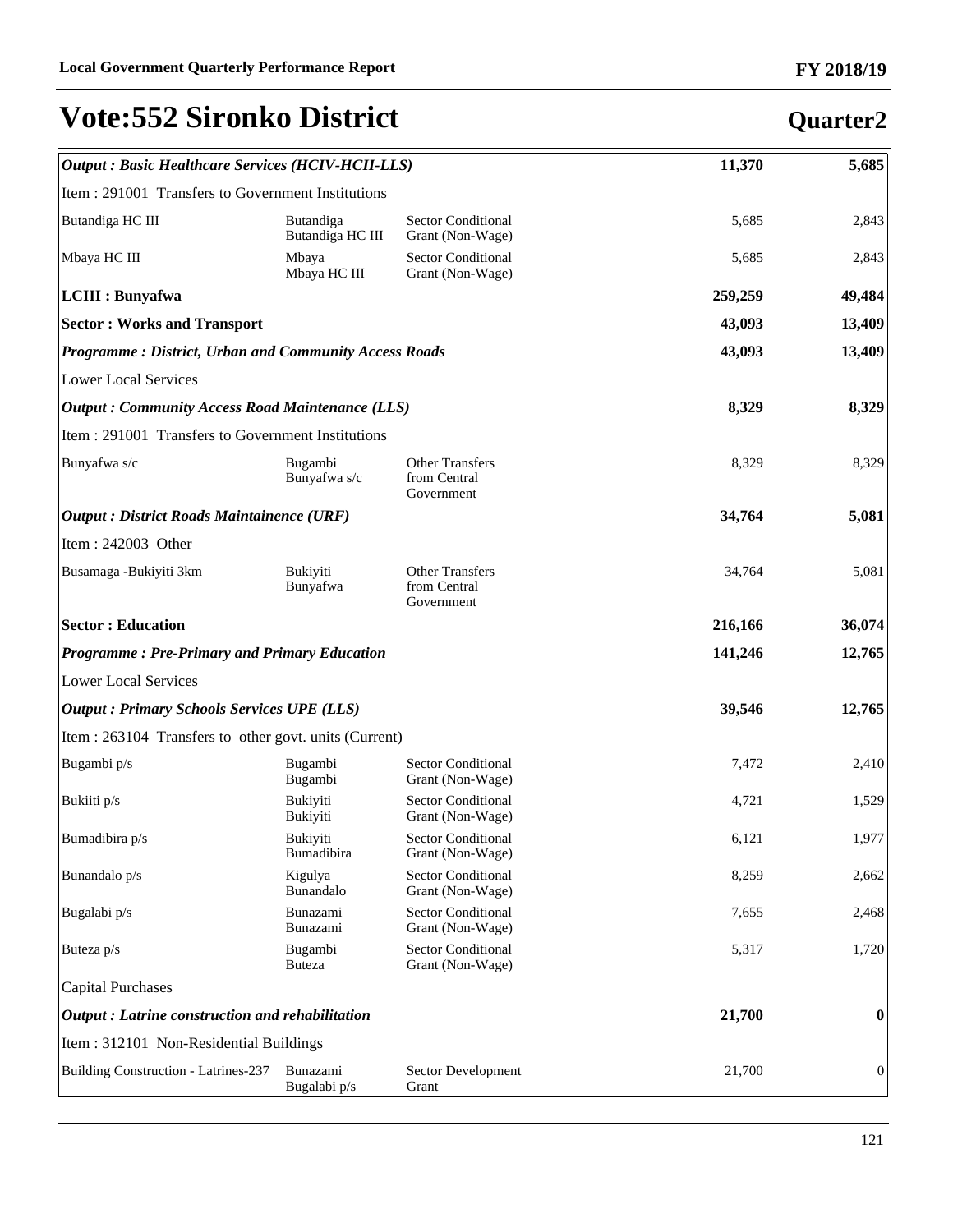| Output: Teacher house construction and rehabilitation           |                                                      |                                                                       | 80,000  | $\boldsymbol{0}$ |
|-----------------------------------------------------------------|------------------------------------------------------|-----------------------------------------------------------------------|---------|------------------|
| Item: 312102 Residential Buildings                              |                                                      |                                                                       |         |                  |
| Building Construction - Staff Houses- Bukiyiti<br>263           | Bukiiti p/s                                          | District<br>Discretionary<br>Development<br><b>Equalization Grant</b> | 80,000  | $\overline{0}$   |
| <b>Programme: Secondary Education</b>                           |                                                      |                                                                       | 74,921  | 23,309           |
| <b>Lower Local Services</b>                                     |                                                      |                                                                       |         |                  |
| <b>Output: Secondary Capitation(USE)(LLS)</b>                   |                                                      |                                                                       | 74,921  | 23,309           |
| Item : 263104 Transfers to other govt. units (Current)          |                                                      |                                                                       |         |                  |
| Bugambi SSS                                                     | Bugambi<br>Bugambi SSS                               | <b>Sector Conditional</b><br>Grant (Non-Wage)                         | 74,921  | 23,309           |
| <b>LCIII</b> : Buyobo                                           |                                                      |                                                                       | 232,040 | 87,321           |
| <b>Sector: Works and Transport</b>                              |                                                      |                                                                       | 168,333 | 72,820           |
| <b>Programme: District, Urban and Community Access Roads</b>    |                                                      |                                                                       | 168,333 | 72,820           |
| <b>Lower Local Services</b>                                     |                                                      |                                                                       |         |                  |
| <b>Output: Community Access Road Maintenance (LLS)</b>          |                                                      |                                                                       | 9,833   | 9,833            |
| Item : 291001 Transfers to Government Institutions              |                                                      |                                                                       |         |                  |
| Buyobo s/c                                                      | Bumayamba<br>Buyobo s/c                              | <b>Other Transfers</b><br>from Central<br>Government                  | 9,833   | 9,833            |
| <b>Output: Bottle necks Clearance on Community Access Roads</b> |                                                      |                                                                       | 37,000  | 26,327           |
| Item: 263106 Other Current grants                               |                                                      |                                                                       |         |                  |
| Culvert supply and installations                                | Buweri<br>Selected 4 roads                           | <b>Other Transfers</b><br>from Central<br>Government                  | 37,000  | 26,327           |
| <b>Output : District Roads Maintainence (URF)</b>               |                                                      |                                                                       | 30,000  | $\boldsymbol{0}$ |
| Item: 242003 Other                                              |                                                      |                                                                       |         |                  |
| Buweri - Bumumulo 2km                                           | Buweri<br>Buyobo                                     | <b>Other Transfers</b><br>from Central<br>Government                  | 30,000  | $\boldsymbol{0}$ |
| <b>Output: District and Community Access Roads Maintenance</b>  |                                                      |                                                                       | 91,500  | 36,659           |
| Item: 263106 Other Current grants                               |                                                      |                                                                       |         |                  |
| Mechanized maintenance of 61km of<br>roads                      | Buweri<br>Wopulusi,<br>kiguli, bugusege-<br>Bunazami | <b>Other Transfers</b><br>from Central<br>Government                  | 91,500  | 36,659           |
| <b>Sector: Education</b>                                        |                                                      |                                                                       | 63,707  | 14,501           |
| <b>Programme: Pre-Primary and Primary Education</b>             |                                                      |                                                                       | 63,707  | 14,501           |
| <b>Lower Local Services</b>                                     |                                                      |                                                                       |         |                  |
| <b>Output : Primary Schools Services UPE (LLS)</b>              |                                                      |                                                                       | 43,012  | 14,501           |